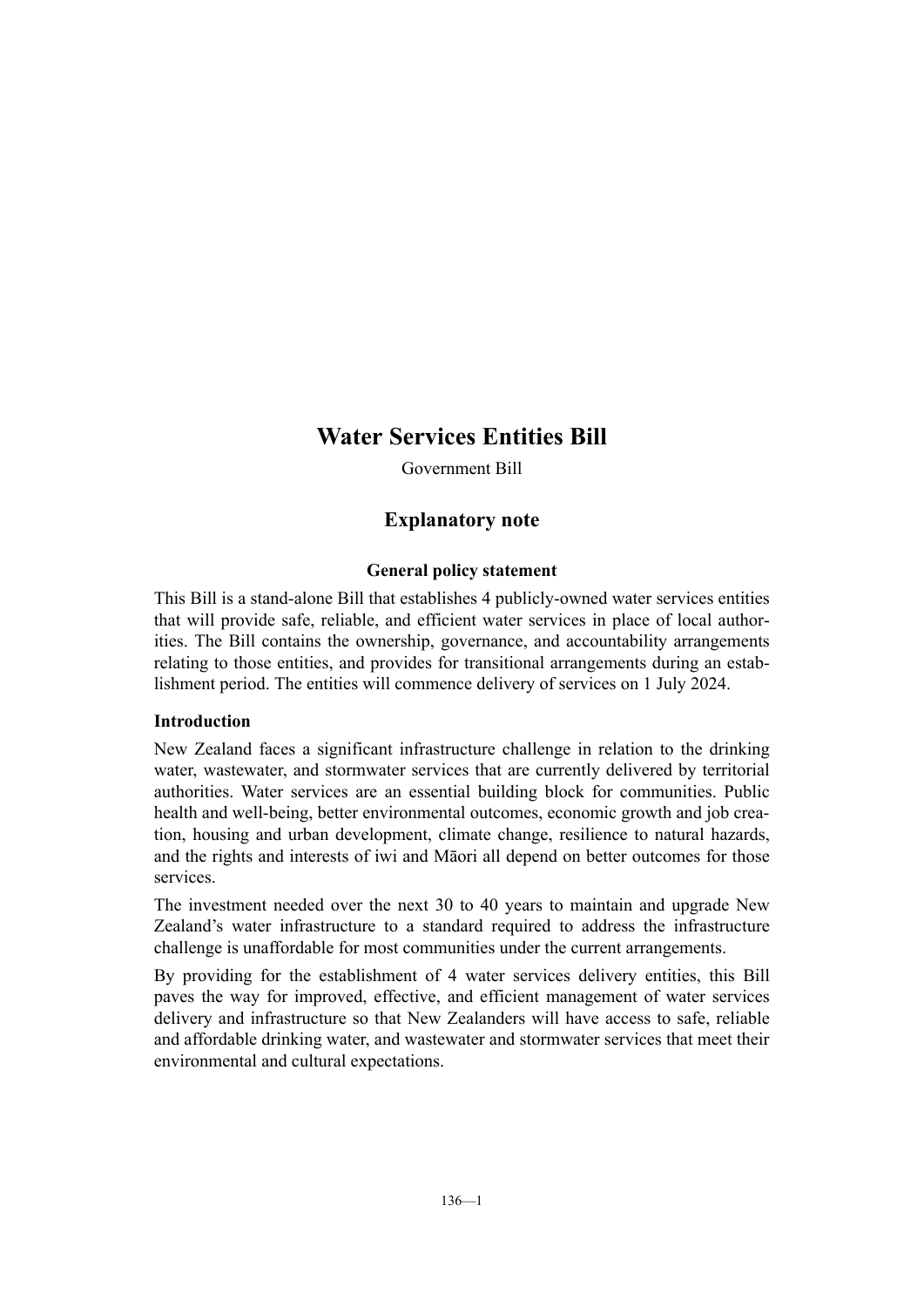#### **Relationship to other proposed legislation**

This Bill is just 1 component of a comprehensive package to reform water services that are currently provided by local authorities. The Bill will need to be followed by further legislation to provide for—

- additional, detailed implementation arrangements for the entities and service delivery, including provisions relating to the transfer of assets, liabilities, and other matters from local authorities to new water services entities:
- specific powers, functions, and responsibilities of the new water services entities, and pricing and charging arrangements:
- economic regulation and consumer protection regimes relating to the new water services system:
- any changes to Treaty settlement legislation that are required to ensure that settlement obligations are carried forward from territorial authorities to the new water services entities:
- detailed changes to the Local Government Act 2002, the Water Services Act 2021, and other legislation to transfer service delivery arrangements to the new water services entities.

#### **Legal form and ownership by territorial authorities**

Water services entities are a new public service delivery model. Each entity will be a body corporate, and will be co-owned by the territorial authorities in its service area in shares to provide a tangible expression of ownership that is recognisable by communities and territorial authorities.

The Bill defines the service area for each entity through reference to territorial authority districts, or parts of districts. The service area of the Southern Water Services Entity is the takiwā of Ngāi Tahu, as described in section 5 of Te Runanga o Ngai Tahu Act 1996.

#### **Function, objectives, and operating principles**

The function of a water services entity will be to provide safe, reliable, and efficient drinking water, wastewater, and stormwater services in its area. The objectives of an entity will be to—

- deliver water services and related infrastructure in an efficient and financially sustainable manner:
- protect and promote public health and the environment:
- support and enable housing and urban development:
- operate in accordance with best commercial and business practices:
- act in the best interests of present and future consumers and communities:
- deliver water services in a sustainable and resilient manner that seeks to mitigate the effects of climate change and natural hazards.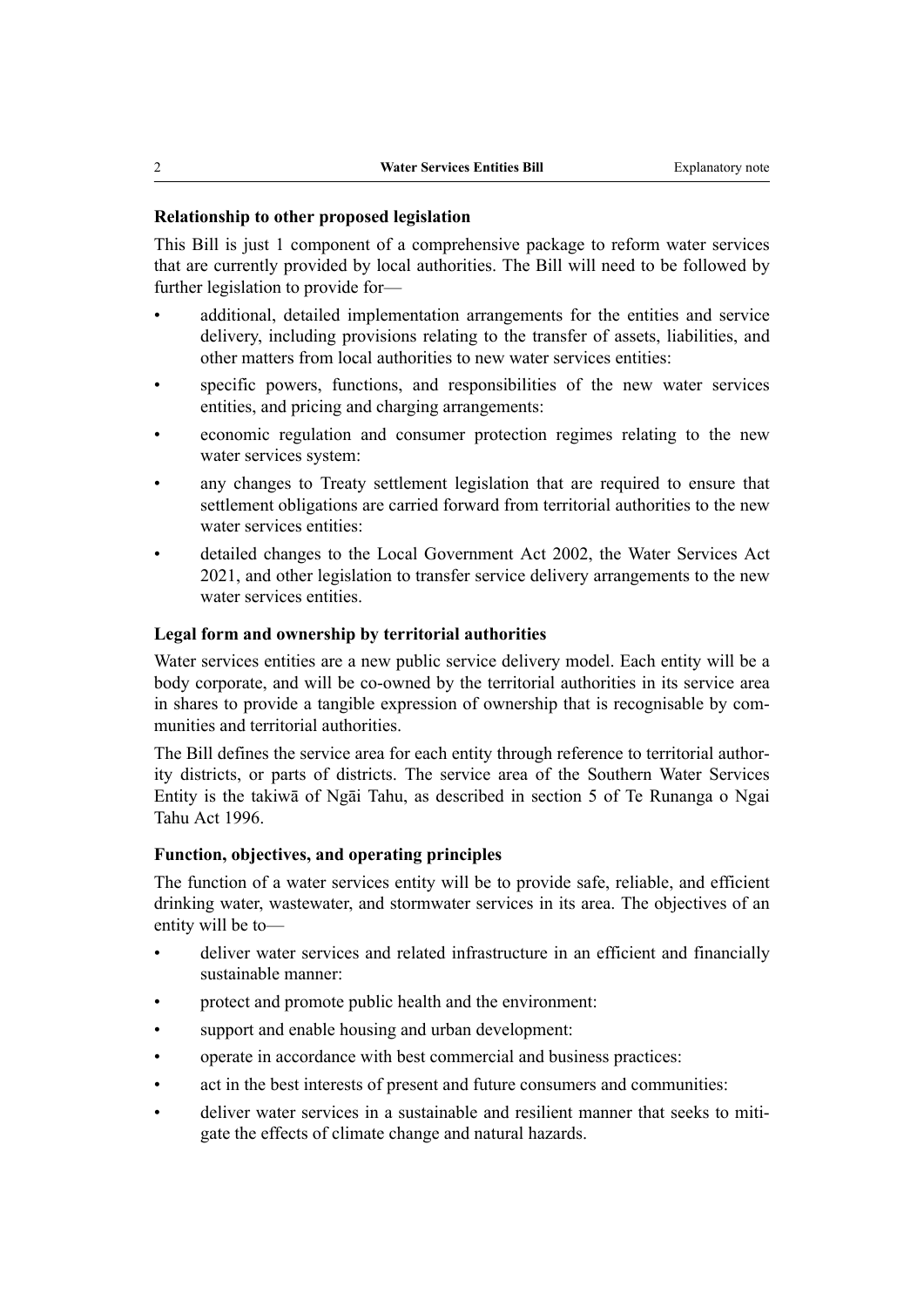The operating principles of a water services entity will be—

- developing and sharing capability and technical expertise with other water services entities and across the water services sector:
- being innovative in the design and delivery of water services and infrastructure:
- being open and transparent, including in relation to calculation and setting of prices, determining levels of service delivery to consumers and communities, and reporting on performance:
- partnering and engaging early and meaningfully with Māori, including to inform how the water services entity can give effect to Te Mana o te Wai, and understand, support, and enable the exercise of mātauranga, tikanga, and kai‐ tiakitanga:
- giving effect to Treaty settlement obligations, to the extent that the obligations apply to the duties and functions of an entity:
- partnering and engaging early and meaningfully with territorial authorities and their communities:
- co-operating with, and supporting, other water services entities, infrastructure providers, local authorities, and the transport sector.

#### **Governance arrangements**

Water services entities will have a 2-tier governance arrangement comprising—

- a regional representative group, which provides joint oversight of an entity by an equal number of representatives of the territorial authority owners and mana whenua from within the entity's service area; and
- corporate governance by an independent, competency-based, professional board.

Appointments to, and removals from, the board will be made by a board appointment committee that is part of the regional representative group. The board appointment committee is also responsible for preparing and maintaining an appointment and remuneration policy for the board. Board members are accountable to the regional representative group when performing their duties as members.

A water services entity may also have regional advisory panels if it chooses, based on a geographic area in the entity's service area. The role of a regional advisory panel is to provide advice to the regional representative group about how to perform or exercise its duties, functions, and powers.

#### *Constitution*

Each water services entity's constitution will set out—

• the composition and internal procedures of its regional representative group, including how it will perform or exercise its functions, duties, and powers: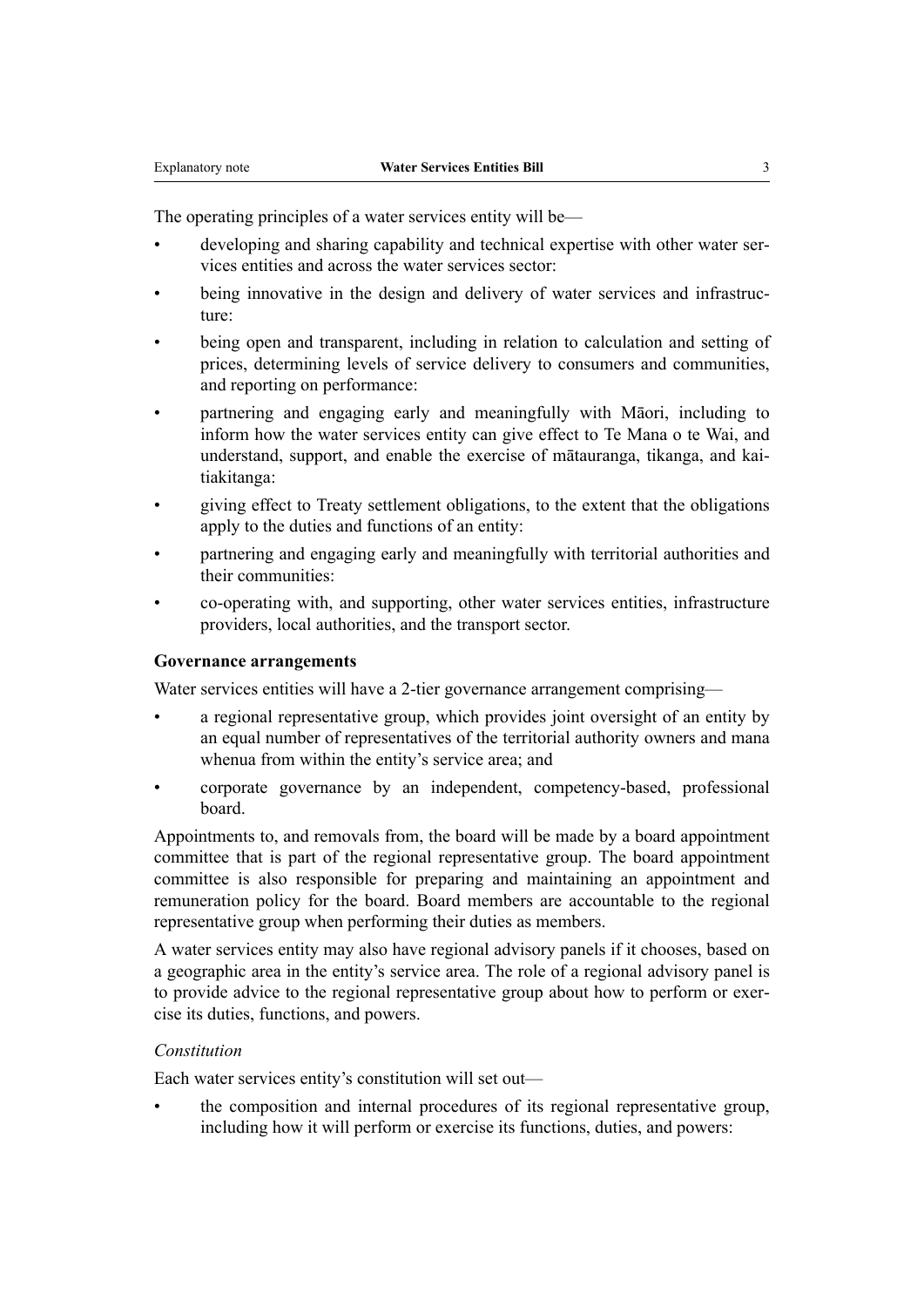- the composition and internal procedures of any regional advisory panel, and how it will perform its advisory role to a regional representative group:
- the composition and internal procedures of its board, including how it will per‐ form or exercise its duties, functions, and powers:
- funding and remuneration arrangements for an entity's regional representative group and any regional advisory panels:
- procedures for dispute resolution, and reviewing, amending or replacing the constitution.

A constitution may contain provisions that are not inconsistent with the Act or any other legislation. The constitution of a water services entity has no effect to the extent that it contravenes, or is inconsistent with, the Act or any other legislation.

The first constitution for each water services entity will be set out in regulations after the Minister responsible for the administration of the Act (the **Minister**) engages with the entity's territorial authority owners and mana whenua in its service area.

#### *Conflict of interest*

The Bill contains provisions on conflicts of interest. The provisions apply to members of the board, regional representatives, and regional advisory panel members. The pro‐ visions include—

- a requirement to keep an interest register:
- the obligation of board members, regional representatives, and regional advisory panel members to disclose relevant interests:
- the consequences of being interested, such as the exclusion of a board member, regional representative, or regional advisory panel member who is interested from participating in decision making relating to the interest.

#### **Statement of strategic and performance expectations**

The regional representative group must issue a statement of strategic and performance expectations, covering a 3-year period. The purpose of a statement of strategic and performance expectations is to—

- state the regional representative group's objectives and priorities for the entity:
- inform and guide the decisions of the board.

The regional representative group must annually review its statement of strategic and performance expectations and, following a review, issue a new statement if it chooses.

The board of a water services entity must give effect to the statement of strategic and performance expectations.

#### **Reporting and accountability**

The Bill requires the board to prepare and adopt—

• a statement of intent—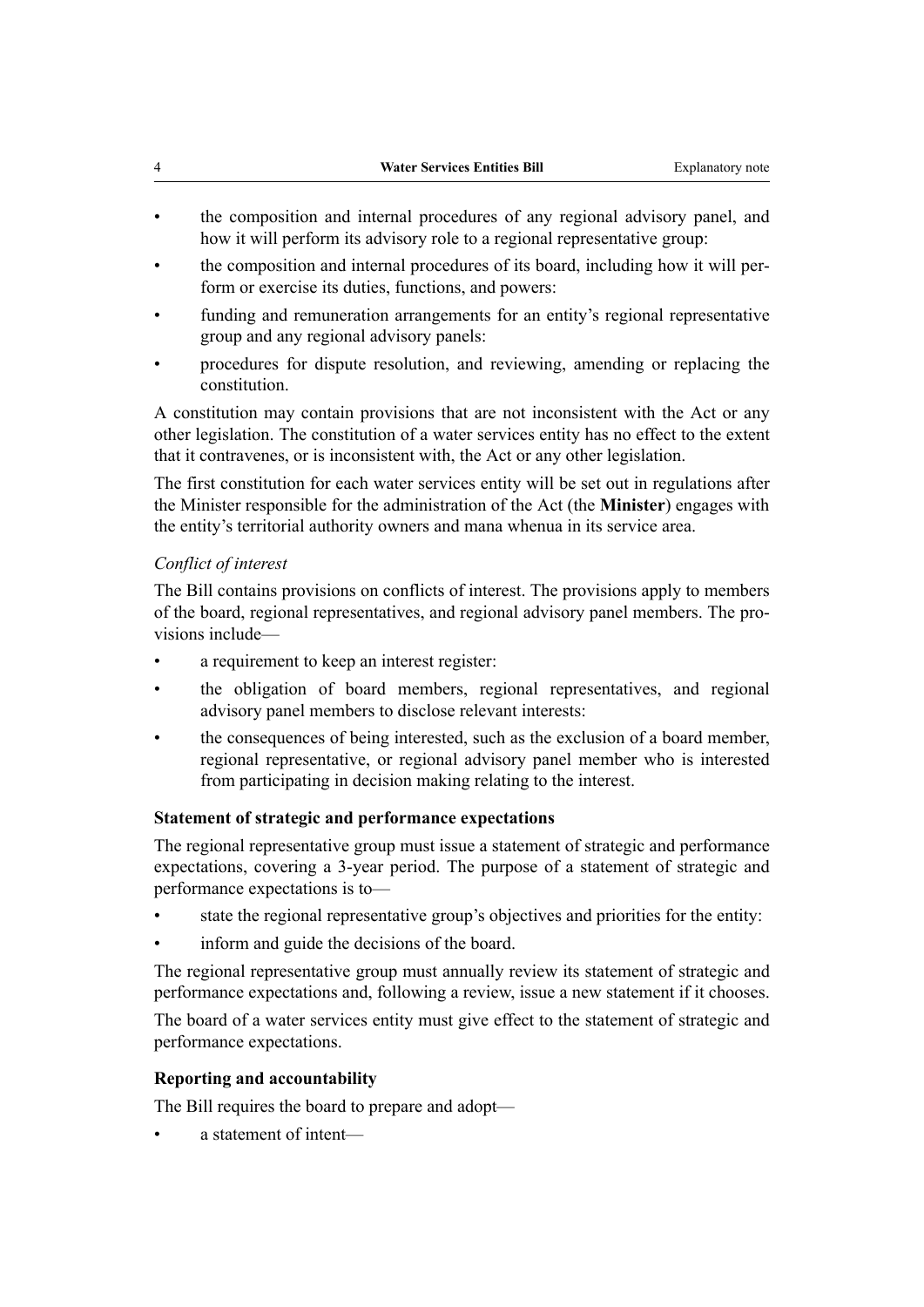- in which the strategic elements must be approved by the entity's regional representative group; and
- setting out the forecast service performance and budget of the entity:
- an annual report setting out the entity's actual performance and audited financial statements:
- an asset management plan and funding and pricing plan, which will cover a 10 year period:
- an infrastructure strategy, covering a 30-year period.

#### **Te Tiriti o Waitangi/the Treaty of Waitangi and Te Mana o te Wai**

All persons performing or exercising duties, functions, or powers under the legis‐ lation—

- must give effect to the principles of te Tiriti o Waitangi/the Treaty of Waitangi; and
- must give effect to Te Mana o te Wai, to the extent that Te Mana o te Wai applies to those duties, functions, or powers.

A water services entity is therefore required to give effect to Te Mana o te Wai to the extent that it applies to the duties and functions of the entity. This is consistent with the approach across all legislation relating to water services, including the Taumata Arowai—the Water Services Regulator Act 2020, and on those who perform or exercise functions, powers, and duties under the Water Services Act 2021.

Mana whenua whose rohe or takiwā includes a freshwater body in the service area of an entity can make a Te Mana o te Wai statement for water services. The board must respond to the statement within 2 years, and the response must include a plan for how the entity intends to perform its duty to give effect to Te Mana o te Wai.

#### **Relationship to Treaty settlements**

To ensure that Treaty settlements are enduring, the Bill provides that,—

- where there is inconsistency between the legislation and a Treaty settlement obligation, the Treaty settlement obligation prevails:
- an operating principle of entities is to give effect to Treaty settlement obligations, to the extent that the obligations apply to the duties and functions of an entity.

#### **Consumer and community engagement**

A water services entity must—

- establish 1 or more consumer forums to help gather consumer views and under‐ stand consumer needs, expectations, and service requirements:
- prepare an annual consumer stocktake:
- engage with its consumers and communities on its asset management plan, funding and pricing plan, and infrastructure strategy.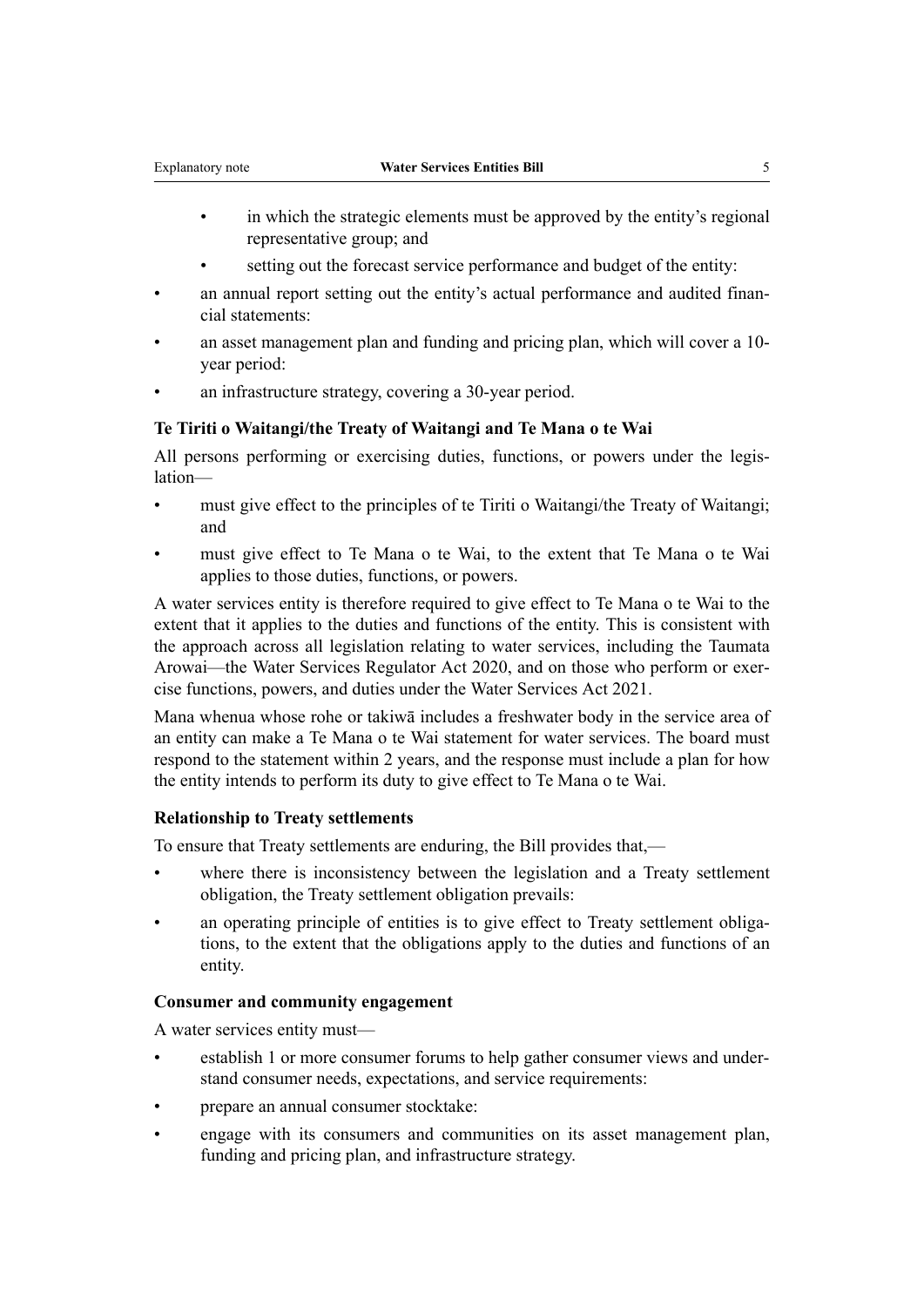In performing those functions, a water services entity must be guided and informed by the following consumer engagement principles:

- communication to consumers should be clear and appropriate, and recognise the different communication needs of consumers:
- the entity should be openly available for consumer feedback and seek a diver‐ sity of consumer voices:
- the entity should clearly identify and explain the role of consumers in the engagement process:
- the entity should consider the changing needs of consumers over time, and ensure that engagement will be effective in the future:
- the entity should prioritise the importance of consumer issues to ensure that the entity is engaging with issues that are important to consumers.

#### **Safeguards against privatisation**

The Bill sets out strong safeguards against privatisation or loss of control of water services and significant infrastructure. In particular, the Bill provides for—

- collective territorial authority ownership of entities to ensure appropriate over‐ sight and influence on behalf of the communities:
- joint oversight of entities by mana whenua:
- clear legislative protections against loss of ownership or control based on pro‐ visions in the Local Government Act 2002, which are that an entity must not use water services assets as security for any purpose, divest its ownership in a water service, or sell or lose control of significant infrastructure.

For a divestment proposal to proceed, the Bill provides that it must receive—

- unanimous support from its territorial authority owners; and
- support from at least 75% of an entity's regional representative group; and
- support from at least 75% of the votes cast by electors in its service area in a poll.

#### **Independence of water services entities**

The Bill provides that the Minister, a territorial authority owner, a regional representative, or a regional representative group cannot direct a water services entity or a board member or employee of a water services entity—

- in relation to the performance or exercise of a duty, function, or power under this Act; or
- to require a particular act or result.

The Bill provides for the financial independence of water services entities. A territorial authority owner, a regional representative group, or a regional representative,—

has no right, title, or interest in the assets, security, debts, or liabilities of a water services entity: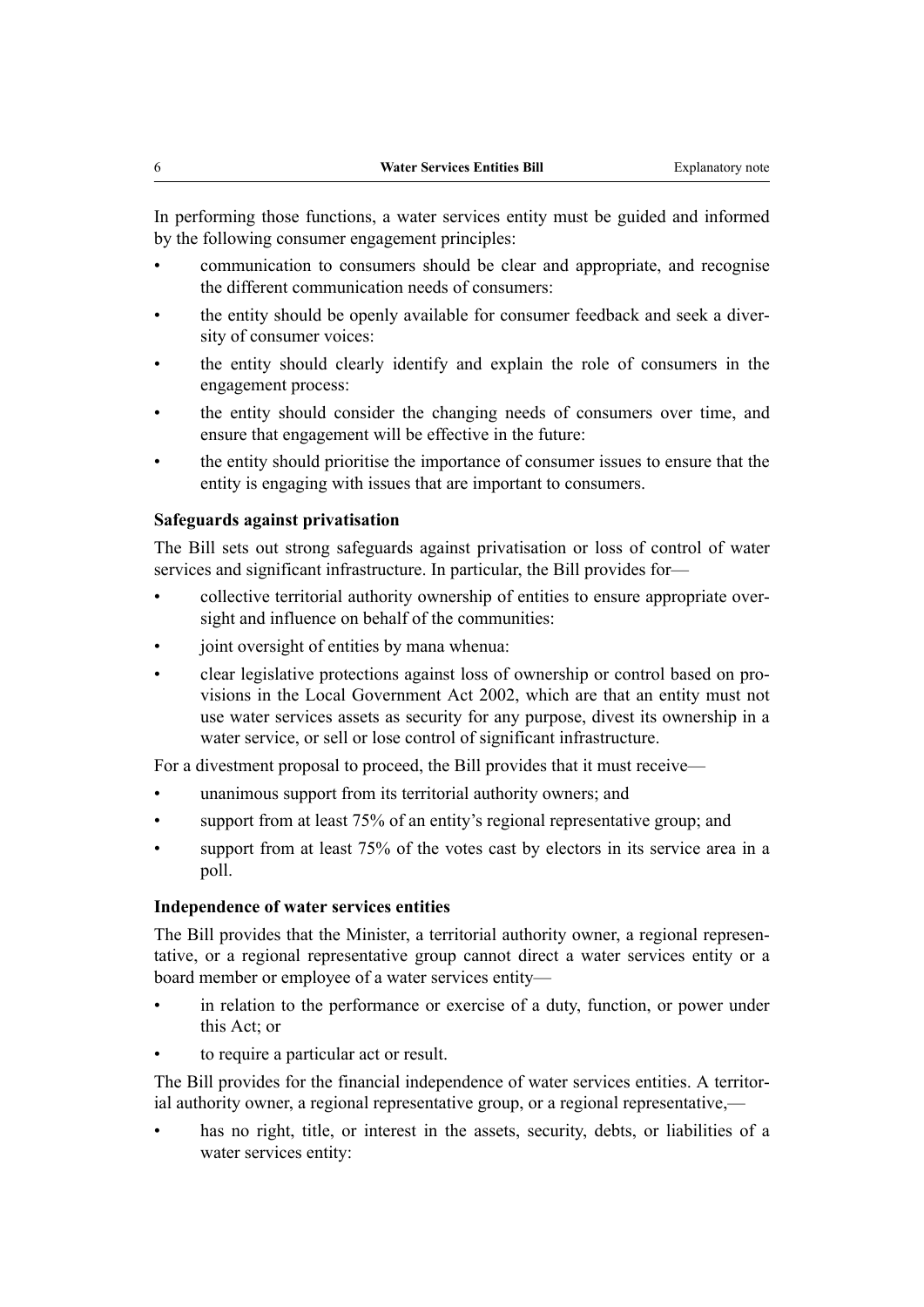- must not receive any equity return from a water services entity:
- must not give a water services entity any financial support or capital:
- must not lend money or provide credit to a water services entity:
- must not give any guarantee, indemnity, or security in relation to a water services entity.

#### **Government policy statement**

The Bill enables the Minister to make a Government policy statement setting out the Government's overall direction and priorities for water services, to inform and guide agencies involved in, and the activities necessary and desirable for, water services. A water services entity must give effect to the statement when performing its functions.

#### **Crown monitoring and intervention**

The Bill enables the Minister to appoint a department as a Crown monitor. The role of the monitor is to—

- act as a steward to provide oversight to the water services system from a whole-of-government perspective:
- tender advice to Ministers, and assist the Minister to carry out the Minister's role under the legislation.

The Bill contains a Crown intervention framework, providing the Minister with powers of intervention based on a graduated risk regime, including—

- circumstances where there is a significant or persistent failure by a water ser‐ vices entity to perform 1 or more of its functions or give effect to a Govern‐ ment policy statement:
- a water services entity's failure to demonstrate prudent financial management:
- a state of emergency.

The Minister's powers of intervention are based on existing powers in the Local Government Act 2002 and include the appointment of a Crown review team, a Crown observer, or, as a last resort, a Crown manager.

#### **Transition and establishment arrangements**

*Schedule 1* of the Bill contains the transition and establishment arrangements, including—

- establishment entities, which will make the preparatory arrangements for full operation:
- the statutory oversight powers of the national transition unit (a business unit based in the Department of Internal Affairs) for the transition period:
- transitional provisions relating to employment of the water services workforce, including employment security by transferring existing employment positions to the relevant water services entity on terms that are no less favourable than existing terms.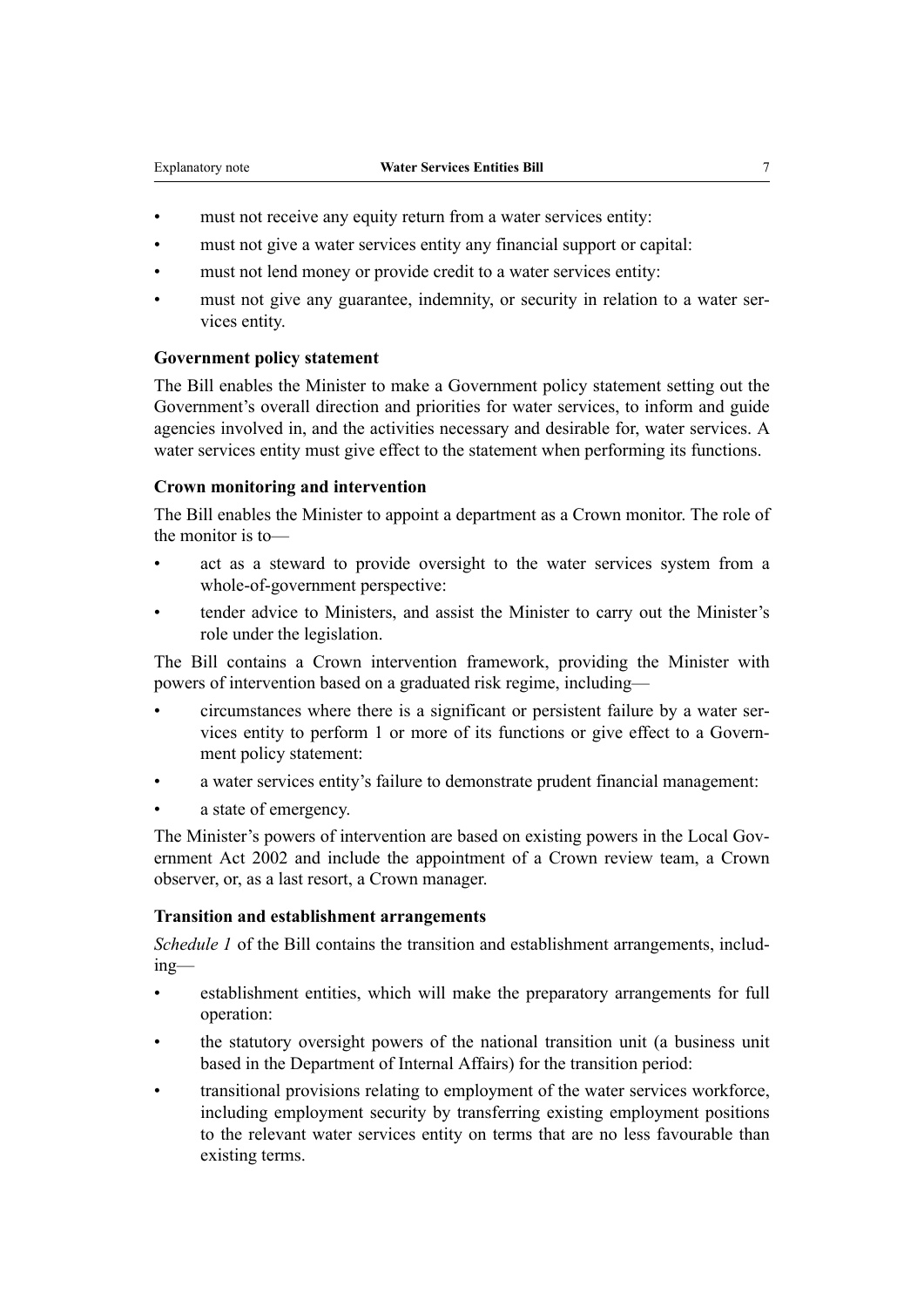#### **Omnibus Bill**

The Bill is an omnibus Bill introduced in accordance with Standing Order 267(1)(a). That Standing Order provides that an omnibus Bill to amend more than 1 Act may be introduced if the amendments deal with an interrelated topic that can be regarded as implementing a single broad policy.

#### **Departmental disclosure statement**

The Department of Internal Affairs is required to prepare a disclosure statement to assist with the scrutiny of this Bill. The disclosure statement provides access to infor‐ mation about the policy development of the Bill and identifies any significant or unusual legislative features of the Bill.

A copy of the statement can be found at [http://legislation.govt.nz/disclosure.aspx?](http://legislation.govt.nz/disclosure.aspx?type=bill&subtype=government&year=2022&no=136) [type=bill&subtype=government&year=2022&no=136](http://legislation.govt.nz/disclosure.aspx?type=bill&subtype=government&year=2022&no=136)

#### **Regulatory impact statement**

The Department of Internal Affairs produced a regulatory impact statement on 30 June 2021 to help inform the main policy decisions taken by the Government relat‐ ing to the contents of this Bill.

A copy of this regulatory impact statement can be found at—

- [https://www.dia.govt.nz/three-waters-reform-programme-cabinet-decisions](https://www.dia.govt.nz/three-waters-reform-programme-cabinet-decisions-and-reform-proposals#cabinet-papers-and-minutes)[and-reform-proposals#cabinet-papers-and-minutes](https://www.dia.govt.nz/three-waters-reform-programme-cabinet-decisions-and-reform-proposals#cabinet-papers-and-minutes)
- [https://treasury.govt.nz/publications/informationreleases/ris](http://www.treasury.govt.nz/publications/informationreleases/ria)

#### **Clause by clause analysis**

*Clause 1* is the Title clause.

*Clause 2* provides for when the Bill comes into force. Regulation-making powers, transitional provisions, and other specified provisions of the Bill relating to the estab‐ lishment of water services entities come into force on the day after Royal assent. The rest of the Bill comes into force by Order in Council no later than 1 July 2024.

#### **Part 1**

#### **Preliminary provisions**

*Clause 3* sets out the purpose of the Bill. The purpose is to—

- establish 4 water services entities to provide water services in New Zealand:
- provide for their objectives, functions, service delivery areas, and governance arrangements.

*Clause 4* requires all persons performing or exercising duties, functions, or powers under the Bill—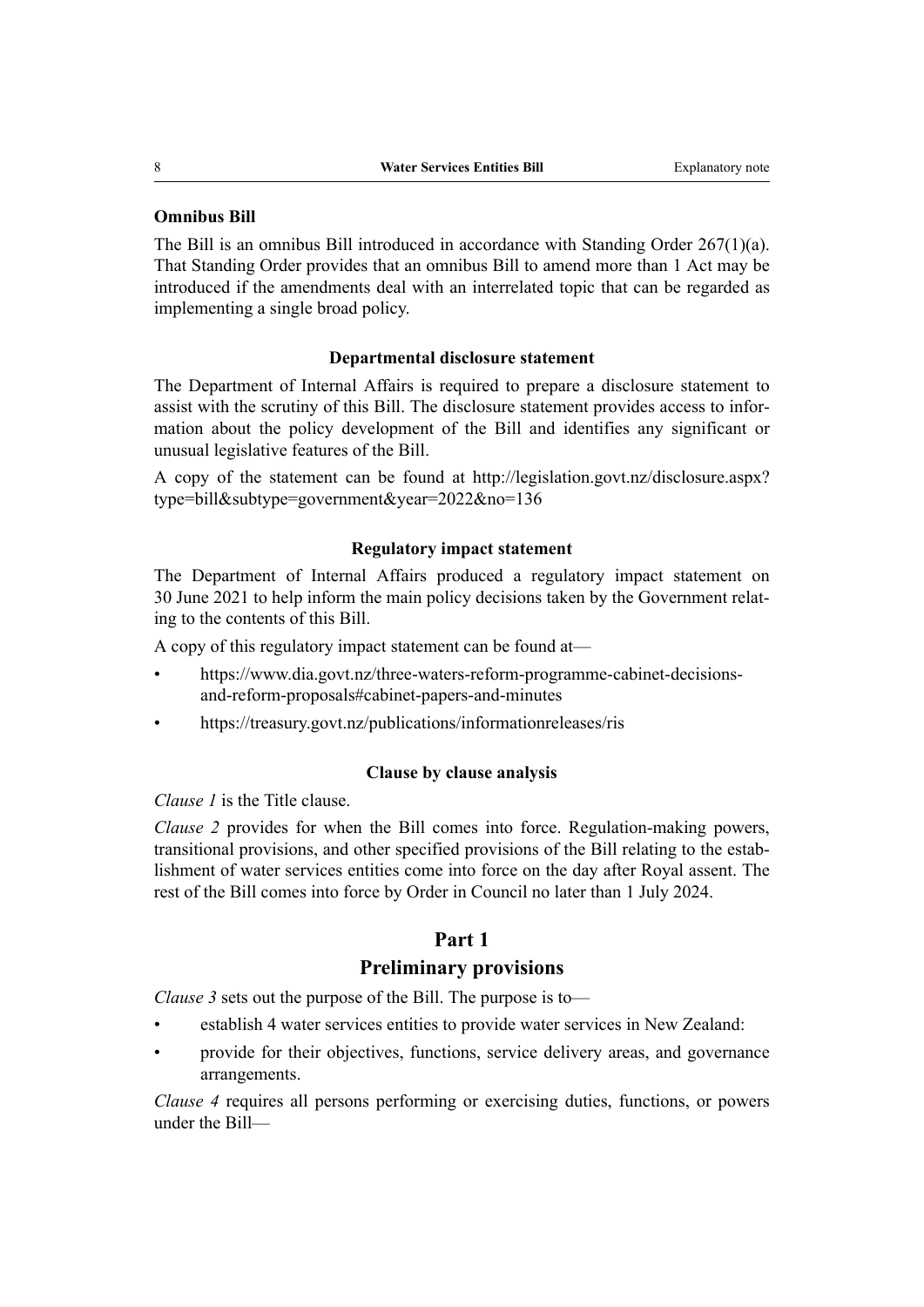- to give effect to the principles of te Tiriti o Waitangi/the Treaty of Waitangi; and
- to give effect to Te Mana o te Wai, to the extent that Te Mana o te Wai applies to those duties, functions, or powers.

*Clause 5* sets out ways in which the Bill recognises and respects the Crown's responsibility to give effect to te Tiriti o Waitangi/the Treaty of Waitangi.

*Clause 6* defines terms that are used in the Bill.

*Clause 7* and *Schedule 1* provide transitional, savings, and related provisions, includ‐ ing provisions that provide for—

- the establishment functions and objectives of water services entities:
- the establishment boards of water services entities to be appointed by the Min‐ ister:
- the appointment of an establishment chief executive for each water services entity:
- the reporting obligations of the water services entities during the establishment period:
- transitional provisions relating to the employment of employees of local government organisations who primarily undertake functions that are to be transferred from the local government organisations to the water services entities.

*Clause 8* states that the Bill binds the Crown.

*Clause 9* provides that if there is an inconsistency between a provision of the Bill and a Treaty settlement obligation, the Treaty settlement obligation prevails.

## **Part 2**

## **Water services entities**

*Part 2* sets out key matters relating to the governance of water services entities, including—

- the objectives, functions, and operating principles of the water services entities:
- the Minister's role:
- the establishment and role of the regional representative group of each water services entity:
- the board of each water services entity and its members:
- provision for the appointment of a Crown monitor of a water services entity.

A significant number of provisions in *Part 2* are substantially similar to provisions in the Crown Entities Act 2004. However, a water services entity is not a Crown entity under that Act and the board of a water services entity is accountable to the regional representative group of the entity.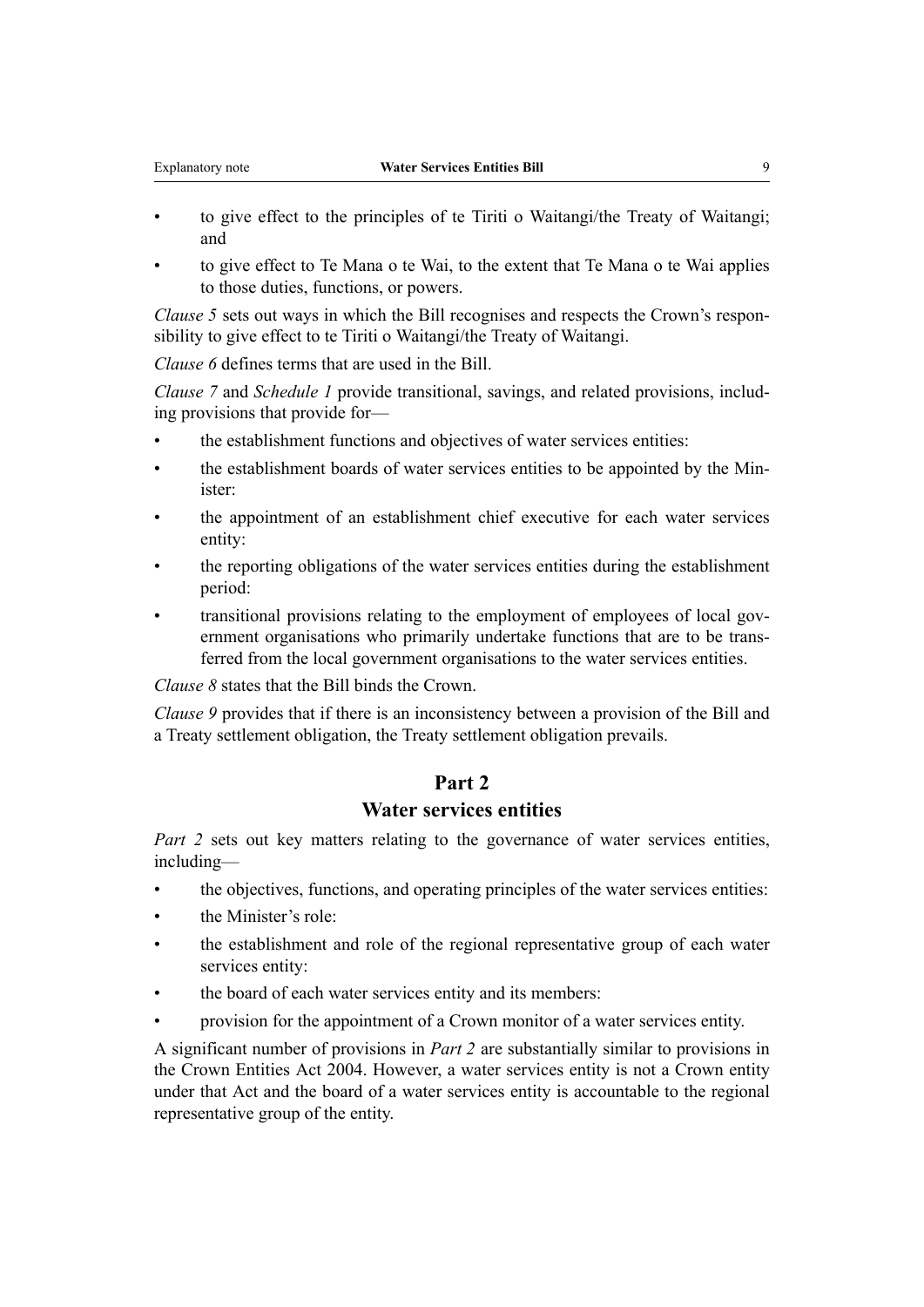Subpart 1—Establishment of water services entities

*Clause 10* provides for the establishment of a water services entity for each of the 4 service areas described in *Parts 1 to 4 of Schedule 2*.

*Clause 11* sets out the objectives of the water services entities. These include—

- delivering water services and related infrastructure in an efficient and financially sustainable manner:
- protecting and promoting public health and the environment:
- supporting and enabling housing and urban development:
- operating in accordance with best commercial and business practices:
- giving effect to Te Mana o te Wai to the extent that it applies to the duties and functions of the entity:
- delivering water services in a sustainable and resilient manner that seeks to mitigate the effects of climate change and natural hazards.

*Clause 12* sets out the functions of the water services entities. The general function of each water services entity is to provide safe, reliable, and efficient water services in its service area. The specific functions of the water services entities will be set out in a subsequent Bill.

*Clause 13* sets out the operating principles of the water services entities. The operating principles of a water services entity are as follows:

- developing and sharing capability and technical expertise with other water services entities and across the water services sector:
- being innovative in the design and delivery of water services and infrastructure:
- being open and transparent, including in relation to calculation and setting of prices, determining levels of service delivery to consumers and communities, and reporting on performance:
- partnering and engaging early and meaningfully with Māori, including to inform how the water services entity can give effect to Te Mana o te Wai, and understand, support and enable the exercise of mātauranga, tikanga, and kai‐ tiakitanga:
- giving effect to Treaty settlement obligations to the extent that the obligations apply to the duties and functions of an entity:
- partnering and engaging early and meaningfully with territorial authorities and their communities:
- co-operating with, and supporting, other water services entities, infrastructure providers, local authorities, and the transport sector.

*Clause 14* requires a water services entity to provide—

funding to its regional representative group and a regional advisory panel for that group or, as the case requires, to its territorial authority owners and to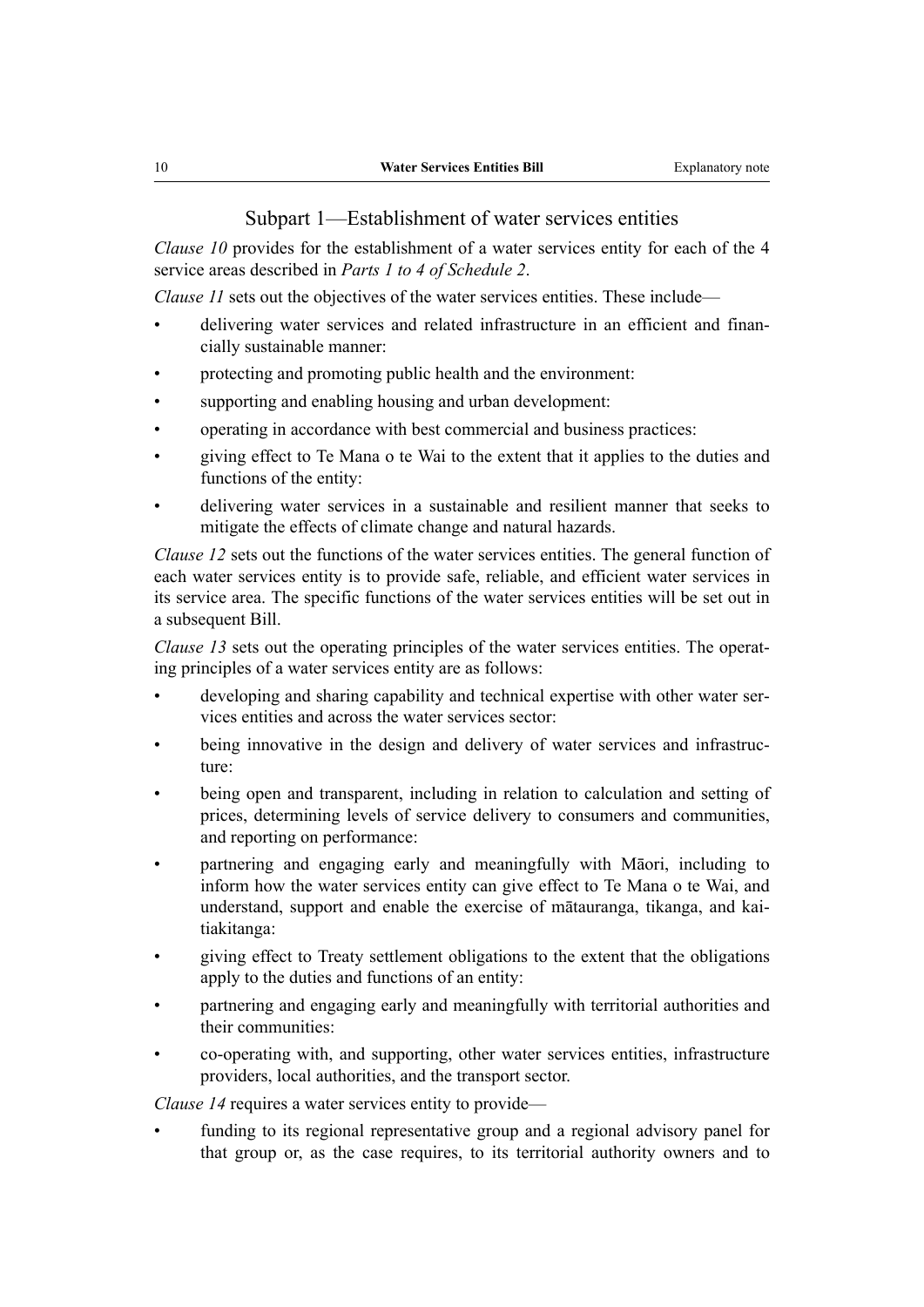mana whenua, for remuneration, expenses, or costs, in accordance with *clause 114(1)*; and

information to its regional representative group, or a regional advisory panel for that group, in accordance with *clause 114(2)*.

*Clauses 15 to 19* set out the status of water services entities and their core powers. In summary,—

- a water services entity is a body corporate (a separate legal entity):
- a water services entity may do anything authorised by legislation. It also may do anything that a natural person of full age and capacity may do (for example, enter into contracts). However, the entity may act only for the purpose of performing its functions.

*Clause 15* also provides that a water services entity is co-owned by the territorial authorities in its service area, and in shares allocated and reallocated under *clause 16*, but that it is not a company for the purposes of the Companies Act 1993, or a council organisation, council-controlled organisation, or local government organisation for the purposes of the Local Government Act 2002. *Clause 166* also provides that terri‐ torial authority owners do not have any beneficial entitlement to, or beneficial interest in, the security of a water services entity.

*Clause 16* ensures that shares in a water services entity are, on each relevant date, allocated or reallocated to each territorial authority owner based on the population of its district or part district. *Clause 16* also defines the terms population and relevant date and requires every allocation or reallocation of shares to be notified and publicised.

#### Subpart 2—Validity of acts

*Subpart 2* provides that—

- an act of a water services entity is invalid if it is an act that is contrary to an Act or is an act that is done otherwise than for the purpose of performing the entity's functions. However, in most cases this does not prevent a person (**A**) who is dealing with the entity from enforcing a transaction if the entity is doing a thing that a natural person of full age and capacity could do (for example, entering into a contract):
- it is irrelevant to the validity of an act that the act is not in the best interests of the entity:
- the entity may not assert against A that a person held out by the entity to be a board member, an employee, or an agent has not been duly appointed or does not have the authority that a person appointed to that position customarily has.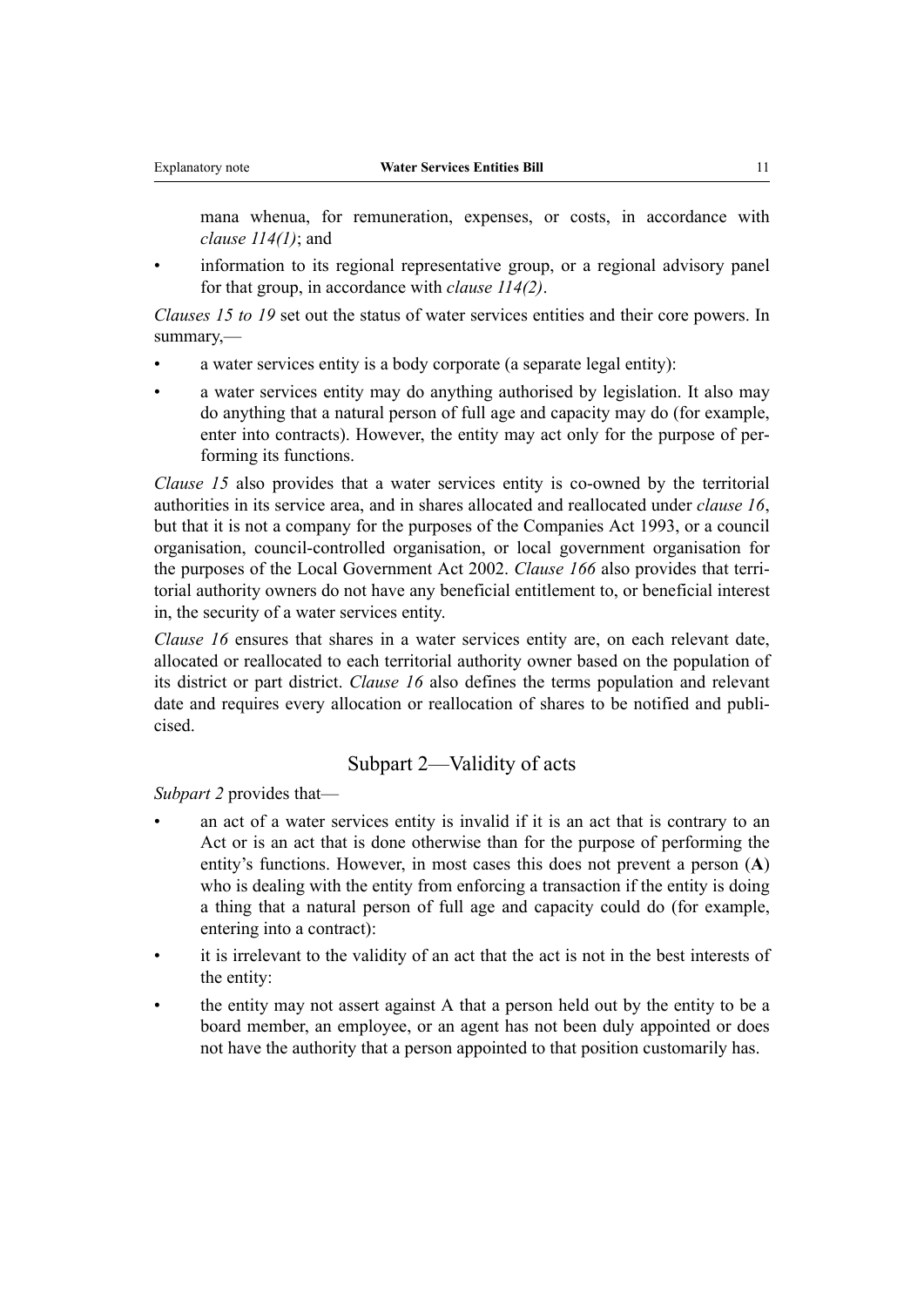## Subpart 3—Minister's role

*Subpart 3* sets out the Minister's role in relation to the water services entities. In summary, the Minister's role is to oversee and manage the Crown's interests in, and relationship with, the water services entities, and—

- to issue a Government policy statement on water services:
- to appoint a Crown review team, Crown observer, or Crown manager:
- to perform or exercise any other duties, functions, or powers the Minister has, in respect of the entities, under legislation.

## Subpart 4—Regional representative groups

## *Establishment, role, and decision making of regional representative group*

*Clauses 27 and 28* provide for—

- the establishment of a regional representative group for each water services entity:
- the regional representative group to consist of no fewer than 12, and no more than 14, regional representatives, and an equal number of territorial authority representatives and mana whenua representatives:
- the role of each regional representative group in appointing and removing board members and participating in the setting of the relevant entity's strategic direction and performance expectations, as well as performing or exercising any other duties, functions, or powers it has under legislation.

*Clause 29* provides for a collective duty of the regional representative group.

*Clause 30* requires decisions made by a regional representative group of a water services entity to be made—

- by consensus if consensus can be reached by regional representatives taking all reasonably practicable steps to reach consensus in accordance with a proced‐ ure, and within a time frame, specified in the constitution; and
- in any other case, by 75% of the regional representatives present and voting.

*Clause 31* allows a regional representative group to regulate its own procedure for a matter if this Bill and the constitution do not specify a procedure for the matter.

## *Appointment of regional representatives*

*Clauses 32 to 37* provide—

- for territorial authority representatives to be appointed to each entity's regional representative group by the territorial authority owners of the entity:
- for mana whenua representatives to be appointed to each entity's regional representative group by mana whenua of the rohe within the service area of the entity:
- for requirements before appointment as a regional representative.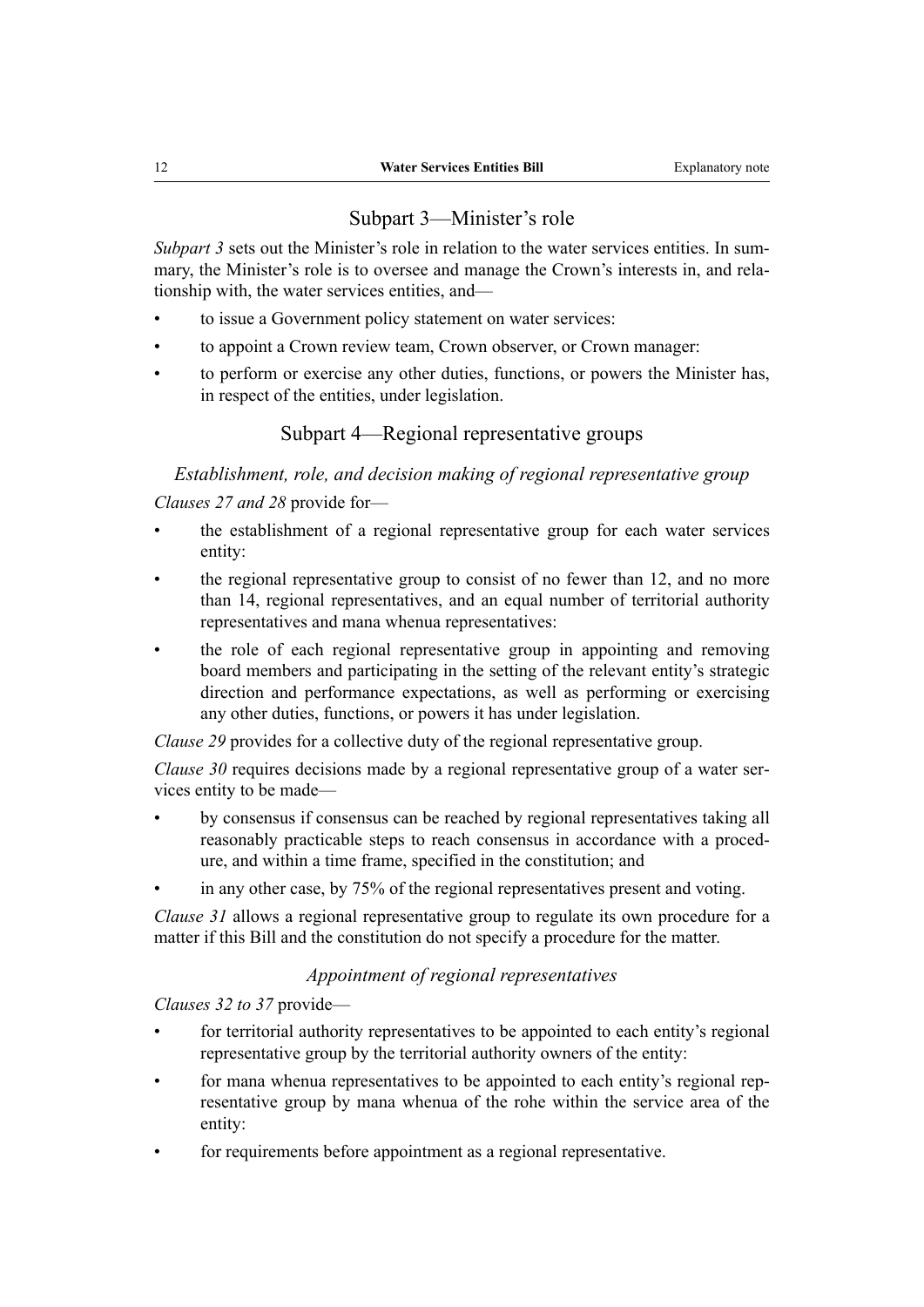The specific composition and appointment processes of each regional representative group will be provided for in the constitution (*see clause 91*).

#### *Board appointment committee*

*Clauses 38 to 40* require each regional representative group to appoint a board appointment committee. The main functions of the board appointment committee are to appoint and remove board members and prepare and maintain an appointment and remuneration policy for the board.

#### *Chairperson and deputy chairperson*

*Clause 41* provides that each regional representative group must elect or appoint, in accordance with the constitution,—

- 1 of its regional representatives as chairperson of the group; and
- 1 of its regional representatives as deputy chairperson of the group.

However, *clause 41* does not apply if the constitution provides for the group to have co-chairpersons and deputy co-chairpersons, in accordance with *clause 42*.

*Clause 42* ensures that the constitution may provide that a regional representative group must elect or appoint, in accordance with the constitution,—

- 2 of its regional representatives as co-chairpersons of the group; and
- 2 of its regional representatives as deputy co-chairpersons of the group.

If the constitution provides for, and requires, a regional representative group to elect or appoint co-chairpersons and deputy co-chairpersons of the group,—

- 1 co-chairperson and 1 deputy co-chairperson must be elected or appointed by the group's territorial authority representatives; and
- one co-chairperson, and one deputy co-chairperson, must be elected or appoin‐ ted by the group's mana whenua representatives; and
- references in legislation, other than *clause 42*, to the group's chairperson are taken to be references to both of its co-chairpersons; and
- references in legislation, other than *clause 42*, to the group's deputy chairperson are taken to be references to both of its deputy co-chairpersons.

#### *Disputes*

*Clause 43* provides a process by which disputes are to be resolved if regional representatives disagree on a matter that they are required under the Bill to work together on, jointly develop, or agree.

#### *Official information*

*Clause 44* applies Part 7 of the Local Government Official Information and Meetings Act 1987 to each regional representative group.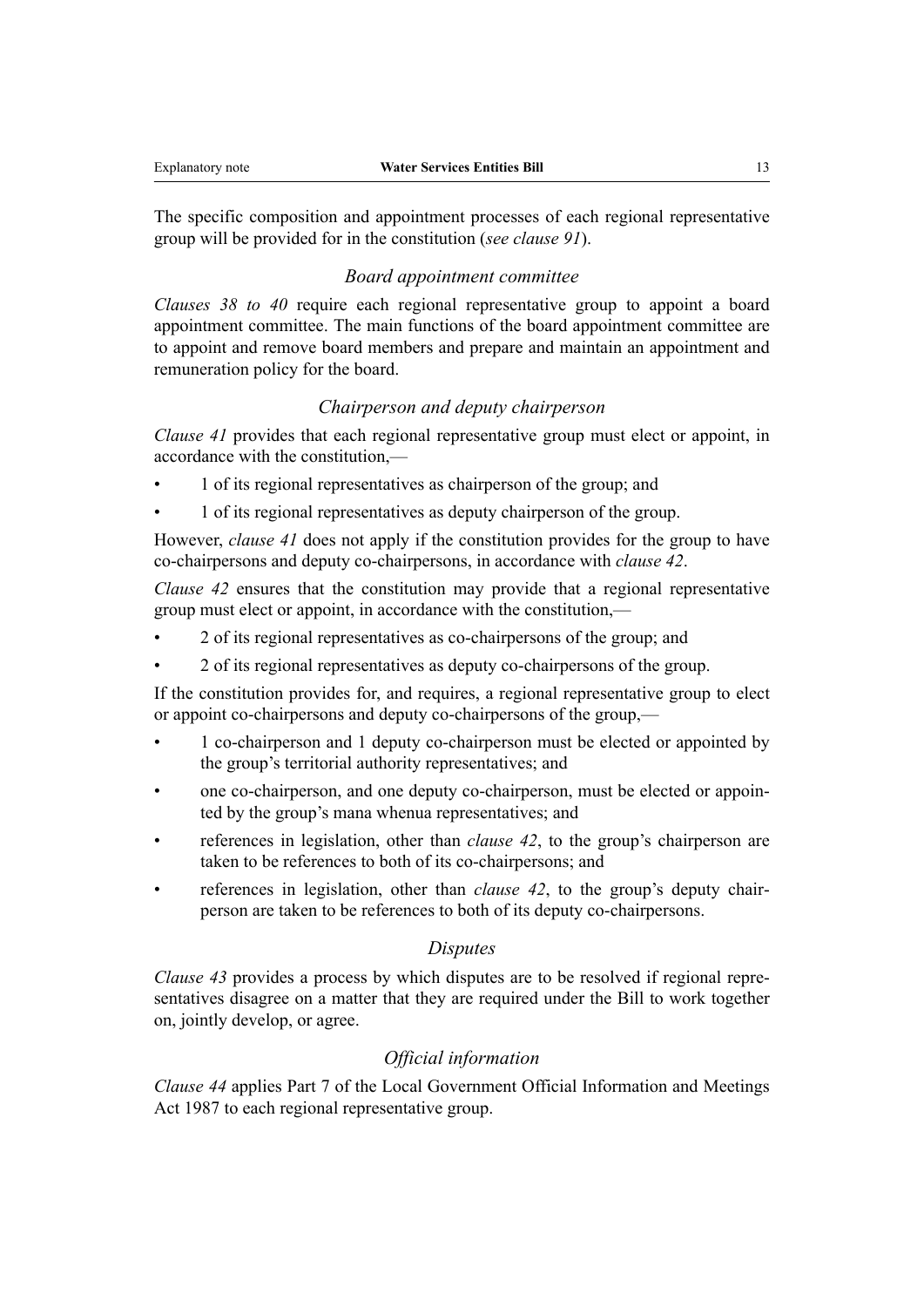## Subpart 5—Regional advisory panels

*Establishment, role, and decision making of regional advisory panels*

*Clauses 45 and 46* provide for—

- the constitution of a water services entity to establish 1 or more regional advisory panels:
- each regional advisory panel to include an equal number of territorial authority panel members and mana whenua panel members:
- the role of each regional advisory panel to be providing advice to a regional representative group about the group's performance or exercise of its duties, functions, or powers (*see clause 28*) in respect of, or otherwise affecting, a par‐ ticular geographic area
	- in the service area of the water services entity; and
	- for which the panel is responsible under the constitution (*see clause 91(f)(ii)*).

*Clause 47* provides for a collective duty of a regional advisory group.

*Clause 48* requires decisions made by a regional advisory panel to be made—

- by consensus if consensus can be reached by regional advisory panel members taking all reasonably practicable steps to reach consensus in accordance with a procedure, and within a time frame, specified in the constitution; and
- in any other case, by 75% of the regional advisory panel members present and voting.

*Clause 49* allows a regional advisory panel to regulate its own procedure for a matter if this Bill and the constitution do not specify a procedure for the matter.

#### *Appointment of regional advisory panel members*

*Clauses 50 to 52* provide—

- for territorial authority panel members to be appointed to a regional advisory panel by the territorial authority owners of the entity:
- for mana whenua panel members to be appointed to a regional advisory panel by mana whenua of the rohe or takiwā within the service area of the entity:
- for requirements before appointment as a regional advisory panel member.

The specific composition of, and appointment processes for, each regional advisory panel will be provided for in the constitution (*see clause 91(f)*).

#### *Chairperson and deputy chairperson*

*Clause 53* provides that each regional advisory panel must elect or appoint, in accordance with the constitution,—

• 1 of its regional advisory panel members as chairperson of the panel; and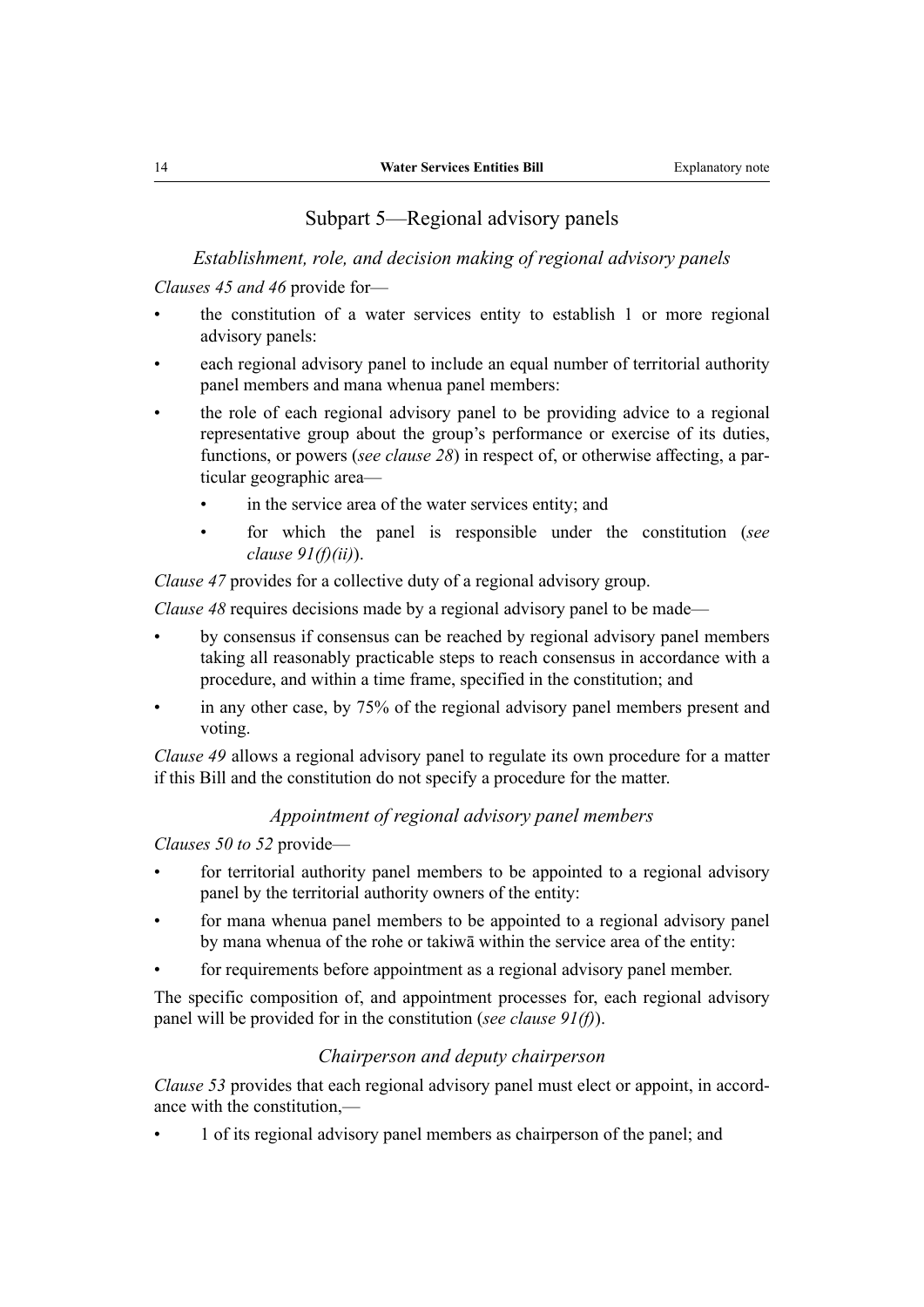• 1 of its regional advisory panel members as deputy chairperson of the panel.

However, *clause 53* does not apply if the constitution provides for the panel to have co-chairpersons and deputy co-chairpersons, in accordance with *clause 54*.

*Clause 54* ensures that the constitution may provide that a regional advisory panel must elect or appoint, in accordance with the constitution,—

- 2 of its regional advisory panel members as co-chairpersons of the panel; and
- 2 of its regional advisory panel members as deputy co-chairpersons of the panel.

If the constitution provides for, and requires, a regional advisory panel to elect or appoint co-chairpersons and deputy co-chairpersons of the panel,—

- 1 co-chairperson and 1 deputy co-chairperson must be elected or appointed by the panel's territorial authority panel members; and
- 1 co-chairperson and 1 deputy co-chairperson must be elected or appointed by the panel's mana whenua panel members; and
- references in legislation, other than *clause 54*, to the panel's chairperson are taken to be references to both of its co-chairpersons; and
- references in legislation, other than *clause 54*, to the panel's deputy chairperson are taken to be references to both of its deputy co-chairpersons.

#### *Official information*

*Clause 55* applies Part 7 of the Local Government Official Information and Meetings Act 1987 to a regional advisory panel for the regional representative group of a water services entity.

## Subpart 6—Boards of water services entities

## *Role, membership, and accountability*

*Clauses 56 to 59* provide for—

- the board to be the governing body of the water services entity:
- the board to consist of no fewer than 6, and no more than 10, members:
- the board to have a chairperson and a deputy chairperson appointed by the regional representative group, or by its board appointment committee, in accordance with the constitution:
- board members to be accountable to the regional representative group.

#### *Obligation to hold specified meetings in public*

*Clause 60* requires the board to hold at least 2 board meetings during each financial year that are open to the public.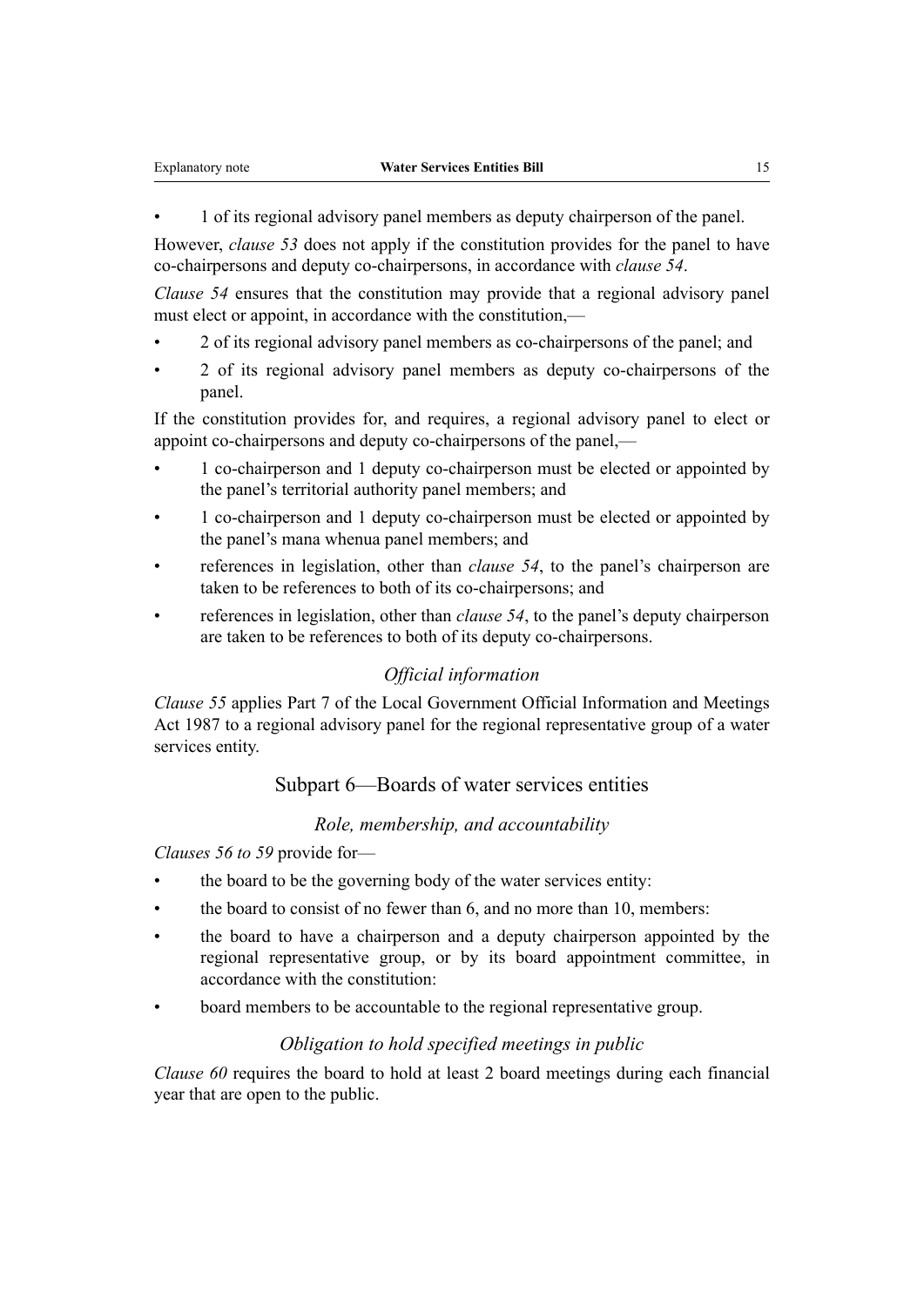#### *Official information*

*Clause 61* applies Parts 1 to 6 of the Local Government Official Information and Meetings Act 1987 to each water services entity.

#### *Appointment, removal, and conditions of board members*

*Clauses 62 to 72* provide—

- for board members to be appointed by the board appointment committee of the regional representative group:
- that the board appointment committee may only recommend a person who, in the committee's opinion, has the appropriate knowledge, skills, and experience to assist the entity to achieve its objectives and perform its functions:
- for board members to hold office for up to 5 years and that board members may be reappointed:
- for the board appointment committee to remove a board member from office at any time for just cause:
- for when board members cease to hold office.

#### *Collective duties of board*

*Clauses 73 and 74* set out the collective duties of the board. The collective duties of the board of a water services entity are to—

- ensure that the entity acts consistently with its objectives, functions, operating principles, and current statement of intent:
- ensure that the entity maintains systems and processes to ensure that, for the purposes of carrying out its functions, it has the capacity and capability to give effect to the principles of te Tiriti o Waitangi/the Treaty of Waitangi and engage with, and understand perspectives of, mana whenua:
- maintain systems and processes for the continuing education of all board members to enable them to gain knowledge of, and experience and expertise in relation to the principles of te Tiriti o Waitangi/the Treaty of Waitangi.

## *Individual duties of board members*

*Clauses 75 to 79* impose individual duties on board members, including duties—

- not to contravene, or cause the contravention of, or agree to the entity contravening, relevant legislation:
- to act with honesty and integrity:
- to act in good faith and not at the expense of the entity's interests:
- to act with reasonable care, diligence, and skill:
- to comply with requirements relating to the disclosure of information.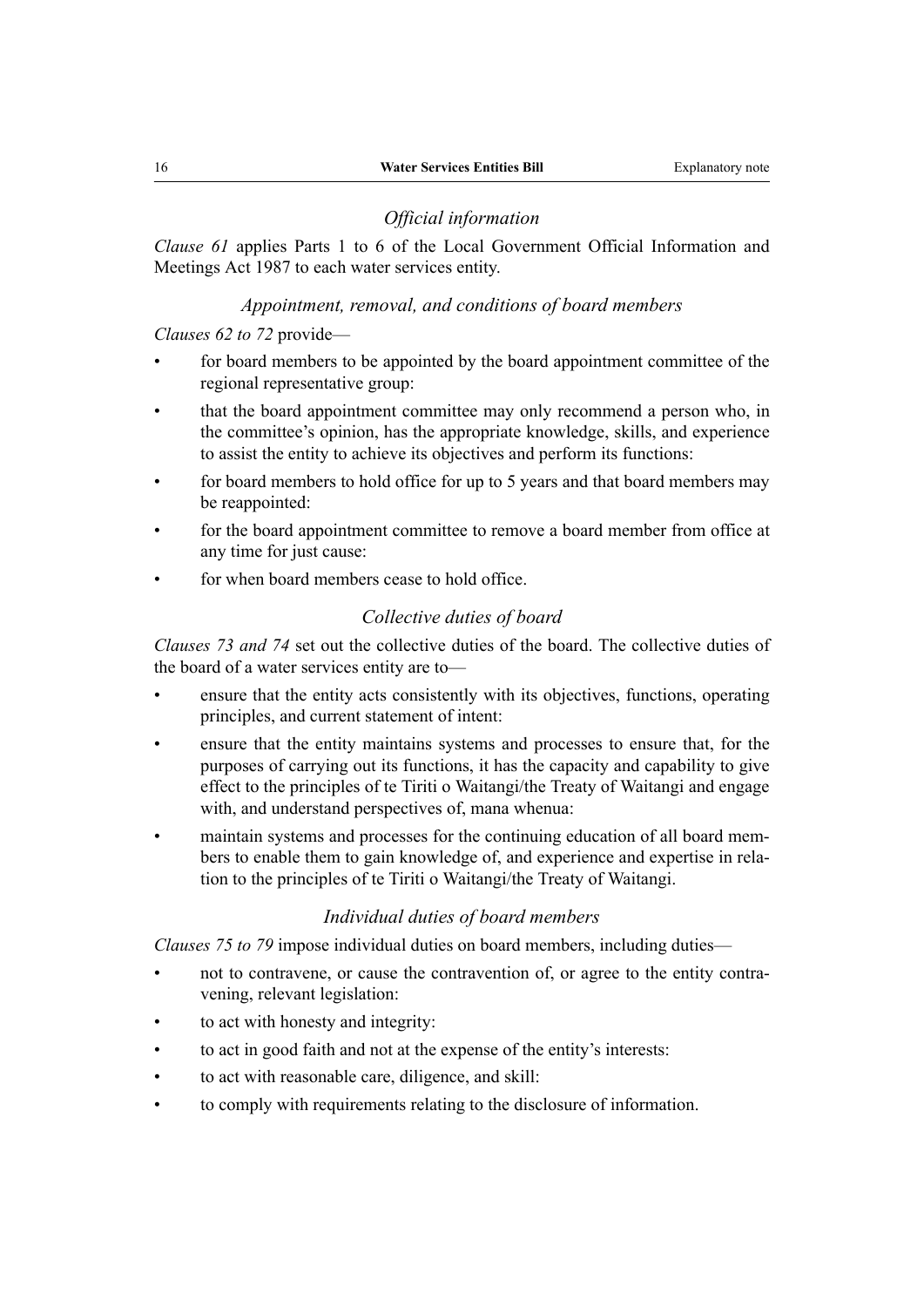#### *Effect of non-compliance with duties*

*Clause 80 and 81* provide that—

- the collective duties of the board are owed to the regional representative group:
- an individual board member is not liable for a breach of a collective duty. However, the board member may be removed from office in certain circumstances (for example, if they failed to take all reasonable steps to prevent the breach).

*Clauses 82 and 83* provide that—

- the individual duties of the board members are owed to the regional representative group and the relevant water services entity:
- if a board member breaches an individual duty, the member may be removed from office and the entity may bring an action against them. A board member is otherwise not liable for a breach of an individual duty.

*Clause 84* enables the Minister or a regional representative to apply to a court for an order restraining the board or a board member from contravening a statutory require‐ ment.

#### *Delegation*

*Clauses 85 to 88* allow the board of a water services entity to delegate any of the functions or powers of the entity or the board, either generally or specifically, to certain persons (for example, to the chief executive or another employee of the entity).

## *Board procedure*

*Clause 89* allows the board to regulate its own procedure for a matter if this Bill and the constitution do not specify a procedure for the matter.

## Subpart 7—Constitutions of water services entities

*Clause 90* requires each water services entity to have a constitution.

*Clauses 91 to 93* provide for the required and permitted content and effect of the constitution. The constitution must provide for the following matters:

- the composition of the regional representative group, including
	- whether the group consists of 12 or 14 regional representatives:
	- procedures for appointing territorial authority representatives and mana whenua representatives:
	- the composition of, and procedures for, committees of the regional representative group (including the board appointment committee):
	- the process for removing regional representatives from the regional representative group:
- procedures for the regional representative group, including
	- how the group will perform or exercise its functions, powers, and duties: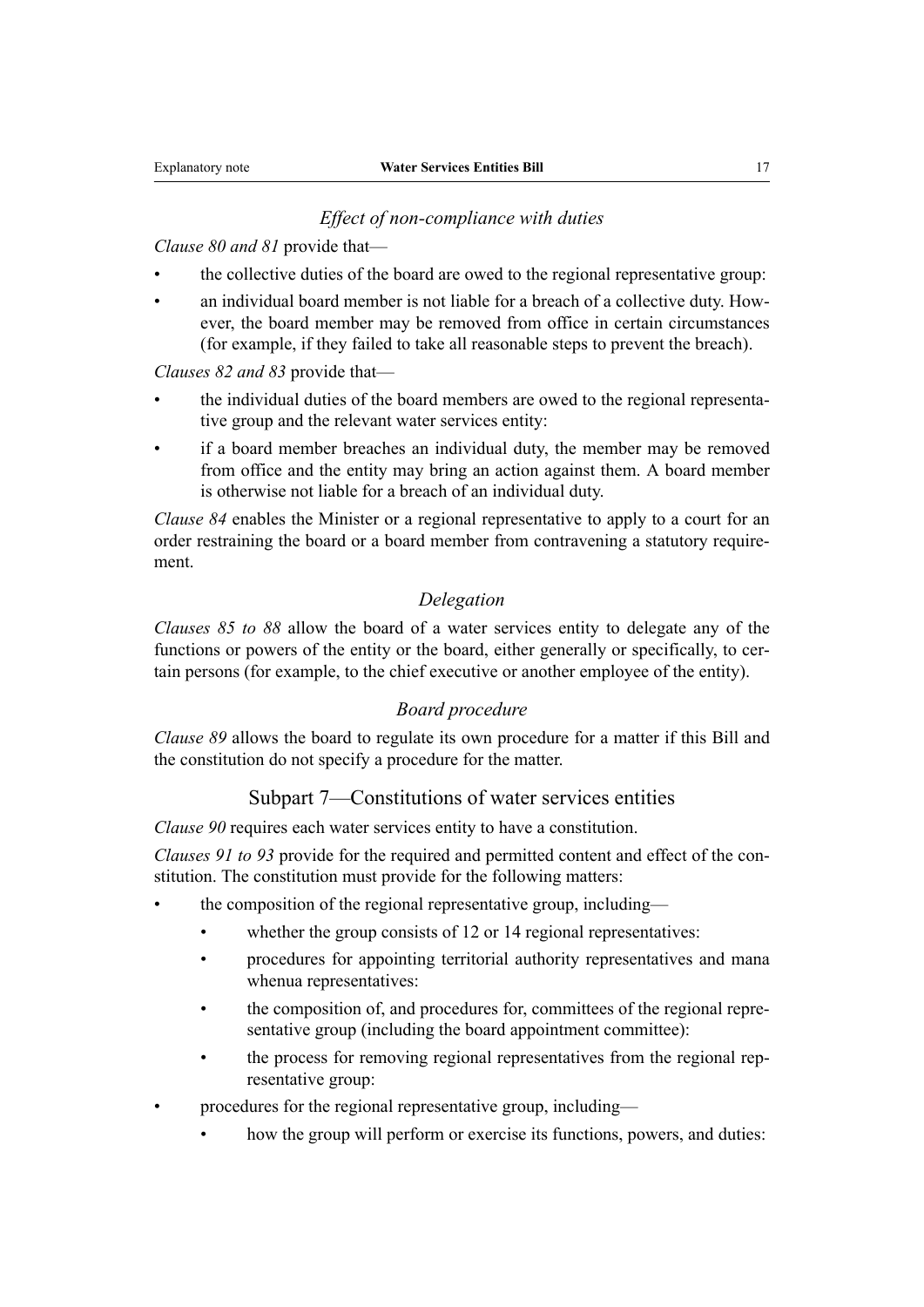- arrangements and requirements for meetings of the group and of committees (including the board appointment committee) of the group:
- procedures and time frames for making decisions by consensus:
- the composition of a regional advisory panel, including—
	- the particular geographical area for which the panel is responsible:
	- procedures for appointing territorial authority panel members and mana whenua panel members:
	- the composition of, and procedures for, committees of the regional advisory group:
	- the process for removing regional advisory panel members from the regional advisory panel:
- procedures for a regional advisory panel, including
	- how the panel will perform or exercise its functions, powers, and duties:
	- arrangements and requirements for meetings of the panel, and committees of the panel:
	- procedures and time frames for making decisions by consensus:
- procedures for the entity to perform its duty under *clause 114(1)* to provide funding to its regional representative group and a regional advisory panel for that group or, as the case requires, to its territorial authority owners and to mana whenua, for specified remuneration, expenses, or costs:
- the composition of the board, including the procedures for the appointment of board members by the board appointment committee:
- procedures for the board, including
	- arrangements and requirements for meetings of the board:
	- decision-making procedures, including any requirements relating to voting or consensus decision-making:
- procedures for dispute resolution:
- procedures for reviewing, amending, or replacing the constitution (*see clauses 95 and 96*).

*Clause 94* provides that the first constitution of a water services entity is the model constitution for the entity set out in regulations. *Clause 94* also ensures that, when that model constitution is first amended or replaced under *clause 95 or 96*,—

- that model constitution as so amended or replaced must set out all provisions of the entity's constitution (including any unchanged from that model constitu‐ tion); and
- the regulations setting out the model constitution, for the entity, are revoked.

*Clauses 95 and 96* set out the process for amending or replacing the constitution of a water services entity. A proposed amendment to the entity's constitution or a pro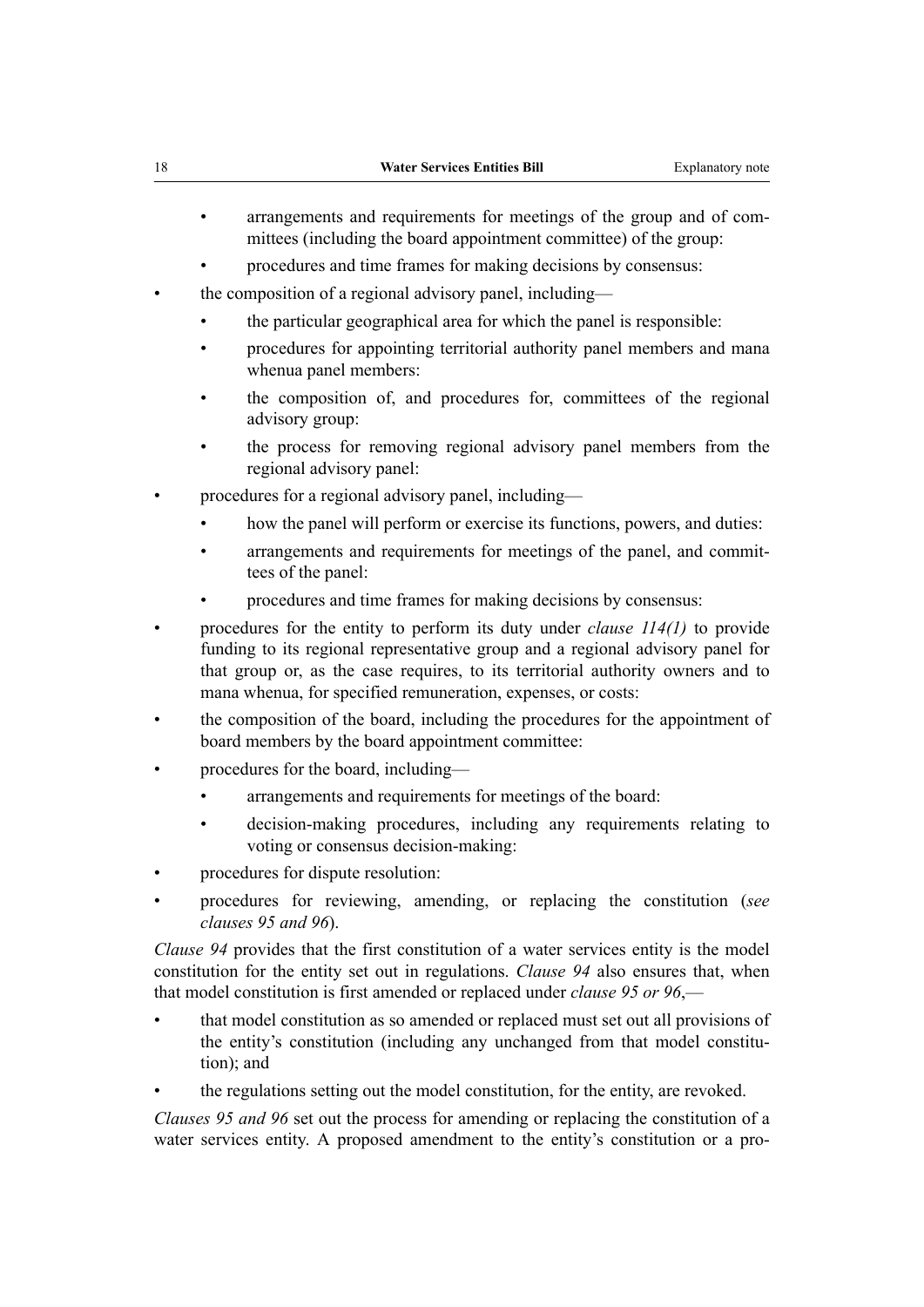posed new constitution for the entity must be approved by the Minister before it is effective. The constitution as amended or replaced under *clause 95 or 96* is secondary legislation. The maker must publish it in accordance with the Legislation (Publication) Regulations 2021.

## Subpart 8—General provisions relating to regional representatives, regional advisory panel members, and board members

## *Qualifications*

*Clause 97* provides for the qualifications of regional representatives, regional advisory panel members, and board members.

## *Reliance on information and advice*

*Clause 98* allows regional representatives, regional advisory panel members, and board members to rely on information and advice given by certain persons. They must still act in good faith, make proper inquiries, and have no knowledge that the reliance is unwarranted.

#### *Conflict of interest disclosure rules*

*Clauses 99 to 112* set out rules that require each of the following to disclose the inter‐ est concerned:

- a board member who is interested in a matter relating to a water services entity:
- a regional representative who is interested in a matter relating to a regional representative group:
- a regional advisory panel member who is interested in a matter relating to the panel.

The interests include, for example, where the board member, regional representative, or regional advisory panel member may derive a financial benefit from a matter or has a financial interest in a person to whom the matter relates. In summary,—

- the nature and extent of the interest must be disclosed in an interests register as soon as practicable after the board member, regional representative, or regional advisory panel member (as applicable) becomes aware that they are interested:
- a board member must not vote or take part in any discussion or decision about the matter or otherwise participate in any activity of the entity that relates to the matter (unless the chairperson or a deputy chairperson of the board gives per‐ mission to act):
- a regional representative must not vote or take part in any discussion or decision about the matter or otherwise participate in any activity of the regional representative group that relates to the matter (unless the chairperson or deputy chairperson of the group gives permission to act or, if the constitution provides for the group to have co-chairpersons and deputy co-chairpersons, permission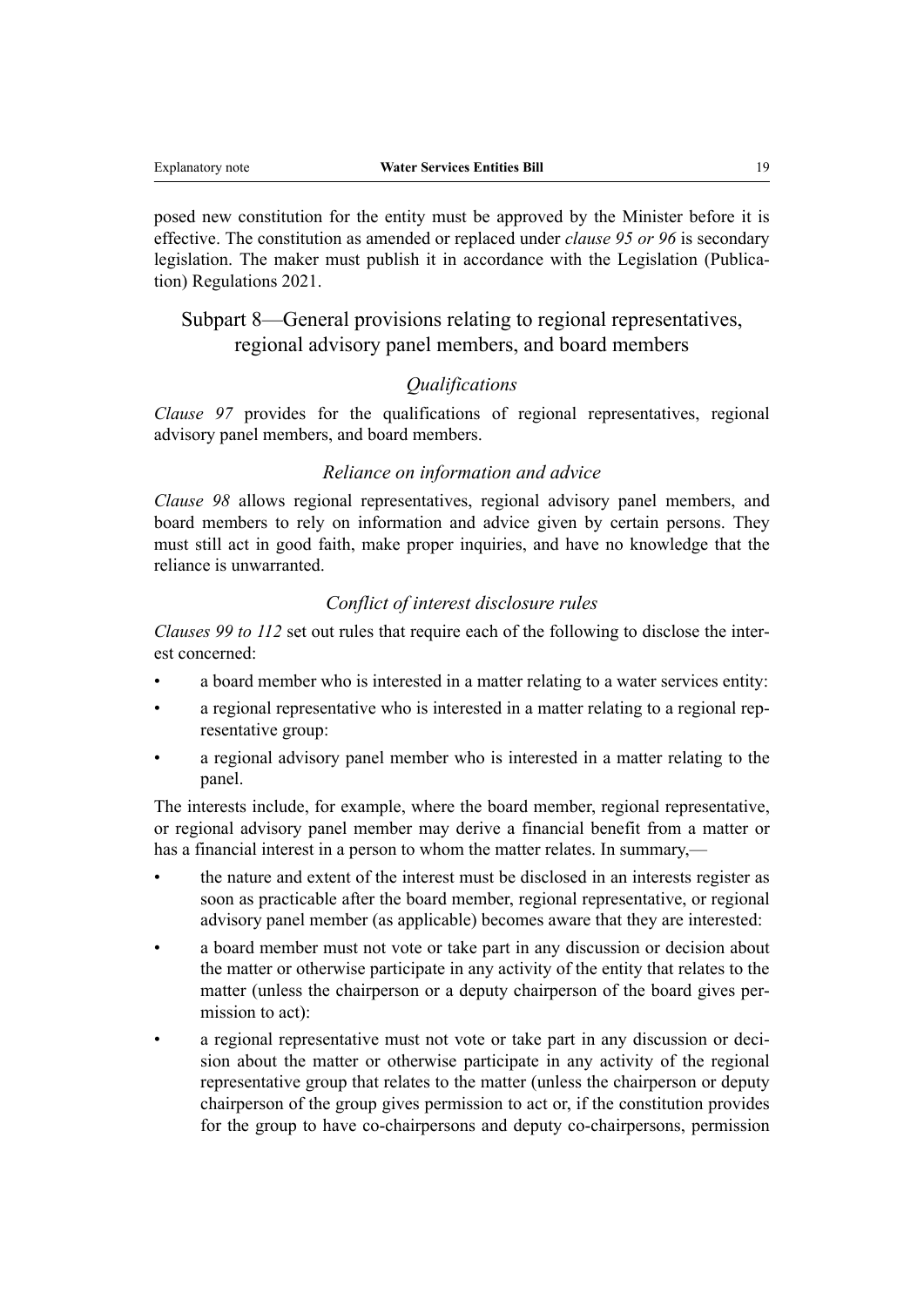is given in accordance with a procedure specified for the purpose in the constitution):

- a regional advisory panel member must not vote or take part in any discussion or decision about the matter or otherwise participate in any activity of the regional advisory panel that relates to the matter (unless the chairperson or deputy chairperson of the panel gives permission to act or, if the constitution provides for the panel to have co-chairpersons and deputy co-chairpersons, per‐ mission is given in accordance with a procedure specified for the purpose in the constitution):
- the entity may avoid certain acts done in breach of the rules. However, the entity may not avoid an act if the entity receives fair value:
- the rights of certain innocent third parties are protected if the entity avoids a matter.

#### *Vacancies in membership*

*Clause 113* provides that the powers and functions of a water services entity, its regional representative group, or a regional advisory panel for that group are not affected by specified vacancies in their membership.

#### *Duties to provide funding and information*

*Clause 114(1)* imposes a duty on a water services entity to provide funding to its regional representative group and a regional advisory panel for that group or, as the case requires, to its territorial authority owners and to mana whenua, for the remuneration, expenses, or costs specified in *clause 91(j)*. *Clause 91(j)* requires the entity's constitution to provide for procedures for the entity to perform that duty.

*Clause 114(2)* requires a water services entity to provide information that the entity holds if that information is required—

- by the entity's regional representative group or a regional advisory panel for that group; and
- to help the group or panel perform or exercise its duties, functions, or powers.

But personal information within the meaning of the Privacy Act 2020 may be provided under *clause 114(2)* only in accordance with that Act.

#### **Part 3**

## **Operation of water services entities**

#### *Independence of water services entities*

*Clause 115* provides that the Minister, a territorial authority owner, a regional representative, or a regional representative group cannot direct a water services entity, a board member, or an employee of a water services entity—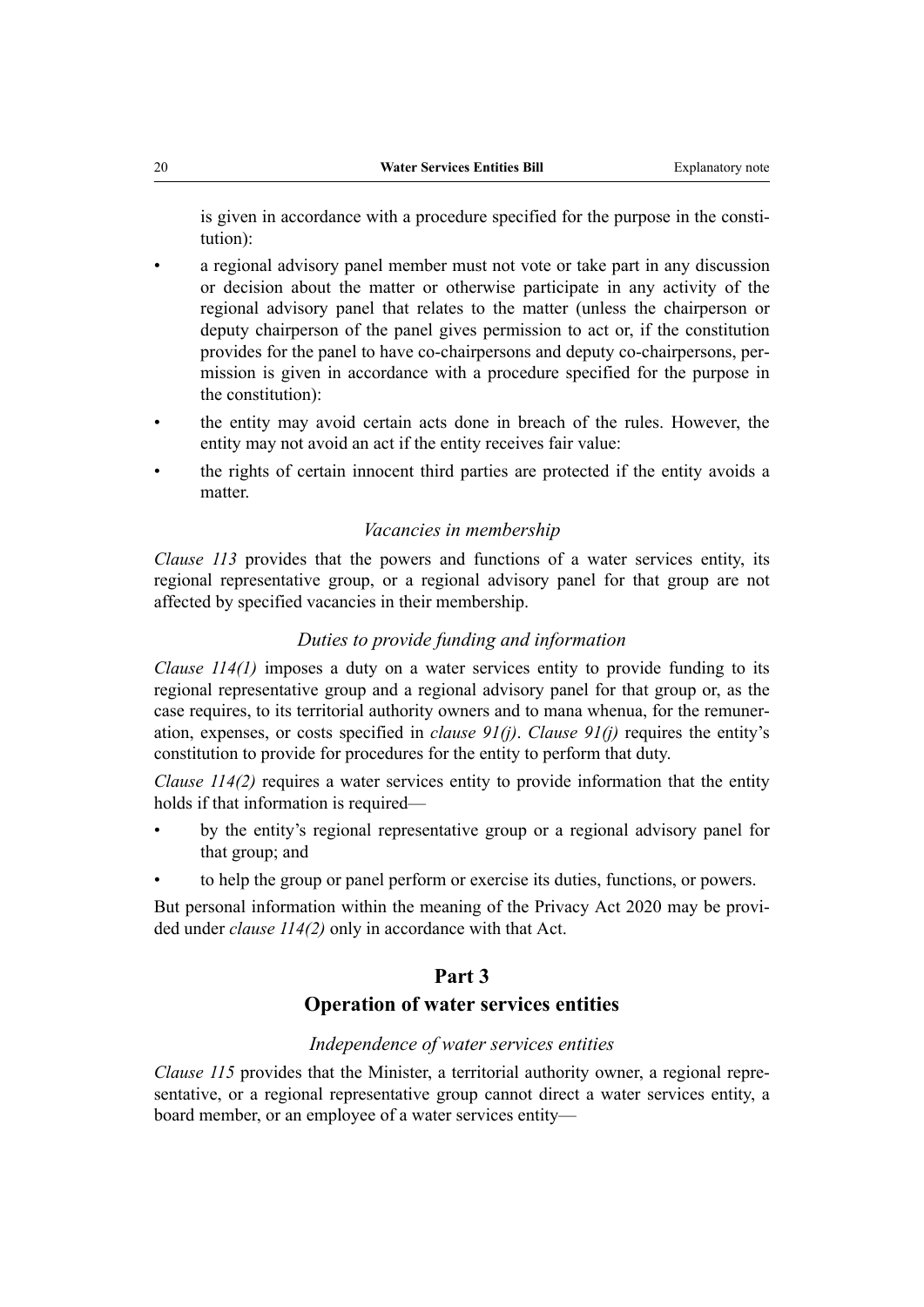- in relation to the performance or exercise of a duty, function, or power under the Bill; or
- to require the performance or non-performance of a particular act, or the bringing about of a particular result, in respect of a particular person or persons.

*Clause 115* applies to all Government policy statements and statements of strategic and performance expectations issued under the Bill.

*Clause 115* also prevents a constitution of a water services entity from conferring a power of direction contrary to that clause.

## *Obligation to maintain ownership and control of water services and significant assets*

*Clause 116* requires a water services entity to continue to provide water services and maintain its capacity to meet its obligations under the Bill. The obligation on water services entities under this clause is substantially similar to the obligation on local government organisations under section 130 of the Local Government Act 2002.

#### *Contracting out of water services*

*Clauses 117 and 118* provide for the circumstances in which a water services entity may, despite *clause 116*, enter into—

- a contract for an aspect of the operation of all or part of a water service:
- a joint arrangement with 1 or more other water services entities or other bodies for the purposes of providing water services.

### *Employees of water services entities*

*Clause 119* provides for the employment of the chief executive of each water services entity. The chief executive of a water services entity is appointed by the board of the entity.

*Clause 120* requires each water services entity to operate a personnel policy that complies with the principle of being a good employer.

#### *Protections from liability*

*Clause 121* defines terms used in the provisions relating to protections from liability.

*Clause 122* protects board members and employees from the liabilities of a water services entity.

*Clause 123* provides that—

- a board member of a water services entity is immune from civil liability, in respect of an excluded act or omission, to the entity or any other person unless it is also a breach of an individual duty (*see clauses 75 to 79*):
- an employee is immune from civil liability to any person in respect of an excluded act or omission.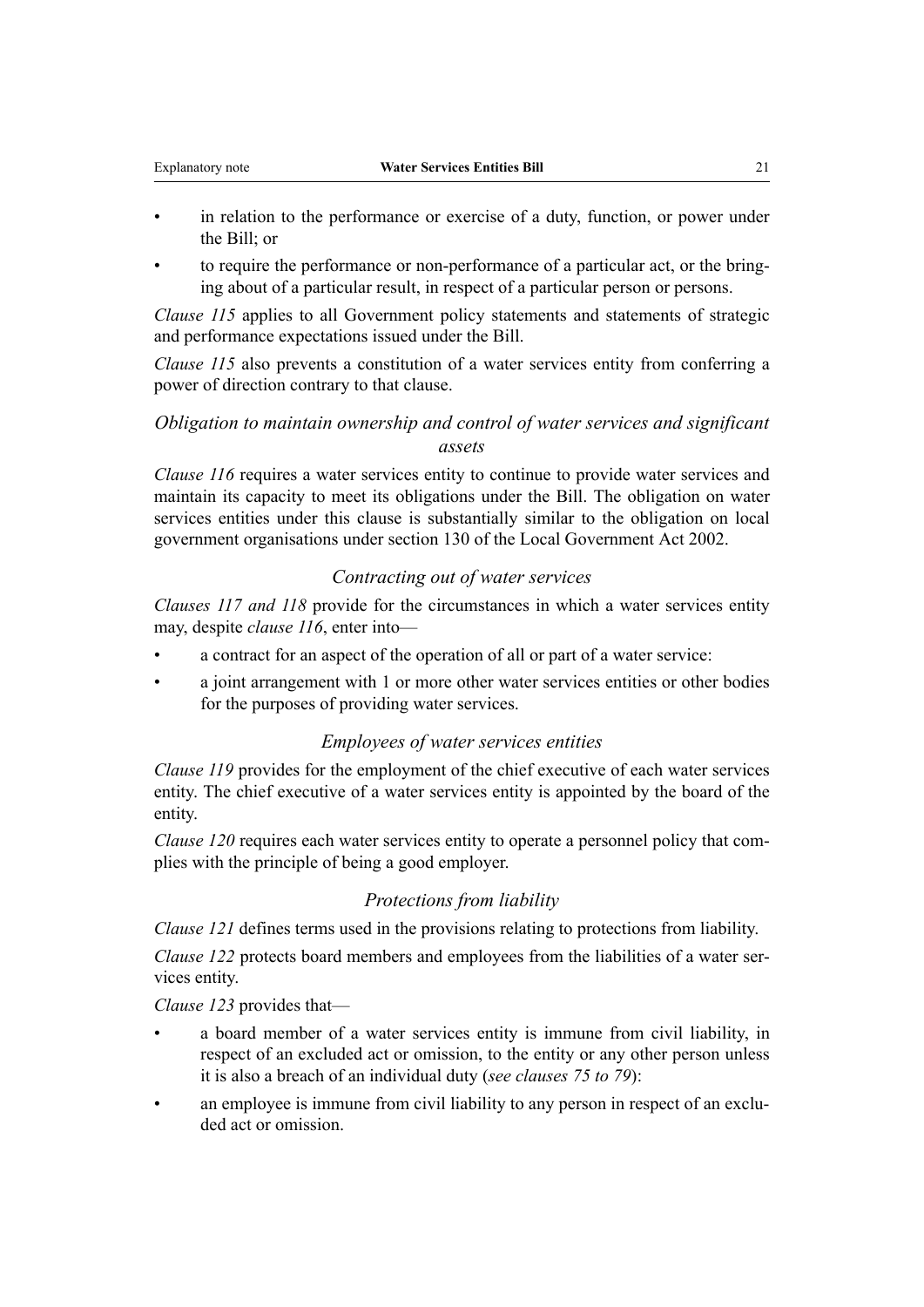*Clause 123(3)* provides that the protections do not prevent a court from making certain orders or affect any right to apply for judicial review.

*Clauses 124 to 126* provide that a water services entity may only indemnify or effect insurance for a board member or employee in respect of acts or omissions for which the person is protected from liability.

#### *Dealings with third parties*

*Clause 127* provides for how a water services entity may enter into contracts or other enforceable obligations.

*Clause 128* identifies a water services entity's head office as its address for service in New Zealand.

## **Part 4 Financial and accountability matters**

Subpart 1—Government policy statement on water services

*Subpart 1* provides for a Government policy statement on water services. The purpose of a Government policy statement is to—

- state the Government's overall direction and priorities for water services:
- inform and guide agencies involved in, and the activities necessary or desirable for, water services.

*Clause 131* requires the Minister, when preparing or reviewing a Government policy statement, to—

- be satisfied that it promotes a water services system that contributes to the current and future well-being of New Zealanders; and
- consult
	- the water services entities; and
	- the regional representative group of each water services entity; and
	- Taumata Arowai–the Water Services Regulator; and
	- other persons, and representative groups of persons, who have an interest in water services in New Zealand.

*Clause 132* provides that a water services entity must give effect to the Government policy statement when performing its functions.

*Clause 133* provides for the process for amending a Government policy statement.

*Clause 134* requires the Minister to present a copy of a Government policy statement to the House of Representatives as soon as practicable after issuing it and requires. *Clause 134(2)* requires the department to publish the statement on its website.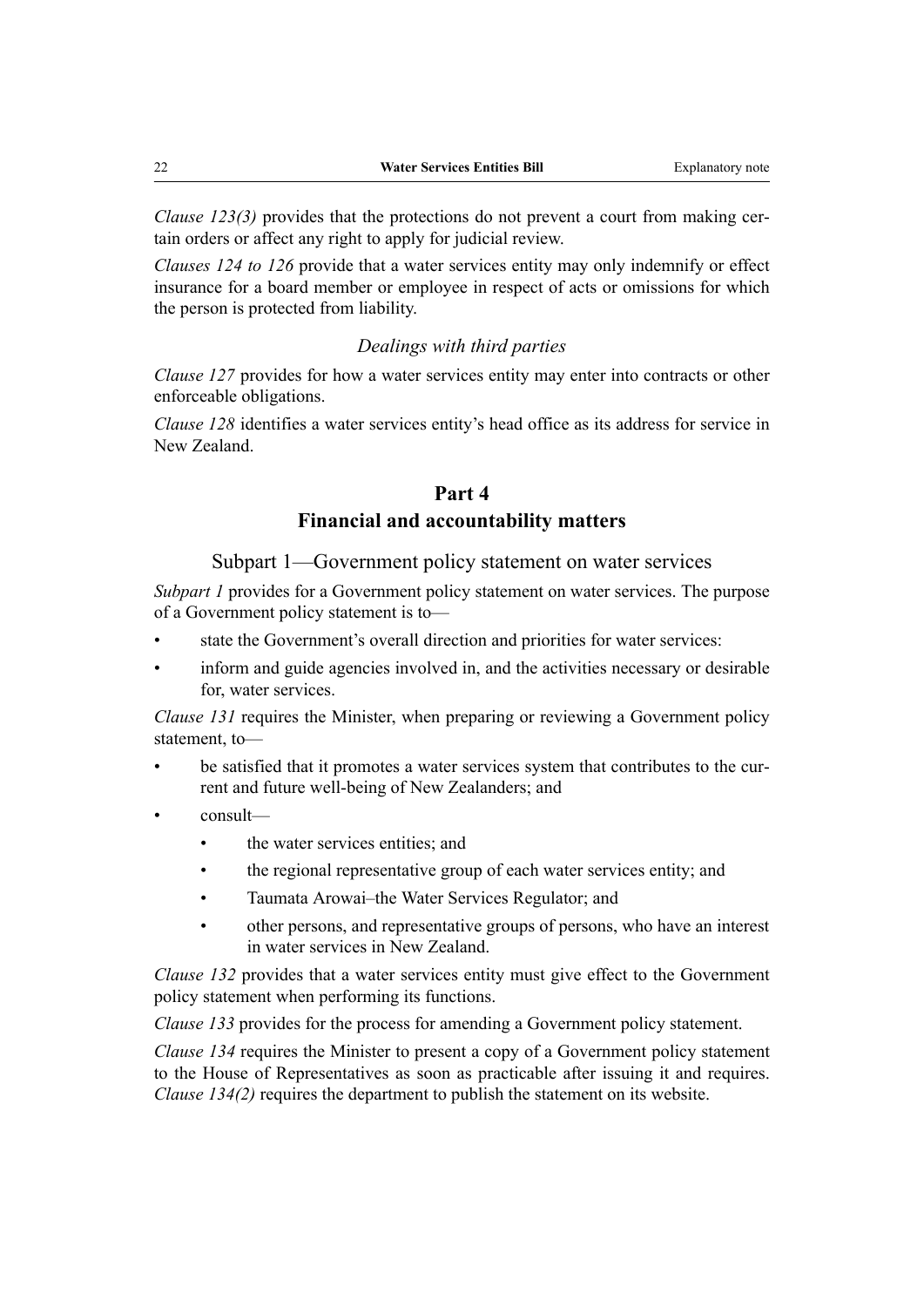## Subpart 2—Regional representative group's statement of strategic and performance expectations

*Subpart 2* provides for a statement of strategic and performance expectations to be issued by the regional representative group. The purpose of a statement of strategic and performance expectations for a water services entity is to—

- state the regional representative group's objectives and priorities for water services in the entity's service area; and
- inform and guide the decisions and actions of the board of the entity.

*Clause 137* provides that the board of a water services entity must give effect to the statement of strategic and performance expectations for the entity when performing its functions.

*Clause 138* requires the board of an entity to publish the regional representative group's statement of strategic and performance expectations on the entity's website.

*Clause 139* requires an entity's regional representative group to annually review the performance of the entity's board in giving effect to the statement of strategic and performance expectations.

#### Subpart 3—Te Mana o te Wai statements for water services

*Subpart 3* provides for mana whenua whose rohe or takiwā includes a freshwater body in a water services entity's service area to be able to provide the entity with Te Mana o te Wai statements for water services. A Te Mana o te Wai statement for water services may—

- be provided by an individual iwi or hapū, or by a group of iwi or hapū:
- relate to 1 freshwater body, or to multiple freshwater bodies.

A water services entity must respond to a Te Mana o te Wai statement for water ser‐ vices. The entity must also include in its response a plan that sets out how the entity intends (consistent with *clause*  $4(1)(b)$ ) to give effect to Te Mana o te Wai, to the extent that it applies to the entity's duties, functions, and powers, in response to the statement.

*Clause 142* requires the board of a water services entity to publish its response to a Te Mana o te Wai statement for water services as soon as practicable after issuing the response and, in any event, within 2 years after receiving the statement to which the response relates.

## Subpart 4—Reporting obligations

#### *Planning: statement of intent*

*Clauses 143 to 146* require the board of a water services entity to annually provide a statement of intent for the entity. The purpose of a water services entity's statement of intent is to promote the public accountability of the entity by setting out the entity's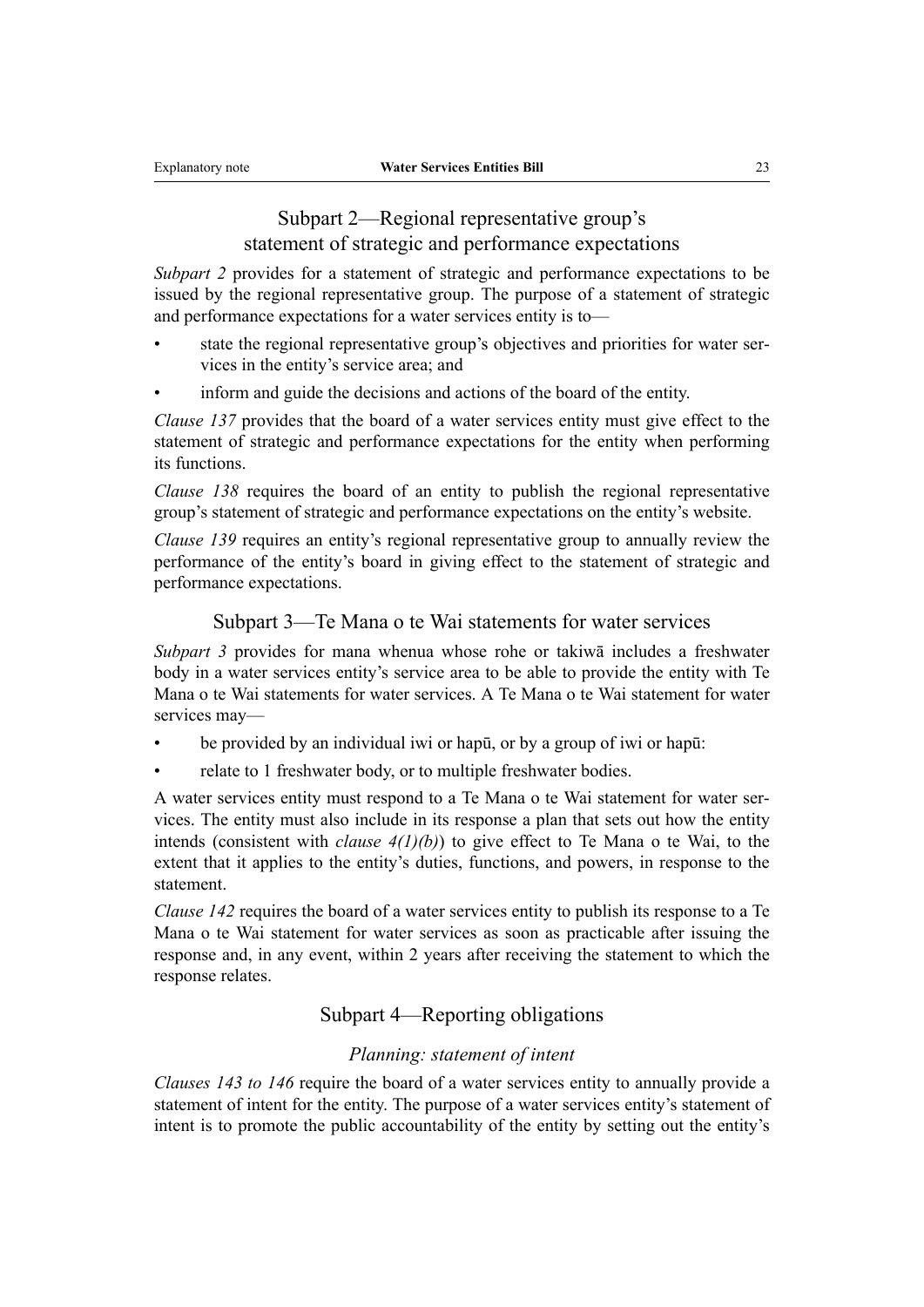strategic intentions and providing a base against which the water services entity's actual performance can later be assessed.

#### *Planning: asset management plan*

*Clauses 147 to 149* require the board of an entity to provide an asset management plan to the entity's regional representative group at least once in every 3-year period. The asset management plan must cover a period of not less than 10 consecutive financial years.

## *Planning: funding and pricing plan*

*Clauses 150 to 152* require the board of an entity to provide a funding and pricing plan to the entity's regional representative group at least once in every 3-year period. The funding and pricing plan must cover a period of not less than 10 consecutive financial years and include a financial strategy for the years covered by the plan.

### *Planning: infrastructure strategy*

*Clauses 153 to 155* require the board of an entity to provide an infrastructure strategy to the entity's regional representative group at least once in every 3-year period. In summary, the strategy must cover a period of at least 30 consecutive financial years and identify—

- significant infrastructure issues for the water services entity over the period covered by the strategy:
- the main options for managing those issues and the implications of those options.

#### *Reporting: annual report*

*Clauses 156 to 164* require a water services entity to provide an annual report to the entity's regional representative group after each financial year. An entity must publish a copy as soon as practicable after it has been provided to the regional representative group and, in any event, no later than 20 working days after receiving the audit report provided by the Auditor-General under *clause 161*.

## Subpart 5—Other provisions for financial management and independence

#### *Bank accounts*

*Clause 165* provides for requirements relating to the bank accounts of water services entities.

#### *Financial independence*

*Clause 166* provides that a territorial authority owner (in its capacity as a holder of shares in a water services entity, or any other capacity), a regional representative group, or a regional representative—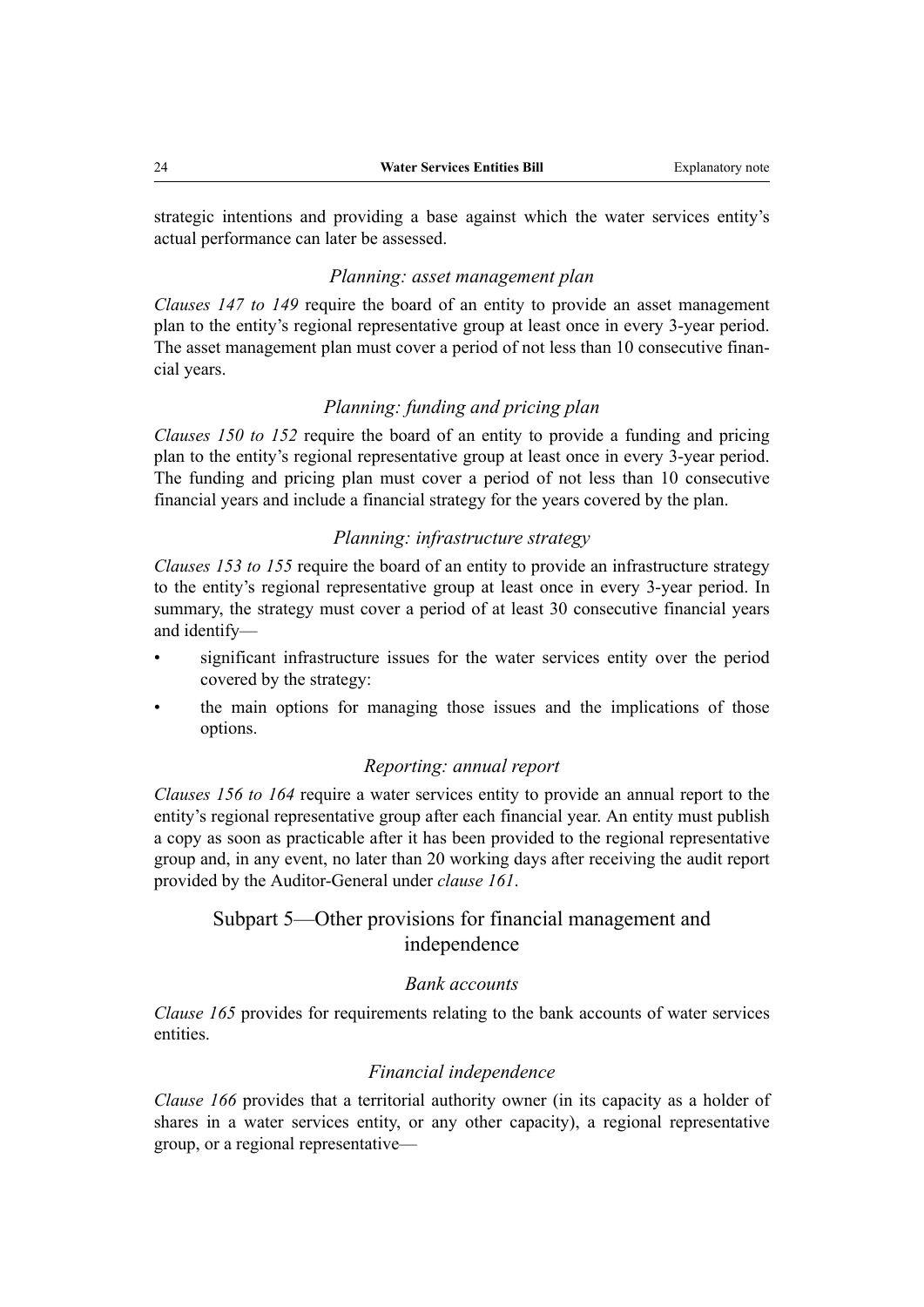- has no right, title, or interest (legal or equitable) in the assets, security, debts, or liabilities of a water services entity (and the constitution cannot confer any such right, title, or interest — *see also clauses 15(3) and 93(2)(c)*); and
- must not receive any equity return, directly or indirectly, from a water services entity; and
- must not give a water services entity any financial support or capital; and
- must not lend money or provide credit to a water services entity; and
- must not give any person any guarantee, indemnity, or security in relation to the performance of any obligation by a water services entity.

However, under *clause 166(2)*, nothing in *clause 166(1) or (3)* limits or affects—

- the allocation or reallocation of shares under *clauses 15(2) and 16*; or
- the holding of those shares by the relevant territorial authority owner; or
- voting under *Schedule 4* on a divestment proposal.

## Subpart 6—Accounting records

*Clause 167* requires the board of a water services entity to ensure that proper accounting records are kept.

#### Subpart 7—Borrowing

*Clause 168* permits a water services entity to borrow or enter into incidental arrangements, within or outside New Zealand, in currency other than New Zealand currency.

## **Part 5 Monitoring**

#### Subpart 1—Monitor

#### *Appointment and role of monitor*

*Clause 169* provides for the Minister to appoint a department as the monitor for the purposes of the Bill. The monitor's role is to assist the Minister to carry out their role (*see clause 26*) and to perform and exercise certain functions and powers, including administering appropriations and legislation and tendering advice to ministers.

#### *Monitor's information-gathering power*

*Clauses 170 to 173* provide for—

- the monitor's power to request information from a water services entity:
- good reasons for an entity to refuse to provide information requested:
- civil proceedings relating to non-compliance with an information request.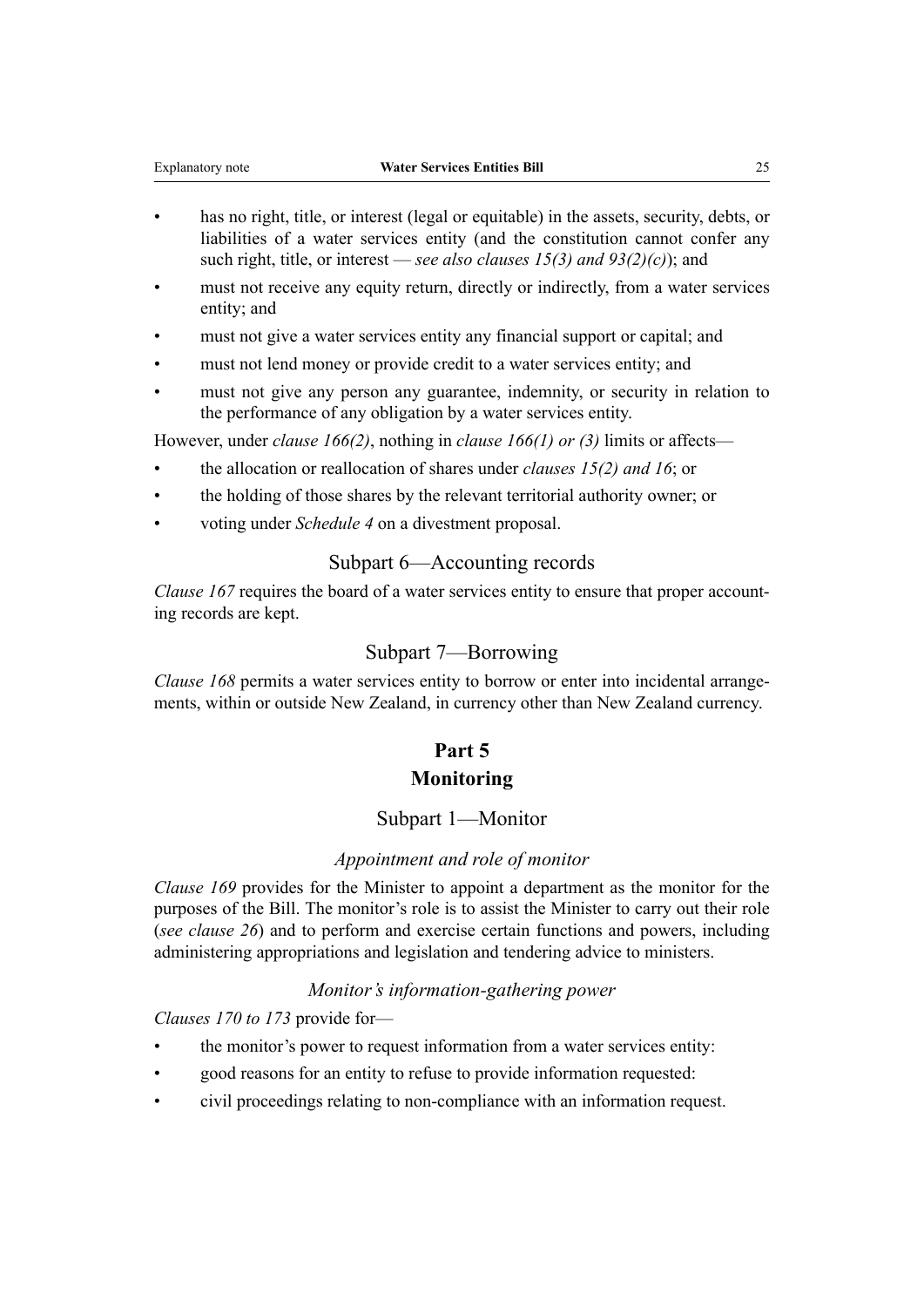#### Subpart 2—Minister's powers to intervene

*Subpart 2* provides for the power of the Minister to appoint a Crown review team, a Crown observer, or a Crown manager (a **ministerial body**).

*Clause 174* defines problem, for the purposes of the Minister's powers to intervene, as a matter, circumstance, or failure that has actual or probable adverse consequences for consumers or communities in a water services entity's service area and includes—

- a matter or circumstance relating to the management or governance of the entity that detracts from, or is likely to detract from, its ability to give effect to its purpose:
- a significant or persistent failure by the entity to perform 1 or more of its functions or duties under the Bill or to give effect to a Government policy state‐ ment:
- the consequences of a state of emergency:
- a failure by the entity to demonstrate prudent management of its revenues, expenses, assets, liabilities, investments, or general financial dealing.

#### *Crown review team*

*Clauses 175 and 176* provide for the power to appoint a Crown review team. In summary, the Minister may appoint a Crown review team if—

- the water services entity, without good reason, has not provided the information requested by the monitor by the stated or agreed date:
- the Minister believes on reasonable grounds that a problem relating to the water services entity may exist and the water services entity is unable or unwilling to effectively address the problem or another ministerial body has recommended the appointment:
- the Minister has received a written request to do so from the water services entity or the entity's regional representative group.

#### *Crown observer*

*Clauses 177 and 178* provide for the power to appoint a Crown observer. In summary, the Minister may appoint a Crown observer in relation to a water services entity on the entity's request or if the Minister believes, on reasonable grounds, that a problem relating to a water services entity exists and—

- the appointment of a Crown observer is necessary to enable, or better enable, the Minister to effectively address the problem; or
- the appointment of a Crown observer is necessary to enable, or better enable, the Minister to monitor the water services entity's progress in addressing the problem; or
- another ministerial body has recommended the appointment.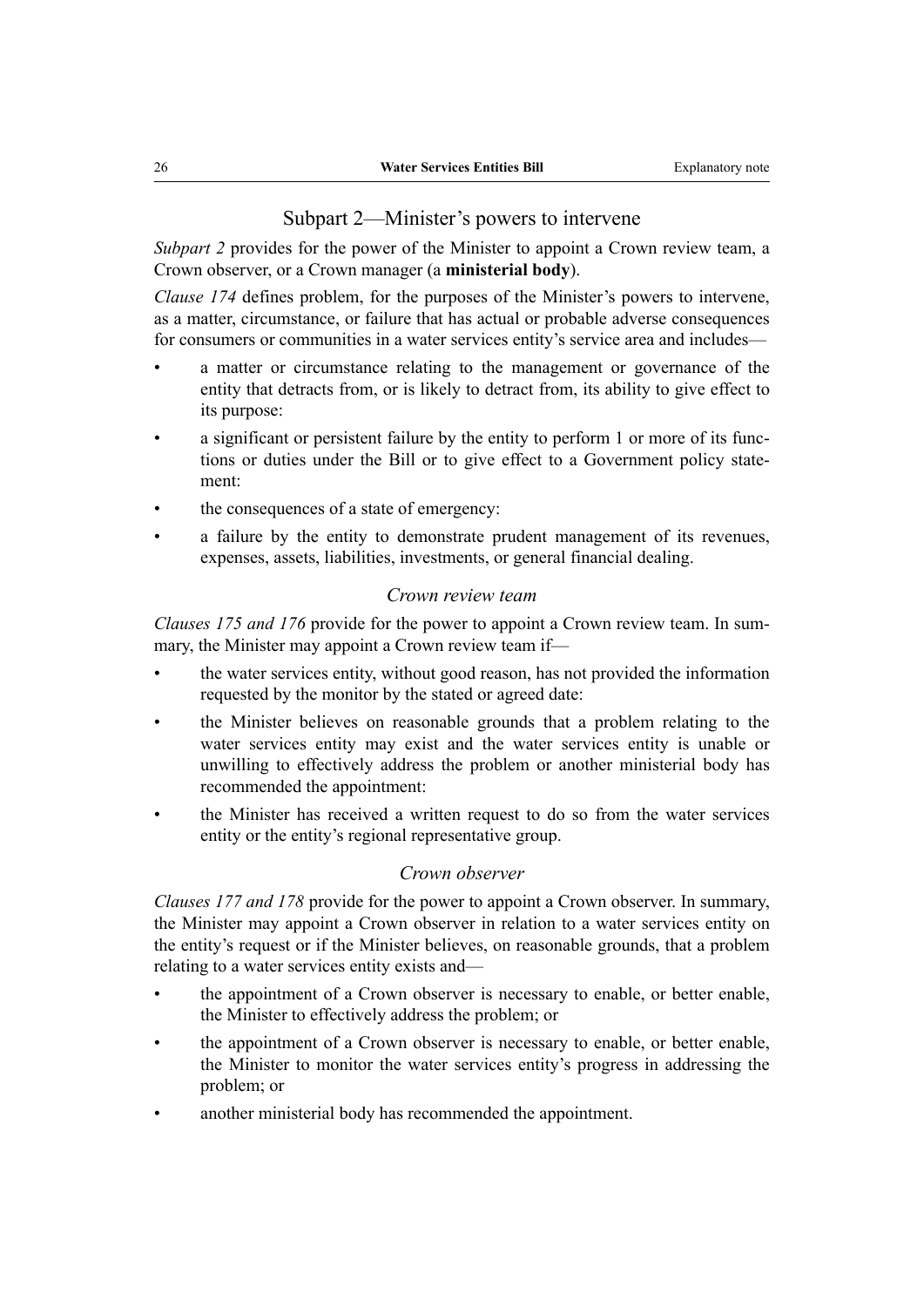#### *Crown manager*

*Clauses 179 and 180* provide for the power to appoint a Crown manager. The Minis‐ ter may appoint a Crown manager in relation to a water services entity on the entity's request or if the Minister believes, on reasonable grounds, that a problem relating to a water services entity exists and—

- the nature and extent of the problem is such that the entity is unlikely to effectively address the problem without the appointment of a Crown manager; or
- the entity has not, without good reason, adequately implemented a recommendation of any other ministerial body in relation to the problem; or
- another ministerial body has recommended the appointment.

## Subpart 3—General provisions applying to Minister's powers to intervene

*Subpart 3* provides for general provisions relating to the appointment of a ministerial body, including—

- notification and publication requirements:
- requirements for reports produced by ministerial bodies:
- remuneration and expenses of ministerial appointees:
- recovery from the relevant water services entity of expenses incurred for the appointment of a ministerial appointee:
- protection from liability for members of a Crown review team, a Crown observer, or a Crown manager.

#### **Part 6**

### **Miscellaneous provisions**

#### Subpart 1—Reviews

*Clause 195* requires the Minister, in the relevant period, to commission a review of the need for, and operation and effectiveness of, the governance and accountability arrangements under the Act. The relevant period starts on the fifth anniversary, and ends on the sixth anniversary, of the establishment date (as defined in *clause 1(1) of Schedule 1*). This interim review must include consideration of stated matters. Before commissioning the review required by *clause 195*, the Minister must consult any other Ministers of the Crown (for example, any whose portfolio responsibilities are affected by or relevant to the review) that the Minister thinks fit.

*Clause 196* requires the Minister, in the relevant period, to commission a review of the need for, and operation and effectiveness of, water services legislation. The relevant period starts on the ninth anniversary, and ends on the tenth anniversary, of the establishment date (as defined in *clause 1(1) of Schedule 1*). This comprehensive review must include consideration of stated matters. Before commissioning the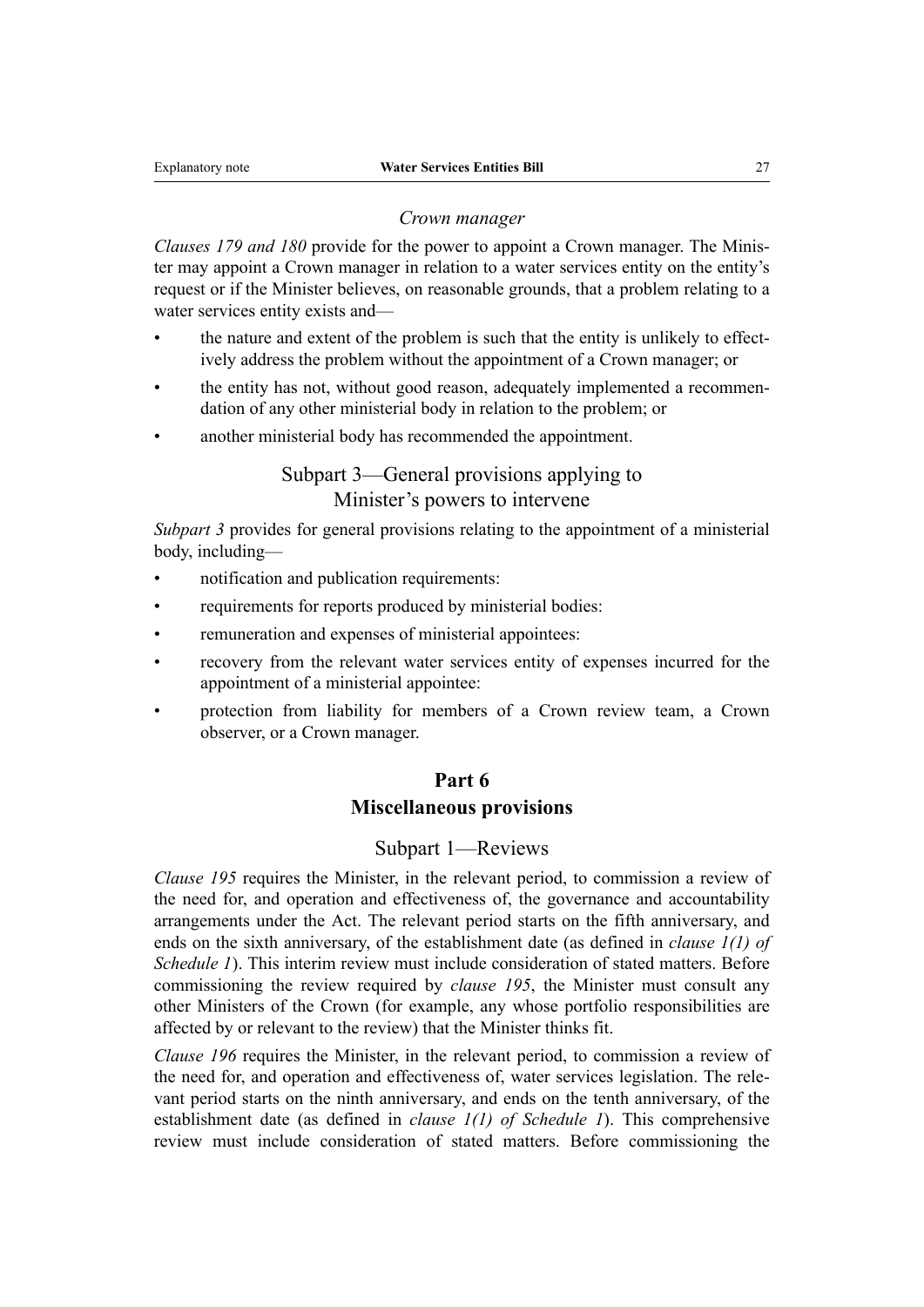review required by *clause 196*, the Minister must consult any other Ministers of the Crown (for example, any whose portfolio responsibilities are affected by or relevant to the review) that the Minister thinks fit.

*Clause 197* requires that a review required by the subpart be done by the following reviewer:

- the monitor, if the monitor is asked by the Minister to do the review:
- in any other case, a review panel commissioned by or on behalf of the Minister.

*Clause 198* enables the reviewer, by notice in writing, to require a water services entity or other relevant person to provide the reviewer with information the reviewer thinks necessary to do the review. The entity or other relevant person must provide the requested information by the reasonable date that the reviewer has specified for that purpose in the notice. *Clauses 171 to 173* apply, with all necessary modifications, to a request under *clause 198*.

*Clause 199* requires—

- the reviewer to prepare a report on a review required by the subpart:
- the report to include at least certain stated contents:
- the reviewer to ensure that the people and organisations that the reviewer thinks appropriate are consulted during the preparation of the report about the matters to be considered in the report:
- the reviewer, after completing the report, to promptly present the report to the Minister:
- the Minister, after receiving the report, to promptly present a copy to the House of Representatives.

*Clause 200* repeals the subpart on the 15th anniversary of the establishment date.

#### Subpart 2—Rights or interests in water preserved

*Clause 201(1)* provides that the purpose of *clause 201* is to achieve both of the following outcomes:

- any rights or interests in water are preserved, consistent with assurances given by the Crown to the Supreme Court in 2012, and recorded in *New Zealand Māori Council v Attorney-General* [2013] NZSC 6, [2013] 3 NZLR 31 at [145]:
- the Act, and duties, functions, and powers under the Act, operate effectively.

*Clause 201(2)* provides that no legislation in or made under the Act—

- creates or transfers any proprietary right or interest in water:
- extinguishes or limits any customary right or interest (for example, one founded on, or arising from, aboriginal title or customary law) any iwi or hapū may have in water.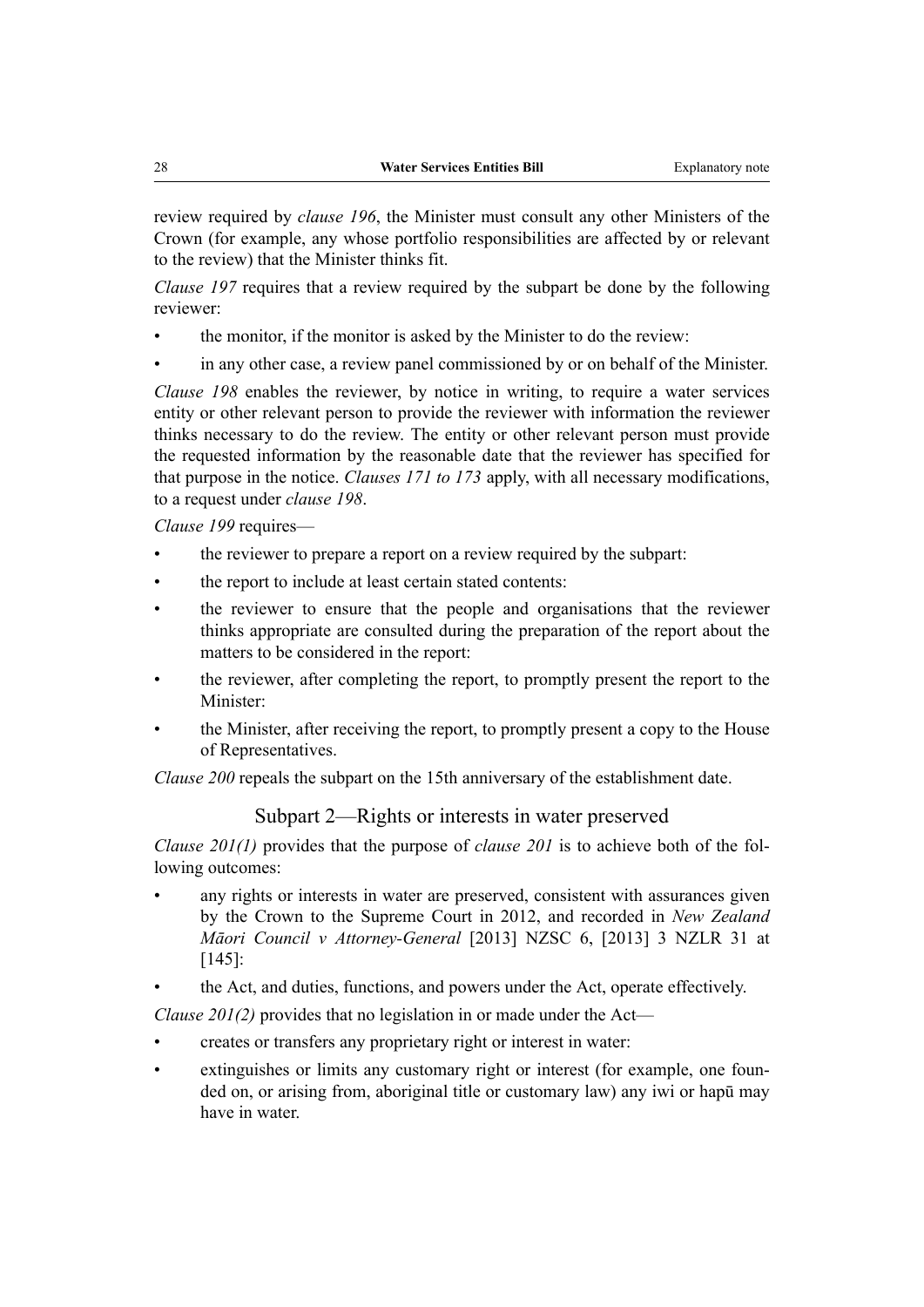*Clause 201(3)* provides that nothing in *clause 201* affects, or affects the lawfulness or validity of the performance or exercise by any person of, any duty, function, or power under the Act.

#### Subpart 3—Engagement

*Clause 202* provides for engagement requirements relating to—

- the preparation of a water services entity's response to Te Mana o te Wai statements:
- the development of a model constitution:
- the preparation of asset management plans, funding and pricing plans, and infrastructure strategies.

*Clauses 203 to 205* provide for engagement requirements relating to consumers, including requirements for the chief executive of a water services entity to—

- establish 1 or more consumer forums:
- annually prepare a consumer engagement stocktake.

#### Subpart 4—Regulations

*Clause 206* provides for the power to make regulations, including to provide for—

- a model constitution for each water services entity that will be the first constitution of the entity under *clause 94*:
- financial and non-financial disclosure requirements relating to the statement of intent, asset management plan, funding and pricing plan, and infrastructure strategy:
- additional transitional and savings provisions concerning the coming into force of the Bill, including transitional reporting obligations that apply to local government organisations and water services entities.

#### Subpart 5—Amendments to other Acts

*Subpart 3* provides for amendments to other Acts.

#### **Schedules**

*Schedule 1* provides for transitional and savings provisions (*see clause 7*).

*Schedule 2* describes the service area of each water services entity.

*Schedule 3* provides for the process each water services entity must follow when preparing a statement of intent, asset management plan, funding and pricing plan, or infrastructure strategy.

*Schedule 4* provides for the process that a water services entity must follow for a divestment proposal. A divestment proposal is permitted by *clause 116(2)(b) or (c)(i)* if it is done in accordance with *Schedule 4*. A divestment proposal means a proposal for a water services entity to do specified things in breach of *clause 116(1)* (which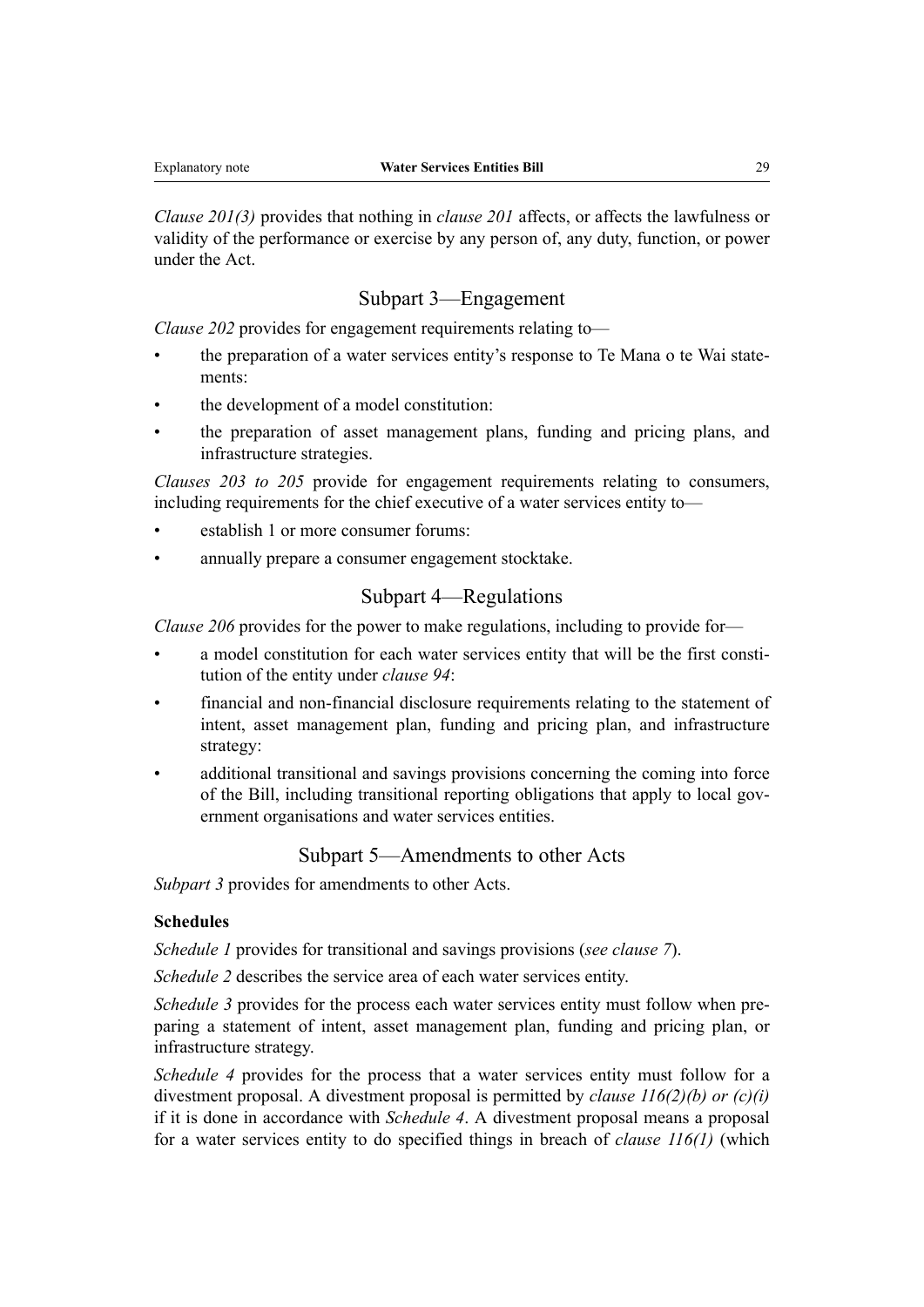requires the entity to continue to provide water services and maintain its capacity to perform or exercise its duties, functions, or powers under the Bill). The specified things are as follows:

- divest its ownership or other interest in a water service:
- lose control of, sell, or otherwise dispose of, the significant infrastructure necessary for providing water services in its service area (if, in doing so, the entity does not retain its capacity to perform or exercise its duties, functions, or powers—*see clause 116(2)(c)(ii)*).

A divestment proposal may be implemented only if—

- a regional representative group resolves to refer a divestment proposal to territorial authority owners by a vote of no less than 75% of the regional representatives present and voting:
- territorial authority owners resolve unanimously to refer the proposal to a poll:
- at least 75% of the votes cast in the poll are in favour of the proposal.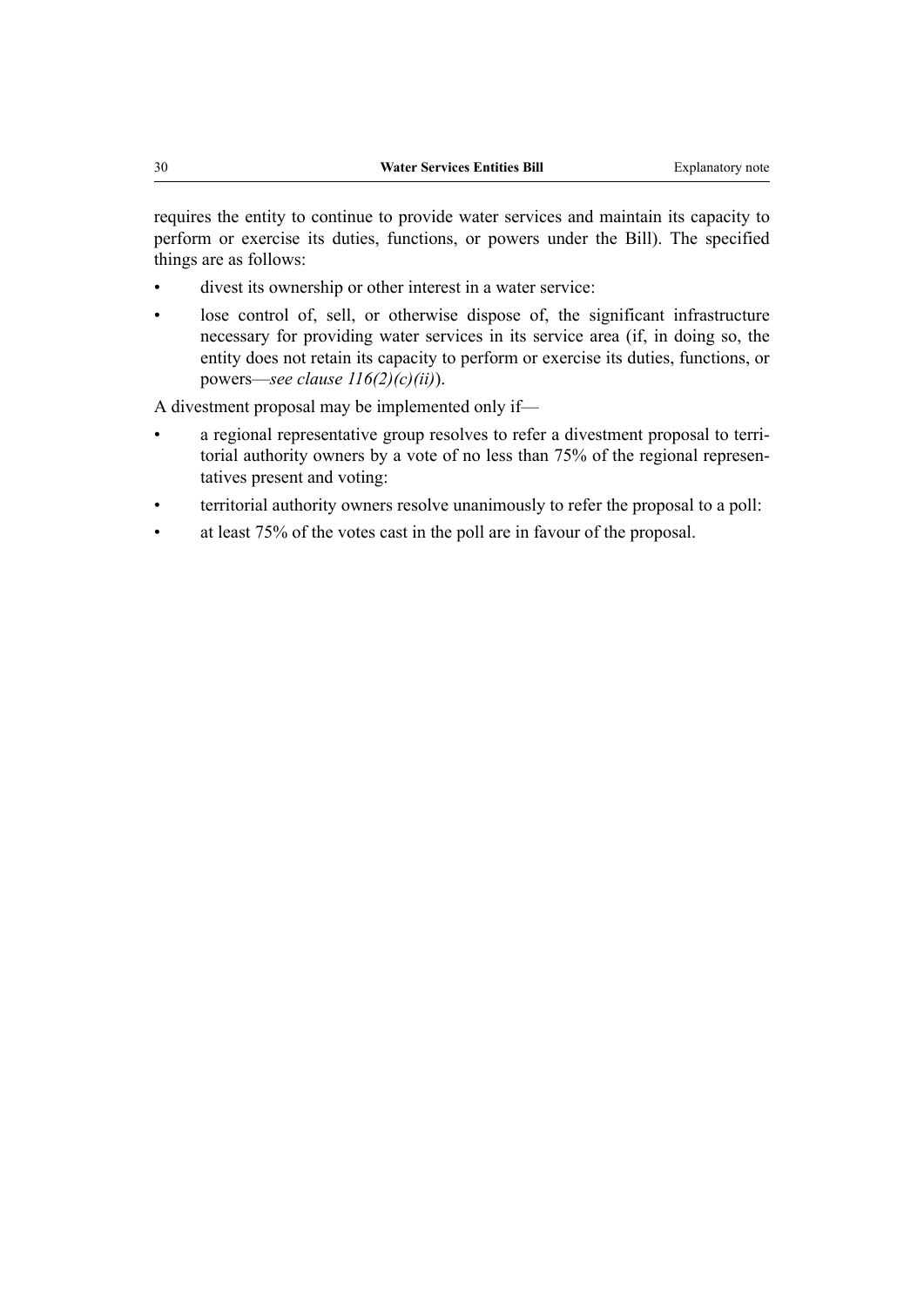*Hon Nanaia Mahuta*

# **Water Services Entities Bill**

## Government Bill

#### **Contents**

|    |                                                                  | .  |
|----|------------------------------------------------------------------|----|
| 1  | Title                                                            | 10 |
|    | Commencement                                                     | 10 |
|    | Part 1                                                           |    |
|    | <b>Preliminary provisions</b>                                    |    |
| 3  | Purpose                                                          | 11 |
| 4  | Te Tiriti o Waitangi/the Treaty of Waitangi and Te Mana o Te Wai | 11 |
| 5  | Provisions on Te Tiriti o Waitangi/the Treaty of Waitangi        | 11 |
| 6  | Interpretation                                                   | 12 |
|    | Transitional, savings, and related provisions                    | 16 |
| 8  | Act binds the Crown                                              | 16 |
| 9  | Treaty settlement obligations prevail                            | 16 |
|    | Part 2                                                           |    |
|    | <b>Water services entities</b>                                   |    |
|    | Subpart 1—Establishment of water services entities               |    |
| 10 | Water services entities established                              | 16 |
| 11 | Objectives of water services entities                            | 16 |
| 12 | Functions of water services entities                             | 17 |
| 13 | Operating principles                                             | 17 |

 [Duties to provide funding and information](#page-46-0) [17](#page-46-0) [Status of water services entities](#page-47-0) [18](#page-47-0) [Shares in water services entities](#page-47-0) [18](#page-47-0) [Core things water services entities can do](#page-48-0) [19](#page-48-0) [Other things water services entities can do](#page-48-0) [19](#page-48-0) [Acts must be for purpose of functions](#page-49-0) [20](#page-49-0)

Page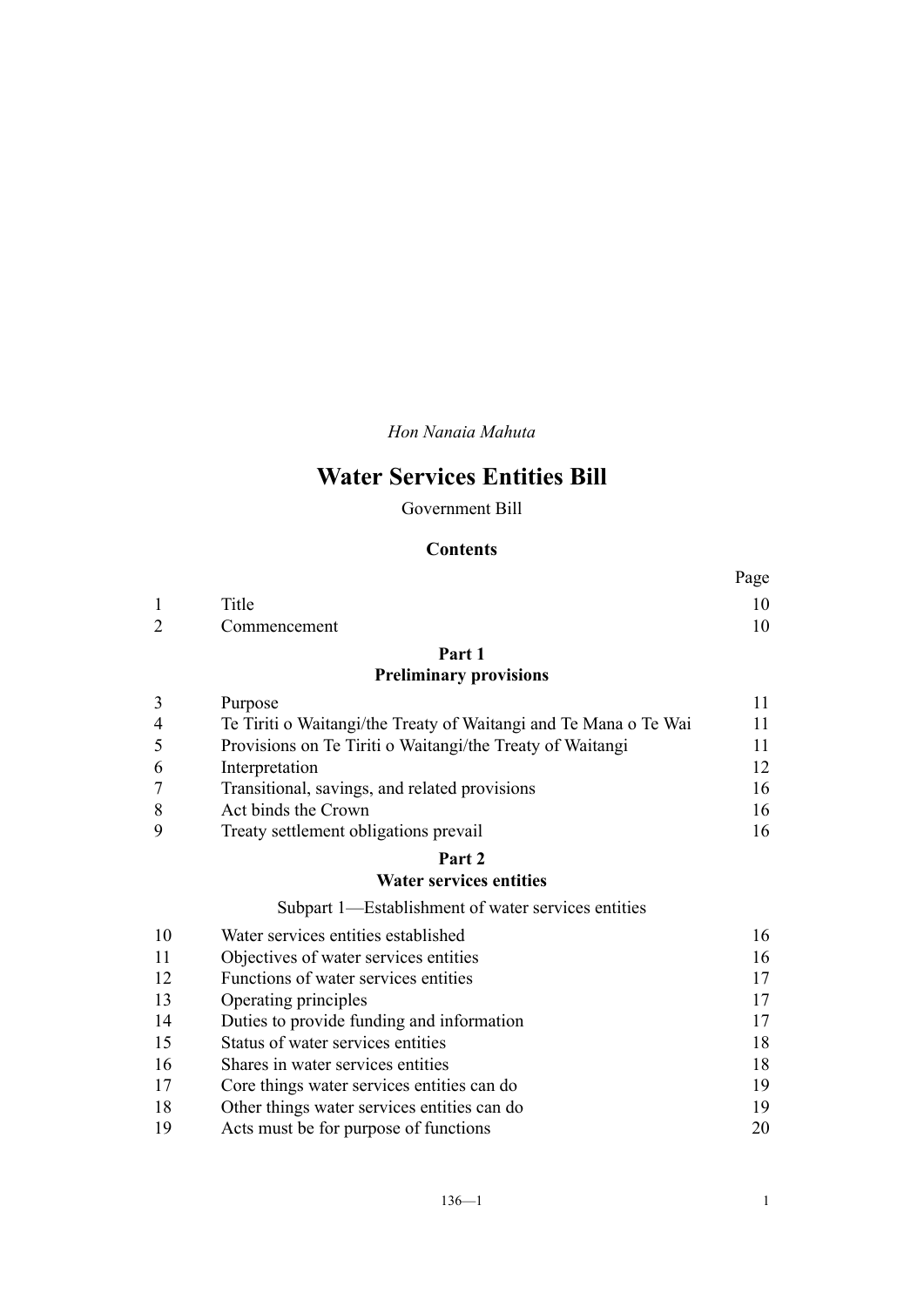| <b>Water Services Entities Bill</b> |  |  |
|-------------------------------------|--|--|
|-------------------------------------|--|--|

|                | Subpart 2-Validity of acts                                                                                     |          |
|----------------|----------------------------------------------------------------------------------------------------------------|----------|
| 20<br>21<br>22 | Acts in breach of statute are invalid<br>Some natural person acts protected                                    | 20<br>20 |
|                | Limits on protection of natural person acts                                                                    | 20       |
| 23<br>24       | Acts that are not in best interests of water services entity                                                   | 21<br>21 |
| 25             | Dealings between water services entities and other persons<br>Interpretation for sections 15 to 24             | 21       |
|                |                                                                                                                |          |
|                | Subpart 3-Minister's role                                                                                      |          |
| 26             | Minister's role                                                                                                | 22       |
|                | Subpart 4—Regional representative groups                                                                       |          |
|                | Establishment, role, and decision making of regional<br>representative group                                   |          |
| 27             | Establishment and membership of regional representative group                                                  | 23       |
| 28             | Role of regional representative group                                                                          | 23       |
| 29             | Collective duty of regional representative group                                                               | 23       |
| 30             | Decision making by regional representative group                                                               | 23       |
| 31             | Group may regulate its own procedure if none specified                                                         | 24       |
|                | Appointment of regional representatives                                                                        |          |
| 32             | Method of appointing territorial authority representatives to<br>regional representative group                 | 24       |
| 33             | Method of appointing mana whenua representatives to regional<br>representative group                           | 24       |
| 34             | Requirements before appointment as regional representative                                                     | 24       |
| 35             | Validity of regional representatives' acts                                                                     | 25       |
| 36             | Validity of appointments                                                                                       | 25       |
| 37             | Resignation of regional representatives                                                                        | 25       |
|                | Board appointment committee                                                                                    |          |
| 38             | Regional representative group must appoint board appointment<br>committee                                      | 26       |
| 39             | Functions of board appointment committee                                                                       | 26       |
| 40             | Board appointment committee must prepare board appointment<br>and remuneration policy                          | 26       |
|                | Chairperson and deputy chairperson                                                                             |          |
| 41             | Appointment of chairperson and deputy chairperson                                                              | 27       |
| 42             | Co-chairpersons and deputy co-chairpersons                                                                     | 27       |
|                | <i>Disputes</i>                                                                                                |          |
| 43             | Disputes between regional representatives                                                                      | 27       |
|                | Official information                                                                                           |          |
| 44             | Application of Local Government Official Information and<br>Meetings Act 1987 to regional representative group | 28       |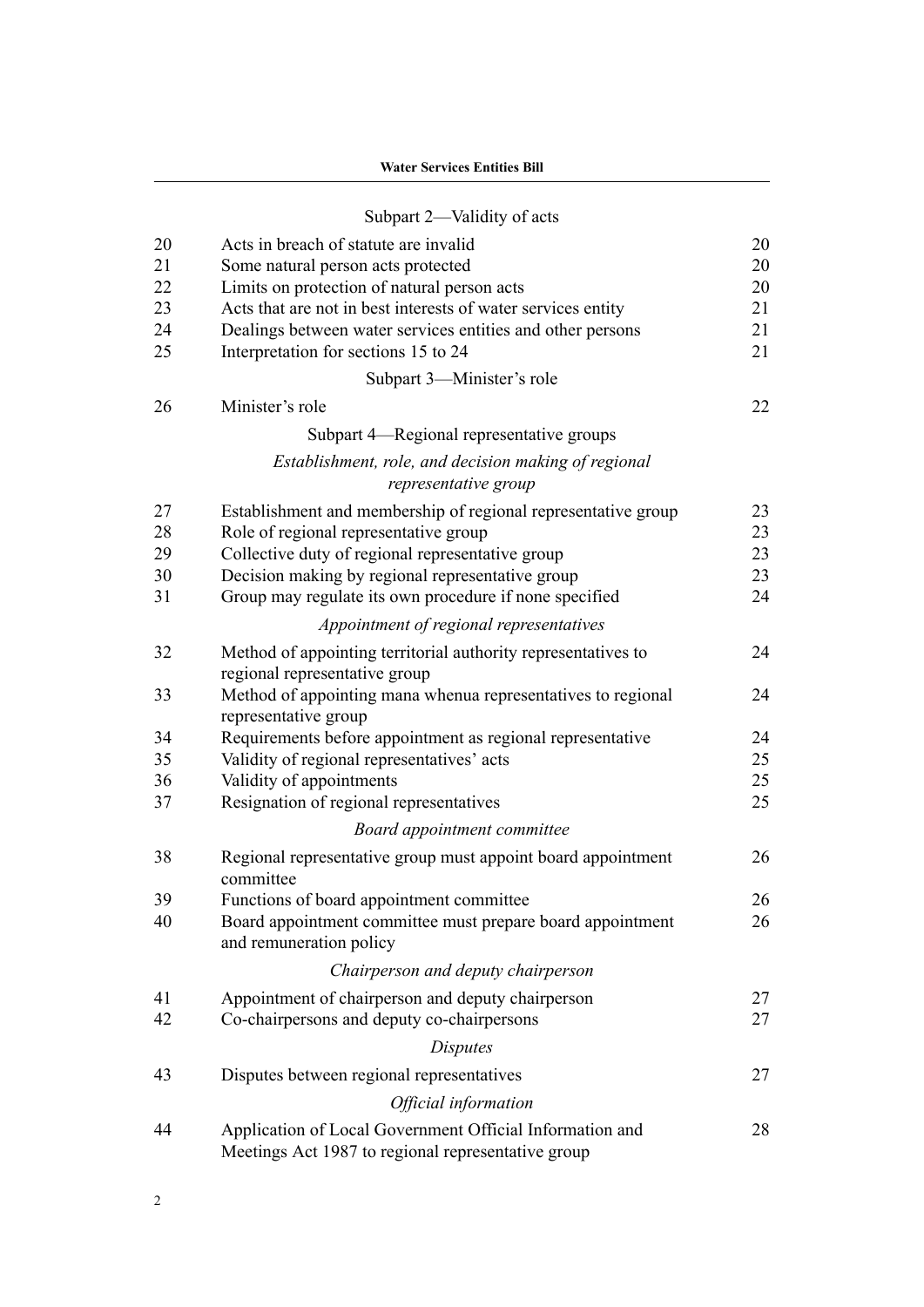|    | Subpart 5-Regional advisory panels                                                                             |    |
|----|----------------------------------------------------------------------------------------------------------------|----|
|    | Establishment, role, and decision making of<br>regional advisory panels                                        |    |
| 45 | Establishment and membership of regional advisory panels                                                       | 28 |
| 46 | Role of regional advisory panel                                                                                | 28 |
| 47 | Collective duty of regional advisory panel                                                                     | 29 |
| 48 | Decision making by regional advisory panel                                                                     | 29 |
| 49 | Panel may regulate its own procedure if none specified                                                         | 29 |
|    | Appointment of regional advisory panel members                                                                 |    |
| 50 | Method of appointing territorial authority panel members                                                       | 29 |
| 51 | Method of appointing mana whenua panel members                                                                 | 30 |
| 52 | Requirements before appointment as regional advisory panel<br>member                                           | 30 |
|    | Chairperson and deputy chairperson                                                                             |    |
| 53 | Appointment of chairperson and deputy chairperson                                                              | 30 |
| 54 | Co-chairpersons and deputy co-chairpersons                                                                     | 30 |
|    | Official information                                                                                           |    |
| 55 | Application of Local Government Official Information and<br>Meetings Act 1987 to regional representative panel | 31 |
|    | Subpart 6-Boards of water services entities                                                                    |    |
|    | Role, membership, and accountability                                                                           |    |
| 56 | Board's role                                                                                                   | 31 |
| 57 | Membership of board                                                                                            | 31 |
| 58 | Chairperson and deputy chairperson                                                                             | 32 |
| 59 | Accountability of board members to regional representative group                                               | 32 |
|    | Obligation to hold specified meetings in public                                                                |    |
| 60 | Board must hold 2 public meetings each financial year                                                          | 32 |
|    | Official information                                                                                           |    |
| 61 | Application of Local Government Official Information and<br>Meetings Act 1987 to water services entity         | 33 |
|    | Appointment, removal, and conditions of board members                                                          |    |
| 62 | Method of appointing board members                                                                             | 33 |
| 63 | Criteria for appointments by board appointment committee                                                       | 33 |
| 64 | Requirements before appointment as board member                                                                | 33 |
| 65 | Term of office of board members                                                                                | 34 |
| 66 | Validity of board members' acts                                                                                | 34 |
| 67 | Validity of appointments of board members                                                                      | 34 |
| 68 | Removal of board members                                                                                       | 35 |
| 69 | Process for removal                                                                                            | 35 |
| 70 | No compensation for board member's loss of office                                                              | 35 |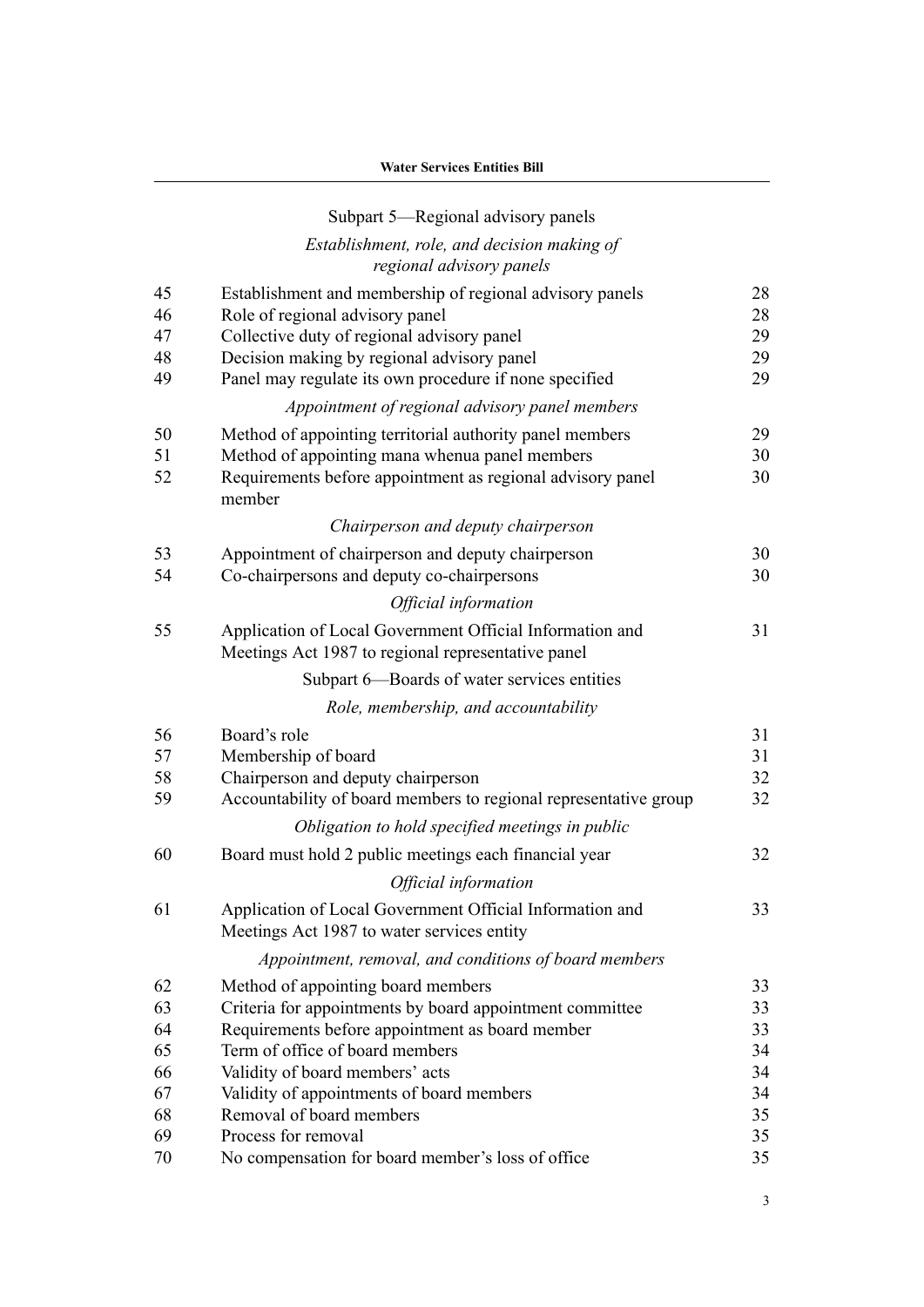|    | <b>Water Services Entities Bill</b>                                                                      |    |
|----|----------------------------------------------------------------------------------------------------------|----|
| 71 | Resignation of board members                                                                             | 35 |
| 72 | Board members ceasing to hold office                                                                     | 35 |
|    | Collective duties of board                                                                               |    |
| 73 | Board must act consistently with objectives, functions, operating<br>principles, and statement of intent | 36 |
| 74 | Collective duties relating to te Tiriti o Waitangi/the Treaty of<br>Waitangi                             | 36 |
|    | Individual duties of board members                                                                       |    |
| 75 | Duty of board members to comply with relevant legislation                                                | 36 |
| 76 | Duty of board members to act with honesty and integrity                                                  | 36 |
| 77 | Duty of board members to act in good faith and not at expense of<br>water services entity's interests    | 36 |
| 78 | Duty of board members to act with reasonable care, diligence, and<br>skill                               | 37 |
| 79 | Duty not to disclose information                                                                         | 37 |
|    | Effect of non-compliance with duties                                                                     |    |
| 80 | Accountability for collective board duties                                                               | 37 |
| 81 | Board member's liability for breach of collective duty                                                   | 37 |
| 82 | Accountability of board members for individual duties                                                    | 38 |
| 83 | Board member's liability for breach of individual duty                                                   | 38 |
| 84 | Court actions requiring or restraining board or board members                                            | 38 |
|    | Delegation                                                                                               |    |
| 85 | Board's ability to delegate                                                                              | 39 |
| 86 | Powers of delegate                                                                                       | 39 |
| 87 | Effect of delegation on water services entity or board                                                   | 40 |
| 88 | Revocations of delegations                                                                               | 40 |
|    | <b>Board</b> procedure                                                                                   |    |
| 89 | Board may regulate its own procedure if none specified                                                   | 40 |
|    | Subpart 7—Constitutions of water services entities                                                       |    |
| 90 | Entity must have constitution                                                                            | 40 |
| 91 | What constitution must contain                                                                           | 40 |
| 92 | Constitution may contain other matters not inconsistent with Act                                         | 44 |
| 93 | Effect of constitution                                                                                   | 45 |
| 94 | First constitution of water services entity                                                              | 46 |
| 95 | Process for amending or replacing constitution                                                           | 46 |
| 96 | Minor or technical amendments                                                                            | 47 |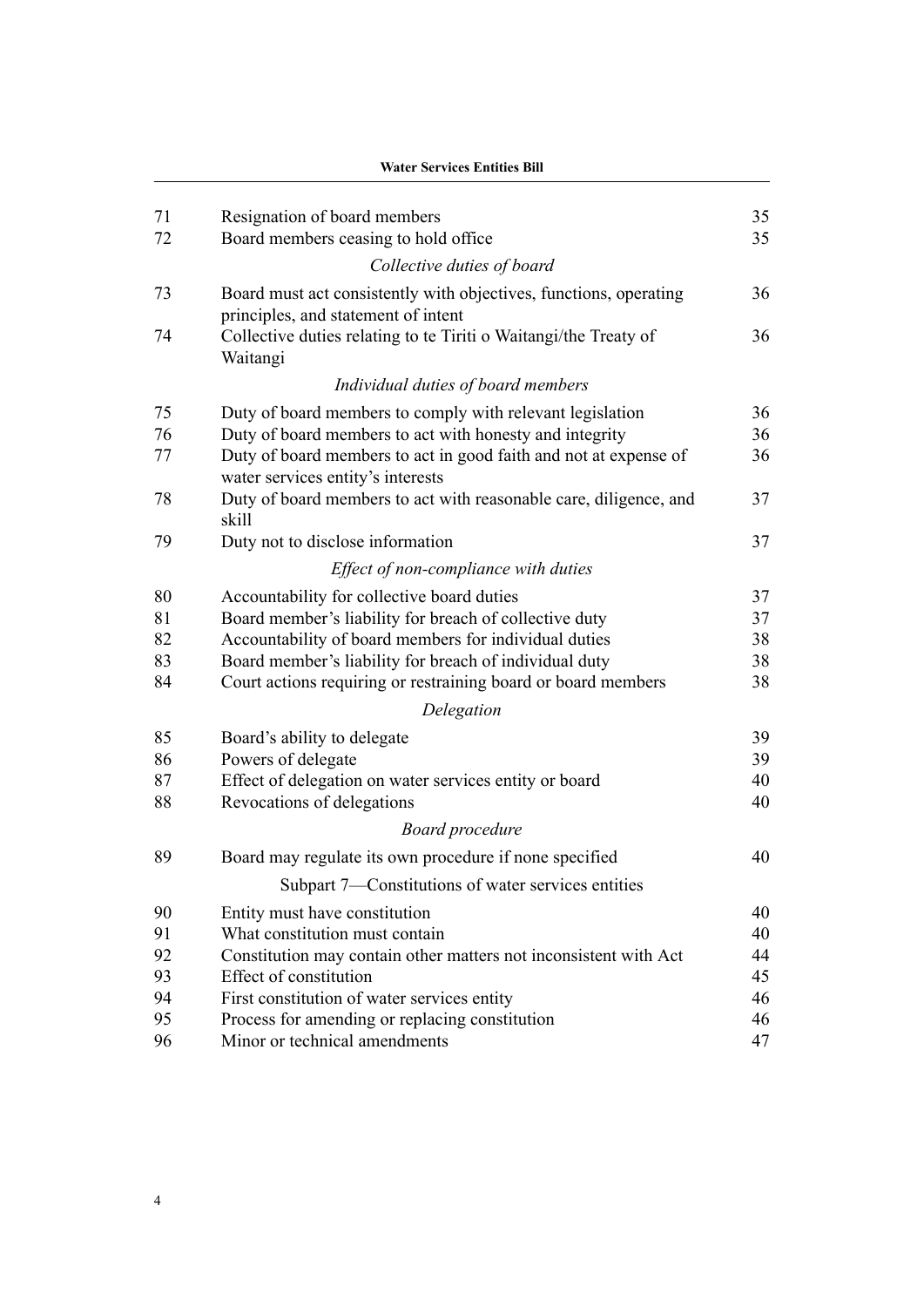|     | Water Services Entities Bill                                                                                                    |    |
|-----|---------------------------------------------------------------------------------------------------------------------------------|----|
|     | Subpart 8—General provisions relating to regional representatives,<br>regional advisory panel members, and board members        |    |
|     | Qualifications                                                                                                                  |    |
| 97  | Qualifications of regional representatives, regional advisory panel<br>members, and board members                               | 47 |
|     | Reliance on information and advice                                                                                              |    |
| 98  | When regional representatives, regional advisory panel members,<br>and board members may rely on certain information and advice | 48 |
|     | Conflict of interest disclosure rules                                                                                           |    |
| 99  | Water services entity must keep interest registers for entity,<br>regional representative group, and regional advisory panel    | 49 |
| 100 | When person is interested                                                                                                       | 49 |
| 101 | Obligation of board member to disclose interest                                                                                 | 50 |
| 102 | Obligation of regional representative to disclose interest                                                                      | 50 |
| 103 | Obligation of regional advisory panel member to disclose interest                                                               | 51 |
| 104 | What must be disclosed                                                                                                          | 52 |
| 105 | Consequences of being interested in matter                                                                                      | 52 |
| 106 | Consequences of failing to disclose interest                                                                                    | 53 |
| 107 | Permission to act despite being interested in matter                                                                            | 53 |
| 108 | Permission must be disclosed in annual report                                                                                   | 54 |
| 109 | Entity may avoid certain acts done in breach of conflict of interest<br>rules                                                   | 54 |
| 110 | What is fair value                                                                                                              | 55 |
| 111 | Onus of proving fair value                                                                                                      | 55 |
| 112 | Effect of avoidance on third parties                                                                                            | 55 |
|     | Vacancies in membership                                                                                                         |    |
| 113 | Vacancies in membership of board, regional representative group,<br>or regional advisory panel                                  | 56 |
|     | Duties to provide funding and information                                                                                       |    |
| 114 | Duties to provide funding and information                                                                                       | 56 |
|     | Part <sub>3</sub>                                                                                                               |    |
|     | <b>Operation of water services entities</b>                                                                                     |    |
|     |                                                                                                                                 |    |
|     | Independence of water services entities                                                                                         |    |
| 115 | Safeguarding independence of water services entities                                                                            | 57 |
|     | Obligation to maintain ownership and control of water services<br>and significant assets                                        |    |
| 116 | Obligation to maintain water services                                                                                           | 57 |
|     | Contracting out of water services                                                                                               |    |
| 117 |                                                                                                                                 | 58 |
| 118 | Contracts relating to provision of water services<br>Joint arrangements for purpose of providing water services                 | 58 |
|     |                                                                                                                                 |    |

## **Water Services Entities Bill**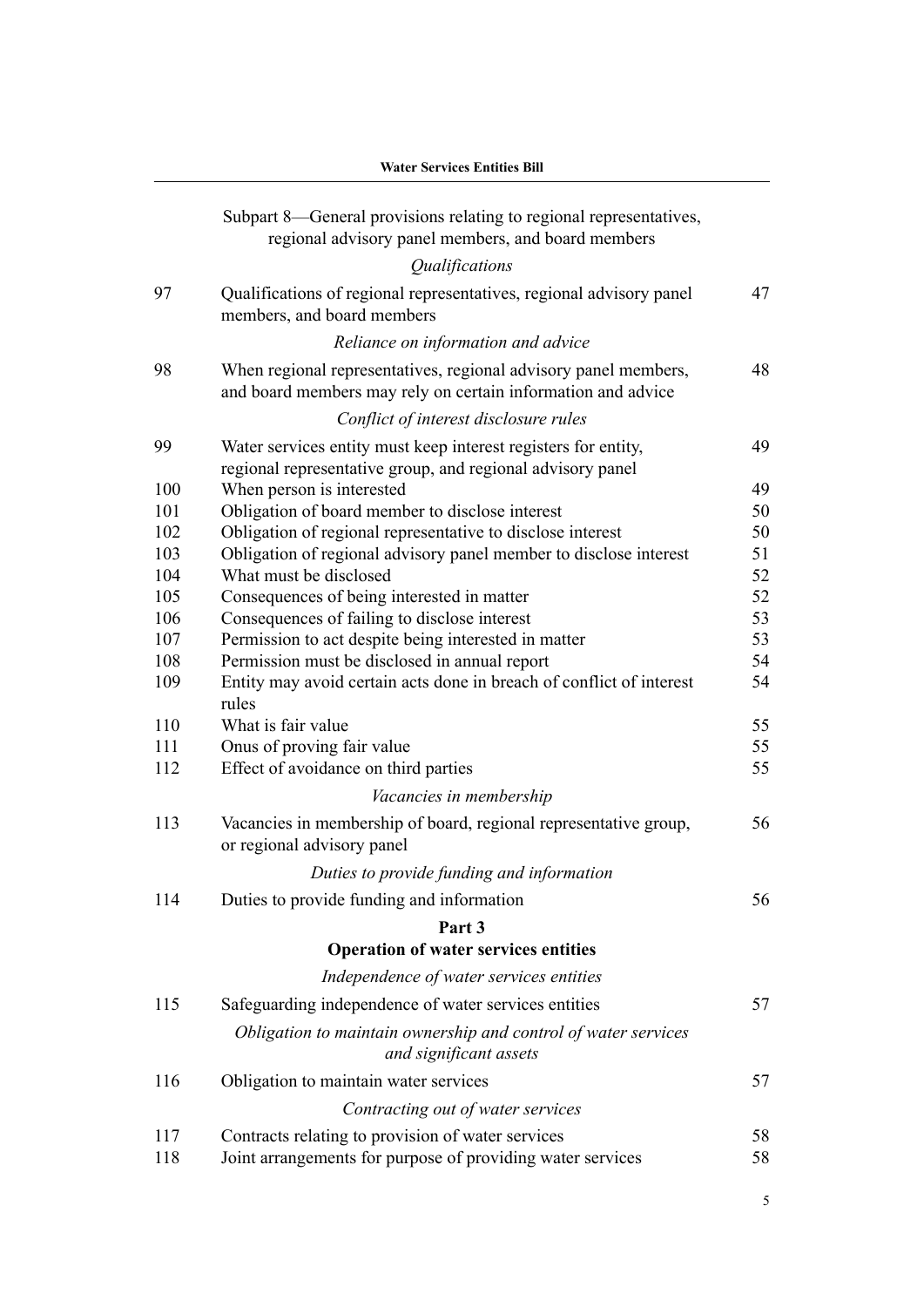| <b>Water Services Entities Bill</b> |  |
|-------------------------------------|--|
|-------------------------------------|--|

|     | <i>Employees of water services entities</i>                                              |    |
|-----|------------------------------------------------------------------------------------------|----|
| 119 | Employment of chief executive                                                            | 59 |
| 120 | Water services entity to be good employer                                                | 60 |
|     | Protections from liability                                                               |    |
| 121 | Definitions for protections from liability                                               | 61 |
| 122 | Protections for board members and employees from liabilities of<br>water services entity | 61 |
| 123 | Immunity from civil liability                                                            | 61 |
| 124 | Indemnities in relation to excluded act or omission                                      | 62 |
| 125 | Insurance for liability of board member or employee                                      | 62 |
| 126 | Breach of indemnity and insurance limits                                                 | 62 |
|     | Dealings with third parties by water services entities                                   |    |
| 127 | Method of contracting                                                                    | 62 |
| 128 | Address for service                                                                      | 63 |
|     | Part 4                                                                                   |    |
|     | <b>Financial and accountability matters</b>                                              |    |
|     | Subpart 1—Government policy statement on water services                                  |    |
| 129 | Minister may issue Government policy statement on water services                         | 63 |
| 130 | Purpose and content of Government policy statement                                       | 63 |
| 131 | Preparation or review of Government policy statement                                     | 64 |
| 132 | Water services entities to give effect to Government policy<br>statement                 | 65 |
| 133 | Amending Government policy statement                                                     | 65 |
| 134 | Obligation to publish and present Government policy statement                            | 65 |

#### [Subpart 2—Regional representative group's](#page-94-0) [statement of strategic and performance expectations](#page-94-0)

| 135 | Regional representative group must issue and review, and may<br>replace, statement of strategic and performance expectations | 65 |
|-----|------------------------------------------------------------------------------------------------------------------------------|----|
| 136 | Purpose and content of statement of strategic and performance<br>expectations                                                | 66 |
| 137 | Water services entity to give effect to statement of strategic and<br>performance expectations                               | 66 |
| 138 | Obligation to publish statement of strategic and performance<br>expectations                                                 | 66 |
| 139 | Obligation of regional representative group to review board<br>performance                                                   | 67 |
|     | Subpart 3—Te Mana o te Wai statements for water services                                                                     |    |
| 140 | Mana whenua may provide Te Mana o te Wai statements for water<br>services                                                    | 67 |

 [Water services entity must respond to Te Mana o te Wai statement](#page-96-0) [for water services](#page-96-0)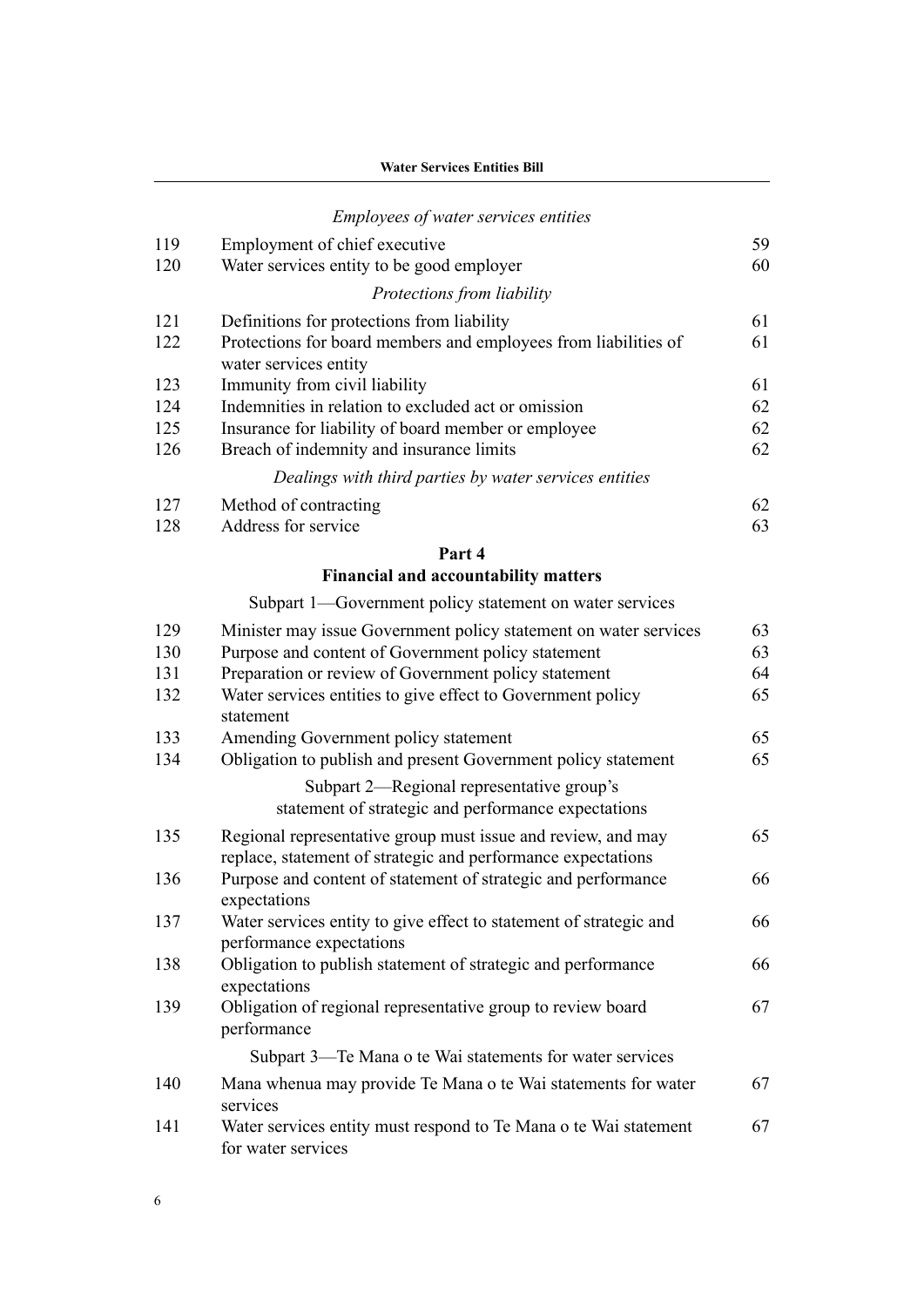| 142 | Obligation to publish response to Te Mana o te Wai statement for<br>water services | 68 |
|-----|------------------------------------------------------------------------------------|----|
|     | Subpart 4—Reporting obligations                                                    |    |
|     | Planning: statement of intent                                                      |    |
| 143 | Purpose of statement of intent                                                     | 68 |
| 144 | Board must prepare statement of intent                                             | 68 |
| 145 | Content of statement of intent                                                     | 68 |
| 146 | Board must publish statement of intent                                             | 69 |
|     | Planning: asset management plan                                                    |    |
| 147 | Board must prepare asset management plan                                           | 70 |
| 148 | Content of asset management plan                                                   | 70 |
| 149 | Obligation to publish asset management plan                                        | 70 |
|     | Planning: funding and pricing plan                                                 |    |
| 150 | Board must prepare funding and pricing plan                                        | 70 |
| 151 | Content of funding and pricing plan                                                | 71 |
| 152 | Obligation to publish funding and pricing plan                                     | 71 |
|     | Planning: infrastructure strategy                                                  |    |
| 153 | Board must prepare and adopt infrastructure strategy                               | 72 |
| 154 | Content of infrastructure strategy                                                 | 72 |
| 155 | Obligation to publish infrastructure strategy                                      | 72 |
|     | Reporting: annual report                                                           |    |
| 156 | Obligation to prepare and publish annual report                                    | 73 |
| 157 | Form and content of annual report                                                  | 73 |
| 158 | Form and content of statement of service delivery performance                      | 74 |
| 159 | Annual financial statements                                                        | 74 |
| 160 | Statement of responsibility                                                        | 75 |
| 161 | Audit report                                                                       | 75 |
| 162 | Disclosure of payments in respect of board members and<br>employees                | 75 |
| 163 | Information to be prepared in accordance with generally accepted                   | 77 |
|     | accounting practice                                                                |    |
| 164 | Insurance of assets                                                                | 77 |
|     | Subpart 5—Other provisions for financial management and<br>independence            |    |
|     | <b>Bank</b> accounts                                                               |    |
| 165 | Bank accounts of water services entities                                           | 78 |
|     | Financial independence                                                             |    |
| 166 | Financial independence                                                             | 79 |
|     |                                                                                    |    |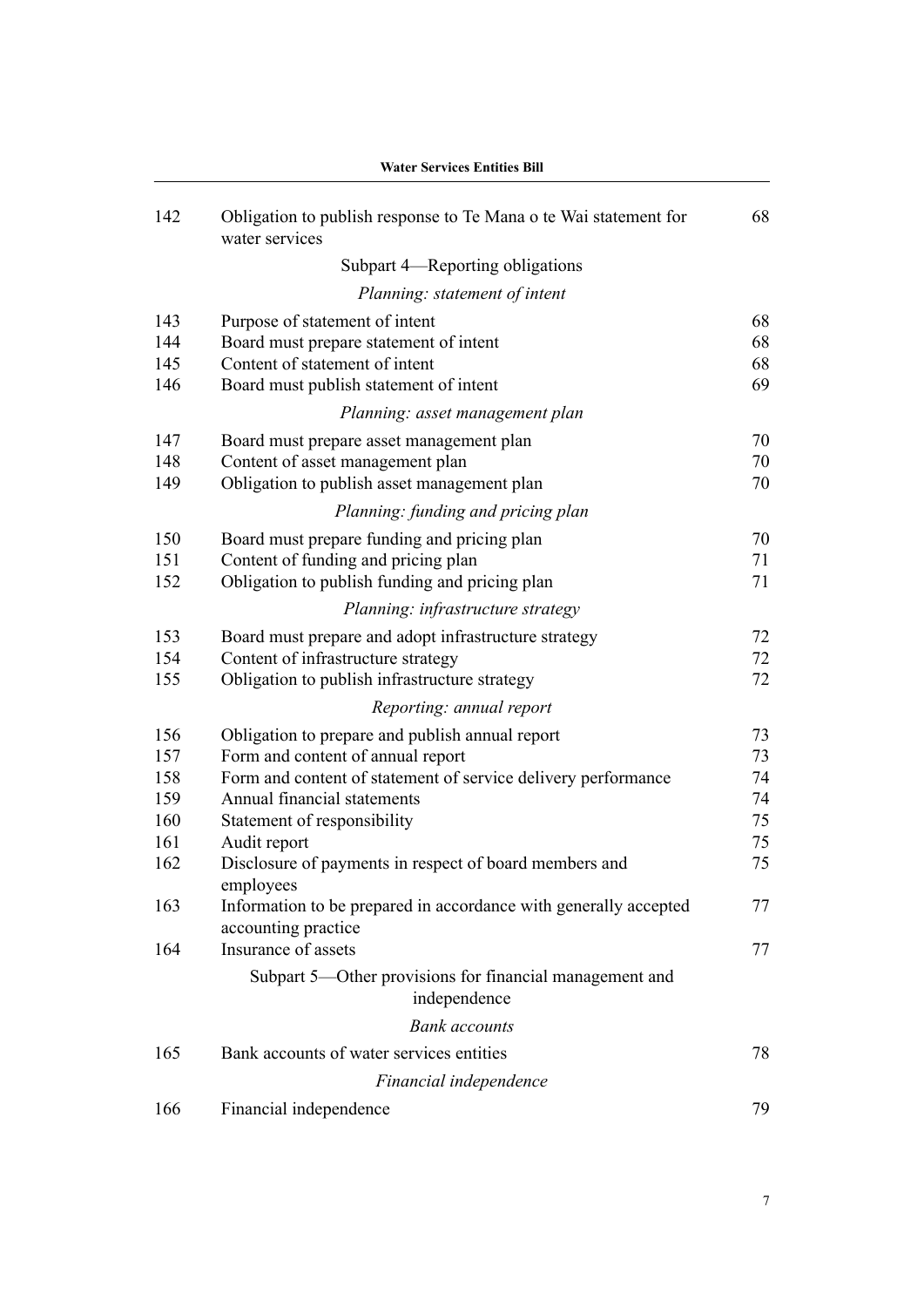|            | <b>Water Services Entities Bill</b>                                        |          |  |  |  |
|------------|----------------------------------------------------------------------------|----------|--|--|--|
|            | Subpart 6—Accounting records                                               |          |  |  |  |
| 167        | Board must ensure that proper accounting records are kept                  | 81       |  |  |  |
|            | Subpart 7-Borrowing                                                        |          |  |  |  |
| 168        | Borrowing in foreign currency                                              | 81       |  |  |  |
|            | Part 5                                                                     |          |  |  |  |
|            | <b>Monitoring</b>                                                          |          |  |  |  |
|            | Subpart 1-Monitor                                                          |          |  |  |  |
|            | Appointment and role of monitor                                            |          |  |  |  |
| 169        | Appointment and role of monitor                                            | 81       |  |  |  |
|            | Monitor's information-gathering power                                      |          |  |  |  |
| 170        | Monitor's power to request information                                     | 82       |  |  |  |
| 171        | Good reason for refusing to supply requested information                   | 82       |  |  |  |
| 172        | Civil proceedings relating to non-compliance with information              | 82       |  |  |  |
|            | request                                                                    |          |  |  |  |
| 173        | Content of notice                                                          | 83       |  |  |  |
|            | Subpart 2—Minister's powers to intervene                                   |          |  |  |  |
| 174        | Meaning of problem for purposes of subpart                                 | 83       |  |  |  |
|            | Crown review team                                                          |          |  |  |  |
| 175        | Minister may appoint Crown review team                                     | 84       |  |  |  |
| 176        | Appointment of Crown review team                                           | 85       |  |  |  |
|            | Crown observer                                                             |          |  |  |  |
| 177        | Minister may appoint Crown observer                                        | 85       |  |  |  |
| 178        | Appointment of Crown observer                                              | 86       |  |  |  |
|            | Crown manager                                                              |          |  |  |  |
| 179        | Minister may appoint Crown manager                                         | 87       |  |  |  |
| 180        | Appointment of Crown manager                                               | 88       |  |  |  |
|            | Subpart 3—General provisions applying to<br>Minister's powers to intervene |          |  |  |  |
| 181        | Application                                                                | 88       |  |  |  |
| 182        | Minister may consult                                                       | 88       |  |  |  |
| 183        | Minister must publish list of matters                                      | 88       |  |  |  |
| 184        | Minister must have regard to published list                                | 89       |  |  |  |
| 185        | Notice of proposed appointment of ministerial body                         | 89       |  |  |  |
| 186<br>187 | Notice of appointment of ministerial body<br>Information to Minister       | 90<br>91 |  |  |  |
| 188        | Final report of ministerial body                                           | 91       |  |  |  |
| 189        | Remuneration and expenses of ministerial appointees                        | 91       |  |  |  |
| 190        | Recovery of expenses from water services entity                            | 92       |  |  |  |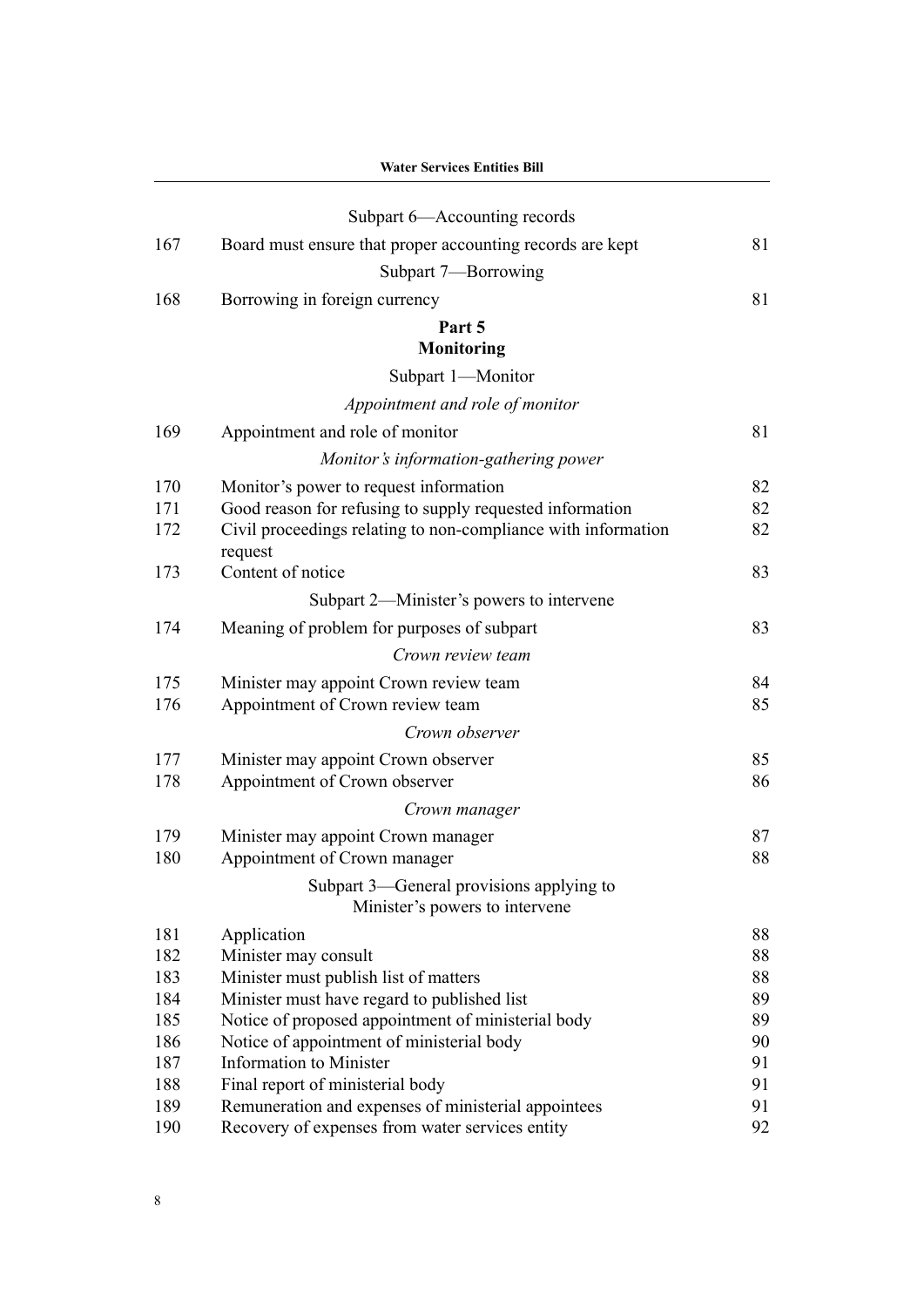|     | <b>Water Services Entities Bill</b>                                                                                  |     |  |
|-----|----------------------------------------------------------------------------------------------------------------------|-----|--|
| 191 | Minister may terminate appointment of ministerial body or                                                            | 92  |  |
| 192 | ministerial appointee<br>Protection from liability for ministerial appointees                                        | 92  |  |
| 193 | Disclosure of information held by water services entity                                                              | 93  |  |
| 194 | Decisions and directions of Crown manager remain in force                                                            | 93  |  |
|     | Part 6                                                                                                               |     |  |
|     | <b>Miscellaneous provisions</b>                                                                                      |     |  |
|     | Subpart 1-Reviews                                                                                                    |     |  |
| 195 | Interim review of governance and accountability arrangements<br>under Act                                            | 93  |  |
| 196 | Comprehensive review of water services legislation                                                                   | 94  |  |
| 197 | Reviewer                                                                                                             | 95  |  |
| 198 | Reviewer's power to request information                                                                              | 95  |  |
| 199 | Report                                                                                                               | 95  |  |
| 200 | Repeal of this subpart                                                                                               | 96  |  |
|     | Subpart 2—Rights or interests in water preserved                                                                     |     |  |
| 201 | Rights or interests in water preserved                                                                               | 96  |  |
|     | Subpart 3—Engagement                                                                                                 |     |  |
| 202 | <b>Engagement requirements</b>                                                                                       | 96  |  |
|     | Consumer engagement                                                                                                  |     |  |
| 203 | Consumer forum                                                                                                       | 97  |  |
| 204 | Consumer engagement stocktake                                                                                        | 98  |  |
| 205 | Principles of engagement                                                                                             | 98  |  |
|     | Subpart 4—Regulations                                                                                                |     |  |
| 206 | Regulations                                                                                                          | 99  |  |
|     | Subpart 5—Amendments to other Acts                                                                                   |     |  |
|     | Amendments to Goods and Services Tax Act 1985                                                                        |     |  |
| 207 | Principal Act                                                                                                        | 99  |  |
| 208 | Section 2 amended (Interpretation)                                                                                   | 100 |  |
| 209 | Section 6 amended (Meaning of term taxable activity)                                                                 | 100 |  |
|     | Amendments to Income Tax Act 2007                                                                                    |     |  |
| 210 | Principal Act                                                                                                        | 100 |  |
| 211 | New section CW 38C inserted (Water services entities)                                                                | 100 |  |
|     | CW 38C Water services entities                                                                                       | 100 |  |
| 212 | Section YA 1 amended (Definitions)                                                                                   | 100 |  |
|     | <b>Amendment to Local Government Act 2002</b>                                                                        |     |  |
| 213 | Principal Act                                                                                                        | 100 |  |
| 214 | New section 159A inserted and repealed (Review of water services<br>bylaws may be deferred during transition period) | 100 |  |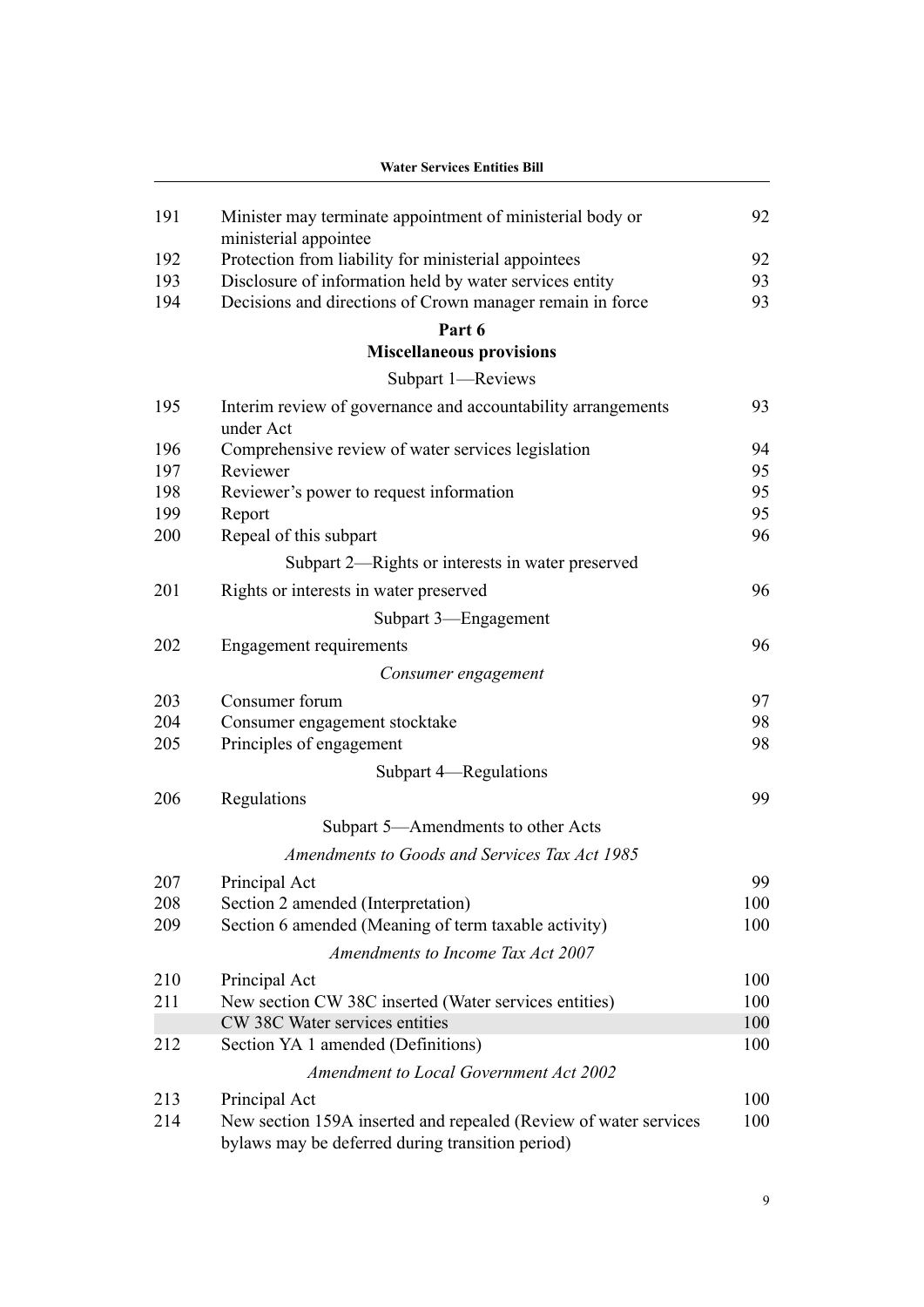|     | 159A          | Review of water services bylaws may be deferred during<br>transition period | 101 |
|-----|---------------|-----------------------------------------------------------------------------|-----|
|     |               | Amendment to Local Government Official Information and<br>Meetings Act 1987 |     |
| 215 | Principal Act |                                                                             | 102 |
| 216 |               | Schedule 2 amended                                                          | 102 |
|     |               | Amendment to Ombudsmen Act 1975                                             |     |
| 217 | Principal Act |                                                                             | 102 |
| 218 |               | Schedule 1 amended                                                          | 102 |
|     |               | Amendment to Public Audit Act 2001                                          |     |
| 219 | Principal Act |                                                                             | 102 |
| 220 |               | Schedule 1 amended                                                          | 102 |
|     |               | Amendment to Public Records Act 2005                                        |     |
| 221 | Principal Act |                                                                             | 102 |
| 222 |               | Section 4 amended (Interpretation)                                          | 102 |
|     |               | <b>Schedule 1</b>                                                           | 103 |
|     |               | Transitional, savings, and related provisions                               |     |
|     |               | <b>Schedule 2</b>                                                           | 119 |
|     |               | Water services entities and their service areas                             |     |
|     |               | <b>Schedule 3</b>                                                           | 122 |
|     |               | <b>Preparation of planning documents</b>                                    |     |
|     |               | <b>Schedule 4</b>                                                           | 128 |
|     |               | <b>Divestment proposals</b>                                                 |     |

#### **The Parliament of New Zealand enacts as follows:**

**1 Title**

This Act is the Water Services Entities Act 2022.

#### **2 Commencement**

- (1) The following provisions come into force on the day after the date of Royal 5 assent:
	- (a) sections 3, 5(a), (b), (c), and (f), and 6 to 9 (preliminary provisions):
	- (b) subparts 1 to 3, 6, and 8 of Part 2 (which relate to the establishment of water services entities and the roles of the Minister, Crown 10 monitor, and board):
	- (c) sections 119 and 120 (which relate to the employment of the chief executive and other employees):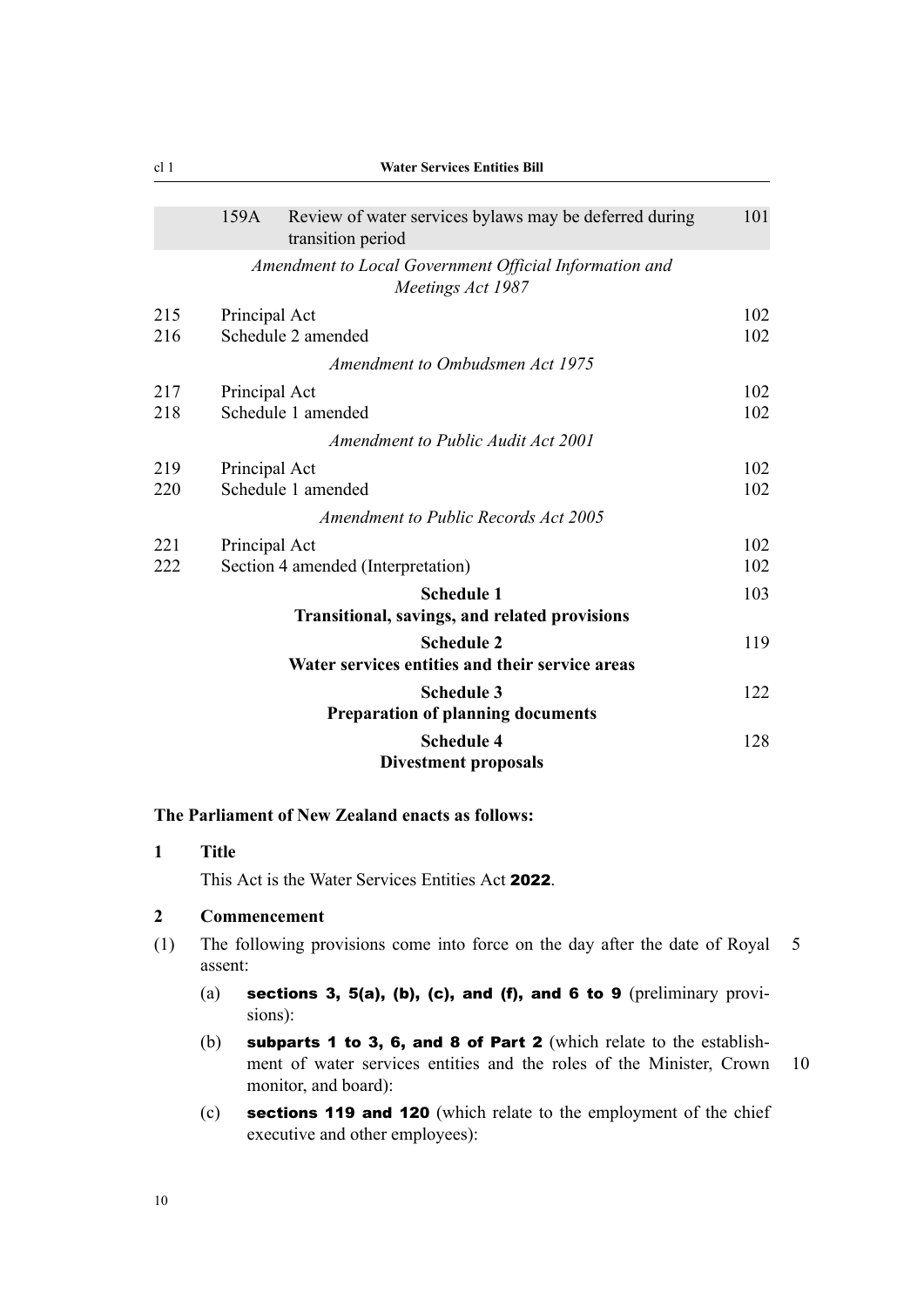- (d) **sections 147 to 152** (which relate to requirement to prepare and adopt an asset management plan and a funding and pricing plan):
- (e) section 206 (which contains regulation-making powers):
- (f) section 214 (which authorises local authorities, during a transition period, to defer reviews of water services bylaws): 5
- $(g)$  **Schedule 1** (which contains transitional, savings, and related provisions).
- (2) The rest of this Act comes into force—
	- (a) on a date set by the Governor-General by Order in Council; or
	- (b) to the extent not brought into force earlier, on **1 July 2024**.  $10$
- (3) An Order in Council made under this section is secondary legislation (*see* Part 3 of the Legislation Act 2019 for publication requirements).

#### **Part 1**

## **Preliminary provisions**

# **3 Purpose** 15 The purpose of this Act is to—

- (a) establish 4 water services entities to provide water services in New Zealand; and
- (b) provide for their objectives, functions, service delivery areas, and governance arrangements. 20

#### **4 Te Tiriti o Waitangi/the Treaty of Waitangi and Te Mana o Te Wai**

- (1) All persons performing or exercising duties, functions, or powers under this Act—
	- (a) must give effect to the principles of te Tiriti o Waitangi/the Treaty of Waitangi; and 25
	- (b) must give effect to Te Mana o te Wai, to the extent that Te Mana o te Wai applies to those duties, functions, or powers.

## (2) Subsection (1)(a) is not limited by subsection (1)(b) or section 5.

(3) This section is subject to **section 9** (Treaty settlement obligations prevail).

## **5 Provisions on Te Tiriti o Waitangi/the Treaty of Waitangi** 30

In order to recognise and respect the Crown's responsibility to give effect to the principles of te Tiriti o Waitangi/the Treaty of Waitangi, this Act provides,—

(a) in **section 4(1)(a)**, that all persons performing or exercising duties, functions, or powers under this Act must give effect to the principles of te Tiriti o Waitangi/the Treaty of Waitangi: 35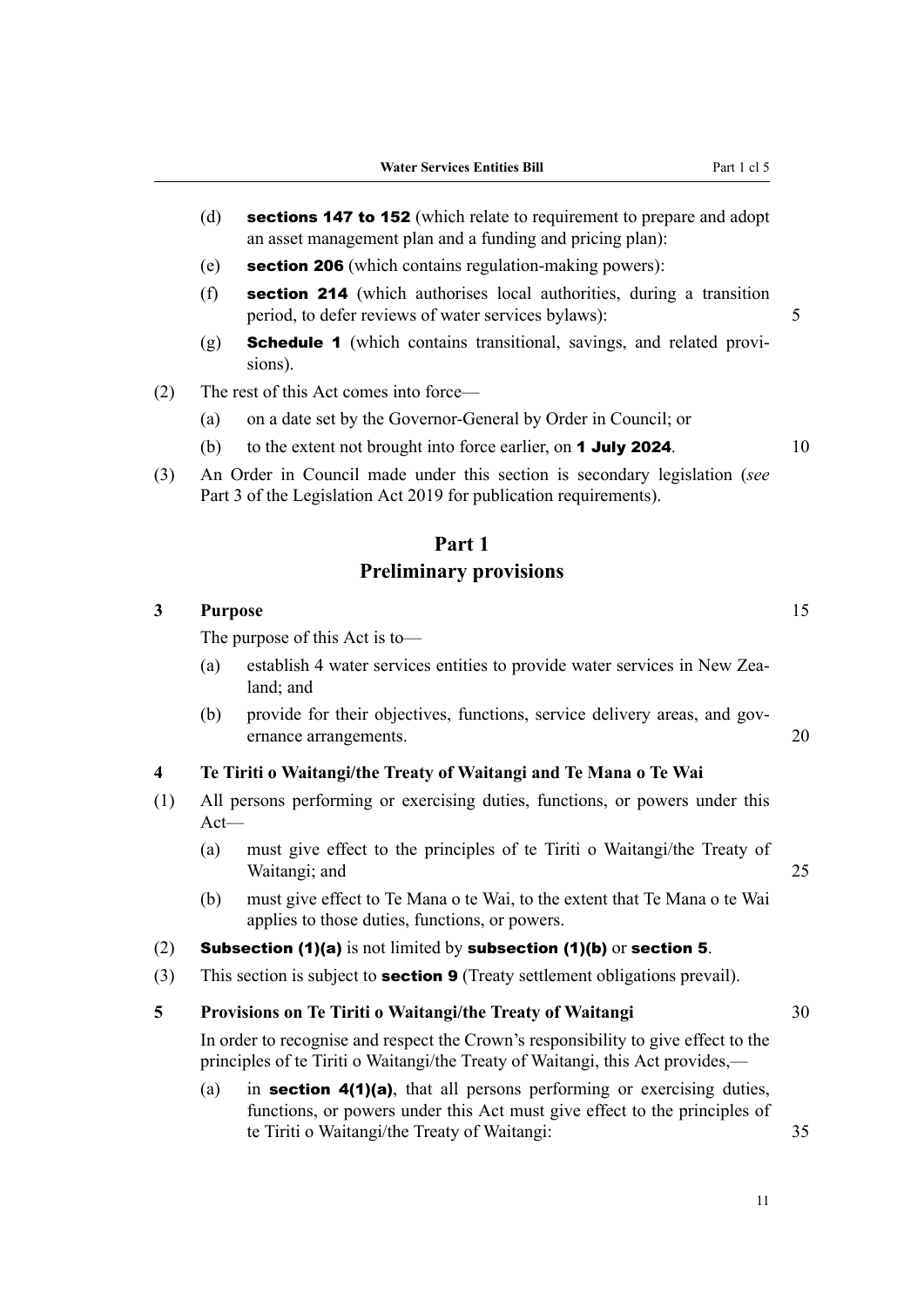- (b) in **section 4(1)(b)**, that all persons performing or exercising duties, functions, or powers under this Act must give effect to Te Mana o te Wai, to the extent that Te Mana o te Wai applies to those duties, functions, or powers:
- (c) in **section 13**, that the operating principles of a water services entity  $\overline{5}$ include—
	- (i) partnering and engaging early and meaningfully with Māori; and
	- (ii) giving effect to Treaty settlement obligations to the extent that the obligations apply to the duties and functions of the entity:
- (d) in **section 27**, that there must be mana whenua representation on each  $10$ entity's regional representative group:
- (e) in sections 38 and 57, that the board appointment committee of each regional representative group and the board of each entity must include members who, collectively, have knowledge and expertise in relation  $\frac{15}{15}$ 
	- (i) the principles of te Tiriti o Waitangi/the Treaty of Waitangi; and
	- (ii) perspectives of mana whenua, mātauranga, tikanga, and te ao Māori:
- (f) in **section 74**, that the board of each water services entity must—
	- (i) ensure that the water services entity maintains systems and pro‐ 20 cesses to ensure that, for the purpose of carrying out its functions, it has the capacity and capability to—
		- (A) give effect to the principles of te Tiriti o Waitangi/the Treaty of Waitangi; and
		- (B) engage with, and understand perspectives of, mana whenua; 25 and
	- (ii) maintain systems and processes for the continuing education of all board members to gain knowledge of, and experience and expert‐ ise in relation to, the principles of te Tiriti o Waitangi/the Treaty of Waitangi: 30
- $(g)$  in **section 141**, that the board of each water services entity must respond to Te Mana o te Wai statements for water services issued to the entity by mana whenua.

#### **6 Interpretation**

In this Act, unless the context otherwise requires,— 35

**board** means members of the board of a water services entity who number not less than the required quorum acting together as a board

**board appointment committee** means a committee of a regional representative group appointed under **section 38**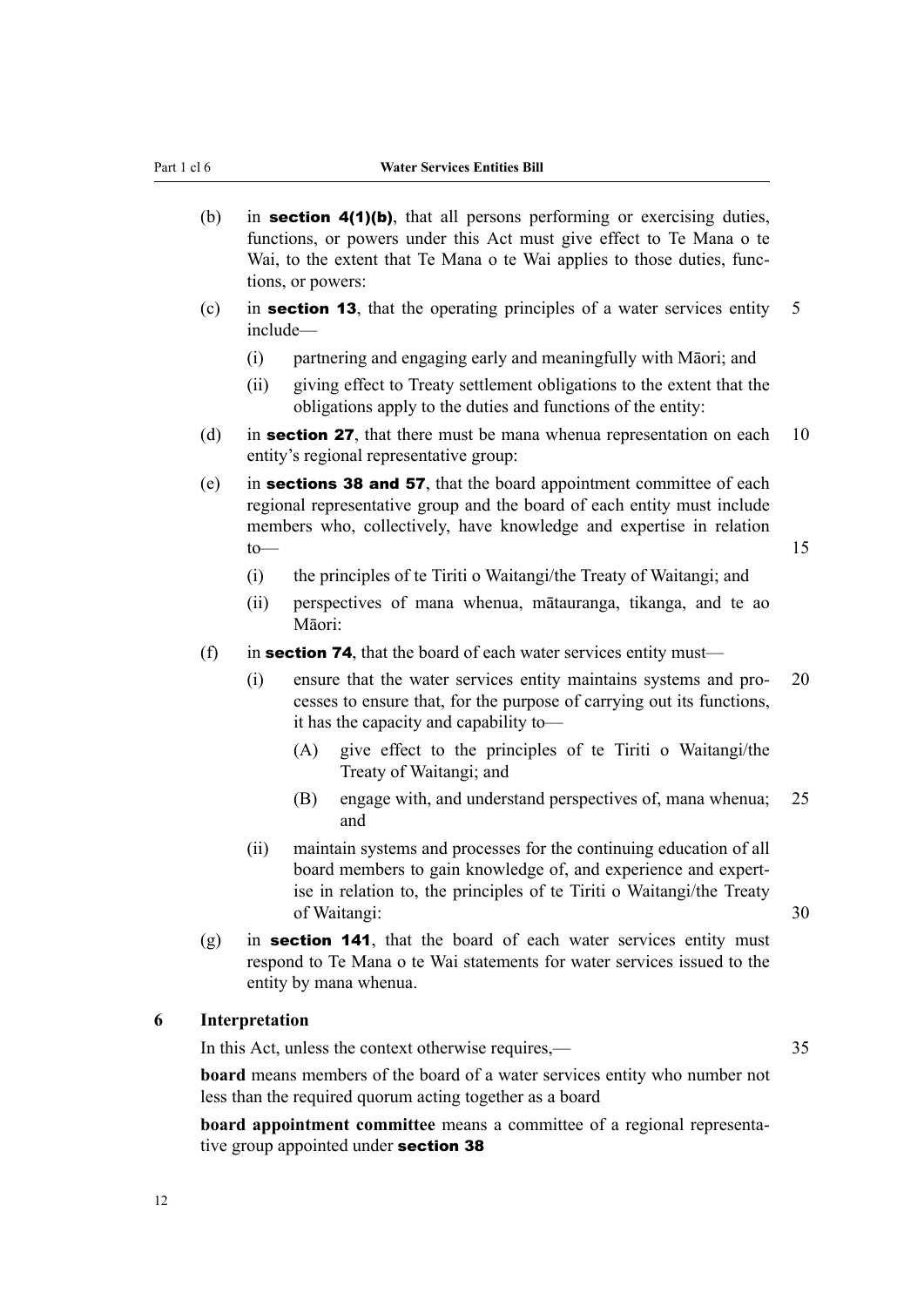#### **board member**—

- (a) means a member of the board appointed under **section 57**; but
- (b) for the purposes of **sections 122 to 126**, has the meaning set out in section 121

# **chairperson**,— 5

- (a) of a regional representative group, means—
	- (i) its chairperson (*see* section 41); or
	- (ii) if **section 42(2)(c)** applies, both of its co-chairpersons:
- (b) of a regional advisory panel, means—
	- (i) its chairperson (*see* **section 53**); or 10
	- (ii) if **section 54(2)(c)** applies, both of its co-chairpersons

**claimant group**, in relation to the definitions of **Treaty settlement Act** and **Treaty settlement deed**, means a group of Māori with Treaty of Waitangi claims against the Crown, whether or not those claims have been lodged with, or heard by, the Waitangi Tribunal under the Treaty of Waitangi Act 1975 15

#### **committee** means,—

- (a) in relation to a regional advisory panel, a committee or subcommittee appointed under the constitution; and
- (b) in relation to a regional representative group, a committee or subcommittee appointed under the constitution (including the board appointment 20 committee); and
- (c) in relation to a board, a committee or subcommittee appointed under the constitution

**constitution** means, in relation to a water services entity,—

- (a) the entity's first constitution as provided for in **section 94**; or 25
- (b) if the regional representative group has amended the entity's first constitution or adopted a new constitution under **section 95 or 96**, the constitution as adopted or amended under that section

**department** means the department for the time being responsible for the administration of this Act 30

## **deputy chairperson**,—

- (a) of a regional representative group, means—
	- (i) its deputy chairperson (*see* section 41); or
	- (ii) if **section 42(2)(c)** applies, both of its deputy co-chairpersons:
- (b) of a regional advisory panel, means— 35
	- (i) its deputy chairperson (*see* section 53); or
	- (ii) if **section 54(2)(d)** applies, both of its deputy co-chairpersons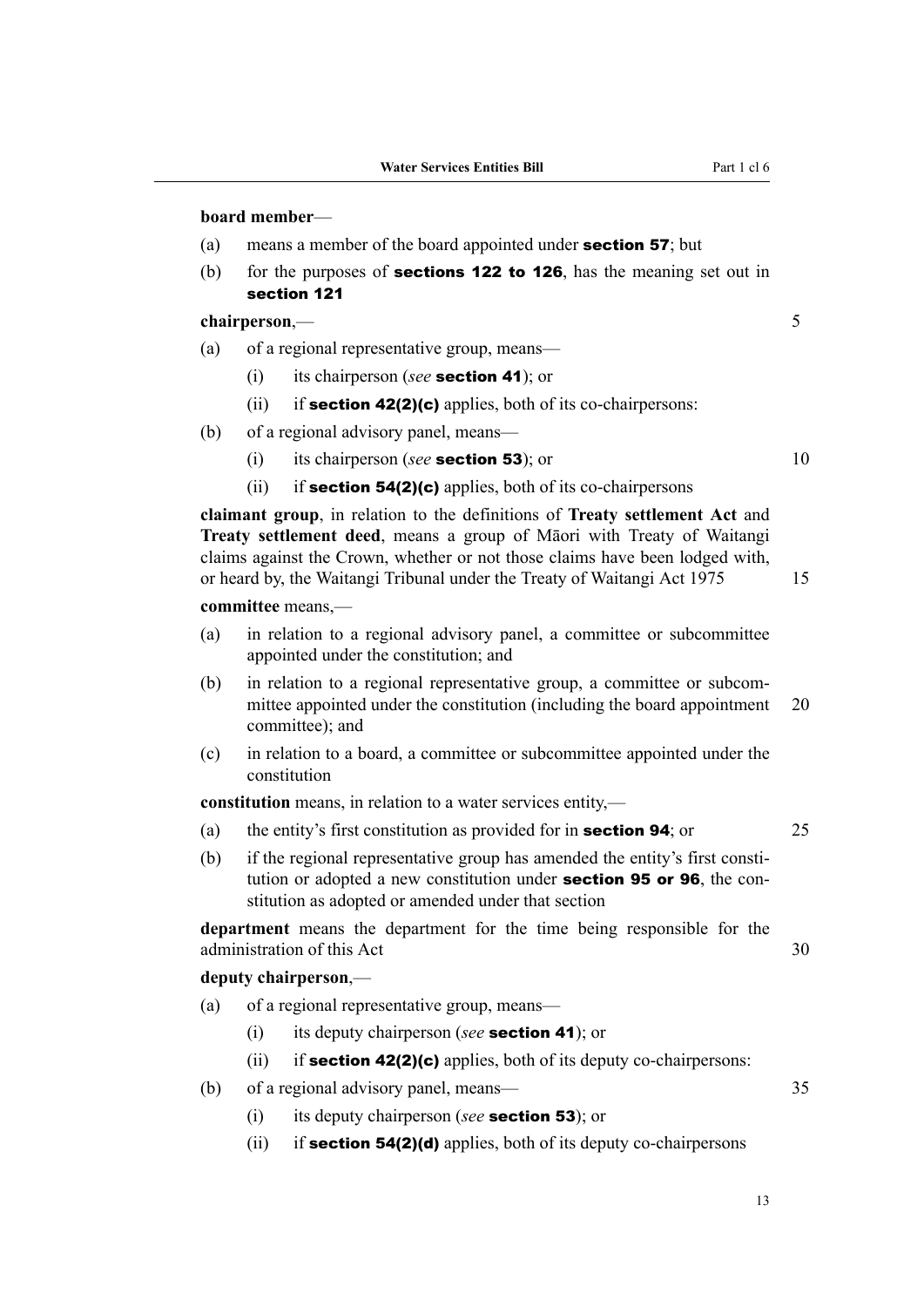**drinking water** has the meaning set out in section 6 of the Water Services Act 2021

**employee**, in relation to a water services entity,—

- (a) includes the chief executive of the entity other than for the process of determining terms and conditions under **section 119**; and 5
- (b) for the purposes of **sections 122 to 126**, has the meaning set out in section 121

**financial year** means the 12 months ending on the close of 30 June 2022

**funding and pricing plan** means the funding and pricing plan prepared by the  $\alpha$  board under section 150  $\alpha$  10  $\alpha$ 

**generally accepted accounting practice** has the meaning set out in section 8 of the Financial Reporting Act 2013

**Government policy statement** means a Government policy statement on water services issued by the Minister under **section 129** 

**local authority** has the meaning set out in section 5 of the Local Government 15 Act 2002

**mana whenua**, for an identified area, means the iwi or hapu holding and exercising, in accordance with tikanga, authority or other customary rights or inter‐ ests in that area

**mana whenua panel member** means a mana whenua panel member appointed 20 to a regional advisory panel (*see* section 51)

**mana whenua representative** means a mana whenua representative appointed to a regional representative group under **section 33** 

**Minister** means the Minister of the Crown who, under the authority of a warrant or with the authority of the Prime Minister, is responsible for the adminis- 25 tration of this Act

**ministerial appointee** means a person appointed under subpart 2 of Part 5 as a member of a Crown review team, as a Crown observer, or as a Crown manager

**ministerial body** means a Crown review team, a Crown observer, or a Crown 30 manager appointed under subpart 2 of Part 5

**monitor** means the department appointed under section 169

**natural person act** has the meaning set out in section 25

**regional advisory panel** means, in relation to a water services entity, a regional advisory panel established by the constitution 35

**regional advisory panel member** means—

- (a) a territorial authority panel member; or
- (b) a mana whenua panel member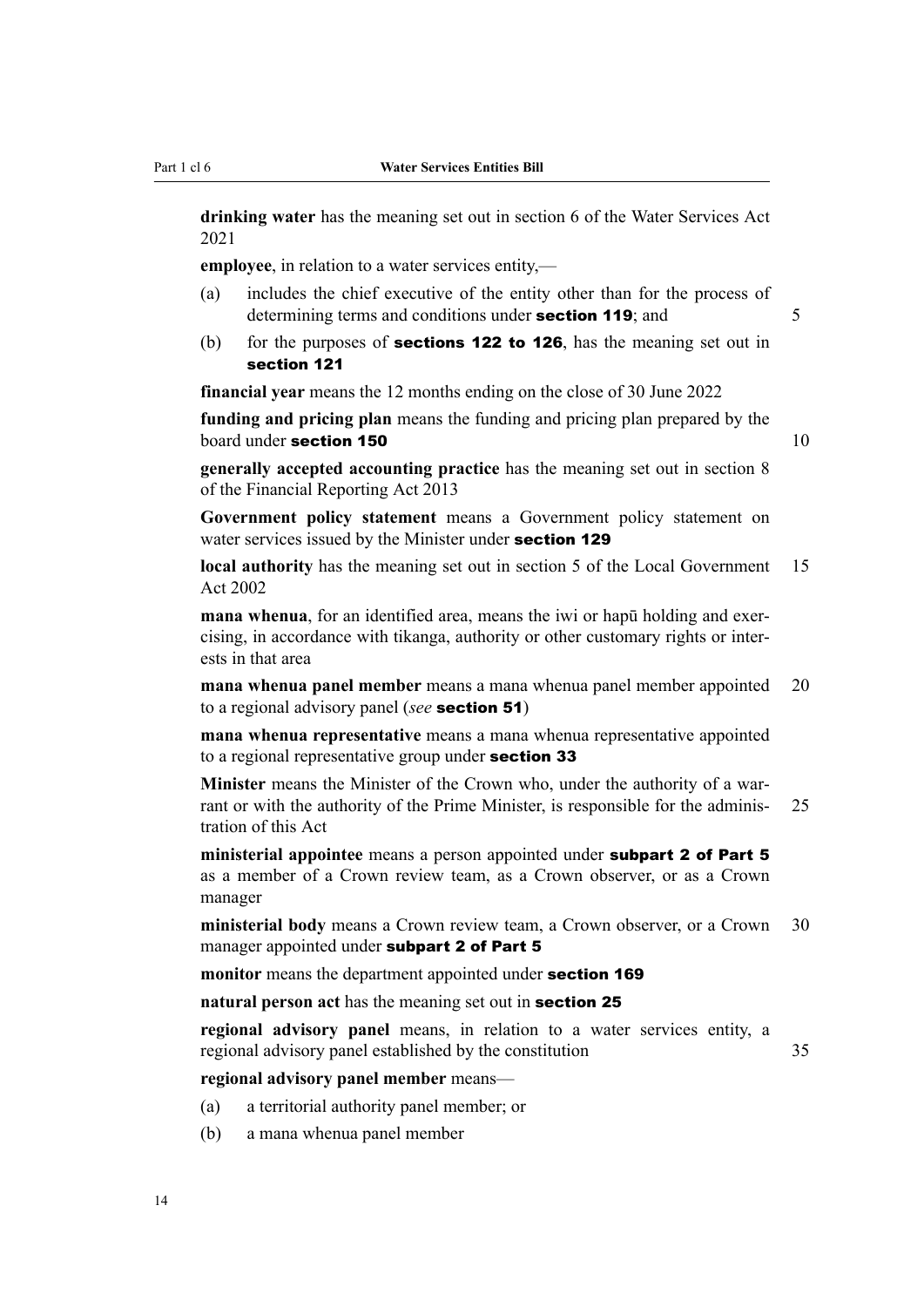**regional representative** means a territorial authority representative or mana whenua representative

**regional representative group** means, in relation to a water services entity, the regional representative group established for the entity under **section 27** 

**regulations** means regulations made under **section 206** 5

**service area** means, in relation to a water services entity, the area identified in **Schedule 2** as the service area of the entity

**Te Mana o te Wai** has the meaning set out in the National Policy Statement for Freshwater Management issued in 2020 under section 52 of the Resource Management Act 1991 and any statement issued under that section that amends or 10 replaces the 2020 statement

**Te Mana o te Wai statement for water services** means a statement provided by mana whenua to a water services entity under **section 140** 

**territorial authority** has the meaning set out in section 5 of the Local Govern‐ ment Act 2002 15

**territorial authority owners** means, in relation to a water services entity, the territorial authorities listed in the part of **Schedule 2** that relates to the entity

**territorial authority panel member** means a territorial authority panel member appointed to a regional advisory panel (*see* section 50)

**territorial authority representative** means a territorial authority representa‐ 20 tive appointed to a regional representative group under **section 32** 

**Treaty of Waitangi claim** means a claim within the meaning of section 6 of the Treaty of Waitangi Act 1975, whether that claim was submitted or not to the Waitangi Tribunal

**Treaty settlement Act** means— 25

- (a) an Act listed in Schedule 3 of the Treaty of Waitangi Act 1975; and
- (b) any other Act that provides redress for Treaty of Waitangi claims, including Acts that provide collective redress or participation arrangements for claimant groups whose claims are, or are to be, settled by another Act 30

**Treaty settlement deed** means a deed or other agreement—

- (a) that is signed for and on behalf of the Crown by 1 or more Ministers of the Crown and by representatives of a claimant group; and
- (b) that is in settlement of the Treaty of Waitangi claims of the members of that group, or in express anticipation, or on account, of that settlement 35

**Treaty settlement obligations** means obligations under any of the following:

- (a) Treaty settlement Acts:
- (b) Treaty settlement deeds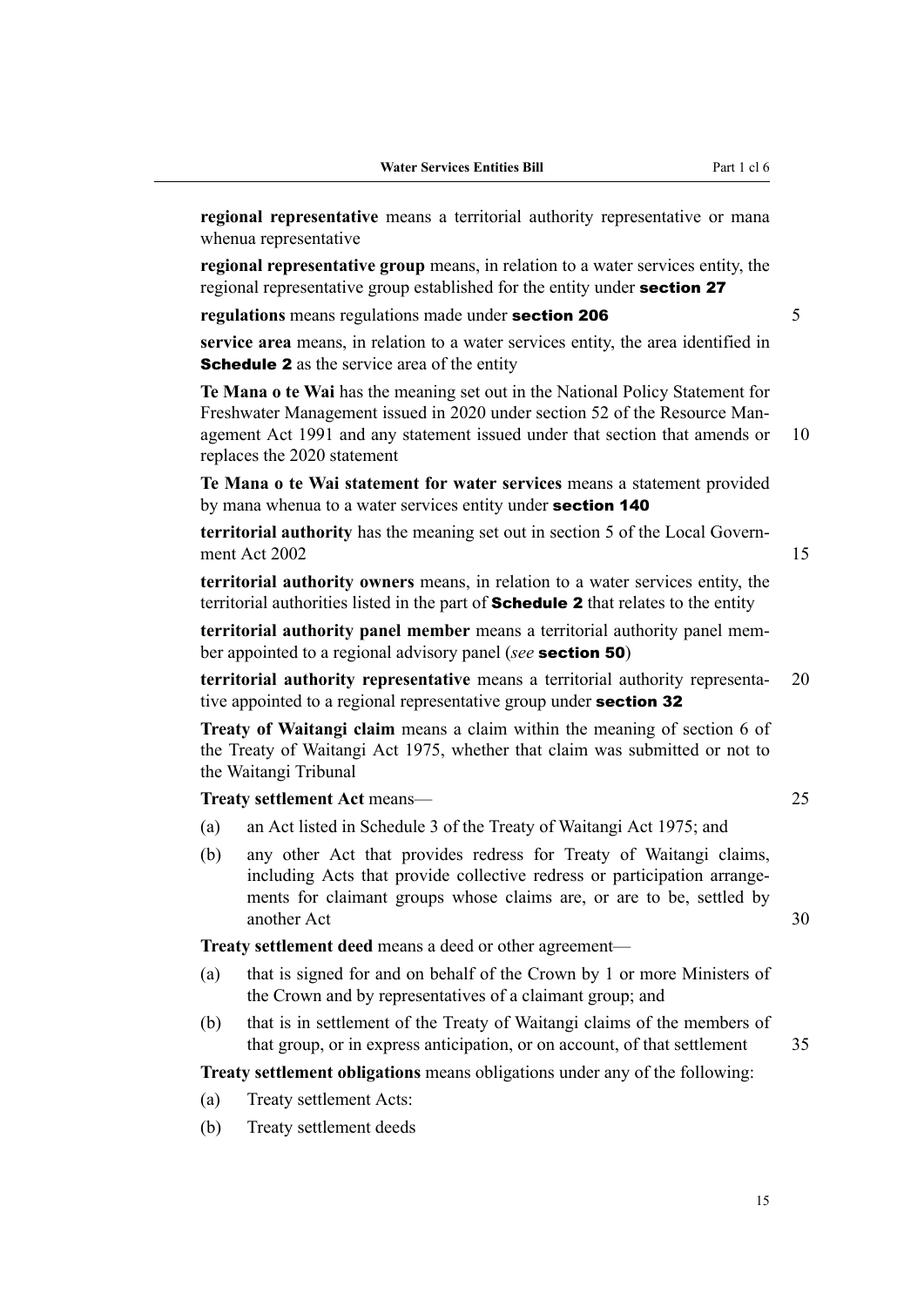**water services** means services relating to water supply, wastewater, and stormwater

**water services entity** or **entity** means a water services entity established under section 10

water supply includes— 5

- (a) drinking water supply as defined in section 9 of the Water Services Act 2021; and
- (b) firefighting water supplies as defined in section 6 of the Fire and Emer‐ gency New Zealand Act 2017.

## **7 Transitional, savings, and related provisions** 10

The transitional, savings, and related provisions set out in **Schedule 1** have effect according to their terms.

### **8 Act binds the Crown**

This Act binds the Crown.

## **9 Treaty settlement obligations prevail** 15

If a provision of this Act is inconsistent with a Treaty settlement obligation, the Treaty settlement obligation prevails.

# **Part 2**

# **Water services entities**

| Subpart 1—Establishment of water services entities |  |
|----------------------------------------------------|--|
|----------------------------------------------------|--|

### **10 Water services entities established**

This section establishes the water services entities named in Parts 1 to 4 of Schedule 2.

### **11 Objectives of water services entities**

The objectives of each water services entity are to — 25

- 
- (a) deliver water services and related infrastructure in an efficient and financially sustainable manner:
- (b) protect and promote public health and the environment:
- (c) support and enable housing and urban development:
- (d) operate in accordance with best commercial and business practices: 30
- (e) act in the best interests of present and future consumers and communi‐ ties: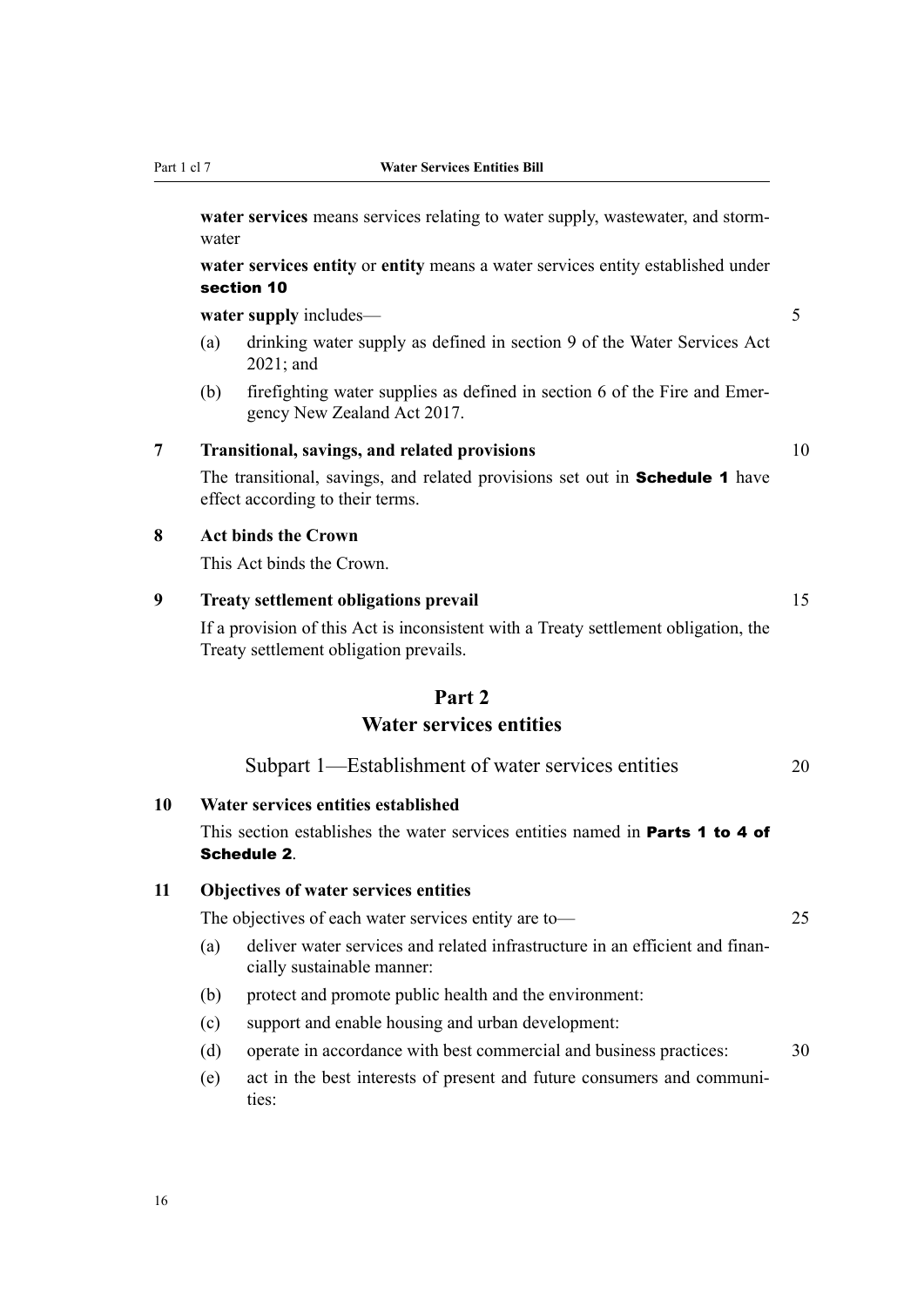(f) deliver water services in a sustainable and resilient manner that seeks to mitigate the effects of climate change and natural hazards. Compare: 2020 No 52 s 8

### **12 Functions of water services entities**

The functions of each water services entity are— 5

- (a) to provide safe, reliable, and efficient water services in its area; and
- (b) any functions that are incidental and related to, or consequential on, its functions set out in paragraph (a).

### **13 Operating principles**

The operating principles of a water services entity for the purposes of **sec-** 10 tion 73 are—

- (a) developing and sharing capability and technical expertise with other water services entities and throughout the water services sector; and
- (b) being innovative in the design and delivery of water services and water services infrastructure; and 15
- (c) being open and transparent, including in relation to—
	- (i) the calculation and setting of prices; and
	- (ii) determining levels of service delivery to communities and consumers; and
	- (iii) reporting on the performance of the water services entity; and 20
- (d) partnering and engaging early and meaningfully with Māori, including to inform how the water services entity can—
	- (i) give effect to Te Mana o te Wai; and
	- (ii) understand, support, and enable the exercise of mātauranga Māori, tikanga Māori, and kaitiakitanga; and 25
- (e) giving effect to Treaty settlement obligations to the extent that the obli‐ gations apply to the duties and functions of the entity; and
- (f) partnering and engaging early and meaningfully with territorial author‐ ities and their communities; and
- $(g)$  co-operating with, and supporting, other water services entities, infra- 30 structure providers, local authorities, and the transport sector.

### **14 Duties to provide funding and information**

A water services entity must provide—

(a) funding to its regional representative group and a regional advisory panel for that group or, as the case requires, to its territorial authority 35 owners and to mana whenua, for remuneration, expenses, or costs, in accordance with section 114(1); and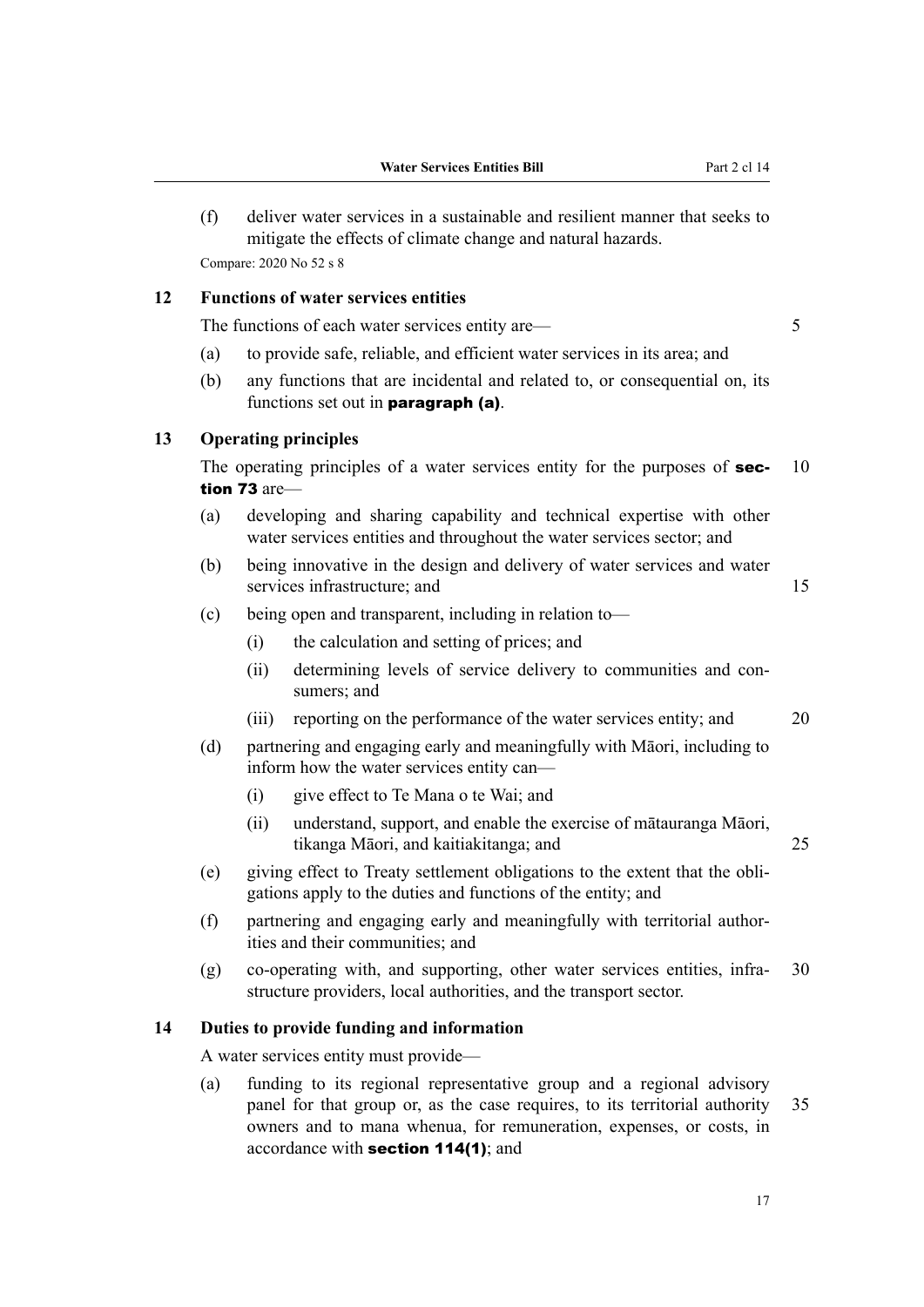(b) information to its regional representative group, or a regional advisory panel for that group, in accordance with **section 114(2)**.

#### **15 Status of water services entities**

*Body corporate and separate legal entity*

- (1) A water services entity— 5
	- (a) is a body corporate; and
	- (b) is accordingly a legal entity separate from the entity's board members, the entity's employees, the Crown, the entity's regional representative group, and the entity's territorial authority owners; and
	- (c) continues in existence until it is dissolved by an Act.  $10$

*Co-owned in shares by territorial authority owners*

- (2) A water services entity is co-owned—
	- (a) by the territorial authorities in its service area; and
	- (b) in shares allocated and reallocated under **section 16**.
- (3) Shares allocated or reallocated to, and held by, a territorial authority owner 15 cannot, for any reason, be sold, or otherwise transferred (*see also* section 166).
- (4) Subsection (3) overrides any legislation to the contrary.

*Not company, council organisation, council-controlled organisation, etc*

- (5) Despite **subsections (1) to (4)**, a water services entity is not—  $20$ 
	- (a) a company as defined in section 2(1) of the Companies Act 1993; or
	- (b) a council organisation or a council-controlled organisation as those terms are defined in section 6 of the Local Government Act 2002; or
	- (c) a local government organisation as defined in section 124 of the Local Government Act 2002.

Compare: 2004 No 115 s 15

#### **16 Shares in water services entities**

- (1) Shares in a water services entity are, on each relevant date, allocated or reallo‐ cated to each territorial authority owner based on the population of its district or part district. 30
- (2) The allocation or reallocation is as follows:
	- (a) if that population is not more than 50,000 people, 1 share:
	- (b) if that population is more than  $50,000$  people,—
		- (i) 1 share for every 50,000 people in that district or part district; and
		- (ii) 1 share for a group of fewer than 50,000 people, additional to 35 those 1 or more multiples of 50,000 people, in that district or part district.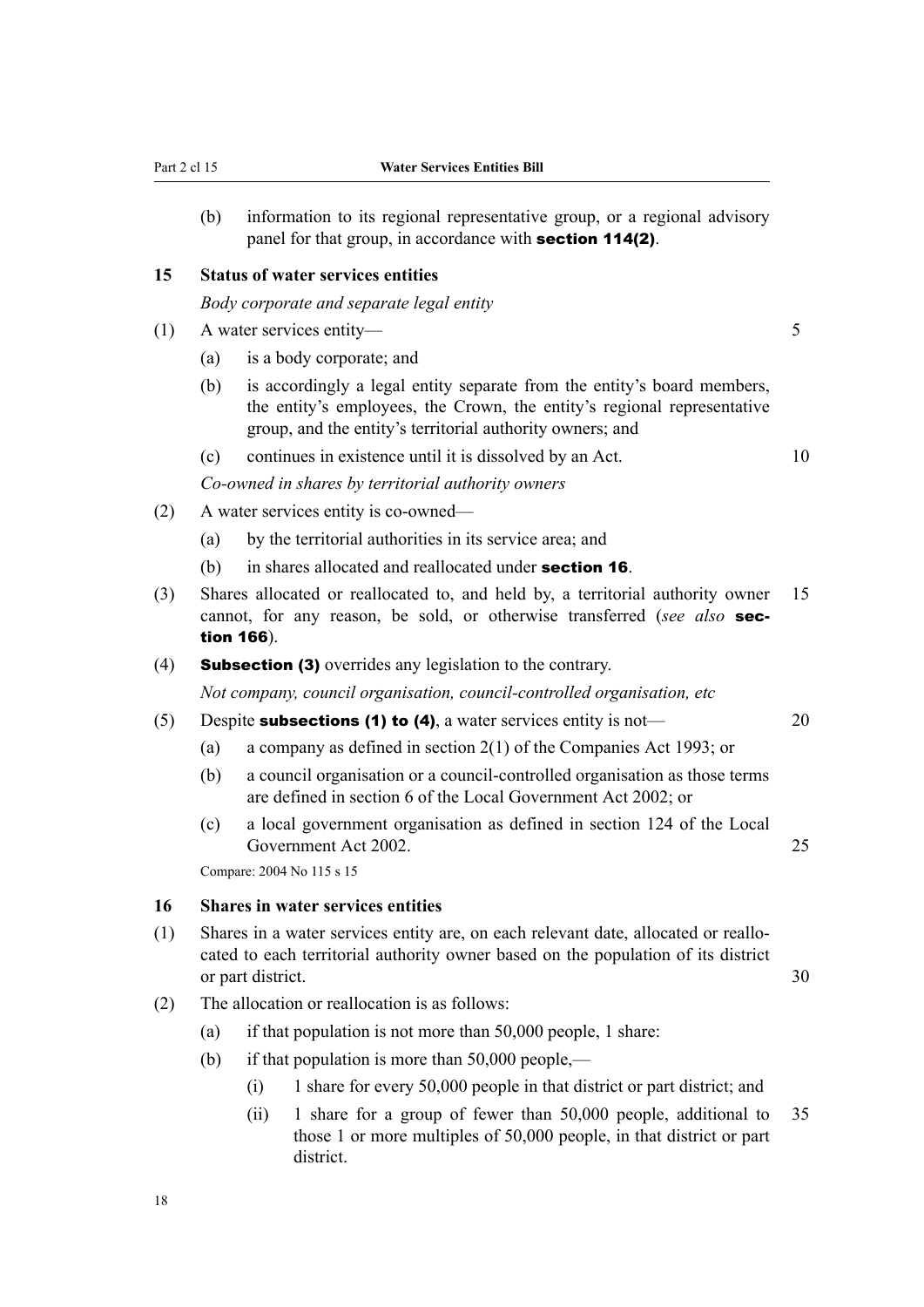### (3) In this section,—

**population**, of a district or part district of a territorial authority owner, means that population as determined by the most recent available census of population and dwellings carried out by Statistics New Zealand under the Statistics Act 1975 5

**relevant date**, for an allocation or a reallocation to the territorial authority owners of shares in a water services entity, means a date that is—

- (a) the establishment date (as defined in **clause 1(1) of Schedule 1**); or
- (b) the date immediately after a 5-year period that started on—
	- $(i)$  the establishment date (as so defined); or  $10$

- (ii) a fifth anniversary of the establishment date (as so defined); or
- (c) a date on which a territorial authority owner, or its district, is created, adjusted, altered, or abolished in or under the Local Government Act 2002 in a way that affects 1 or both of the following:
	- (i) territorial authority owners named in **Parts 1 to 4 of Sched-**  $15$ ule 2:
	- (ii) their districts or part districts specified in those Parts; or
- (d) a date on which a divestment proposal (as defined in clause 1 of Schedule 4) that affects the water services entities named in Parts 1 to 4 of Schedule 2, or their service areas, or both, takes effect. 20
- (4) The monitor must notify every allocation or reallocation, as soon as practic‐ able, to the Minister, the water services entity, and every territorial authority owner.
- (5) The monitor must also make every allocation or reallocation publicly available, as soon as practicable, by publishing a copy on an Internet site maintained by, 25 or on behalf of, the department in a format that is readily accessible.

### **17 Core things water services entities can do**

A water services entity may do anything that is authorised by this Act. Compare: 2004 No 115 s 16

#### **18 Other things water services entities can do** 30

- (1) A water services entity may do anything that a natural person of full age and capacity may do.
- (2) Subsection (1) applies except as provided in this Act or another Act or rule of law.

Compare: 2004 No 115 s 17 35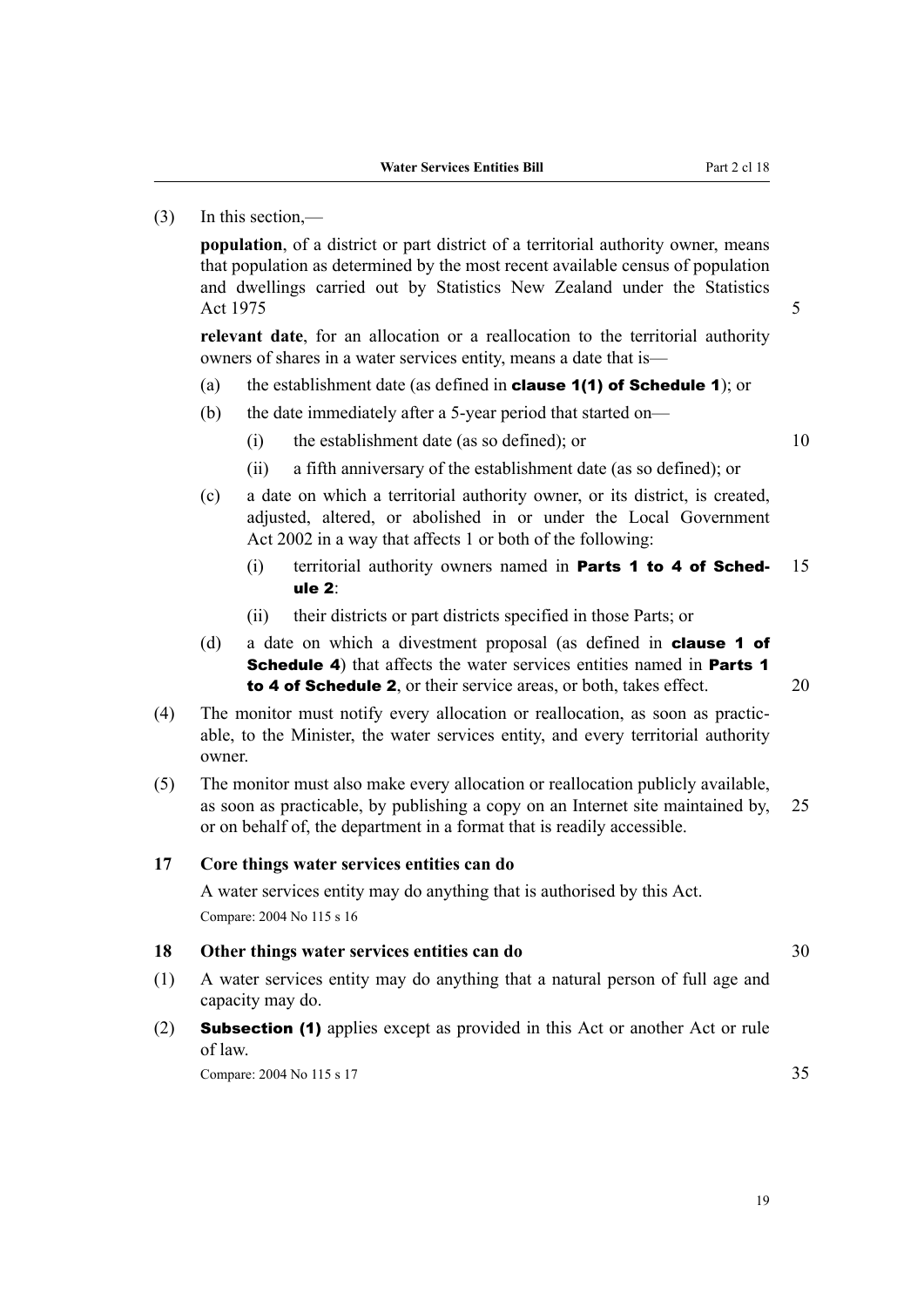## **19 Acts must be for purpose of functions**

A water services entity may do an act under **section 17 or 18** only for the purpose of performing its functions.

Compare: 2004 No 115 s 18

## Subpart 2—Validity of acts 5

# **20 Acts in breach of statute are invalid**

- (1) An act of a water services entity is invalid, unless **section 21** applies, if it is—
	- (a) an act that is contrary to, or outside the authority of, this Act; or
	- (b) an act that is done otherwise than for the purpose of performing the entity's functions. 10
- (2) Subsection (1) does not limit any discretion of a court to grant relief in respect of a minor or technical breach. Compare: 2004 No 115 s 19

#### **21 Some natural person acts protected**

- (1) Section 20, or any rule of law to similar effect, does not prevent a person 15 dealing with a water services entity from enforcing a transaction that is a natural person act unless the person dealing with the entity had, or ought reasonably to have had, knowledge—
	- (a) of an express restriction in an Act that makes the act contrary to, or out‐ side the authority of, the Act; or 20
	- (b) that the act is done otherwise than for the purpose of performing the entity's functions.
- (2) A person who relies on **subsection (1)** has the onus of proving that they did not have, and ought not reasonably to have had, the knowledge referred to in that subsection. 25
- (3) A water services entity must report, in its annual report, each transaction that the entity has performed in the year to which the report relates that was invalid under **section 20** but enforced in reliance on this section.
- (4) This section does not affect any person's other remedies (for example, remed‐ ies in contract) under the general law. 30 Compare: 2004 No 115 s 20

#### **22 Limits on protection of natural person acts**

Section 21 does not limit-

- (a) **section 84** (which provides for orders to require or restrain acts); or
- (b) the board of a water services entity bringing an action against a board 35 member who voted for or otherwise authorised the act for breach of their individual duties as a board member; or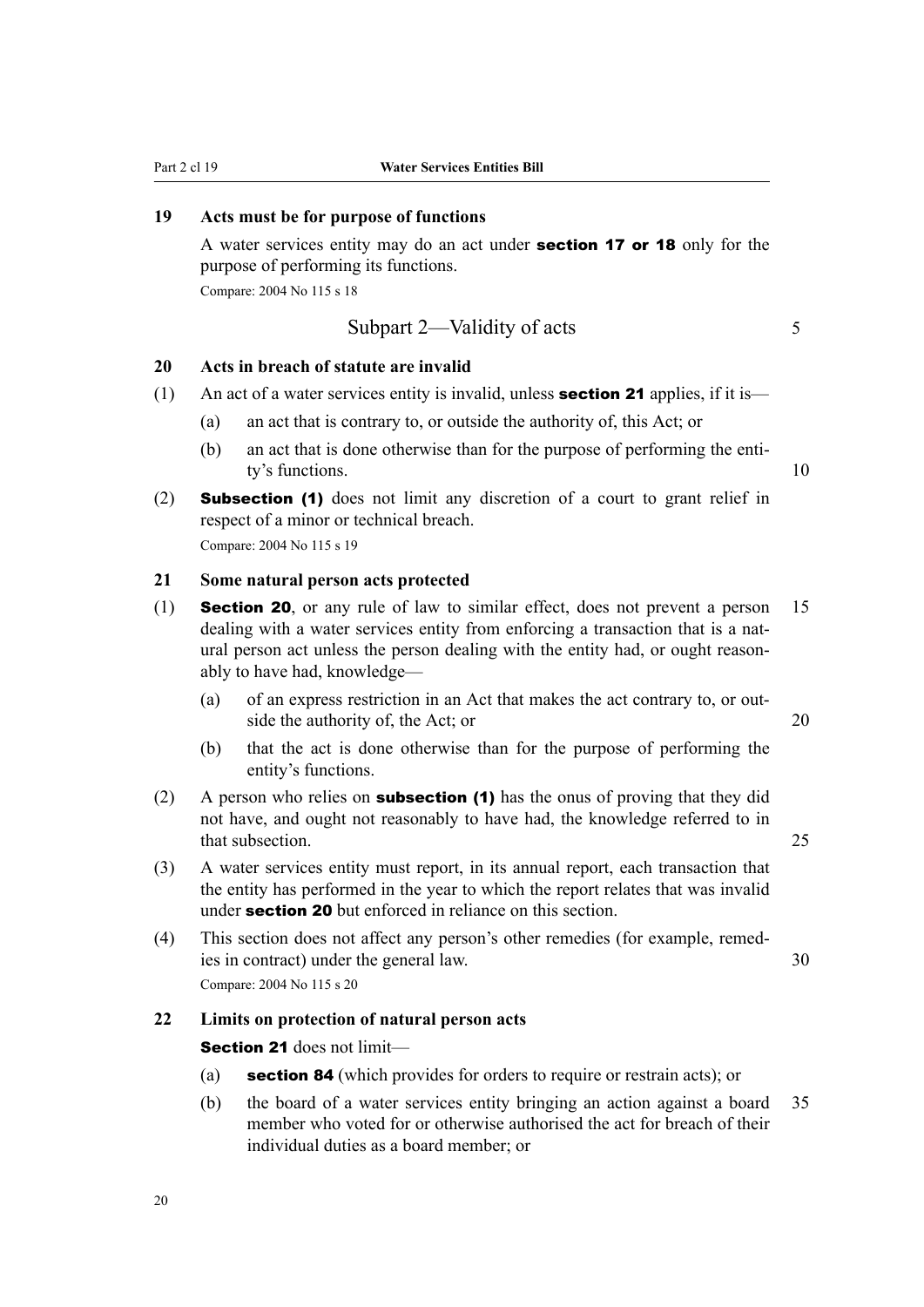- (c) a board member who voted for or otherwise authorised the act being removed from office for breach of the individual duties of board mem‐ bers or the collective duties of the board; or
- (d) an application, in accordance with the law, for judicial review; or
- (e) section 109 (which allows a water services entity to avoid certain acts 5 done in breach of conflict of interest rules).

Compare: 2004 No 115 s 21

#### **23 Acts that are not in best interests of water services entity**

It is irrelevant to the validity of an act that the act is not, or would not be, in the best interests of a water services entity. 10 Compare: 2004 No 115 s 22

#### **24 Dealings between water services entities and other persons**

- (1) A water services entity may not assert against a person dealing with the entity that—
	- (a) a person held out by the water services entity to be a board member, an 15 employee, or an agent of the entity (as the case may be)—
		- (i) has not been duly appointed in that capacity or has ceased to be appointed in that capacity; or
		- (ii) does not have the authority to exercise a power which, given the nature of the entity, a person appointed to that capacity custom- 20 arily has authority to exercise; or
		- (iii) does not have the authority to exercise a power that the entity holds them out as having; or
	- (b) a document issued on behalf of the water services entity by a board member, an employee, or an agent of the entity with actual or usual 25 authority to issue the document is not valid or genuine.
- (2) However, a water services entity may assert any of those matters if the person dealing with the entity had, or ought reasonably to have had, knowledge of the matter.
- (3) Nothing in this section affects a person's right to apply, in accordance with the 30 law, for judicial review.

Compare: 2004 No 115 s 23

## **25 Interpretation for sections 15 to 24**

In **sections 15 to 24**, unless the context otherwise requires,—

**act** includes a transfer of property, rights, or interests to or by a water services 35 entity

**do** includes—

(a) to do an act; and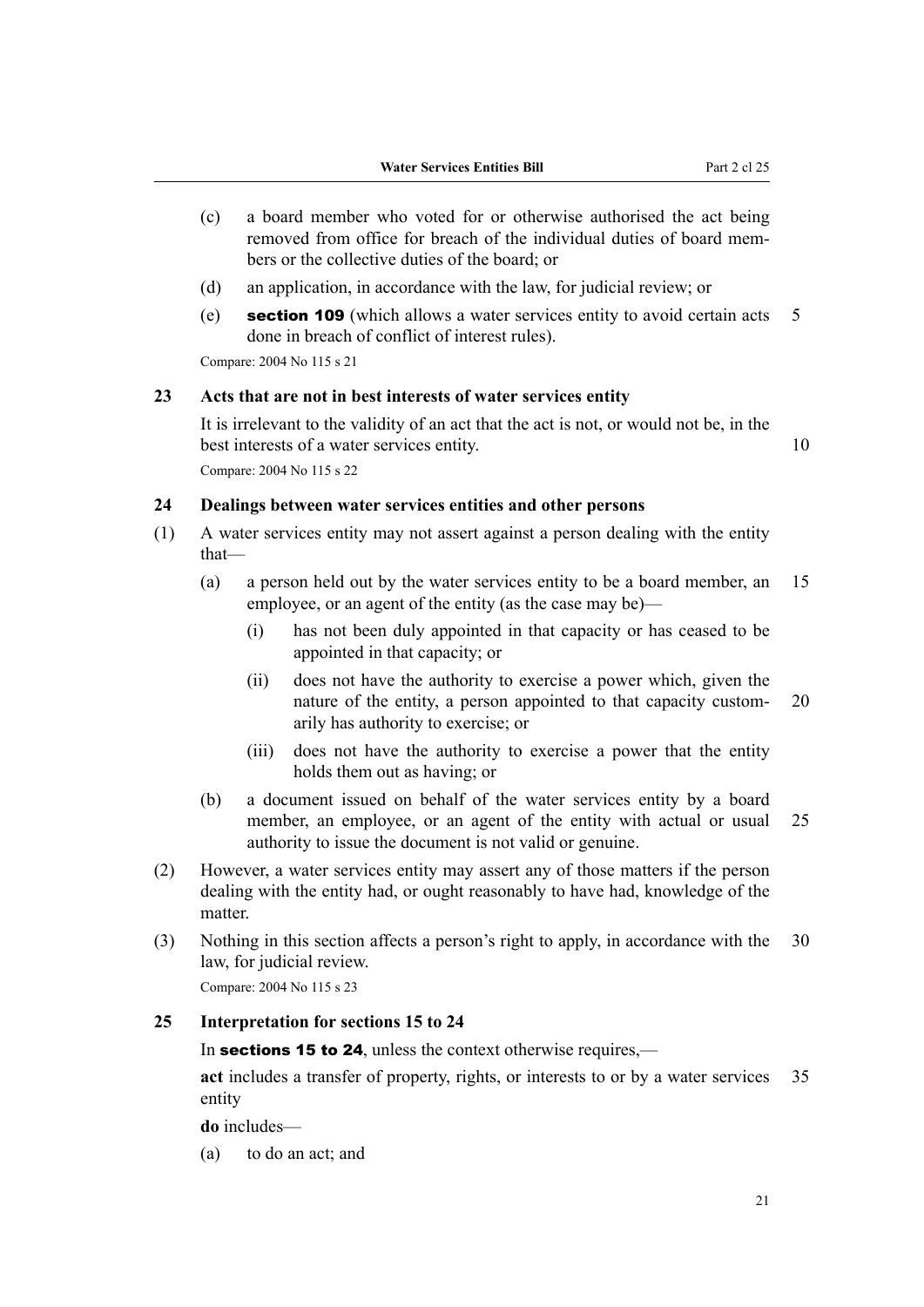- (b) to have a capacity; and
- (c) to have or exercise a power, right, or privilege

#### **natural person act**—

- (a) means an act that a natural person of full age and capacity can do (whether or not the act is something that is also authorised by an Act); 5 and
- (b) includes entry into a contract for, or relating to,—
	- (i) acquisition of financial products or borrowing:
	- (ii) the purchase, leasing, or sale of, or other dealings with, property:
	- (iii) the employment, or engagement of the services, of a person 10

#### **person dealing**—

- (a) means the other party to the transaction, if the act of the water services entity is a transaction; and
- (b) includes a person who has acquired property, rights, or interests from a water services entity. 15

Compare: 2004 No 115 s 24

#### Subpart 3—Minister's role

#### **26 Minister's role**

The role of the Minister is to oversee and manage the Crown's interests in, and relationship with, the water services entities, and— 20

- (a) to issue a Government policy statement on water services under section 129:
- (b) to appoint a Crown review team to perform functions under **sec**tion 175 in relation to a water services entity in the circumstances described in that section: 25
- (c) to appoint a Crown observer to perform functions under section 177 in relation to a water services entity in the circumstances described in that section:
- (d) to appoint a Crown manager to perform functions under **section 179** in relation to a water services entity in the circumstances described in that 30 section:
- (e) to perform or exercise any other duties, functions, or powers the Minis‐ ter has, in respect of the entities, under legislation.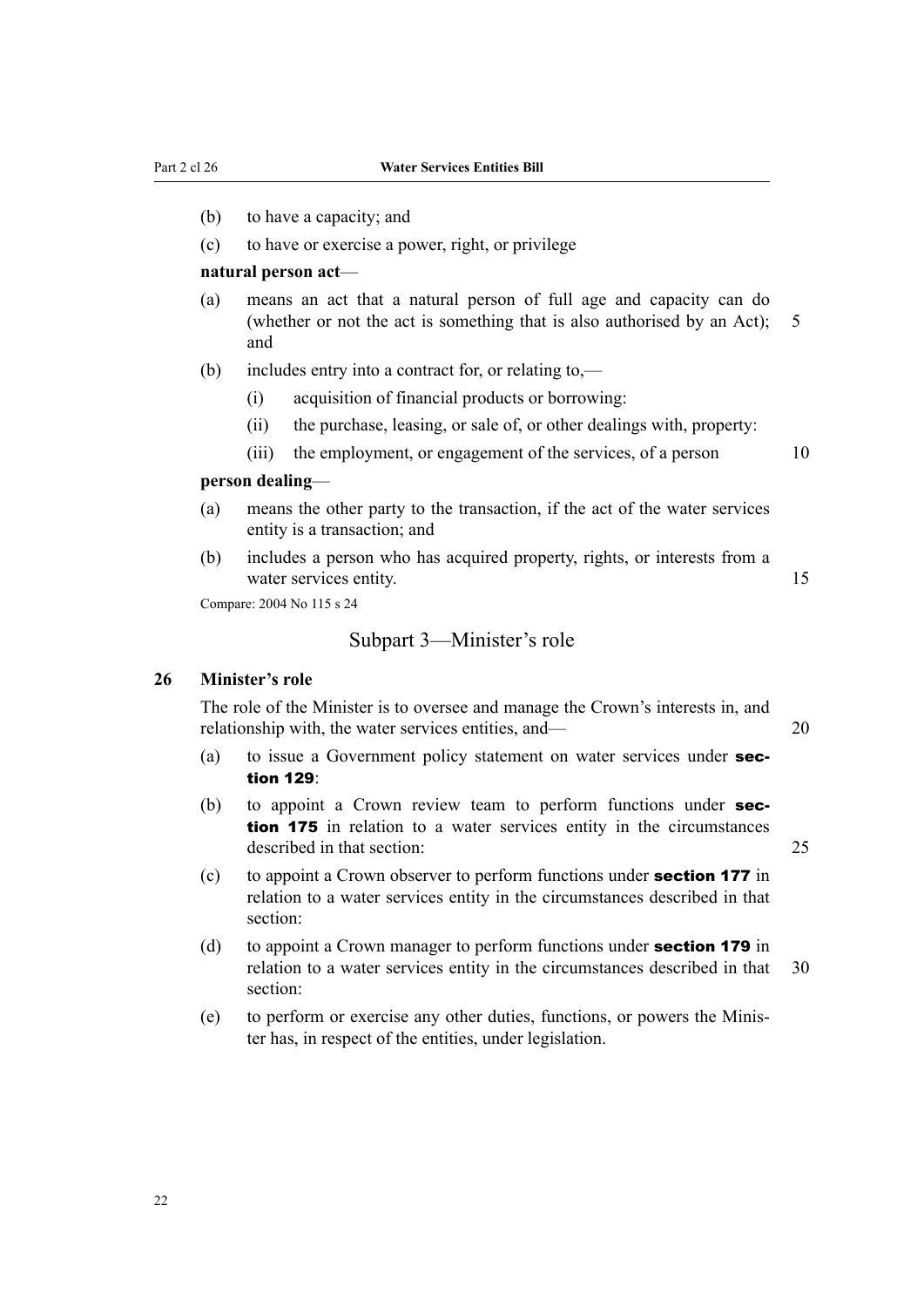# Subpart 4—Regional representative groups

*Establishment, role, and decision making of regional representative group*

### **27 Establishment and membership of regional representative group**

- (1) This section establishes a regional representative group for each water services entity. 5
- (2) Each regional representative group consists of no fewer than 12, and no more than 14, regional representatives (*see* section 91(a)(i) and the constitution).
- (3) Each entity's regional representative group must include an equal number of—
	- (a) territorial authority representatives; and
	- (b) mana whenua representatives. 10

#### **28 Role of regional representative group**

The role of a water services entity's regional representative group is—

- (a) appointing and removing the entity's board members under this Part; and
- (b) participating in the process of setting the entity's strategic direction and performance expectations under **subpart 4 of Part 4**; and  $15$
- (c) reviewing the performance of the entity under section 139; and
- (d) approving the appointment and remuneration policy prepared by its board appointment committee under section 40; and
- (e) performing or exercising any other duties, functions, or powers it has under legislation. 20

#### **29 Collective duty of regional representative group**

The regional representative group of a water services entity must perform or exercise its duties, functions, and powers under legislation—

- (a) wholly or mostly for the benefit of all communities in the entity's service area; and 25
- (b) taking into account the diversity of the communities, and the diversity of the communities' interests, in that area; and
- (c) taking into account the interests of future as well as current communities in that area.

Compare: 2002 No 84 s 14 30

### **30 Decision making by regional representative group**

Decisions made by a regional representative group of a water services entity must be made—

(a) by consensus if consensus can be reached by regional representatives taking all reasonably practicable steps to reach consensus in accordance 35

23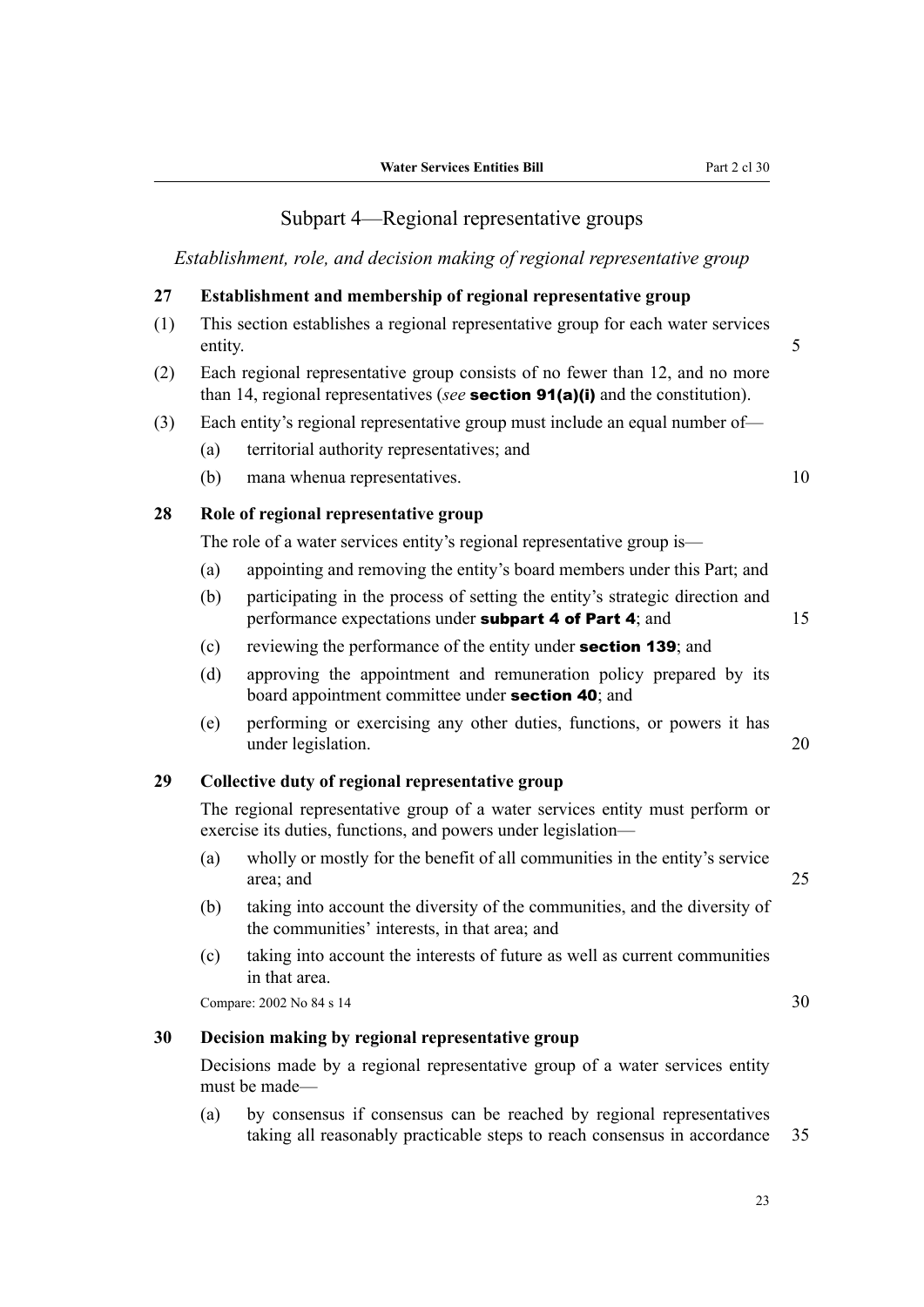with a procedure, and within a time frame, specified in the constitution; and

(b) in any other case, by 75% of the regional representatives present and voting.

#### **31 Group may regulate its own procedure if none specified** 5

A regional representative group of a water services entity may regulate its own procedure for a matter if this Act and the constitution do not specify a proced‐ ure for the matter.

## *Appointment of regional representatives*

## **32 Method of appointing territorial authority representatives to regional** 10 **representative group**

- (1) The territorial authority owners of a water services entity must appoint territor‐ ial authority representatives to the regional representative group of the water services entity in accordance with **section 27(2) and (3)** and the constitution.
- (2) The territorial authority owners must appoint only persons who are— 15

- (a) elected members or chief executives of a territorial authority owner of the water services entity; or
- (b) senior managers of a territorial authority owner that, in the collective opinion of the territorial authority owners, have the appropriate know‐ ledge, skills, and experience to assist the regional representative group in 20 performing its role (*see* section 28).

## **33 Method of appointing mana whenua representatives to regional representative group**

Mana whenua whose rohe or takiwa is within the service area of a water services entity must appoint mana whenua representatives to the regional repre‐ 25 sentative group of the water services entity in accordance with **section 27(2)** and (3) and the constitution.

### **34 Requirements before appointment as regional representative**

- (1) Before a person is appointed as a regional representative, the person must—
	- (a) consent in writing to the appointment; and 30
	- (b) certify that they are not disqualified from being a regional representative (*see* section 97); and
	- (c) disclose the nature and extent (including monetary value, if quantifiable) of all interests that the person has at that time, or is likely to have, in matters relating to the water services entity. 35
- (2) A disclosure under **subsection (1)(c)** must be made,—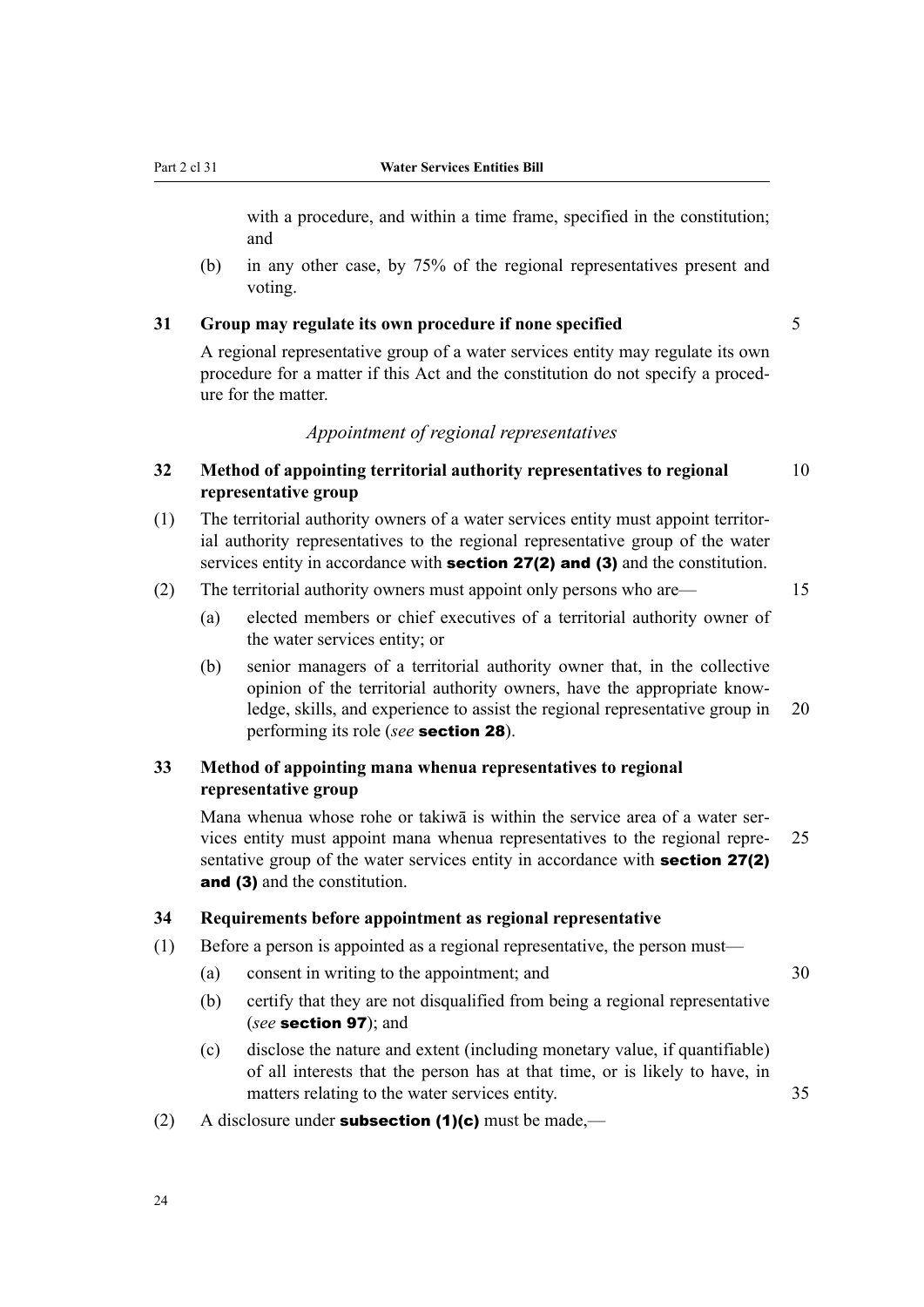- (a) in the case of a proposed appointment as a territorial authority representative, to the entity's territorial authority owners:
- (b) in the case of a proposed appointment as a mana whenua representative, to the mana whenua whose rohe or takiwā is within the entity's service area. 5
- (3) As soon as practicable after becoming aware of a failure to comply with **sub**section (1)(c), the regional representative group must notify the monitor. Compare: 2004 No 115 s 31

### **35 Validity of regional representatives' acts**

The acts of a person as a regional representative, chairperson, or deputy chair- 10 person of the regional representative group are valid even though—

- (a) a defect existed in the appointment of the person; or
- (b) the person is or was disqualified from being a regional representative; or
- (c) the occasion for the person acting, or for their appointment, had not arisen or had ended. 15

Compare: 2004 No 115 s 34

### **36 Validity of appointments**

- (1) The appointment of a person as a regional representative, chairperson, or deputy chairperson of a regional representative group is not invalid only because a defect existed in the appointment of the person. 20
- (2) This section does not apply to a defect in the qualifications for appointment of a regional representative, chairperson, or deputy chairperson (if any). Compare: 2004 No 115 s 35(1), (2)(a)

#### **37 Resignation of regional representatives**

- (1) A territorial authority representative may resign from office by written notice 25 to the entity's territorial authority owners signed by the territorial authority rep‐ resentative.
- (2) A mana whenua representative may resign from office by written notice to the mana whenua whose rohe or takiwā is within the entity's service area signed by the mana whenua representative. 30
- (3) A resignation under **subsection (1) or (2)** is effective—
	- (a) on receipt of the notice by the territorial owners or mana whenua (as applicable); or
	- (b) at any later time specified in the notice.

Compare:  $2004 \text{ No } 115 \text{ s } 44$  35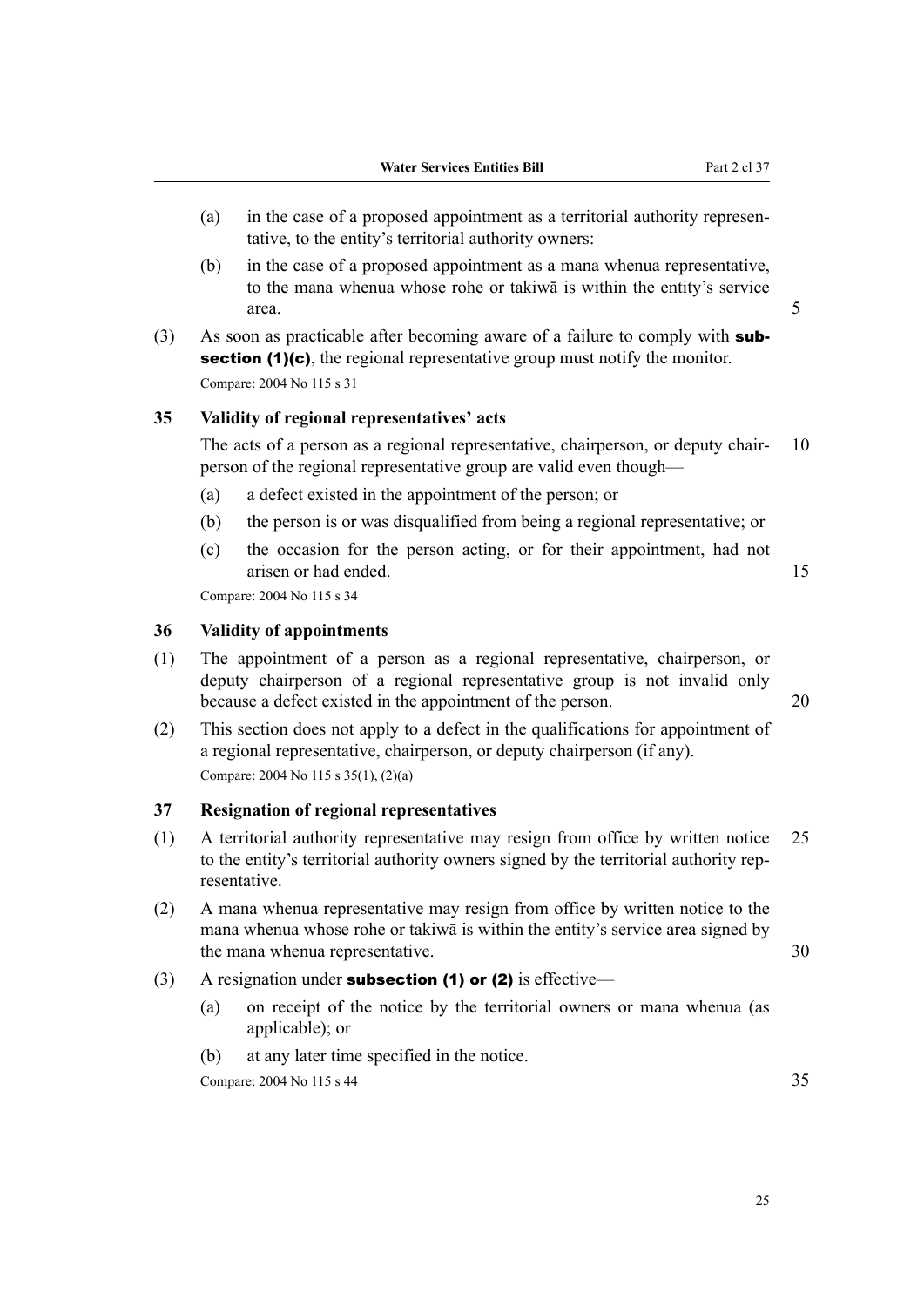#### *Board appointment committee*

### **38 Regional representative group must appoint board appointment committee**

- (1) Each regional representative group must appoint a board appointment commit‐ tee. 5
- (2) The regional representative group must appoint members to the board appoint‐ ment committee who, collectively, have knowledge of, and experience and expertise in relation to,—
	- (a) performance monitoring and governance; and
	- (b) network infrastructure industries; and 10

- (c) the principles of te Tiriti o Waitangi/the Treaty of Waitangi; and
- (d) perspectives of mana whenua, mātauranga, tikanga, and te ao Māori.
- (3) The regional representative group must not appoint a person as a member of the board appointment committee unless,—
	- (a) before appointment, the person discloses to the regional representative 15 group the details of any interest the person may have if they were a member of that committee; and
	- (b) the person is a regional representative.

## **39 Functions of board appointment committee**

The functions of the board appointment committee are— 20

- (a) to appoint and remove members of the board of a water services entity; and
- (b) to prepare and maintain an appointment and remuneration policy for the board; and
- (c) to perform or exercise any of the regional representative group's func‐ 25 tions and powers that are delegated to the committee in relation to appointing and removing board members.

## **40 Board appointment committee must prepare board appointment and remuneration policy**

- (1) The board appointment committee must prepare and maintain an appointment 30 and remuneration policy that provides for—
	- (a) the collective or individual experience, qualifications, skills, or expertise required of members of the water services entity's board in addition to those required by **section 63(2)**; and
	- (b) a remuneration and expenses framework for members of the entity's 35 board.
- (2) The regional representative group must—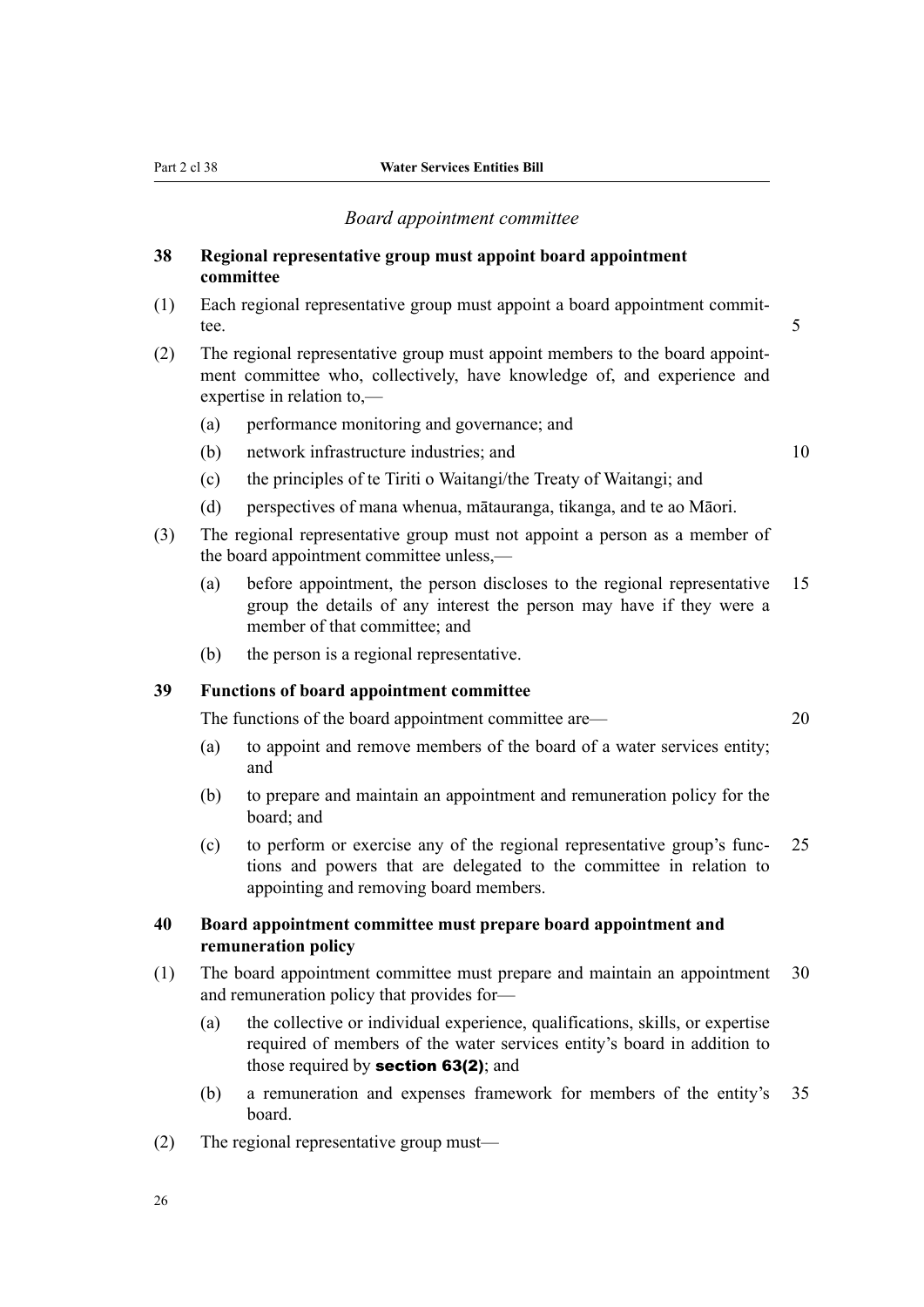- (a) review the policy prepared by the board appointment committee; and
- (b) if satisfied with the policy, approve it.

#### *Chairperson and deputy chairperson*

## **41 Appointment of chairperson and deputy chairperson**

- (1) Each regional representative group must elect or appoint, in accordance with 5 the constitution (*see* section 91(a)(x)),—
	- (a) 1 of its regional representatives as chairperson of the group; and
	- (b) 1 of its regional representatives as deputy chairperson of the group.
- (2) However, this section does not apply if the constitution provides that the group has co-chairpersons and deputy co-chairpersons, in accordance with **sec-** 10 tion 42.

#### **42 Co-chairpersons and deputy co-chairpersons**

- (1) The constitution may provide that a regional representative group must elect or appoint, in accordance with the constitution (*see* section 91(a)(x)),—
	- (a) 2 of its regional representatives as co-chairpersons of the group; and 15

- (b) 2 of its regional representatives as deputy co-chairpersons of the group.
- (2) If the constitution provides for, and requires, a regional representative group to elect or appoint co-chairpersons and deputy co-chairpersons of the group,—
	- (a) 1 co-chairperson and 1 deputy co-chairperson must be elected or appoin‐ ted by the group's territorial authority representatives; and 20
	- (b) 1 co-chairperson and 1 deputy co-chairperson must be elected or appoin‐ ted by the group's mana whenua representatives; and
	- (c) references in legislation, other than this section, to the group's chair‐ person are taken to be references to both of its co-chairpersons; and
	- (d) references in legislation, other than this section, to the group's deputy 25 chairperson are taken to be references to both of its deputy co-chairper‐ sons.

### *Disputes*

### **43 Disputes between regional representatives**

- (1) This section applies if a dispute arises between regional representatives on a 30 matter that they are required under this Act to work together on, jointly develop, or agree.
- (2) The regional representatives—
	- (a) may by agreement undertake a binding process of dispute resolution; but
	- (b) if they do not reach agreement on a binding process, must undertake a 35 non-binding process of dispute resolution.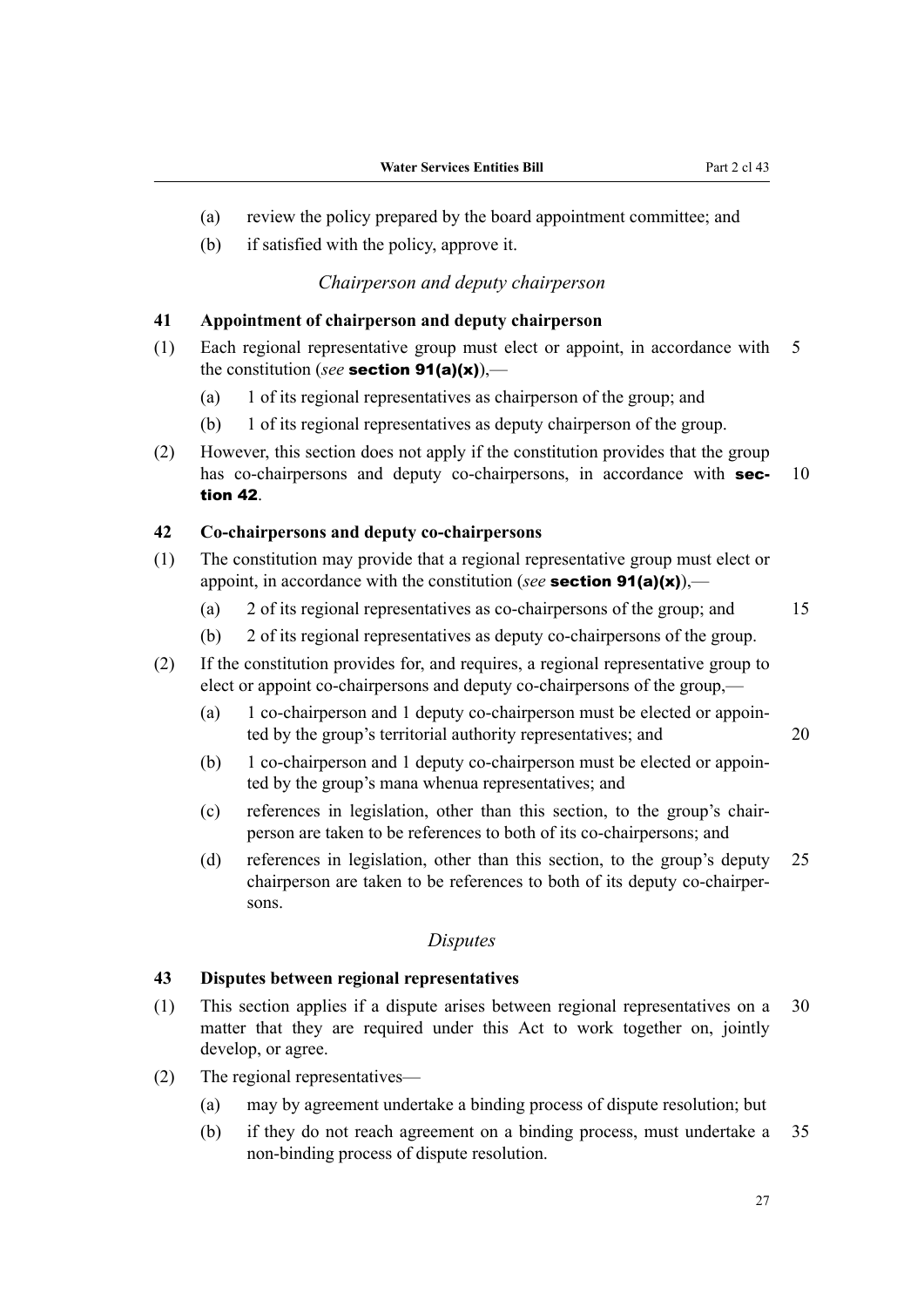- (3) Whether the regional representatives choose a binding process or a non-binding process, each regional representative must—
	- (a) jointly appoint an arbitrator or a mediator; and
	- (b) meet that regional representative's own costs of the process (so they are not met by the represented territorial authority or mana whenua). 5
- (4) If the dispute remains unresolved after a non-binding process has been under‐ taken, the regional representatives may individually or jointly seek the assistance of the Minister.
- (5) The Minister, with a view to assisting the regional representatives to resolve the dispute, may— 10
	- (a) appoint, and meet the costs of, a Crown facilitator:
	- (b) direct the regional representatives to use a particular alternative dispute resolution process for that purpose.

Compare: 1991 No 69 s 58S

## *Official information* 15

## **44 Application of Local Government Official Information and Meetings Act 1987 to regional representative group**

- (1) Part 7 of the Local Government Official Information and Meetings Act 1987 applies to the regional representative group of a water services entity.
- (2) This section does not limit— 20
	- (a) section 55 (which relates to the application of Part 7 of that Act to a regional advisory panel for the group); or
	- (b) section 61 (which relates to the application of Parts 1 to 6 of that Act to the water services entity).

Subpart 5—Regional advisory panels 25

*Establishment, role, and decision making of regional advisory panels*

#### **45 Establishment and membership of regional advisory panels**

- (1) The constitution of a water services entity may establish 1 or more regional advisory panels.
- (2) Each regional advisory panel must include an equal number of— 30
	- (a) territorial authority panel members; and
	- (b) mana whenua panel members.

### **46 Role of regional advisory panel**

The role of a regional advisory panel is to provide advice to a regional representative group about that group's performance or exercise of its duties, func- 35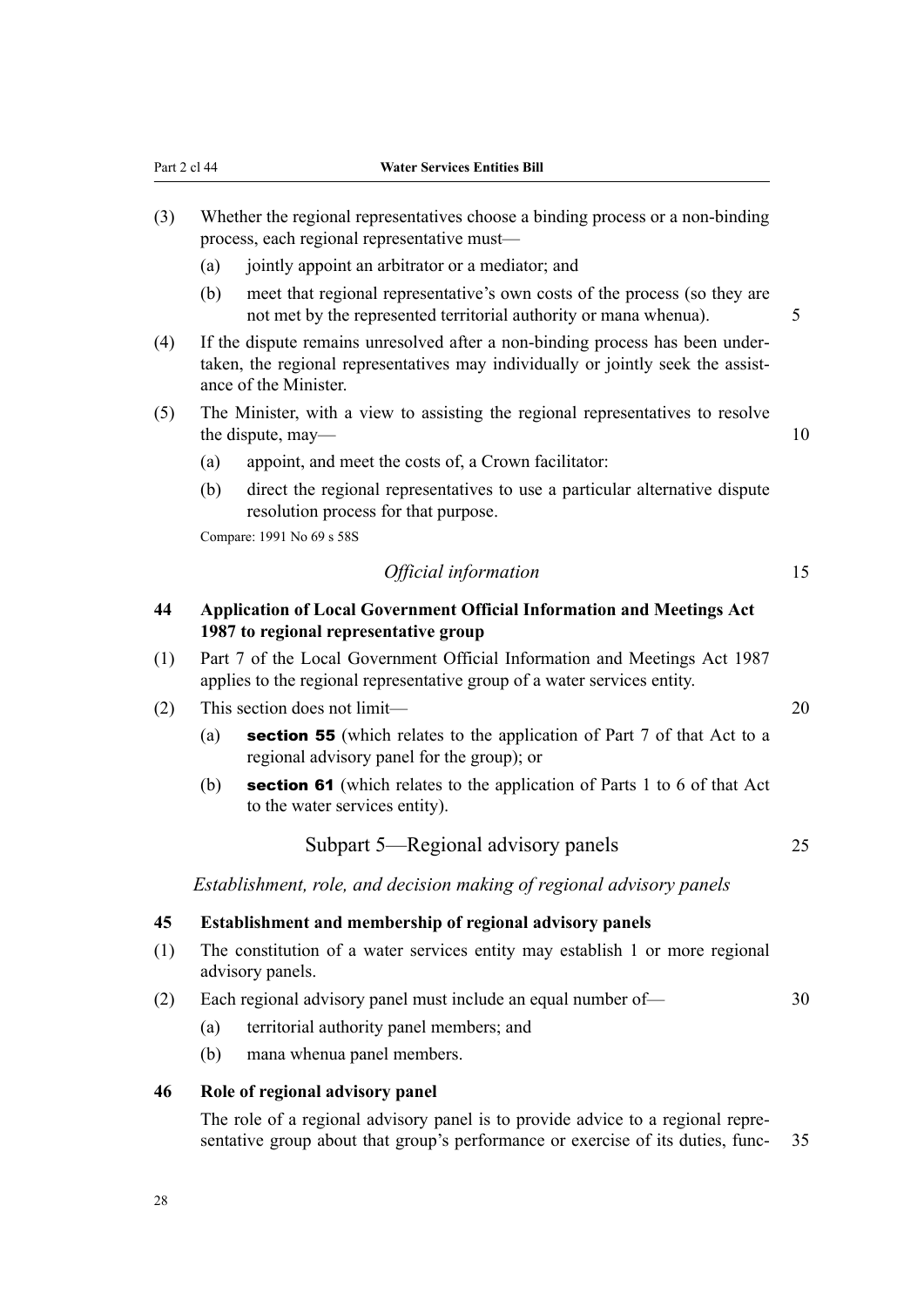tions, or powers (*see* section 28) in respect of, or otherwise affecting, a par‐ ticular geographic area—

- (a) in the service area of the water services entity; and
- (b) for which the panel is responsible under the constitution (*see* sec**tion 91(f)(ii)**).  $5$

#### **47 Collective duty of regional advisory panel**

A regional advisory panel for a regional representative group of a water ser‐ vices entity must perform or exercise its duties, functions, and powers under legislation—

- (a) wholly or mostly for the benefit of all communities in the entity's service 10 area; and
- (b) taking into account the diversity of the communities, and the diversity of the communities' interests, in that area; and
- (c) taking into account the interests of future as well as current communities in that area. 15

Compare: 2002 No 84 s 14

#### **48 Decision making by regional advisory panel**

Decisions made by a regional advisory panel for a regional representative group of a water services entity must be made—

- (a) by consensus if consensus can be reached by regional advisory panel 20 members taking all reasonably practicable steps to reach consensus in accordance with a procedure, and within a time frame, specified in the constitution; and
- (b) in any other case, by 75% of the regional advisory panel members present and voting. 25

#### **49 Panel may regulate its own procedure if none specified**

A regional advisory panel for a regional representative group of a water ser‐ vices entity may regulate its own procedure for a matter if this Act and the constitution do not specify a procedure for the matter.

## *Appointment of regional advisory panel members* 30

#### **50 Method of appointing territorial authority panel members**

The territorial authority owners of a water services entity may appoint territorial authority panel members to a regional advisory panel in accordance with section 45(2) and the constitution.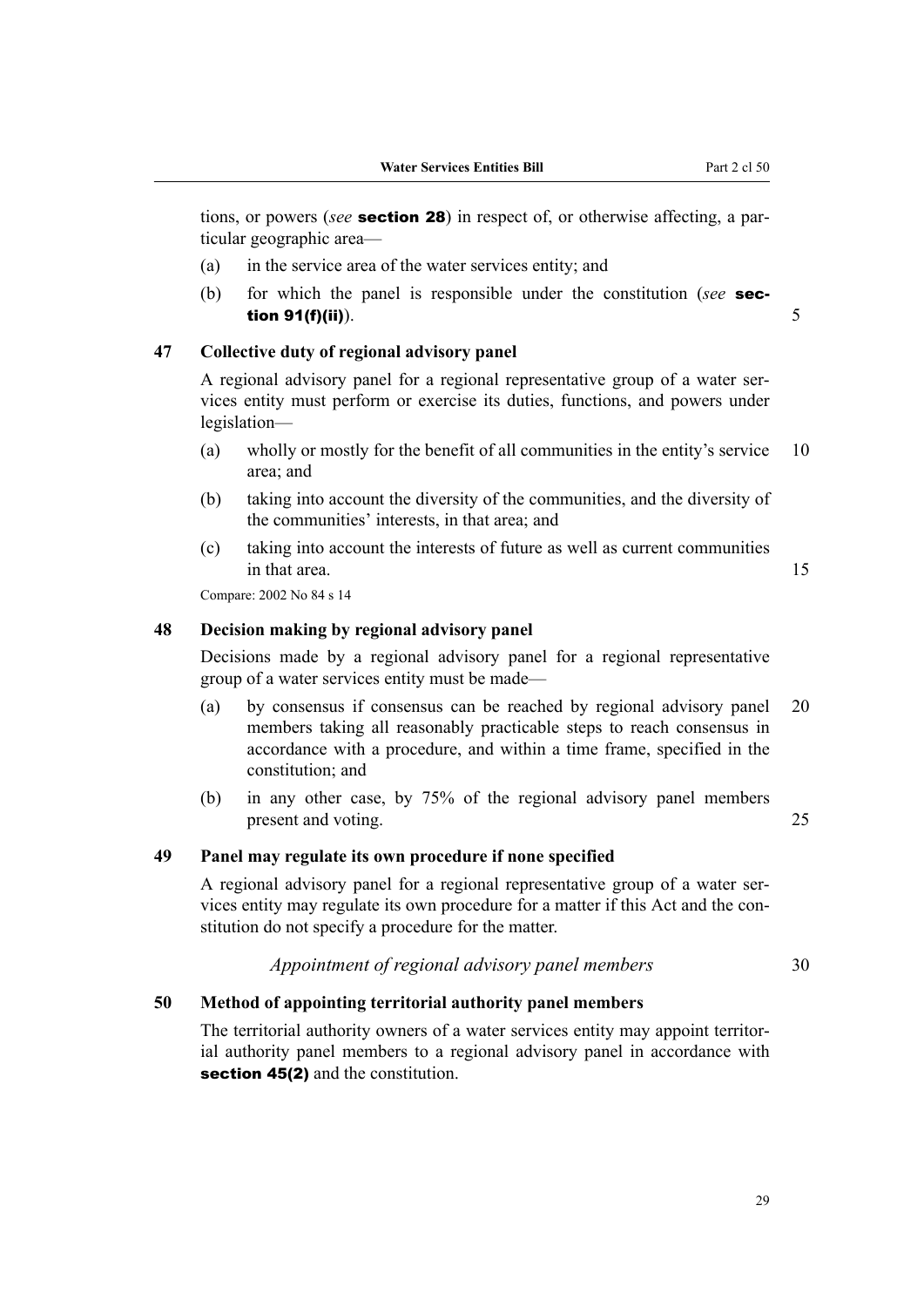### **51 Method of appointing mana whenua panel members**

Mana whenua whose rohe or takiwa is within the service area of a water services entity may appoint mana whenua representatives to a regional advisory panel in accordance with section 45(2) and the constitution.

#### **52 Requirements before appointment as regional advisory panel member** 5

- (1) Before a person is appointed as a regional advisory panel member, the person must—
	- (a) consent in writing to the appointment; and
	- (b) certify that they are not disqualified from being a regional representative (*see* section 97); and 10

- (c) disclose the nature and extent (including monetary value, if quantifiable) of all interests that the person has at that time, or is likely to have, in matters relating to the water services entity.
- (2) A disclosure under **subsection (1)(c)** must be made,—
	- (a) in the case of a proposed appointment as a territorial authority panel 15 member, to the entity's territorial authority owners:
	- (b) in the case of a proposed appointment as a mana whenua panel member, to the mana whenua whose rohe or takiwā is within the entity's service area.

(3) As soon as practicable after becoming aware of a failure to comply with **sub-** 20 section (1)(c), the regional advisory panel must notify the monitor.

Compare: 2004 No 115 s 31

## *Chairperson and deputy chairperson*

### **53 Appointment of chairperson and deputy chairperson**

- (1) Each regional advisory panel must elect or appoint, in accordance with the con‐ 25 stitution (*see* section 91(f)(x)),—
	- (a) 1 of its regional advisory panel members as chairperson of the panel; and
	- (b) 1 of its regional advisory panel members as deputy chairperson of the panel.
- (2) However, this section does not apply if the constitution provides for the panel 30 to have co-chairpersons and deputy co-chairpersons, in accordance with section 54.

### **54 Co-chairpersons and deputy co-chairpersons**

- (1) The constitution may provide that a regional advisory panel must elect or appoint, in accordance with the constitution (*see* section 91(f)(x)),— 35
	- (a) 2 of its regional advisory panel members as co-chairpersons of the panel; and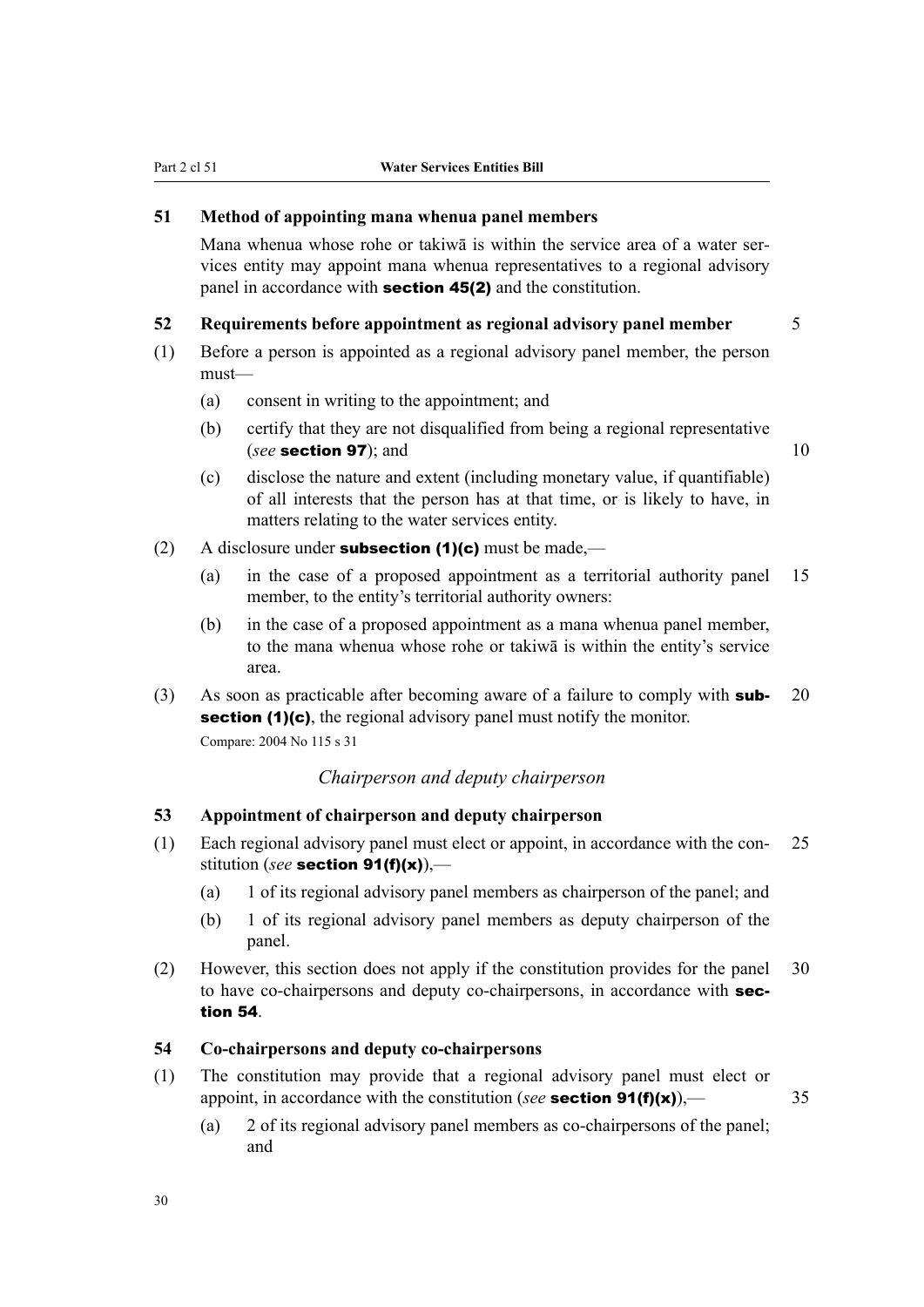- (b) 2 of its regional advisory panel members as deputy co-chairpersons of the panel.
- (2) If the constitution provides for, and requires, a regional advisory panel to elect or appoint co-chairpersons and deputy co-chairpersons of the panel,—
	- (a) 1 co-chairperson and 1 deputy co-chairperson must be elected or appoin‐ 5 ted by the panel's territorial authority panel members; and
	- (b) 1 co-chairperson and 1 deputy co-chairperson must be elected or appoin‐ ted by the panel's mana whenua panel members; and
	- (c) references in legislation, other than this section, to the panel's chair‐ person are taken to be references to both of its co-chairpersons; and  $10$
	- (d) references in legislation, other than this section, to the panel's deputy chairperson are taken to be references to both of its deputy co-chairper‐ sons.

## *Official information*

### **55 Application of Local Government Official Information and Meetings Act** 15 **1987 to regional representative panel**

- (1) Part 7 of the Local Government Official Information and Meetings Act 1987 applies to a regional advisory panel for the regional representative group of a water services entity.
- (2) This section does not limit— 20
	- (a) section 44 (which relates to the application of Part  $7$  of that Act to the regional respresentive group); or
	- (b) section 61 (which relates to the application of Parts 1 to 6 of that Act to the water services entity).

Subpart 6—Boards of water services entities 25

*Role, membership, and accountability*

### **56 Board's role**

- (1) The board is the governing body of a water services entity, with the authority, in the entity's name, to exercise the powers and perform the functions of the entity. 30
- (2) All decisions relating to the operation of a water services entity must be made by, or under the authority of, the board in accordance with this Act. Compare: 2004 No 115 s 25

#### **57 Membership of board**

(1) The board of a water services entity consists of no fewer than 6, and no more 35 than 10, members.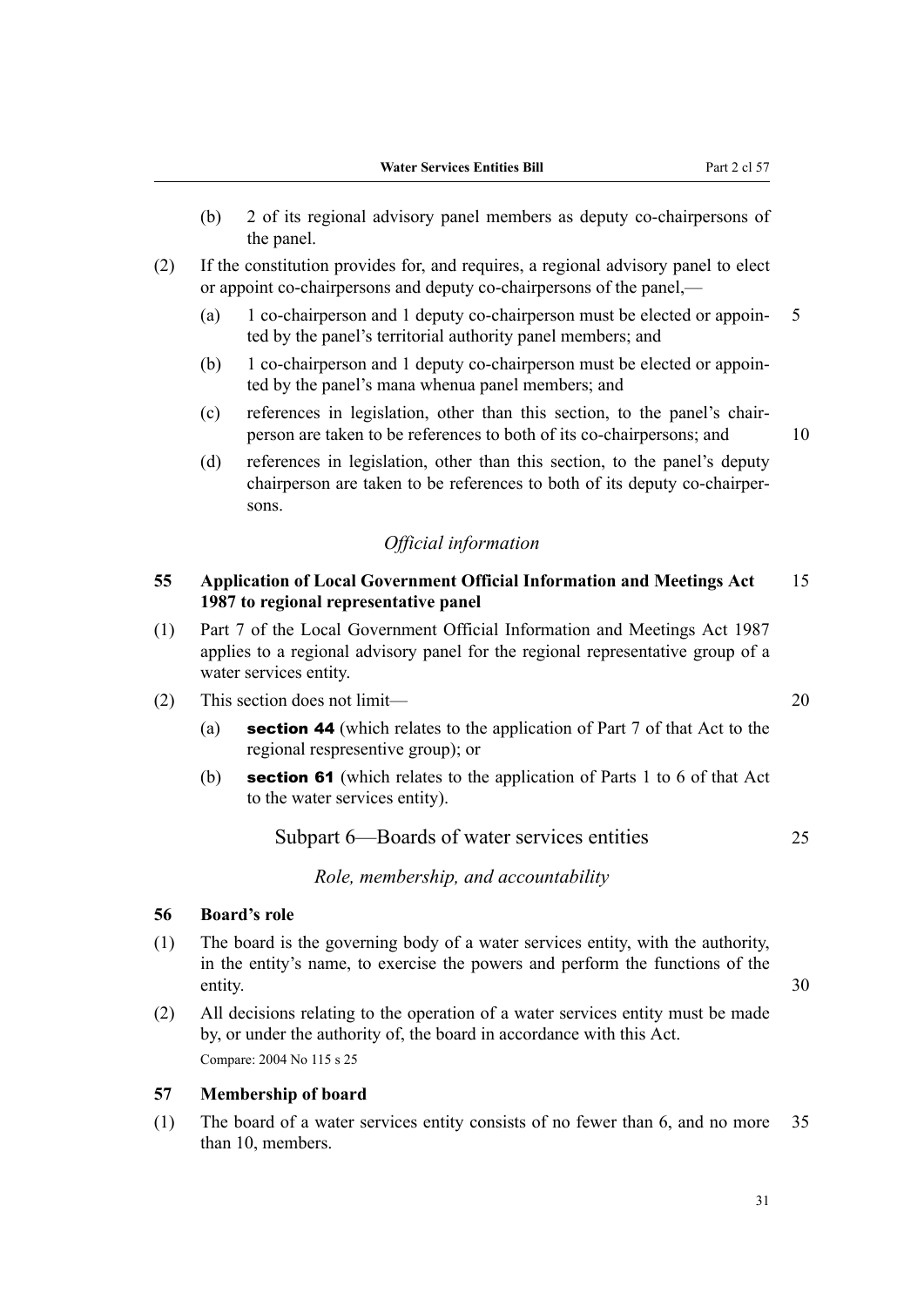- (2) The board appointment committee must appoint board members who, collectively, have knowledge of, and experience and expertise in relation to,—
	- (a) performance monitoring and governance; and
	- (b) network infrastructure industries; and
	- (c) the principles of te Tiriti o Waitangi/the Treaty of Waitangi; and  $5$
	- (d) perspectives of mana whenua, mātauranga, tikanga, and te ao Māori.

#### **58 Chairperson and deputy chairperson**

The board of a water services entity must have a chairperson and a deputy chairperson appointed by the regional representative group, or by its board appointment committee, in accordance with the constitution. 10

#### **59 Accountability of board members to regional representative group**

- (1) Board members must comply with—
	- (a) the board's collective duties (*see* sections 73 and 74); and
	- (b) their individual duties as board members (*see* sections 75 to 79).
- (2) Board members of an entity are accountable to the entity's regional representa‐ 15 tive group for performing their duties as board members. Compare: 2004 No 115 s 26

#### *Obligation to hold specified meetings in public*

### **60 Board must hold 2 public meetings each financial year**

- (1) The board of a water services entity must hold at least 2 meetings during each 20 financial year that are open to members of the public (the **public board meet‐ ings**).
- (2) At least 1 of the public board meetings must be held after 1 July each year for the purpose of considering the entity's performance under its statement of intent in the previous financial year. 25

- (3) The board must—
	- (a) give public notice of the details of the public meeting at least 1 month before the meeting; and
	- (b) allocate a reasonable amount of time for members of the public attend‐ ing a public board meeting to address the board in relation to the subject 30 matter of the meeting.
- (4) To the extent consistent with the requirements of this section, a public board meeting is subject to the rules and requirements that normally apply to the meetings of the board.
- (5) This section prevails in the event of any conflict between this section and the 35 rules and requirements that normally apply to meetings of the board.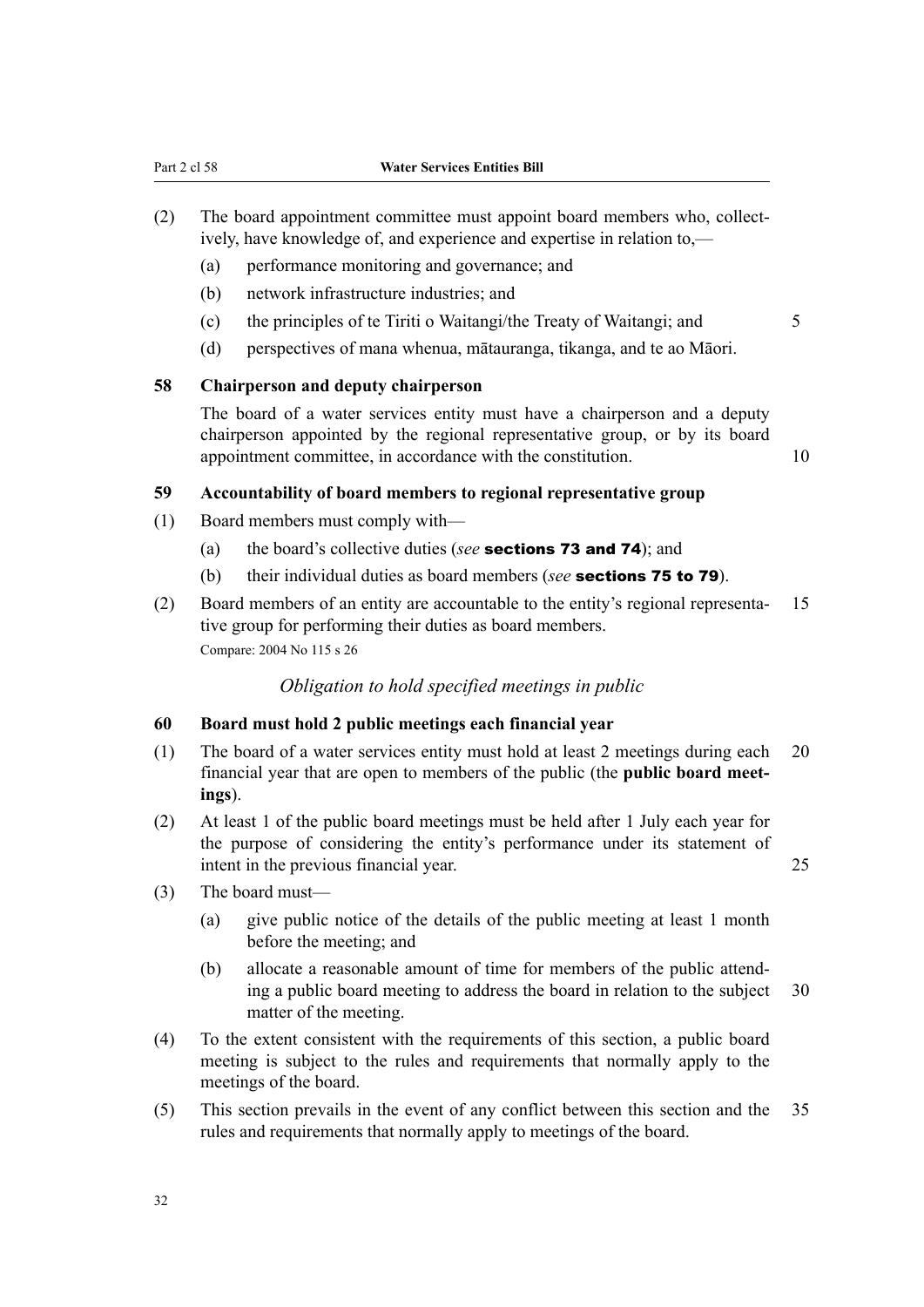## *Official information*

### **61 Application of Local Government Official Information and Meetings Act 1987 to water services entity**

- (1) Parts 1 to 6 of the Local Government Official Information and Meetings Act 1987 apply to a water services entity as if the entity were a local authority. 5
- (2) This section does not limit—
	- (a) section 44 (which relates to the application of Part 7 of that Act to the entity's regional representative group); or
	- (b) section 55 (which relates to the application of Part 7 of that Act to a regional advisory panel for that regional representative group). 10

### *Appointment, removal, and conditions of board members*

## **62 Method of appointing board members**

- (1) Board members are appointed by a board appointment committee.
- (2) The appointment must be made by written notice to the board member (with a copy to the water services entity). 15
- (3) The notice must—
	- (a) state the date on which the appointment takes effect, which must not be earlier than the date on which the board member receives the notice; and
	- (b) state the term of the appointment.

Compare: 2004 No 115 s 28(2) 20

#### **63 Criteria for appointments by board appointment committee**

- (1) A board appointment committee must appoint board members under section 62 in accordance with the criteria for board members and the process for appointment under this Act (including the appointment and remuneration pol‐ icy (if any) approved by the regional representative group under **section 40**).  $25$
- (2) The board appointment committee may only appoint a person who, in the com‐ mittee's opinion, has the appropriate knowledge, skills, and experience to assist the water services entity to achieve its objectives and perform its functions.
- (3) In making an appointment, the board appointment committee must take into account the desirability of promoting diversity in the membership of the board. 30 Compare: 2004 No 115 s 29

#### **64 Requirements before appointment as board member**

- (1) Before a person is appointed as a board member of a water services entity, the person must—
	- (a) consent in writing to the appointment; and 35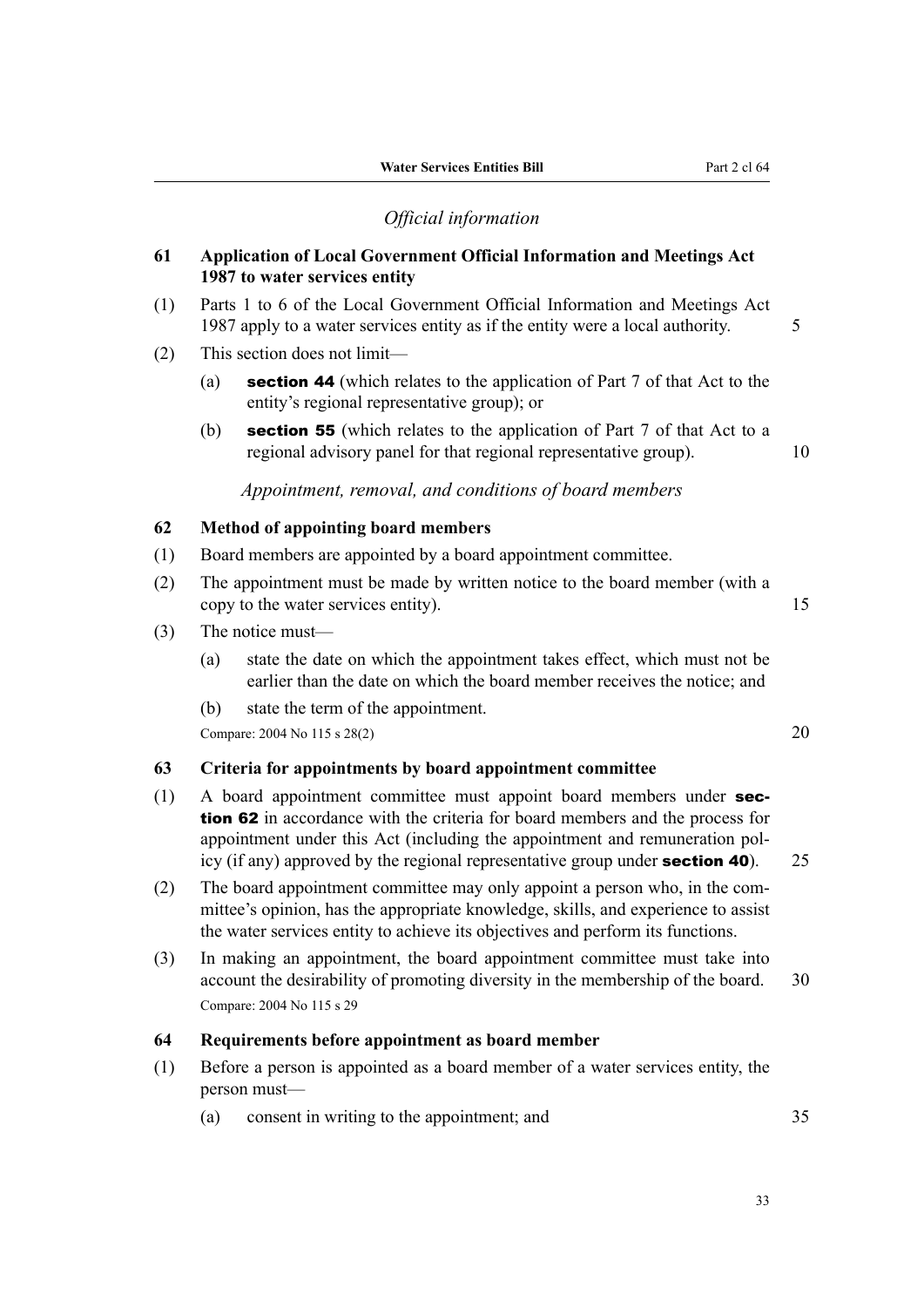- (b) certify that they are not disqualified from being a board member (*see* section 97); and
- (c) disclose to the chairperson of the entity's regional representative group the nature and extent (including monetary value, if quantifiable) of all interests that the person has at that time, or is likely to have, in matters 5 relating to the entity.
- (2) The board of a water services entity must notify the chairperson of the entity's regional representative group of a failure to comply with **subsection (1)(c)** as soon as practicable after becoming aware of the failure. Compare:  $2004 \text{ No } 115 \text{ s } 31$  10

### **65 Term of office of board members**

- (1) A board member holds office for 5 years or any shorter period stated in the notice of appointment.
- (2) A board member may be reappointed.
- (3) A board member continues in office despite the expiry of their term of office 15 until—
	- (a) the board member is reappointed; or
	- (b) the board member's successor is appointed; or
	- (c) the board appointment committee informs the board member by written notice (with a copy to the water services entity) that the board member is 20 not to be reappointed and no successor is to be appointed at that time.
- (4) This section is subject to section 72.

Compare: 2004 No 115 s 32

#### **66 Validity of board members' acts**

The acts of a person as a member, chairperson, or deputy chairperson of the 25 board are valid even if—

- (a) a defect existed in the appointment of the person; or
- (b) the person is or was disqualified from being a board member; or
- (c) the occasion for the person acting, or for their appointment, had not arisen or had ended. 30

Compare: 2004 No 115 s 34

### **67 Validity of appointments of board members**

- (1) The appointment of a person as a member, chairperson, or deputy chairperson of the board is not invalid only because a defect existed in the appointment of the person. 35
- (2) This section does not apply to a defect in the qualifications for appointment of a member, chairperson, or deputy chairperson (if any). Compare: 2004 No 115 s 35(1) and (2)(a)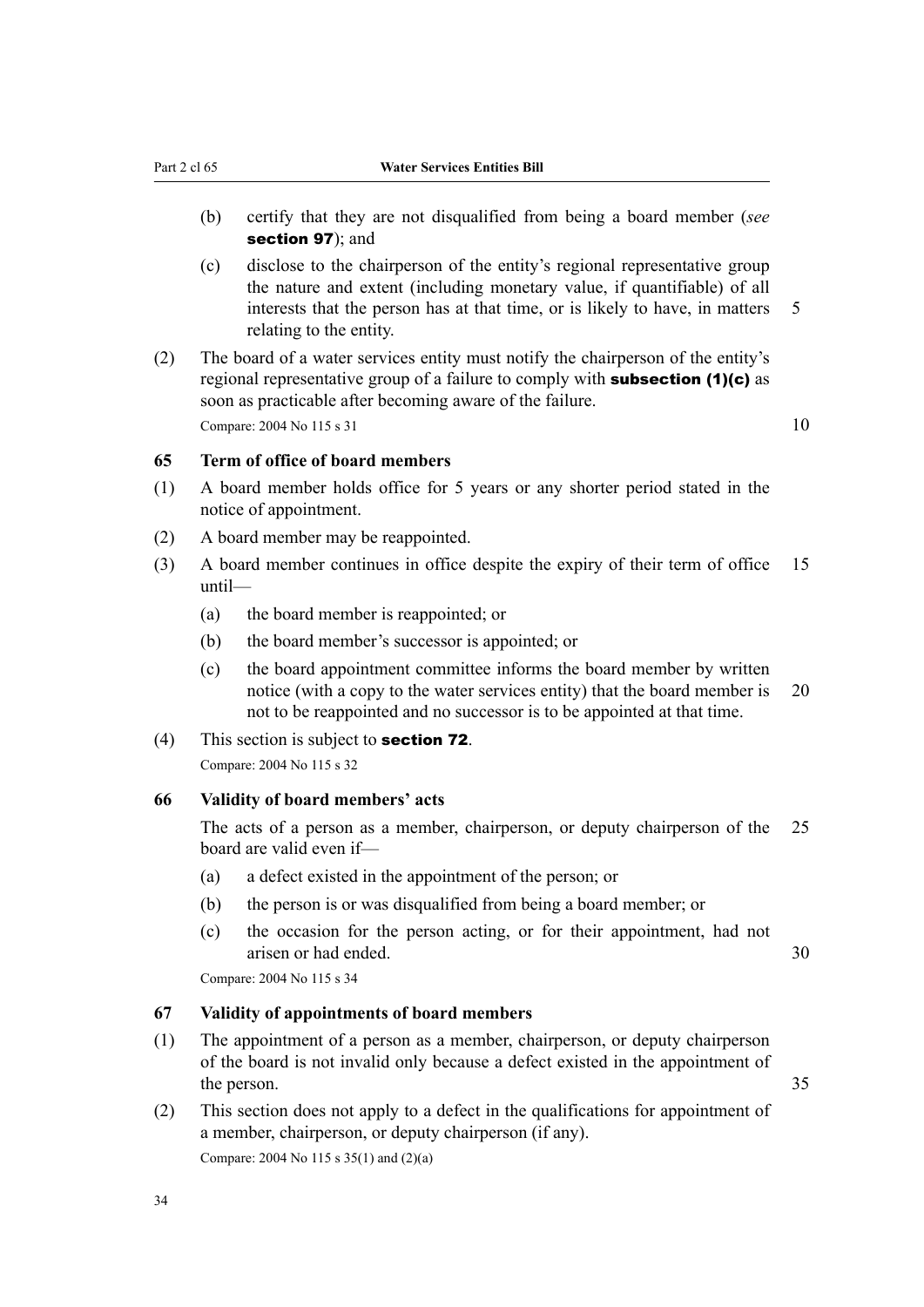### **68 Removal of board members**

- (1) The board appointment committee may, at any time for just cause, remove a board member from office.
- (2) The removal must be made by written notice to the board member (with a copy to the water services entity). 5
- (3) The notice must state—
	- (a) the date on which the removal takes effect which must not be earlier than the date on which the board member receives the notice; and
	- (b) the reasons for the removal.
- (4) In this section, **just cause** includes misconduct, inability to perform the func‐ 10 tions of office, neglect of duty, and breach of any of the collective duties of the board or the individual duties of members (depending on the seriousness of the breach).

Compare: 2004 No 115 ss 37, 39(1)–(3), 40

### **69 Process for removal** 15

The board appointment committee may remove a board member with as little formality and technicality, and as much expedition, as is permitted by—

- (a) the principles of natural justice; and
- (b) a proper consideration of the matter.

Compare: 2004 No 115 s  $41(a)$  and (b) 20

#### **70 No compensation for board member's loss of office**

A board member is not entitled to any compensation or other payment or bene‐ fit relating to them ceasing, for any reason, to hold office as a board member. Compare: 2004 No 115 s 43

## **71 Resignation of board members** 25

- (1) A board member may resign from office by giving written notice to the board appointment committee (with a copy to the water services entity) signed by the board member.
- (2) The resignation is effective on receipt of the notice by the board appointment committee or at any later time specified in the notice. 30 Compare: 2004 No 115 s 44

#### **72 Board members ceasing to hold office**

A board member ceases to hold office if the board member—

- (a) resigns in accordance with section 71; or
- (b) is removed from office in accordance with **section 68**; or  $35$
- (c) becomes disqualified from being a member under section 97(2). Compare: 2004 No 115 s 45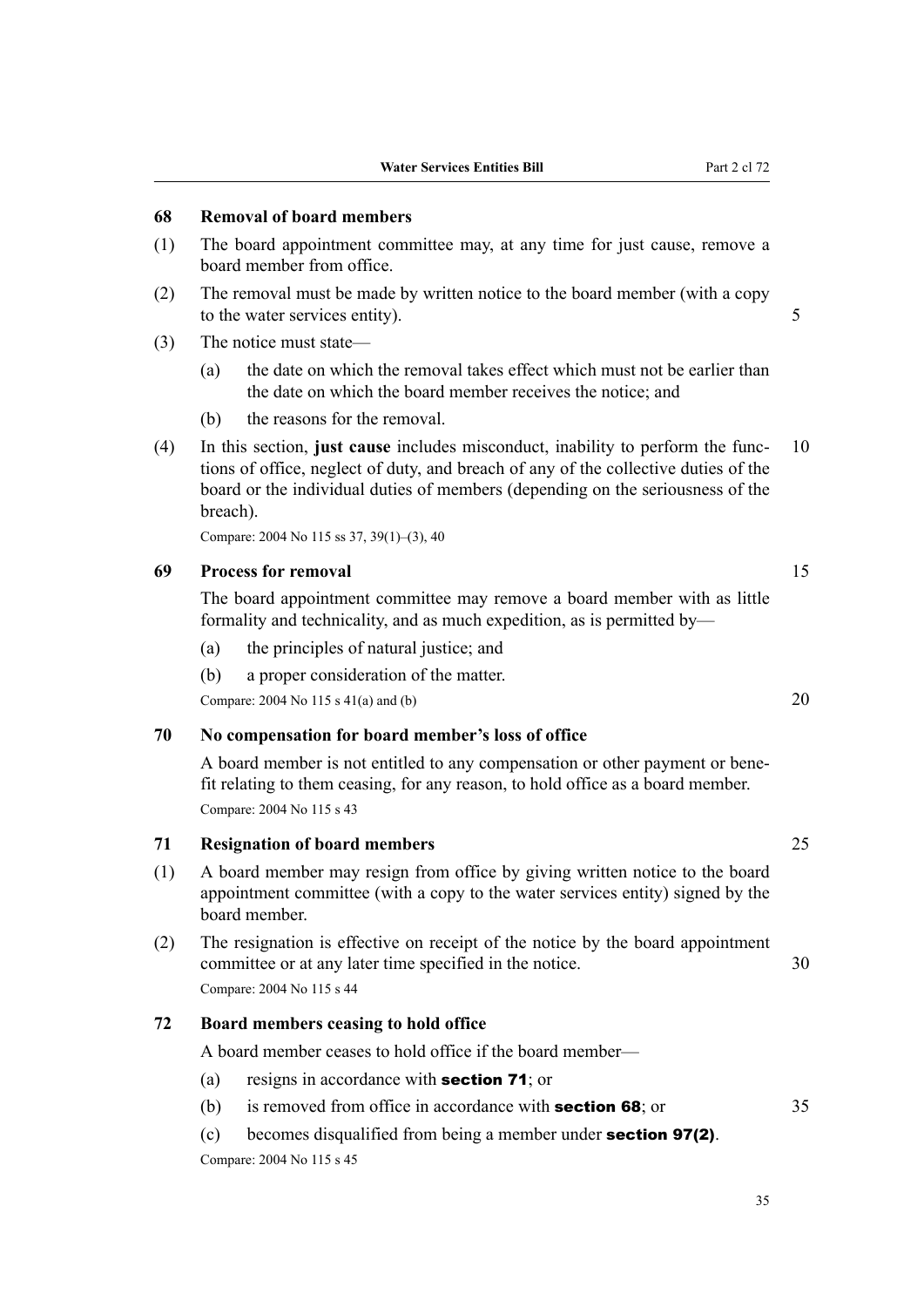#### *Collective duties of board*

### **73 Board must act consistently with objectives, functions, operating principles, and statement of intent**

The board of a water services entity must ensure that the entity acts in a manner consistent with its objectives, functions, operating principles, and current 5 statement of intent.

Compare: 2004 No 115 s 49

### **74 Collective duties relating to te Tiriti o Waitangi/the Treaty of Waitangi**

The board of a water services entity must—

- (a) ensure that the entity maintains systems and processes to ensure that, for 10 the purpose of carrying out its functions, the entity has the capacity and capability to—
	- (i) give effect to the principles of te Tiriti o Waitangi/the Treaty of Waitangi; and
	- (ii) engage with, and understand perspectives of, mana whenua; and 15
- (b) maintain systems and processes for the continuing education of all board members to gain knowledge of, and experience and expertise in relation to, the principles of te Tiriti o Waitangi/the Treaty of Waitangi.

### *Individual duties of board members*

#### **75 Duty of board members to comply with relevant legislation** 20

A board member of a water services entity must not contravene, or cause the contravention of, or agree to the entity contravening, this Act or the Water Services Act 2021.

Compare: 2004 No 115 s 53

#### **76 Duty of board members to act with honesty and integrity** 25

A board member of a water services entity must, when acting as a board mem‐ ber, act with honesty and integrity.

Compare: 2004 No 115 s 54

## **77 Duty of board members to act in good faith and not at expense of water services entity's interests** 30

A board member of a water services entity must, when acting as a board mem‐ ber, act in good faith and not pursue their own interests at the expense of the entity's interests.

Compare: 2004 No 115 s 55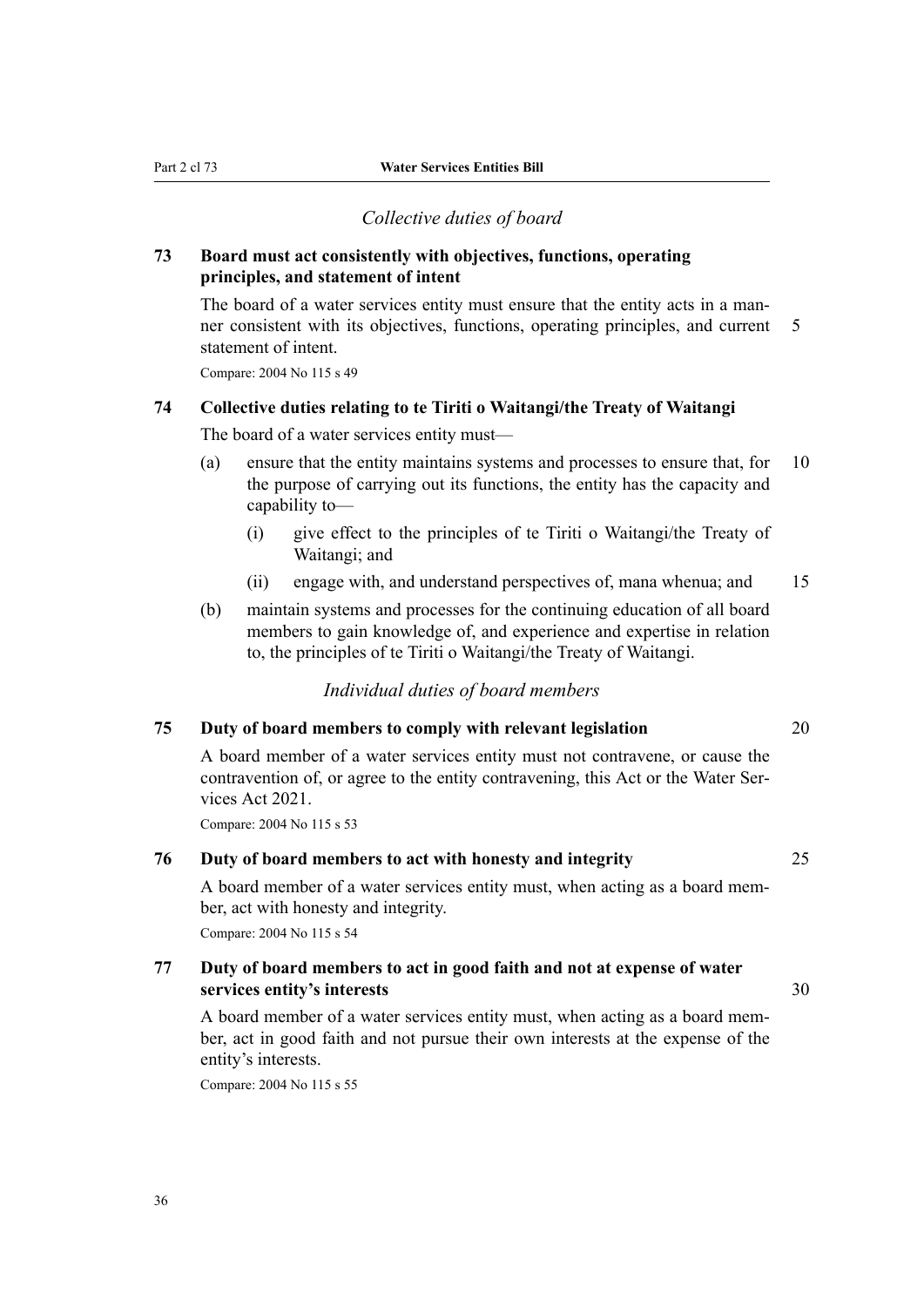## **78 Duty of board members to act with reasonable care, diligence, and skill**

A board member of a water services entity must, when acting as a board mem‐ ber, exercise the care, diligence, and skill that a reasonable person would exercise in the same circumstances, taking into account (without limitation)—

- (a) the nature of the entity; and  $5$
- (b) the nature of the action.

Compare: 2004 No 115 s 56

### **79 Duty not to disclose information**

A board member of a water services entity who has information in their cap‐ acity as a board member that would not otherwise be available to them must 10 not disclose that information to any person or make use of, or act on, that information, except—

- (a) in the performance of the entity's functions; or
- (b) as required or permitted by law; or
- (c) in complying with the requirements for board members to disclose inter‐ 15 ests.

Compare: 2004 No 115 s 57(1)

### *Effect of non-compliance with duties*

### **80 Accountability for collective board duties**

- (1) The duties of the board and board members of a water services entity under 20 sections 73 and 74 (**collective duties**) are duties owed to the entity's regional representative group.
- (2) If a board does not comply with any of its collective duties, the board appoint‐ ment committee may remove all or any of the board members from office.
- (3) However, subsection (2) does not apply to a board member if—  $25$ 
	-
	- (a) the board member did not know, and could not reasonably be expected to know, that the duty was to be or was being breached; or
	- (b) the board member took all reasonable steps in the circumstances to prevent the duty being breached.
- (4) The taking of reasonable steps does not require a board member to apply to a 30 court for an order under section 84.
- (5) This section and section 81 do not affect any other ground for removing a board member from office.

Compare: 2004 No 115 s 58(1)–(4), (7)

### **81 Board member's liability for breach of collective duty** 35

(1) A board member of a water services entity is not liable for a breach of a col‐ lective duty under this Act.

37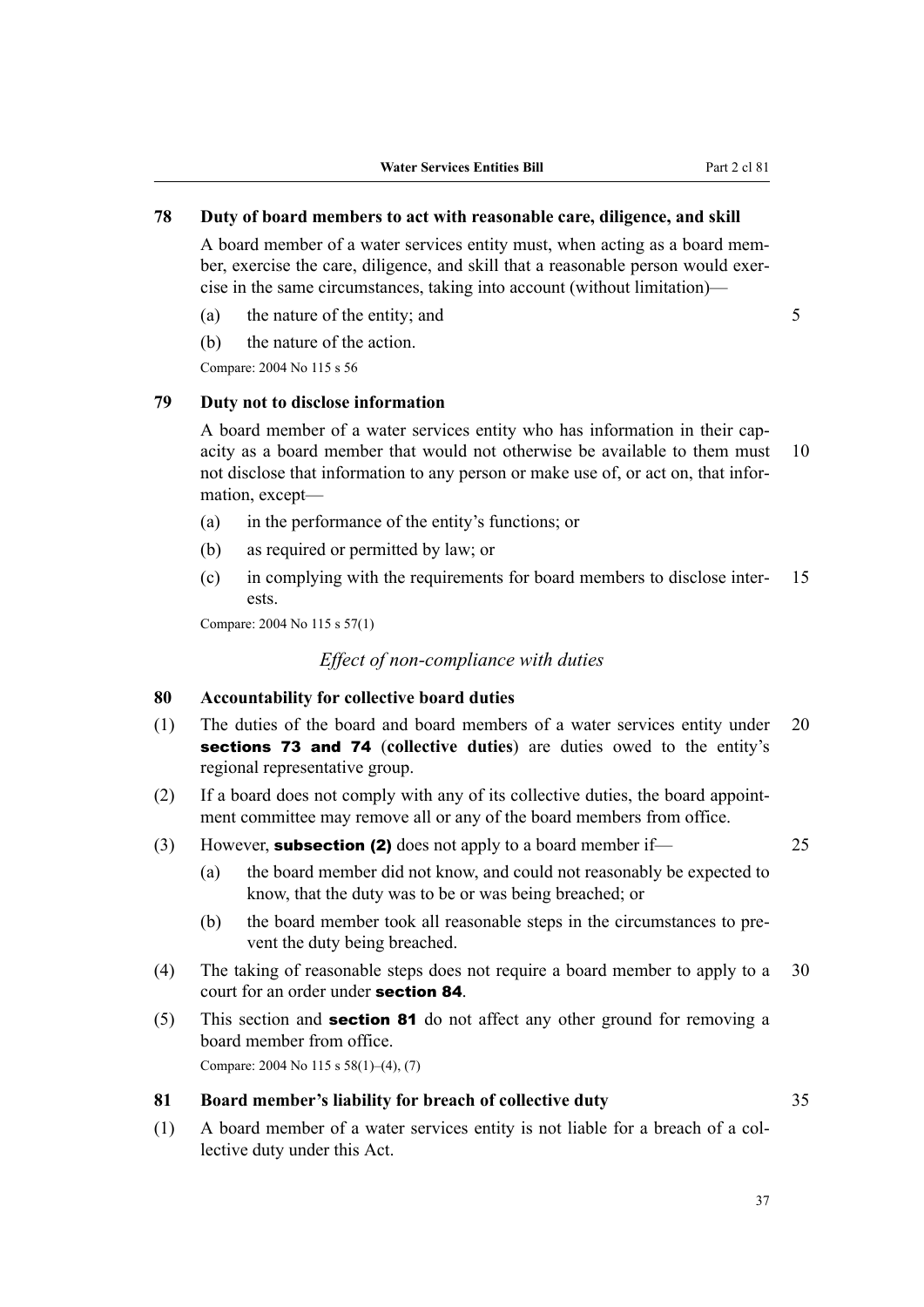### (2) However, subsection (1) does not limit section 80(2).

- (3) **Subsection (1)** does not affect—
	- (a) anything else for which the board member may be liable under any other Act or rule of law arising from the act or omission that constitutes the breach; or 5
	- (b) the right to apply for a court order under **section 84**.

Compare: 2004 No 115 s 58(5), (6), (8)

# **82 Accountability of board members for individual duties**

- (1) The duties of the board members of a water services entity under **sections 75** to 79 (**individual duties**) are duties owed to the entity and the entity's regional 10 representative group.
- (2) If a board member does not comply with their individual duties, that board member may be removed from office (subject to any requirements in **sections 68 and 69** that are applicable to the board member).
- (3) A water services entity may bring an action against a board member for breach 15 of any individual duty.
- (4) This section and section 83 do not affect any other ground for removing a board member from office.

Compare: 2004 No 115 s 59(1)–(3), (5)

#### **83 Board member's liability for breach of individual duty** 20

- $(1)$  A board member of a water services entity is not liable for a breach of an individual duty under this Act except as provided in section 82(2) and (3).
- $(2)$  Subsection (1)–
	- (a) does not affect anything else for which the board member may be liable under any other Act or rule of law arising from the act or omission that 25 constitutes the breach; or
	- (b) the right to apply for a court order under **section 84**.

Compare: 2004 No 115 s 59(4), (6)

### **84 Court actions requiring or restraining board or board members**

- (1) The Minister or a regional representative may apply to a court for an order— 30
	- (a) restraining the board or a board member of a water services entity from engaging in conduct that would contravene any requirement under this Act; and
	- (b) granting any consequential relief.
- (2) The court may make an order on the application subject to the following rules: 35
	- (a) an order may be made only if it is just and equitable to do so:
	- (b) no order may be made in respect of conduct that has been completed.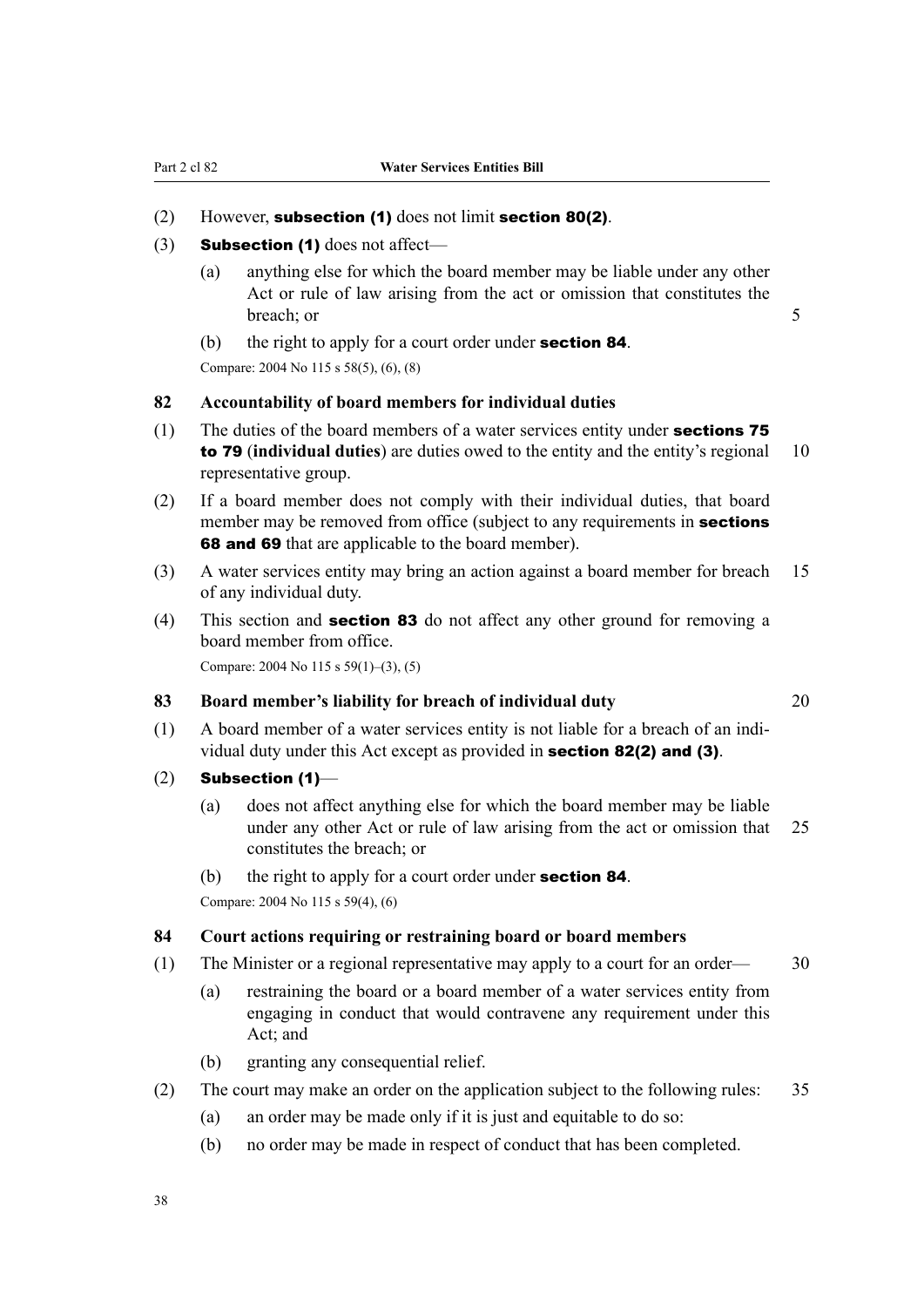**Water Services Entities Bill** Part 2 cl 86

- (3) The court may, at any time before the final determination of an application under this section, make as an interim order any order that it is empowered to make as a final order.
- (4) This section is subject to **section 115**. Compare: 2004 No 115 s  $60(1)$ ,  $(3)$ – $(5)$  5

## *Delegation*

### **85 Board's ability to delegate**

- (1) The board of a water services entity may delegate any of the functions or powers of the entity or the board, either generally or specifically, to any of the following persons by resolution and written notice to the person or persons: 10
	- (a) a board member:
	- (b) the chief executive or any other employee of the entity:
	- (c) a committee:
	- (d) any class of persons comprising any of the persons listed in paragraphs (a) to (c).  $15$
- (2) Subsection (1) does not apply to any functions or powers specified in this Act as not being capable of delegation.
- (3) The board must not delegate the general power of delegation. Compare: 2004 No 115 s 73

### **86 Powers of delegate** 20

- (1) A delegate to whom any functions or powers of a water services entity or its board are delegated—
	- (a) may, unless the delegation provides otherwise, perform the function or exercise the power in the same manner, subject to the same restrictions, and with the same effect as if the delegate were the entity or the board; 25 and
	- (b) may delegate the function or power only—
		- (i) with the prior written consent of the board; and
		- (ii) subject to the same restrictions, and with the same effect, as if the subdelegate were the delegate. 30
- (2) A delegate who purports to perform a function or exercise a power under a delegation—
	- (a) is, in the absence of proof to the contrary, presumed to do so in accord‐ ance with the terms of that delegation; and
	- (b) must produce evidence of their authority to do so, if reasonably reques‐ 35 ted to do so.

Compare: 2004 No 115 s 74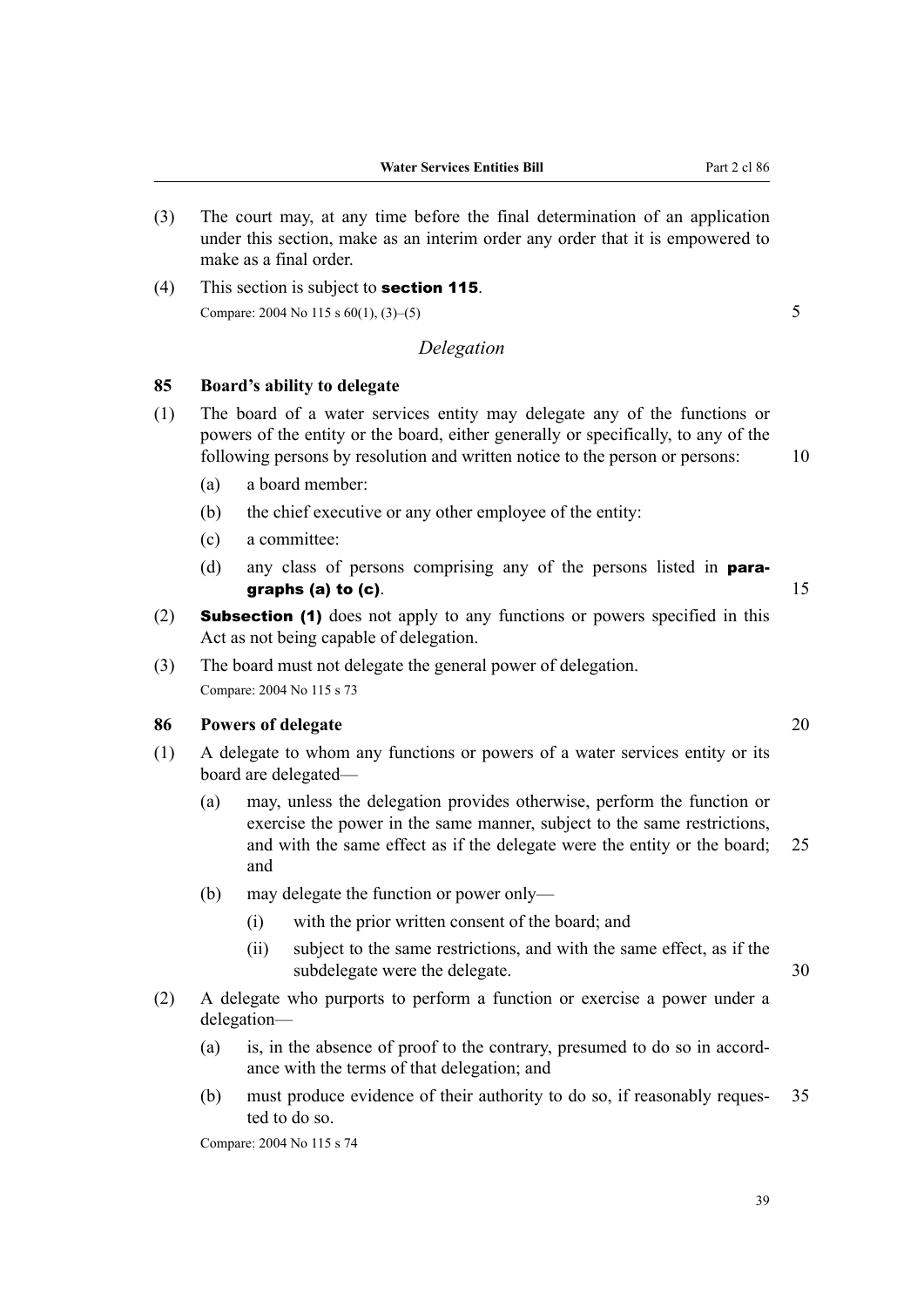#### **87 Effect of delegation on water services entity or board**

No delegation in accordance with this Act—

- (a) affects or prevents the performance of any function or the exercise of any power by a water services entity or its board; or
- (b) affects the responsibility of the board for the actions of any delegate 5 acting under the delegation; or
- (c) is affected by any change in the membership of the board, or of any committee or class of persons, or by any change in a chief executive or other employee.

Compare: 2004 No 115 s 75 10

#### **88 Revocations of delegations**

- (1) A delegation under **section 85** may be revoked at will by—
	- (a) resolution of the board and written notice to the delegate; or
	- (b) any other method provided for in the delegation.
- (2) A delegation under **section 86(1)(b)** may be revoked at will by written notice 15 of the delegate to the subdelegate. Compare: 2004 No 115 s 76

#### *Board procedure*

### **89 Board may regulate its own procedure if none specified**

The board may regulate its own procedure for a matter if this Act and the con- 20 stitution do not specify a procedure for the matter.

Subpart 7—Constitutions of water services entities

#### **90 Entity must have constitution**

Each water services entity must have a constitution that complies with the requirements of this Act. 25

### **91 What constitution must contain**

The constitution of a water services entity must provide for the following matters:

*Composition of regional representative group*

- (a) the composition of the regional representative group, including— 30
	- (i) whether the group consists of 12 or 14 regional representatives (*see* section 27(2) and (3)); and
	- (ii) the procedures for the appointment of territorial authority repre‐ sentatives to the group (*see* section 32); and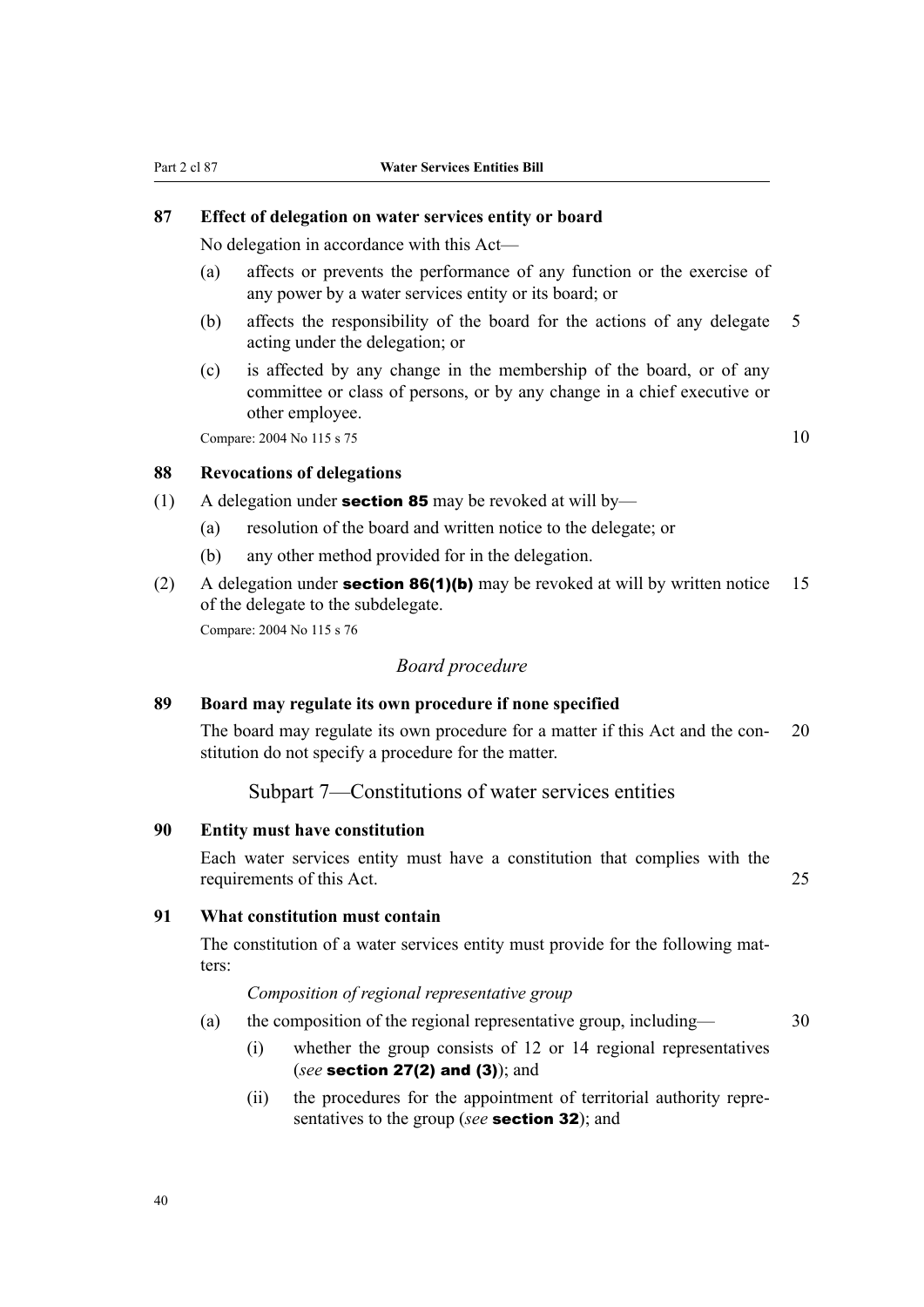- (iii) the procedures for the appointment of mana whenua representatives to the group (*see* section 33); and
- (iv) the requirements before appointment to the group, including disclosure of interests (*see* section 34); and
- (v) the procedures for the appointment of regional representatives to 5 the board appointment committee (*see* section 38); and
- (vi) the composition of any other committees; and
- (vii) the term of office of regional representatives; and
- (viii) how a person ceases to be a regional representative; and
- (ix) the process and grounds for removing regional representatives; 10 and
- (x) how the group's chairperson and deputy chairperson are elected or appointed or, if the constitution provides that the group has cochairpersons and deputy co-chairpersons, how they are elected or appointed (*see* sections 41 and 42): 15

*Procedures for regional representative group*

- (b) how the group will perform or exercise its functions, powers, and duties:
- (c) arrangements and requirements for meetings of the group and of com‐ mittees (including the board appointment committee) of the group, including— 20
	- (i) the intervals between meetings; and
	- (ii) the information that must be presented at meetings; and
	- (iii) when minutes are required to be kept; and
	- (iv) the manner of calling meetings; and
	- (v) the time within which, and manner in which, notices of meetings 25 (including public meetings) and notices of motion must be noti‐ fied; and
	- (vi) the quorum and procedure for meetings, including decision-mak‐ ing procedures:
- (d) if the constitution provides for the group to have co-chairpersons and 30 deputy co-chairpersons (*see* section 42),—
	- (i) the procedure, for a regional representative to disclose details of an interest, required for the purposes of section 102(4)(c):
	- (ii) the procedure, for the board to notify a failure by a board member to comply with **section 101 or 105(1)**, and the acts affected, 35 required for the purposes of section 106(1)(b):
	- (iii) the procedure, for giving a permission for 1 or more regional representatives, or regional representatives with a specified class of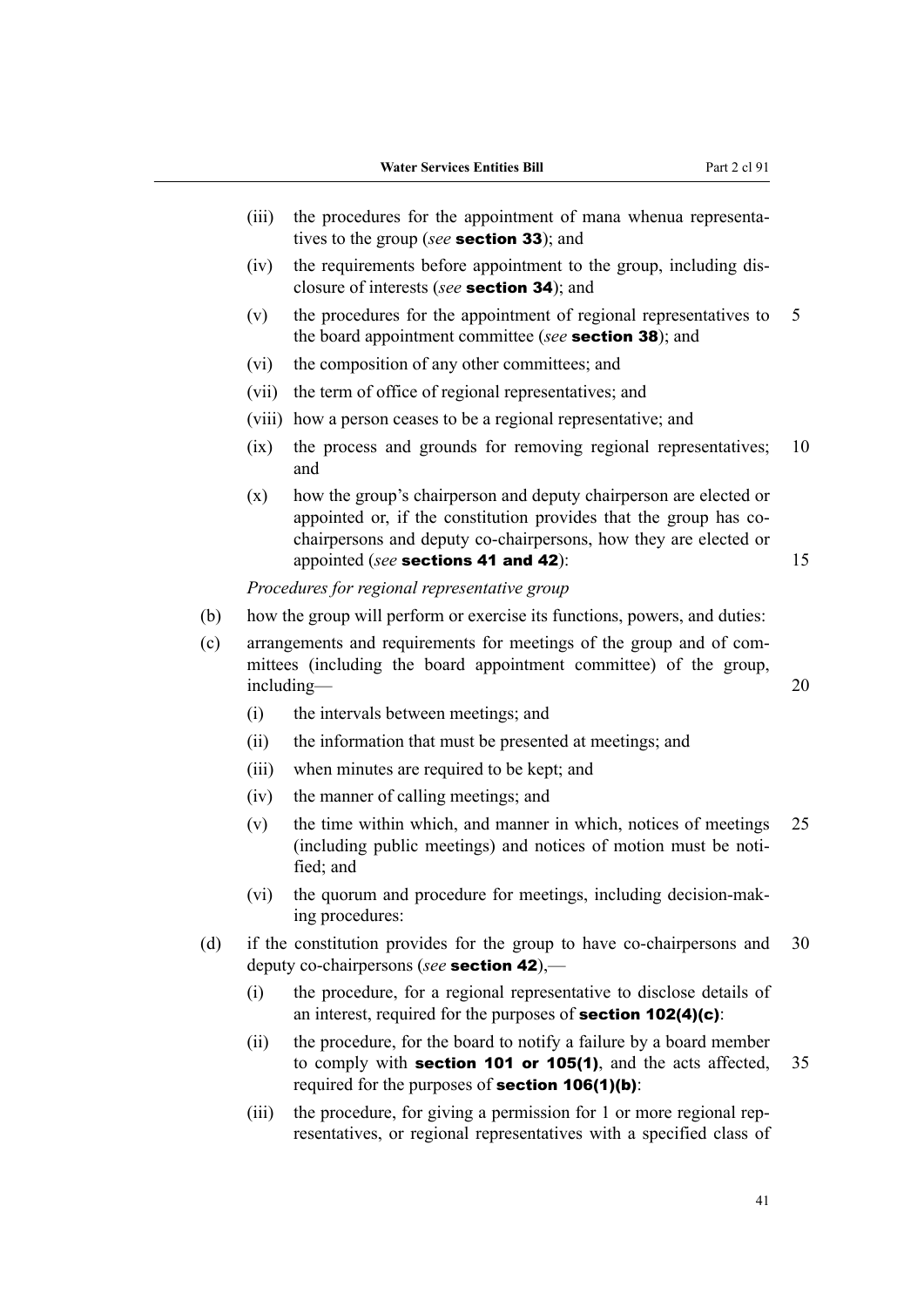interest, to do anything otherwise prohibited by section 105, required for the purposes of section 107(5):

(e) procedures and time frames for making decisions by consensus (*see* section 30):

*Composition of regional advisory panel* 5

- (f) the composition of a regional advisory panel, including—
	- (i) the total number of regional advisory panel members (*see* section 45(2)); and
	- (ii) the particular geographic area for which the panel is responsible (*see* section 46); and 10
	- (iii) the procedures for the appointment of territorial authority panel members to the panel (*see* section 50); and
	- (iv) the procedures for the appointment of mana whenua panel mem‐ bers to the panel (*see* section 51); and
	- (v) the requirements before appointment as a regional advisory panel 15 member, including disclosure of interests (*see* section 52); and
	- (vi) the composition of any committees; and
	- (vii) the term of office of regional advisory panel members; and
	- (viii) how a person ceases to be a regional advisory panel member; and
	- (ix) the process and grounds for removing regional advisory panel 20 members; and
	- (x) how the panel's chairperson and deputy chairperson are elected or appointed or, if the constitution provides that the panel has cochairpersons and deputy co-chairpersons, how they are elected or appointed (*see* **sections 53 and 54**): 25

*Procedures for regional advisory panel*

- (g) arrangements and requirements for meetings of a regional advisory panel and of committees of the panel, including—
	- (i) the intervals between meetings; and
	- (ii) the information that must be presented at meetings; and 30
	- (iii) when minutes are required to be kept; and
	- (iv) the manner of calling meetings; and
	- (v) the time within which, and manner in which, notices of meetings (including public meetings) and notices of motion must be noti‐ fied; and 35
	- (vi) the quorum and procedure for meetings, including decision-mak‐ ing procedures: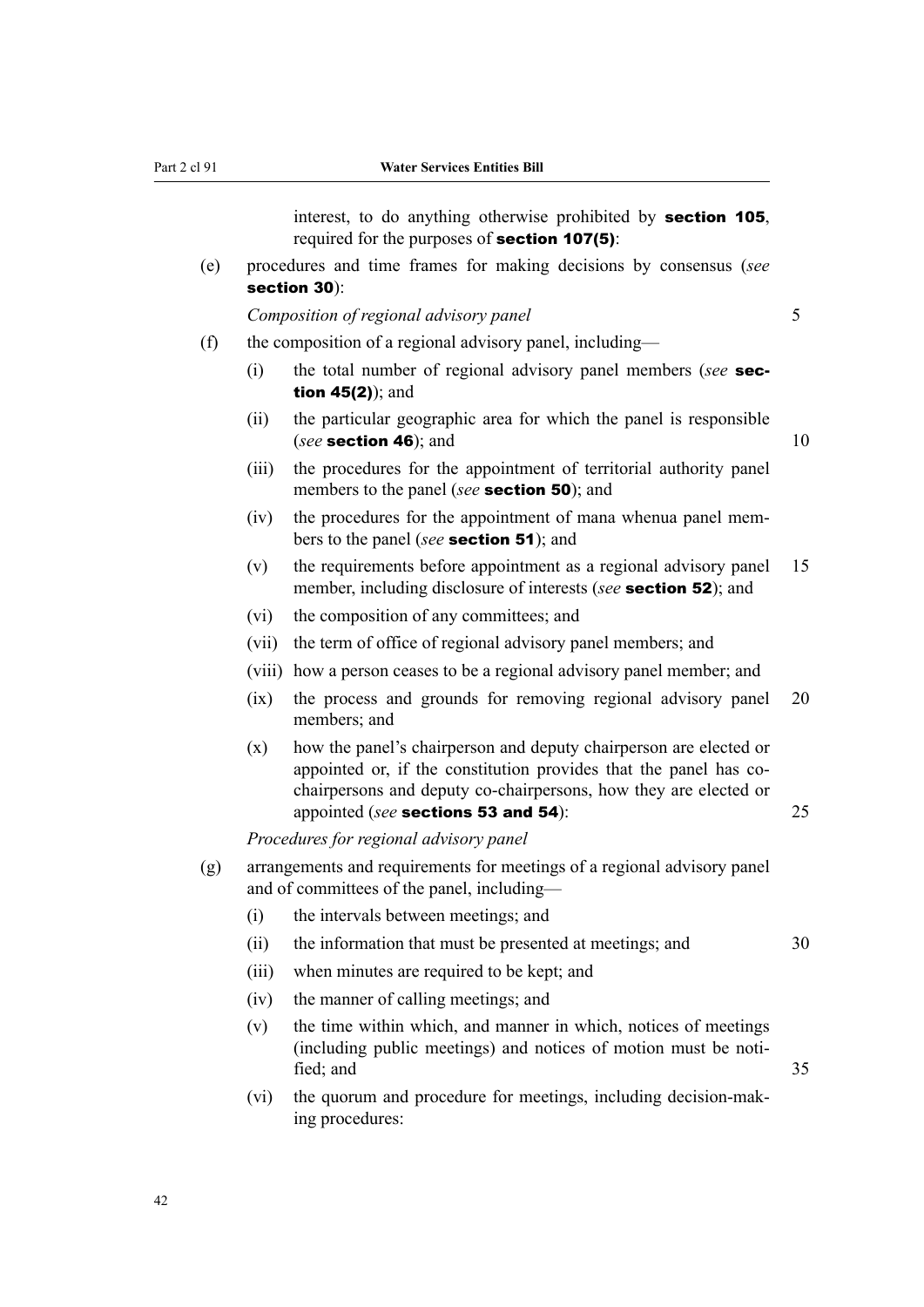- (h) if the constitution provides for the panel to have co-chairpersons and deputy co-chairpersons (*see* section 54),—
	- (i) the procedure, for a regional advisory panel member to disclose details of an interest, required for the purposes of **sec**tion  $103(4)(c)$ : 5
	- (ii) the procedure, for giving a permission for 1 or more regional advisory panel members, or regional advisory panel members with a specified class of interest, to do anything otherwise prohibited by section 105, required for the purposes of sec**tion 107(8):**  $10$
- (i) procedures and time frames for making decisions by consensus (*see* section 48):

# *Procedures for performing duty to provide funding for specified remuneration, expenses, or costs*

- (j) procedures for the entity to perform its duty under **section 114(1)** to 15 provide funding to its regional representative group and a regional advisory panel for that group or, as the case requires, to its territorial authority owners and to mana whenua, for the following remuneration, expenses, or costs:
	- (i) remuneration for, and reasonable expenses of,— 20
		- (A) regional representatives:
		- (B) regional advisory panel members:
	- (ii) reasonable administative costs of each meeting of that group or panel:
	- (iii) reasonable costs of that group or panel performing or exercising 25 its duties, functions, or powers under this Act or the constitution:
	- (iv) reasonable costs related to that group or panel establishing or operating committees:
	- (v) reasonable costs of territorial authority owners and mana whenua related to participating in appointment procedures for that group 30 or panel:
	- (vi) reasonable costs for that group or panel obtaining advice to enable it to perform or exercise effectively its duties, functions, or powers under this Act or the constitution:
	- (vii) other reasonable costs related to that group or panel performing or 35 exercising its duties, functions, or powers under this Act or the constitution:
	- (viii) any unforeseen costs incurred with the prior approval of the board of the entity: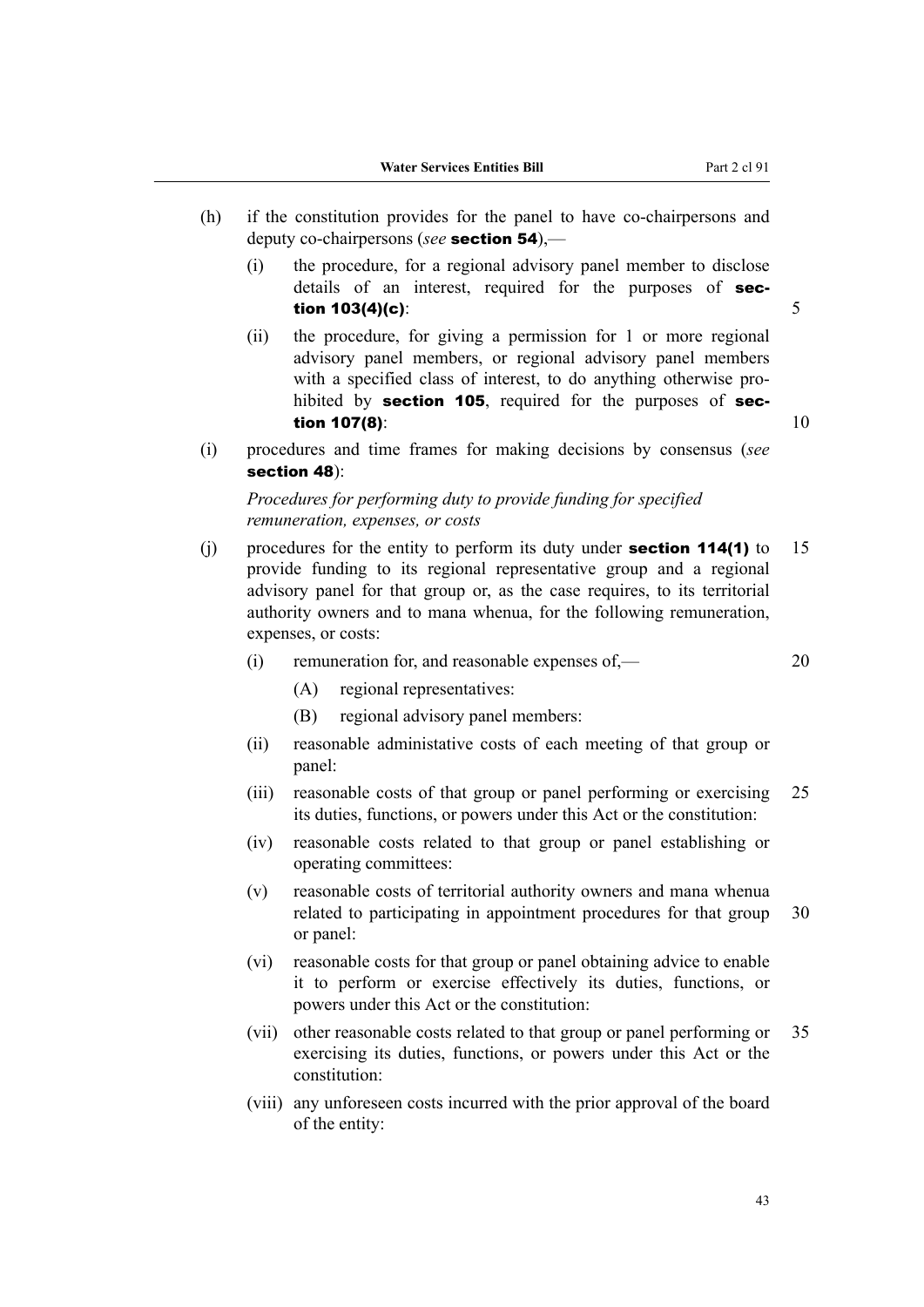#### *Composition of board*

- $(k)$  the composition of the board, including—
	- (i) the procedures for the appointment of board members by the board appointment committee (*see* sections 62 and 63); and
	- (ii) the requirements before appointment to the board, including disclosure of interests (*see* section 64); and
	- (iii) the term of office of board members (*see* section 65); and
	- (iv) how a person ceases to be a board member (*see* section 72); and
	- (v) how the chairperson and deputy chairperson of the board will be appointed and their term of office: 10

*Procedures for board*

- (l) the procedures for the board, including—
	- (i) the intervals between meetings; and
	- (ii) the information that must be presented at meetings; and
	- (iii) when minutes are required to be kept; and 15
	- (iv) the manner of calling meetings; and
	- (v) the time within which, and manner in which, notices of meetings (including public meetings) and notices of motion must be noti‐ fied; and
	- (vi) the quorum and procedure for meetings: 20
- (m) decision-making procedures, including any requirements relating to voting or consensus decision-making:

*Procedures for dispute resolution*

- (n) procedures for dispute resolution (in addition to those in **section 43(4)** and (5)), including procedures for resolving— 25
	- (i) disputes within a regional representative group (that is, between regional representatives); and
	- (ii) disputes between the regional representative group and the board; and
	- (iii) disputes between parties that are able to appoint regional repre‐ 30 sentatives and that are disputes about appointment processes:

*Procedures for reviewing, amending, or replacing the constitution*

(o) procedures for reviewing, amending, or replacing the constitution (*see* sections 95 and 96).

#### **92 Constitution may contain other matters not inconsistent with Act** 35

(1) The constitution of a water services entity may provide for any other matters that are not inconsistent with this Act or any other legislation.

44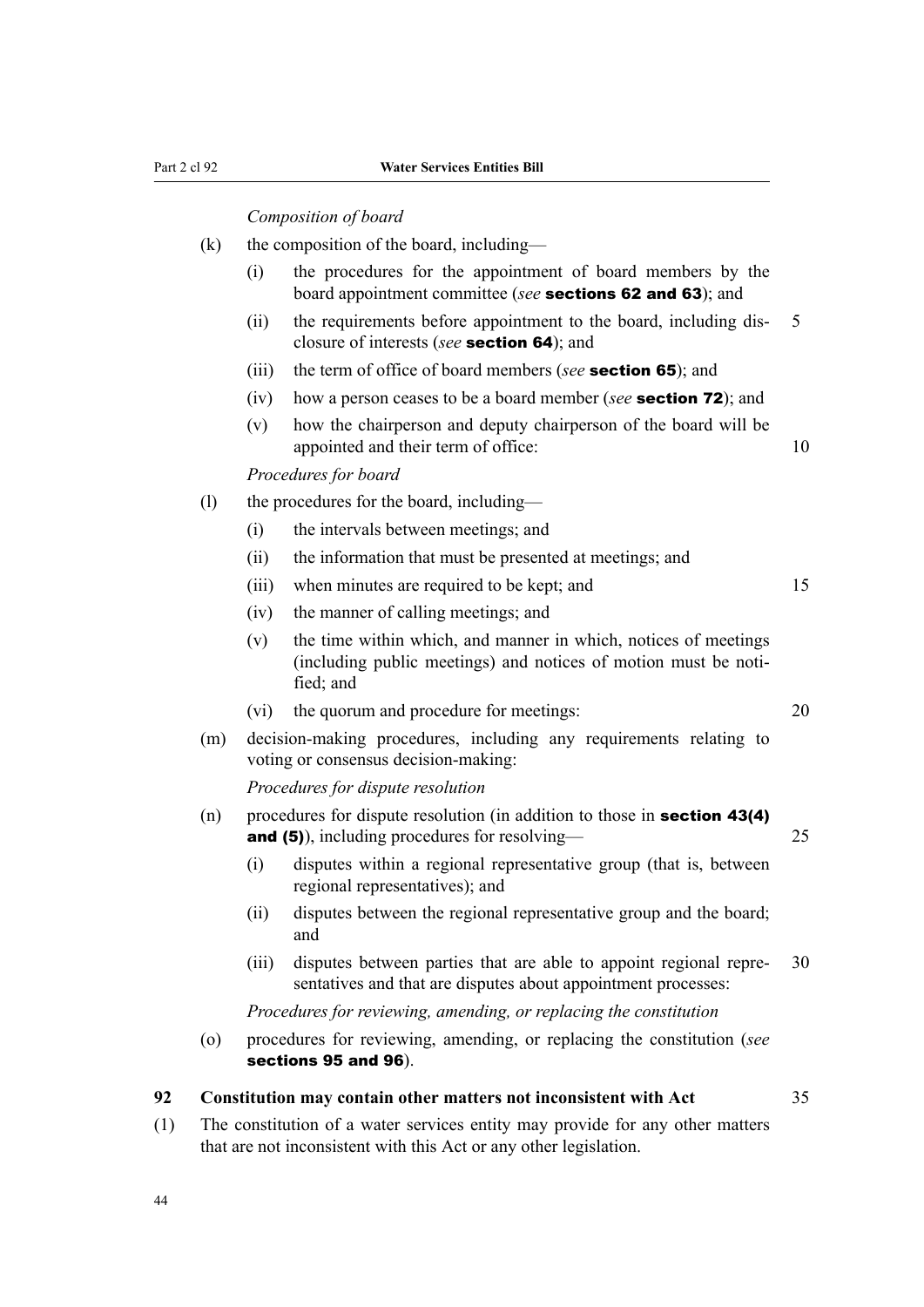- (2) In particular, the constitution may provide for—
	- (a) collective or individual experience, expertise, qualifications, or skills required of a regional representative group, its committees, or its regional representatives (in addition to those required by **section 38(2)** for members of a board appointment committee): 5
	- (b) collective or individual experience, expertise, qualifications, or skills required of any regional advisory panel, its committees, or its members:
	- (c) collective experience, qualifications, skills or expertise required of the board (in addition to those required by **section 57(2)** for board mem- $\text{bers}$ : 10
	- (d) additional reporting and monitoring requirements imposed on the board by the regional representative group, over and above requirements in the statement of strategic and performance expectations, statement of intent, annual report, asset management plan, funding and pricing plan, and infrastructure strategy: 15
	- (e) reviews, done by the regional representative group, of the board's per‐ formance, including the intervals between those reviews.
- $(3)$  Subsection (2) does not limit subsection (1).

# **93 Effect of constitution**

- (1) A constitution of a water services entity has no effect to the extent that it 20 contravenes, or is inconsistent with, this Act or any other legislation.
- (2) The constitution cannot—
	- (a) delegate or transfer duties, functions, or powers imposed or conferred by this Act:
	- (b) confer decision-making rights weighted by shares held by a territorial 25 authority owner for any matter:
	- (c) confer on a territorial authority owner (in its capacity as a holder of shares in a water services entity, or any other capacity), a regional repre‐ sentative group, or a regional representative any right, title, or interest (legal or equitable) in the assets, security, debts, or liabilities of a water 30 services entity (*see also* sections 15(3) and 166(1)(a)):
	- (d) confer a power of direction contrary to **section 115**.
- (3) The constitution is binding, in accordance with its terms, as between—
	- (a) the regional representative group, its regional representatives, and its committees; and 35
	- (b) the regional representative group, and the territorial authority owners and mana whenua who, under this Act (*see* sections 32 and 33) and the constitution, appoint and remove regional representatives; and
	- (c) any regional advisory panel, its members, and its committees; and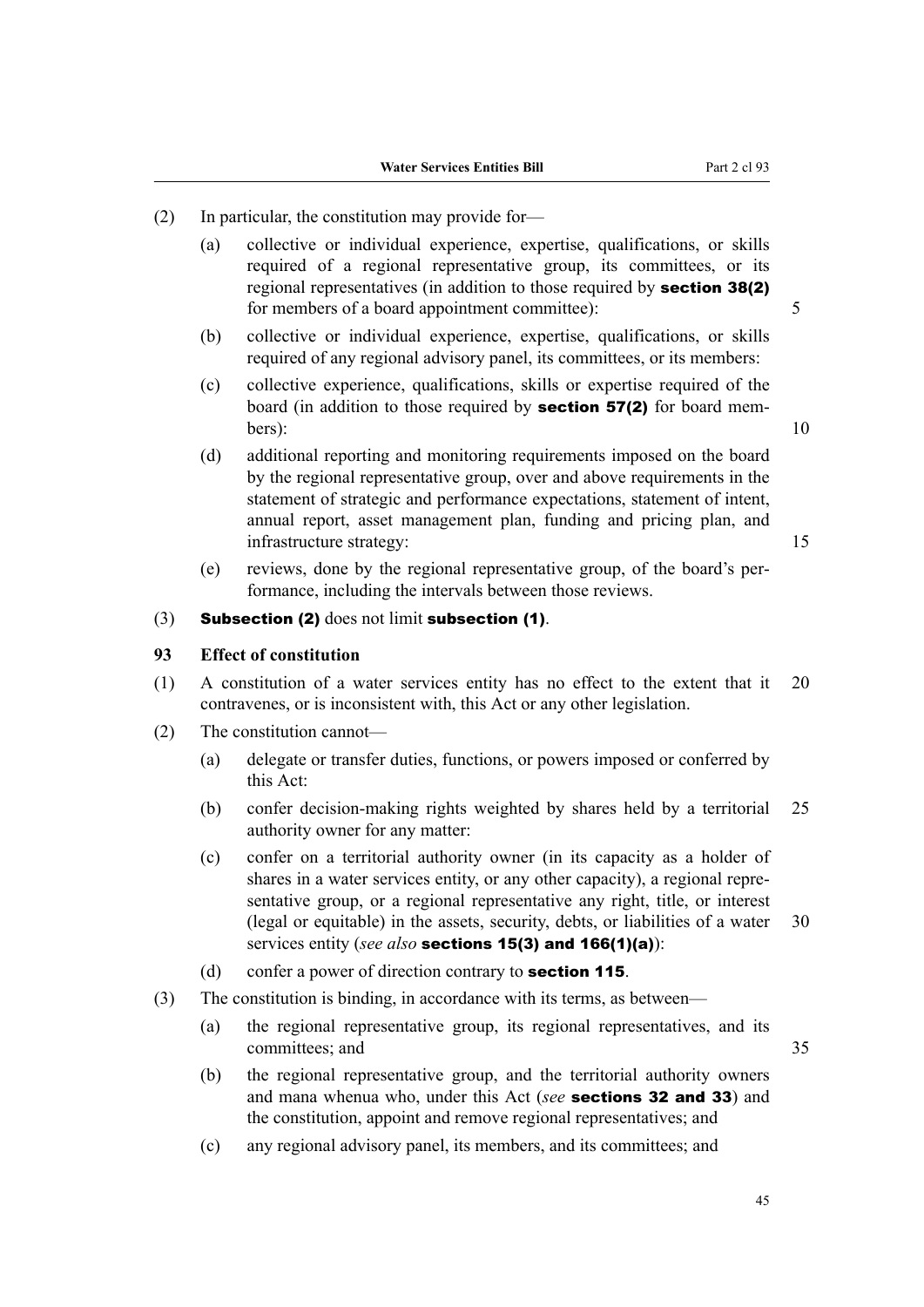- (d) the board, its members, and its committees.
- (4) Subsection (2) is subject to the rest of this Act (for example, to the board's ability under **sections 85 to 88** to delegate the functions or powers of the entity or the board).

#### **94 First constitution of water services entity** 5

- (1) The first constitution of a water services entity is the model constitution for the entity set out in regulations.
- $(2)$  But, when that model constitution is first amended or replaced under **sec**tion 95 or 96,—
	- (a) that model constitution as so amended or replaced must set out all provi-  $10$ sions of the entity's constitution (including any unchanged from that model constitution); and
	- (b) the regulations setting out the model constitution for the entity are revoked.

# **95 Process for amending or replacing constitution** 15

- (1) A regional representative group may propose to amend the water services entity's constitution or adopt a new constitution for the entity in the manner provi‐ ded in this section.
- (2) A proposed amendment to the entity's constitution or a proposed new constitu‐ tion for the entity must be approved by the Minister before it is effective. 20
- (3) A draft constitution, or a proposed amendment to the entity's constitution, must be—
	- (a) in writing; and
	- (b) approved at a general meeting of the group by a resolution passed by a 75% majority of all of the group's regional representatives; and 25
	- (c) otherwise proposed in accordance with the constitution.
- (4) The regional representative group must ensure that written notice of the draft constitution or proposed amendment is provided to the Minister.
- (5) If the Minister approves the amendment or proposed new constitution, the amendment or replacement constitution is effective— 30
	- (a) on the day immediately after the date of that approval; or
	- (b) on a later date that is specified in the amendment or replacement, and that is in accordance with the terms of the resolution of the group under subsection (3)(b).
- (6) A proposed amendment to the entity's constitution or a proposed new constitu-  $35$ tion for the entity has no effect if rejected by the Minister.
- (7) The constitution as amended or replaced under this section is secondary legis‐ lation (*see* Part 3 of the Legislation Act 2019 for publication requirements).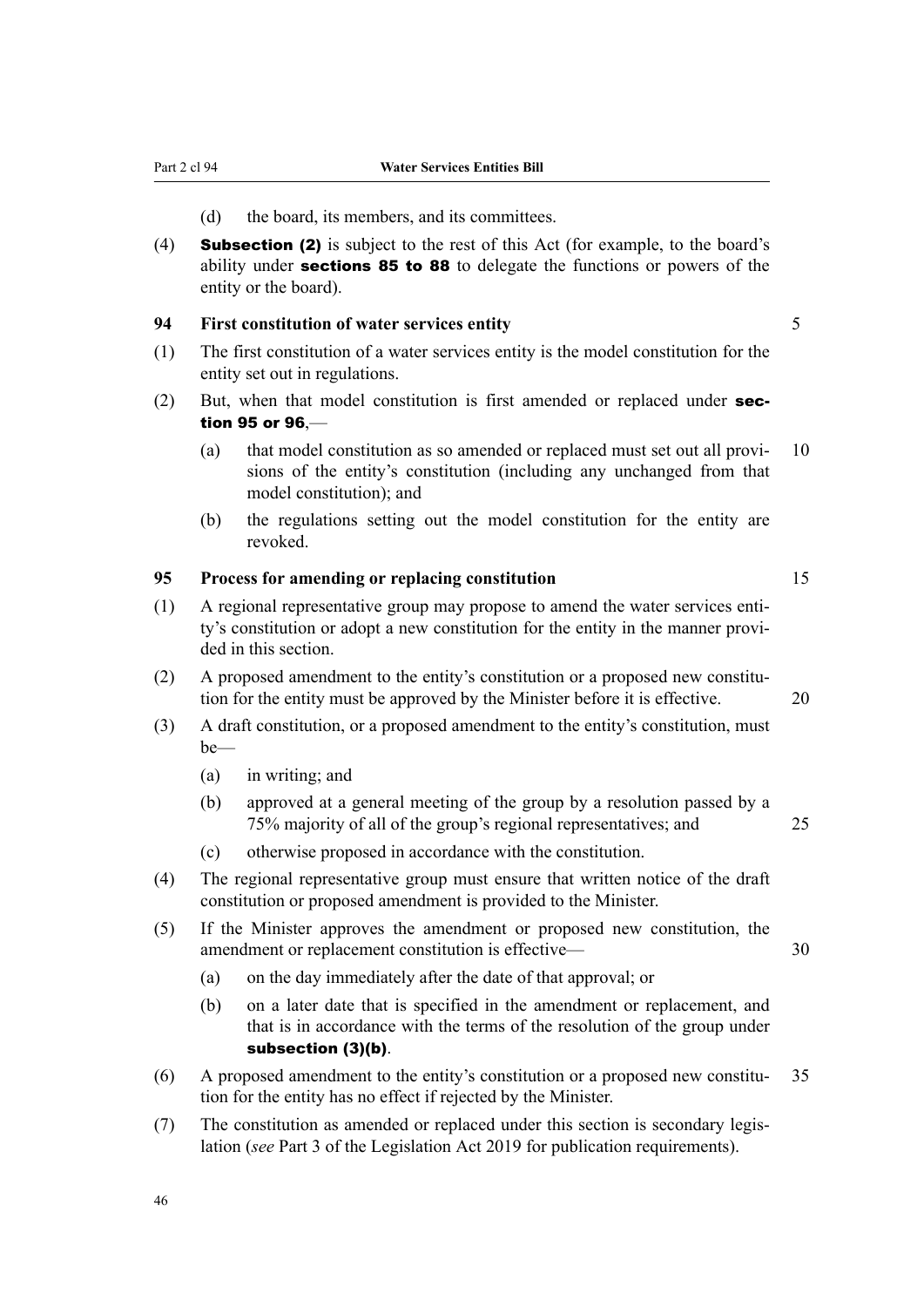- (8) For that Act, the regional representative group is, despite the Minister's appro‐ val, taken to be the maker of the constitution.
- (9) This section does not apply to an amendment of a type described in **sec**tion 96(1).

# **96 Minor or technical amendments** 5

- $(1)$  A regional representative group may, in the manner provided by the constitution, amend the water services entity's constitution under this section if the amendment—
	- (a) has no more than a minor effect; or
	- (b) corrects errors or makes similar technical alterations. 10
- (2) The regional representative group must, in accordance with the constitution, ensure that written notice of the amendment is sent to the monitor.
- (3) If no objection from the monitor is received within 20 working days after the date on which the notice is served (or any longer period specified in the entity's constitution), the regional representative group may make the amendment. 15
- (4) If the group makes the amendment, the amendment is effective—
	- (a) on the day immediately after the date on which the group makes the amendment; or
	- (b) on a later date that is specified in the amendment.
- (5) The constitution as amended under this section is secondary legislation (*see* 20 Part 3 of the Legislation Act 2019 for publication requirements).

Subpart 8—General provisions relating to regional representatives, regional advisory panel members, and board members

# *Qualifications*

# **97 Qualifications of regional representatives, regional advisory panel** 25 **members, and board members**

- $(1)$  A natural person who is not disqualified by this section may be a regional rep– resentative, a regional advisory panel member, or a board member of a water services entity.
- (2) The following persons are disqualified from being a regional representative, 30 regional advisory panel member, or a board member:
	- (a) a person who is an undischarged bankrupt:
	- (b) a person who is prohibited from being a director or promoter of, or being concerned or taking part in the management of, an incorporated or unin‐ corporated body under the Companies Act 1993, or the Financial Mar- 35 kets Conduct Act 2013, or the Takeovers Act 1993: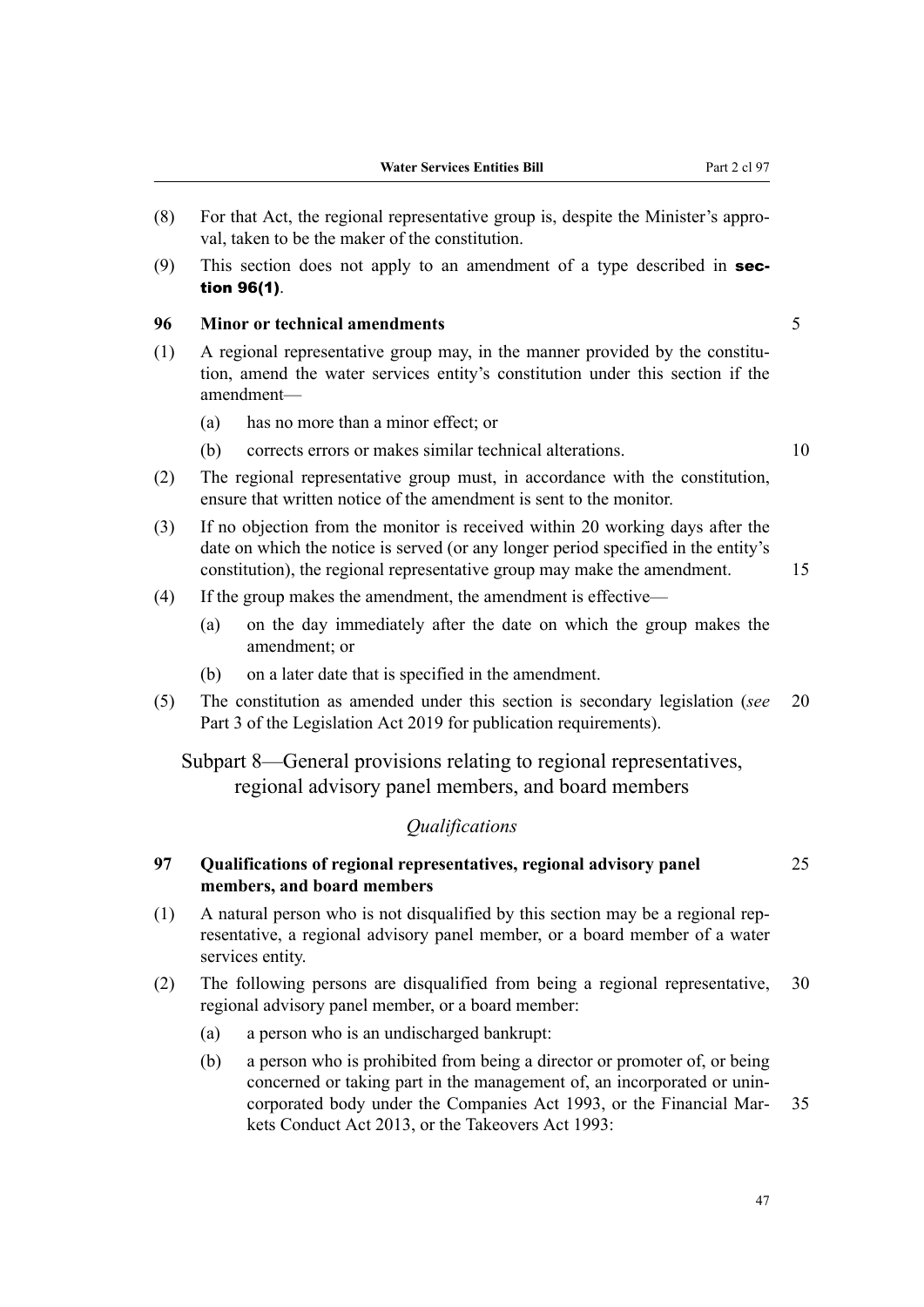| Part 2 cl 98<br>(c) |                                                                                                                                                                                                                                                                                                                                                                                          |                                                                                                                                                                         | <b>Water Services Entities Bill</b>                                                                                                                                                                                                                                                                   |    |  |  |
|---------------------|------------------------------------------------------------------------------------------------------------------------------------------------------------------------------------------------------------------------------------------------------------------------------------------------------------------------------------------------------------------------------------------|-------------------------------------------------------------------------------------------------------------------------------------------------------------------------|-------------------------------------------------------------------------------------------------------------------------------------------------------------------------------------------------------------------------------------------------------------------------------------------------------|----|--|--|
|                     |                                                                                                                                                                                                                                                                                                                                                                                          | a person who is subject to a property order under the Protection of Per-<br>sonal and Property Rights Act 1988:                                                         |                                                                                                                                                                                                                                                                                                       |    |  |  |
|                     | (d)                                                                                                                                                                                                                                                                                                                                                                                      | a person in respect of whom a personal order has been made under the<br>Protection of Personal and Property Rights Act 1988 that reflects<br>adversely on the person's- |                                                                                                                                                                                                                                                                                                       |    |  |  |
|                     |                                                                                                                                                                                                                                                                                                                                                                                          | (i)                                                                                                                                                                     | competence to manage their own affairs in relation to their prop-<br>erty; or                                                                                                                                                                                                                         |    |  |  |
|                     |                                                                                                                                                                                                                                                                                                                                                                                          | (ii)                                                                                                                                                                    | capacity to make or to communicate decisions relating to any par-<br>ticular aspect or aspects of their personal care and welfare:                                                                                                                                                                    |    |  |  |
|                     | (e)                                                                                                                                                                                                                                                                                                                                                                                      | person:                                                                                                                                                                 | a person who has been convicted of an offence punishable by imprison-<br>ment for a term of 2 years or more, or who has been sentenced to impris-<br>onment for any other offence, unless that person has obtained a pardon,<br>served the sentence, or otherwise suffered the penalty imposed on the | 10 |  |  |
|                     | (f)                                                                                                                                                                                                                                                                                                                                                                                      | a member of Parliament.                                                                                                                                                 |                                                                                                                                                                                                                                                                                                       |    |  |  |
| (3)                 |                                                                                                                                                                                                                                                                                                                                                                                          |                                                                                                                                                                         | The following persons are also disqualified from being a board member:                                                                                                                                                                                                                                |    |  |  |
|                     | (a)                                                                                                                                                                                                                                                                                                                                                                                      |                                                                                                                                                                         | a regional representative:                                                                                                                                                                                                                                                                            |    |  |  |
|                     | (b)                                                                                                                                                                                                                                                                                                                                                                                      | a regional advisory panel member:                                                                                                                                       |                                                                                                                                                                                                                                                                                                       |    |  |  |
|                     | (c)                                                                                                                                                                                                                                                                                                                                                                                      | a member-                                                                                                                                                               |                                                                                                                                                                                                                                                                                                       |    |  |  |
|                     |                                                                                                                                                                                                                                                                                                                                                                                          | (i)                                                                                                                                                                     | of a territorial authority; and                                                                                                                                                                                                                                                                       | 20 |  |  |
|                     |                                                                                                                                                                                                                                                                                                                                                                                          | (ii)                                                                                                                                                                    | elected under section 19B or 19C of the Local Electoral Act 2001.                                                                                                                                                                                                                                     |    |  |  |
|                     | Compare: 2004 No 115 s 30                                                                                                                                                                                                                                                                                                                                                                |                                                                                                                                                                         |                                                                                                                                                                                                                                                                                                       |    |  |  |
|                     |                                                                                                                                                                                                                                                                                                                                                                                          |                                                                                                                                                                         | Reliance on information and advice                                                                                                                                                                                                                                                                    |    |  |  |
| 98                  |                                                                                                                                                                                                                                                                                                                                                                                          | When regional representatives, regional advisory panel members, and<br>25<br>board members may rely on certain information and advice                                   |                                                                                                                                                                                                                                                                                                       |    |  |  |
| (1)                 | A regional representative, regional advisory panel member, or board member,<br>of a water services entity may, when acting as a regional representative,<br>regional advisory panel member, or board member, rely on reports, statements,<br>financial data, and other information prepared or supplied, and on professional<br>or expert advice given, by any of the following persons: |                                                                                                                                                                         |                                                                                                                                                                                                                                                                                                       |    |  |  |
|                     | (a)                                                                                                                                                                                                                                                                                                                                                                                      | cerned:                                                                                                                                                                 | an employee of a water services entity whom the regional representative,<br>regional advisory panel member, or board member believes on reason-<br>able grounds to be reliable and competent in relation to the matters con-                                                                          |    |  |  |

(b) a professional adviser or expert in relation to matters that the regional 35 representative, regional advisory panel member, or board member believes on reasonable grounds to be within the person's professional or expert competence: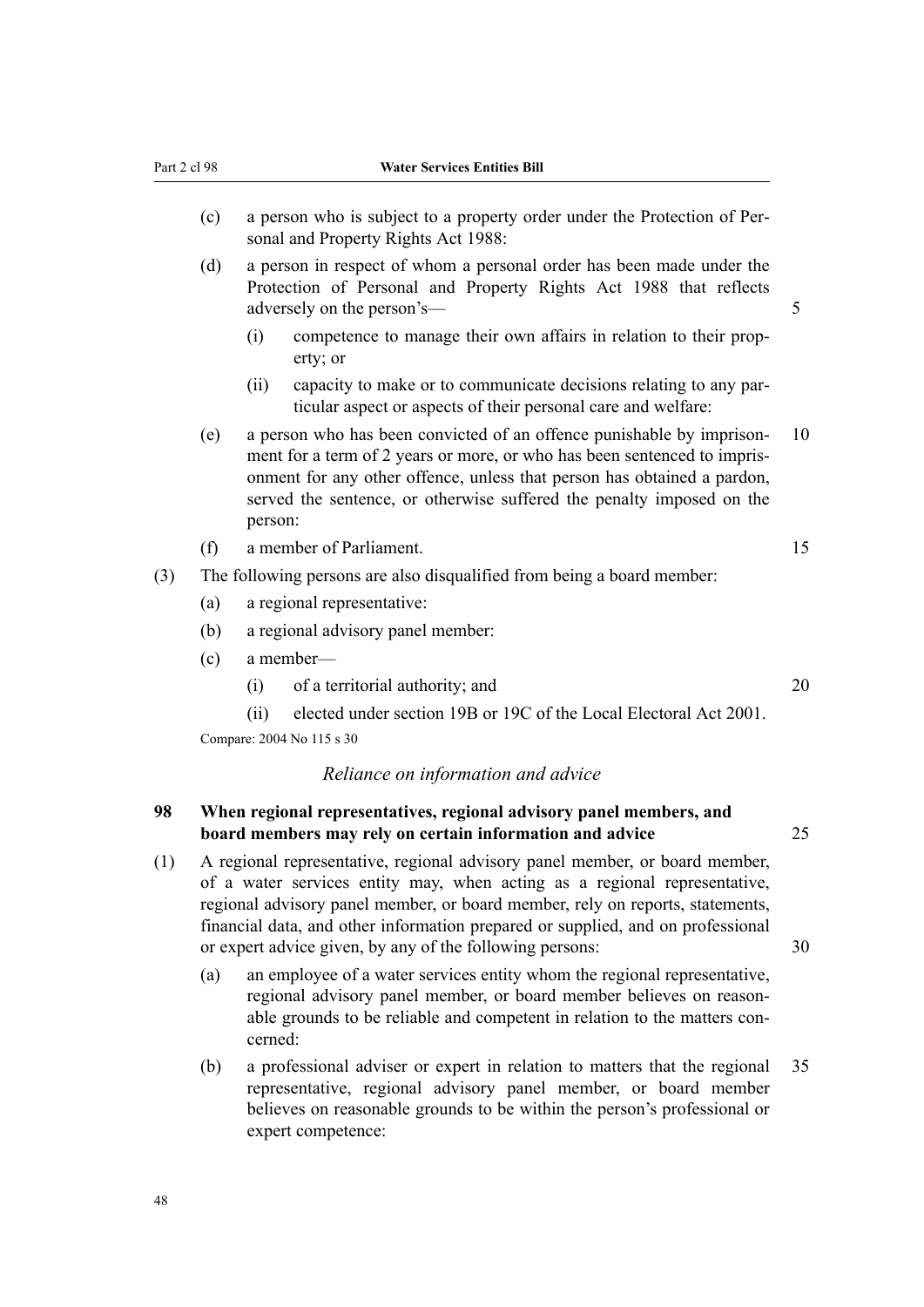- (c) any other regional representative, regional advisory panel member, or board member or a committee on which the regional representative, regional advisory panel member, or board member did not serve in rela‐ tion to matters within the designated authority of the regional representa‐ tive, regional advisory panel member, board member, or committee (as 5 applicable).
- (2) This section applies to a regional representative, regional advisory panel mem‐ ber, or board member only if they—
	- (a) act in good faith; and
	- (b) make proper inquiry if the need for inquiry is indicated by the circum-  $10$ stances; and
	- (c) have no knowledge that the reliance is unwarranted.

Compare: 2004 No 115 s 61(1), (3)

## *Conflict of interest disclosure rules*

# **99 Water services entity must keep interest registers for entity, regional** 15 **representative group, and regional advisory panel**

A water services entity must keep a separate interest register for each of the following:

- (a) interests of board members:
- (b) interests of regional representatives: 20
- (c) interests of regional advisory panel members.

# **100 When person is interested**

- (1) A person is **interested** in a matter if the person—
	- (a) may derive a financial benefit from the matter; or
	- (b) is the spouse, civil union partner, de facto partner, child, or parent of a 25 person who may derive a financial benefit from the matter; or
	- (c) may have a financial interest in a person to whom the matter relates; or
	- (d) is a partner, director, officer, board member, or trustee of a person who may have a financial interest in a person to whom the matter relates; or
	- (e) is otherwise directly or indirectly interested in the matter. 30
- (2) However, a person is not interested in a matter—
	- (a) because the person receives an indemnity, insurance cover, remuner‐ ation, or other benefits authorised under this Act or another Act; or
	- (b) if their interest is so remote or insignificant that it cannot reasonably be regarded as likely to influence them in carrying out their responsibilities 35 under this Act or another Act; or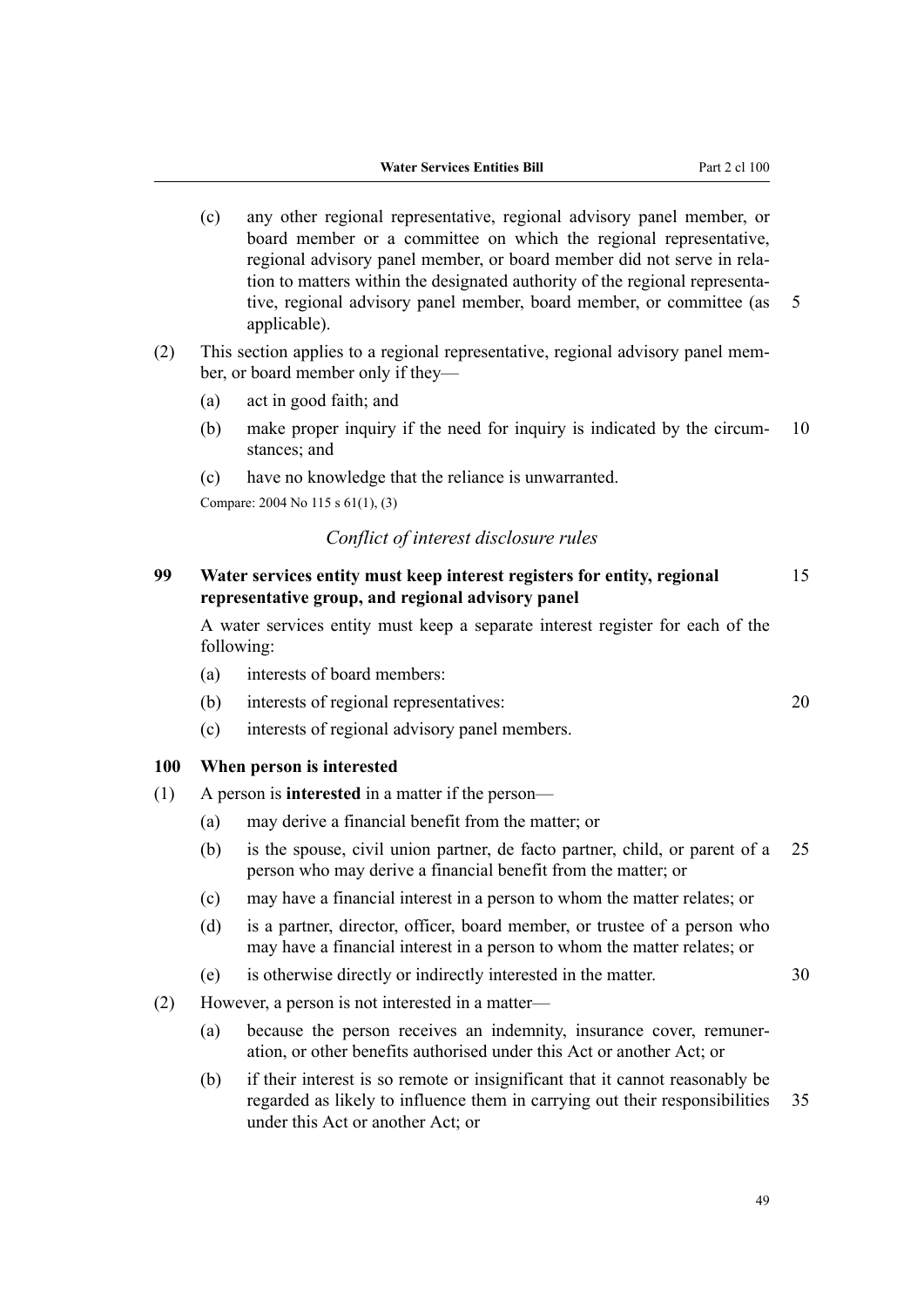- (c) only because they have past or current involvement in the relevant sector, industry, or practice.
- (3) In this section, **matter** means,—
	- (a) in relation to a board member,—
		- (i) a water services entity's performance of its functions or exercise 5 of its powers; or
		- (ii) an arrangement, agreement, or contract made or entered into, or proposed to be entered into, by the entity:
	- (b) in relation to a regional representative,—
		- (i) a regional representative group's performance of its functions or 10 exercise of its powers; or
		- (ii) a board appointment committee's performance of its functions or exercise of its powers:
	- (c) in relation to a regional advisory panel member, a regional advisory pan‐ el's performance of its functions or exercise of its powers. 15 Compare: 2004 No 115 s 62

# **101 Obligation of board member to disclose interest**

- (1) A board member who is interested in a matter relating to a water services entity must disclose details of the interest in accordance with **subsection (4)** as soon as practicable after the board member becomes aware that they are inter- 20 ested.
- (2) A general notice of an interest in a matter relating to a water services entity, or in a matter that may in future relate to the entity, that is disclosed in accordance with **subsection (4)** is a standing disclosure of that interest for the purposes of this section. 25
- (3) A standing disclosure ceases to have effect if the nature of the interest materi‐ ally alters or the extent of the interest materially increases.
- (4) A board member must disclose details of an interest in the interests register kept by the water services entity, and to—
	- (a) the chairperson of the board or, if there is no chairperson or if the chair-  $30$ person is unavailable or interested, the deputy chairperson of the board; or
	- (b) the regional representative group, if there is neither a chairperson nor a deputy chairperson of the board, or if both the chairperson and the deputy chairperson of the board are unavailable or interested.  $35$ Compare: 2004 No 115 ss 63, 64

**102 Obligation of regional representative to disclose interest**

(1) A regional representative who is interested in a matter relating to an entity's regional representative group must disclose details of the interest in accordance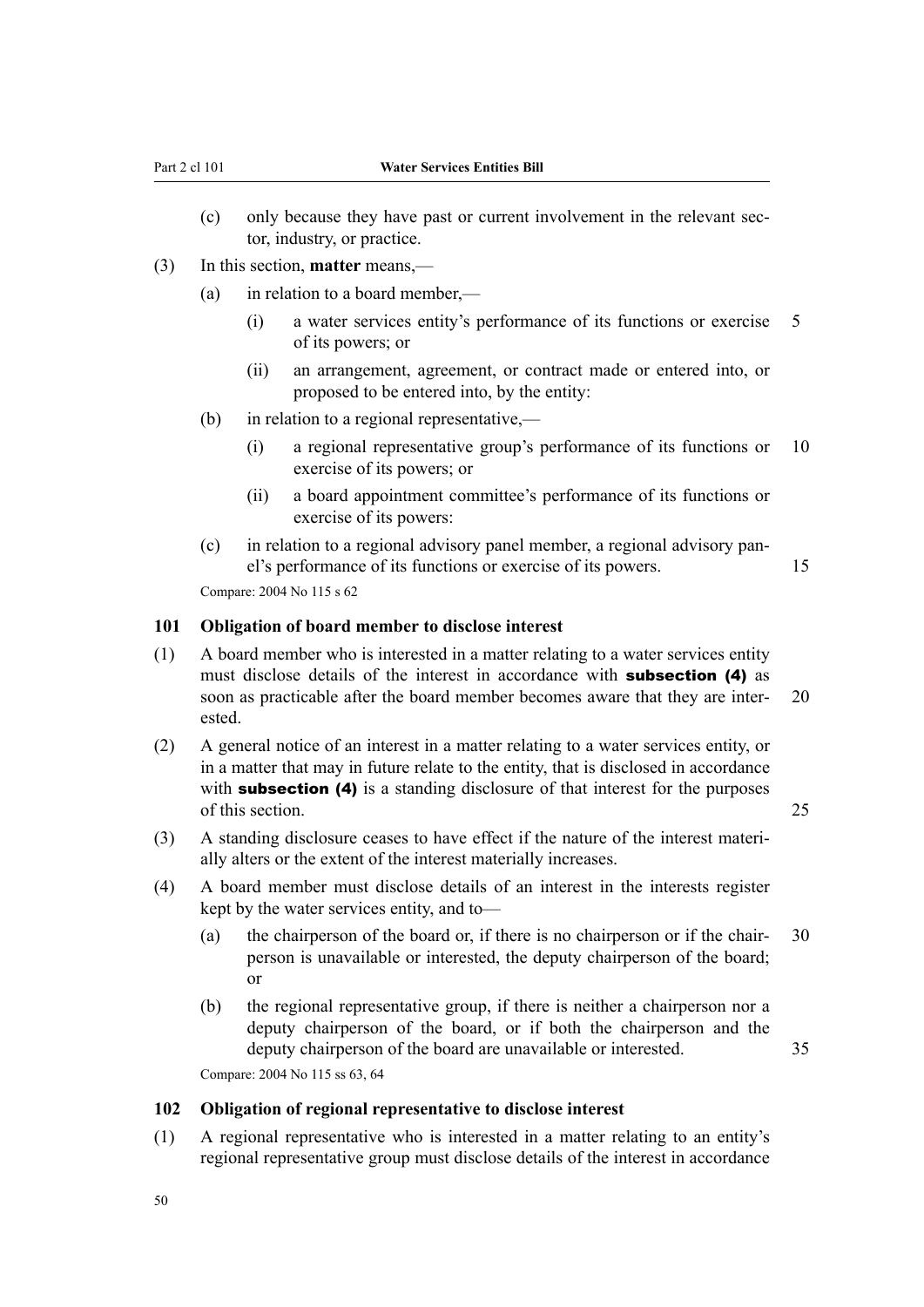with **subsection (4)** as soon as practicable after the member becomes aware that they are interested.

- (2) A general notice of an interest in a matter relating to a regional representative group, or in a matter that may in future relate to the group, that is disclosed in accordance with **subsection (4)** is a standing disclosure of that interest for the  $\overline{5}$ purposes of this section.
- (3) A standing disclosure ceases to have effect if the nature of the interest materi‐ ally alters or the extent of the interest materially increases.
- (4) A regional representative must disclose details of an interest in the interests register kept by the water services entity, and— 10

- (a) to the chairperson of the regional representative group or, if there is no chairperson or if the chairperson is unavailable or interested, the deputy chairperson of the group; or
- (b) to the monitor, if there is neither a chairperson nor a deputy chairperson of the regional representative group, or if both the chairperson and the 15 deputy chairperson of the group are unavailable or interested; or
- (c) in accordance with the procedure specified for the purposes of this para‐ graph in the constitution if it provides for the group to have co-chairper‐ sons and deputy co-chairpersons (*see* sections 42 and 91(d)). Compare:  $2004$  No 115 ss 63, 64 20

**103 Obligation of regional advisory panel member to disclose interest**

- (1) A regional advisory panel member who is interested in a matter relating to a regional advisory panel for an entity's regional representative group must dis‐ close details of the interest in accordance with subsection (4) as soon as practicable after the member becomes aware that they are interested. 25
- (2) A general notice of an interest in a matter relating to a regional advisory panel, or in a matter that may in future relate to the panel, that is disclosed in accord‐ ance with **subsection (4)** is a standing disclosure of that interest for the purposes of this section.
- (3) A standing disclosure ceases to have effect if the nature of the interest materi‐ 30 ally alters or the extent of the interest materially increases.
- (4) A regional advisory panel member must disclose details of an interest in the interests register kept by the water services entity, and—
	- (a) to the chairperson of the regional advisory panel or, if there is no chair‐ person or if the chairperson is unavailable or interested, the deputy chair‐ 35 person of the panel; or
	- (b) to the monitor, if there is neither a chairperson nor a deputy chairperson of the regional advisory panel, or if both the chairperson and the deputy chairperson of the panel are unavailable or interested; or

51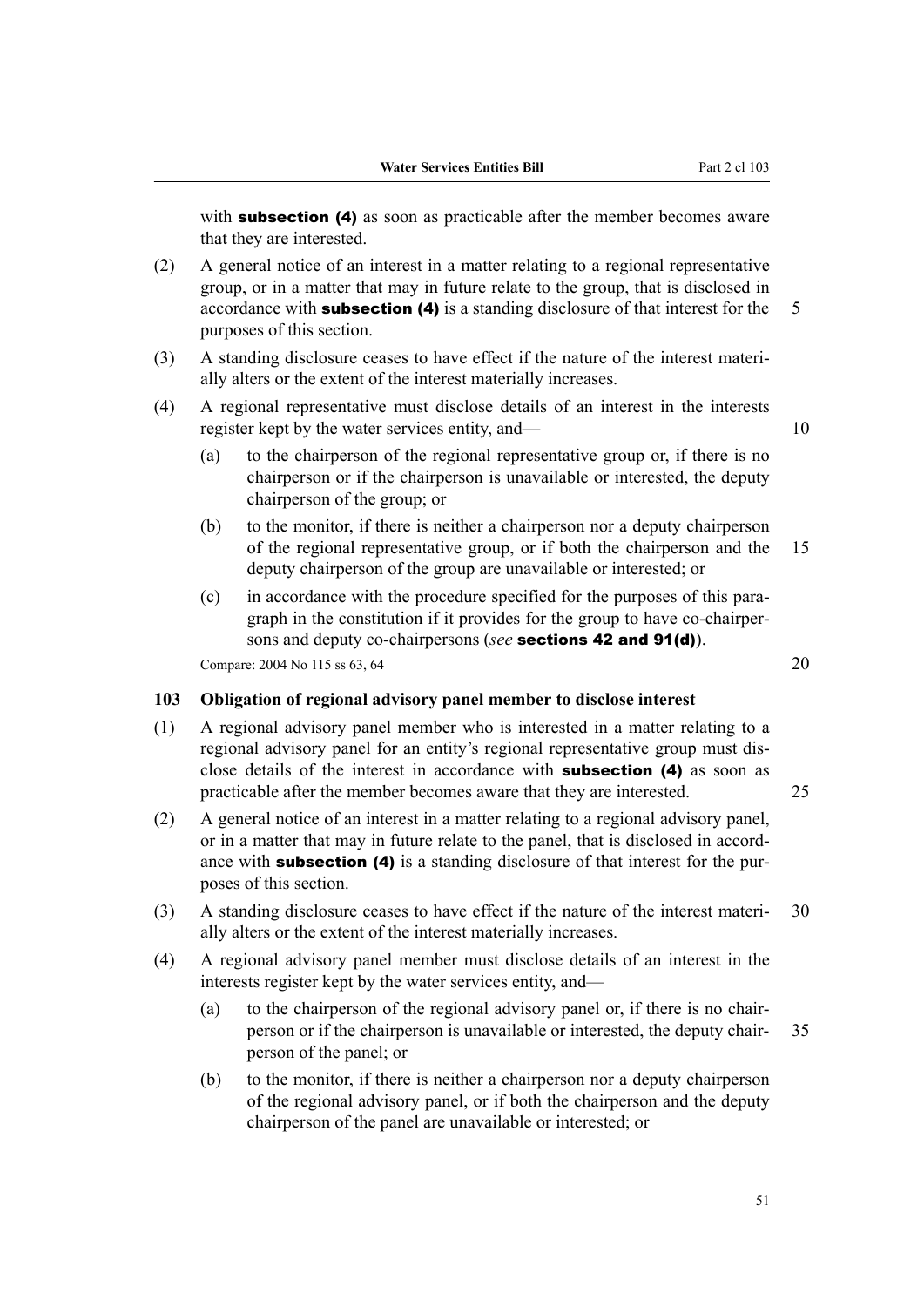(c) in accordance with the procedure specified for the purposes of this para‐ graph in the constitution if it provides for the panel to have co-chairper‐ sons and deputy co-chairpersons (*see* sections 54 and 91(h)).

Compare: 2004 No 115 ss 63, 64

# **104 What must be disclosed** 5

The details that must be disclosed under **sections 101, 102, and 103** are—

- (a) the nature of the interest and the monetary value of the interest (if the monetary value can be quantified); or
- (b) the nature and extent of the interest (if the monetary value cannot be quantified). 10

Compare: 2004 No 115 s 65

#### **105 Consequences of being interested in matter**

#### *Board member*

- (1) A board member who is interested in a matter relating to a water services entity— and the state of the state of the state of the state of the state of the state of the state of the state of the state of the state of the state of the state of the state of the state of the state of the state of th
	- (a) must not vote or take part in any discussion or decision of the board or otherwise participate in any activity of the entity that relates to the matter; and
	- (b) must not sign any document relating to the entry into a transaction or the initiation of the matter; and 20
	- (c) is to be disregarded for the purpose of forming a quorum for that part of a meeting of the board during which a discussion or decision relating to the matter occurs or is made.

*Regional representative*

- (2) A regional representative who is interested in a matter relating to a regional 25 representative group—
	- (a) must not vote or take part in any discussion or decision of the group or otherwise participate in any activity of the group that relates to the matter; and
	- (b) is to be disregarded for the purpose of forming a quorum for that part of 30 a meeting of the group during which a discussion or decision relating to the matter occurs or is made.

*Regional advisory panel member*

- (3) A regional advisory panel member who is interested in a matter relating to a regional advisory panel— 35
	- (a) must not vote or take part in any discussion or decision of the panel or otherwise participate in any activity of the panel that relates to the matter; and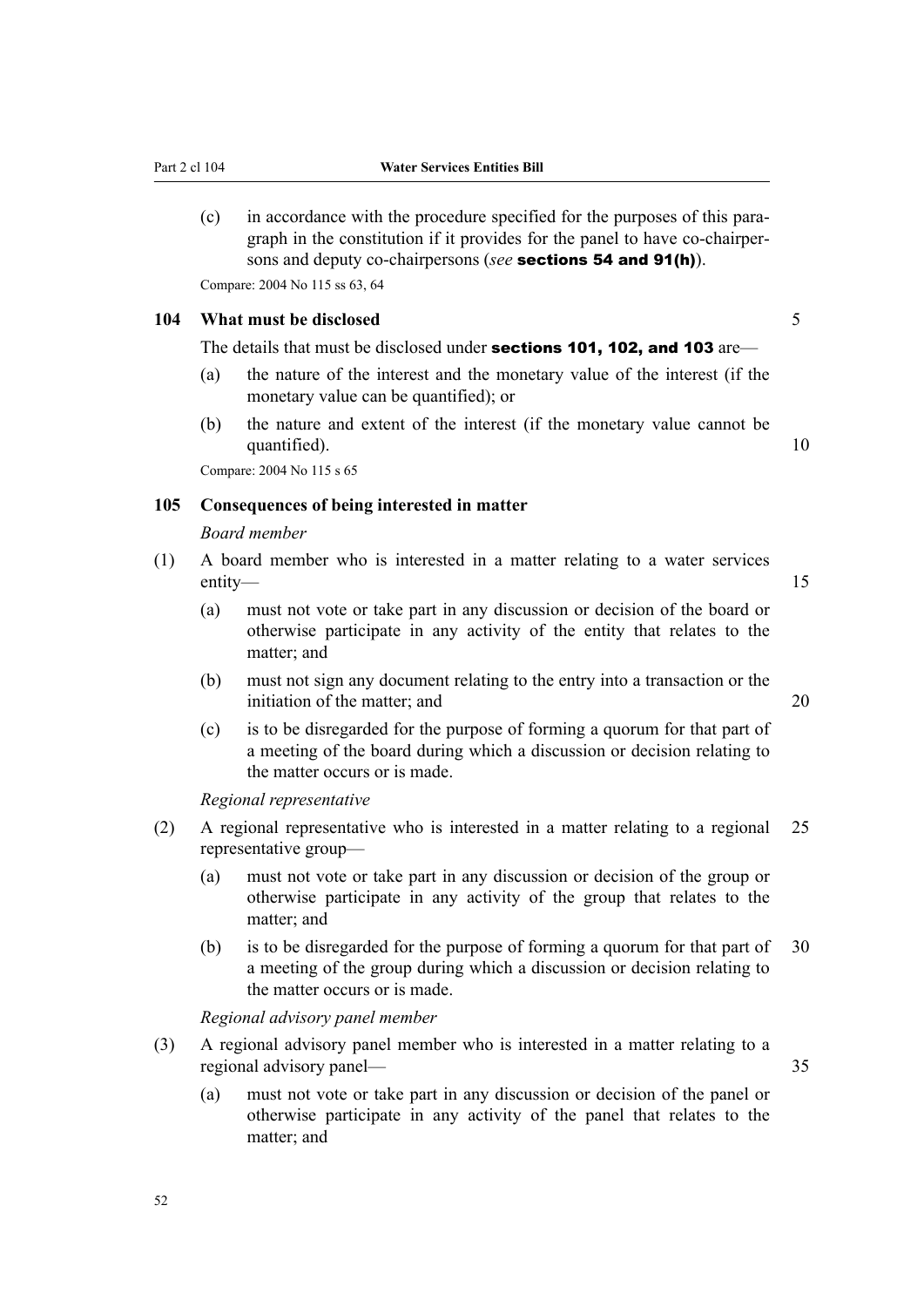(b) is to be disregarded for the purpose of forming a quorum for that part of a meeting of the panel during which a discussion or decision relating to the matter occurs or is made.

Compare: 2004 No 115 s 66

# **106 Consequences of failing to disclose interest** 5

#### *Board*

- (1) As soon as practicable after becoming aware of a failure by a board member to comply with **section 101 or 105(1)**, the board must notify the failure and the acts affected—
	- (a) to the chairperson of the regional representative group (if the constitu-  $10$ tion does not provide for the group to have co-chairpersons and deputy co-chairpersons); or
	- (b) in accordance with the procedure specified for the purposes of this para‐ graph in the constitution if it provides for the group to have co-chairper‐ sons and deputy co-chairpersons (*see* **sections 42 and 91(d)**). 15

#### *Regional representative group*

(2) The regional representative group must notify the monitor of a failure by a regional representative to comply with **section 102 or 105(2)**, and the acts affected, as soon as practicable after becoming aware of the failure.

*Regional advisory panel* 20

(3) The regional advisory panel must notify the monitor of a failure by a regional advisory panel member to comply with section 103 or 105(3), and the acts affected, as soon as practicable after becoming aware of the failure.

#### *Validity of act or matter*

- (4) A failure to comply with **section 101, 102, 103, or 105** does not affect the  $25$ validity of an act or a matter.
- (5) However, subsection (4) does not limit the right of any person to apply, in accordance with law, for judicial review. Compare: 2004 No 115 s 67

#### **107 Permission to act despite being interested in matter** 30

#### *Board*

- (1) The chairperson of the board may, by prior written notice to the board, permit 1 or more board members, or board members with a specified class of interest, to do anything otherwise prohibited by section 105 if the chairperson is satisfied that it is in the public interest to do so. 35
- (2) The deputy chairperson (if any) of the board may give a permission if there is no chairperson, or if the chairperson is unavailable or interested.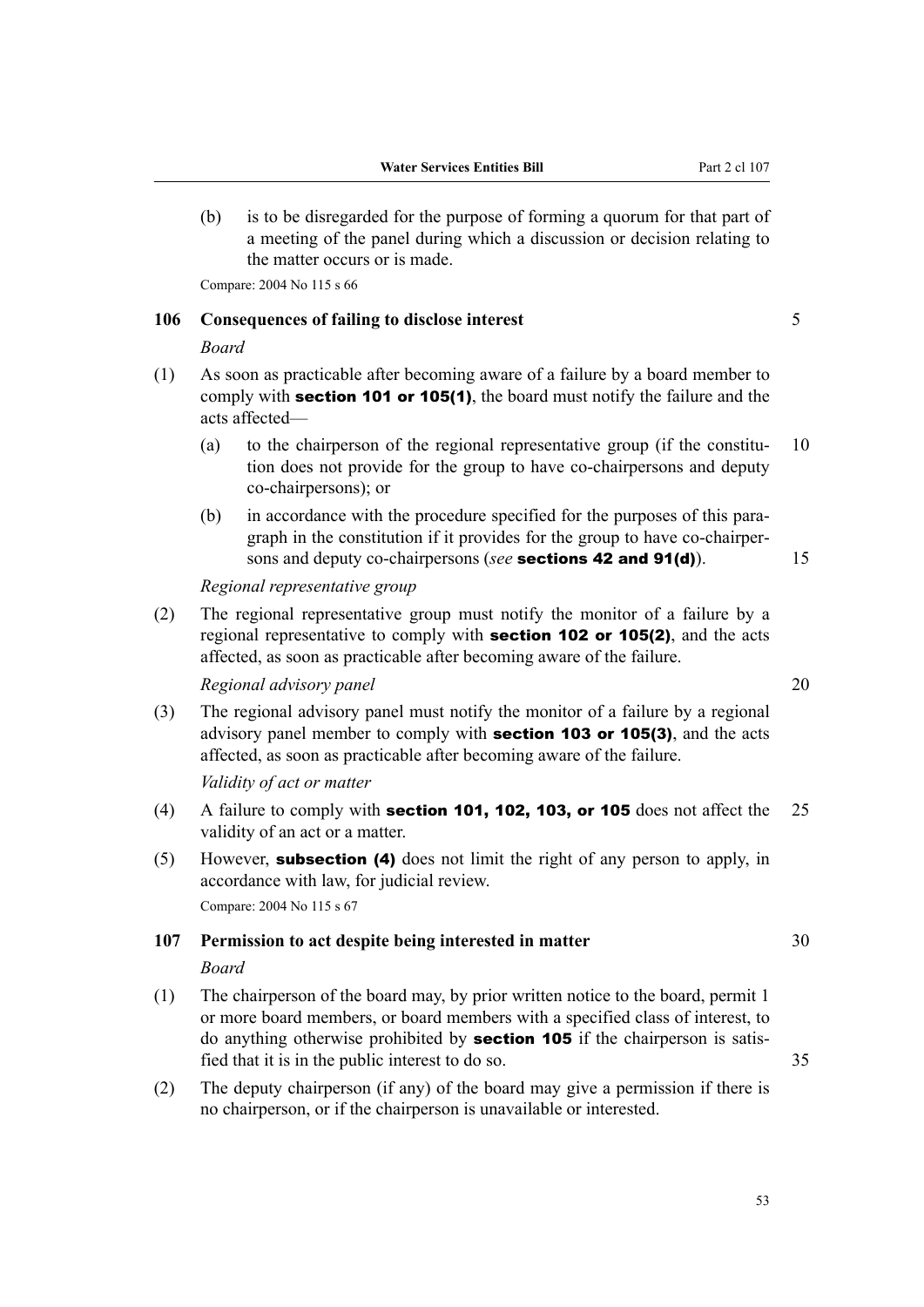#### *Regional representative group*

- (3) The chairperson of a regional representative group may, by prior written notice to the regional representative group, permit 1 or more regional representatives, or regional representatives with a specified class of interest, to do anything otherwise prohibited by **section 105** if the co-chairperson is satisfied that it is  $\overline{5}$ in the public interest to do so.
- (4) The deputy chairperson of a regional representative group may give a permis‐ sion if there is no chairperson, or if the chairperson is unavailable or interested.
- (5) Despite **subsections (3) and (4)**, if the constitution provides for the group to have co-chairpersons and deputy co-chairpersons (*see* **section 42**), a permis- 10 sion may be given only in accordance with the procedure specified, for the purposes of this subsection, in the constitution (*see* section 91(d)).

# *Regional advisory panel*

- (6) The chairperson of a regional advisory panel may, by prior written notice to the regional advisory panel, permit 1 or more regional advisory panel members, or 15 regional advisory panel members with a specified class of interest, to do anything otherwise prohibited by **section 105** if the co-chairperson is satisfied that it is in the public interest to do so.
- (7) The deputy chairperson of a regional advisory panel may give a permission if there is no chairperson, or if the chairperson is unavailable or interested. 20
- (8) Despite **subsections (6) and (7)**, if the constitution provides for the panel to have co-chairpersons and deputy co-chairpersons (*see* **section 53**), a permission may be given only in accordance with the procedure specified, for the purposes of this subsection, in the constitution (*see* section 91(h)).

# *Permission* 25

- (9) A permission may state conditions that the board member, regional representa‐ tive, or regional advisory panel member must comply with.
- (10) A permission may be amended or revoked in the same way as it may be given. Compare: 2004 No 115 s 68(1)–(5)

## **108 Permission must be disclosed in annual report** 30

The water services entity must disclose an interest to which a permission under section 107 relates in its annual report, together with a statement of who gave the permission and any conditions or amendments to, or revocation of, the permission.

Compare: 2004 No 115 s 68(6) 35

# **109 Entity may avoid certain acts done in breach of conflict of interest rules**

- (1) A water services entity may avoid a natural person act done by the entity in respect of which a board member was in breach of **section 105**.
- (2) However, the act of a board member—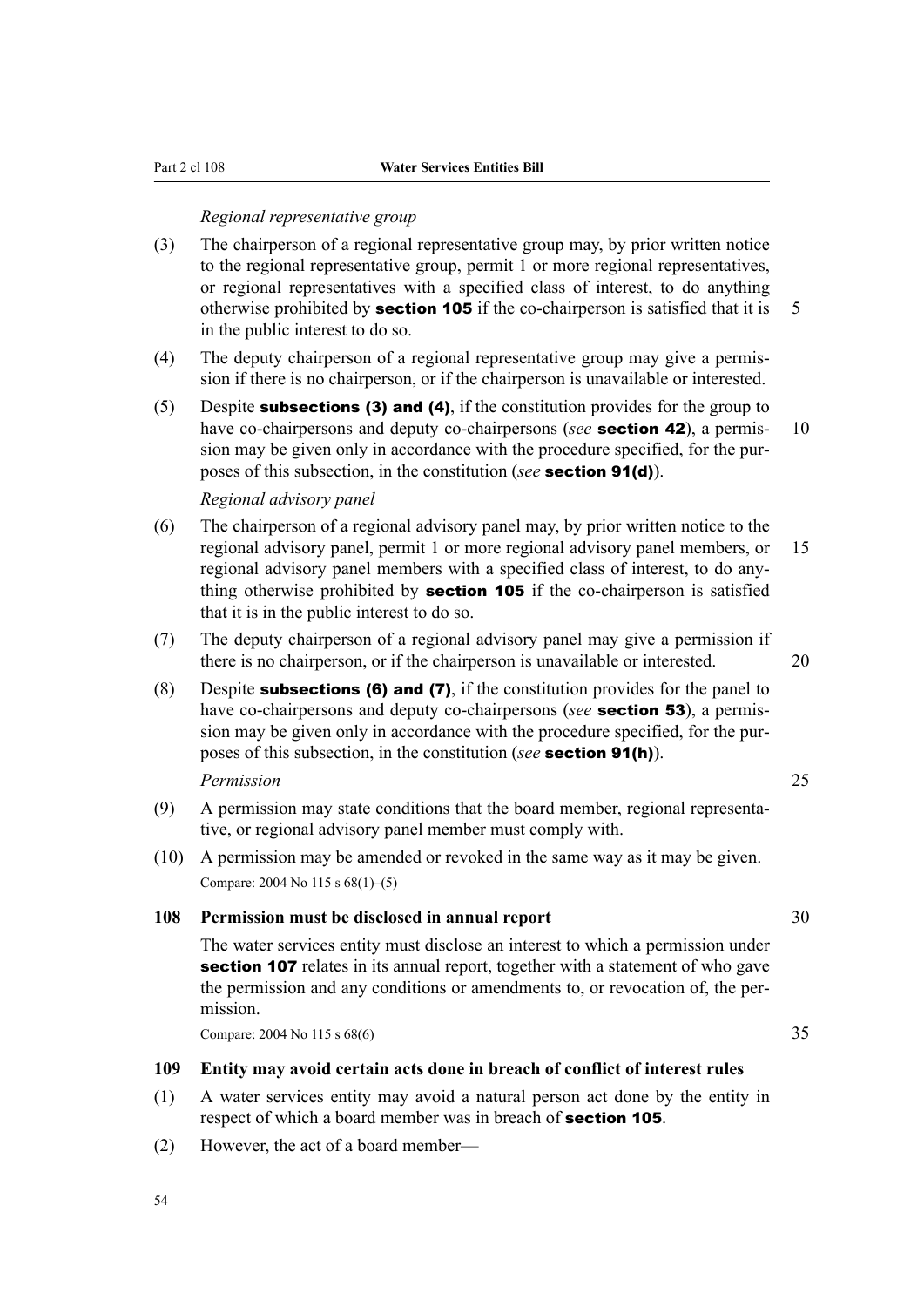- (a) may be avoided only within 3 months of the affected act being notified—
	- $(i)$  to the chairperson of the regional representative group, under **sec**tion 101)(a); or
	- (ii) under **section 106(1)(b)**, and in accordance with the procedure  $\overline{5}$ specified, for the purposes of **section 106(1)(b)**, in the constitution; and
- (b) cannot be avoided if the entity receives fair value in respect of the act.
- (3) An act in which a board member is interested can be avoided on the ground of the board member's interest only in accordance with this section. 10 Compare: 2004 No 115 s 69

#### **110 What is fair value**

- (1) A water services entity is presumed to receive fair value in respect of an act that is done by the entity in the ordinary course of its business and on usual terms and conditions. 15
- (2) Whether a water services entity receives fair value in respect of an act must be determined on the basis of the information known to the entity and to the interested board member at the time the act is done.

Compare: 2004 No 115 s 70

#### **111 Onus of proving fair value** 20

- (1) A person who is seeking to prevent an act from being avoided, and who knew, or ought reasonably to have known, of the board member's interest at the time the act was done, has the onus of establishing fair value.
- (2) In any other case, a water services entity has the onus of establishing that it did not receive fair value. 25

Compare: 2004 No 115 s 71

### **112 Effect of avoidance on third parties**

The avoidance of an act under **section 109** does not affect the title or interest of a person to or in property that the person has acquired if the property was acquired— 30

- (a) from a person other than the water services entity; and
- (b) for valuable consideration; and
- (c) without knowledge of the circumstances of the act under which the per‐ son referred to in **paragraph (a)** acquired the property from the entity.

Compare: 2004 No 115 s 72 35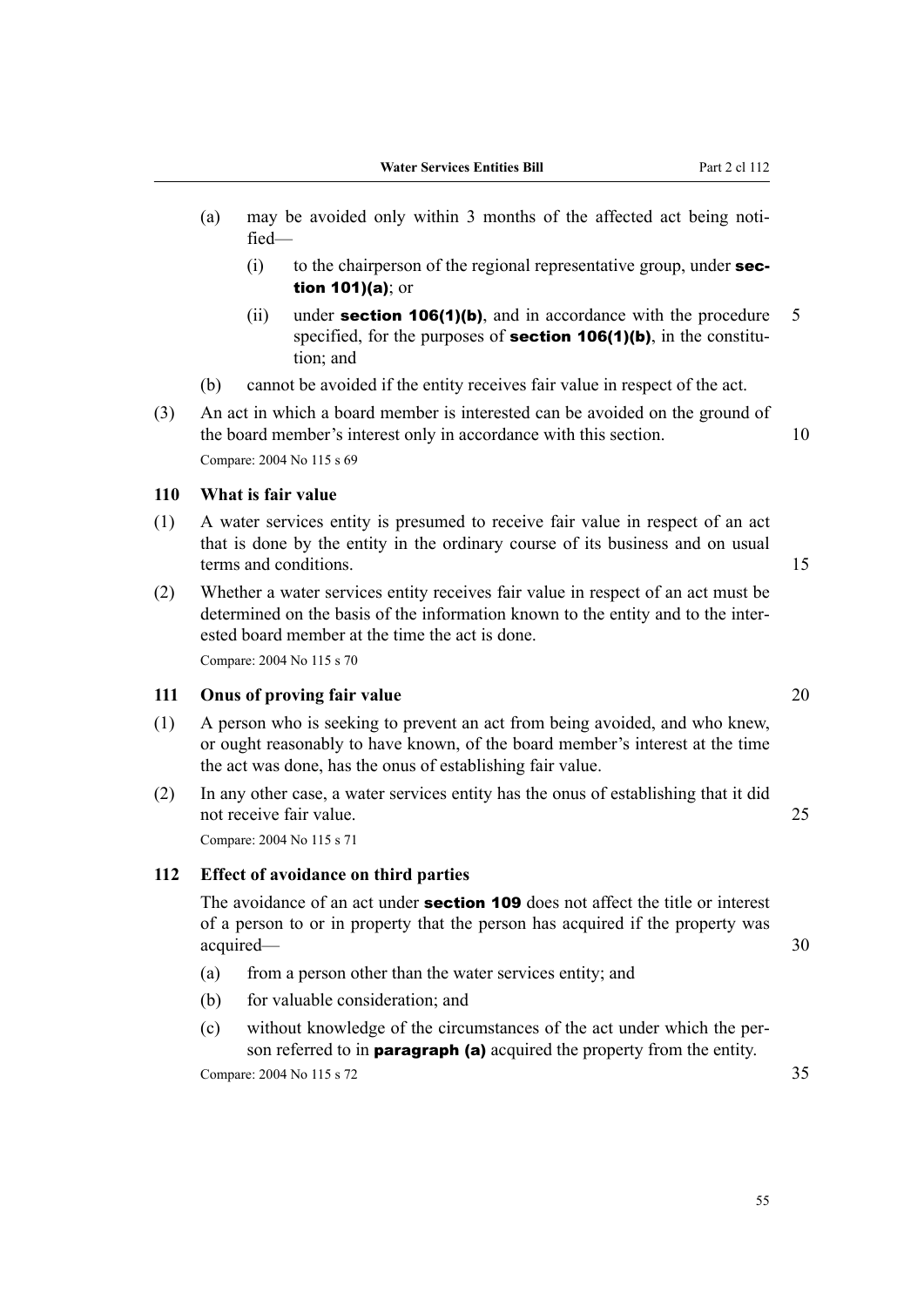#### *Vacancies in membership*

# **113 Vacancies in membership of board, regional representative group, or regional advisory panel**

- (1) The powers and functions of a water services entity are not affected by any vacancy in the membership of — 5
	- (a) its board; or
	- (b) its regional representative group; or
	- (c) a regional advisory panel for that group.
- (2) The powers and functions of a water services entity's regional representative group are not affected by any vacancy in the membership of — 10
	- (a) the entity's board; or
	- (b) the regional representative group; or
	- (c) a regional advisory panel for that group.
- (3) The powers and functions of a regional advisory panel for the regional repre‐ sentative group of a water services entity are not affected by any vacancy in the 15 membership of—
	- (a) the regional advisory panel; or
	- (b) the regional representative group; or
	- (c) the entity's board.

Compare: 2004 No 115 s 77 20

### *Duties to provide funding and information*

# **114 Duties to provide funding and information**

*Duty to provide funding for remuneration, expenses, or costs*

(1) A water services entity must provide funding to its regional representative group and a regional advisory panel for that group or, as the case requires, to its 25 territorial authority owners and to mana whenua, for the remuneration, expenses, or costs specified in section 91(j).

*Duty to provide information*

- (2) A water services entity must provide information that the entity holds if that information is required— 30
	- (a) by the entity's regional representative group or a regional advisory panel for that group; and
	- (b) to help the group or panel perform or exercise its duties, functions, or powers.
- (3) But personal information within the meaning of the Privacy Act 2020 may be 35 provided under **subsection (2)** only in accordance with that Act.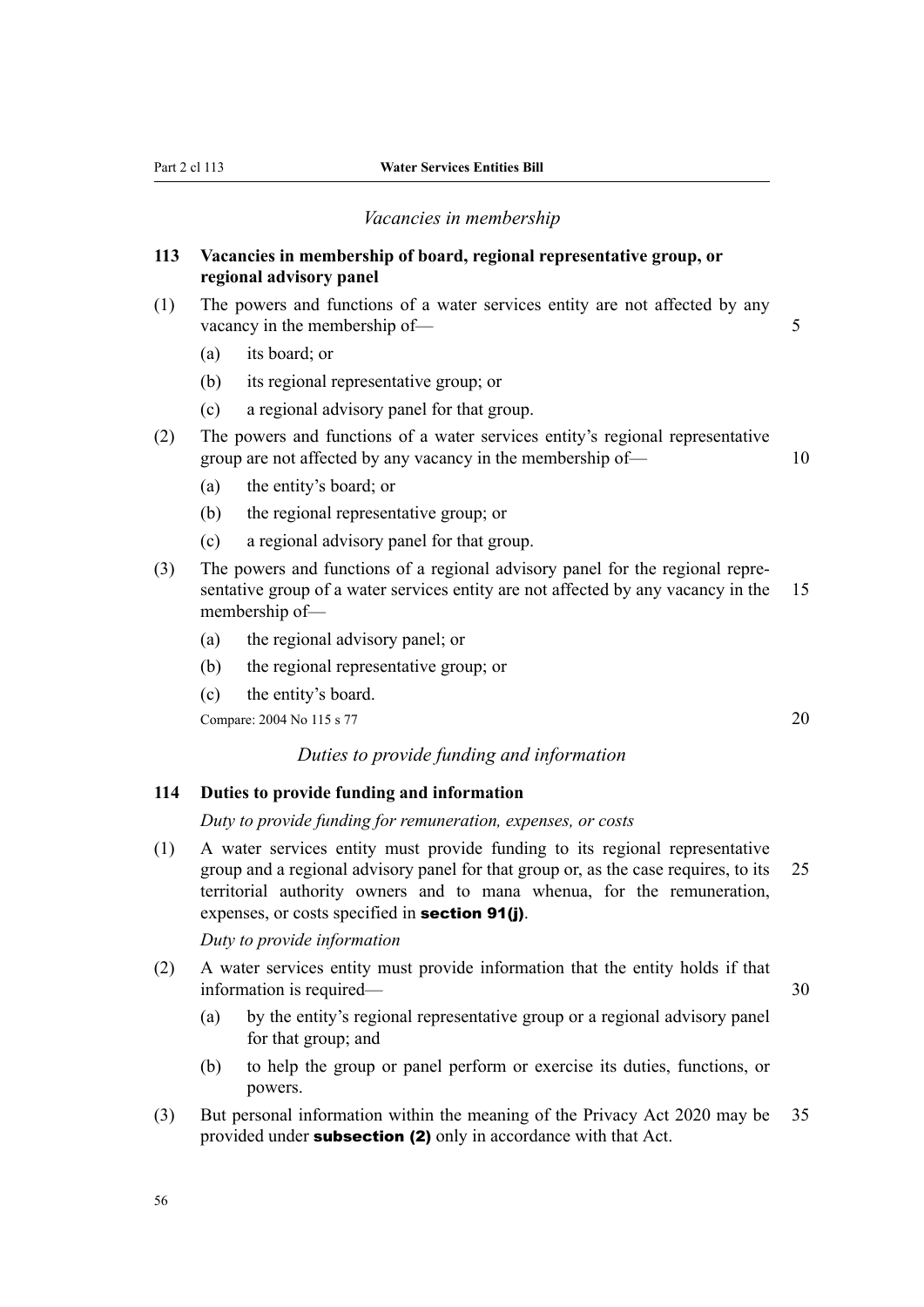# **Part 3**

# **Operation of water services entities**

# *Independence of water services entities*

# **115 Safeguarding independence of water services entities**

- (1) The Minister, a territorial authority owner, a regional representative, or a 5 regional representative group cannot direct a water services entity or a board member or an employee of a water services entity—
	- (a) in relation to the performance or exercise of a duty, function, or power under this Act; or
	- (b) to require the performance or non-performance of a particular act, or the 10 bringing about of a particular result, in respect of a particular person or persons.
- (2) This section applies to all Government policy statements and statements of strategic and performance expectations issued under this Act.
- (3) This section also prevents a constitution of a water services entity from confer‐ 15 ring a power of direction that would contravene this section. Compare: 2004 No 115 s 113

# *Obligation to maintain ownership and control of water services and significant assets*

# **116 Obligation to maintain water services** 20

- (1) A water services entity must continue to provide water services and maintain its capacity to perform or exercise its duties, functions, or powers under this Act.
- (2) In order to perform or exercise its duties, functions, or powers under this Act, a water services entity must not do any of the following: 25
	- (a) use water services assets as security for any purpose:
	- (b) divest its ownership or other interest in a water service except in accordance with Schedule 4:
	- (c) lose control of, sell, or otherwise dispose of, the significant infrastruc‐ ture necessary for providing water services in its service area except— 30
		- (i) in accordance with **Schedule 4**; or
		- (ii) if, in doing so, the entity retains its capacity to perform or exercise its duties, functions, or powers.
- (3) In this section,—

| significant infrastructure means any of the following: |  |
|--------------------------------------------------------|--|
|--------------------------------------------------------|--|

(a) water services assets that—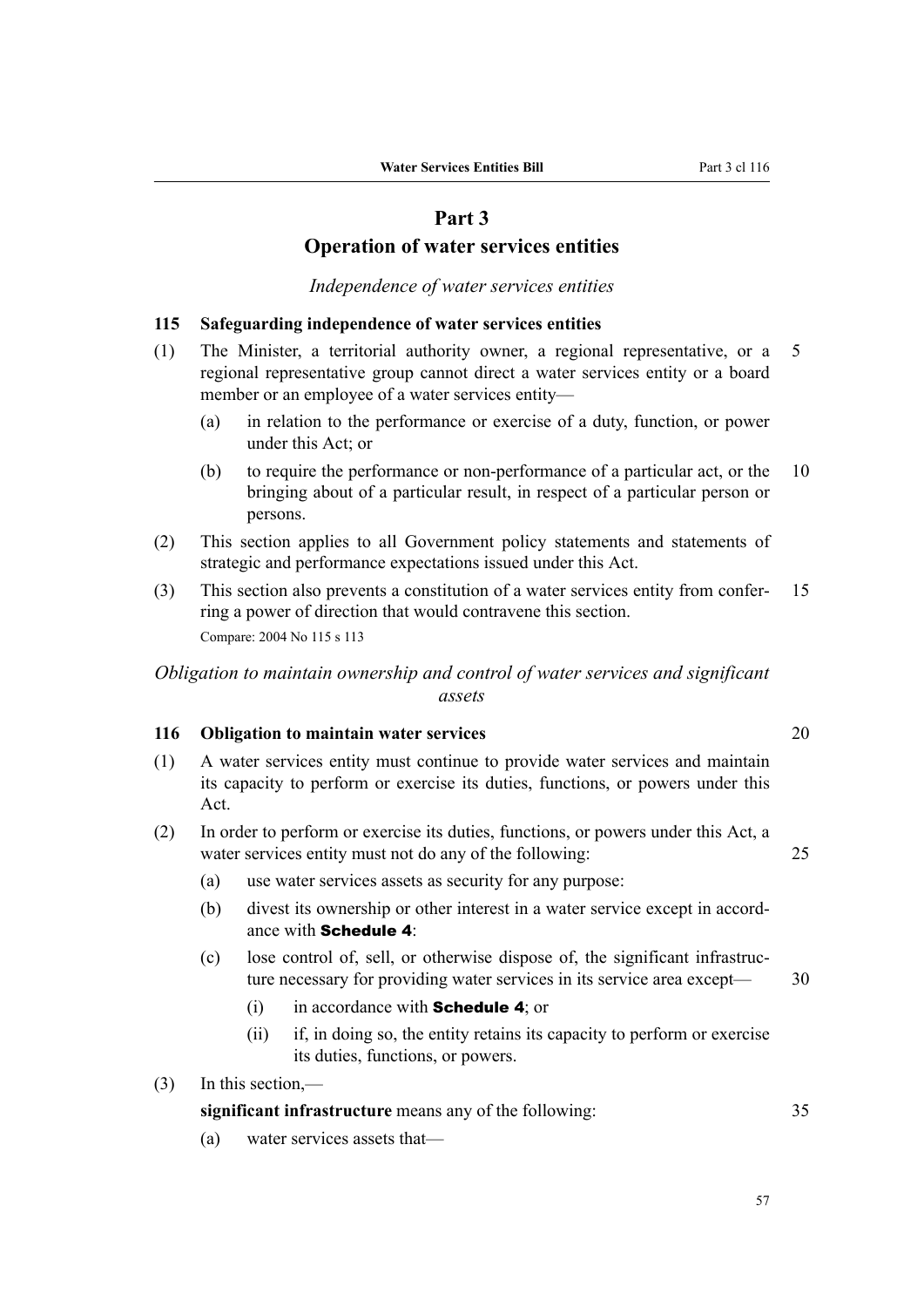- (i) are owned and operated by a water services entity for the purpose of delivering water services to consumers or communities in any part of the entity's service area; and
- (ii) a water services entity needs to retain to—
	- (A) maintain its capacity to achieve its objectives; or 5
	- (B) perform or exercise its duties, functions, or powers; or
	- (C) promote an outcome that the entity has identified as important to the current or future well-being of consumers or com‐ munities in the entity's service area; and
- (b) infrastructure that is identified by the water services entity as being 10 material to its operations and that is included in the entity's current statement of intent

**water services assets** includes existing or proposed assets used or proposed to be used by the water services entity to provide water services.

Compare: 2002 No 84 s 130(2), (3)(a), (b), (c) 15

## *Contracting out of water services*

#### **117 Contracts relating to provision of water services**

- (1) Despite section 116, a water services entity may enter into a contract for any aspect of the operation of all or part of water services for a term not longer than  $35 \text{ years.}$  20
- (2) If a water services entity enters into a contract under **subsection (1)**, it must—
	- (a) continue to be legally responsible for providing the water services; and
	- (b) maintain ownership of the infrastructure and assets relating to the water services: and 25
	- (c) retain control over—
		- (i) the pricing of water services; and
		- (ii) developing policy related to the delivery of water services.
- (3) This section does not prevent a water services entity from entering into a contract with 1 or more other water services entities if the purpose of the contract 30 relates solely to water services.

Compare: 2002 No 84, s 136

#### **118 Joint arrangements for purpose of providing water services**

(1) Section 116 does not prevent a water services entity from entering into, for the purpose of providing water services, a joint arrangement or joint water ser- 35 vices entity arrangement for a term not longer than 35 years (except a conces‐ sion or other franchise agreement relating to the provision of the water services or any aspect of the water services).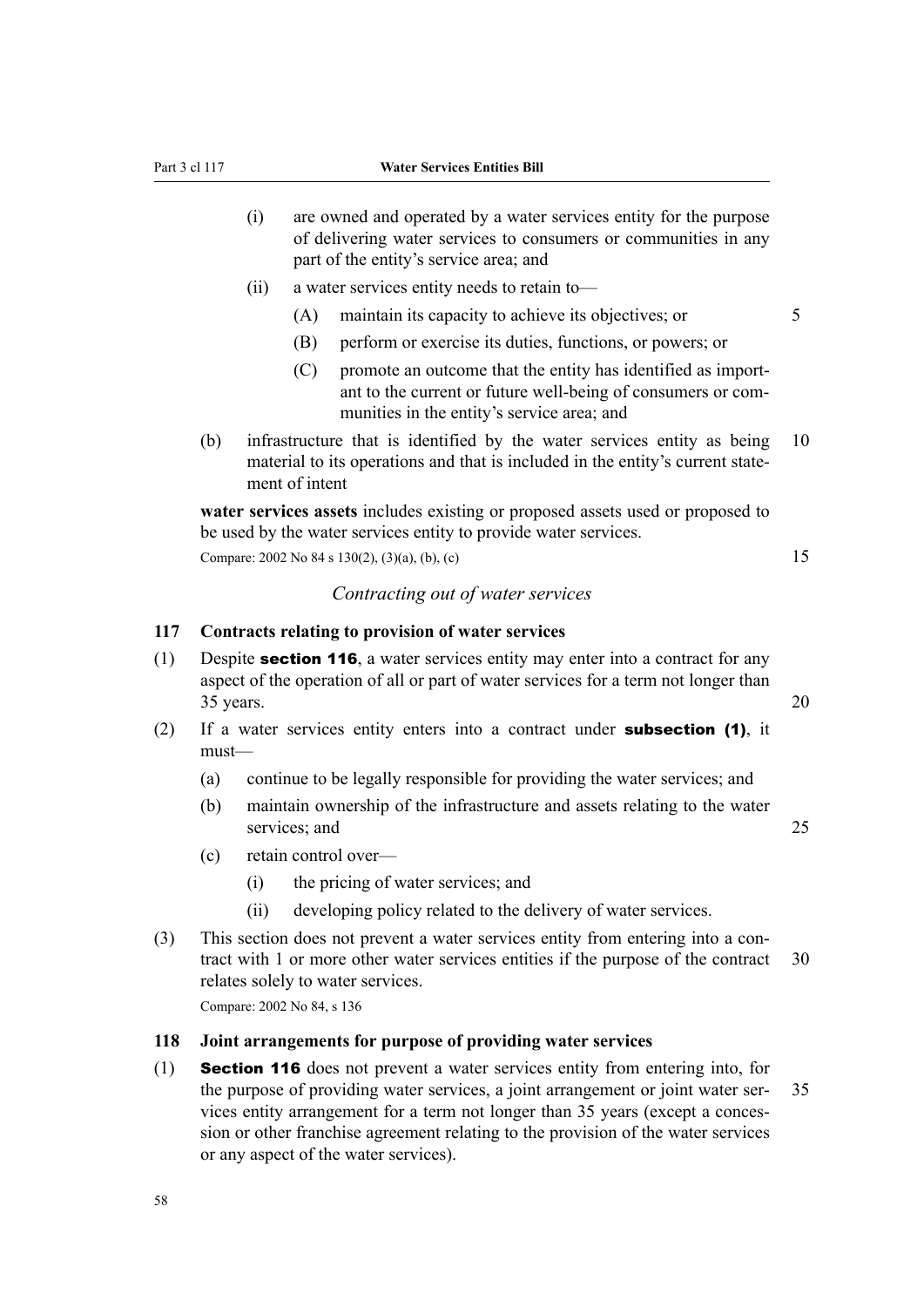- (2) Before a water services entity enters into a joint arrangement or joint water ser‐ vices entity arrangement, it must have consulted in accordance with the proced‐ ures set out in Part 6 of the Local Government Act 2002 as if it were a local authority.
- (3) If a water services entity enters into a joint arrangement under **subsec-** 5 tion  $(1)$ , it must-
	- (a) continue to be legally responsible for providing the water services; and
	- (b) retain control over—
		- (i) the pricing of water services; and
		- (ii) developing policy related to water services; and 10
	- $(c)$  after the end of the joint arrangement, retain ownership of all the infrastructure associated with the water services, whether or not the infrastructure was—
		- (i) provided by the water services entity at the beginning of the joint arrangement; or 15
		- (ii) developed or purchased during the joint arrangement; and
	- (d) not sell or transfer ownership of any existing infrastructure associated with the water services, unless the water services entity reasonably believes that the sale is—
		- (i) incidental to the joint arrangement; and 20
		- (ii) desirable for the success of the joint arrangement.
- (4) In this section,—

**concession or other franchise agreement** means an agreement under which a person other than a water services entity is entitled to receive a payment from any person other than the water services entity for the supply of the water ser- 25 vices

**joint arrangement** means an arrangement entered into by 1 or more water services entities with 1 or more bodies that are not water services entities for the purpose of providing water services or any aspect of a water service

**joint water services entity arrangement** means an arrangement entered into 30 by 2 or more water services entities for the purpose of providing water services or any aspect of a water service.

Compare: 2002 No 84 ss 136, 137

# *Employees of water services entities*

# **119 Employment of chief executive** 35

- (1) A chief executive of a water services entity is appointed by the entity's board.
- (2) The terms and conditions of employment of a chief executive must be agreed between the board and the chief executive.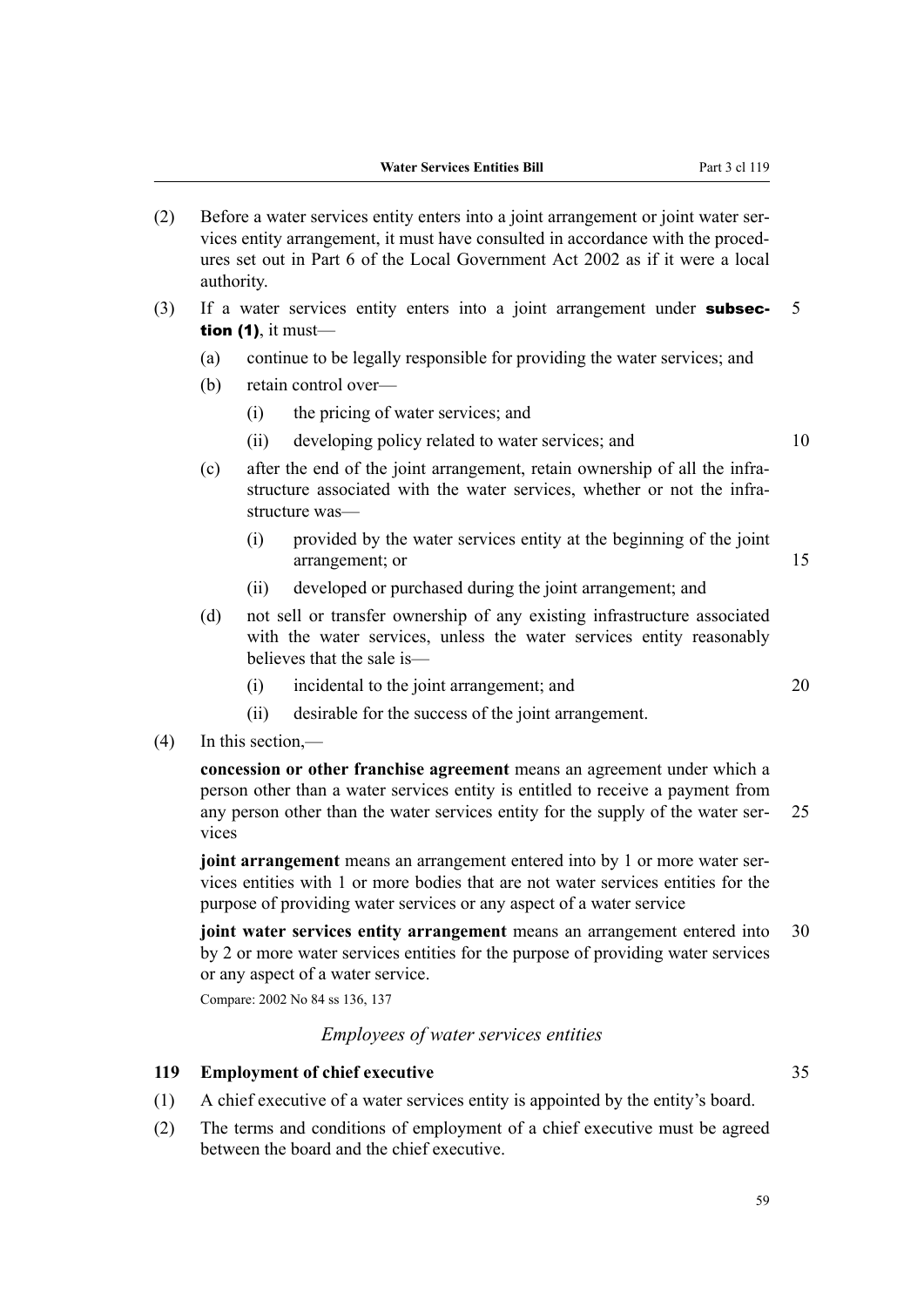- (3) When considering the terms and conditions of a chief executive, the board must have regard to all of the following (among any other relevant factors):
	- (a) the legal, commercial, and operational context of the entity:
	- (b) the person's knowledge, skills, experience, and performance:
	- (c) the public interest in prudent stewardship of public resources: 5
	- (d) relevant market information.
- (4) A failure to comply with this section does not invalidate the acts of a chief executive of a water services entity. Compare: 2004 No 115 s 117

#### **120 Water services entity to be good employer** 10

- (1) A water services entity must, if it employs employees,—
	- (a) operate a personnel policy that complies with the principle of being a good employer; and
	- (b) make the policy (including the equal employment opportunities pro‐ gramme) available to its employees; and 15
	- (c) ensure its compliance with the policy (including its equal employment opportunities programme) and report in its annual report on the extent of its compliance.
- (2) For the purposes of this section, a **good employer** is an employer who operates a personnel policy that contains provisions generally accepted as necessary for 20 the fair and proper treatment of employees in all aspects of their employment, including provisions requiring—
	- (a) good and safe working conditions; and
	- (b) an equal employment opportunities programme; and
	- (c) the impartial selection of suitably qualified persons for appointment; and 25
	- (d) recognition of—
		- (i) the aims and aspirations of Māori; and
		- (ii) the employment requirements of Māori; and
		- (iii) the need for involvement of Māori as employees of the entity; and
	- (e) opportunities for enhancing the abilities of individual employees; and 30
	- (f) recognition of the aims and aspirations, employment requirements, and cultural differences of ethnic or minority groups; and
	- (g) recognition of the employment requirements of women; and
	- (h) recognition of the employment requirements of persons with disabilities.
- (3) For the purposes of this section, an **equal employment opportunities pro‐** 35 **gramme** means a programme that is aimed at identifying and eliminating all aspects of policies, procedures, and other institutional barriers that cause or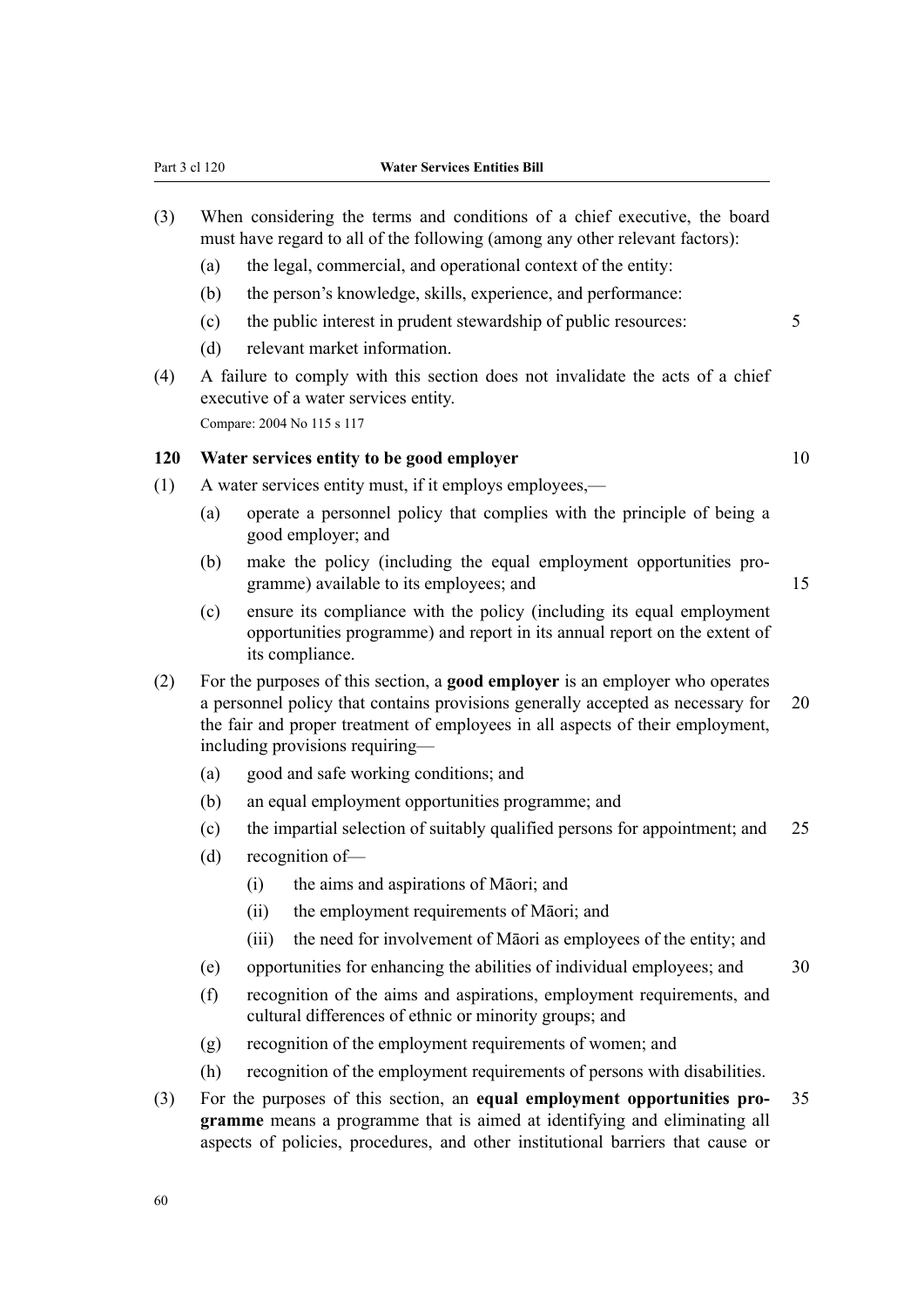perpetuate, or tend to cause or perpetuate, inequality in respect of the employment of any persons or group of persons. Compare: 2004 No 115 s 118

*Protections from liability*

In sections 122 to 126,—

|     | board member-                                                                                                                                                    |                                                                                                                                                                            |    |  |  |  |
|-----|------------------------------------------------------------------------------------------------------------------------------------------------------------------|----------------------------------------------------------------------------------------------------------------------------------------------------------------------------|----|--|--|--|
|     | (a)                                                                                                                                                              | means a member of the board appointed under section 57; and                                                                                                                |    |  |  |  |
|     | (b)                                                                                                                                                              | includes a board member who is a board member at any time after the<br>commencement of this section but who ceases to be a board member                                    |    |  |  |  |
|     |                                                                                                                                                                  | effect insurance includes to pay, whether directly or indirectly, the costs of the<br>insurance                                                                            |    |  |  |  |
|     |                                                                                                                                                                  | employee, in relation to a water services entity,—                                                                                                                         |    |  |  |  |
|     | (a)                                                                                                                                                              | includes the chief executive of the entity other than for the process of<br>determining terms and conditions under section 119; and                                        | 15 |  |  |  |
|     | (b)                                                                                                                                                              | includes a person who is an employee at any time after the commence-<br>ment of this section but who ceases to be an employee                                              |    |  |  |  |
|     |                                                                                                                                                                  | entity's functions includes any function that an Act confers separately on a<br>board member or employee of the entity                                                     |    |  |  |  |
|     |                                                                                                                                                                  | excluded act or omission means an act or omission by the board member or<br>employee in good faith and in performance or intended performance of the<br>entity's functions |    |  |  |  |
|     |                                                                                                                                                                  | indemnify includes to relieve or excuse from liability, whether before or after<br>the liability arises, and indemnity has a corresponding meaning.                        |    |  |  |  |
|     |                                                                                                                                                                  | Compare: 2004 No 115 s 126                                                                                                                                                 | 25 |  |  |  |
| 122 | Protections for board members and employees from liabilities of water<br>services entity                                                                         |                                                                                                                                                                            |    |  |  |  |
|     | A board member or an employee of a water services entity is not liable for any<br>liability of the entity by reason only of being a board member or an employee. |                                                                                                                                                                            |    |  |  |  |
|     | Compare: 2004 No 115 s 120                                                                                                                                       |                                                                                                                                                                            |    |  |  |  |
| 123 |                                                                                                                                                                  | <b>Immunity from civil liability</b>                                                                                                                                       |    |  |  |  |
| (1) | A board member of a water services entity is not liable, in respect of an exclu-<br>ded act or omission,-                                                        |                                                                                                                                                                            |    |  |  |  |
|     | (a)                                                                                                                                                              | to the entity, unless the excluded act or omission is also a breach of an<br>individual duty under any of sections 75 to 79:                                               | 35 |  |  |  |
|     | (b)                                                                                                                                                              | to any other person.                                                                                                                                                       |    |  |  |  |
|     |                                                                                                                                                                  |                                                                                                                                                                            |    |  |  |  |

**121 Definitions for protections from liability** 5

61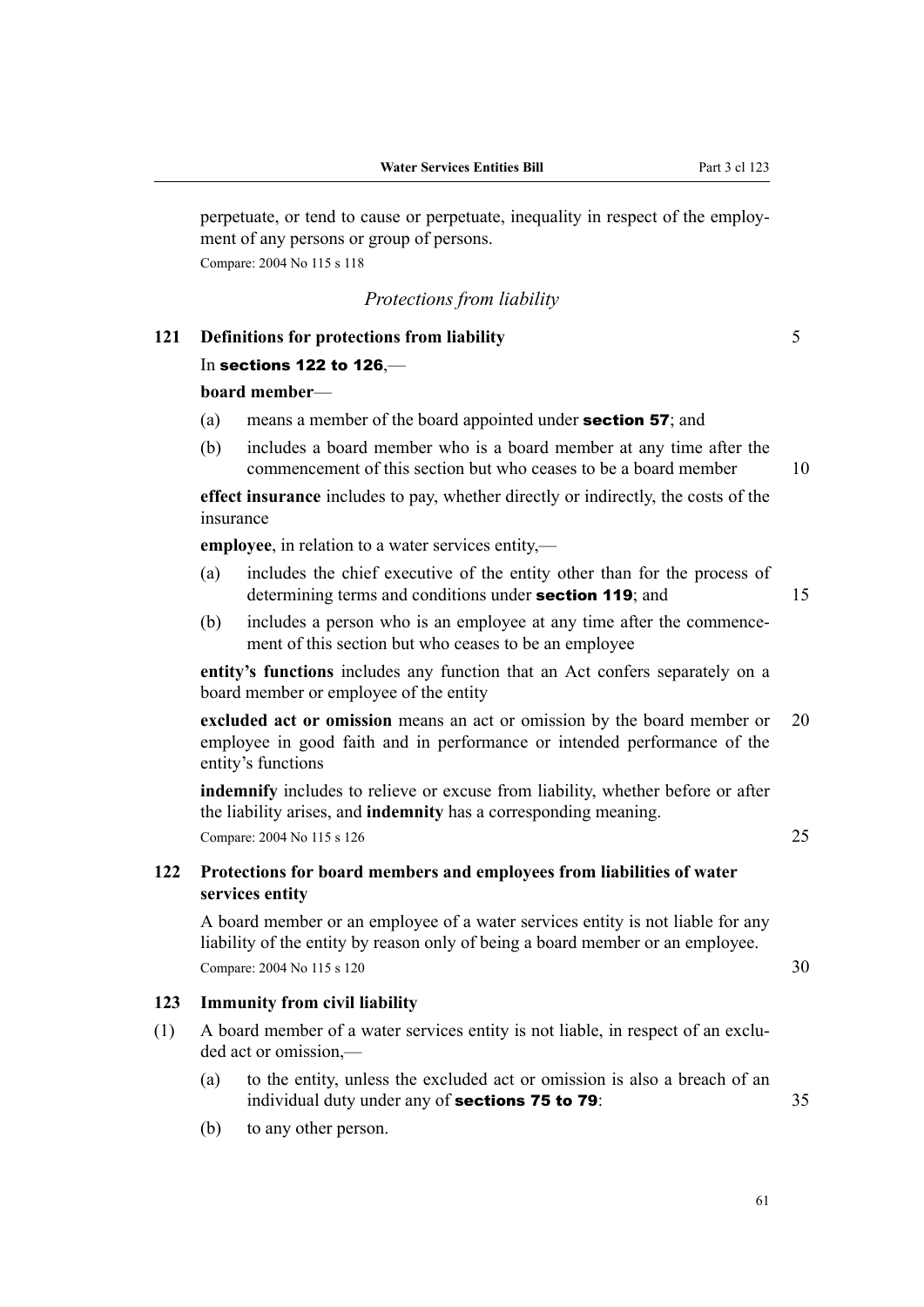- (2) An employee of a water services entity is not liable to any person in respect of an excluded act or omission.
- (3) Nothing in this section affects—
	- (a) the making of an order under **section 84**:
	- (b) the liability of any person that is not a civil liability:  $\frac{5}{5}$

(c) the right of any person to apply, in accordance with the law, for judicial review.

Compare: 2004 No 115 s 121

#### **124 Indemnities in relation to excluded act or omission**

A water services entity may only indemnify a board member or an employee in 10 respect of an excluded act or omission (including costs incurred in defending or settling any claim or proceeding relating to that excluded act or omission). Compare: 2004 No 115 s 122

#### **125 Insurance for liability of board member or employee**

A water services entity may effect insurance cover for a board member or an 15 employee of the entity in relation to their acts or omissions, except an act or omission that is—

(a) in bad faith; or

(b) not in the performance or intended performance of the entity's functions. Compare: 2004 No 115 s 123 20

# **126 Breach of indemnity and insurance limits**

- (1) A board member or an employee who is indemnified or insured by a water ser‐ vices entity in breach of this Act must repay to the entity the cost of providing or effecting that indemnity or insurance cover, to the extent that the indemnity or insurance cover exceeds that which could have been provided or effected 25 under this Act.
- (2) The water services entity may recover the amount as a debt due in a court of competent jurisdiction.

Compare: 2004 No 115 s 125

*Dealings with third parties by water services entities* 30

### **127 Method of contracting**

- (1) A contract or other enforceable obligation may be entered into by a water ser‐ vices entity as provided in this section.
- (2) An obligation that, if entered into by an individual, is required to be by deed may be entered into on behalf of a water services entity in writing, signed 35 under the name of the entity, by 2 or more of its board members.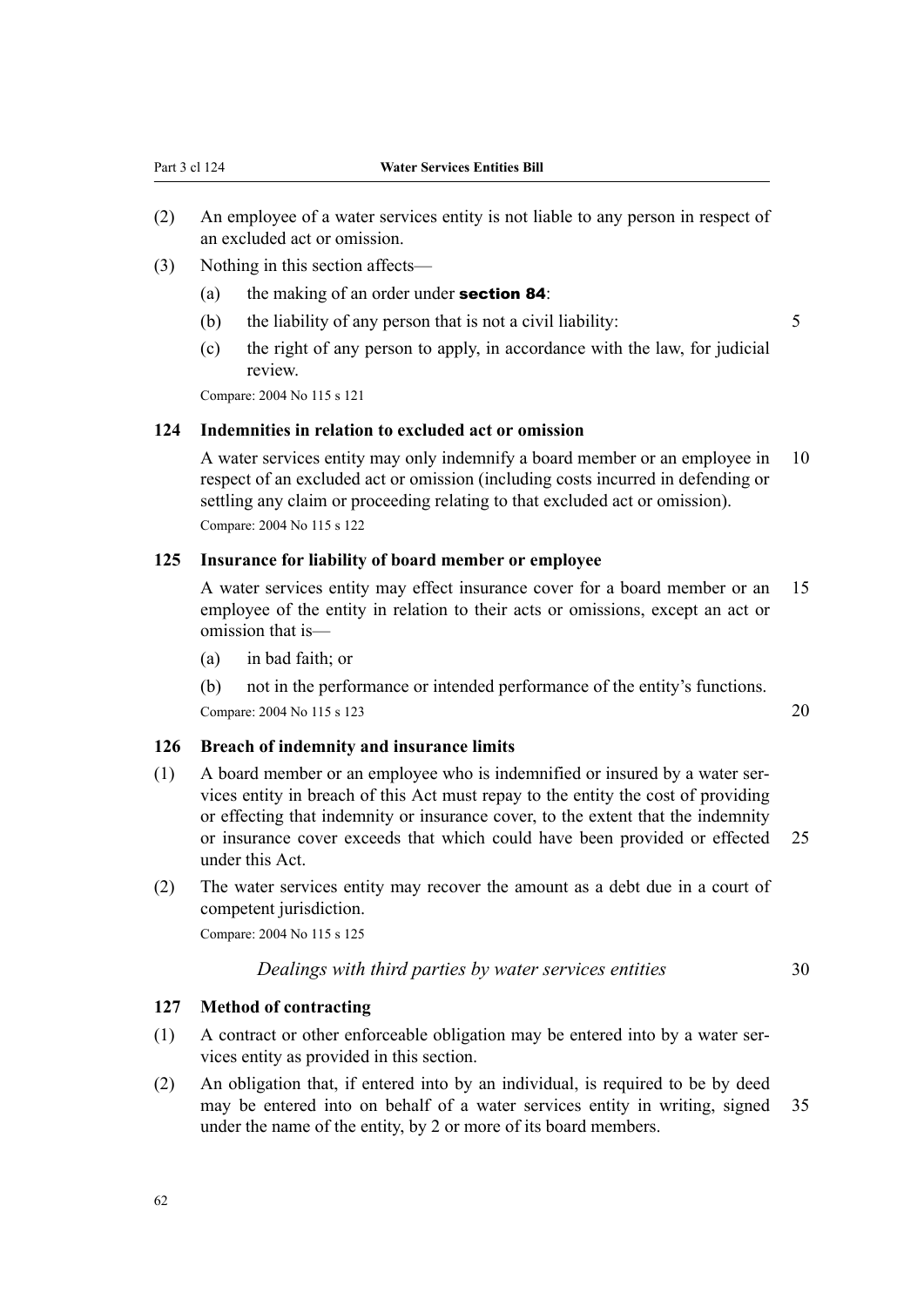- (3) An obligation that, if entered into by an individual, is required to be in writing may be entered into on behalf of a water services entity in writing by a person acting under the entity's express or implied authority.
- (4) An obligation that, if entered into by an individual, is not required to be in writ‐ ing may be entered into on behalf of a water services entity in writing or orally 5 by a person acting under the entity's express or implied authority.
- (5) This section applies to a contract or other obligation—
	- (a) whether or not that obligation was entered into in New Zealand; and
	- (b) whether or not the law governing that obligation is the law of New Zea- $\lambda$  and  $\lambda$  10

Compare: 2004 No 115 s 127

# **128 Address for service**

The address for service in respect of a water services entity is the address of the head office of the entity.

Compare: 2004 No 115 s 130 15

# **Part 4 Financial and accountability matters**

Subpart 1—Government policy statement on water services

#### **129 Minister may issue Government policy statement on water services**

- (1) The Minister may issue a Government policy statement on water services. 20
- (2) The Minister must review a Government policy statement no later than 3 years after the date on which it is issued and subsequently at intervals of no more than 3 years after the most recent review.
- (3) A Government policy statement may be issued under **subsection (1)** if—
	- (a) the Government policy statement is consistent with the objectives of 25 water services entities under **section 11**; and
	- (b) the Minister has complied with **section 131(b)**.
- (4) A Government policy statement issued under this section is secondary legis‐ lation (*see* Part 3 of the Legislation Act 2019 for publication requirements). Compare: 2019 No 50 s 22 30

#### **130 Purpose and content of Government policy statement**

- (1) The purpose of a Government policy statement is to—
	- (a) state the Government's overall direction and priorities for water services; and
	- (b) inform and guide agencies involved in, and the activities necessary or 35 desirable for, water services.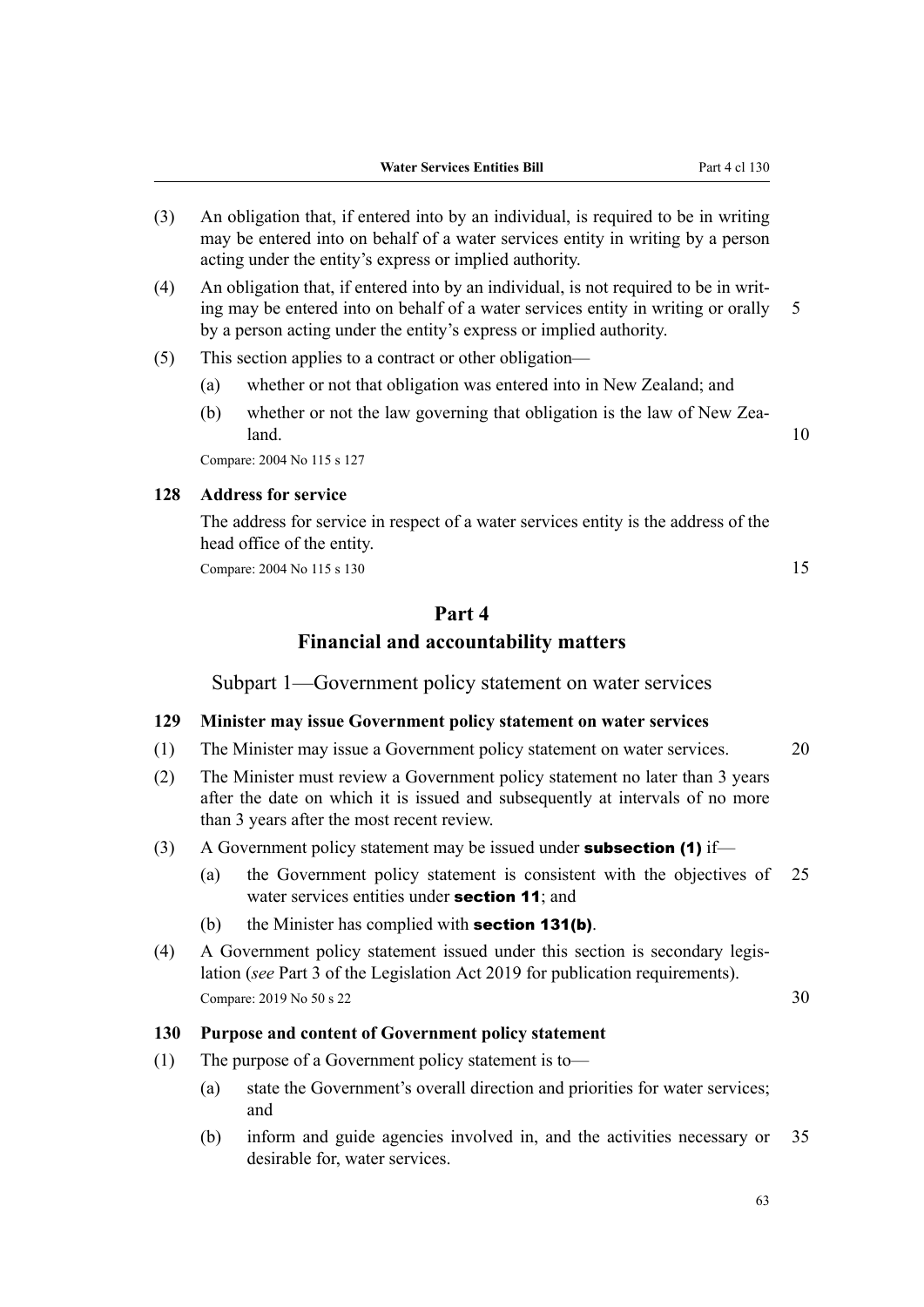# Part 4 cl 131 **Water Services Entities Bill**

| (2) | A Government policy statement must include the following:                                                                                                                |                                                                                                                                       |                                                                                                                                      |    |  |  |
|-----|--------------------------------------------------------------------------------------------------------------------------------------------------------------------------|---------------------------------------------------------------------------------------------------------------------------------------|--------------------------------------------------------------------------------------------------------------------------------------|----|--|--|
|     | (a)                                                                                                                                                                      |                                                                                                                                       | the Government's overall direction for water services, which must<br>include a multi-decade outlook:                                 |    |  |  |
|     | (b)                                                                                                                                                                      |                                                                                                                                       | the Government's priorities for water services:                                                                                      |    |  |  |
|     | (c)                                                                                                                                                                      |                                                                                                                                       | how the Government expects other agencies to support that direction and<br>those priorities:                                         | 5  |  |  |
|     | (d)                                                                                                                                                                      |                                                                                                                                       | the Government's expectations in relation to Māori interests, partnering<br>with mana whenua, and giving effect to Te Mana o te Wai: |    |  |  |
|     | (e)                                                                                                                                                                      |                                                                                                                                       | how the Government expects water services entities to take into account<br>the well-being of communities.                            | 10 |  |  |
| (3) |                                                                                                                                                                          |                                                                                                                                       | A Government policy statement may also include—                                                                                      |    |  |  |
|     | the Government's expectations in relation to the contribution of water<br>(a)<br>services entities to the outcomes sought by the Government in the fol-<br>lowing areas: |                                                                                                                                       |                                                                                                                                      |    |  |  |
|     |                                                                                                                                                                          | (i)                                                                                                                                   | public health:                                                                                                                       | 15 |  |  |
|     |                                                                                                                                                                          | (ii)                                                                                                                                  | the environment:                                                                                                                     |    |  |  |
|     |                                                                                                                                                                          | (iii)                                                                                                                                 | housing and urban development:                                                                                                       |    |  |  |
|     |                                                                                                                                                                          | (iv)                                                                                                                                  | climate change mitigation and adaptation:                                                                                            |    |  |  |
|     |                                                                                                                                                                          | (v)                                                                                                                                   | water security:                                                                                                                      |    |  |  |
|     |                                                                                                                                                                          | $(v_i)$                                                                                                                               | resilience to natural hazards:                                                                                                       | 20 |  |  |
|     | (b)                                                                                                                                                                      | any other matters the Minister considers relevant.                                                                                    |                                                                                                                                      |    |  |  |
|     | Compare: 2019 No 50 s 23                                                                                                                                                 |                                                                                                                                       |                                                                                                                                      |    |  |  |
| 131 | Preparation or review of Government policy statement                                                                                                                     |                                                                                                                                       |                                                                                                                                      |    |  |  |
|     | When preparing or reviewing a Government policy statement, the Minister<br>$must$ —                                                                                      |                                                                                                                                       |                                                                                                                                      |    |  |  |
|     | (a)                                                                                                                                                                      | be satisfied that it promotes a water services system that contributes to<br>the current and future well-being of New Zealanders; and |                                                                                                                                      |    |  |  |
|     | (b)                                                                                                                                                                      | consult-                                                                                                                              |                                                                                                                                      |    |  |  |
|     |                                                                                                                                                                          | (i)                                                                                                                                   | the water services entities; and                                                                                                     |    |  |  |
|     |                                                                                                                                                                          | (ii)                                                                                                                                  | the regional representative group of each water services entity;<br>and                                                              | 30 |  |  |
|     |                                                                                                                                                                          | (iii)                                                                                                                                 | Taumata Arowai-the Water Services Regulator; and                                                                                     |    |  |  |
|     |                                                                                                                                                                          | (iv)                                                                                                                                  | other persons, and representative groups of persons, who have an<br>interest in water services in New Zealand.                       |    |  |  |

Compare: 2019 No 50 s 24 35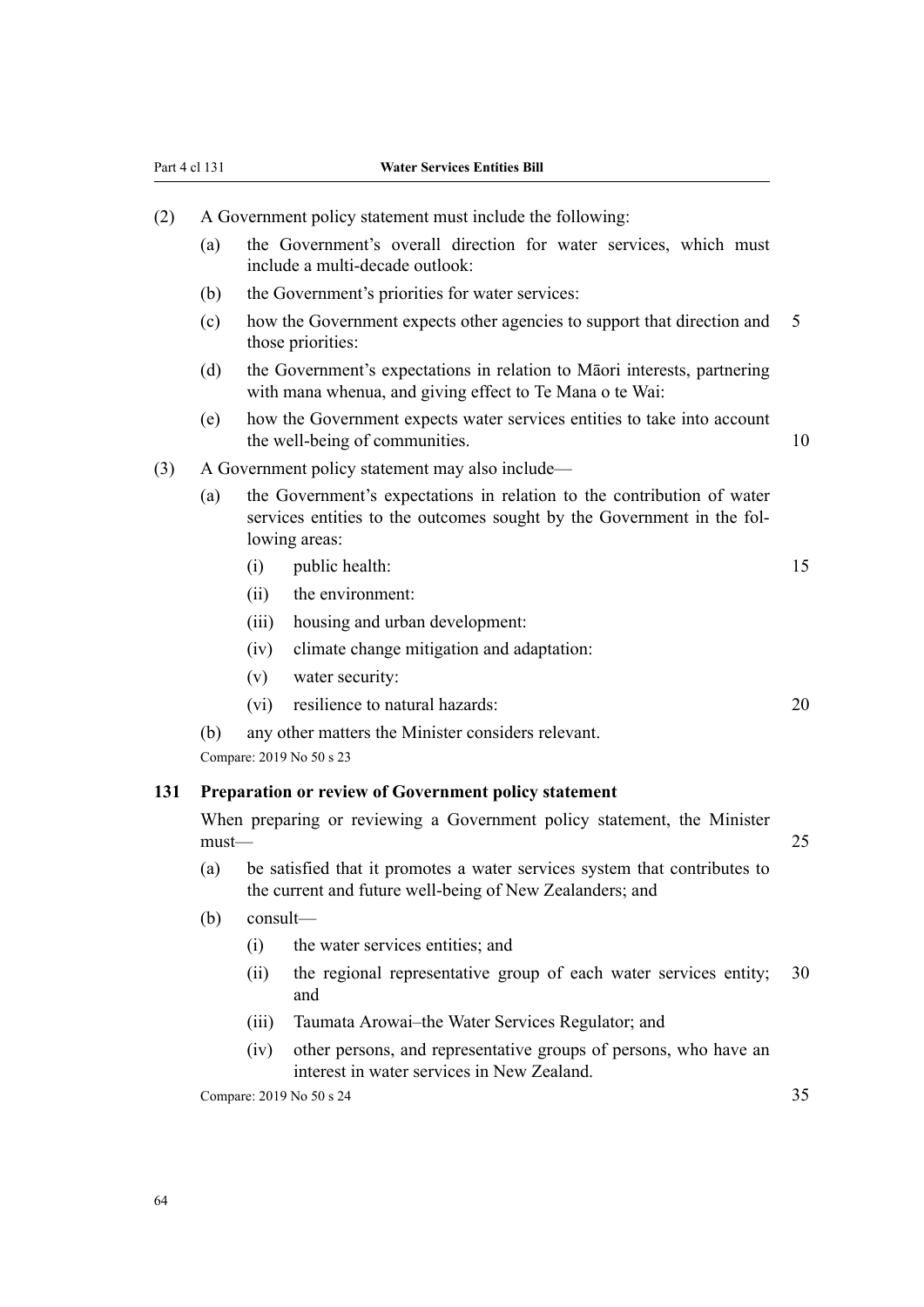#### **132 Water services entities to give effect to Government policy statement**

A water services entity must give effect to any Government policy statement when performing its functions.

Compare: 2019 No 50 s 26

# **133 Amending Government policy statement** 5

- (1) The Minister may amend a Government policy statement at any time.
- (2) Sections 131 and 134 (which relate to the preparation and availability of a Government policy statement)—
	- (a) apply with the necessary modifications to an amendment to the Govern‐ ment policy statement; but 10
	- (b) do not apply if the amendment to the Government policy statement is not significant.

Compare: 2019 No 50 s 29

#### **134 Obligation to publish and present Government policy statement**

- (1) As soon as practicable after issuing a Government policy statement, the Minis‐ 15 ter must—
	- (a) present a copy to the House of Representatives; and
	- (b) arrange for a copy to be given to each water services entity.
- (2) The department must make the Government policy statement publicly available as soon as practicable after it is issued by publishing a copy on an Internet site 20 maintained by, or on behalf of, the department in a format that is readily accessible.

Compare: 2019 No 50 s 28

Subpart 2—Regional representative group's statement of strategic and performance expectations 25

# **135 Regional representative group must issue and review, and may replace, statement of strategic and performance expectations**

- (1) The regional representative group of a water services entity must issue a state‐ ment of strategic and performance expectations for the entity.
- (2) The regional representative group must, at least once during every year after 30 the year in which a statement of strategic and performance expectations is issued, review the statement.
- (3) The regional representative group may, following a review, issue a new state‐ ment of strategic and performance expectations that replaces the statement of strategic and performance expectations that was reviewed, in which case, the 35 reviewed statement expires when it is replaced.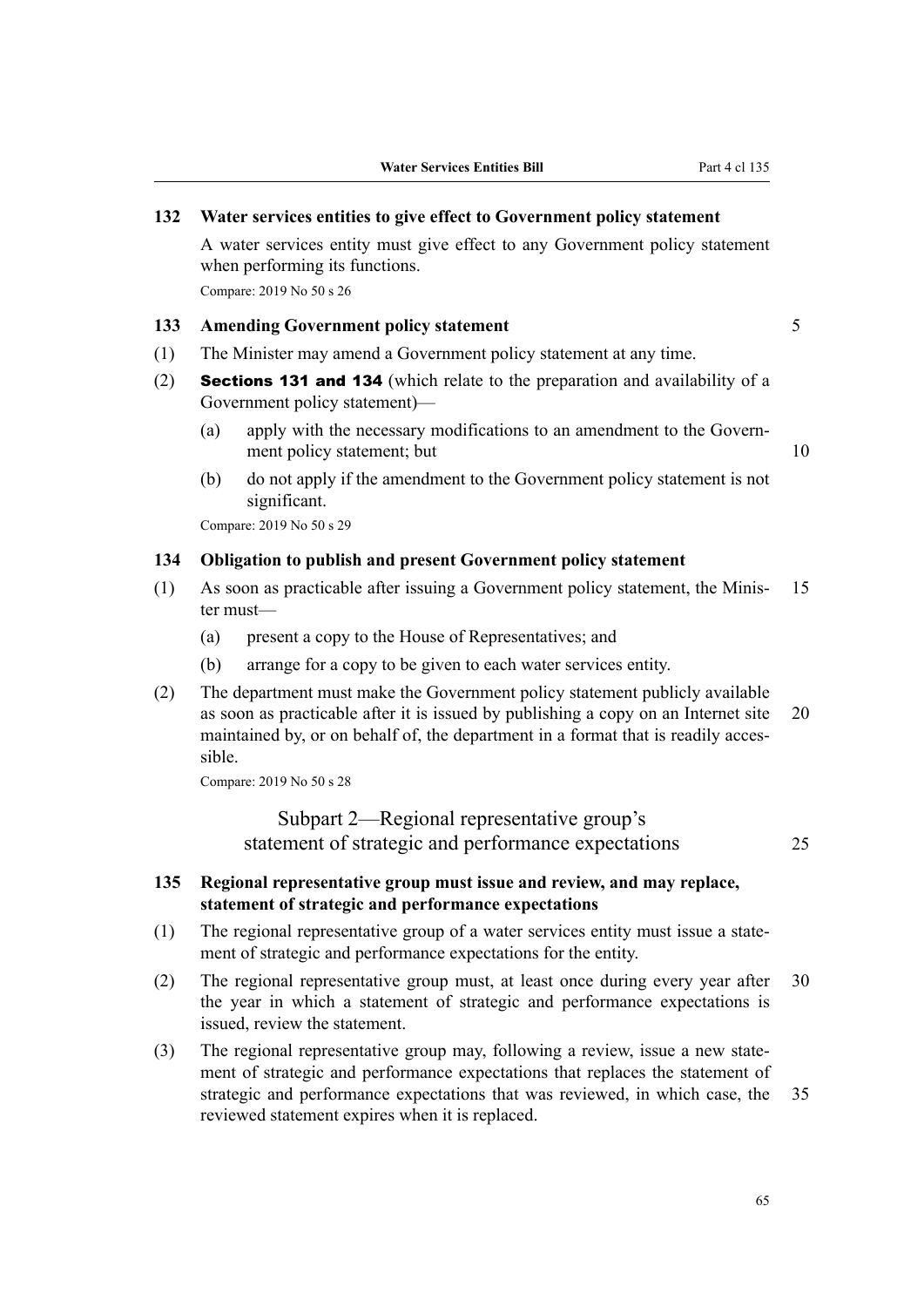(4) A statement of strategic and performance expectations must relate to at least 3 financial years.

# **136 Purpose and content of statement of strategic and performance expectations**

- (1) The purpose of a statement of strategic and performance expectations for a 5 water services entity is to—
	- (a) state the regional representative group's objectives and priorities for water services in the entity's service area; and
	- (b) inform and guide the decisions and actions of the board of the entity.
- (2) A statement of strategic and performance expectations for a water services 10 entity must—
	- (a) include the following matters:
		- (i) the regional representative group's expectations and strategic pri‐ orities for the entity:
		- (ii) the outcomes the group expects to be achieved through the deliv- 15 ery of water services by the entity:
		- (iii) how the group expects the water services entity to meet its objectives, perform or exercise its duties, functions and powers, and comply with its operating principles:
		- (iv) how the group expects the water services entity to give effect to 20 Te Mana o te Wai, to the extent that Te Mana o te Wai applies to the entity's duties, functions, and powers; and
	- (b) require the entity to give effect to the objective under **section 11(a)** of delivering water services and related infrastructure in an efficient and financially sustainable manner. 25
- (3) A matter under **subsection (2)(a)** must not be inconsistent with the direction and priorities for water services in the Government policy statement (if any) issued under section 129.

# **137 Water services entity to give effect to statement of strategic and performance expectations** 30

The board of a water services entity must give effect to the statement of strategic and performance expectations for the entity when performing its functions. Compare: 2019 No 50 s 26

# **138 Obligation to publish statement of strategic and performance expectations**

(1) The regional representative group of a water services entity must provide a 35 copy of a statement of strategic and performance expectations to the board of the entity as soon as practicable after issuing it.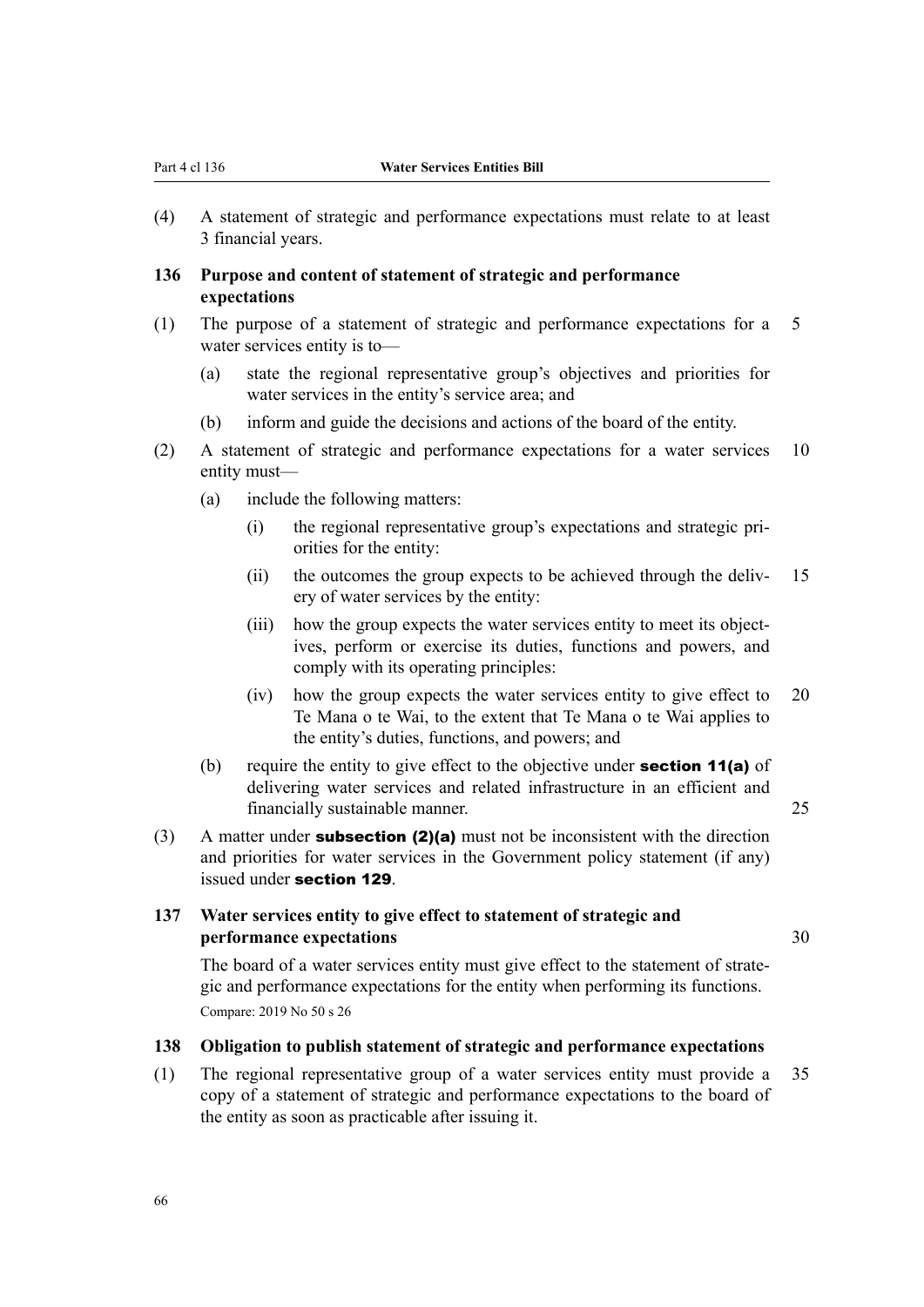- (2) The board must make the statement of strategic and performance expectations publicly available as soon as practicable after it is issued by publishing a copy on an Internet site maintained by, or on behalf of, the entity in a format that is readily accessible.
- **139 Obligation of regional representative group to review board performance** 5

The regional representative group of a water services entity must annually review the performance of the board in giving effect to the statement of strategic and performance expectations.

Subpart 3—Te Mana o te Wai statements for water services

# **140 Mana whenua may provide Te Mana o te Wai statements for water** 10 **services**

- (1) Mana whenua whose rohe or takiwā includes a freshwater body in the service area of a water services entity may provide the entity with a Te Mana o te Wai statement for water services.
- (2) A Te Mana o te Wai statement for water services provided under **subsec-** 15 tion (1) may—
	- (a) be provided by an individual iwi or hapū, or by a group of iwi or hapū:
	- (b) relate to 1 freshwater body, or to multiple freshwater bodies.
- (3) Mana whenua who have provided a Te Mana o te Wai statement for water ser‐ vices under subsection (1)—<br>20
	- (a) may review the statement at any time; and
	- (b) following a review, may provide a new statement that replaces the statement that was reviewed, in which case, the reviewed statement expires when it is replaced.
- (4) A statement provided under **subsection (1) or (3)(b)** expires after 10 years.  $25$
- **141 Water services entity must respond to Te Mana o te Wai statement for water services**
- (1) As soon as practicable after receiving a Te Mana o te Wai statement for water services under **section 140**, the board of a water services entity must—
	- (a) acknowledge receipt of the statement; and 30
- - (b) engage with the mana whenua who provided the statement in accordance with **section 202** in relation to the preparation of a response to the Te Mana o te Wai statement for water services.
- (2) A response to a Te Mana o te Wai statement for water services must include a plan that sets out how the water services entity intends (consistent with, and 35 without limiting, **section 4(1)(b)**) to give effect to Te Mana o te Wai, to the extent that it applies to the entity's duties, functions, and powers.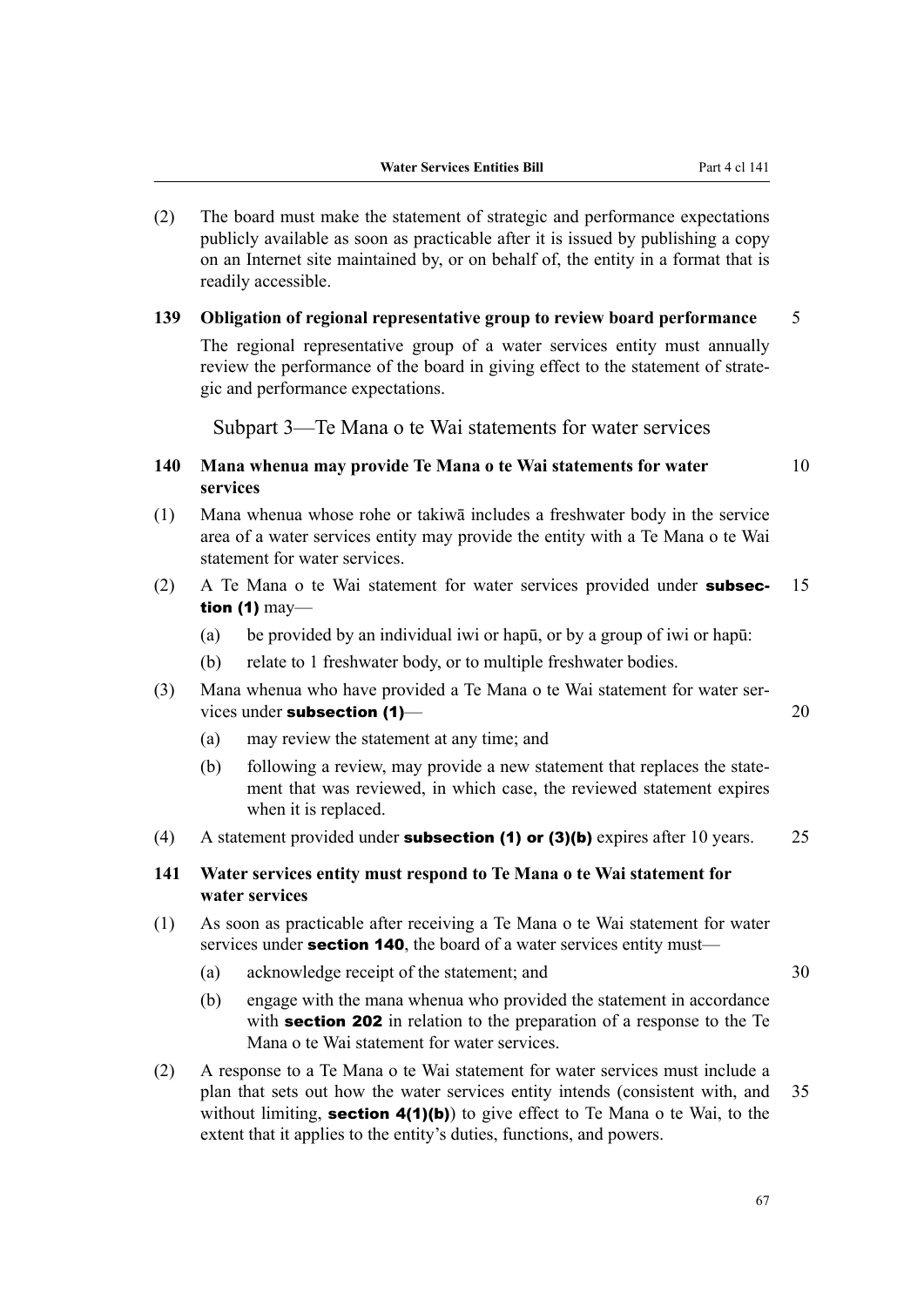# **142 Obligation to publish response to Te Mana o te Wai statement for water services**

The board of a water services entity must make its response to a Te Mana o te Wai statement for water services publicly available by publishing a copy on an Internet site maintained by, or on behalf of, the entity in a format that is readily 5 accessible—

- (a) as soon as practicable after issuing the response; and
- (b) in any event, within 2 years after receiving the statement to which it relates.

Subpart 4—Reporting obligations 10

# *Planning: statement of intent*

# **143 Purpose of statement of intent**

The purpose of a statement of intent is to promote the public accountability of a water services entity by—

- (a) setting out the entity's strategic intentions; and 15
- (b) providing a base against which the water services entity's actual per‐ formance can later be assessed.

Compare: 2004 No 115 s 138

# **144 Board must prepare statement of intent**

- (1) The board of a water services entity must provide to the regional representative 20 group a statement of intent that complies with this section and section 145.
- (2) The board must provide a statement of intent annually.
- (3) A statement of intent must—
	- (a) relate to at least the following 3 financial years; and
	- (b) be prepared in accordance with **Part 1 of Schedule 3**.  $25$

# **145 Content of statement of intent**

#### *Strategic elements*

- (1) A statement of intent for a water services entity must, for the period to which it relates, set out—
	- (a) how the entity intends to meet its objectives, perform or exercise its 30 duties, functions, and powers, and comply with its operating principles; and
	- (b) the outcomes the board expects to achieve through the delivery of water services; and
	- (c) how the entity intends to give effect to— 35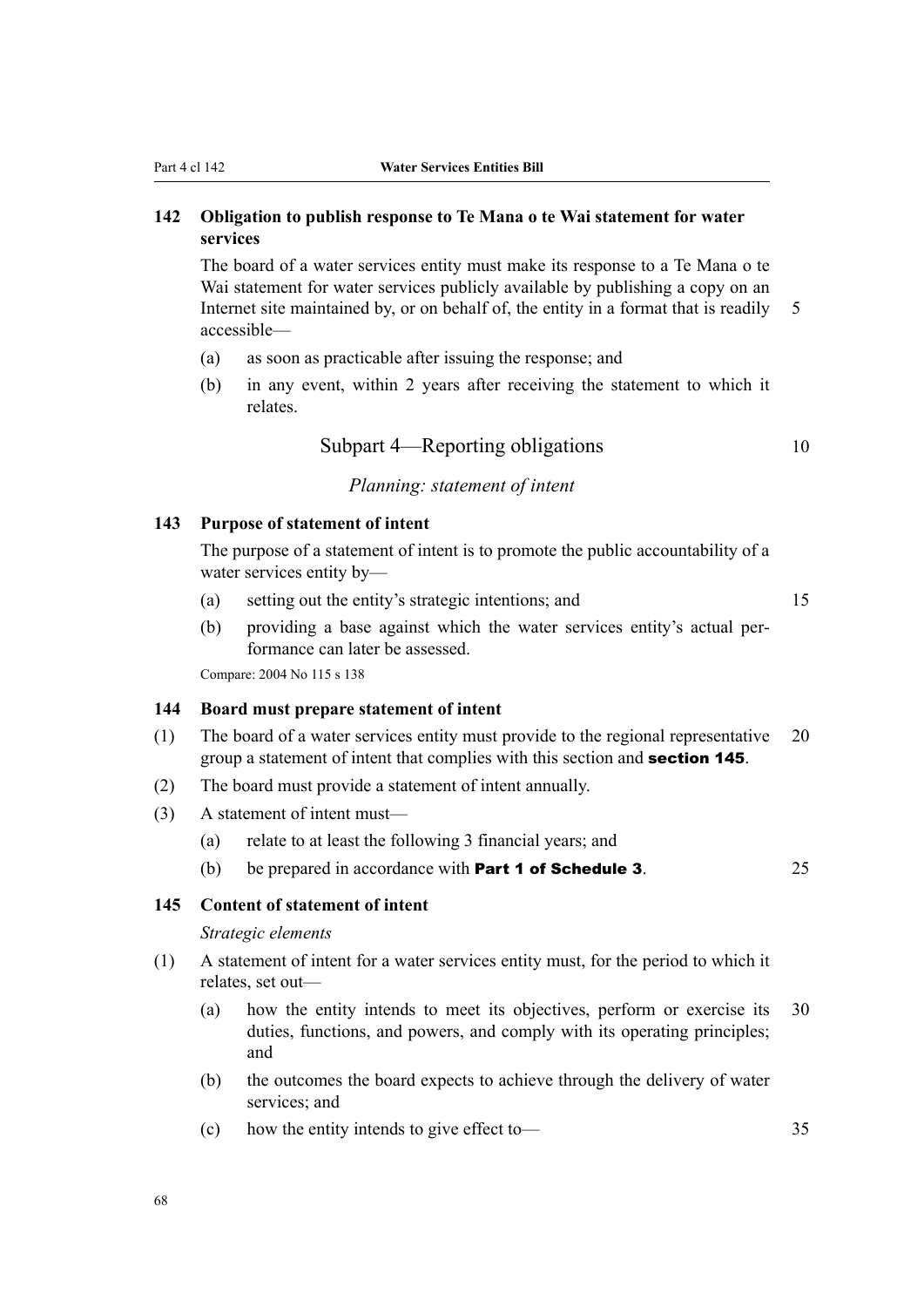- (i) the expectations, strategic priorities, and outcomes outlined in the statement of strategic and performance expectations for the entity; and
- (ii) the direction and priorities in the Government policy statement.

*Operational elements* 5

- (2) A statement of intent for a water services entity must, for the period to which it relates, set out—
	- (a) the nature and scope of the activities the entity proposes to undertake; and
	- (b) significant work that the entity proposes to undertake; and 10
	- (c) any actions the entity intends to take (consistent with its plan under  $sec$ tion 141(2)) relating to water services as part of its response to a Te Mana o te Wai statement for water services; and
	- (d) how the entity proposes to approach consumer and community engagement: and 15
	- (e) a forecast statement of service delivery performance for water supply, wastewater, and stormwater services, including non-financial performance measures and targets about the quality of the services to be delivered.

*Financial elements* 20

- (3) A statement of intent must also include—
	- (a) the forecast financial statements for each financial year in the period to which the statement of intent relates; and
	- (b) the financial statements for the financial year immediately preceding the period to which the statement of intent relates; and 25
	- (c) a forecast of expenditure to be applied to—
		- (i) meet additional demand for water supply, wastewater, and storm‐ water services; and
		- (ii) improve the level of the service delivery performance; and
		- (iii) replace existing assets. 30
- (4) For the purposes of this section, budgeted expenditure applied for 2 or all of the purposes in **subsection (3)** may be treated as if it were applied solely in relation to the primary purpose of the expenditure.

#### **146 Board must publish statement of intent**

The board of a water services entity must, as soon as practicable after provid- 35 ing a statement of intent to the entity's regional representative group, make the statement publicly available by publishing a copy on an Internet site maintained by, or on behalf of, the entity in a format that is readily accessible.

69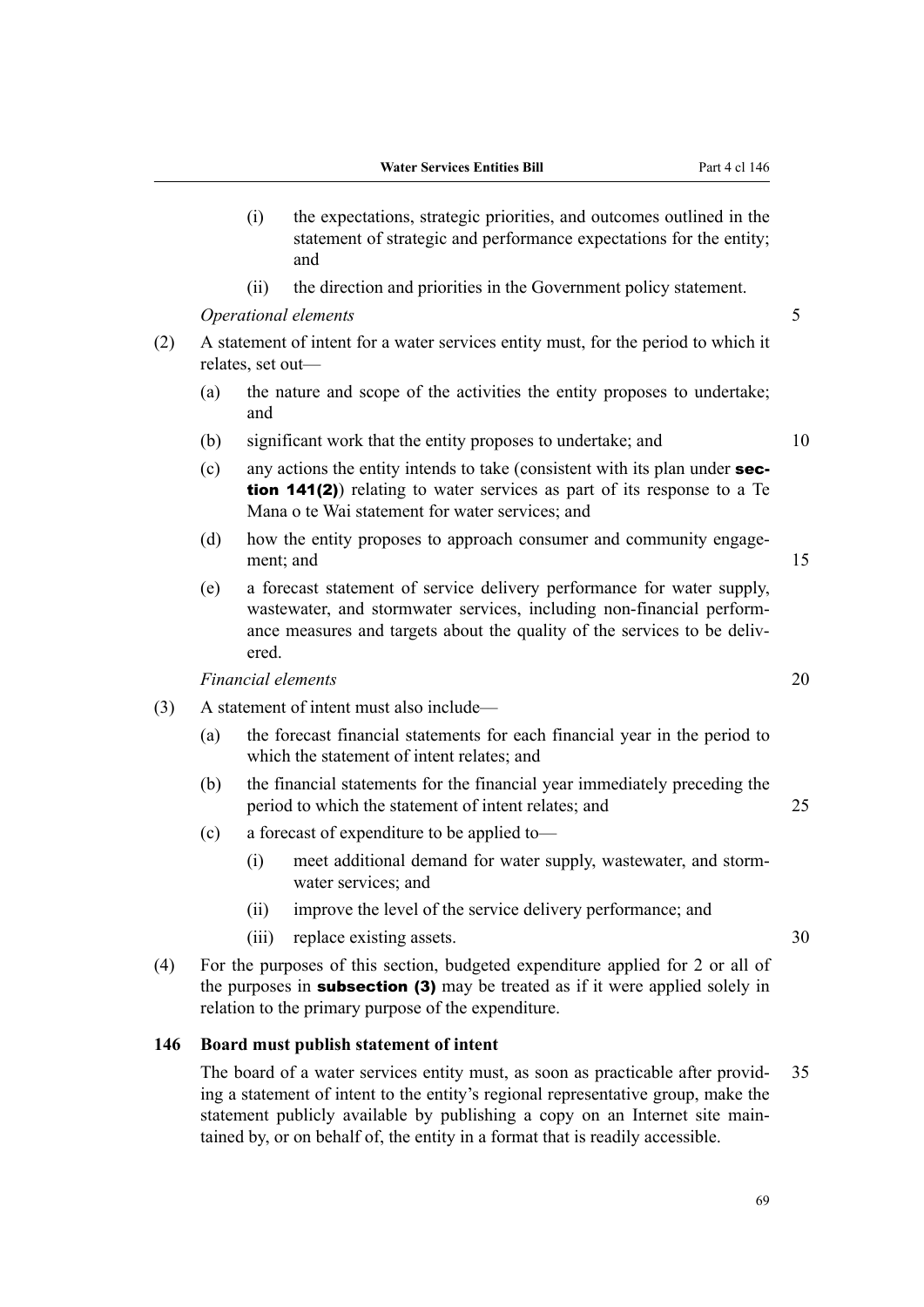#### *Planning: asset management plan*

#### **147 Board must prepare asset management plan**

(1) The board of a water services entity must provide an asset management plan to the entity's regional representative group at least once in every 3-year period.

(2) The asset management plan must— 5

- 
- (a) cover a period of not less than 10 consecutive financial years; and
- (b) comply with section 148; and
- (c) be prepared in accordance with Part 2 of Schedule 3.

# **148 Content of asset management plan**

An asset management plan for a water services entity must, for the period to 10 which it relates, set out—

- (a) the investment priorities for the infrastructure assets of the entity; and
- (b) how the entity will—
	- (i) operate, maintain, and renew its infrastructure assets; and
	- (ii) provide new infrastructure assets; and 15

- (c) how the plan meets the proposed activities and intention of the entity set out in its statement of intent; and
- (d) how the plan relates to any actions the entity intends to take (consistent with its plan under **section 141(2)**) as part of its response to a Te Mana o te Wai statement for water services. 20

#### **149 Obligation to publish asset management plan**

As soon as practicable after an asset management plan is provided to the regional representative group, the chief executive of a water services entity must—

- (a) make the plan publicly available by publishing a copy on an Internet site 25 maintained by, or on behalf of, the entity in a format that is readily accessible; and
- (b) prepare and publish a report on how the entity considered consumer and community input into, and feedback on, the plan and incorporated it into the plan. 30

# *Planning: funding and pricing plan*

# **150 Board must prepare funding and pricing plan**

- (1) The board of a water services entity must provide a funding and pricing plan to the entity's regional representative group at least once in every 3-year period.
- (2) The funding and pricing plan must— 35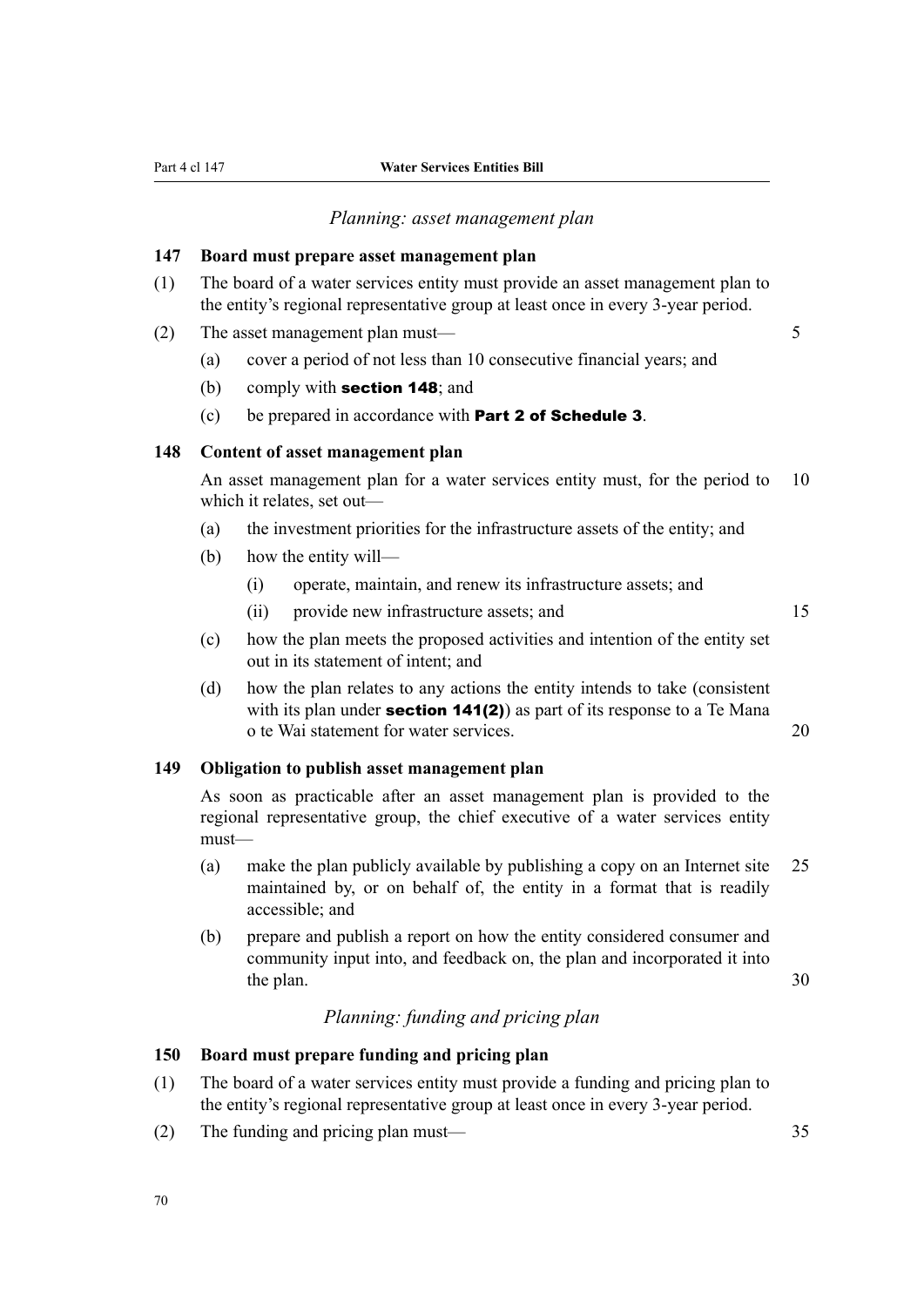- (a) cover a period of not less than 10 consecutive financial years; and
- (b) comply with section 151; and
- (c) be prepared in accordance with Part 3 of Schedule 3.

#### **151 Content of funding and pricing plan**

- (1) A funding and pricing plan for a water services entity must, for the period to 5 which it relates, set out—
	- (a) the sources of, and the entity's intended approach to, funding, revenue, and pricing; and
	- (b) the entity's intended approach to pricing its services and charging consumers; and 10

- (c) a financial strategy for all of the consecutive financial years covered by the funding and pricing plan.
- (2) A financial strategy must—
	- (a) include a statement of the factors that are expected to have a significant impact on the water services entity during the consecutive financial 15 years covered by the strategy, including—
		- (i) the expected changes in population and the use of land in the entity's service area, and the capital and operating costs of providing for those changes; and
		- (ii) the expected capital expenditure on network infrastructure that is 20 required to maintain existing levels of service currently provided by the entity; and
		- (iii) other significant factors affecting the entity's ability to maintain existing levels of service and to meet additional demands for services; and 25
	- (b) specify the entity's policy on the giving of security for its borrowing; and
	- (c) specify the entity's objectives for holding and managing financial invest‐ ments and equity securities and its quantified targets for returns on those investments and equity securities. 30

Compare: 2002 No 84 s 101A(1), (3)(a), (c), (d)

# **152 Obligation to publish funding and pricing plan**

As soon as practicable after a funding and pricing plan is provided to the regional representative group, the chief executive must—

(a) make the plan publicly available by publishing a copy on an Internet site 35 maintained by, or on behalf of, the entity in a format that is readily accessible; and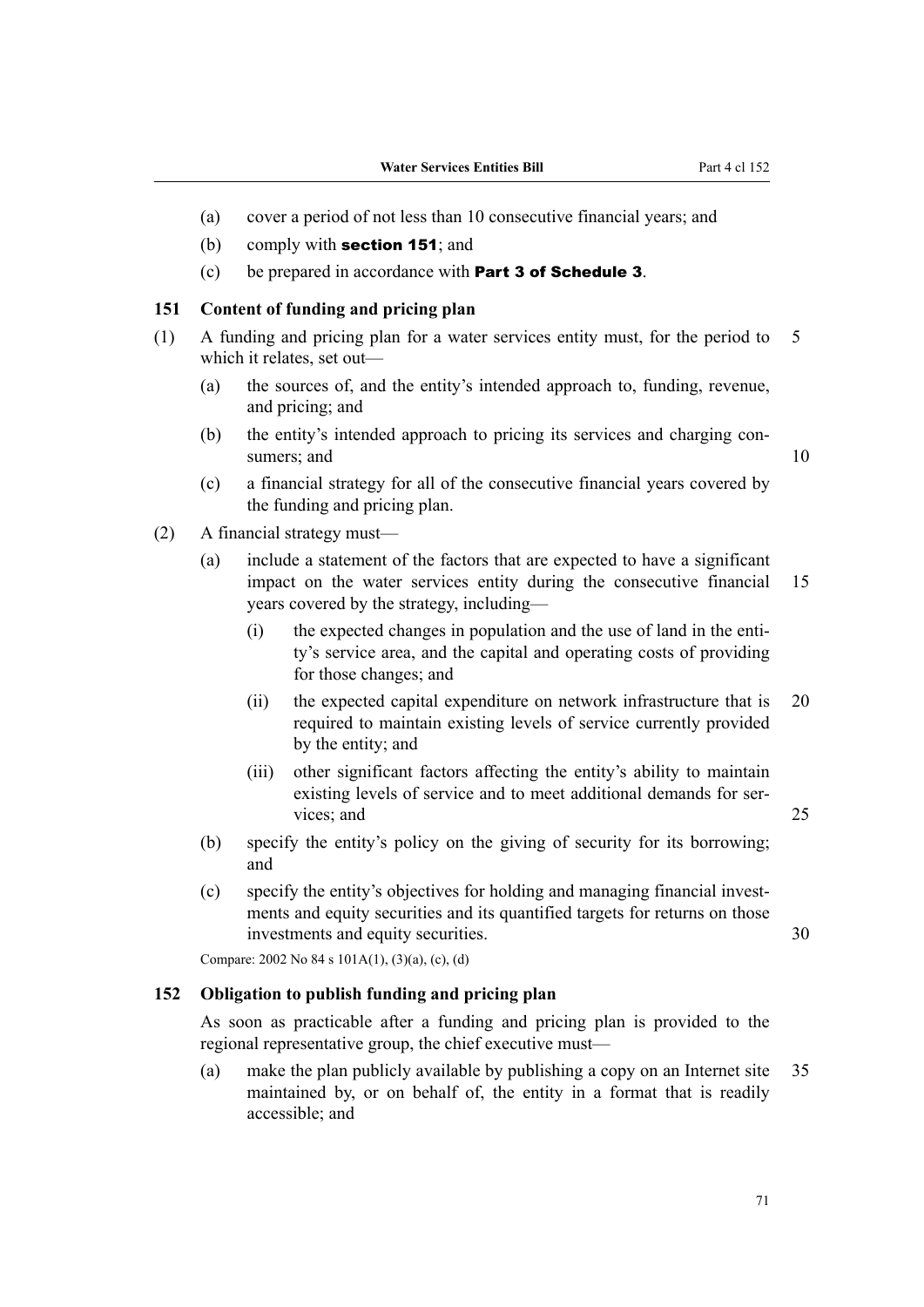(b) prepare and publish a report on how the entity considered consumer and community input into, and feedback on, the plan and incorporated it into the plan.

# *Planning: infrastructure strategy*

# **153 Board must prepare and adopt infrastructure strategy** 5

- (1) The board of a water services entity must provide an infrastructure strategy to the entity's regional representative group at least once in every 3-year period.
- (2) The strategy must—
	- (a) cover a period of at least 30 consecutive financial years; and
	- (b) comply with **section 154**; and  $10$
	- (c) be prepared in accordance with Part 4 of Schedule 3.

#### **154 Content of infrastructure strategy**

- (1) An infrastructure strategy must identify—
	- (a) significant infrastructure issues for the water services entity over the period covered by the strategy; and 15
	- (b) the main options for managing those issues and the implications of those options.
- (2) An infrastructure strategy must also, for the period to which it relates, outline how the water services entity intends to operate, maintain, and renew its existing infrastructure assets and provide for new infrastructure over the period 20 covered by the strategy.
- (3) An infrastructure strategy must also, for the period to which it relates, outline how the water services entity intends (consistent with, and without limiting, **section 4(1)(b)**) to give effect to Te Mana o te Wai, to the extent that Te Mana o te Wai applies to the entity's duties, functions, and powers. 25 Compare: 2002 No 84 s 101B

#### **155 Obligation to publish infrastructure strategy**

The chief executive of a water services entity must, as soon as practicable after an infrastructure strategy is provided to the entity's regional representative  $group, \qquad \qquad$  30

- (a) make the strategy publicly available by publishing a copy on an Internet site maintained by, or on behalf of, the entity in a format that is readily accessible; and
- (b) prepare and publish a report on how consumer and community input into, and feedback on, the strategy was considered and incorporated into 35 the strategy.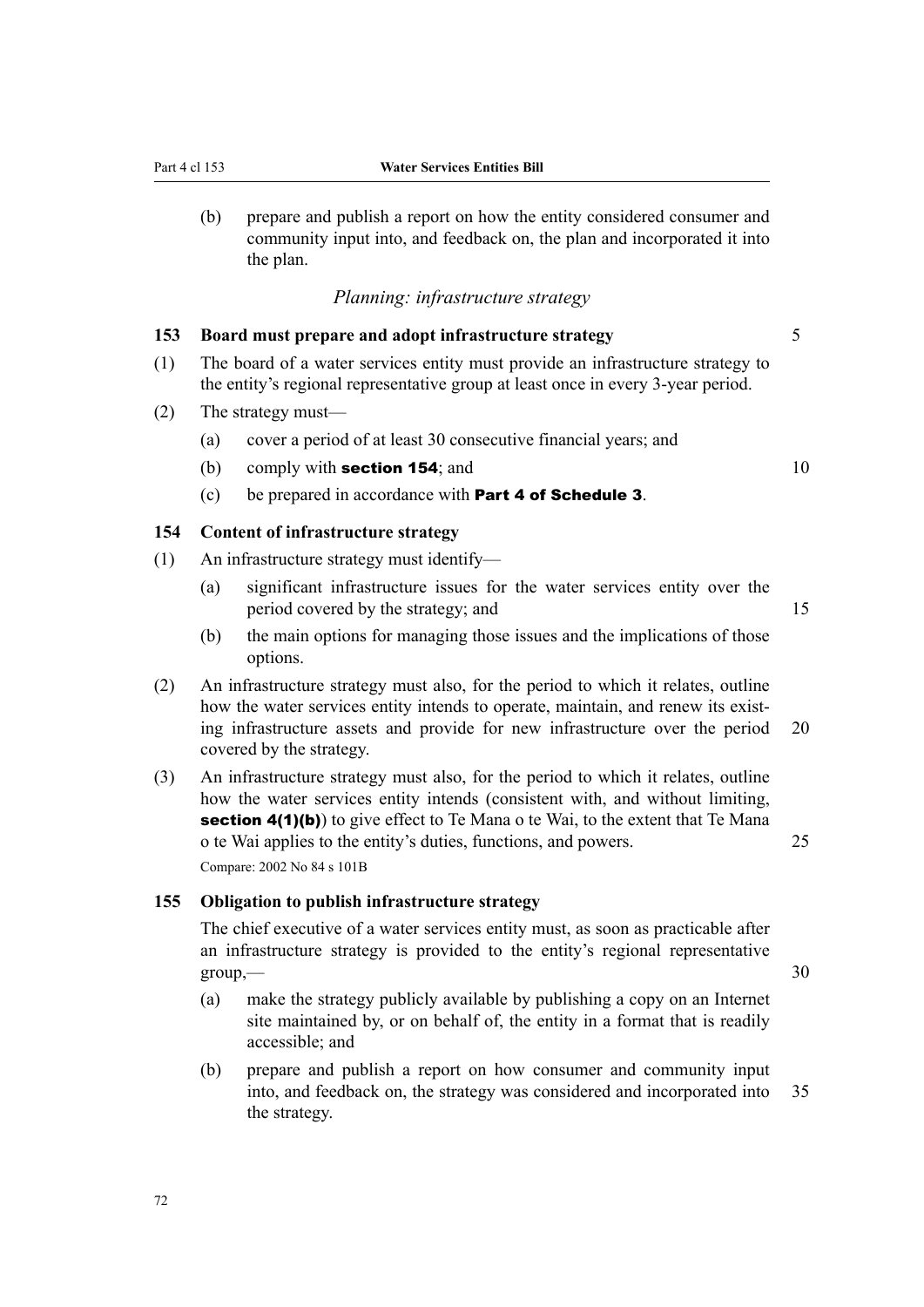#### *Reporting: annual report*

# **156 Obligation to prepare and publish annual report**

- (1) A water services entity must,—
	- (a) as soon as practicable after the end of each financial year, prepare a report on the affairs of the water services entity; and  $5$
	- (b) provide the report to its regional representative group no later than 15 working days after receiving the audit report provided under section 161.
- (2) A water services entity must publish a copy of its annual report on an Internet site maintained by, or on behalf of, the entity— 10
	- (a) as soon as practicable after it has been provided to the regional represen‐ tative group; and
	- (b) in any event, no later than 20 working days after receiving the audit report.

Compare: 2004 No 115 s 150(1) 15

#### **157 Form and content of annual report**

- (1) An annual report of a water services entity must contain the following informa‐ tion and reports in respect of the financial year to which it relates:
	- (a) information on operations that complies with **subsection (2)**:
	- (b) a statement of service delivery performance in accordance with **sec-** 20 tion 158:
	- (c) the annual financial statements for the entity in accordance with section 159:
	- (d) a statement of responsibility in accordance with **section 160**:
	- (e) an audit report in accordance with section 161: 25

- (f) information on compliance with its obligation to be a good employer, including its equal employment opportunities programme (*see* section 120):
- (g) information required by section 162 (which relates to payments in respect of board members, chief executives, and employees during that 30 financial year):
- (h) information on responses the board has made to Te Mana o te Wai statements for water services during that financial year (*see* section 141):
- (i) information on any action that the entity has taken (consistent with its plan under **section 141(2)**) as part of its response to a Te Mana o te  $35$ Wai statement for water services (*see* **section 141**):
- (i) information required by **section 21(3)** (which relates to the enforcement of certain natural person transactions):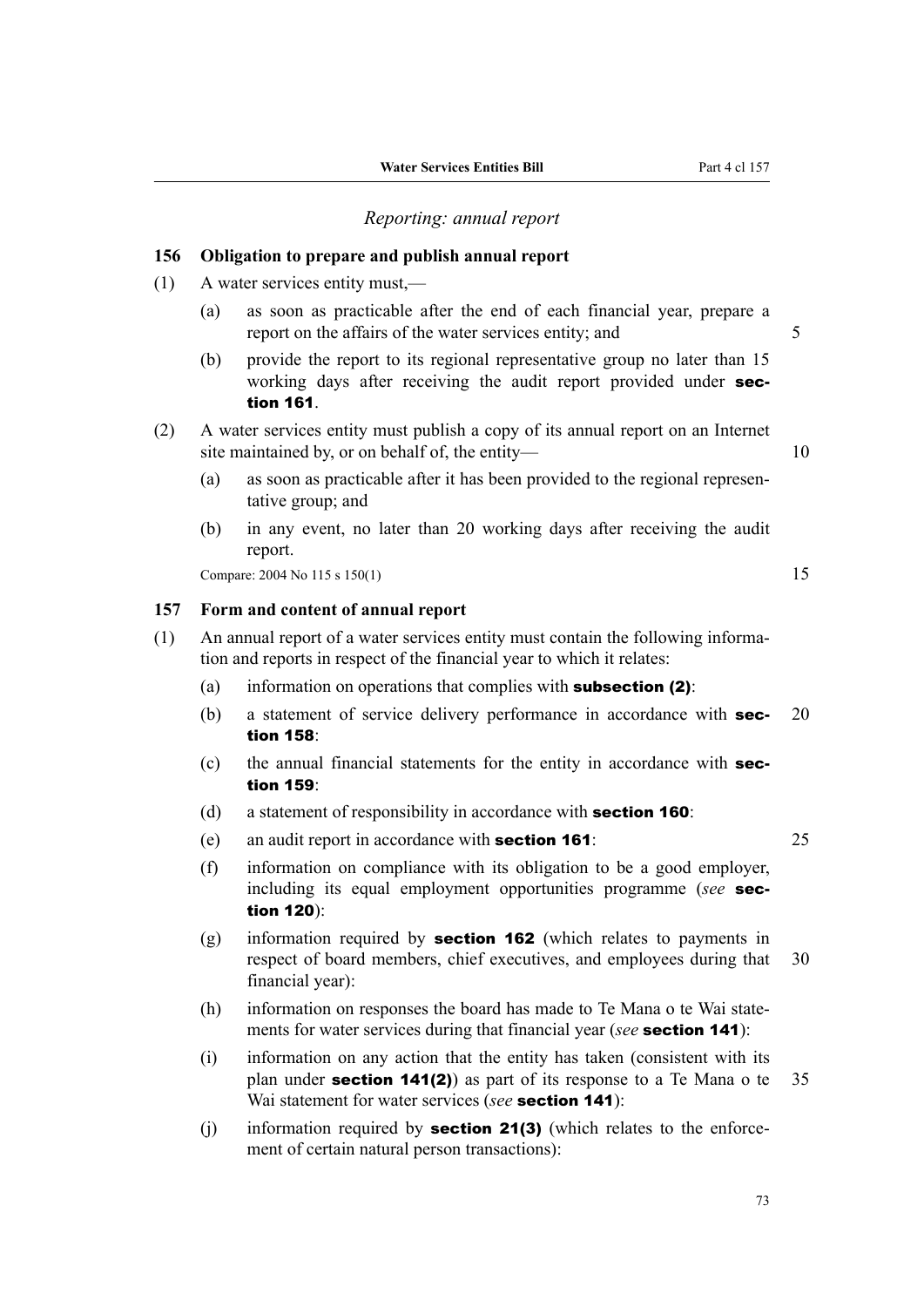- (k) information required by **section 108** (which relates to permission to act despite being interested in a matter):
- (l) any matters that relate to or affect the entity's operations that the entity is otherwise required, or has undertaken, or wishes to report on in its annual report. 5
- (2) The annual report must provide the information that is necessary to enable an informed assessment to be made of the entity's operations for that financial year, including an assessment of the entity's progress in relation to its strategic intentions as set out in the most recent statement of intent, asset management plan, and funding and pricing plan. 10 Compare: 2004 No 115 s  $151(1)(a)$ –(e), (g)–(k), (2)

**158 Form and content of statement of service delivery performance**

- (1) A statement of service delivery performance must, in relation to a water ser‐ vices entity and a financial year, contain the following information:
	- (a) a comparison of the actual performance achieved with the forecast state-15 ment of service delivery performance in the statement of intent (*see* section 145(2)(e)):
	- (b) whether any intended changes to the level of service delivery have been achieved:
	- (c) the reasons for any significant variation between the level of service 20 delivery achieved and the intended level of service delivery:
	- (d) the actual revenue, operating expenditure, and capital expenditure for water supply, wastewater, and stormwater services, compared to the revenue, operating expenditure, and capital expenditure budgeted for those services in the statement of intent. 25
- (2) For the purposes of **subsection (1)(d)**, the statement must separately provide for actual and budgeted expenditure applied to—
	- (a) meet additional demand for the water supply, wastewater, and storm‐ water services:
	- (b) improve the level of service delivery performance: 30
	- (c) replace existing assets.
- (3) For the purposes of this section, actual or budgeted expenditure for 2 or all of the purposes in **subsection (2)** may be treated as if it were made solely in relation to the primary purpose of the expenditure. Compare: 2004 No 115 s 153 35

#### **159 Annual financial statements**

(1) As soon as practicable after the end of each financial year, a water services entity must prepare financial statements in relation to the entity for that financial year.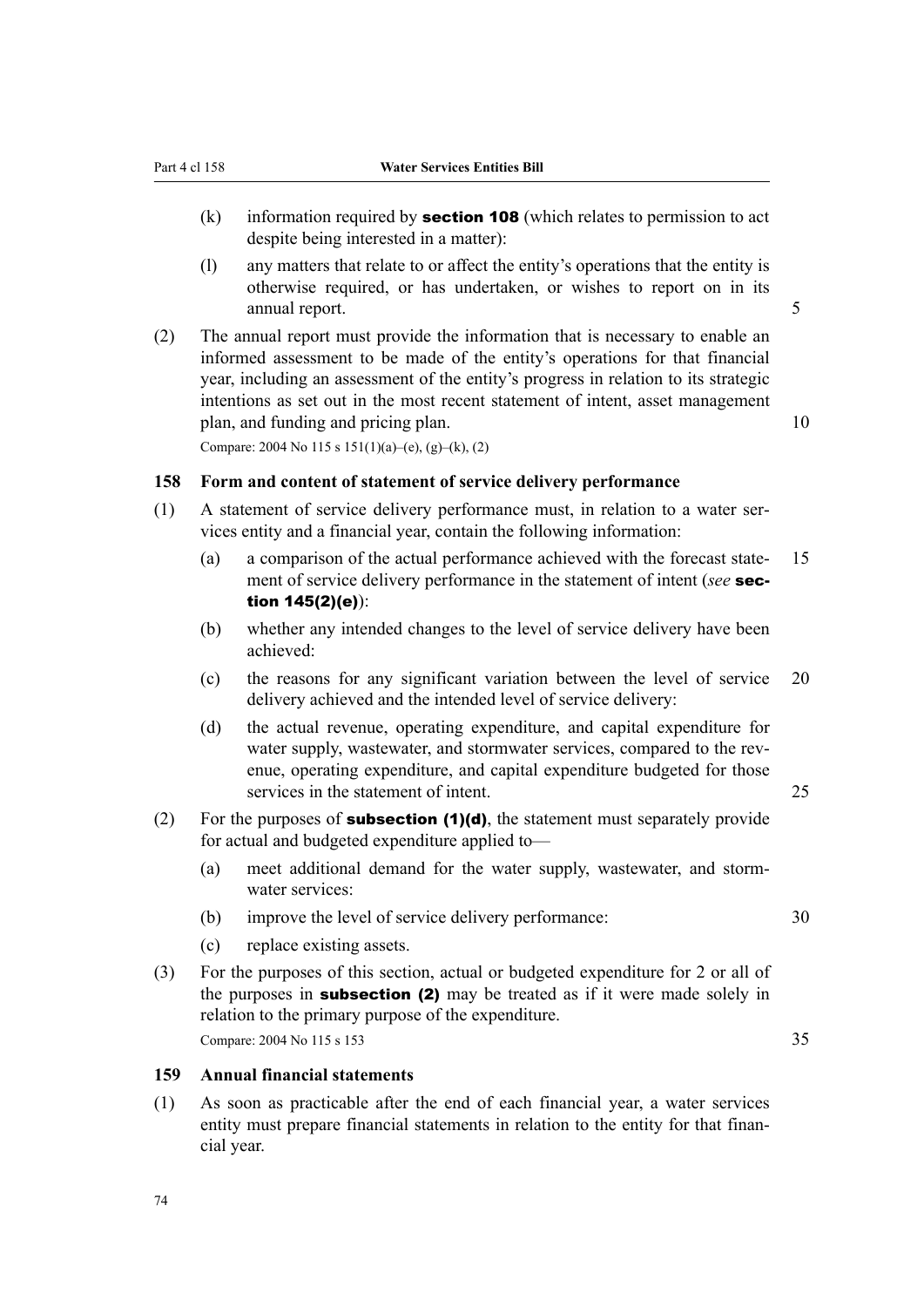- (2) The financial statements must—
	- (a) include any information or explanations needed to fairly reflect the financial operations and financial position; and
	- (b) include the forecast financial statements prepared at the start of the financial year for comparison with the actual financial statements. 5 Compare: 2004 No 115 s 154

#### **160 Statement of responsibility**

The statement of responsibility must—

- (a) contain a statement of the signatories' responsibility for the preparation of the financial statements and statement of performance and for the 10 judgments in them; and
- (b) contain a statement of the signatories' responsibility for establishing and maintaining a system of internal control designed to provide reasonable assurance as to the integrity and reliability of financial reporting; and
- (c) contain a statement that, in the opinion of the signatories, the financial 15 statements and statement of performance for the financial year fairly reflect the financial position and operations of the water services entity; and
- (d) be dated and signed—
	- (i) by 2 board members on behalf of the board; and 20
	- (ii) by the chief executive.

Compare: 2004 No 115 s 155

#### **161 Audit report**

- (1) A water services entity must forward to the Auditor-General—
	- (a) the entity's annual financial statements and statement of service delivery 25 performance; and
	- (b) any other information that the Auditor-General has agreed, or is required, to audit.
- (2) The Auditor-General must—
	- (a) audit the statements and information referred to in **subsection (1)**; and  $30$
	- (b) provide an audit report on those statements and that information to the water services entity.

Compare: 2004 No 115 s 156(1), (2)

## **162 Disclosure of payments in respect of board members and employees**

(1) The annual report must include, in respect of the water services entity,— 35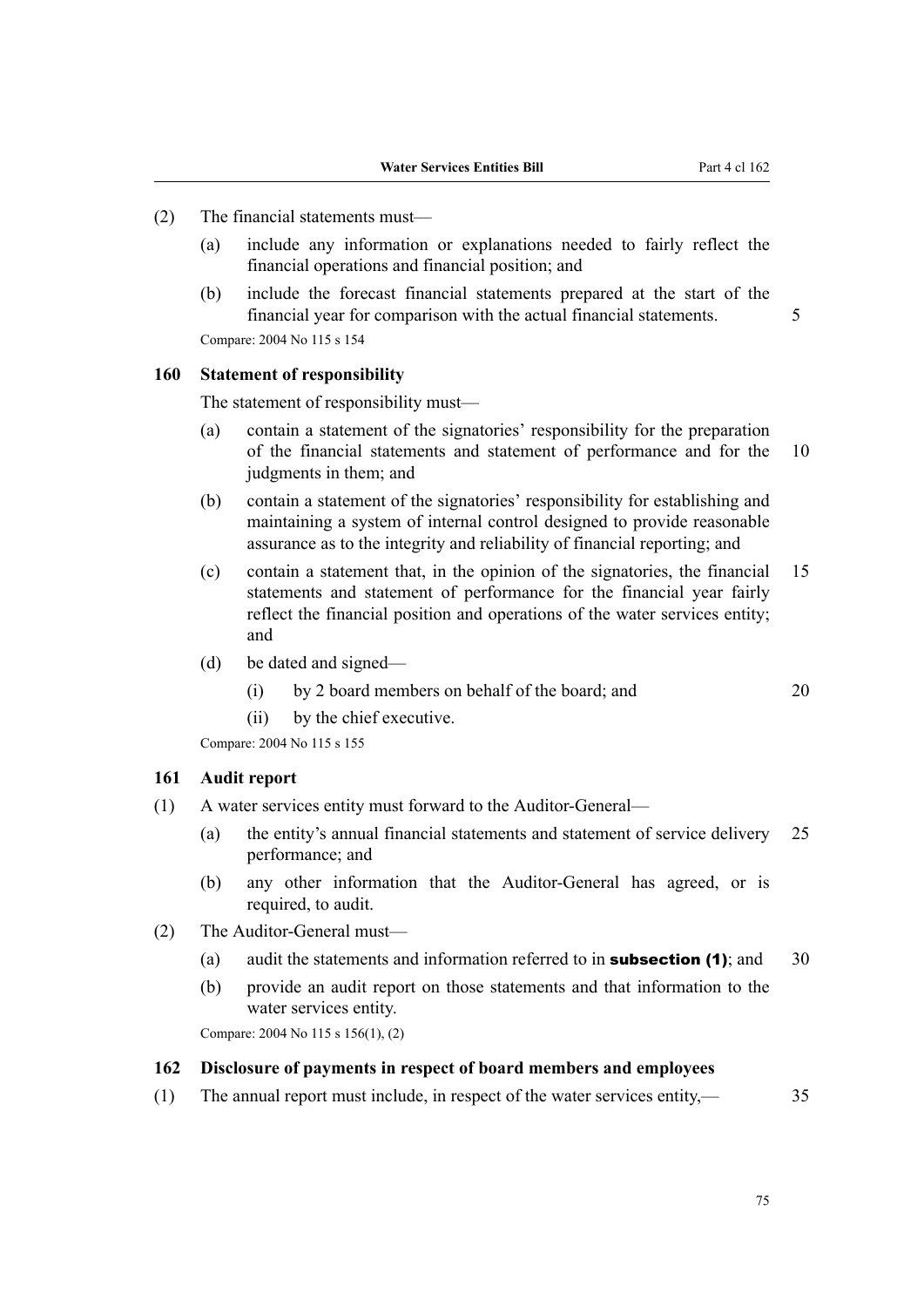- (a) a report on the remuneration that, in the financial year to which the report relates, was received by, or was payable to, each of the chief executive and each board member of the water services entity; and
- (b) a report on the number of employees who were employed by the entity—5
	- (i) on the last day of the financial year to which the report relates; and
	- (ii) on the last day of the immediately preceding financial year; and
- (c) the amount of any severance payments made in the financial year to any person who vacated office as the chief executive; and 10
- (d) the number of employees of the entity to whom, in the financial year, severance payments were made and the amount of each severance payment (if any); and
- (e) the details of any indemnity provided by the entity during the financial year to the chief executive, any board member, or any employee; and 15
- (f) the details of any insurance cover effected by the entity during the finan‐ cial year in respect of the liability or the costs of the chief executive, any board member, or any employee.
- (2) The report under **subsection (1)(a)** must include, in relation to the chief executive and each board member, the total annual remuneration (including the 20 value of any non-financial benefits) that was paid to the person, or was payable to the person, in their capacity as a chief executive or as a board member of the entity during the financial year.
- (3) The report must state, as at the last day of the financial year,—
	- (a) the number of full-time employees; and 25
	- (b) the full-time equivalent number of all other employees; and
	- (c) the number of employees receiving total annual remuneration of less than \$100,000; and
	- (d) the number of employees receiving total annual remuneration of \$100,000 or more, expressed in bands of \$10,000. 30
- (4) If the number of employees in any band to which **subsection (3)(d)** applies is 5 or fewer, the number for that band must be combined with the next-highest band and the statement in the report in relation to that subsection must be adjusted accordingly.
- (5) In this section,— 35

**board member**, **chief executive**, and **employee** include a person who was a board member, the chief executive, or an employee at any time after the commencement of this section but who is no longer a board member, the chief executive, or an employee

76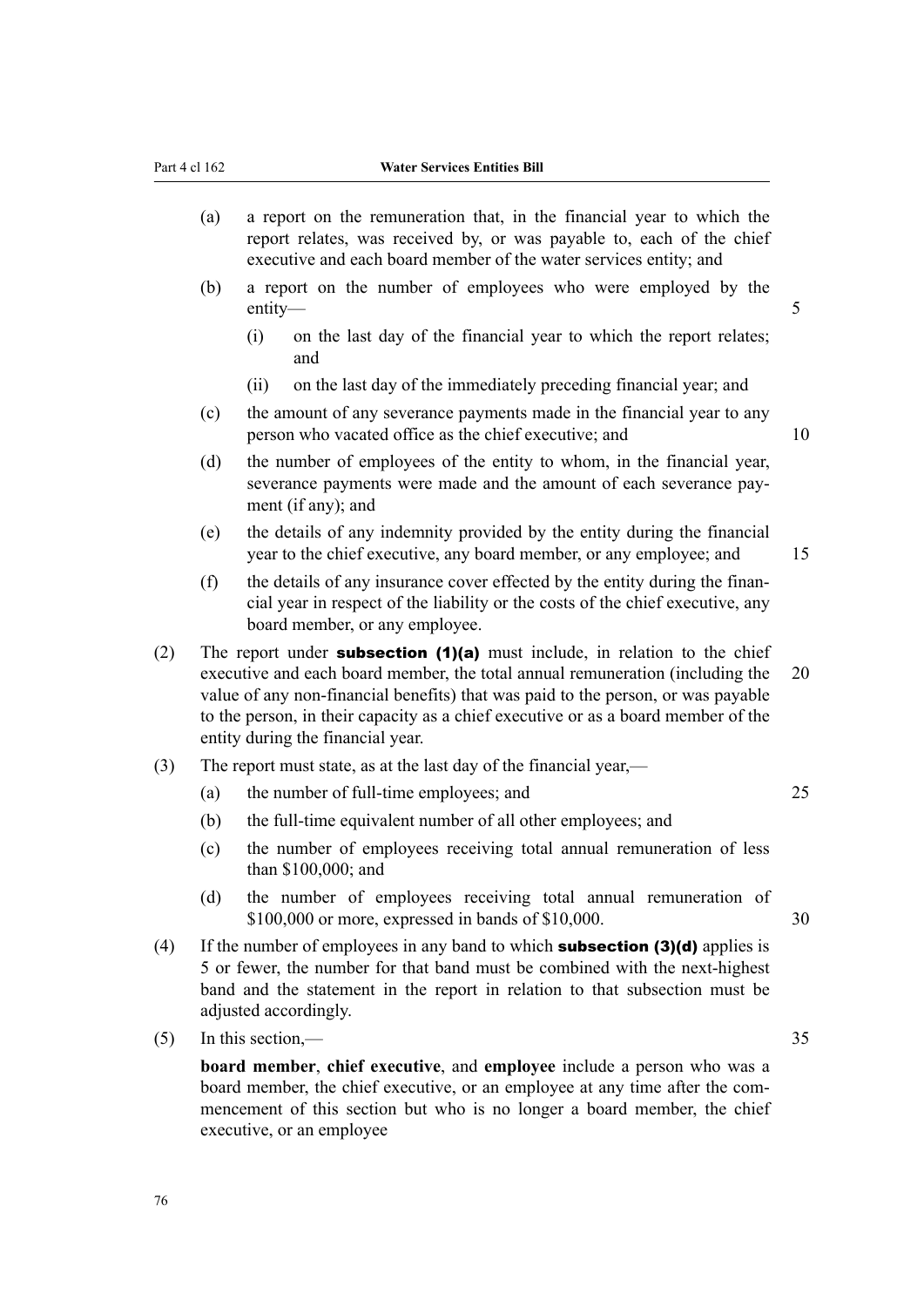**severance payment** means any consideration that a water services entity has agreed to provide to an employee in respect of that employee's agreement to the termination of their employment, being consideration, whether of a monetary nature or otherwise, additional to any entitlement of that employee to—

- (a) any final payment of salary; or 5
- (b) any holiday pay; or
- (c) any superannuation contributions

**total annual remuneration**, in relation to an employee, a board member, or the chief executive of a water services entity, includes the value of any nonfinancial benefit that, during the year, was paid to the employee, board mem-  $10$ ber, or chief executive, or was payable to the employee, board member, or chief executive, by the water services entity.

Compare: 2004 No 115 s 152; 2002 No 84 Schedule 10, cls 32, 32A, 33

# **163 Information to be prepared in accordance with generally accepted accounting practice** 15

All information that is required by any provision of this subpart to be included in a statement of intent, a funding and pricing plan, an asset management plan, an infrastructure strategy, or an annual report must be prepared in accordance with generally accepted accounting practice if that information is of a form or nature for which generally accepted accounting practice has developed stand- 20 ards.

Compare: 2002 No 84 s 111

#### **164 Insurance of assets**

An annual report must state, as at the end of the financial year,—

- (a) the total value of all assets of the water services entity that are covered 25 by insurance contracts and the maximum amount to which they are insured; and
- (b) the total value of all assets of the water services entity that are covered by financial risk sharing arrangements and the maximum amount avail‐ able to the water services entity under those arrangements; and  $30$
- (c) the total value of all assets of the water services entity that are selfinsured and the value of any fund maintained by the water services entity for that purpose.

Compare: 2002 No 84 Schedule 10 cl 31A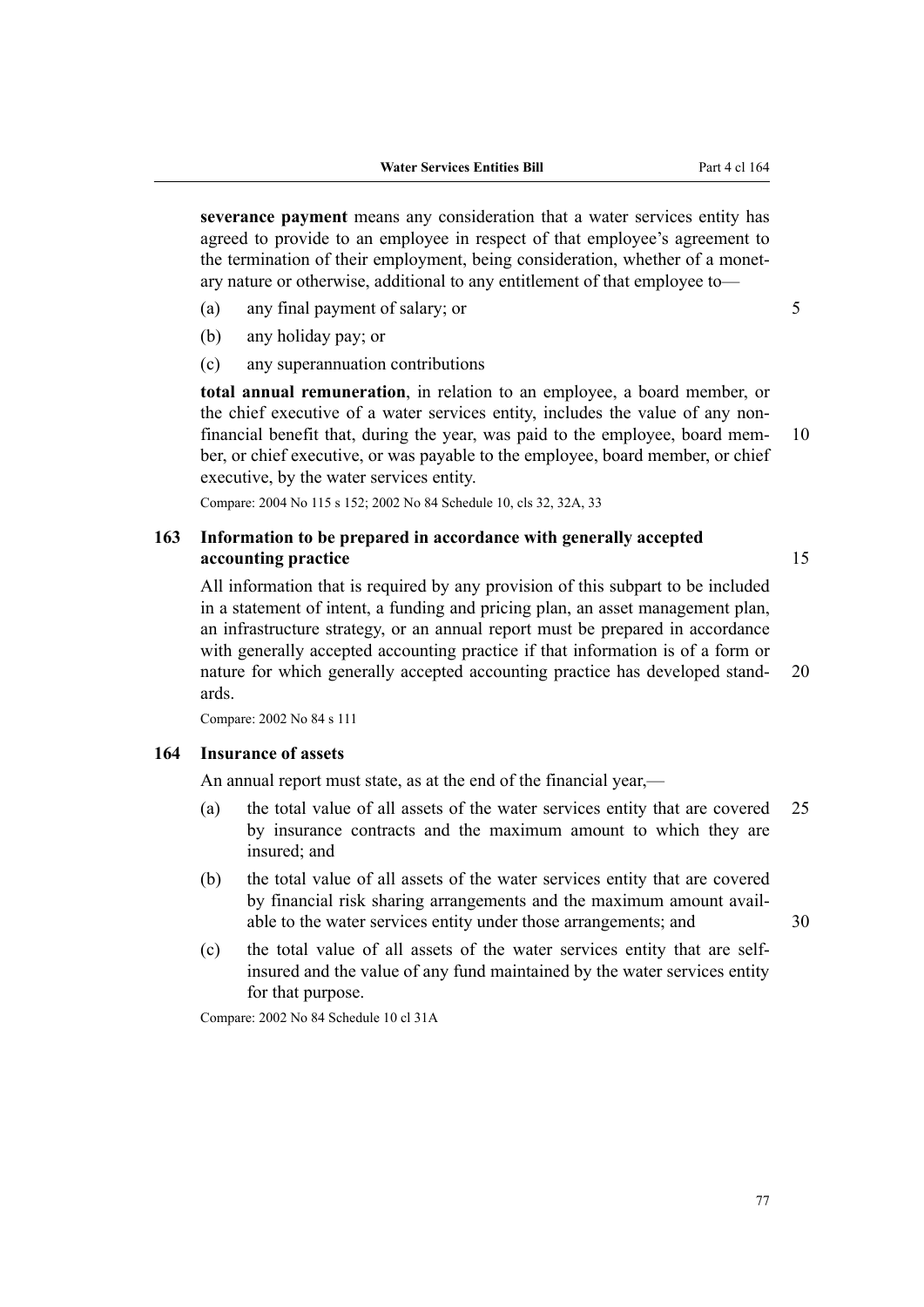# Subpart 5—Other provisions for financial management and independence

### *Bank accounts*

### **165 Bank accounts of water services entities**

- (1) A water services entity must ensure that all money received by the entity is 5 paid, as soon as practicable after it is received, into 1 or more bank accounts that are established, maintained, and operated by the entity at 1 or more of the following:
	- (a) a registered bank or registered building society that satisfies a relevant credit-rating test specified in a notice in the *Gazette* published by the 10 Minister of Finance; or
	- (b) a registered bank or registered building society that meets the conditions of any relevant approval given by the Minister of Finance by notice in the *Gazette*; or
	- (c) a bank outside New Zealand that meets the conditions of any relevant 15 approval given by the Minister of Finance by notice in the *Gazette*; or
	- (d) a bank outside New Zealand if the conditions specified in **subsec**tion (2) are met.
- (2) The conditions referred to in **subsection (1)(d)** are as follows:
	- (a) the water services entity must be authorised to establish, maintain, and 20 operate 1 or more bank accounts at 1 or more banks outside New Zealand—
		- (i) by the Minister of Finance in writing; or
		- (ii) by a notice in the *Gazette* published by the Minister of Finance; and 25
	- (b) the bank account or bank accounts must be of a type approved—
		- (i) by the Minister of Finance in writing; or
		- (ii) by a notice in the *Gazette* published by the Minister of Finance.
- (3) A water services entity must establish, maintain, and operate a bank account referred to in **subsection (2)** subject to— 30
	- (a) any conditions specified in a notice published in the *Gazette* by the Min‐ ister of Finance; and
	- (b) any conditions of the authorisation or approval given by the Minister of Finance.
- (4) A water services entity must ensure that it does not establish, maintain, or oper‐ 35 ate a bank account other than as provided for in subsection (1).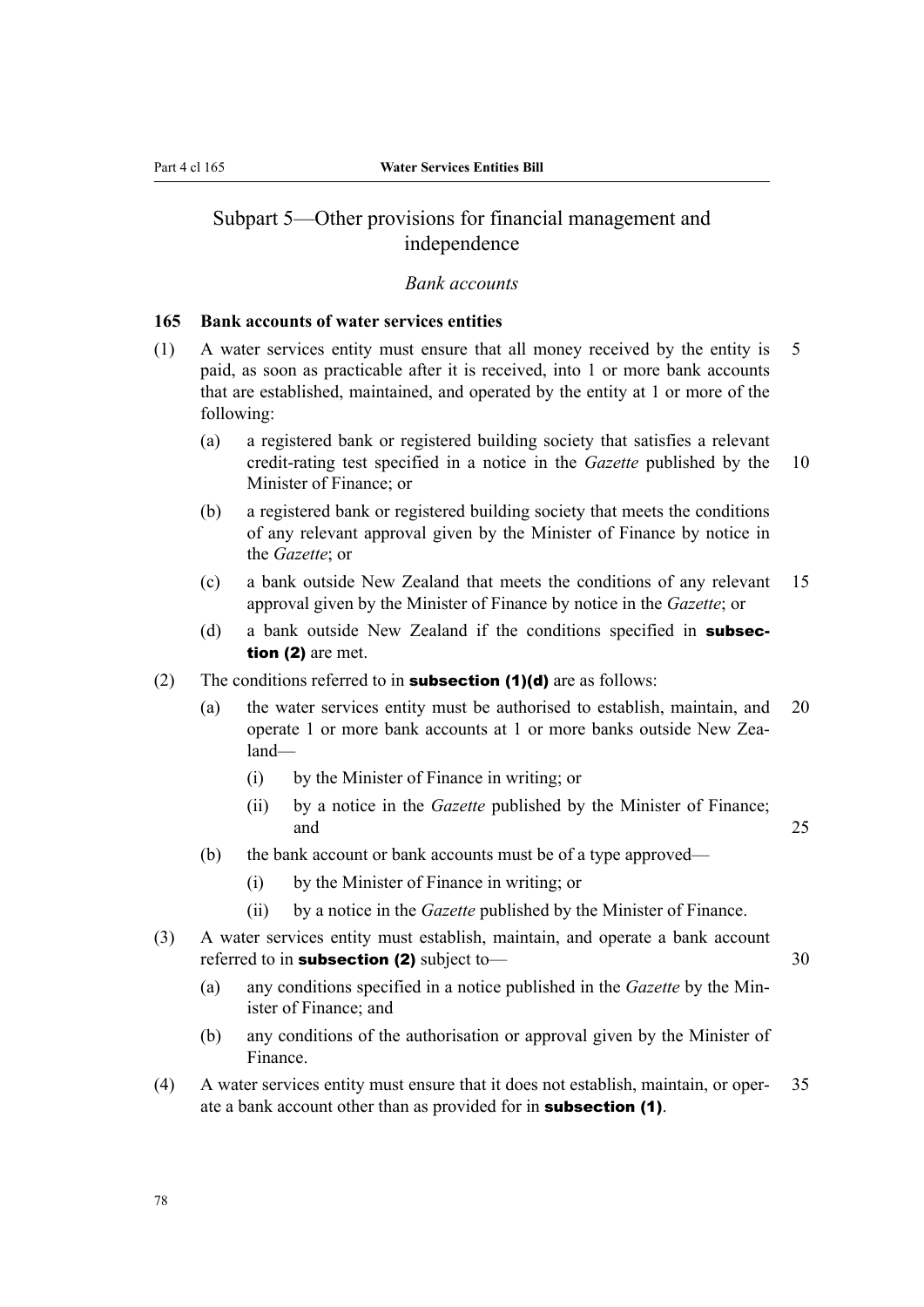- (5) All money in a bank account at a registered bank or a registered building soci‐ ety must be denominated in New Zealand dollars unless the Minister of Finance allows otherwise.
- (6) A water services entity must properly authorise the withdrawal or payment of money from a bank account of the entity. 5
- (7) There is a period of grace if a bank account ceases to qualify under **subsec**tion  $(1)$  and,—
	- (a) during that period, the water services entity may continue to pay money into the bank account; but
	- (b) by the end of the period, the water services entity must have closed the 10 account and paid all the money in the account into another bank account that qualifies under subsection (1).
- (8) The period of grace ends on the earlier of—
	- (a) the date that is 2 months after the bank account ceases to qualify under subsection (1); and 15
	- (b) the date that is specified by the Minister of Finance and notified to the water services entity.

Compare: 2004 No 115 s 158

## *Financial independence*

## **166 Financial independence** 20

- (1) A territorial authority owner (in its capacity as a holder of shares in a water ser‐ vices entity, or any other capacity), a regional representative group, or a regional representative—
	- (a) has no right, title, or interest (legal or equitable) in the assets, security, debts, or liabilities of a water services entity (and the constitution cannot 25 confer any such right, title, or interest — *see also* sections 15(3) and 93(2)(c)); and
	- (b) must not receive any equity return, directly or indirectly, from a water services entity; and
	- (c) must not give a water services entity any financial support or capital; and 30
	- (d) must not lend money or provide credit to a water services entity; and
	- (e) must not give any person any guarantee, indemnity, or security in rela‐ tion to the performance of any obligation by a water services entity.
- (2) However, nothing in **subsection (1) or (3)** limits or affects—
	- (a) the allocation or reallocation of shares under **sections 15(2) and 16**; 35 or
	- (b) the holding of those shares by the relevant territorial authority owner; or
	- (c) voting under Schedule 4 on a divestment proposal.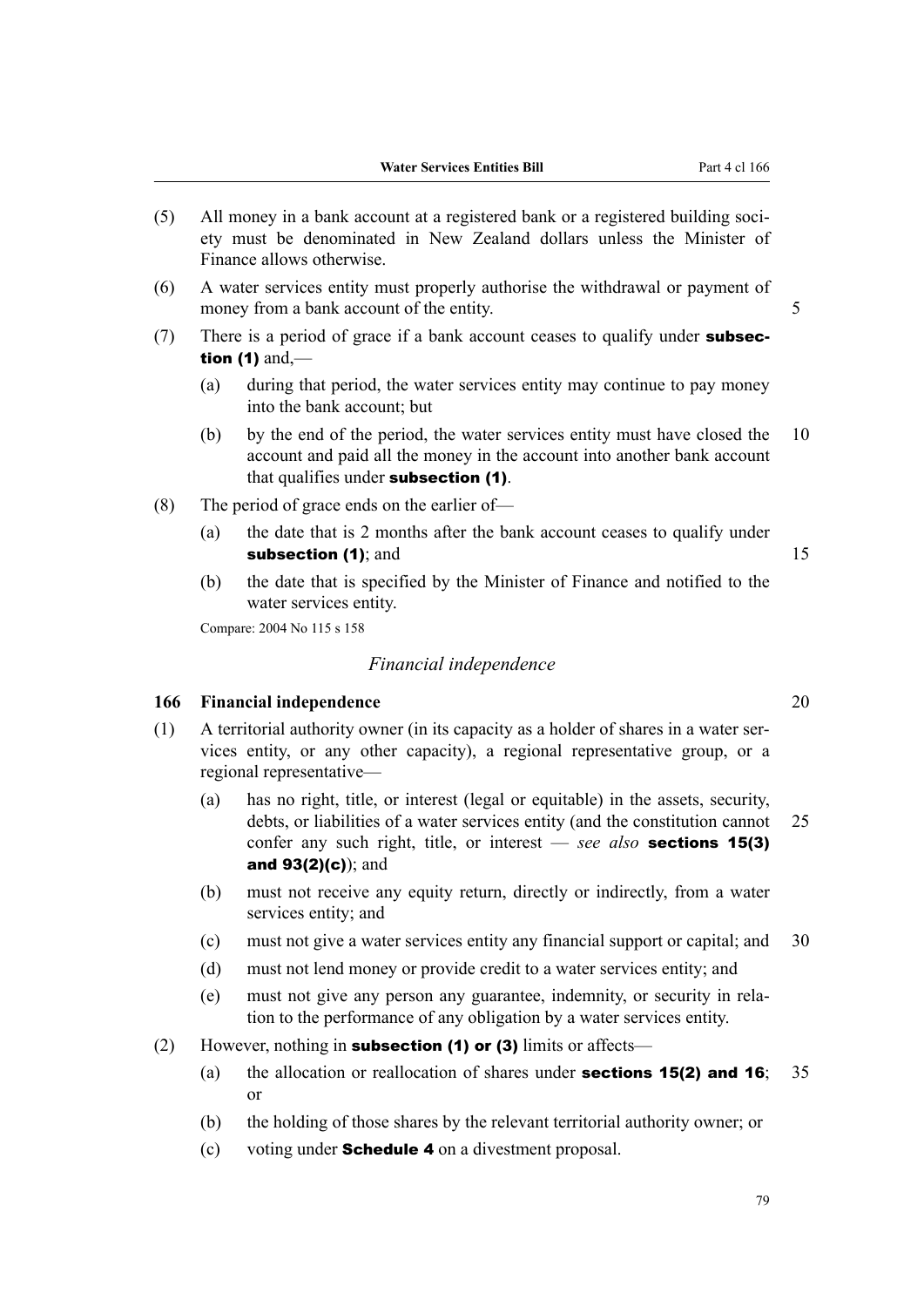#### (3) In this section,—

#### **equity return** means—

- (a) profits of the entity; or
- (b) distributions from the entity; or
- (c) any benefit derived, directly or indirectly, from a water services entity 5 that represents, is calculated by reference to, or is determined by,—
	- (i) a share in or proportion of the entity's capital; or
	- (ii) the entity's surplus or residual economic value (after satisfying prior contractual claims); or
	- (iii) the entity's profitability or any other indicator of its success 10

**give financial support or capital** does not include to sell or supply goods or services on credit-

- (a) in the ordinary course of the territorial authority owner's, or the water services entity's, performance of its lawful responsibilities; and
- (b) on terms and conditions generally available to other parties of equivalent 15 creditworthiness

## **lend money or provide credit**—

- (a) includes, without limiting the generality of that expression,—
	- (i) to defer payment for any goods or services supplied or works constructed for any person, organisation, or government; and 20
	- (ii) to enter into hire purchase agreements or agreements that are of the same or a substantially similar nature; and
	- (iii) to enter into finance lease arrangements or arrangements that are of the same or a substantially similar nature; and
	- (iv) to subscribe for any debt securities or uncalled capital; but 25
- (b) does not include to sell or supply goods or services on credit—
	- (i) in the ordinary course of the territorial authority owner's, or the water services entity's, performance of its lawful responsibilities; and
	- (ii) on terms and conditions generally available to other parties of 30 equivalent creditworthiness

**security** has the meaning set out in section 6 of the Financial Markets Conduct Act 2013.

Compare: 2010 No 116 Schedule 2 cl 6; 2020 No 47 s 114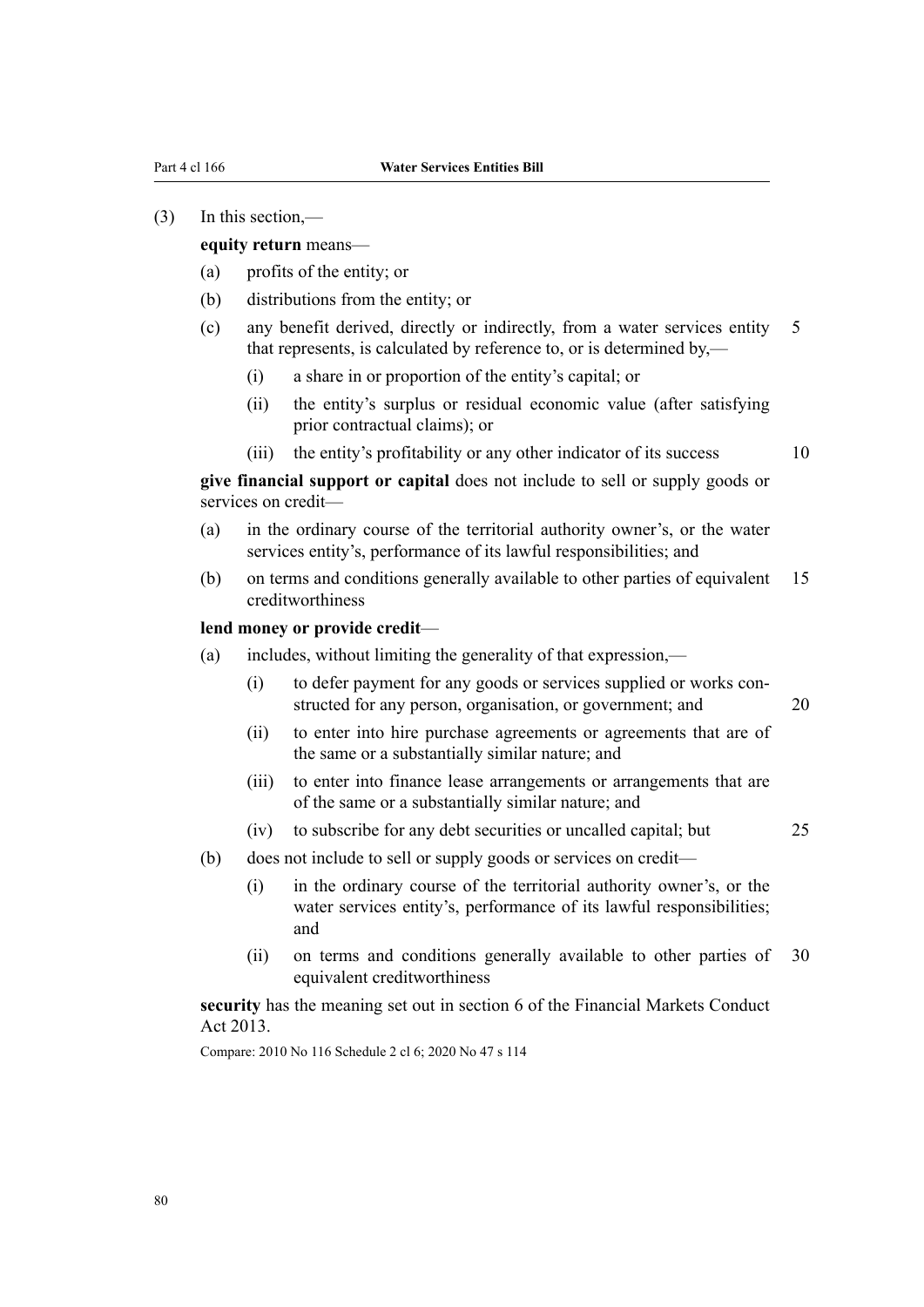# Subpart 6—Accounting records

### **167 Board must ensure that proper accounting records are kept**

- (1) The board of a water services entity must cause accounting records to be kept that—
	- (a) correctly record and explain the transactions of the entity; and 5
	- (b) will, at any time, enable the financial position of the entity to be deter‐ mined with reasonable accuracy; and
	- (c) will enable the board members of the entity to ensure that the financial statements of the entity comply with **sections 159 and 163**; and
	- (d) will enable the financial statements of the water services entity to be 10 readily and properly audited.
- (2) The accounting records must be in written form or in a manner in which they are easily accessible and convertible into written form.

Compare: 2004 No 115 s 168

Subpart 7—Borrowing 15

### **168 Borrowing in foreign currency**

A water services entity may borrow or enter into incidental arrangements within or outside New Zealand in currency other than New Zealand currency.

# **Part 5 Monitoring** 20

# Subpart 1—Monitor

### *Appointment and role of monitor*

# **169 Appointment and role of monitor**

- (1) The Minister may appoint a department to be the monitor.
- (2) The role of the monitor is— 25
	- (a) to act as a steward to provide oversight of the water services system from a whole of government perspective; and
	- (b) to assist the Minister to carry out the Minister's role (which is described in section 26); and
	- (c) to perform or exercise any or all of the following functions or powers: 30
		- (i) administering appropriations:
		- (ii) administering legislation:
		- (iii) tendering advice to Ministers: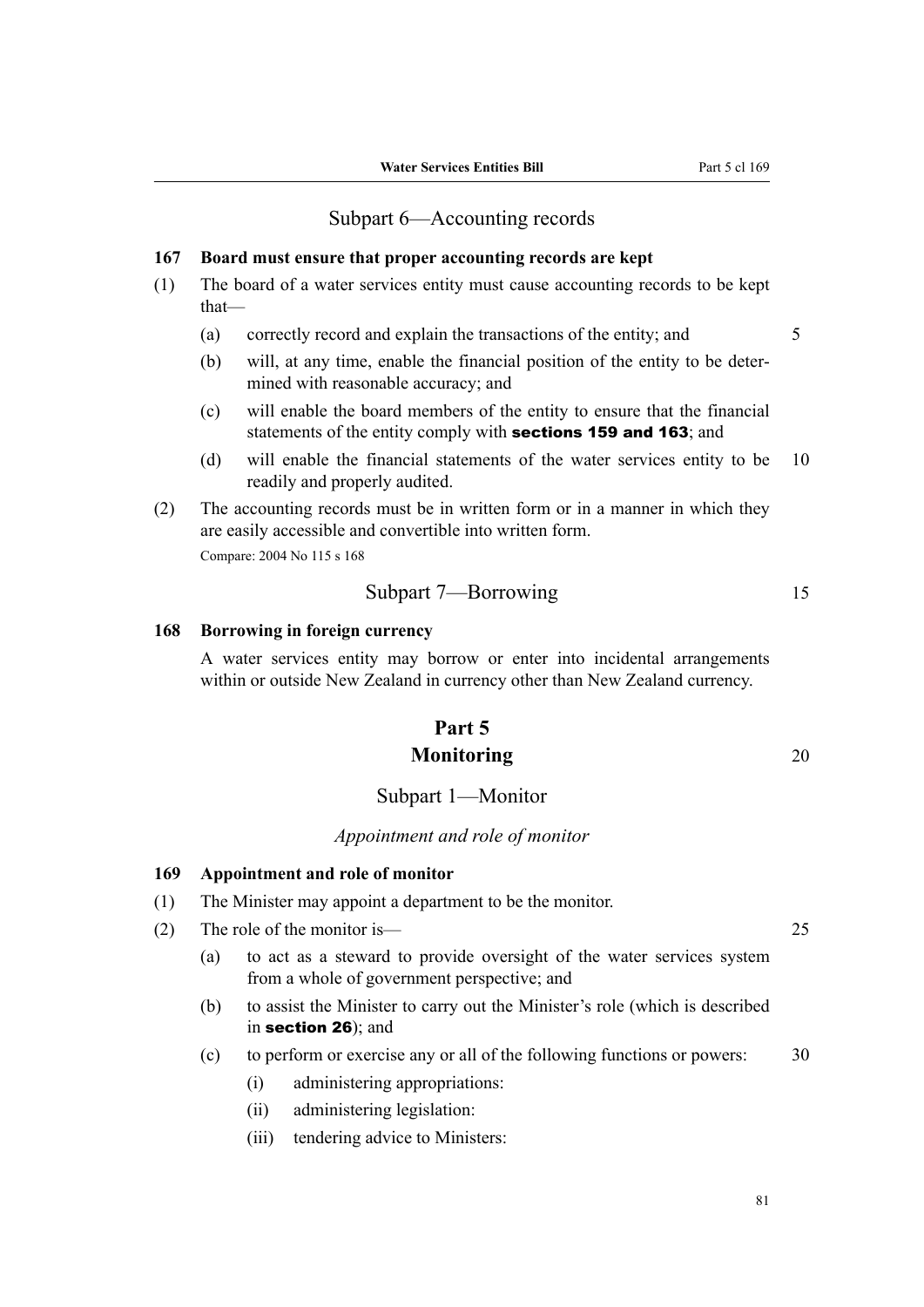- (iv) any other functions or powers in this Act or another Act that may, or must, be performed by the monitor.
- (3) The monitor may exercise all powers that are—
	- (a) conferred on the monitor by this Act; or

(b) reasonably necessary for performing the monitor's functions and duties. 5 Compare: 2021 No 31 s 80

# *Monitor's information-gathering power*

# **170 Monitor's power to request information**

- (1) The monitor may, by notice in writing, require a water services entity to pro‐ vide it with information the monitor considers necessary to carry out its role 10 under section 169.
- (2) An entity must provide the information—
	- (a) by the date specified in the notice; or
	- (b) by any other date the monitor has agreed to.

# **171 Good reason for refusing to supply requested information** 15

- (1) A request for information made under **section 170** may be refused if—
	- (a) the withholding of the information is necessary to protect the privacy of a person (whether or not a natural person or a deceased person); or
	- (b) the supply of the information would limit the ability of the water services entity, or of any of its employees or board members, to perform or 20 exercise duties, functions, or powers under this Act in relation to a particular matter.
- (2) A reason in **subsection (1)(a)** applies only if it is not outweighed by the monitor's need to have the information in order to perform its duties and functions under this Act. 25
- (3) The information cannot be withheld other than for the reasons in subsection (1), and cannot be withheld at all if it could not properly be withheld under the Official Information Act 1982. Compare: 2004 No 115 s 134

#### **172 Civil proceedings relating to non-compliance with information request** 30

- (1) The monitor may apply to the High Court for an order if a person does not comply with section 170.
- (2) If the court is satisfied that the person has not complied with section 170, the court may make either or both of the following:
	- (a) an order directing the person to comply with **section 170**: 35
	- (b) an order imposing a civil pecuniary penalty not exceeding \$50,000.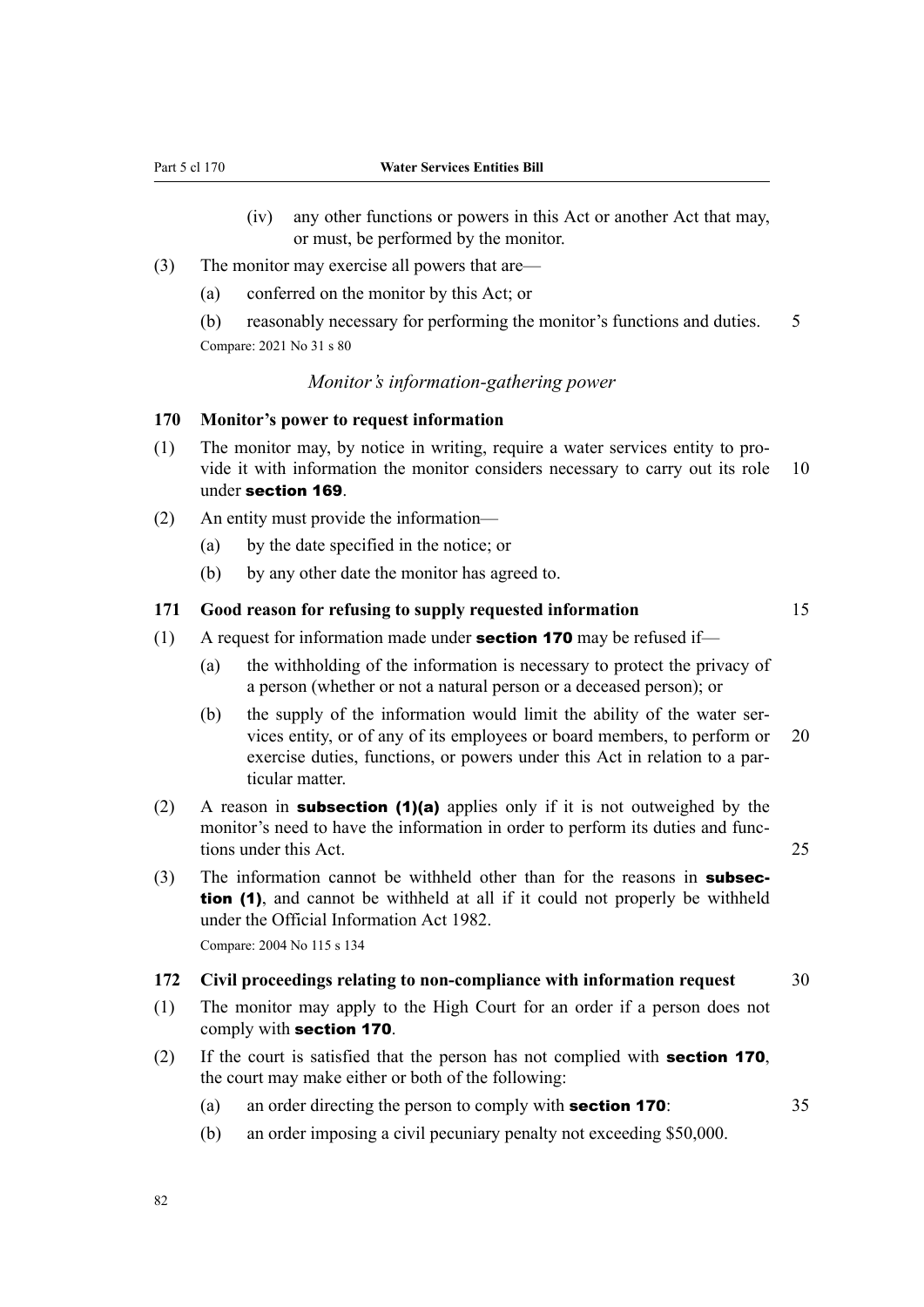(3) In addition to the orders referred to in **subsection (2)**, the court may make any other order that it considers appropriate in the circumstances, including an order directing the person to pay to the monitor the reasonable costs of the pro‐ ceedings.

Compare:  $2021$  No  $36$  s  $143$  5

# **173 Content of notice**

- (1) A notice under **section 170** must state—
	- (a) the information required by the monitor; and
	- (b) the form in which the water services entity must provide the information; and 10
	- (c) the date by which the water services entity must provide the information.
- (2) The notice may require a water services entity to provide information—
	- (a) by instalments on specified dates:
	- (b) by instalments at specified intervals.

Compare: 2002 No 84 s 257(3), (5) 15

## Subpart 2—Minister's powers to intervene

## **174 Meaning of problem for purposes of subpart**

In this subpart, **problem** means a matter, circumstance, or failure (for example, any of the following matters, circumstances, or failures) that has actual or probable adverse consequences for consumers or communities in a water services 20 entity's service area:

- (a) a matter or circumstance relating to the management or governance of the entity that detracts from, or is likely to detract from, its ability to give effect to its purpose; and
- (b) a significant or persistent failure by the entity— 25
	- (i) to perform 1 or more of its functions or duties under this Act; or
	- (ii) to give effect to a Government policy statement issued by the Minister under **section 129**; and
- (c) the consequences of a state of emergency (within the meaning of section 4 of the Civil Defence Emergency Management Act 2002) affecting, 30 or recently affecting, the entity's service area; and
- (d) a failure by the entity to demonstrate prudent management of its revenues, expenses, assets, liabilities, investments, or general financial deal‐ ings; and
- (e) a potential problem. 35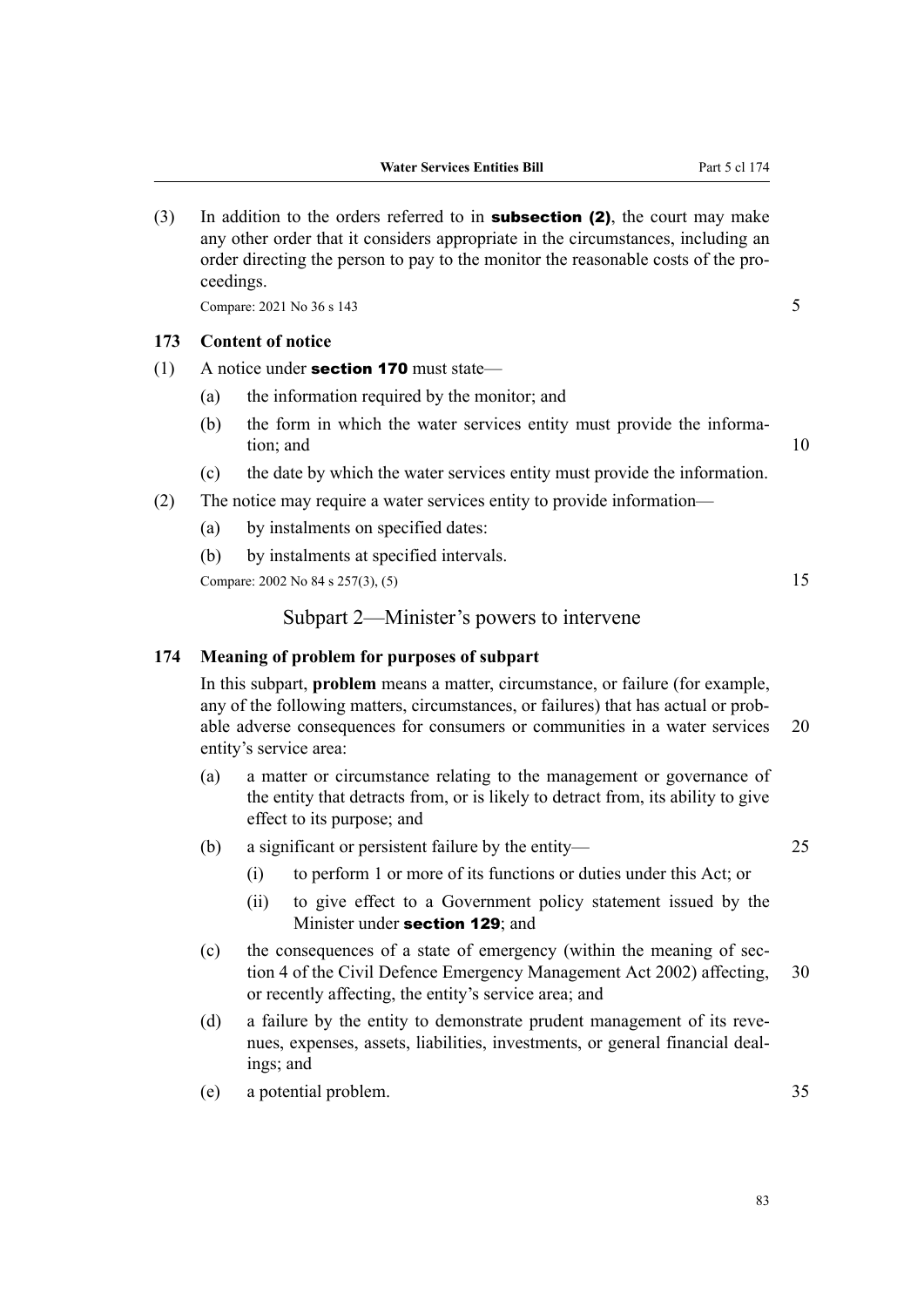# *Crown review team*

#### **175 Minister may appoint Crown review team**

- (1) The Minister may appoint a Crown review team to perform functions under this section if—
	- (a) the water services entity has received a notice under **section 170** and,  $\overline{5}$ without good reason, has not provided the information required by the notice by the stated or agreed date; or
	- (b) the Minister believes on reasonable grounds that a problem relating to the water services entity may exist and—
		- (i) the water services entity is unable or unwilling to effectively 10 address the problem; or
		- (ii) a ministerial body currently or previously appointed in relation to the water services entity has recommended the appointment; or
	- (c) the Minister has received a written request to do so from the water ser‐ vices entity or the entity's regional representative group. 15
- (2) Before appointing a Crown review team, the Minister must give notice of the proposed appointment in accordance with section 185.
- (3) Before the Crown review team begins its review, the Minister must give notice of the appointment in accordance with **section 186**.
- (4) A Crown review team must, to the extent authorised by its terms of refer‐ 20 ence,—
	- (a) investigate and report on the nature and extent of the problem or failure to provide information; and
	- (b) make recommendations to the water services entity and the Minister on how the water services entity could address the problem (if any); and 25

- (c) make recommendations to the Minister on whether the Minister should take further action in relation to the water services entity, including whether the Minister should appoint any other ministerial body in relation to the entity; and
- (d) ensure, as far as practicable, that the existing organisational capability of 30 the water services entity is not diminished.
- (5) To the extent authorised by its terms of reference, a Crown review team may also investigate, and report on, any related matter recommended by a minister‐ ial body currently or previously appointed in relation to the water services entity. 35
- (6) A water services entity must—
	- (a) co-operate with a Crown review team so that it may comply with its terms of reference; and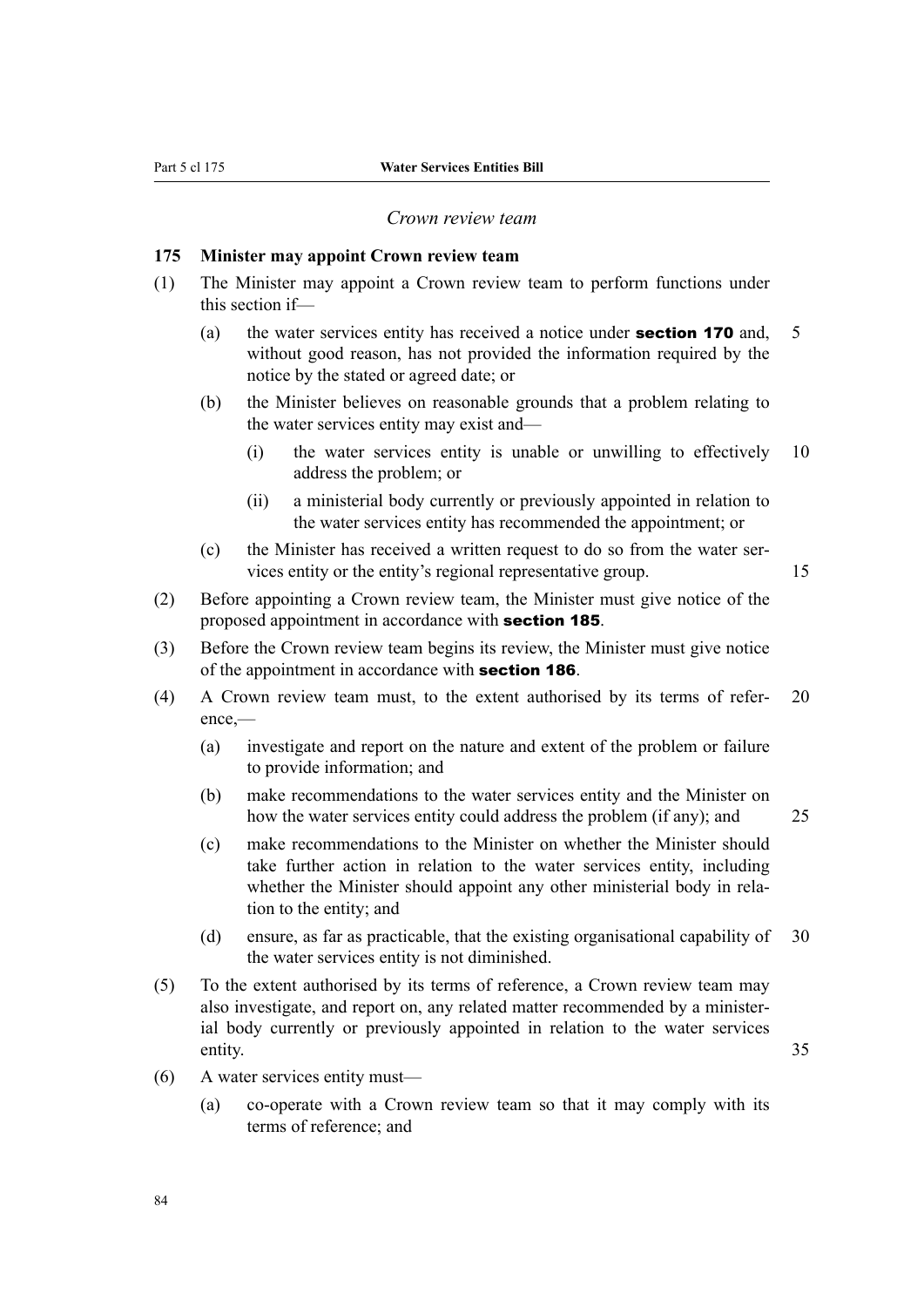- (b) comply with any reasonable request of the Crown review team to provide any relevant information that the water services entity holds.  $(7)$  A Crown review team must produce a final report that complies with **sec**tion 188 as soon as practicable after completing a review. Compare:  $2002$  No 84 s  $258$  5 **176 Appointment of Crown review team** (1) A Crown review team comprises 1 or more members. (2) If a Crown review team comprises 2 or more members, the Minister must appoint 1 member as the chairperson. (3) The Minister must appoint each member by notice in writing. 10 (4) Each notice of appointment must include— (a) the terms of reference of the Crown review team, including— (i) an outline of the reason it has been appointed to perform functions under section 175; and (ii) the extent of its authority; and 15 (b) the start and end dates of each member's appointment; and (c) the start and end dates of the review period. Compare: 2002 No 84 s 258A *Crown observer* **177 Minister may appoint Crown observer** 20 (1) The Minister may appoint a Crown observer to perform functions under this section if— (a) the Minister believes, on reasonable grounds, that a problem relating to a water services entity exists and— (i) the appointment of a Crown observer is necessary to enable, or 25 better enable, the water services entity to effectively address the problem; or (ii) the appointment of a Crown observer is necessary to enable, or better enable, the Minister to monitor the water services entity's progress in addressing the problem; or 30 (iii) a ministerial body currently or previously appointed in relation to the water services entity has recommended the appointment; or
	- (b) the Minister has received a written request to do so from the water ser‐ vices entity or the entity's regional representative group.
- (2) Before appointing a Crown observer, the Minister must give notice of the pro‐ 35 posed appointment in accordance with section 185.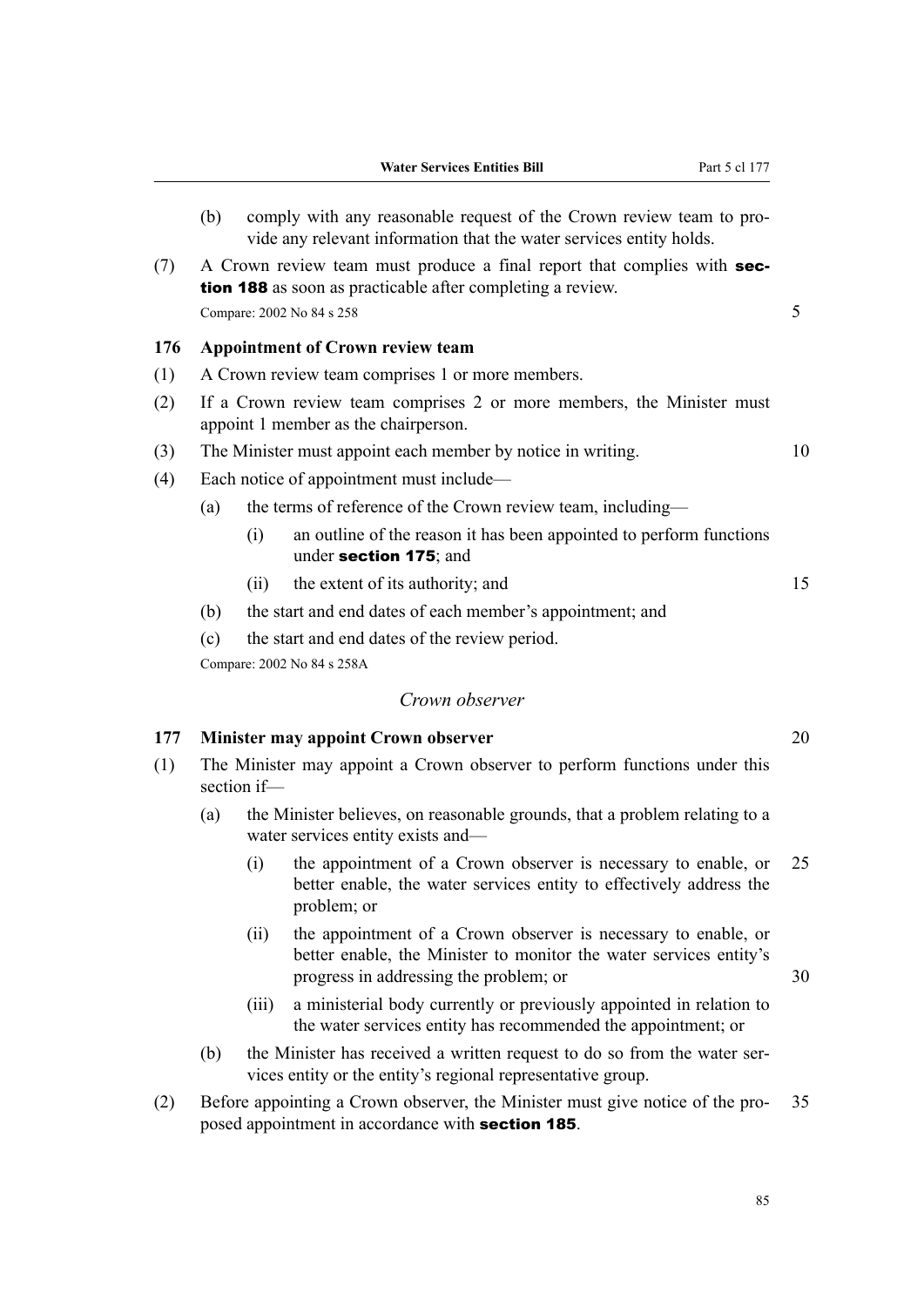- (3) Before the Crown observer begins their observation period, the Minister must give notice of the appointment in accordance with **section 186**.
- (4) A Crown observer must, to the extent authorised by the Crown observer's terms of reference,—
	- (a) assist the water services entity to address the problem; and 5
	- (b) monitor the water services entity's progress in relation to the problem; and
	- (c) make recommendations to the Minister on whether the Minister should take further action in relation to the water services entity, including whether the Minister should appoint any other ministerial body in rela- 10 tion to the entity; and
	- (d) ensure, as far as practicable, that the existing organisational capability of the water services entity is not diminished; and
	- (e) assist the water services entity with, and monitor progress on, any rela‐ ted matter as recommended by a ministerial body currently or previously 15 appointed in relation to the entity.
- (5) A water services entity must—
	- (a) co-operate with a Crown observer so that it may comply with its terms of reference; and
	- (b) comply with any reasonable request of the Crown observer to provide 20 any relevant information that the water services entity holds.
- (6) A Crown observer must produce a final report that complies with section 188 as soon as practicable after its observation period ends. Compare: 2002 No 84 s 258B

## **178 Appointment of Crown observer** 25

- (1) The Minister must appoint a Crown observer by notice in writing.
- (2) Each notice of appointment must include—
	- (a) the terms of reference of the Crown observer, including—
		- (i) an outline of the problem that the Crown observer has been appointed to observe; and 30
		- (ii) the extent of the Crown observer's authority; and
	- (b) the start and end dates of the Crown observer's appointment; and
	- (c) the start and end dates of the observation period.

Compare: 2002 No 84 s 258C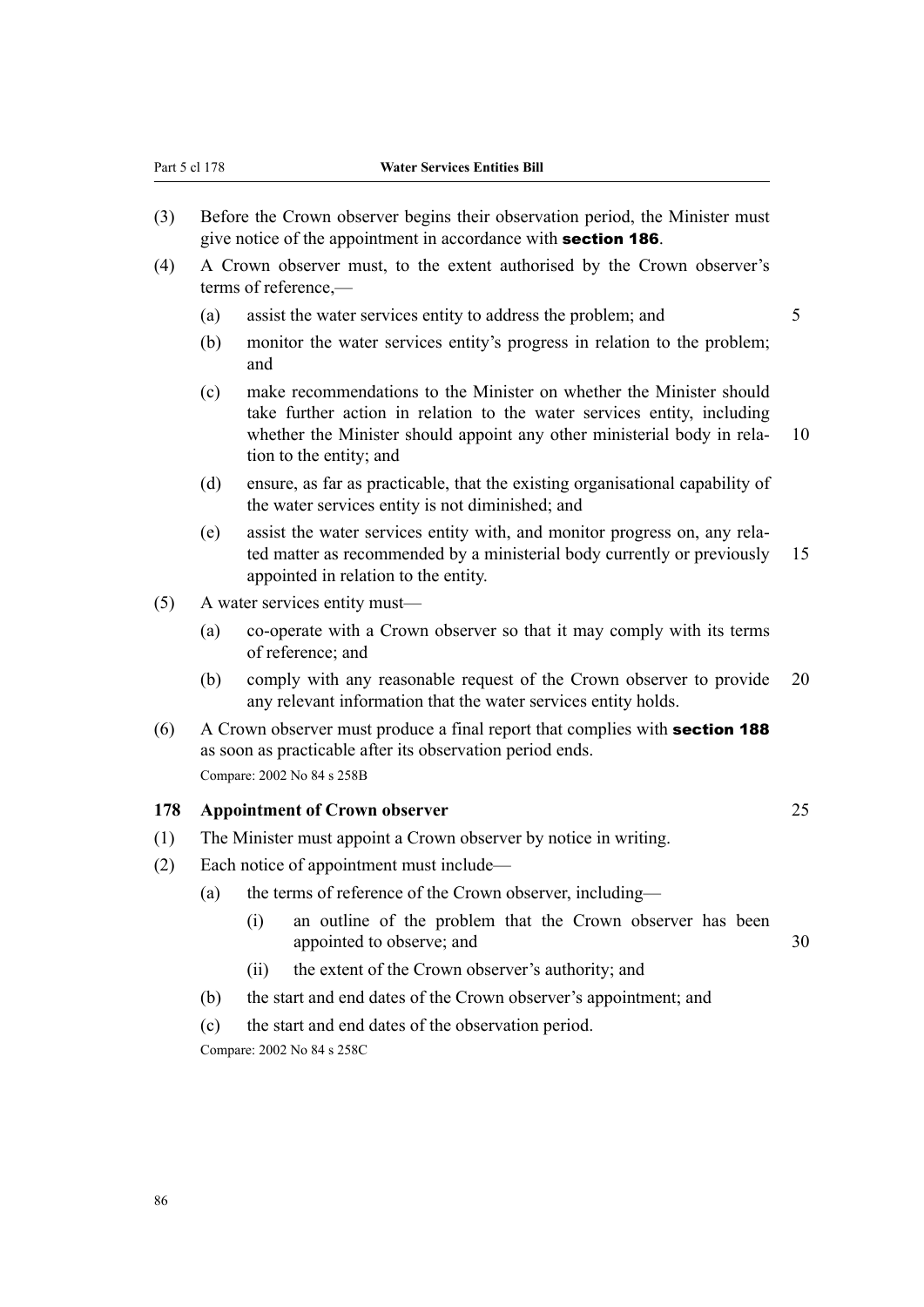#### *Crown manager*

## **179 Minister may appoint Crown manager**

- (1) The Minister may appoint a Crown manager to perform functions under this section if—
	- (a) the Minister believes, on reasonable grounds, that a problem relating to 5 the water services entity exists and—
		- (i) the nature and extent of the problem is such that the water services entity is unlikely to effectively address the problem without the appointment of a Crown manager; or
		- (ii) the water services entity has not, without good reason, adequately 10 implemented a recommendation of any other ministerial body in relation to the problem; or
		- (iii) a ministerial body currently or previously appointed in relation to the water services entity has recommended the appointment; or
	- (b) the Minister has received a written request to do so from the water ser‐ 15 vices entity or the entity's regional representative group.
- (2) Before appointing a Crown manager, the Minister must give a notice of the proposed appointment in accordance with section 185.
- (3) Before the Crown manager begins their management period, the Minister must give notice of the appointment in accordance with **section 186**. 20
- (4) A Crown manager must, to the extent authorised by their terms of reference,—
	- (a) direct the water services entity, or the board of the water services entity, to act to address the problem; and
	- (b) make recommendations to the Minister on whether the Minister should take further action in relation to the water services entity, including 25 whether the Minister should appoint any other ministerial body in relation to the entity; and
	- (c) ensure, as far as practicable, that the existing organisational capability of the water services entity is not diminished; and
	- (d) direct the water services entity on any related matter as recommended by 30 a ministerial body currently or previously appointed in relation to the entity.
- (5) A Crown manager may work together with, or apart from, the board of a water services entity.
- (6) A water services entity must— 35
	- (a) co-operate with a Crown manager so that it may comply with its terms of reference; and
	- (b) comply with the directions of a Crown manager; and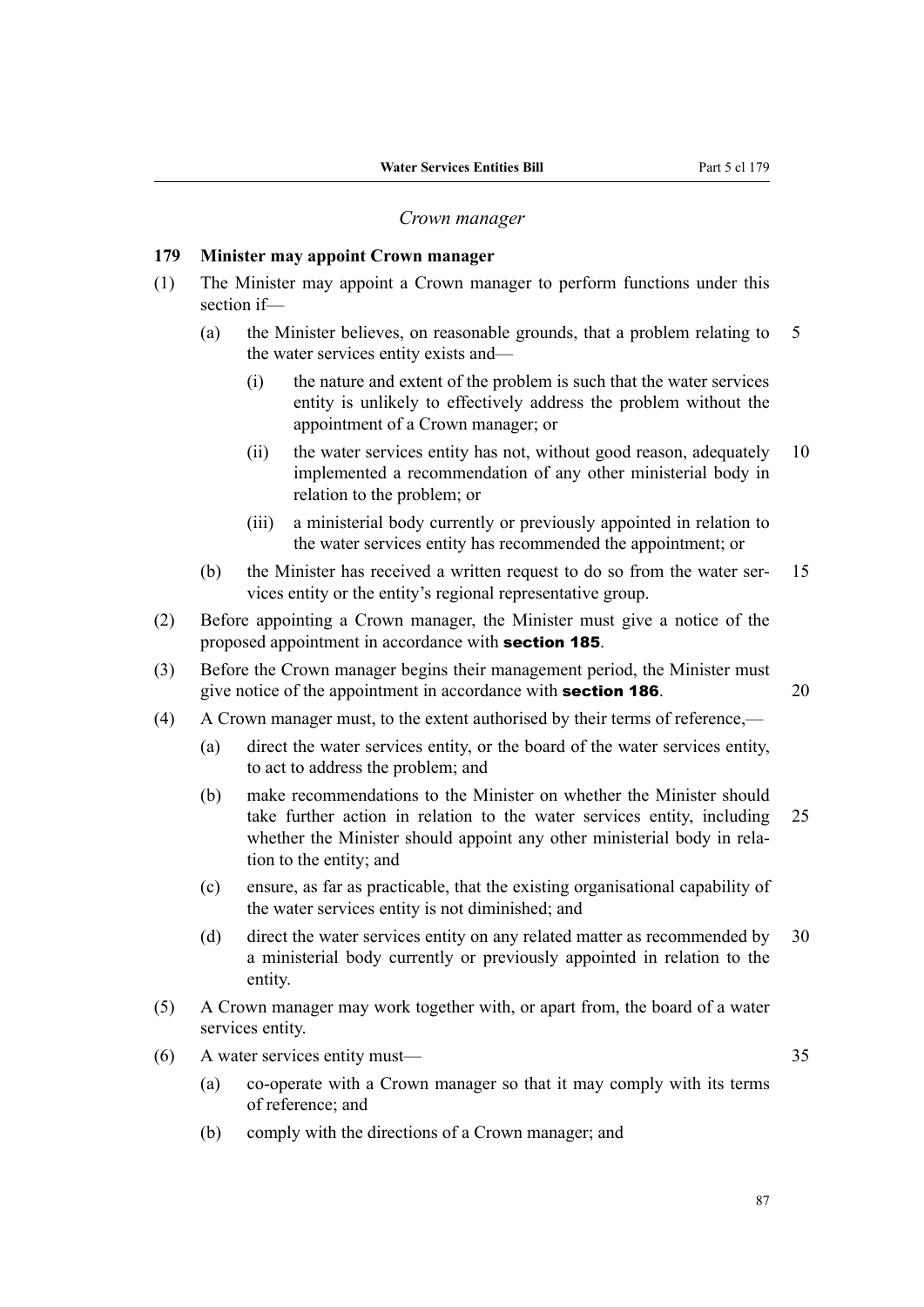- (c) comply with any reasonable request of a Crown manager to provide any relevant information that the water services entity holds.
- $(7)$  A Crown manager must produce a final report that complies with **section 188** as soon as practicable after their management period ends. Compare:  $2002$  No 84 s  $258D$  5

# **180 Appointment of Crown manager**

- (1) The Minister must appoint a Crown manager by notice in writing.
- (2) Each notice of appointment must include—
	- (a) the terms of reference of the Crown manager, including—
		- (i) an outline of the problem it has been appointed to manage; and  $10$
		- (ii) the extent of the Crown manager's authority; and
	- (b) the start and end dates of the Crown manager's appointment; and
	- (c) the start and dates of the management period.

Compare: 2002 No 84 s 258E

| Subpart 3—General provisions applying to | 15 |
|------------------------------------------|----|
| Minister's powers to intervene           |    |

#### **181 Application**

This subpart applies in relation to any appointment the Minister makes under subpart 2.

## **182 Minister may consult** 20

The Minister may consult any person, organisation, or group—

- (a) when determining what action, if any, to take under **subpart 2**:
- (b) when appointing a ministerial body:
- (c) when formulating the terms of reference for a ministerial body. Compare: 2002 No 84 s 258N 25

#### **183 Minister must publish list of matters**

- (1) The Minister must publish a list of matters relevant to determining what action, if any, the Minister will take under subpart 2.
- (2) Without limiting **subsection (1)**, the list must include the following matters:
	- (a) guiding principles that the Minister is likely to adopt when making deci‐ 30 sions under this Part:
	- (b) matters or circumstances relating to the management or governance of a water services entity that the Minister considers are likely to detract from the ability of the entity to give effect to its objectives or undertake its functions: 35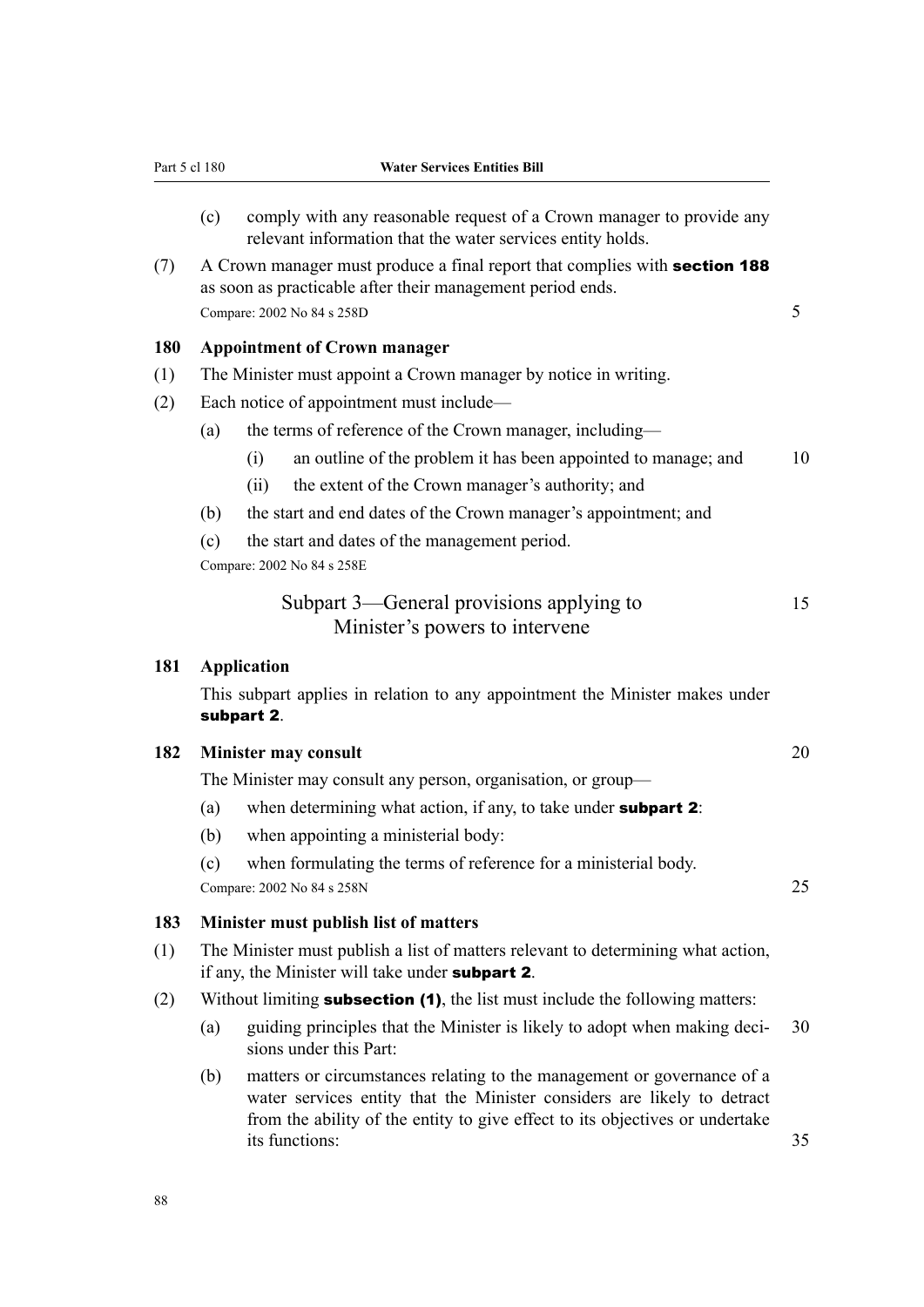- (c) the types and sources of information that the Minister is likely to con‐ sider when making decisions under this Part.
- (3) The Minister must review the list no later than 5 years after the date on which it is published and subsequently at intervals of no more than 5 years after the most recent review. 5
- (4) The Minister must republish the list after each review.
- (5) Before publishing or republishing a list, the Minister—
	- (a) must consult Local Government New Zealand; and
	- (b) may consult any other person, organisation, or group.
- (6) In this section, **publish** and **republish** mean to publish in the *Gazette* and on an 10 Internet site maintained by, or on behalf of, the monitor. Compare: 2002 No 84 s 258O

## **184 Minister must have regard to published list**

- (1) The Minister must, when determining what action, if any, to take under **subpart 2**, have regard to the list published under **section 183**. 15
- (2) However, the Minister may act under **subpart 2** and appoint a ministerial body in relation to a water services entity even if the problem in relation to the water services entity does not relate to a matter on the list. Compare: 2002 No 84 s 258P

# **185 Notice of proposed appointment of ministerial body** 20

- (1) Before appointing a ministerial body to perform functions under this subpart in relation to a water services entity, the Minister must—
	- (a) give the entity and the entity's regional representative group notice that the Minister intends to make the appointment; and
	- $(b)$  state— 25
		- (i) the reasons for the proposed appointment; and
		- (ii) the proposed terms of reference; and
	- (c) give the entity an opportunity to satisfy the Minister of the following matters, as applicable, by a date specified in the notice, which must be no earlier than 10 working days after the date on which the Minister 30 gives the notice to the entity:
		- (i) that the reasons for the Minister to make the appointment do not exist:
		- (ii) that the water services entity is acting effectively to address the problem (if any) or the reasons for the proposed appointment: 35
		- (iii) that, for any other reason, the Minister should not make the appointment:
		- (iv) that the Minister should appoint a different ministerial body.

89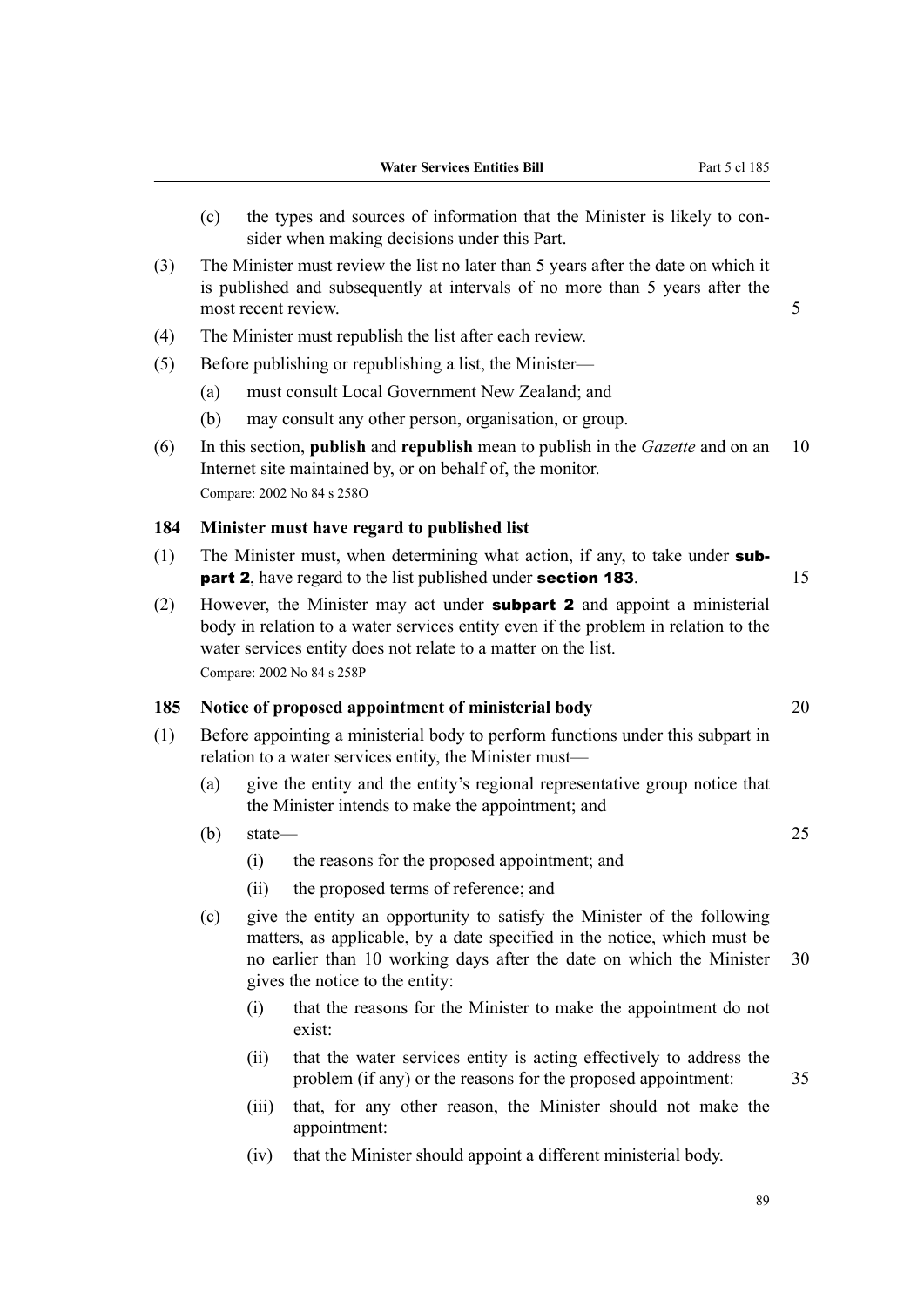- (2) The Minister must notify a water services entity, in writing, if the Minister decides not to appoint a ministerial body.
- (3) This section does not apply if—
	- (a) the water services entity has requested the Minister to make the appointment; or 5
	- (b) the problem in relation to which the Minister intends to make the appointment relates to the consequences of a state of emergency and the Minister believes, on reasonable grounds, that the public health or safety of the people within the water services entity's service area is, or is likely to be, endangered. 10

Compare: 2002 No 84 s 258Q

# **186 Notice of appointment of ministerial body**

- (1) A notice of appointment of a ministerial body under section 175(3), 177(3), or 179(3) must—
	- (a) be in writing; and  $15$
	- (b) be given as soon as is reasonably practicable after the Minister makes the appointment; and
	- (c) be sent to the relevant water services entity and the entity's regional rep‐ resentative group; and
	- (d) be published in the *Gazette*; and 20
	- (e) be publicly notified.
- (2) A notice of appointment must include—
	- (a) a statement that the Minister has appointed a ministerial body in relation to the relevant water services entity; and
	- (b) the type of ministerial body appointed; and 25
	- (c) the terms of reference; and
	- (d) the start and end dates of the ministerial body's appointment; and
	- (e) the name of each member of the ministerial body; and
	- (f) if applicable, the name of the chairperson of the ministerial body.
- (3) The Minister must notify any change in the membership of a ministerial body 30 by notice in the *Gazette*.
- (4) In this section, **publicly notify** means to publish—
	- (a) a notice on an Internet site maintained by, or on behalf of, the monitor; and
	- (b) any other notice that the Minister thinks desirable in the circumstances. 35 Compare: 2002 No 84 ss 258S, 258T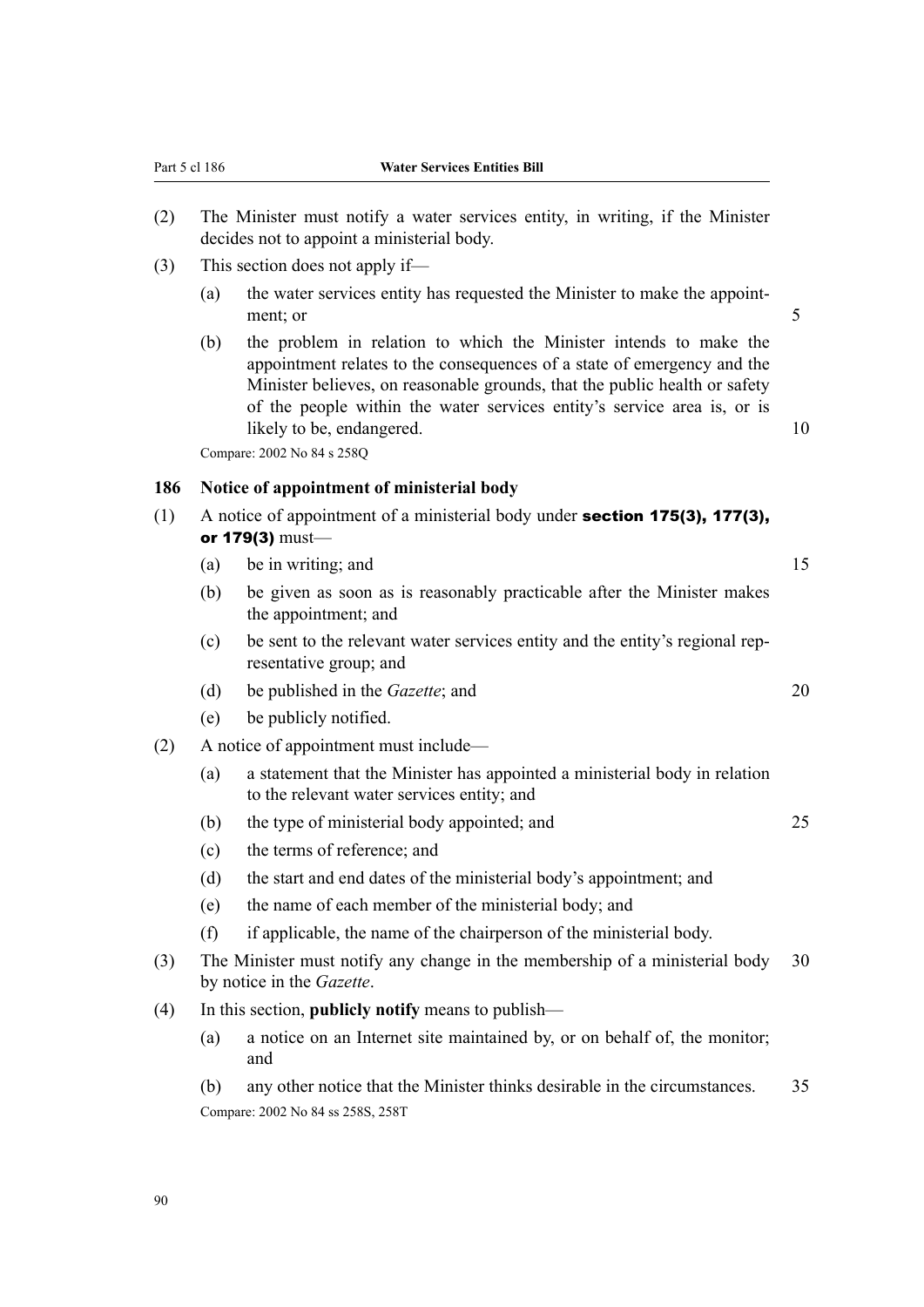# **187 Information to Minister**

A ministerial body must inform the Minister about—

- (a) the steps it is taking to address the problem; and
- (b) the progress of those steps.

Compare: 2020 No 47 s 128(1) 5

## **188 Final report of ministerial body**

- (1) A final report produced by a ministerial body under **section 175(7), 177(6)**, or 179(7) must include—
	- (a) a narrative description of the activities of the ministerial body in relation to its terms of reference: and 10
	- (b) in respect of the problem in relation to which the ministerial body was appointed, an assessment of progress in addressing the problem; and
	- (c) any final recommendations of the ministerial body to the Minister, the water services entity, or both; and
	- (d) without limiting **paragraph (c)**, any final recommendations of the min-15 isterial body to the Minister on whether the Minister should take further action in relation to the water services entity, including whether the Min‐ ister should appoint any other ministerial body in relation to the entity; and
	- (e) any other matter required by the ministerial body's terms of reference. 20
- (2) The Minister must, as soon as practicable,—
	- (a) give a copy of the report to the relevant water services entity and the entity's regional representative group; and
	- (b) make the report publicly available, excluding any information that it is necessary to withhold for any of the reasons stated in section 6 or 7 of 25 the Local Government Official Information and Meetings Act 1987.

Compare: 2002 No 84 s 258U

#### **189 Remuneration and expenses of ministerial appointees**

- (1) A ministerial appointee is entitled—
	- (a) to receive remuneration for services as a member of a ministerial body 30 as determined by the Minister in accordance with the fees framework; and
	- (b) to be reimbursed for actual and reasonable travelling and other expenses incurred in providing the services as a member in accordance with the fees framework. 35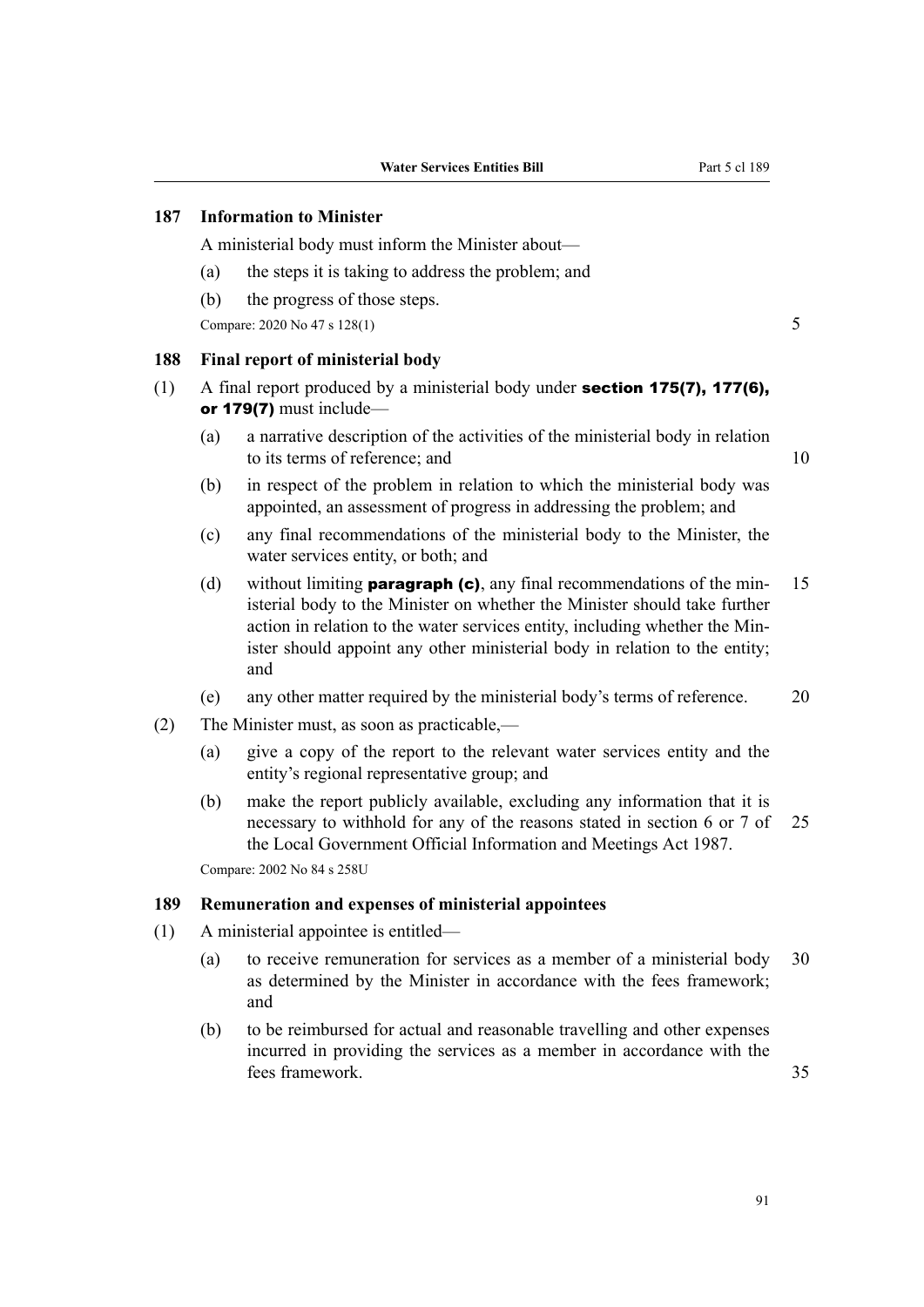(2) In this section, **fees framework** means the framework determined by the Gov‐ ernment from time to time for the classification and remuneration of statutory and other bodies in which the Crown has an interest. Compare: 2002 No 84 s 258V

### **190 Recovery of expenses from water services entity** 5

- (1) A water services entity owes, as a debt to the Crown, any expenses that the Crown incurs for the appointment of a Crown manager in relation to the entity, including the payment of remuneration and expenses to the Crown manager.
- (2) Any expenses that the Crown incurs for the appointment of a Crown observer or a Crown review team in relation to a water services entity, including the pay- 10 ment of remuneration and expenses to the Crown observer or any member of the Crown review team, may be recovered by the Crown from the entity if—
	- (a) the Minister decides that it is reasonable to do so in the circumstances; and
	- (b) the terms of reference authorise the recovery. 15

Compare: 2002 No 84 s 258W

# **191 Minister may terminate appointment of ministerial body or ministerial appointee**

- (1) The Minister may terminate the appointment of a ministerial body or minister‐ ial appointee at any time by notice in writing. 20
- (2) The Minister must give notice of the termination of a ministerial body—
	- (a) in writing to the water services entity and the entity's regional representative group; and
	- (b) by notice in the *Gazette*; and
	- (c) by public notice. 25
- (3) The Minister must give notice of the termination of the appointment of a minis‐ terial appointee in writing to the appointee, the water services entity, and the entity's regional representative group.
- (4) No compensation is payable to a ministerial appointee as a result of the appoin‐ tee's termination. 30

Compare: 2002 No 84 s 258X

# **192 Protection from liability for ministerial appointees**

(1) A ministerial appointee is not liable for any act done or omitted to be done by the appointee in good faith in the performance or intended performance of the appointee's functions, responsibilities, and duties, or the exercise of the appoin‐ 35 tee's powers as a ministerial appointee.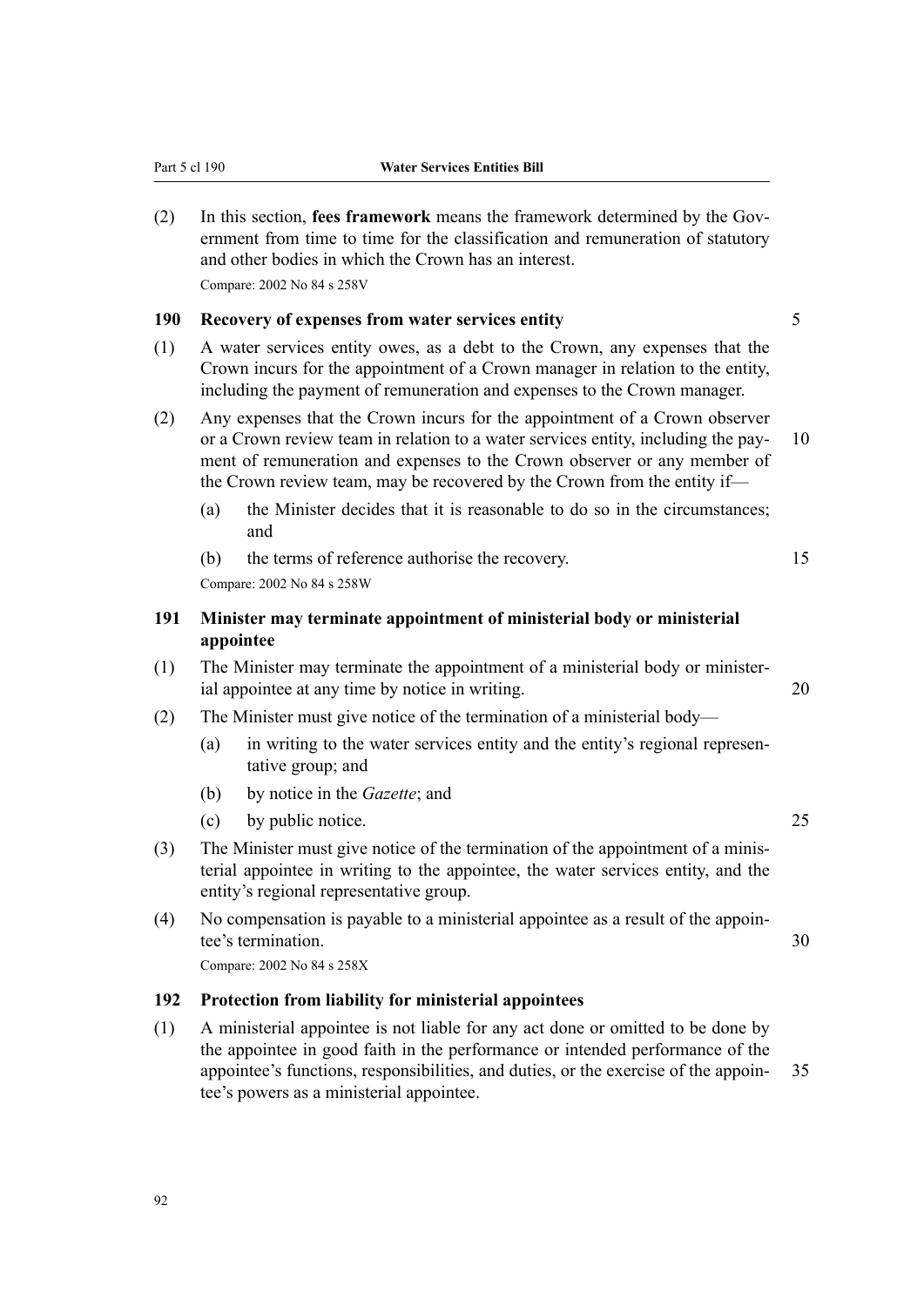(2) The protection from liability in **subsection (1)** includes protection in relation to acts done or omitted to be done by a Crown manager when directing a water services entity to act.

Compare: 2002 No 84 s 258Y

# **193 Disclosure of information held by water services entity** 5

- 
- (1) For the purposes of this Part, information held by a water services entity may be disclosed to the Minister or a ministerial body despite anything to the contrary in the Official Information Act 1982, the Local Government Official Information and Meetings Act 1987, or the Privacy Act 2020.
- (2) However, the Minister, the ministerial body, or a ministerial appointee must not 10 publish or disclose the information to any other person except in accordance with those Acts.

Compare: 2002 No 84 s 258Z

# **194 Decisions and directions of Crown manager remain in force**

On and from the expiry of the term of a Crown manager appointed in relation 15 to a water services entity,—

- (a) a direction given to the water services entity by the Crown manager ceases to have effect; and
- (b) despite **paragraph (a)**, any decision made by the water services entity giving effect to the direction continues in force unless and until the 20 board of the entity revokes or amends the decision.

Compare: 2002 No 84 s 258ZA(1), (2), (3)

# **Part 6 Miscellaneous provisions**

Subpart 1—Reviews 25

# **195 Interim review of governance and accountability arrangements under Act**

- (1) The Minister must, in the relevant period, commission a review of the need for, and the operation and effectiveness of, the governance and accountability arrangements under this Act.
- (2) The relevant period starts on the fifth anniversary, and ends on the sixth anni- 30 versary, of the establishment date (as defined in clause 1(1) of Schedule 1).
- (3) The interim review required by this section must include consideration of the following matters:
	- (a) governance structures, and related roles and responsibilities, under this Act: 35
	- (b) interaction of each water services entity's regional representative group with the following: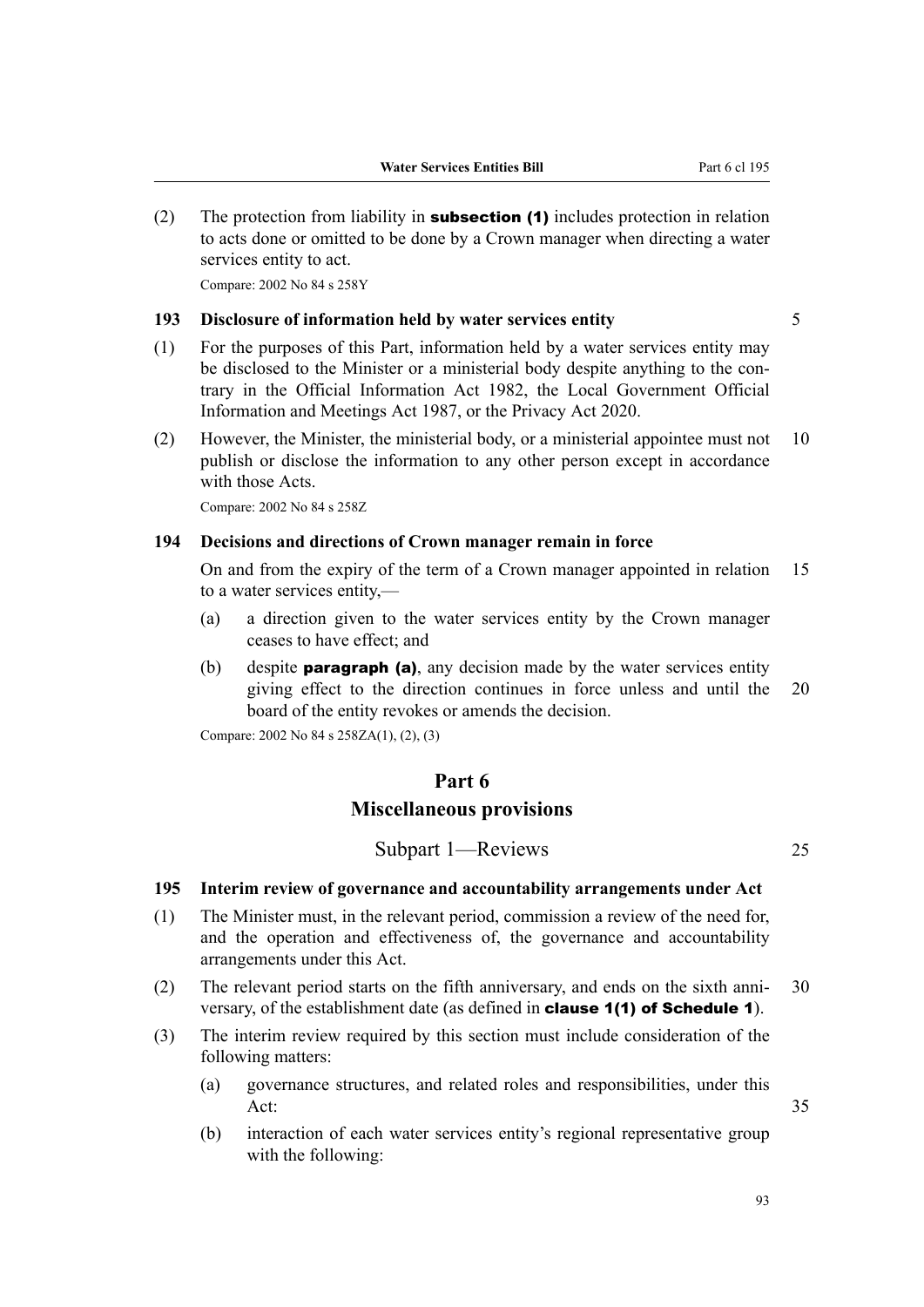#### Part 6 cl 196 **Water Services Entities Bill**

- (i) the entity's board:
- (ii) territorial authority owners:
- (iii) mana whenua in the entity's service area:
- (iv) communities in the entity's service area:
- (c) interaction of each water services entity with the following: 5
	- (i) territorial authority owners:
	- (ii) mana whenua in the entity's service area:
	- (iii) communities in the entity's service area:
- (d) each water services entity's—
	- (i) relationships with financiers; and 10

- (ii) financing arrangements:
- (e) accountability, strategic direction, or planning or reporting mechanisms, including each—
	- (i) Government policy statement:
	- (ii) regional representative group's statement of strategic and per‐ 15 formance expectations:
	- (iii) Te Mana o te Wai statement for water services:
	- (iv) statement of intent:
	- (v) other planning or reporting document under this Act:
- (f) each water services entity's constitution, including amendments to it, or 20 its replacement:
- (g) any other relevant matters identified by the Minister.
- (4) Before commissioning the review required by this section, the Minister must consult any other Ministers of the Crown (for example, any whose portfolio responsibilities are affected by or relevant to the review) that the Minister 25 thinks fit.

# **196 Comprehensive review of water services legislation**

- (1) The Minister must, in the relevant period, commission a review of the need for, and operation and effectiveness of, water services legislation.
- (2) The relevant period starts on the ninth anniversary, and ends on the tenth anni-  $30$ versary, of the establishment date (as defined in clause 1(1) of Schedule 1).
- (3) The comprehensive review required by this section must include consideration of the following:
	- (a) legislation in or made under this Act, plus each water services entity's constitution: 35
	- (b) legislation in or made under Taumata Arowai–the Water Services Regulator Act 2020: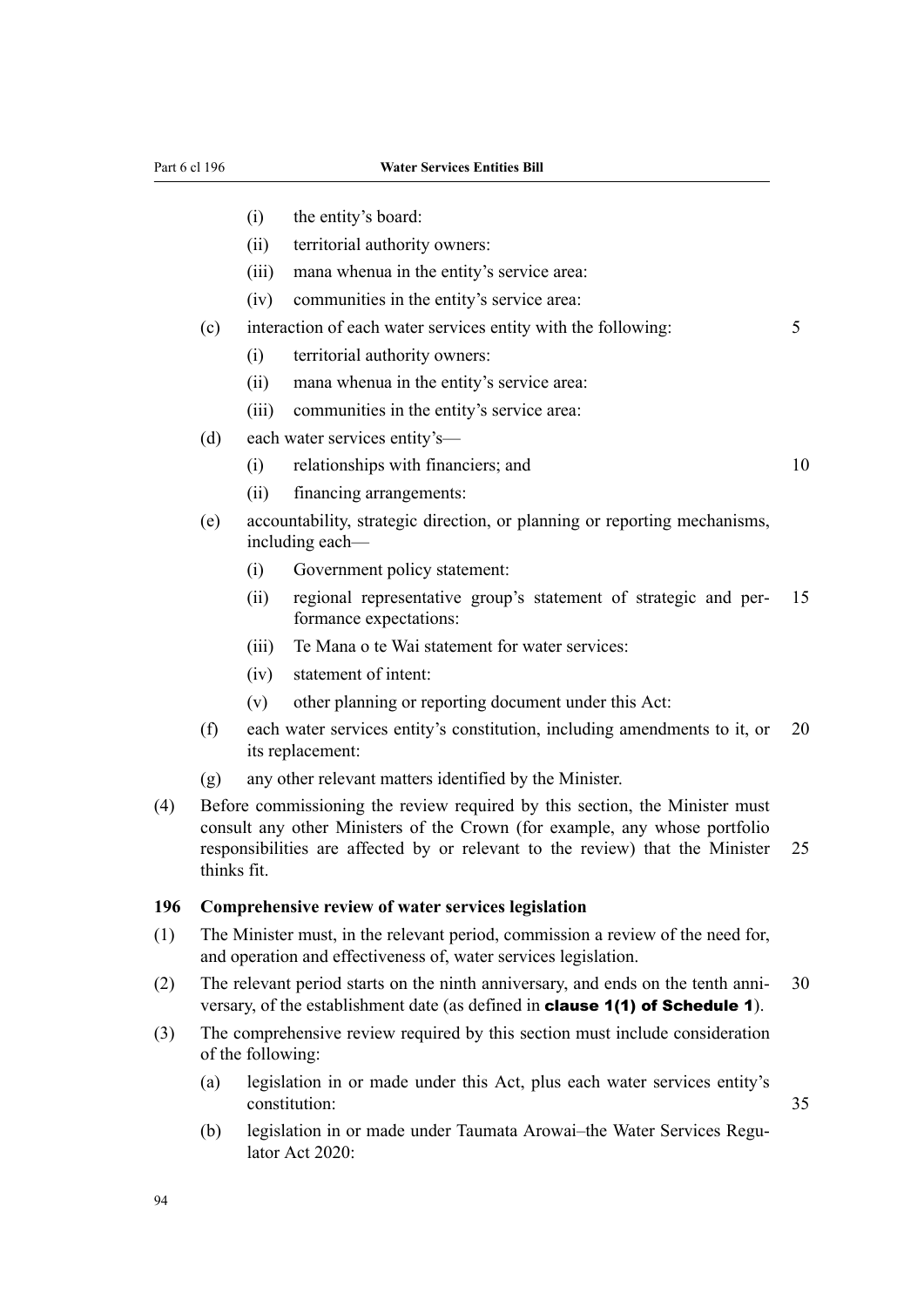- (c) legislation in or made under the Water Services Act 2021:
- (d) legislation about economic regulation of, or consumer protection in respect of, water services:
- (e) interaction of relevant regulators and relevant regulatory systems:
- (f) oversight, monitoring, and stewardship arrangements: 5
- (g) any other relevant matters identified by the Minister.
- (4) Before commissioning the review required by this section, the Minister must consult any other Ministers of the Crown (for example, any whose portfolio responsibilities are affected by or relevant to the review) that the Minister thinks fit. 10

# **197 Reviewer**

A review required by this subpart must be done by the following reviewer:

- (a) the monitor, if the monitor is asked by the Minister to do the review:
- (b) in any other case, a review panel commissioned by or on behalf of the Minister. 15

## **198 Reviewer's power to request information**

- (1) The reviewer may, by notice in writing, require a water services entity, or other relevant person, to provide the reviewer with information the reviewer thinks necessary to do the review.
- (2) The entity or other relevant person must provide the requested information by 20 the reasonable date that the reviewer has specified for that purpose in the notice.
- (3) Sections 171 to 173 apply, with all necessary modifications, to a request under this section.

#### **199 Report** 25

- (1) The reviewer must prepare a report on a review required by this subpart.
- (2) The report must include at least the following contents:
	- (a) any terms of reference, consistent with section 195 or 196:
	- (b) the process that was followed:
	- (c) the issues that were examined: 30
	- (d) the key findings:
	- (e) any recommendations arising out of the review, including—
		- (i) whether any amendments to any of the legislation reviewed are necessary or desirable:
		- (ii) any other matters that the reviewer recommends be considered by 35 the Minister.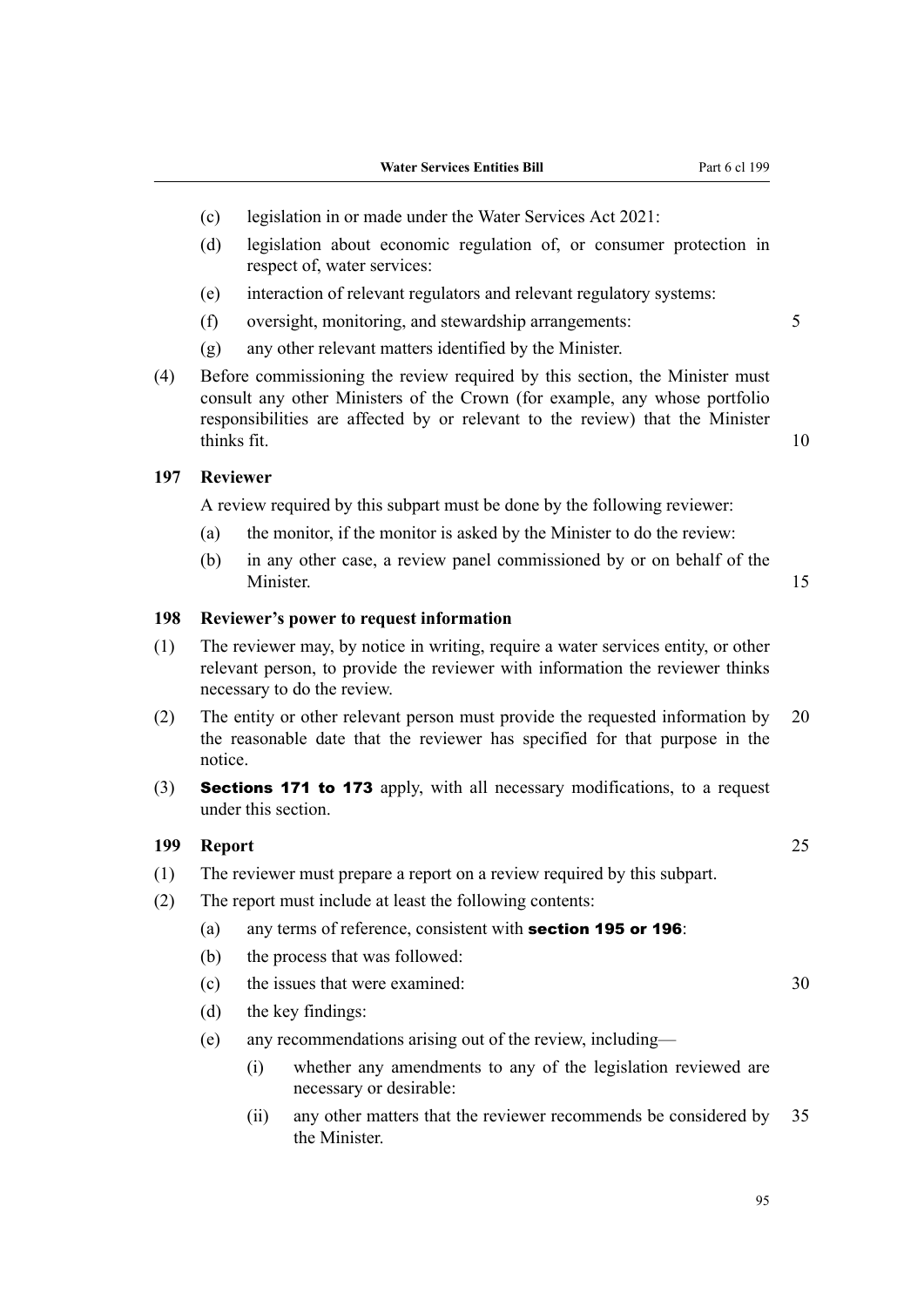- (3) The reviewer must ensure that the people and organisations that the reviewer thinks appropriate are consulted, during the preparation of the report, about the matters to be considered in the report.
- (4) The reviewer must, after completing the report, promptly present the report to the Minister. 5
- (5) The Minister must, after receiving the report, promptly present a copy to the House of Representatives.

# **200 Repeal of this subpart**

This subpart is repealed on the 15th anniversary of the establishment date (as defined in clause  $1(1)$  of Schedule 1).  $10$ 

Subpart 2—Rights or interests in water preserved

# **201 Rights or interests in water preserved**

#### *Purpose*

- (1) The purpose of this section is to achieve both of the following outcomes:
	- (a) any rights or interests in water are preserved, consistent with assurances 15 given by the Crown to the Supreme Court in 2012, and recorded in *New Zealand Māori Council v Attorney-General* [2013] NZSC 6, [2013] 3 NZLR 31 at [145]:
	- (b) this Act, and duties, functions, and powers under this Act, operate effectively. 20

*Act does not create, transfer, extinguish, or limit rights or interests*

- (2) No legislation in or made under this Act—
	- (a) creates or transfers any proprietary right or interest in water:
	- (b) extinguishes or limits any customary right or interest (for example, one founded on, or arising from, aboriginal title or customary law) any iwi or 25 hapū may have in water.

*Nothing in section affects duties, functions, and powers under Act*

(3) Nothing in this section affects, or affects the lawfulness or validity of the per‐ formance or exercise by any person of, any duty, function, or power under this Act.  $30$ 

Compare: 2010 No 24 s 90(1)(a); 2014 No 74 s 15(5)(a); 2017 No 7 s 46(1), (2)(b)

# Subpart 3—Engagement

# **202 Engagement requirements**

(1) This section applies to engagement that a water services entity must undertake in accordance with any of the following provisions: 35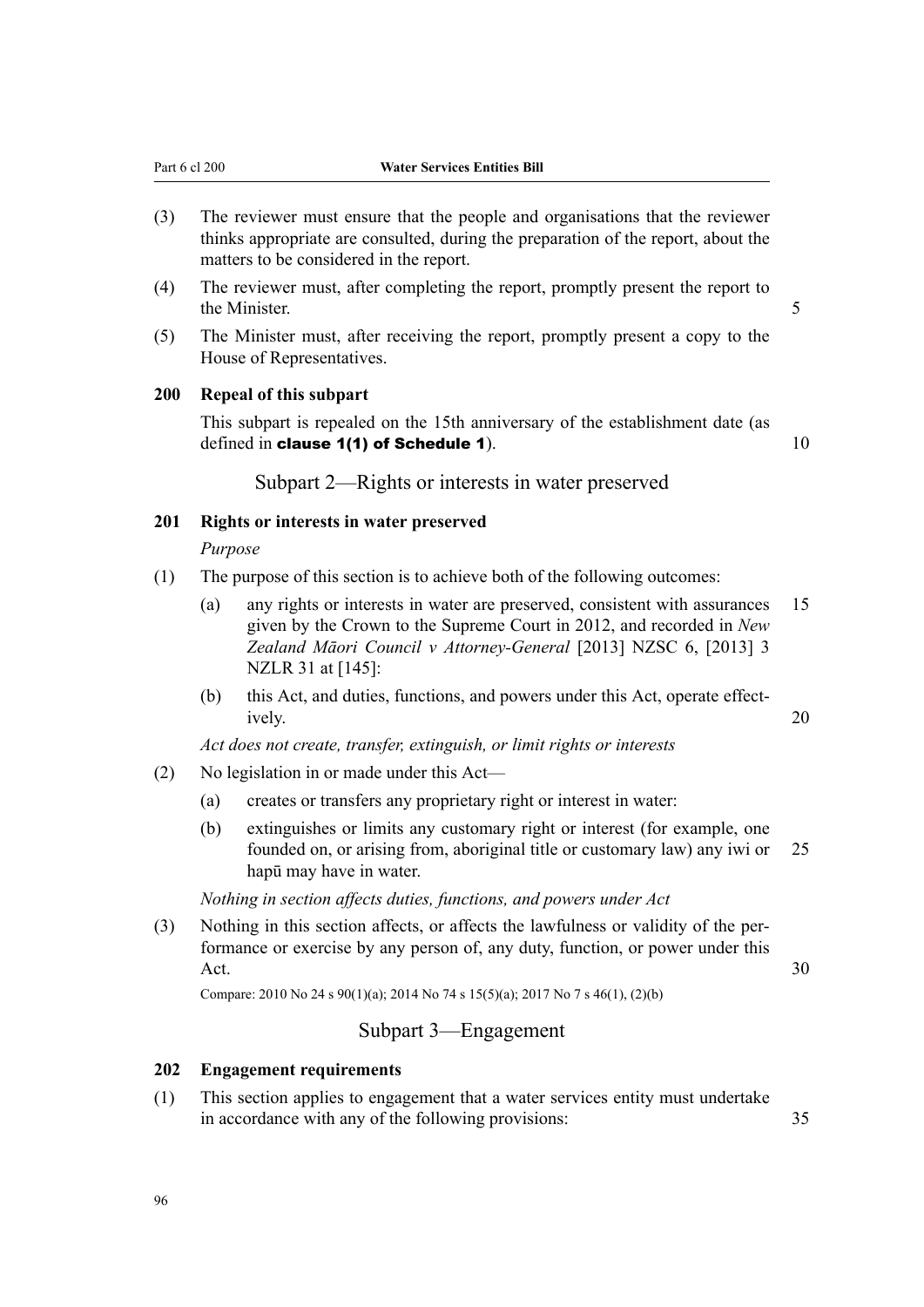- (a) section 141(1)(b) (relating to the preparation of a response to a Te Mana o te Wai statement for water services):
- (b) section 206(1)(a) (relating to the making of regulations to provide for a model constitution):
- (c) clauses 7, 14, and 19 of Schedule 3 (relating to asset management  $5$ plans, funding and pricing plans, and infrastructure strategies).
- (2) Engagement requires that a water services entity do either or both of the fol‐ lowing before deciding on a matter:
	- (a) consult on a proposal:
	- (b) seek input during the formulation of a proposal, or feedback on a pro‐ 10 posal, on an iterative basis.
- (3) Input or feedback may be sought via hui or meetings, social media, or any other forum that the water services entity thinks appropriate.
- (4) In undertaking an approach to engagement on a matter, a water services entity— and the set of the set of the set of the set of the set of the set of the set of the set of the set of the set of the set of the set of the set of the set of the set of the set of the set of the set of the set of t
	- (a) must consider the purpose of the engagement; and
	- (b) must consider the needs of the particular person or persons with whom the water services entity is engaging; and
	- (c) must allow adequate time for engagement to occur and for territorial authority owners, and for consumers and communities, to respond; and 20

(d) may consider the relevance and sufficiency of any earlier engagement. Compare: 2020 No 42 s 22

# *Consumer engagement*

# **203 Consumer forum**

- (1) The chief executive of a water services entity must establish a consumer forum. 25
- (2) The purpose of a consumer forum is to—
	- (a) assist with effective and meaningful consumer and community engage‐ ment; and
	- (b) gather and compile consumer views; and
	- (c) assist the water services entity to understand consumer needs, expecta‐ 30 tions. and service requirements; and
	- (d) reflect and represent the interests and diversity of consumers across the entity's region.
- (3) A consumer forum may be established under this section—
	- (a) for the whole or part of a service area; and 35
	- (b) in relation to all, or a particular class of, consumers.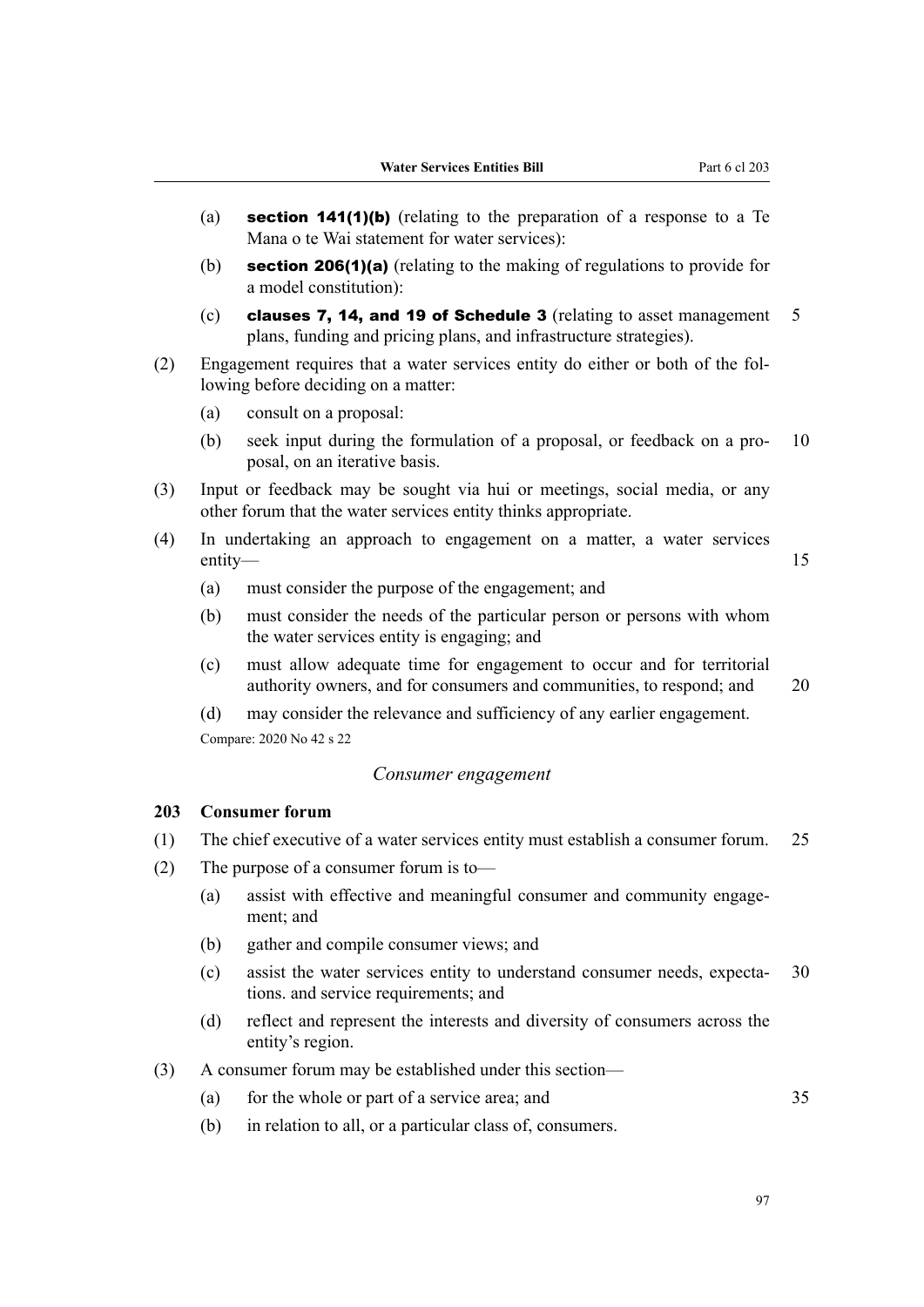- (4) The chief executive of the entity must provide a guidance document to each consumer forum established under this section that provides for the composition and procedures of the forum, including—
	- (a) the intervals between meetings; and
	- (b) the number of members that may be on the forum; and  $5$

- (c) the method of selecting forum members; and
- (d) any additional purposes to those set out in **subsection (2)**; and
- (e) the roles and responsibilities of forum members; and
- (f) the term of membership of the forum; and
- (g) any other matters not inconsistent with the purpose of a consumer forum  $10$ under this section.
- (5) The chief executive must ensure that each consumer forum established has a guidance document.

# **204 Consumer engagement stocktake**

- (1) The chief executive of a water services entity must prepare a consumer engage-  $15$ ment stocktake annually.
- (2) The purpose of a consumer engagement stocktake is to—
	- (a) capture consumer and community feedback on, and satisfaction with, how the entity is performing; and
	- (b) set out how the water services entity will respond to consumer and com‐ 20 munity needs and address consumer and community concerns.
- (3) The chief executive must make the consumer engagement stocktake publicly available as soon as practicable after it is issued by publishing a copy on an Internet site maintained by, or on behalf of, the entity in a format that is readily accessible. 25

#### **205 Principles of engagement**

In performing its functions under **sections 147 to 155** and **204**, a water services entity must by guided and informed by the following principles:

- (a) the entity's communication to consumers should be clear and appropriate and recognise the different communication needs of consumers: 30
- (b) the entity should be openly available for consumer feedback and seek a diversity of consumer voices:
- (c) the entity should clearly identify and explain the role of consumers in the engagement process:
- (d) the entity should consider the changing needs of consumers over time, 35 and ensure that engagement will be effective in the future: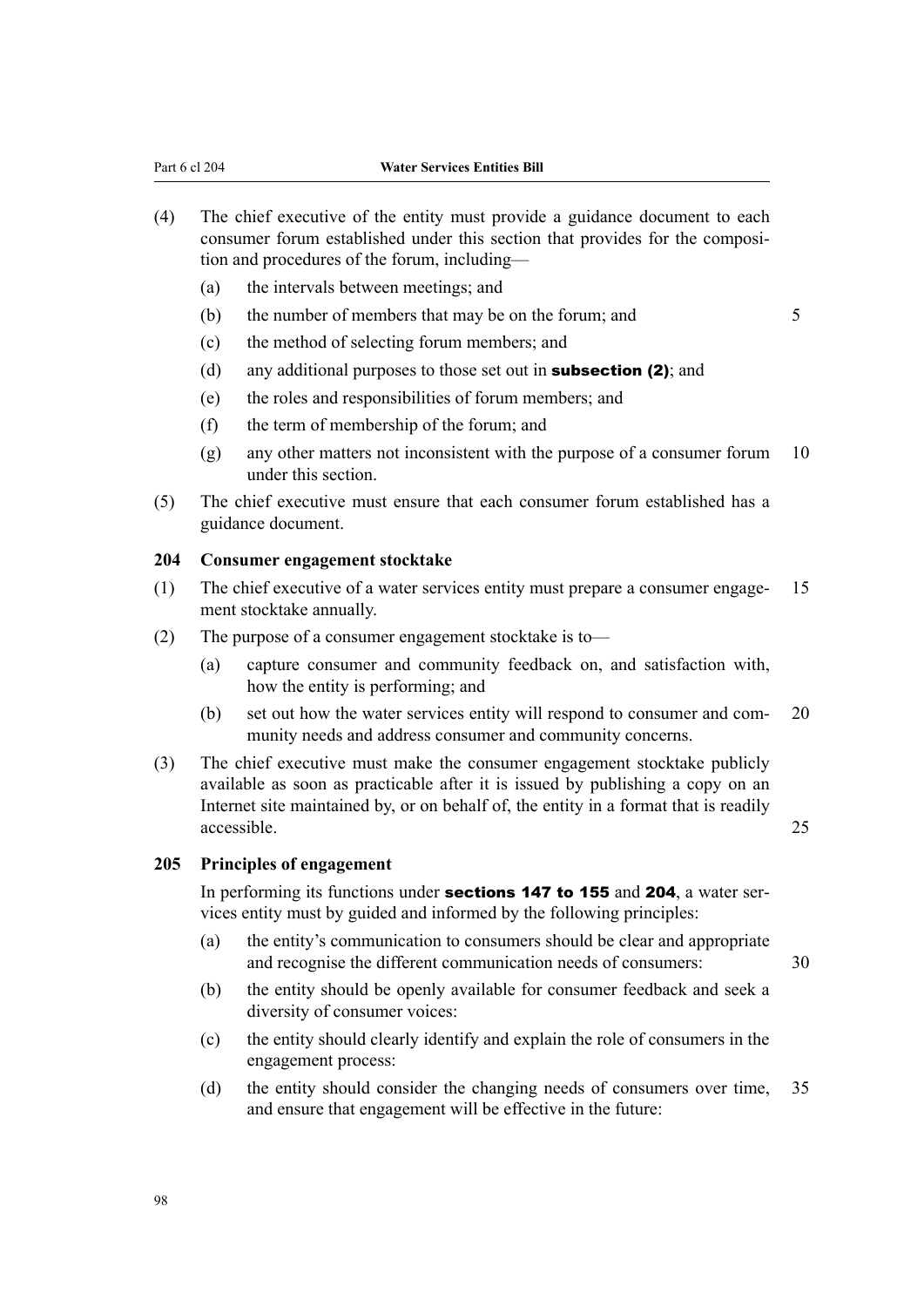(e) the entity should prioritise the importance of consumer issues to ensure that the entity is engaging with issues that are important to its consum‐ ers.

# Subpart 4—Regulations

# **206 Regulations** 5

- (1) The Governor-General may, by Order in Council on the recommendation of the Minister, make regulations for all or any of the following purposes:
	- (a) providing for a model constitution for the purposes of **section 94**:
	- (b) providing for financial and non-financial disclosure requirements relating to the statement of intent, asset management plan, funding and pric- 10 ing plan, and infrastructure strategy that are consistent with generally accepted accounting practice:
	- (c) providing for transitional and savings provisions concerning the coming into force of this Act that may be in addition to, or in place of, the transi‐ tional and savings provisions in **Schedule 1**, including transitional 15 reporting obligations to apply to local government organisations or water services entities:
	- (d) changing the name of a water services entity by amending or replacing the references to that entity in **Schedule 2**:
	- (e) providing for anything this Act says may or must be provided for by 20 regulations:
	- (f) providing for anything incidental that is necessary for carrying out, or giving full effect to, this Act.
- (2) The Minister must, before recommending the making of regulations under subsection (1)(a) in relation to a water services entity, engage with the terri-  $25$ torial authority owners of the entity and mana whenua of the service area.
- (3) Regulations made under **subsection (1)(b)** may include requirements relating to—
	- (a) the type of information that must be provided; and
	- (b) the frequency of the reporting. 30
- (4) Regulations made under this section are secondary legislation (*see* Part 3 of the Legislation Act 2019 for publication requirements).

# Subpart 5—Amendments to other Acts

*Amendments to Goods and Services Tax Act 1985*

## **207 Principal Act** 35

Sections 208 and 209 amend the Goods and Services Tax Act 1985.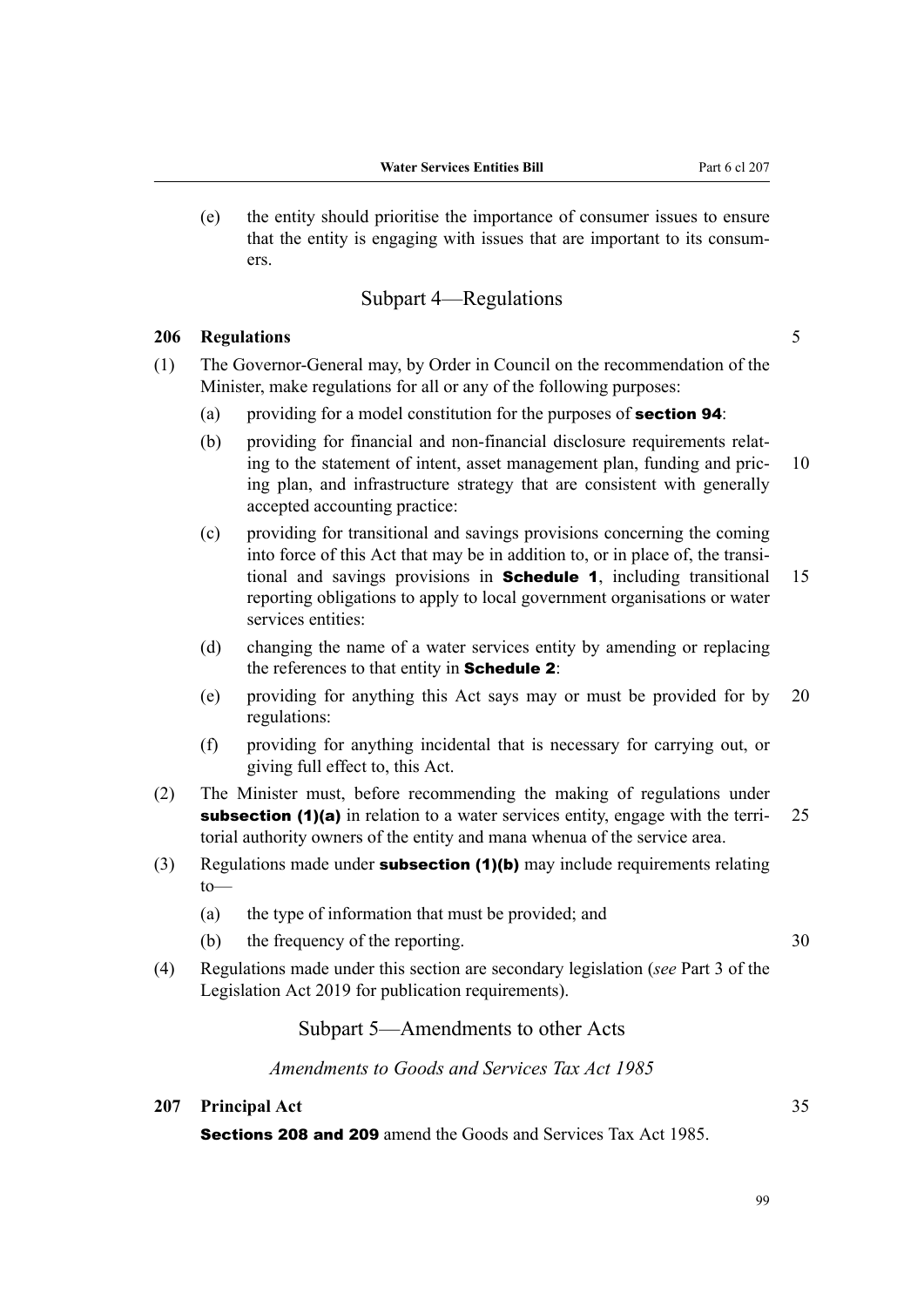| 208 | <b>Section 2 amended (Interpretation)</b>                                                                              |    |
|-----|------------------------------------------------------------------------------------------------------------------------|----|
|     | In section $2(1)$ , insert in its appropriate alphabetical order:                                                      |    |
|     | water services entity means a water services entity as defined in section 6 of<br>the Water Services Entities Act 2022 |    |
| 209 | Section 6 amended (Meaning of term taxable activity)                                                                   | 5  |
|     | In section $6(1)(b)$ , replace "or any local authority or", with ", local authority,<br>water services entity, or".    |    |
|     | Amendments to Income Tax Act 2007                                                                                      |    |
| 210 | <b>Principal Act</b>                                                                                                   |    |
|     | <b>Sections 211 and 212</b> amend the Income Tax Act 2007.                                                             | 10 |
| 211 | New section CW 38C inserted (Water services entities)                                                                  |    |
|     | After section CW 38B, insert:                                                                                          |    |
|     | <b>CW 38C</b> Water services entities                                                                                  |    |
|     | Exempt income: sinking funds                                                                                           |    |
| (1) | An amount of income derived from sinking funds relating to the debt of a water<br>services entity is exempt income.    | 15 |
|     | Exempt income: other income                                                                                            |    |
| (2) | Any other amount of income derived by a water services entity is exempt<br>income.                                     |    |
|     | <i>Exclusion: amounts received in trust</i>                                                                            | 20 |
| (3) | <b>Subsection (2)</b> does not apply to an amount of income that a water services<br>entity derives as a trustee.      |    |
| 212 | <b>Section YA 1 amended (Definitions)</b>                                                                              |    |
|     | In section YA 1, insert in its appropriate alphabetical order:                                                         |    |
|     | water services entity means a water services entity as defined in section 6 of<br>the Water Services Entities Act 2022 | 25 |
|     | <b>Amendment to Local Government Act 2002</b>                                                                          |    |
| 213 | <b>Principal Act</b>                                                                                                   |    |

Section 214 amends the Local Government Act 2002.

- **214 New section 159A inserted and repealed (Review of water services bylaws** 30 **may be deferred during transition period)**
- (1) After section 159, insert: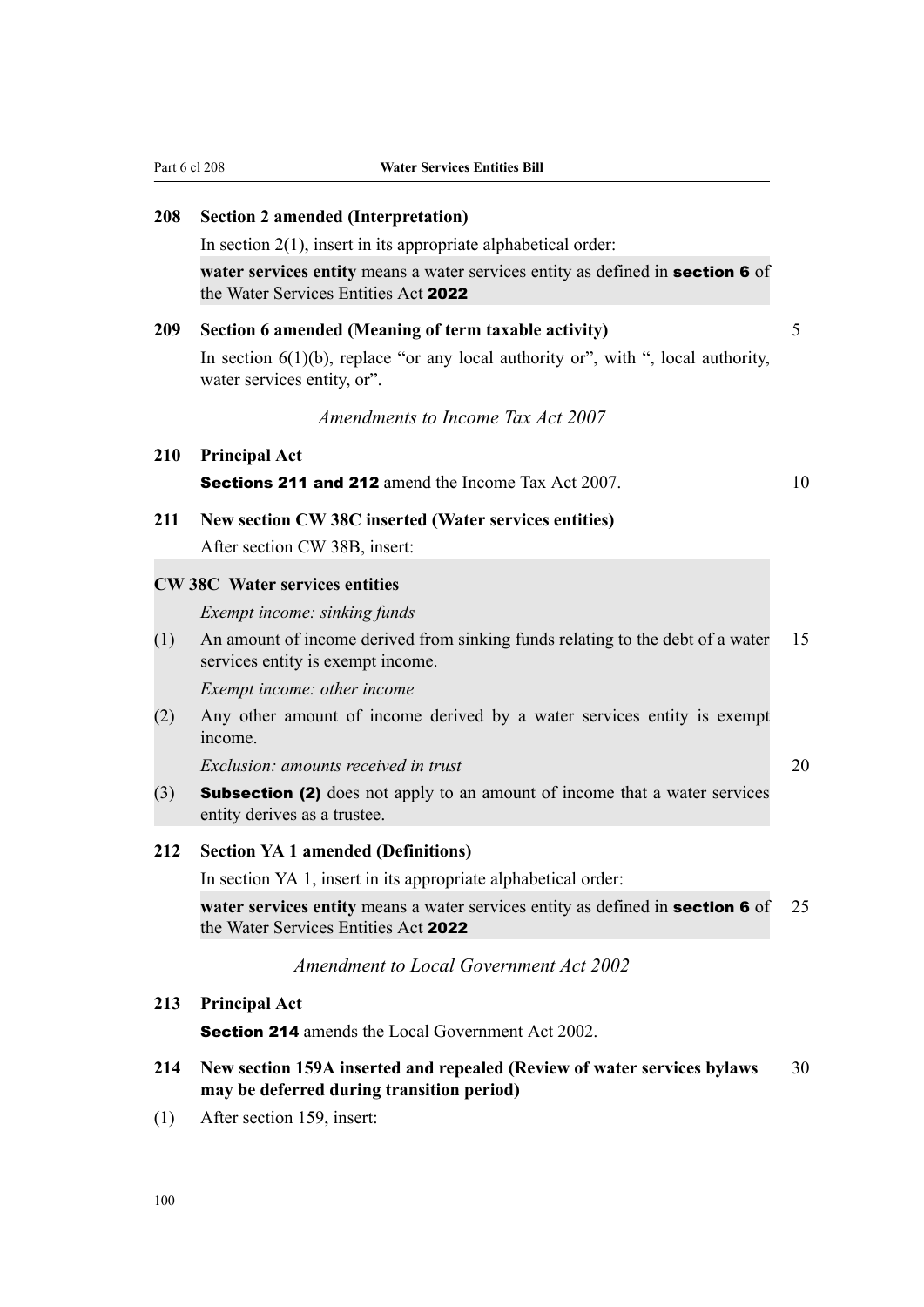# **159A Review of water services bylaws may be deferred during transition period**

- (1) The local authority may decide to defer a review required by section 158(1) or (2) or 159 if all the following requirements are met:
	- (a) the review relates only to a water services bylaw:
	- (b) for that bylaw, the 5-year period in section  $158(1)$  or  $(2)(b)$  or, as the 5 case requires, the 10-year period in section 159 ends in the transition period:
	- (c) the local authority makes the decision in the transition period:
	- (d) the local authority gives prompt public notice of the deferral:
	- (e) that public notice identifies clearly the bylaw. 10
- (2) A deferral under subsection (1) has the results specified in subsections (3) to (5).
- (3) The review is required only if the bylaw is not revoked in the transition period.
- (4) The review, if required, is required no later than the second anniversary of the establishment date. 15
- (5) For the purposes of section 160A, the last date on which the bylaw should have been reviewed under section 158 or 159 must be taken to be the second anniversary of the establishment date.
- (6) Subsections (2) to (5) apply despite sections 158, 159, and 160A.
- (7) In this section,— 20

**bylaw**, without limiting the generality of that term as defined in section 5(1), includes—

- (a) a set of bylaws; and
- (b) an individual bylaw in a set of bylaws; and
- (c) a provision within an individual bylaw 25

**establishment date** has the meaning in clause 1(1) of Schedule 1 of the Water Services Entities Act 2022

**transition period** means the period—

- (a) starting on the day after the date of Royal assent of the Water Services Entities Act 2022; and 30
- (b) ending at the close of the day before the establishment date

**water services bylaw** means a bylaw that relates to all or any of the following:

(a) water supply (as defined in **section 6** of the Water Services Entities Act 2022):

(b) wastewater: 35

(c) stormwater.

(2) Repeal section 159A on 1 July 2028.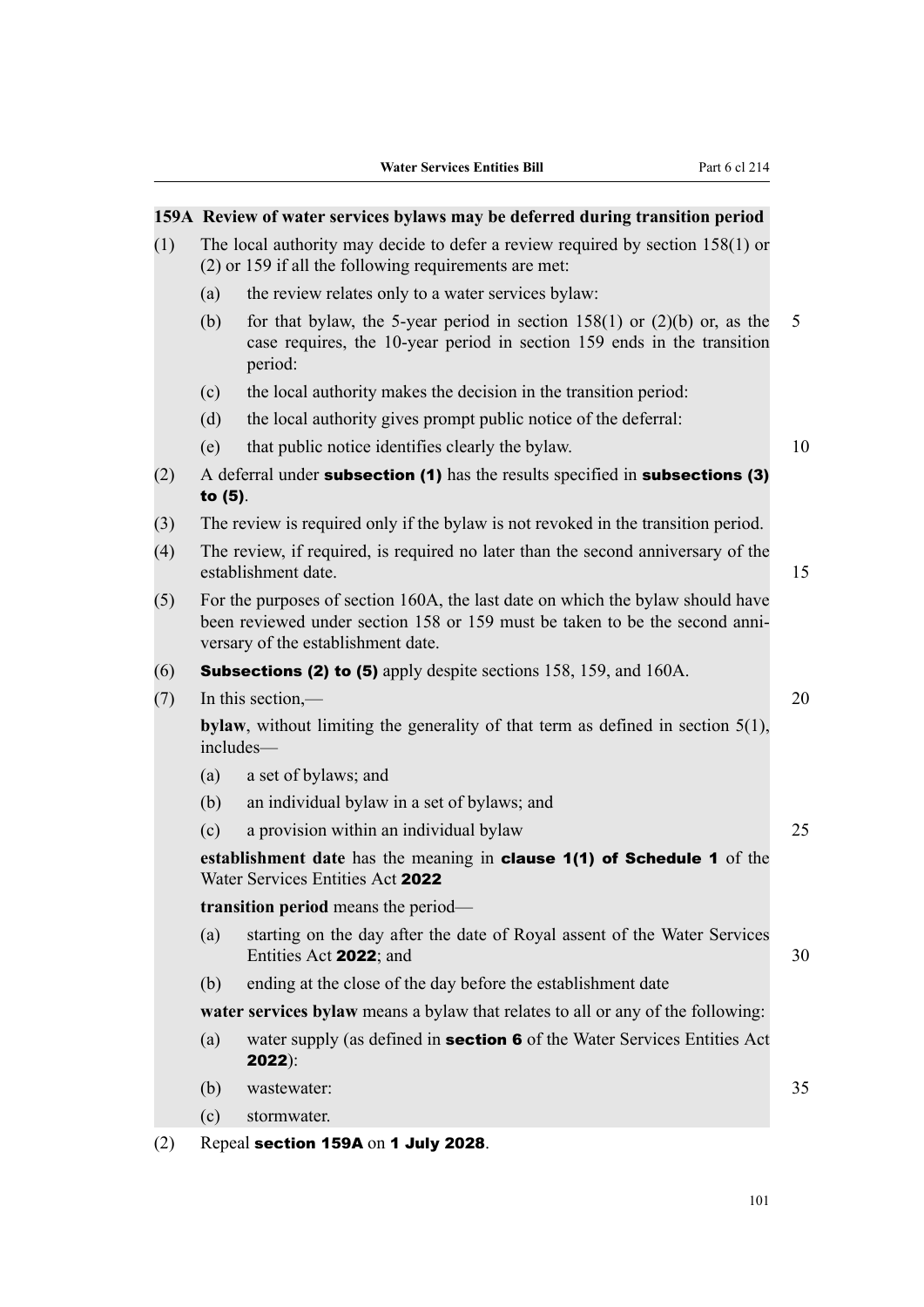|            | Part 6 cl 215<br><b>Water Services Entities Bill</b>                                                                                                                                    |  |
|------------|-----------------------------------------------------------------------------------------------------------------------------------------------------------------------------------------|--|
|            | Amendment to Local Government Official Information and Meetings Act 1987                                                                                                                |  |
| 215        | <b>Principal Act</b>                                                                                                                                                                    |  |
|            | Section 216 amends the Local Government Official Information and Meet-<br>ings Act 1987.                                                                                                |  |
| 216        | <b>Schedule 2 amended</b>                                                                                                                                                               |  |
|            | In Schedule 2, Part 1, insert in its appropriate alphabetical order:<br>Regional representative groups established under subpart 4 of Part 2 of the<br>Water Services Entities Act 2022 |  |
|            | Amendment to Ombudsmen Act 1975                                                                                                                                                         |  |
| 217        | <b>Principal Act</b>                                                                                                                                                                    |  |
|            | <b>Section 218</b> amends the Ombudsmen Act 1975.                                                                                                                                       |  |
| 218        | <b>Schedule 1 amended</b>                                                                                                                                                               |  |
|            | In Schedule 1, Part 3, insert in its appropriate alphabetical order:<br>Regional representative groups established under subpart 4 of Part 2 of the<br>Water Services Entities Act 2022 |  |
|            | Amendment to Public Audit Act 2001                                                                                                                                                      |  |
| 219        | <b>Principal Act</b>                                                                                                                                                                    |  |
|            | <b>Section 220</b> amends the Public Audit Act 2001.                                                                                                                                    |  |
| <b>220</b> | <b>Schedule 1 amended</b>                                                                                                                                                               |  |
|            | In Schedule 1, insert in its appropriate alphabetical order:<br>Water services entities established under section 10 of the Water Services<br>Entities Act 2022                         |  |
|            | <b>Amendment to Public Records Act 2005</b>                                                                                                                                             |  |
| 221        | <b>Principal Act</b>                                                                                                                                                                    |  |
|            | <b>Section 222</b> amends the Public Records Act 2005.                                                                                                                                  |  |
| 222        | <b>Section 4 amended (Interpretation)</b>                                                                                                                                               |  |
|            | In section 4, definition of <b>local authority</b> , after paragraph (b), insert:                                                                                                       |  |
|            | includes a water services entity as defined in <b>section 6</b> of the Water<br>(c)                                                                                                     |  |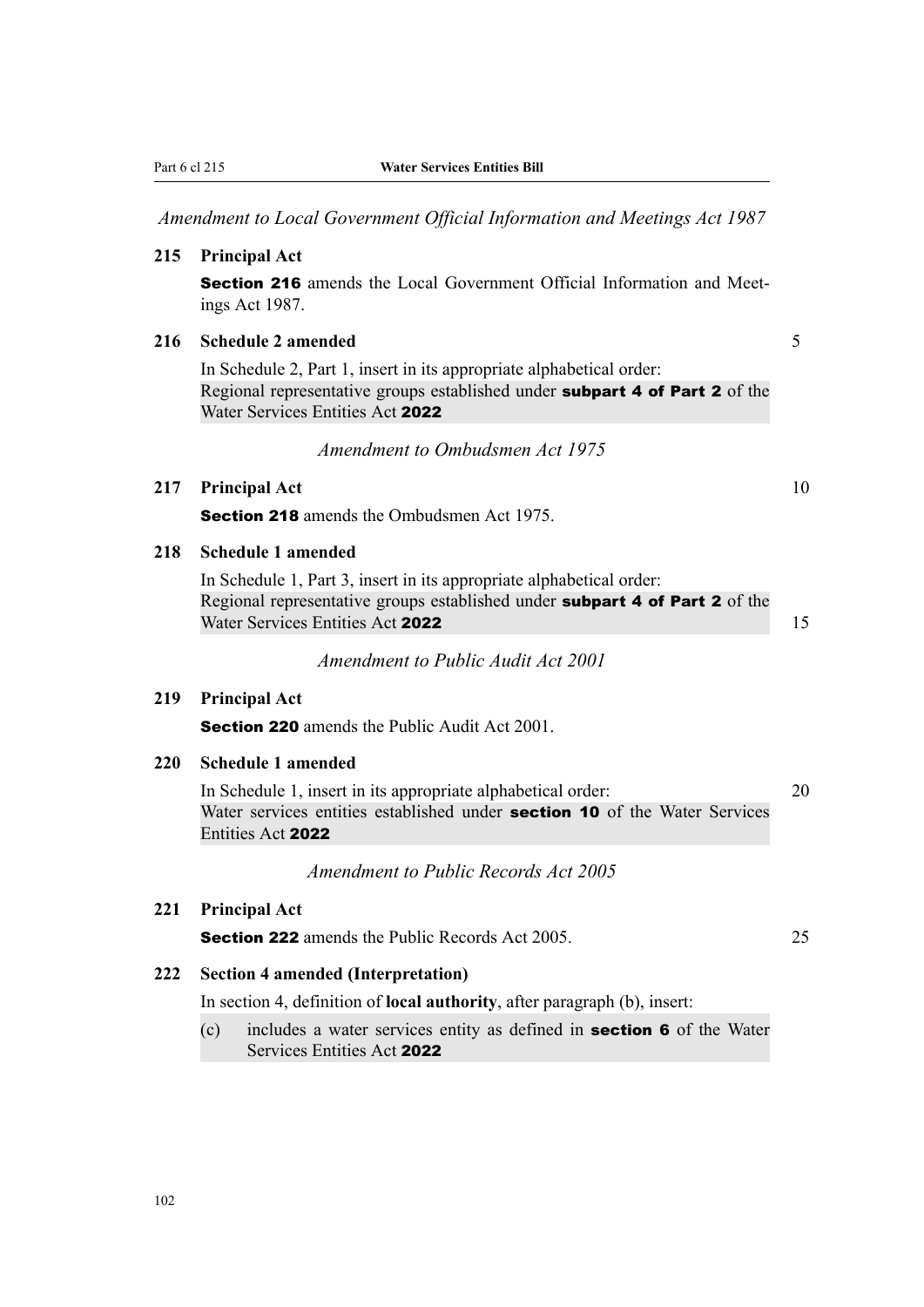# **Schedule 1 Transitional, savings, and related provisions**

s 7

# **Contents**

Page

# **[Part 1](#page-133-0) [Provisions relating to this Act as enacted](#page-133-0)**

| $\mathbf{1}$            | Interpretation                                                                                                  | 104 |
|-------------------------|-----------------------------------------------------------------------------------------------------------------|-----|
|                         | Subpart 1—Transitional provisions relating to establishment and<br>governance of water services entities        |     |
| $\overline{2}$          | Establishment functions and objectives of water services entities                                               | 105 |
| $\overline{\mathbf{3}}$ | Establishment board of water services entity                                                                    | 106 |
| $\overline{4}$          | Appointment of establishment chief executive                                                                    | 106 |
| 5                       | Establishment chief executive must prepare allocation schedule                                                  | 107 |
| 6                       | Role of Minister during establishment period                                                                    | 108 |
|                         | Subpart 2—Transitional arrangements relating to reporting<br>obligations                                        |     |
| $\tau$                  | Chief executive of department may approve establishment water<br>services plan                                  | 108 |
| 8                       | Transitional requirements for asset management plan and funding<br>and pricing plan during establishment period | 108 |
| 9                       | Quarterly reports                                                                                               | 109 |
| 10                      | First annual report of water services entity                                                                    | 109 |
| 11                      | Duty of local government organisations to co-operate with                                                       | 109 |
|                         | department and water services entities                                                                          |     |
| 12                      | Duty of water services entity to co-operate                                                                     | 110 |
| 13                      | Chief executive of department may issue direction of non-<br>compliance                                         | 110 |
| 14                      | Relationship of this Part with Local Government Act 2002                                                        | 110 |
|                         | Subpart 3—Transitional provisions relating to employment                                                        |     |
|                         | Review of employment positions                                                                                  |     |
| 15                      | Review of employment positions by chief executive of department<br>during establishment period                  | 111 |
| 16                      | Obligation to offer certain employees position that involves same<br>or similar duties and responsibilities     | 111 |
| 17                      | Transfer of employment positions                                                                                | 112 |
| 18                      | Employees not entitled to redundancy or other compensation just<br>because position or employer ceases to exist | 113 |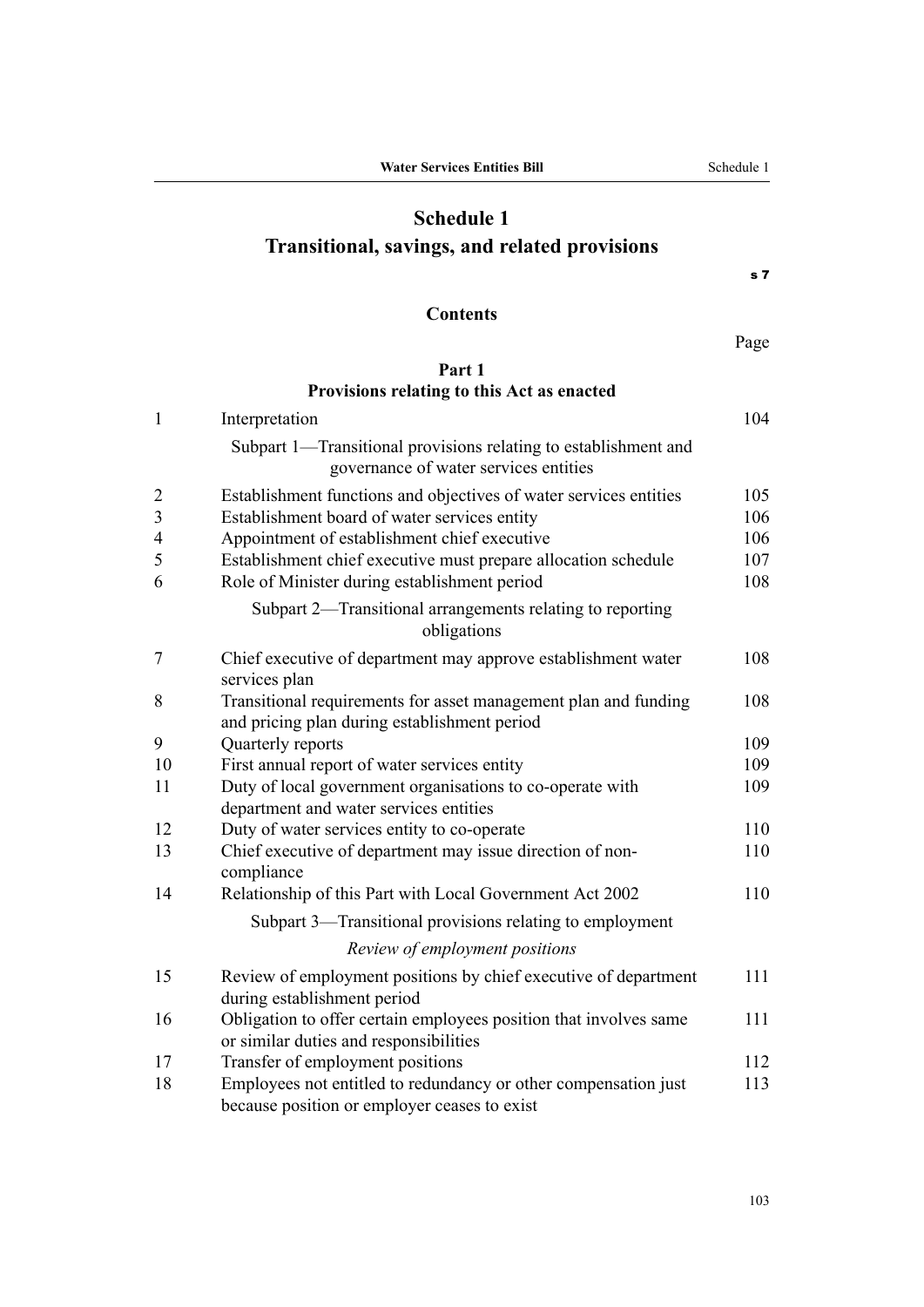<span id="page-133-0"></span>

|    | Collective bargaining and collective agreements                                                                 |     |
|----|-----------------------------------------------------------------------------------------------------------------|-----|
| 19 | Collective bargaining before establishment date for new collective<br>agreement to come into force on that date | 113 |
| 20 | Application of existing collective agreements on and from<br>establishment date                                 | 114 |
|    | Subpart 4—Oversight powers of department                                                                        |     |
| 21 | Decisions subject to department's oversight powers                                                              | 115 |
| 22 | Review of local government organisation decisions and meeting<br>agendas during establishment period            | 116 |
| 23 | Decision making during establishment period                                                                     | 116 |
| 24 | Confirmation of decisions of local government organisations                                                     | 117 |
|    | Subpart 5—Transitional tax relief, and recovery of costs                                                        |     |
| 25 | Transitional tax relief                                                                                         | 117 |
| 26 | Crown expenses and capital expenditure recoverable from water<br>services entity                                | 117 |

# **Part 1 Provisions relating to this Act as enacted**

#### **1 Interpretation**

(1) In this Part, unless the context otherwise requires,—

**assets, liabilities, and other matters**, of a local government organisation, 5 include, without limitation, the organisation's—

- (a) assets (for example, infrastructure assets):
- (b) contracts, engagements, or information:
- (c) benefits, entitlements, interests, rights, powers, or privileges (including, without limitation, in relation to any moneys payable, proceedings, or 10 statutory approvals or consents):
- (d) eligibility for benefits, entitlements, interests, rights, powers, or privileges:
- (e) duties or liabilities (including, without limitation, in relation to any moneys payable, proceedings, or statutory approvals or consents): 15
- (f) ineligibility for benefits, entitlements, interests, rights, powers, or privil‐ eges

**decision** has the meaning set out in clause 21

**establishment chief executive** means a chief executive—

- (a) of a water services entity; and 20
- (b) appointed under **clause 4**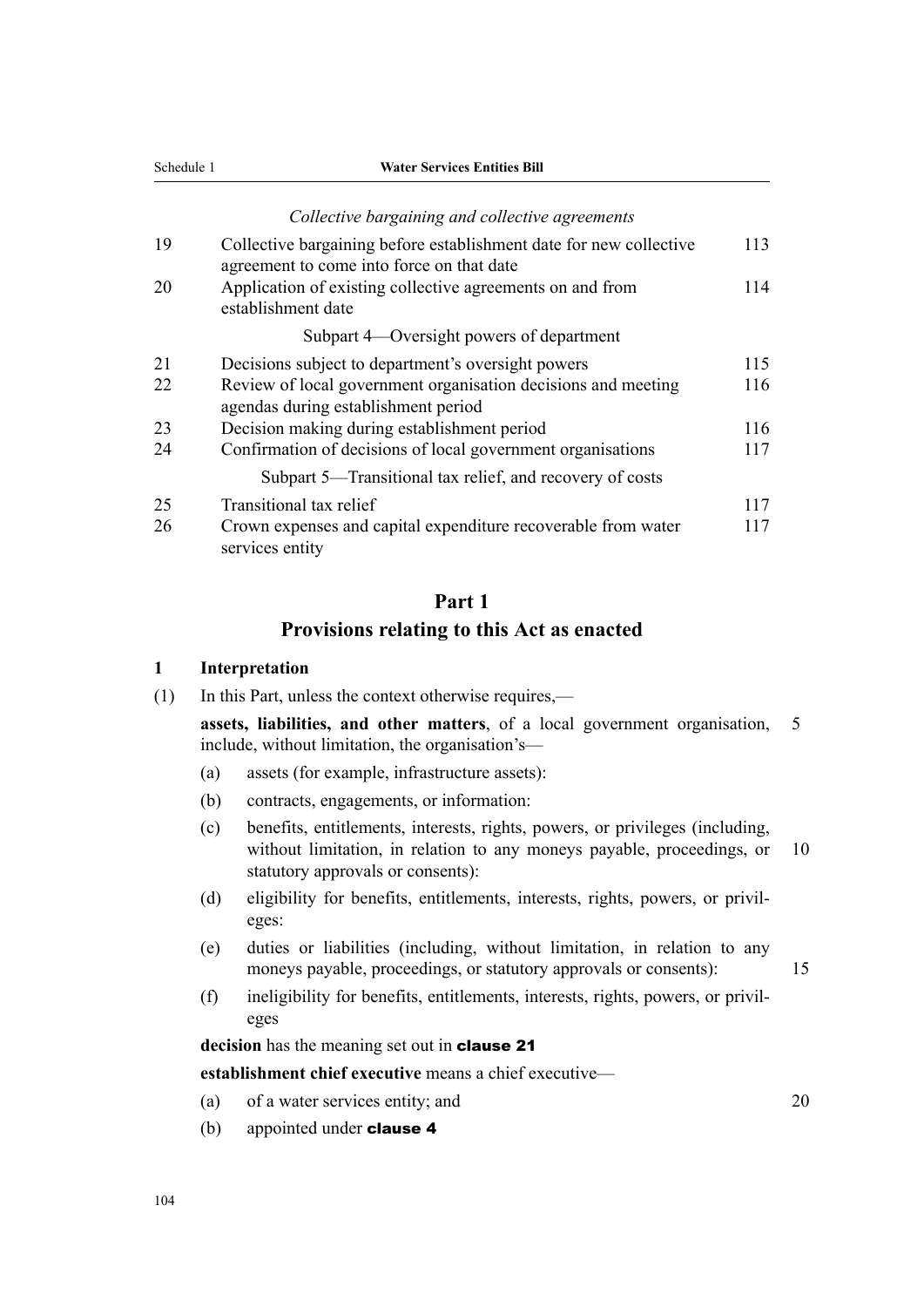<span id="page-134-0"></span>**establishment date** means the earlier of—

- (a) a date appointed by the Governor-General by Order in Council; and
- (b) 1 July 2024

**establishment period** means the period—

- (a) commencing on the day after the date on which the Act receives the 5 Royal assent; and
- (b) ending on the establishment date

**existing employer** has the meaning set out in **clause 15** 

**infrastructure assets** includes—

- (a) existing or proposed assets to be used to provide services by, or on 10 behalf of, the water services entity in relation to water services; and
- (b) any other assets that the water services entity wishes to include in the strategy

**local government organisation** has the same meaning as in section 124 of the Local Government Act 2002 15

# **water services reform** means—

- (a) the establishment of water services entities to deliver water services in accordance with this Act; and
- (b) the transfer of interests in, and the ownership of, infrastructure assets from local government organisations to the water services entities. 20
- (2) An Order in Council made under this section is secondary legislation (*see* Part 3 of the Legislation Act 2019 for publication requirements).

Subpart 1—Transitional provisions relating to establishment and governance of water services entities

# **2 Establishment functions and objectives of water services entities** 25

During the establishment period,—

- (a) **section 11** must be read as if-
	- (i) the objective set out **paragraph (a)** of that section were to ensure that, by the establishment date, the water services entity will deliver water services and related infrastructure in an efficient and 30 financially sustainable manner; and
	- (ii) the objective set out **paragraph (f)** of that section were to ensure that, by the establishment date, the water services entity will deliver water services in a sustainable and resilient manner that seeks to mitigate the effects of climate change and natural haz- 35 ards; and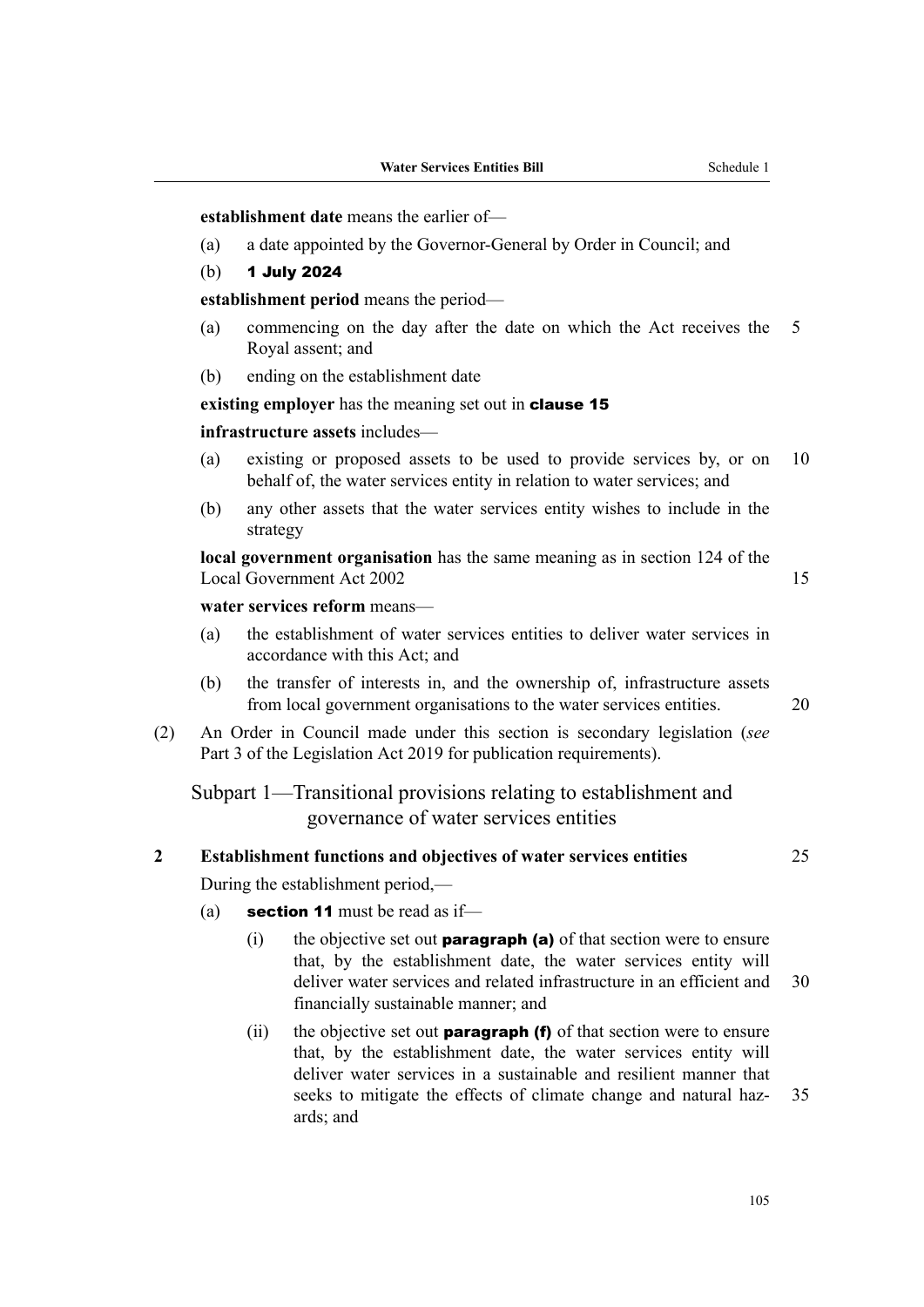- <span id="page-135-0"></span>
	- (b) section 12 must be read as if the function described in paragraph (a) of that section were to ensure that, by the establishment date, the water services entity will have sufficient capacity and capability to provide safe, reliable, and efficient water services in its area.

# **3 Establishment board of water services entity** 5

During the establishment period, subparts 6 and 8 of Part 2 of this Act apply with the following modifications:

- (a) section 57(1) must be read as if it required the board to consist of no fewer than 3, and no more than 6, members; and
- (b) all references to the constitution (for example, in **section 58**) do not 10 apply (because only after that period will a model constitution for the purposes of **section 94** be provided for by regulations made under **sec**tion 206(1)(a)); and
- (c) section 60 (board must hold 2 public meetings each financial year) does not apply; and 15

- (d) all references to the regional representative group and the board appointment committee of the regional representative group in **subpart 6 of Part 2** of this Act must be read as if they were references to the Minister; and
- (e) subpart 8 of Part 2 of this Act applies only in relation to board mem- 20 bers, and all references in that subpart to the regional representative group and the board appointment committee of the regional representa‐ tive group in relation to an obligation of the board or members of the board must be read as if they were references to the Minister; and
- (f) section 65 must be read as if it provided that a member of the board of  $25$ a water services entity holds office for the establishment period or for any shorter period stated in the notice of appointment.

# **4 Appointment of establishment chief executive**

- (1) The chief executive of the department must appoint an establishment chief executive to each water services entity during the establishment period. 30
- (2) An establishment chief executive is appointed for a term that—
	- (a) commences in accordance with the terms and conditions agreed under subclause (3); and
	- (b) ends at the close of the day that is 24 months after the establishment date unless earlier terminated in accordance with **subclause (5)**. 35
- (3) The terms and conditions of employment of an establishment chief executive must be determined by agreement between the chief executive of the department and the establishment chief executive.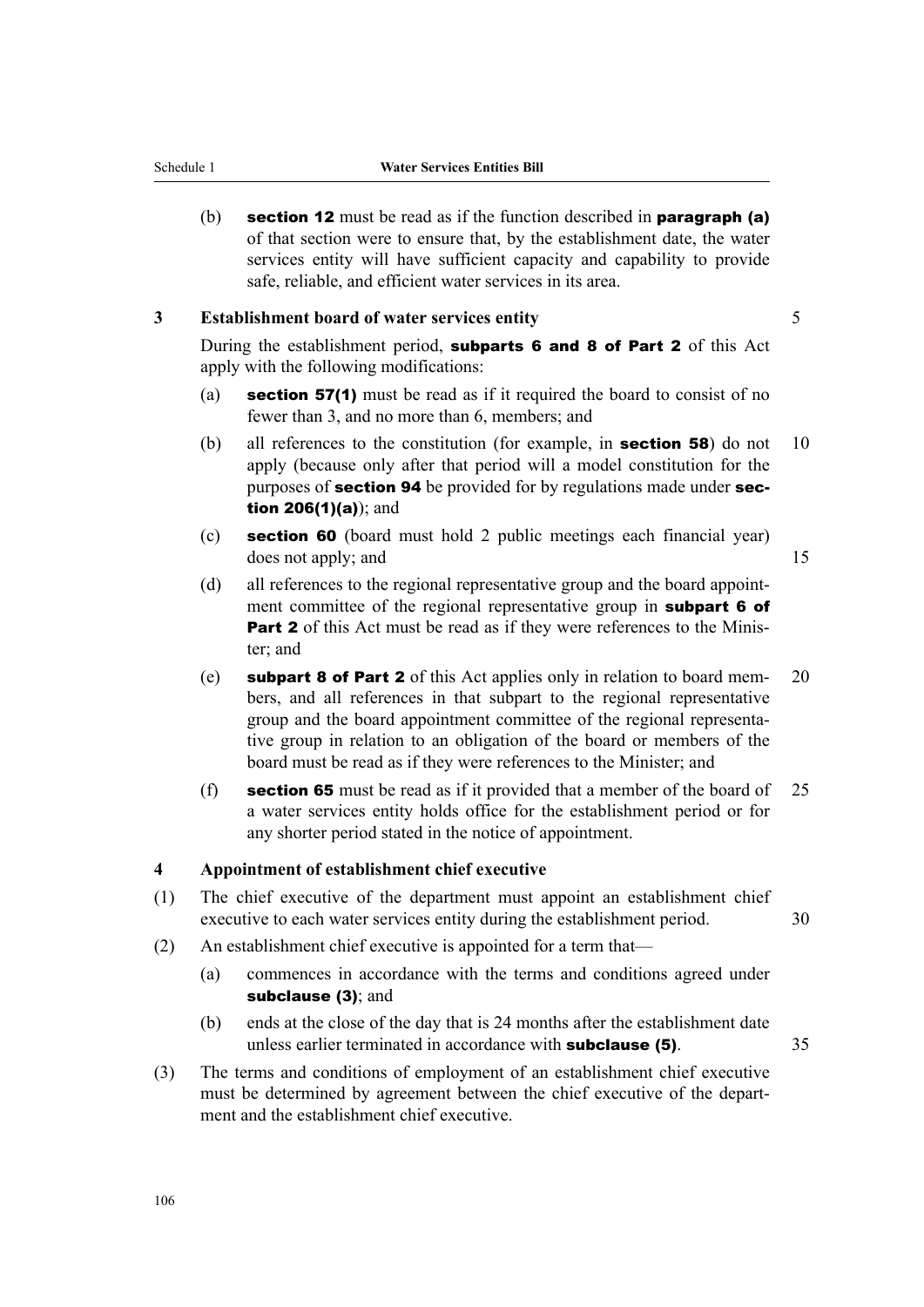- <span id="page-136-0"></span>(4) When considering the terms and conditions of an establishment chief executive, the chief executive of the department must have regard to the matters listed in section 119(3)(a) to (d).
- (5) The board of a water services entity may remove the establishment chief executive of the entity from office at any time on or after the establishment 5 date.
- (6) This clause—
	- (a) applies instead of **section 119(1) to (3)** during the establishment period; and
	- (b) continues to apply until the earlier of the following:  $10$ 
		- (i) the date that is 24 months after the establishment date; and
		- (ii) the time of the removal or resignation, after the establishment date, of a chief executive appointed under this clause.

### **5 Establishment chief executive must prepare allocation schedule**

- (1) During the establishment period, the establishment chief executive of a water 15 services entity must prepare, and may update, an allocation schedule for the entity.
- (2) A local government organisation must, under **clause 11(1) and (2)(b)**, cooperate with a relevant water services entity to facilitate the water services reform and, in particular, must comply with any reasonable request by the 20 entity for information that—
	- (a) the organisation holds; and
	- (b) is or may be necessary or desirable for preparing the allocation schedule for the entity.
- (3) The allocation schedule for a water services entity must— 25
	- (a) specify assets, liabilities, and other matters that relate wholly to the pro‐ vision of water services by relevant local government organisations:
	- (b) specify assets, liabilities, and other matters that relate—
		- (i) partly to the provision of water services by relevant local govern‐ ment organisations; and 30
		- (ii) partly to the provision of other services by relevant local govern‐ ment organisations.
- (4) The allocation schedule for a water services entity may also specify assets, liabilities, and other matters (whether specified in **subclause (3)(a) and (b)** or otherwise) that— 35
	- (a) relate wholly to 1 or more relevant local government organisations; and
	- (b) in the opinion of the establishment chief executive of the entity, should not transfer to the entity.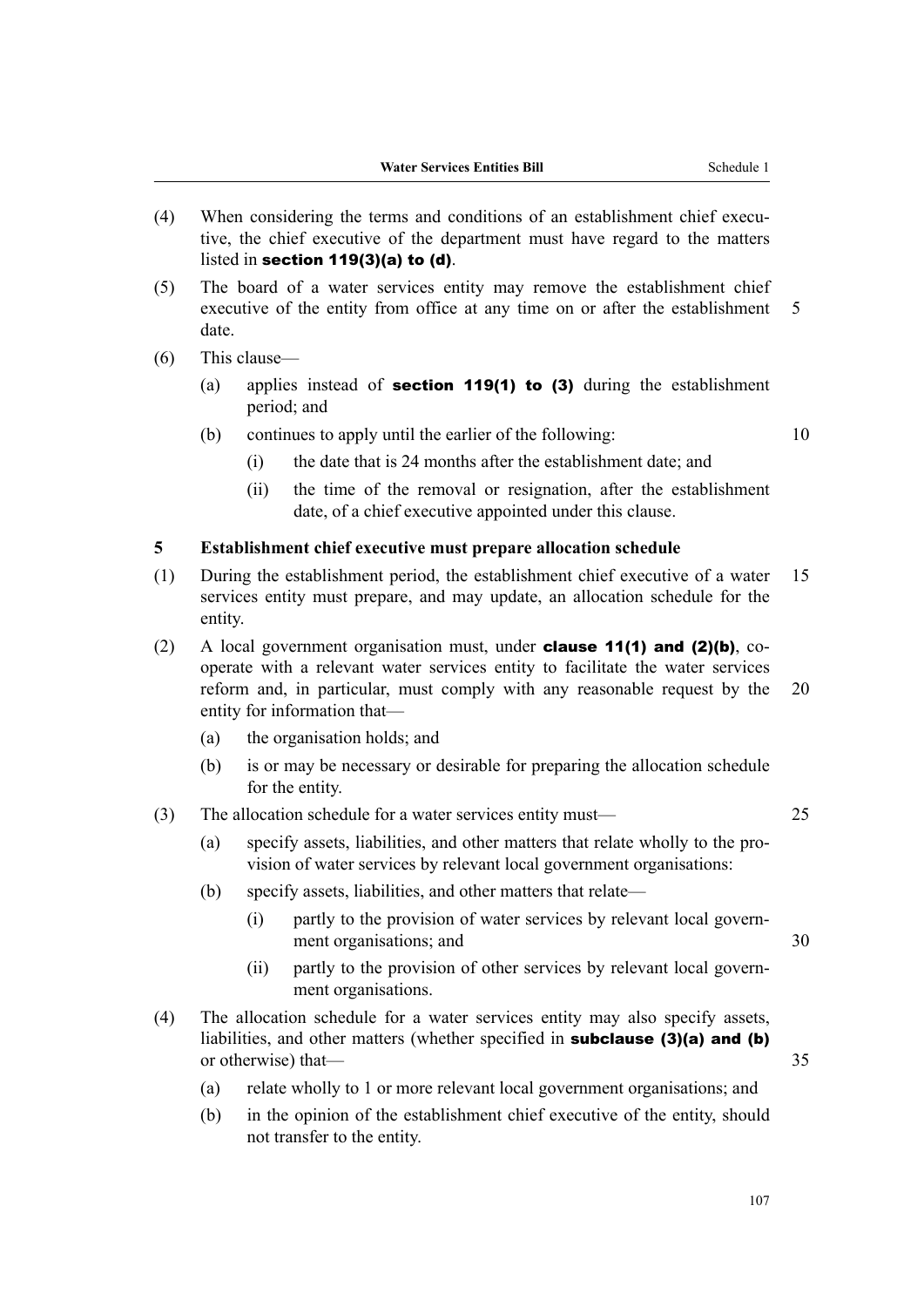<span id="page-137-0"></span>(5) The allocation schedule for a water services entity must be not inconsistent with a plan approved under clause 7(1) (*see* clause 7(3)(a) and (b)).

## **6 Role of Minister during establishment period**

- (1) During the establishment period, in addition to the Minister's role under section 26, the Minister has the additional role of overseeing the establishment of 5 the water services entities.
- (2) The Minister's additional role includes functions and powers to appoint and remove members of the board of each water services entity under this schedule.

Subpart 2—Transitional arrangements relating to reporting obligations

- **7 Chief executive of department may approve establishment water services** 10 **plan**
- (1) The chief executive of the department may prepare and approve an establish‐ ment water services plan for a water services entity.
- (2) The chief executive of the department must, before approving a plan under subclause (1), consult with the relevant water services entity. 15
- (3) A plan approved under **subclause (1)** for a water services entity must include—
	- (a) the processes, policies, and guidance for identifying the functions, staff, and assets, liabilities, and other matters to be transferred to the entity; and 20
	- (b) the proposed timing for the transfer of functions, staff, and assets, liabil– ities, and other matters to the entity; and
	- (c) the reporting requirements for the quarterly reports to be provided to the chief executive of the department under clause 9 of this schedule.
- (4) The plan may include any other matters the Minister considers relevant. 25
- **8 Transitional requirements for asset management plan and funding and pricing plan during establishment period**

During the establishment period, **sections 147 to 152** (relating to the requirements to prepare an asset management plan and a funding and pricing plan) apply with the following modifications: 30

- (a) references to the regional representative group must be read as references to the chief executive of the department:
- (b) sections  $147(2)(c)$ ,  $149(b)$ ,  $150(2)(c)$ , and  $152(b)$  (which relate to engagement with consumers and the regional representative group) do not apply. 35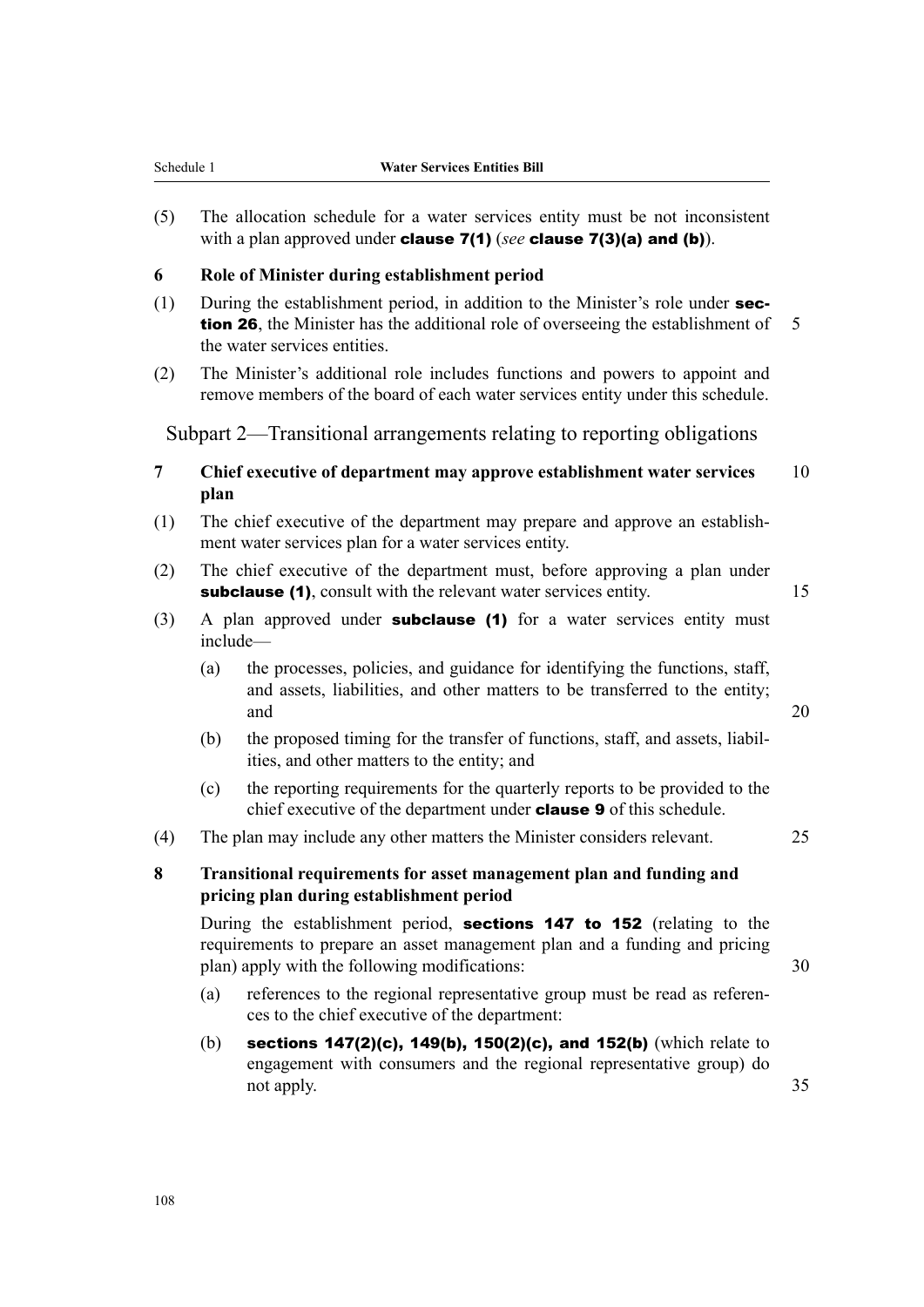# <span id="page-138-0"></span>**9 Quarterly reports**

- (1) The board of a water services entity must, during the establishment period, pro‐ vide a quarterly report to the chief executive of the department.
- (2) The report must include any information required by an establishment water services plan approved under **clause 7** of this schedule. 5

## **10 First annual report of water services entity**

- (1) An entity established during the last 4 months of a financial year—
	- (a) is not required to provide an annual report for that financial year; but
	- (b) must, after the end of the entity's first full financial year, provide an annual report that covers the period from the date on which the entity is 10 established until the end of the entity's first full financial year.
- (2) The annual report referred to in **subclause (1)(b)** must contain the information required to be included in the entity's annual report, except that the infor‐ mation must be in respect of the period referred to in that subclause.

# **11 Duty of local government organisations to co-operate with department and** 15 **water services entities**

- (1) During the establishment period, a local government organisation must cooperate with the department and any relevant water services entity to facilitate the water services reform.
- (2) Without limiting **subclause (1)**, a local government organisation must  $-$  20
	- (a) comply with any reasonable request by the chief executive of the depart‐ ment or the water services entity for employees of the local government organisation to be seconded to the water services entity; and
	- (b) comply with any reasonable request by the chief executive of the depart‐ ment or the water services entity for information that the local govern- 25 ment organisation holds (for example, information of the kind specified in clause 5(2)).
- (3) The obligation to comply with a request under **subclause (2)(b)** includes a requirement to comply with any reasonable request to—
	- (a) collate information; or 30
	- (b) provide information in a particular format; or
	- (c) disclose current pricing information or indicative water charges on invoi‐ ces during the establishment period.
- (4) A local government organisation may only provide personal information under subclause (2)(b) if the information relates to employment matters. 35
- (5) In this clause, **relevant water services entity** means the water services entity whose service area includes the district or region that the local government organisation services.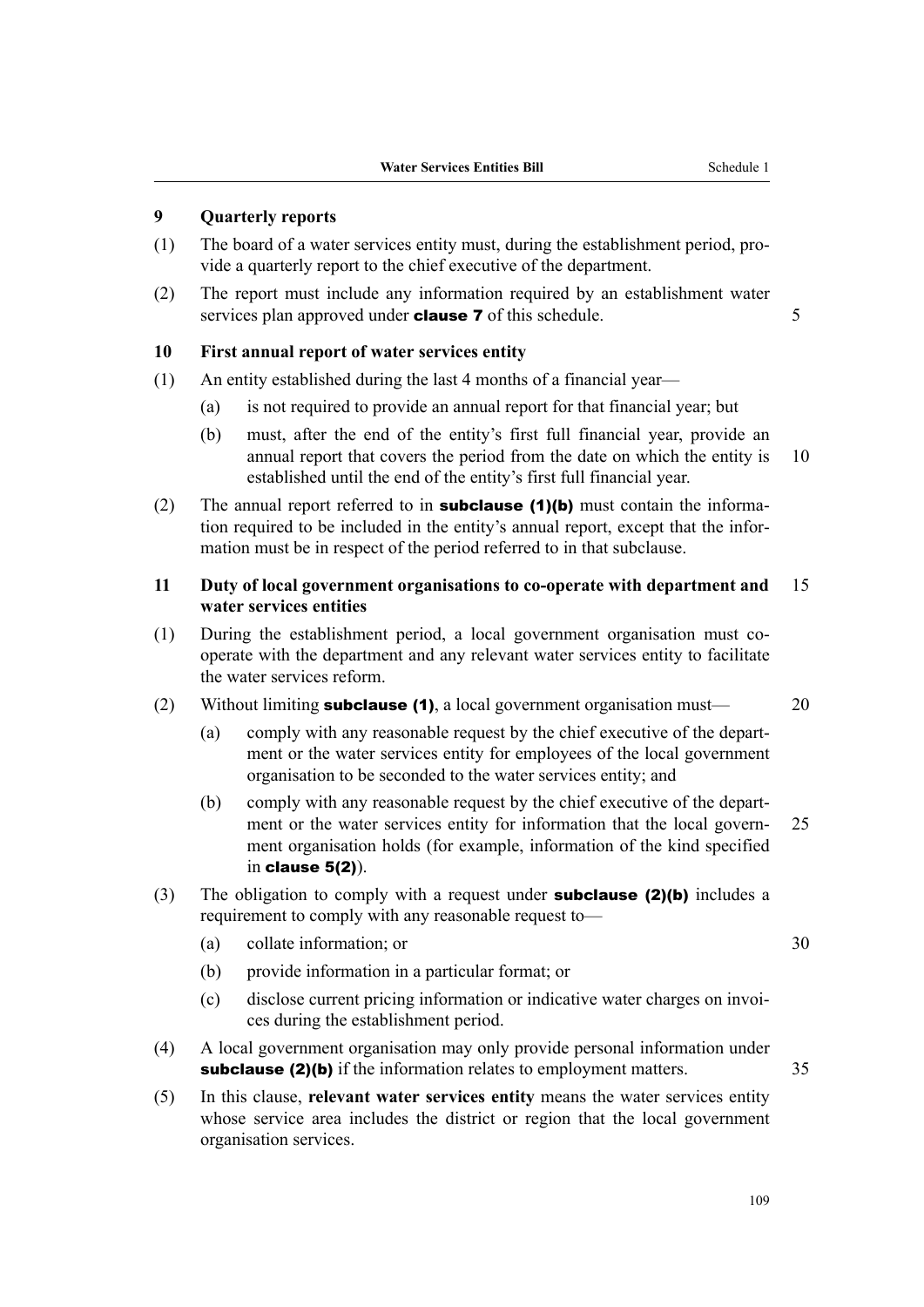# <span id="page-139-0"></span>**12 Duty of water services entity to co-operate**

- (1) During the establishment period, a water services entity must co-operate with the department to facilitate the water services reform.
- (2) Without limiting **subclause (1)**, a water services entity must comply with any reasonable request by the chief executive of the department for information 5 that the water services entity holds that is relevant to the water services reform.

# **13 Chief executive of department may issue direction of non-compliance**

- (1) The chief executive of the department may issue a non-compliance direction to a local government organisation if they fail to comply with **clause 11** or any disclosure requirements required by regulations made under **section** 10 206(1)(b).
- (2) The non-compliance direction must—
	- (a) identify the local government organisation to which it relates; and
	- (b) specify the non-compliance (for example, non-compliance with **clause 11** in respect of a request for information of the kind specified 15 in clause 5(2)); and
	- (c) specify the action required to comply with the non-compliance direction.
- (3) The chief executive of the department may apply to the District Court for an order to compel a local government organisation to comply with a non-compli‐ ance direction. 20
- (4) The District Court may make an order to compel a local government organisation to comply with a non-compliance direction if satisfied that the local government organisation has failed to comply with the non-compliance direction.
- (5) The chief executive of the department may withdraw a non-compliance direc‐ tion issued under this clause at any time. 25
- (6) An order of the District Court to compel a local government organisation to comply with a non-compliance direction under **subclause** (4) ceases to apply if the non-compliance order is withdrawn.

## **14 Relationship of this Part with Local Government Act 2002**

The following provisions of the Local Government Act 2002 do not apply to 30 any actions taken by a local government organisation in order to comply with this schedule or facilitate the water services reform:

- (a) section 95(2) (relating to the requirement for a local authority to consult on significant or material variations from its annual plan):
- (b) section 97 (which requires certain decisions to be taken only if provided 35 for in a long-term plan):
- $(c)$  section 130(3) (relating to certain obligations to maintain water services).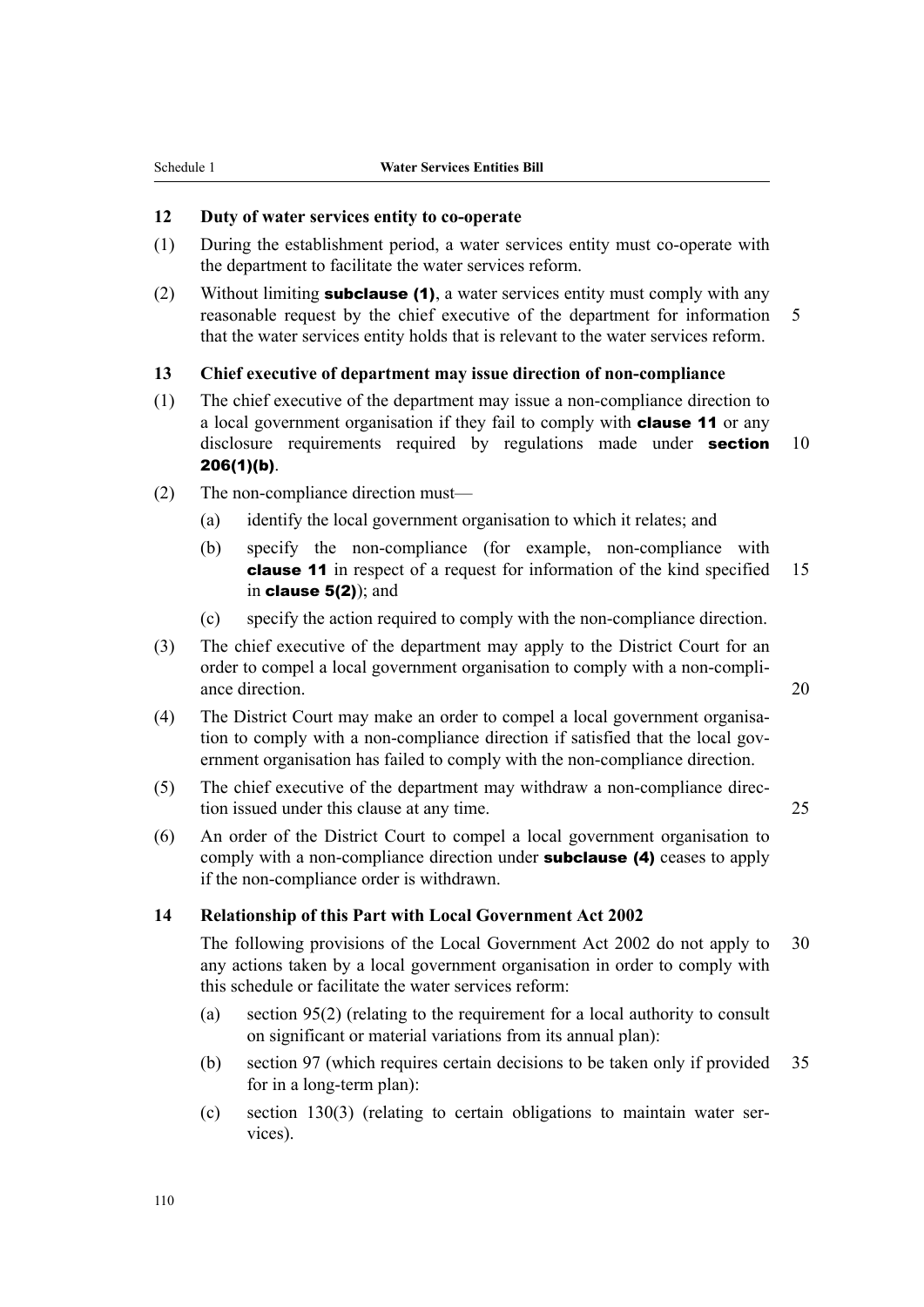# <span id="page-140-0"></span>Subpart 3—Transitional provisions relating to employment

# *Review of employment positions*

# **15 Review of employment positions by chief executive of department during establishment period**

# (1) The chief executive of the department must, during the establishment period,— 5

- (a) review the positions of persons employed by existing employers; and
- (b) determine, in relation to each employee, whether the employee—
	- (i) primarily undertakes functions that will be transferred to a water services entity; and
	- (ii) has a senior management role. 10

- (2) The chief executive of the department must, before the establishment date, notify in writing each employee and their existing employer of the determin‐ ation made in relation to the employee under **subclause** (1)(b).
- (3) In this subpart, **existing employer**, in relation to a water services entity, means a local government organisation that— 15
	- (a) provides water services in the service area of the water services entity before the establishment date; and
	- (b) employs employees.

# **16 Obligation to offer certain employees position that involves same or similar duties and responsibilities** 20

(1) The chief executive of a water services entity must offer an employee of an existing employer an employment position if the chief executive of the department determines under **clause 15** that—

- (a) the employee primarily undertakes functions that will be transferred to the water services entity; and 25
- (b) the employee does not have a senior management role.

# (2) The terms and conditions of the position offered under **subclause (1)** must—

- (a) involve the same or similar duties and responsibilities; and
- (b) include core terms that are no less favourable than the core terms that applied immediately before the notification by the chief executive of the 30 department of the determination under **clause 15(1)(b)**; and
- (c) be in substantially the same general locality or a locality within reason‐ able commuting distance from the employee's location of work immedi‐ ately before the notification by the chief executive of the department of the determination under **clause 15(1)(b)**; and  $35$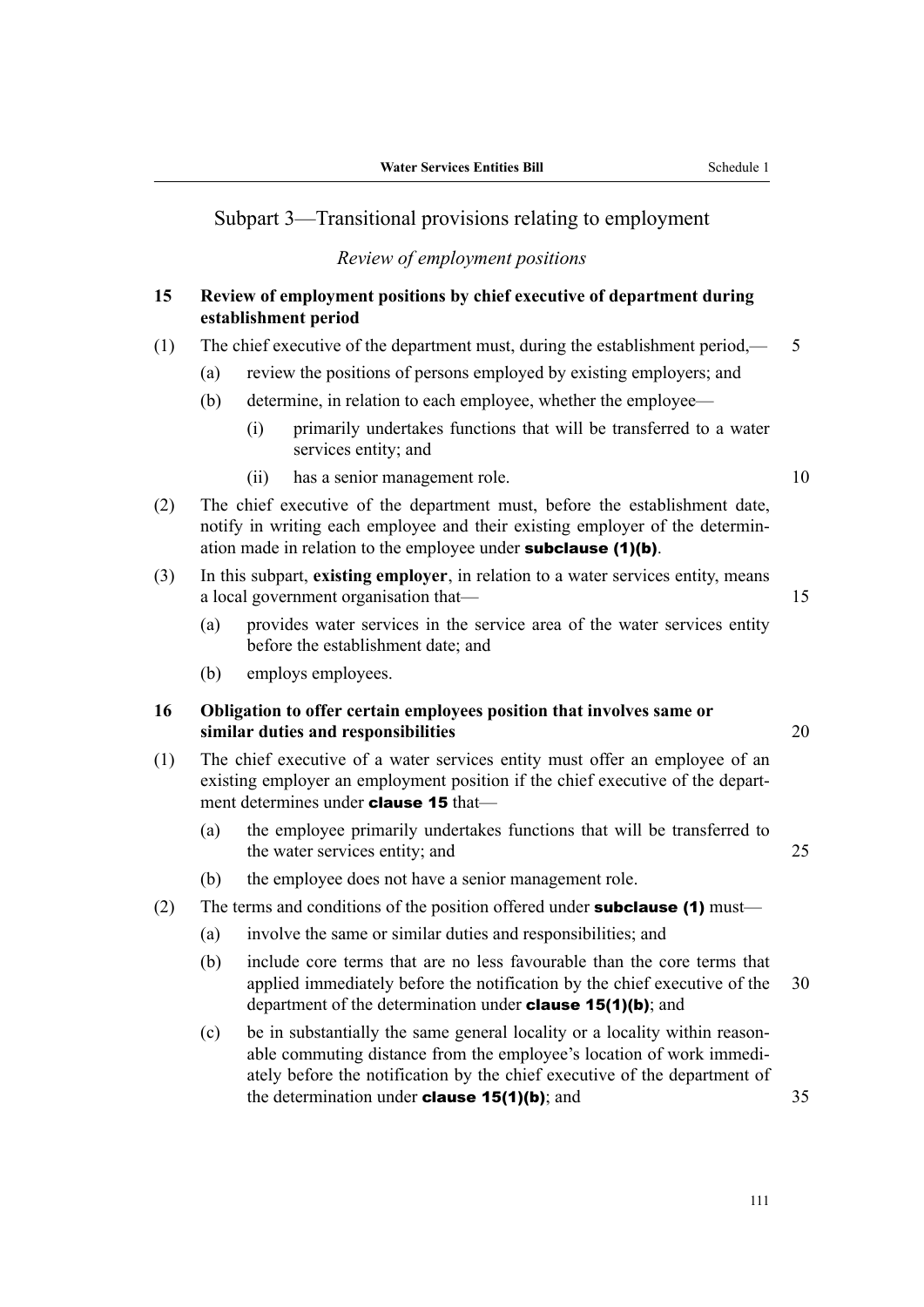- <span id="page-141-0"></span>(d) involve the same or similar hours and days of work to those worked by the employee immediately before the notification by the chief executive of the department of the determination under clause 15(1)(b); and
- (e) recognise the employee's employment with the existing employer as if it were continuous service with the water services entity.
- (3) In subclause (2), **core terms** includes the employee's salary, leave entitle‐ ments, and any entitlement to redundancy compensation.
- (4) The chief executive of the relevant water services entity must, before the estab‐ lishment date, notify each employee who is being offered a position with the water services entity— 10
	- (a) that the employee is being offered a position with the same or similar duties and responsibilities with the water services entity; and
	- (b) of the terms and conditions of employment of the position being offered; and
	- (c) of the date by which the employee is to notify the chief executive as to 15 whether the employee accepts or declines the offer.
- (5) Nothing in this clause—
	- (a) imposes any obligation on an employee of an existing employer to accept an offer under this schedule; or
	- (b) prevents the chief executive of the department from offering a position 20 to any other employee of the existing employer on any terms and conditions the chief executive considers appropriate.

# **17 Transfer of employment positions**

- (1) An employee who accepts an offer of employment made under **clause 16(4)** becomes an employee of the water services entity, on and from the establish- 25 ment date, on the terms and conditions offered under that subclause.
- (2) The terms and conditions of employment continue to apply in relation to the employee until—
	- (a) the terms and conditions are varied—
		- (i) by agreement between the employee and the relevant water ser- 30 vices entity; or
		- (ii) in accordance with the employee's terms and conditions of employment; or
		- (iii) because of the application of section  $61(1)(b)$  of the Employment Relations Act 2000; or 35
	- (b) the employee accepts a subsequent position with the water services entity or the employee resigns or has their employment terminated.
- (3) To avoid doubt, **subclause (2)** applies,—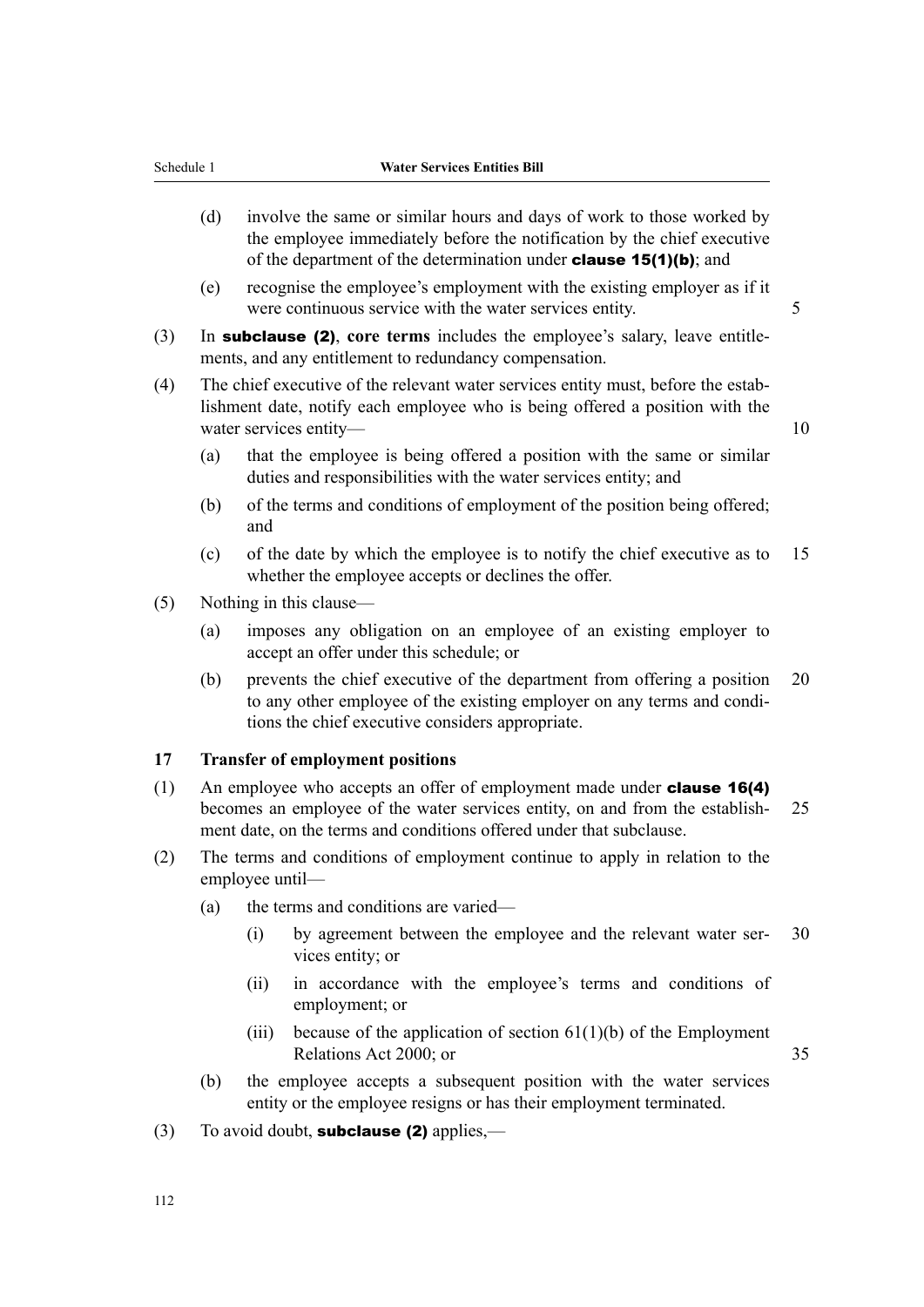- <span id="page-142-0"></span>(a) in the case of an employee bound by an applicable collective agreement, subject to section 61(1)(b) of the Employment Relations Act 2000 and, without limiting this paragraph, subject to an applicable collective agreement that comes into force on the establishment date; and (b) in the case of an employee not bound by an applicable collective agree‐ 5 ment, subject to any variation in terms and conditions of employment agreed to before the establishment date but to come into force on that
- (4) This clause applies only if the employee continues to be an employee of the existing employer at the close of the day before the establishment date. 10 Compare: 2010 No 37 s 101

# **18 Employees not entitled to redundancy or other compensation just because position or employer ceases to exist**

- (1) This clause applies to an employee of an existing employer who—
	- (a) is notified of an offer in accordance with **clause 16(4)**; or  $15$
	- (b) otherwise accepts a position with the water services entity.
- (2) An employee to whom this clause applies is not entitled to receive any pay‐ ment or any other benefit (**compensation**) for any of the following reasons:
	- (a) the position held by the employee with an existing employer ceases to exist: 20
	- (b) the employee ceases to be an employee of an existing employer:
	- (c) the employee's employer ceases to exist.
	- Compare: 2010 No 37 s 103

date.

## *Collective bargaining and collective agreements*

**19 Collective bargaining before establishment date for new collective** 25 **agreement to come into force on that date** (1) Subclause (2) applies if an employee whose position is subject to review under **clause 15** is a member of a union that enters into bargaining for a collective agreement to come into force on the establishment date. (2) For the purposes of the bargaining during the establishment period,— 30 (a) the employees are to be treated as if they were employees of the water services entity; and (b) section 41 of the Employment Relations Act 2000 does not apply in rela‐ tion to the bargaining; and (c) the other provisions of the Employment Relations Act 2000 apply 35 accordingly with any necessary modifications. (3) For the purposes of ratifying a collective agreement, a person is to be treated as an employee of the entity only if—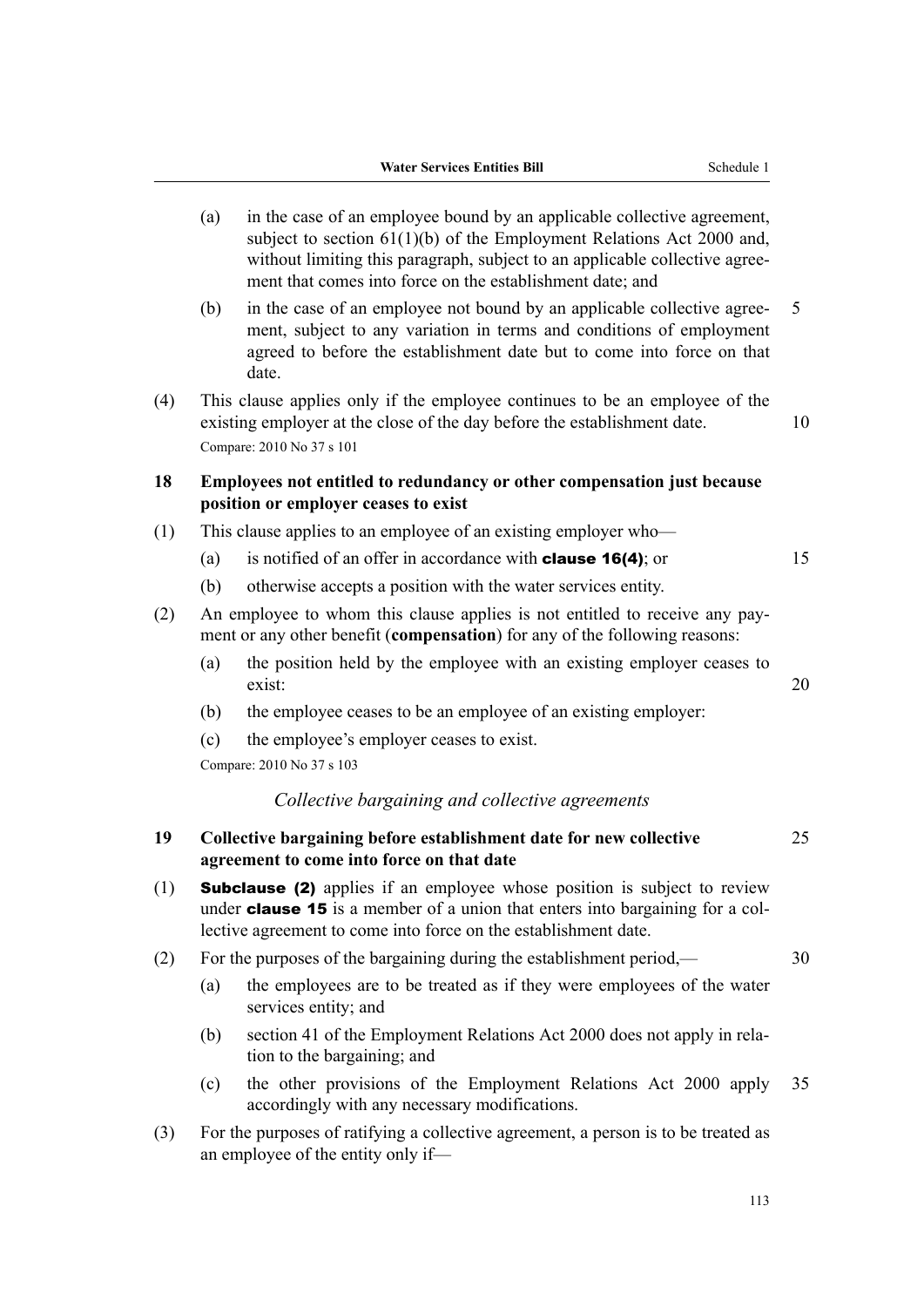- <span id="page-143-0"></span>(a) the person—
	- (i) has accepted an offer of a position; or
	- (ii) has neither accepted nor declined an offer notified under clause 16; or
	- (iii) has not received notice of an offer under **clause 16**; and  $\overline{5}$

- (b) the following work comes within the coverage clause in the collective agreement:
	- (i) work to be done by the person for the water services entity  $(i$ f paragraph  $(a)(i)$  applies):
	- (ii) work done by the person for their existing employer (if **para-** 10 graph (a)(ii) or (iii) applies).
- (4) A person ceases to be an employee for the purposes of this clause if—
	- (a) the person declines an offer of a position with the water services entity; or
	- (b) the person is notified that their employment is to be terminated on and 15 from the establishment date; or
	- (c) the person's employment is terminated before that date or the person resigns before that date.

Compare: 2010 No 37 s 111

# **20 Application of existing collective agreements on and from establishment** 20 **date**

- (1) **Subclause (2)** applies if-
	- (a) an employee of an existing employer—
		- (i) has received and accepted an offer of employment with a water services entity; or 25
		- (ii) has received notification of an offer under **clause 16(4)** and neither accepted nor declined the offer; or
		- (iii) has not been notified in accordance with **clause 16(4)** as to whether they are being offered a position with a water services entity or their employment with an existing employer is to be ter- 30 minated; and
	- (b) the employees are bound by a collective agreement under the Employment Relations Act 2000 in relation to their employment with their existing employer; and
	- (c) the collective agreement does not expire until after the establishment 35 date.
- (2) On and from the establishment date,—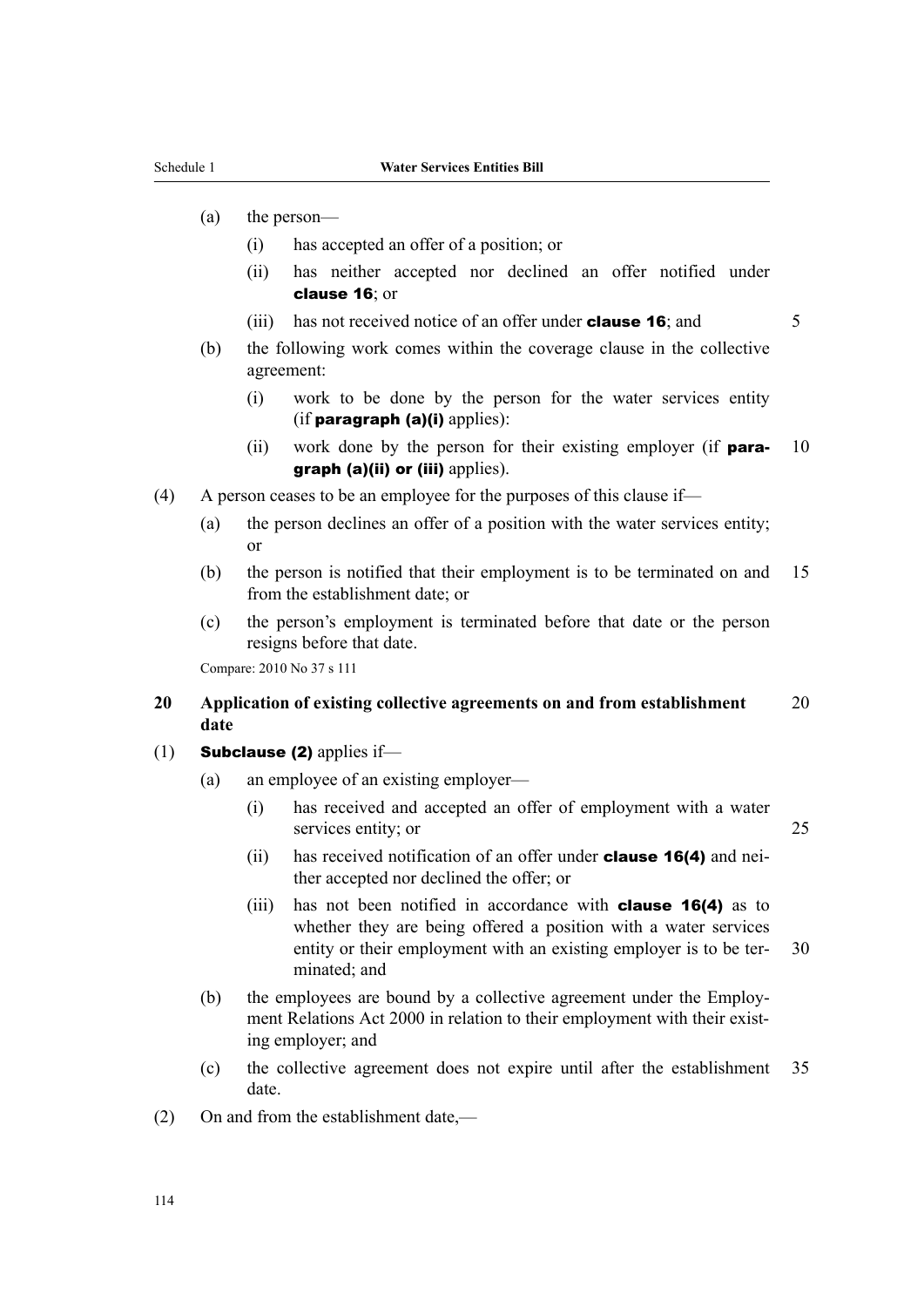- (a) the collective agreement is to be treated as a separate collective agree‐ ment in relation to the water services entity; and
- (b) the water services entity is to be treated as a party to the collective agree‐ ment in place of the previous employer; and
- (c) the collective agreement continues to apply to and bind only the 5 employees referred to in **subclause** (1) to the extent that the nature of the work they undertake for the water services entity comes within the coverage clause of the collective agreement.
- (3) Subclause (2) applies only if the collective agreement is not replaced on the establishment date by a collective agreement in accordance with **clause 19**. 10
- (4) A union that is a party to a separate collective agreement under this clause may, by notice in writing to the relevant water services entity, specify a date on which the agreement is to expire, being a date that is earlier than a date on which the agreement would otherwise expire under section 52(3) of the Employment Relations Act 2000. 15

Compare: 2010 No 37 s 112

### Subpart 4—Oversight powers of department

#### **21 Decisions subject to department's oversight powers**

In this subpart, **decision**—

- (a) means a decision that— 20
	- (i) relates to the provision of water services; or
	- (ii) may affect the provision of water services; and
- (b) includes a decision—
	- (i) by a local authority to adopt or amend a long-term council com‐ munity plan or to adopt an annual plan: 25
	- (ii) by a local authority to adopt a policy required by the Local Government Act 2002:
	- (iii) by a local authority that is significantly inconsistent with, or is anticipated to have consequences that will be significantly incon‐ sistent with, any policy or plan adopted by the local authority 30 under the Local Government Act 2002:
	- (iv) by a local authority to purchase or dispose of assets other than in accordance with its long-term council community plan:
	- (v) by any local government organisation to purchase or dispose of an asset, if the purchase or disposal of the asset will have a material 35 impact on the capacity to provide water services or on the financial well-being of the organisation: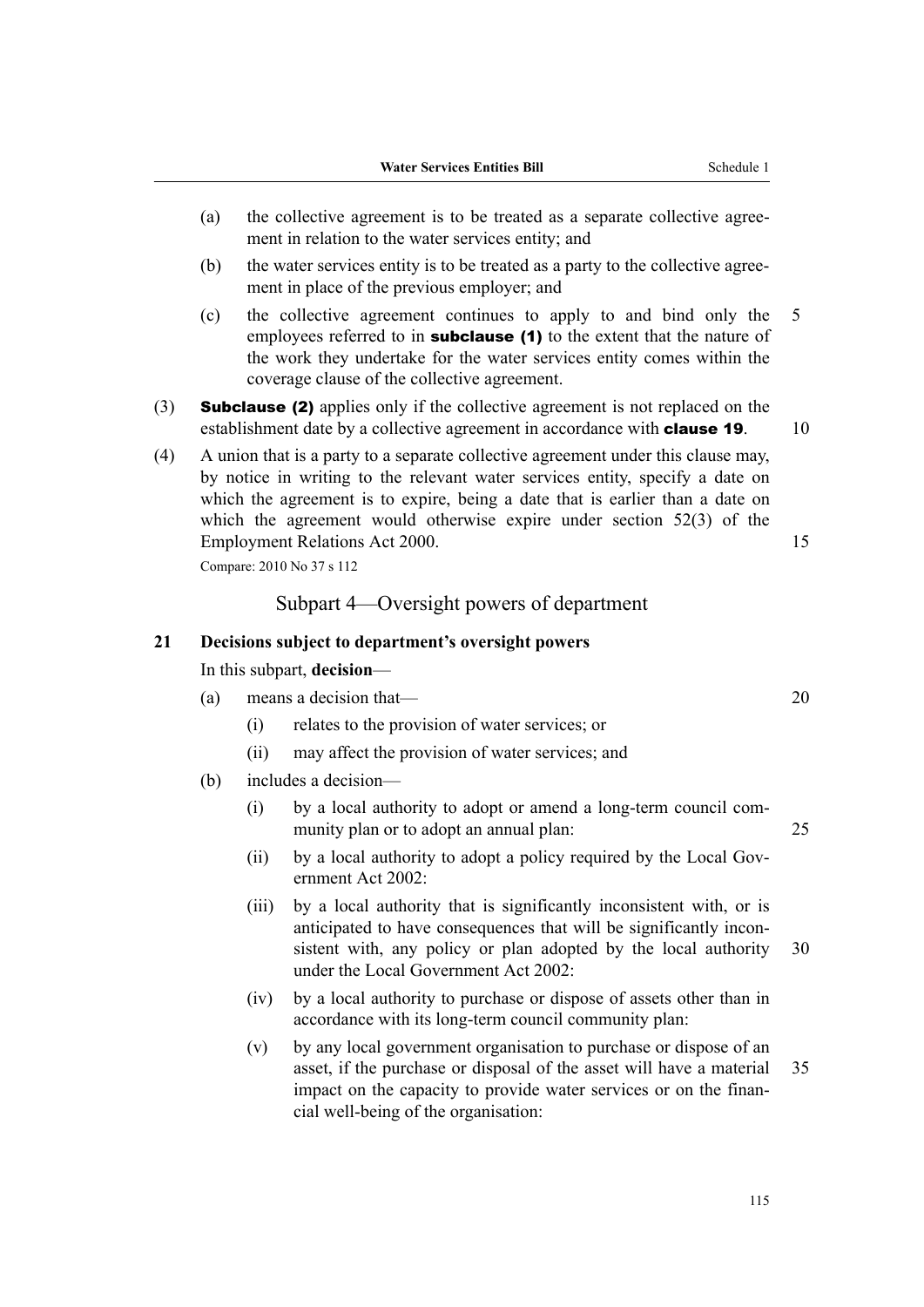- (vi) by any local government organisation to enter into any contract (other than an employment agreement)—
	- (A) that imposes, or will continue to impose, any obligation on the local authority after a date determined by the chief executive of the department for the purposes of this para- 5 graph:
	- (B) for which the consideration is, or is equivalent to or more than, an amount set by the chief executive of the depart‐ ment for the purposes of this paragraph:
- (vii) by any local government organisation to borrow money for a 10 period that extends beyond a date set by the chief executive of the department for the purposes of this paragraph.

Compare: 2009 No 13 s 31(4), (5)

### **22 Review of local government organisation decisions and meeting agendas during establishment period** 15

- (1) During the establishment period, each local government organisation must pro‐ vide the department with information about an intended decision.
- (2) The chief executive of the department may review any decision made by, or on behalf of, a local government organisation during the establishment period.
- (3) Despite **subclause (2)**, the department must not review a decision under this  $20$ clause that it has confirmed under clause 24(2)(a).
- (4) The department must, without delay, notify a local government organisation if it—
	- (a) reviews a decision of the organisation under **subclause (2)**; and
	- (b) considers, on reasonable grounds, that the decision is a decision to which 25 clause 23 applies.

Compare: 2009 No 13 s 20

#### **23 Decision making during establishment period**

- (1) The chief executive of a local government organisation must ensure that, before implementing a decision to which this clause applies, the department 30 has confirmed the decision in writing.
- (2) A decision to which this clause applies is void and of no effect until it is confirmed by the chief executive of the department.
- (3) This clause applies to a decision of a local government organisation that is made during the establishment period and that may, directly or because of its 35 consequences,—
	- (a) significantly prejudice the water services reform; or
	- (b) significantly constrain the powers or capacity of the water services entities following the water services reform; or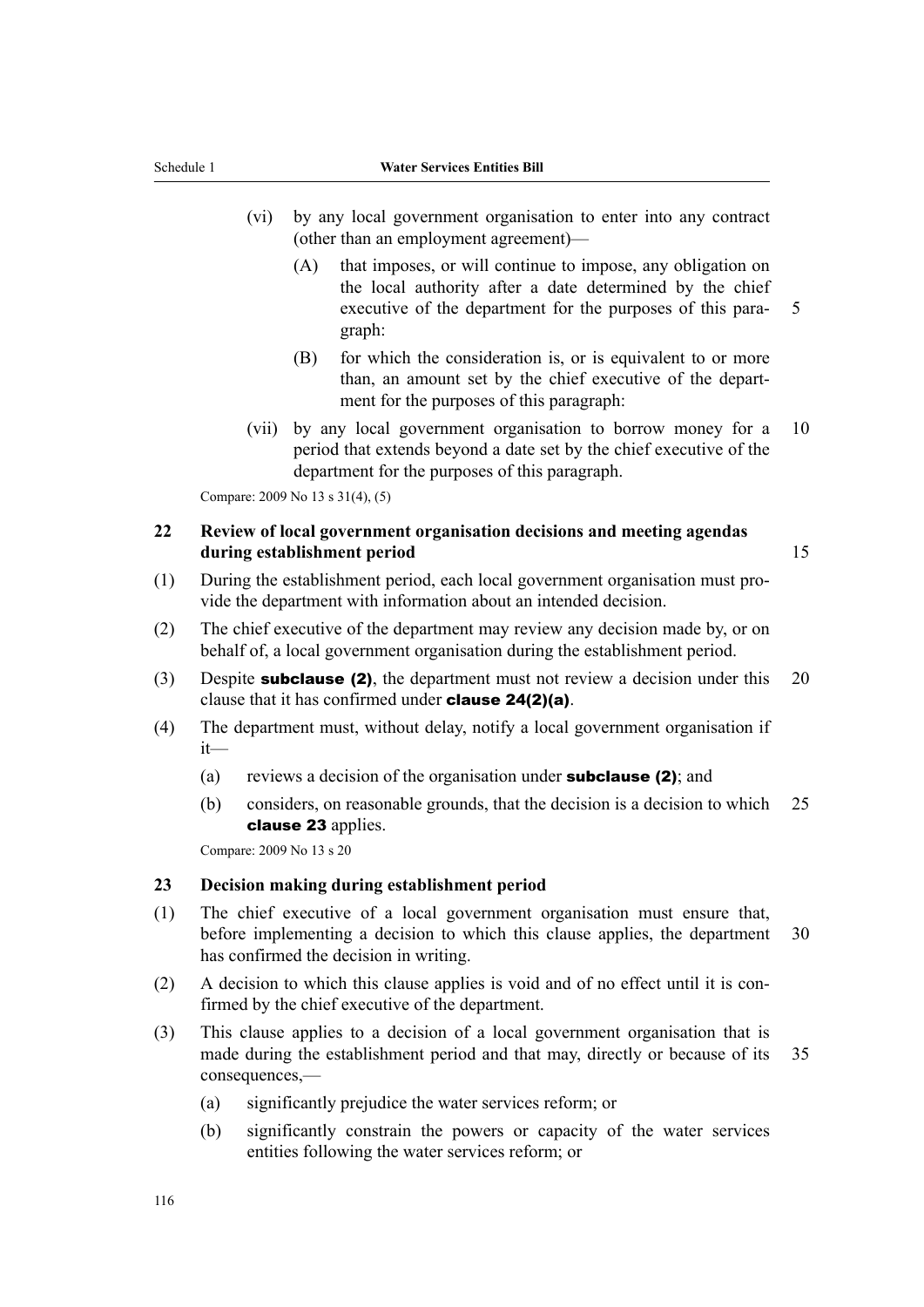(c) have a significant negative impact on the assets, liabilities, or other mat‐ ters that are transferred to the water services entities as a result of the water services reform.

Compare: 2009 No 13 s 31(1), (6), (7)

#### **24 Confirmation of decisions of local government organisations** 5

- (1) This clause applies to the department if a local government organisation seeks confirmation of a decision to which **clause 23** applies.
- (2) The department must, as soon as practicable and in writing,—
	- (a) confirm the decision; or
	- (b) decline to confirm the decision and give reasons for doing so (with refer- 10 ence to the matters in clause 23(3)); or
	- (c) if it considers that it has insufficient information to make a decision, request further information from the chief executive and then act under paragraph (a) or (b), as applicable.
- (3) The chief executive of the department may decline to confirm a decision if they 15 determine that 1 or more of the following criteria are met:
	- (a) the decision will significantly prejudice the water services reform:
	- (b) the decision will significantly constrain the powers or capacity of a water services entity following the water services reform:
	- (c) the decision will have a significant negative impact on the assets, liabil‐ 20 ities, or other matters that are transferred to a water services entity as a result of the water services reform.

Compare: 2009 No 13 s 21

### Subpart 5—Transitional tax relief, and recovery of costs

#### **25 Transitional tax relief** 25

No water services entity or local government organisation will have any tax liability under the Income Tax 2007 or the Goods and Services Act 1985 aris‐ ing from the vesting of assets, liabilities, or other matters in, or the transfer of employees from a local government organisation to, a water services entity.

#### **26 Crown expenses and capital expenditure recoverable from water services** 30 **entity**

- (1) This clause applies to any expenses or capital expenditure incurred by the Crown—
	- (a) before, on, or after the commencement of this clause; and
	- (b) before the establishment date; and 35
	- (c) in relation to establishing a water services entity.
- (2) The expenses or capital expenditure must be reimbursed—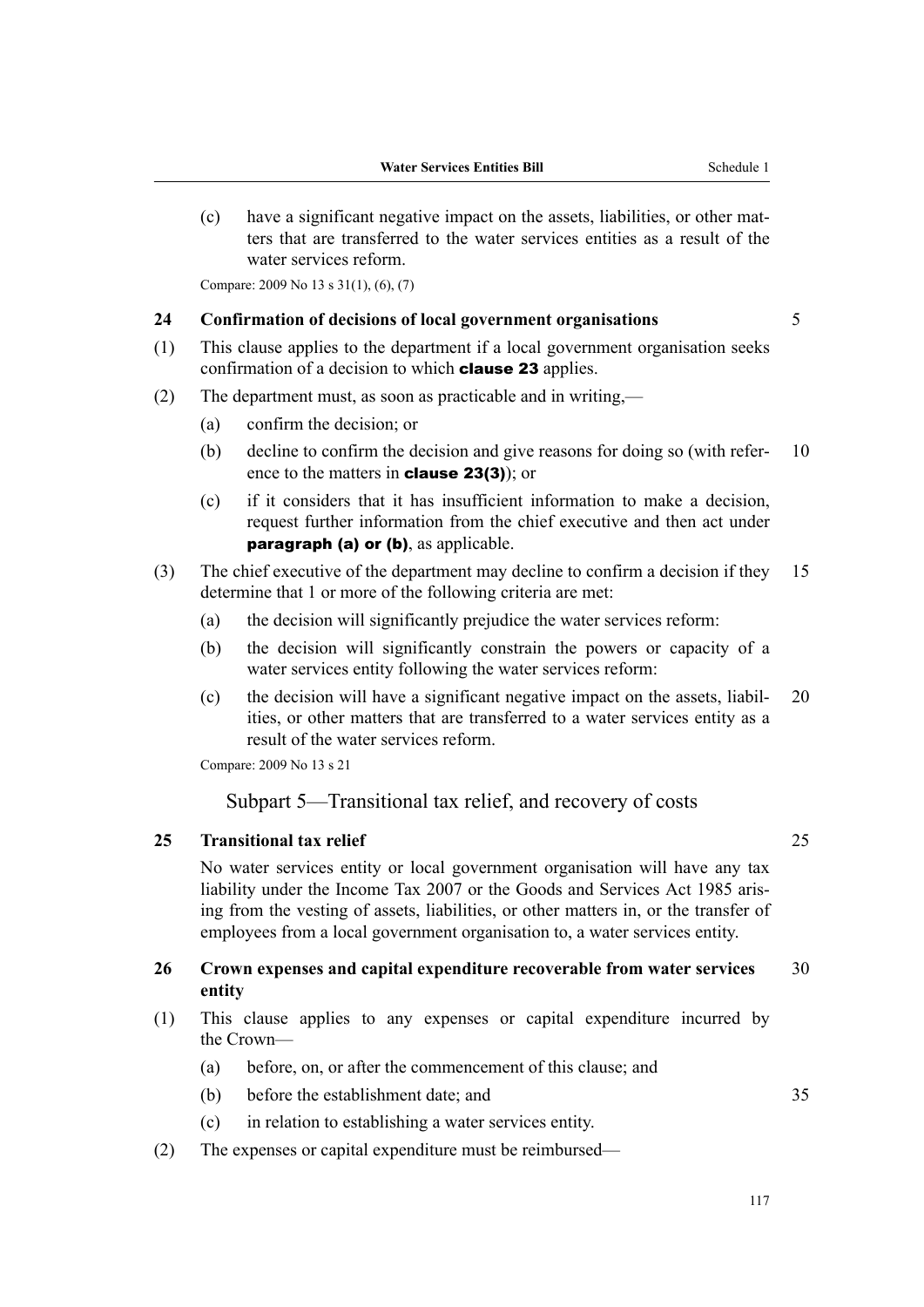- (a) by the water services entity to the Crown; and
- (b) on the terms and conditions agreed between—
	- (i) the Minister; and
	- (ii) the Minister of Finance.
- (3) The terms and conditions may, for example, specify, or specify classes, descrip‐ 5 tions, or kinds of, all or any of the expenses or capital expenditure.
- (4) The duty to reimburse the expenses or capital expenditure is not the Crown lending money for the purposes of the Public Finance Act 1989. Compare: 1989 No 44 ss 4, 65K, 65L, 65O, 65P, 65Q; 2009 No 13 s 23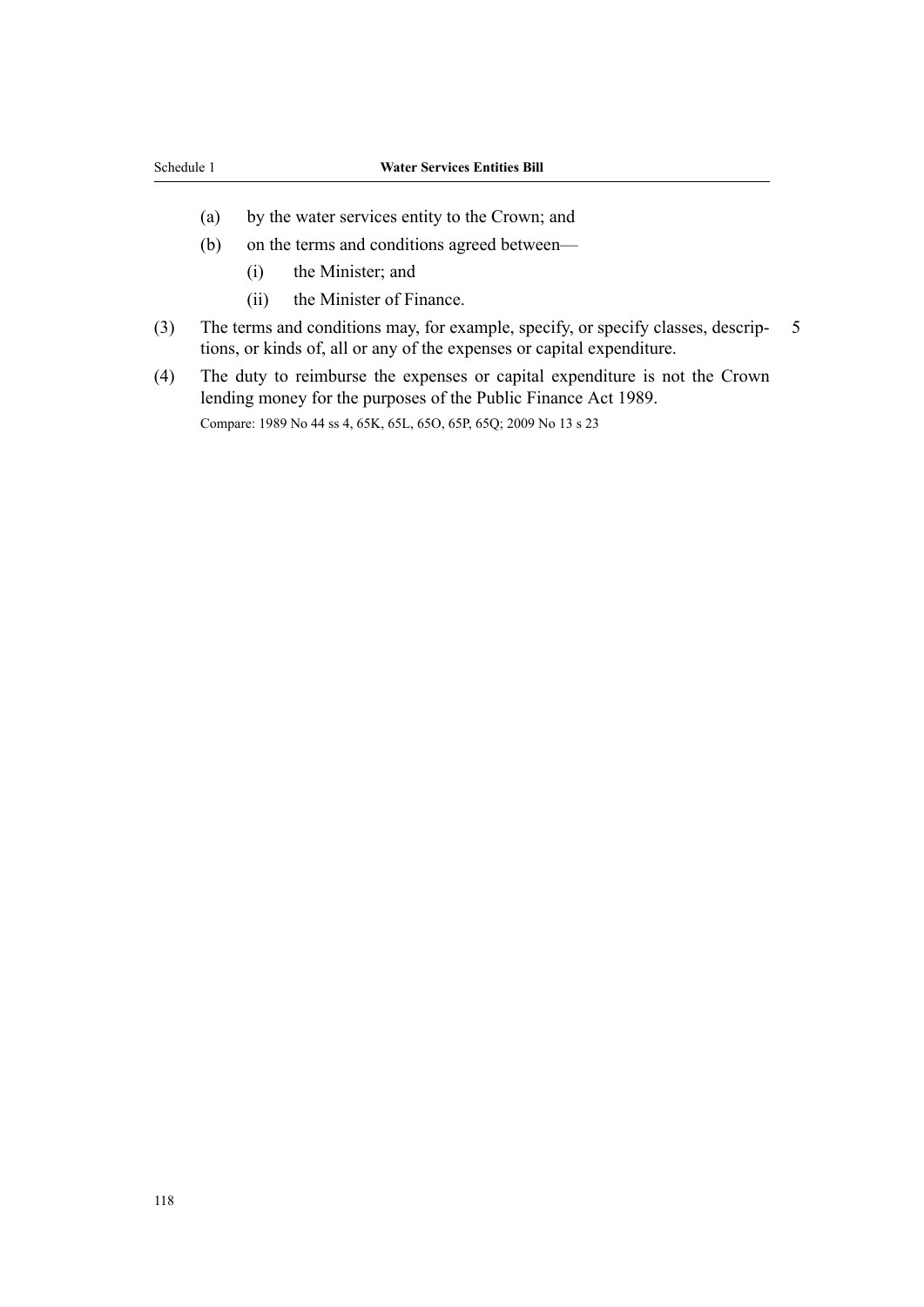# **Schedule 2 Water services entities and their service areas**

# **Part 1**

# **Northern Water Services Entity** 5

The Northern Water Services Entity's service area includes the districts of the follow‐ ing territorial authorities:

- Auckland Council:
- Far North District Council:
- Kaipara District Council: 10
- Whangārei District Council.

# **Part 2**

# **Western-Central Water Services Entity**

|           | The Western-Central Water Services Entity's service area includes the districts of the<br>following territorial authorities: | 15 |
|-----------|------------------------------------------------------------------------------------------------------------------------------|----|
|           | Hamilton City Council:                                                                                                       |    |
|           | Hauraki District Council:                                                                                                    |    |
|           | Kawerau District Council:                                                                                                    |    |
| $\bullet$ | Matamata-Piako District Council:                                                                                             |    |
| $\bullet$ | New Plymouth District Council:                                                                                               | 20 |
| $\bullet$ | Ōpōtiki District Council:                                                                                                    |    |
| $\bullet$ | Ōtorohanga District Council:                                                                                                 |    |
| $\bullet$ | Rangitikei District Council:                                                                                                 |    |
| $\bullet$ | Rotorua District Council:                                                                                                    |    |
| ٠         | Ruapehu District Council:                                                                                                    | 25 |
| ٠         | South Taranaki District Council:                                                                                             |    |
| ٠         | South Waikato District Council:                                                                                              |    |
| ٠         | <b>Stratford District Council:</b>                                                                                           |    |
|           | Taupō District Council:                                                                                                      |    |
|           | Tauranga City Council:                                                                                                       | 30 |
|           | Thames-Coromandel District Council:                                                                                          |    |
|           | Waikato District Council:                                                                                                    |    |
|           | Waipa District Council:                                                                                                      |    |

s 10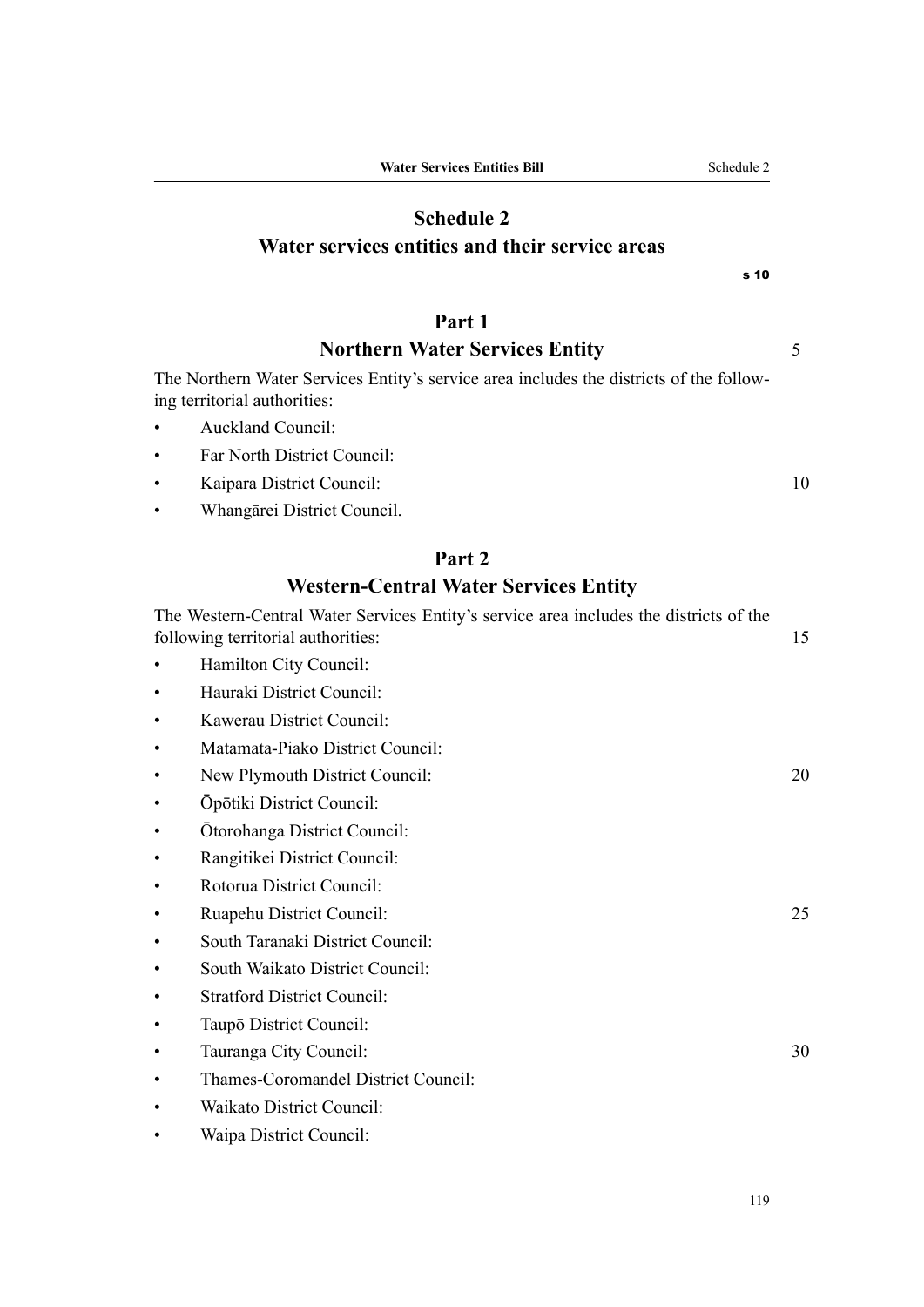- Waitomo District Council:
- Western Bay of Plenty District Council:
- Whakatane District Council:
- Whanganui District Council.

## **Part 3** 5

# **Eastern-Central Water Services Entity**

The Eastern-Central Water Services Entity's service area includes the districts of the following territorial authorities:

- Carterton District Council:
- Central Hawke's Bay District Council: 10
- Chatham Islands Council:
- Gisborne District Council:
- Hastings District Council:
- Horowhenua District Council:
- Hutt City Council: 15
- Kapiti Coast District Council:
- Manawatu District Council:
- Marlborough District Council (excluding those parts included in the service area of the Southern Water Services Entity under Part 4 of this schedule):
- Masterton District Council: 20
- Napier District Council:
- Nelson City Council:
- Palmerston North City Council:
- Porirua City Council:
- South Wairarapa District Council: 25
- Tararua District Council:
- Tasman District Council (excluding those parts included in the service area of the Southern Water Services Entity under Part 4 of this schedule):
- Upper Hutt City Council:
- Wairoa District Council: 30
- Wellington City Council.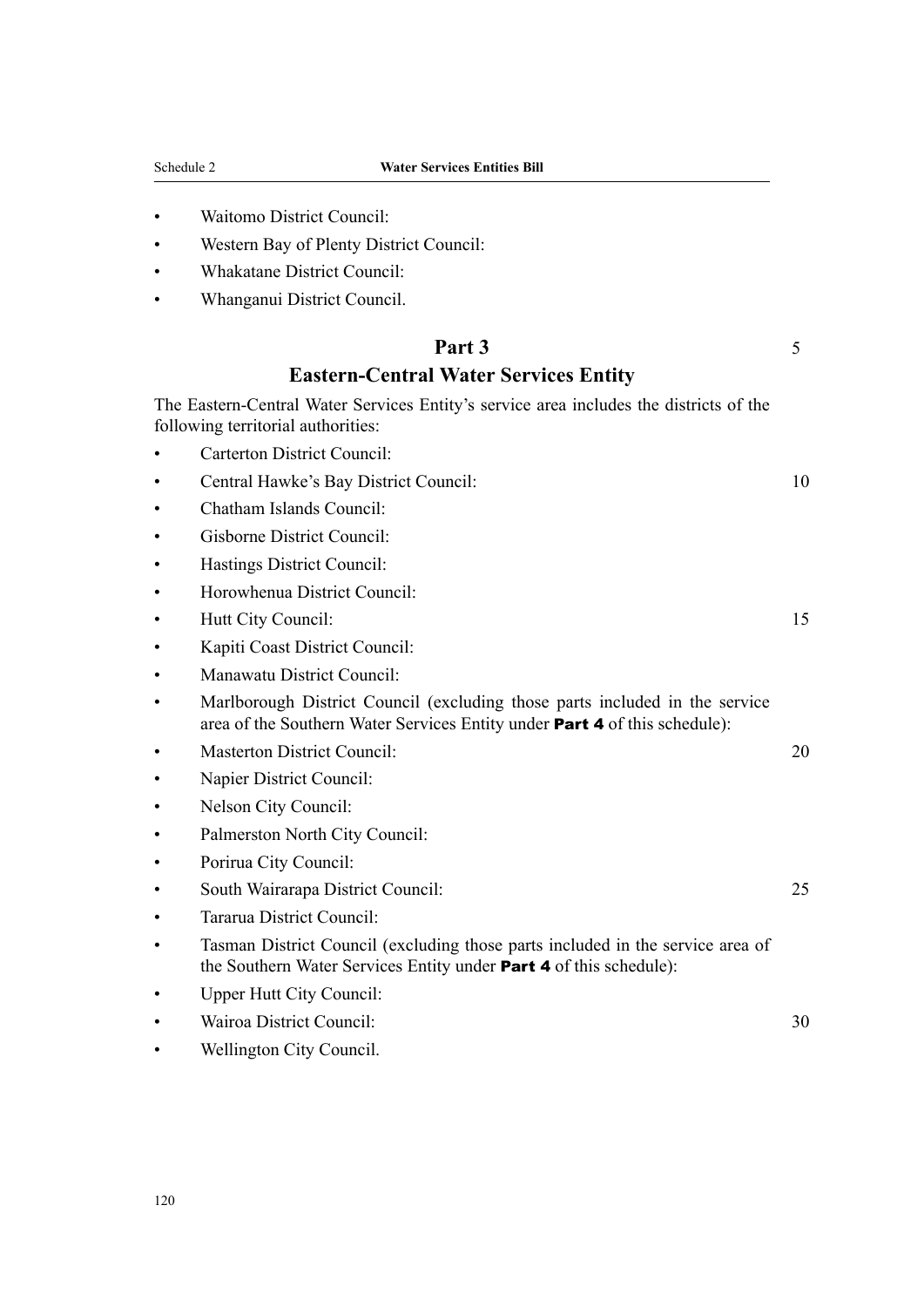# **Part 4**

# **Southern Water Services Entity**

The service area of the Southern Water Services Entity is the takiwā of Ngāi Tahu as described in section 5 of Te Runanga o Ngai Tahu Act 1996, and including—

| the districts of the following territorial authorities: |                                                                                                                                                                                            |    |
|---------------------------------------------------------|--------------------------------------------------------------------------------------------------------------------------------------------------------------------------------------------|----|
|                                                         | <b>Ashburton District Council:</b>                                                                                                                                                         |    |
|                                                         | <b>Buller District Council:</b>                                                                                                                                                            |    |
|                                                         | Central Otago District Council:                                                                                                                                                            |    |
|                                                         | Christchurch City Council:                                                                                                                                                                 |    |
|                                                         | Clutha District Council:                                                                                                                                                                   | 10 |
|                                                         | Dunedin City Council:                                                                                                                                                                      |    |
|                                                         | Gore District Council:                                                                                                                                                                     |    |
|                                                         | Grey District Council:                                                                                                                                                                     |    |
|                                                         | Hurunui District Council:                                                                                                                                                                  |    |
|                                                         | Invercargill City Council:                                                                                                                                                                 | 15 |
|                                                         | Kaikoura District Council:                                                                                                                                                                 |    |
|                                                         | Mackenzie District Council:                                                                                                                                                                |    |
|                                                         | Queenstown-Lakes District Council:                                                                                                                                                         |    |
|                                                         | Selwyn District Council:                                                                                                                                                                   |    |
|                                                         | <b>Southland District Council:</b>                                                                                                                                                         | 20 |
|                                                         | <b>Timaru District Council:</b>                                                                                                                                                            |    |
|                                                         | Waimakariri District Council:                                                                                                                                                              |    |
|                                                         | Waimate District Council:                                                                                                                                                                  |    |
|                                                         | Waitaki District Council:                                                                                                                                                                  |    |
|                                                         | Westland District Council; and                                                                                                                                                             | 25 |
|                                                         | the parts of the districts of the following territorial authorities within the boun-<br>daries of the takiwa of Ngai Tahu as described in section 5 of Te Runanga o<br>Ngai Tahu Act 1996: |    |
|                                                         | Marlborough District Council:                                                                                                                                                              |    |
|                                                         | Tasman District Council.                                                                                                                                                                   | 30 |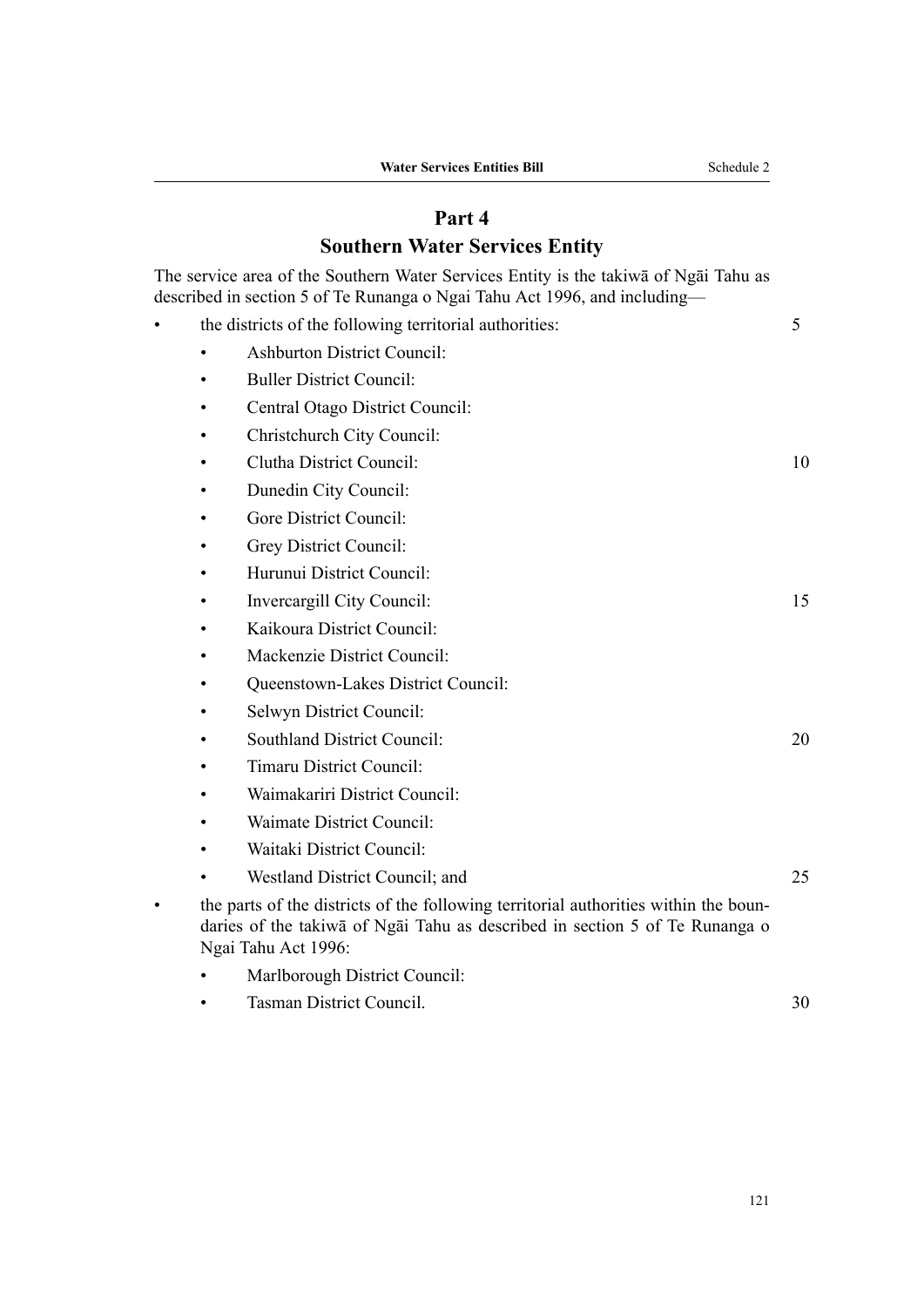# **Schedule 3 Preparation of planning documents**

ss 144, 147, 150, 153, 202

#### **Part 1**

# **Preparation of statement of intent** 5

#### **1 Draft statement of intent**

- (1) The board of a water services entity must deliver a draft statement of intent to the entity's regional representative group.
- (2) The draft statement of intent must be delivered on or before 1 March in the year preceding the start of the period to which the draft statement of intent 10 relates.

Compare: 2002 No 84 Schedule 8 cl 1

#### **2 Strategic elements must be approved by regional representative group**

(1) The strategic elements (*see* section 145(1)) must, before being set out in the final statement of intent, be— 15

- (a) set out in the draft statement; and
- (b) approved by the water services entity's regional representative group.
- (2) The group may approve those elements with, or without, changes agreed with the entity's board.

### **3 Board must also consider group's comments on operational and financial** 20 **elements**

The board of a water services entity must consider any comments made—

- (a) on the operational and financial elements (*see* section 145(2) and (3)) of the draft statement of intent; and
- (b) by the regional representative group; and 25
- (c) at least 2 months before the start of the period to which the draft state‐ ment relates.

Compare: 2002 No 84 Schedule 8 cl 2

#### **4 Final statement of intent**

The board of a water services entity must deliver the final statement of intent to 30 the entity's regional representative group before the start of the period to which it relates.

Compare: 2002 No 84 Schedule 8 cl 3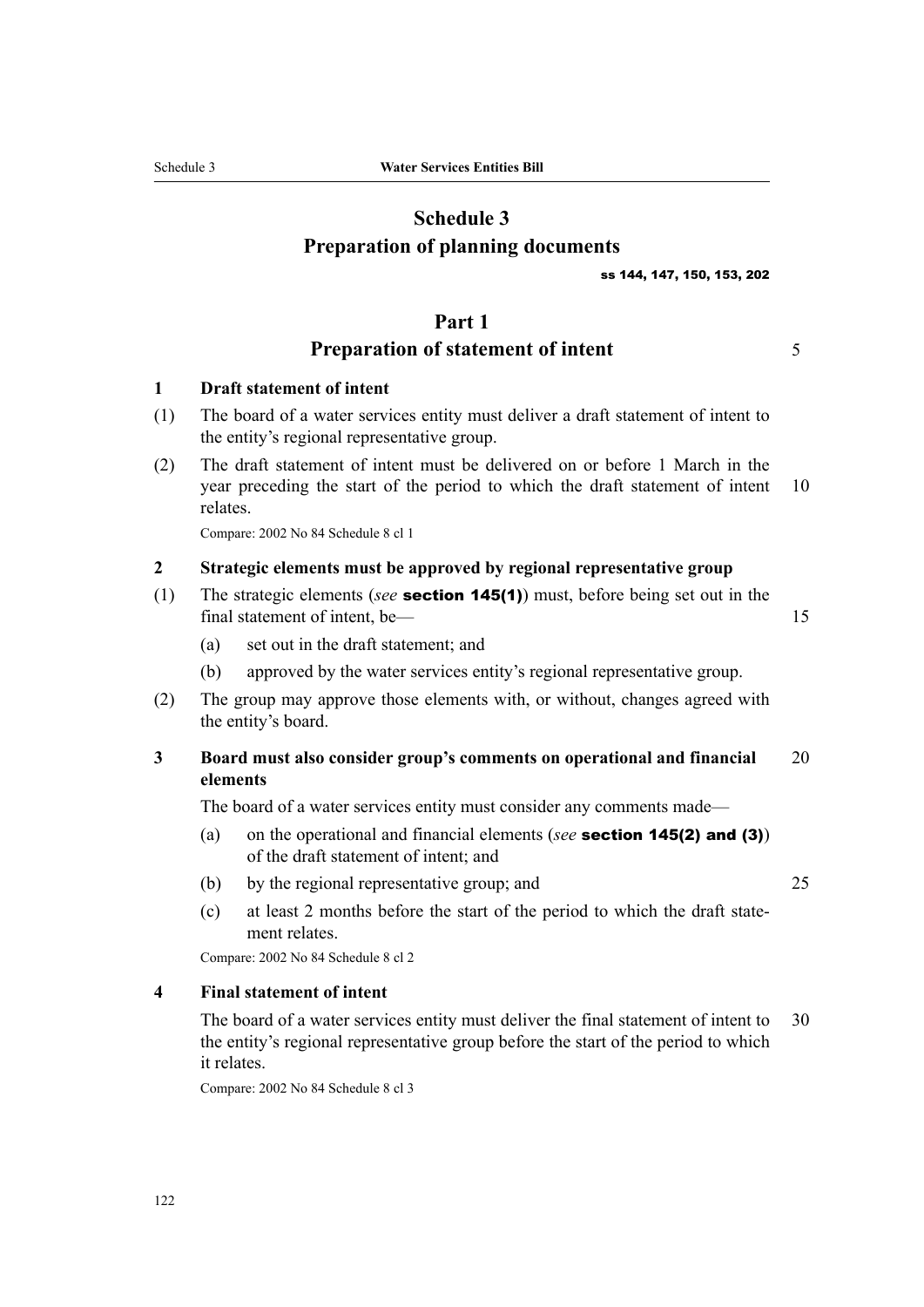### **5 Regional representative group may extend deadlines by up to 1 month**

The regional representative group of a water services entity may, by written notice to the board, extend a deadline specified in **clause 1(2), 3, or 4** for a period or periods not exceeding in total 1 calendar month.

Compare: 2002 No 84 Schedule 8 cl 4 5

#### **6 Modifications of statement of intent**

The board of a water services entity may, by written notice to the regional representative group, modify a statement of intent at any time if the board has first—

- (a) given written notice to the regional representative group of the proposed 10 modification; and
- (b) considered any comments made on the proposed modification by the regional representative group within—
	- (i) 1 month after the date on which the board gave the notice under **paragraph (a)**; or  $15$
	- (ii) any shorter period that the regional representative group may agree.

Compare: 2002 No 84 Schedule 8 cl 5

### **Part 2**

### **Preparation of asset management plan** 20

#### **7 Engagement on asset management plan proposals**

The board of a water services entity must engage with territorial authority owners, and with consumers and communities, on proposals to adopt an asset management plan in accordance with **section 202**.

#### **8 Draft asset management plan** 25

- (1) The board of a water services entity must deliver a draft asset management plan to the entity's regional representative group.
- (2) The draft asset management plan should include—
	- (a) the results of any engagement with territorial authority owners, and with consumers and communities, under **section 202**; and  $30$
	- (b) a statement summarising the views received on the draft plan from terri‐ torial authority owners, and from consumers and communities.
- (3) The draft asset management plan must be delivered on or before 1 March in the year preceding the financial year to which the draft asset management plan relates. 35

Compare: 2002 No 84 Schedule 8 cl 1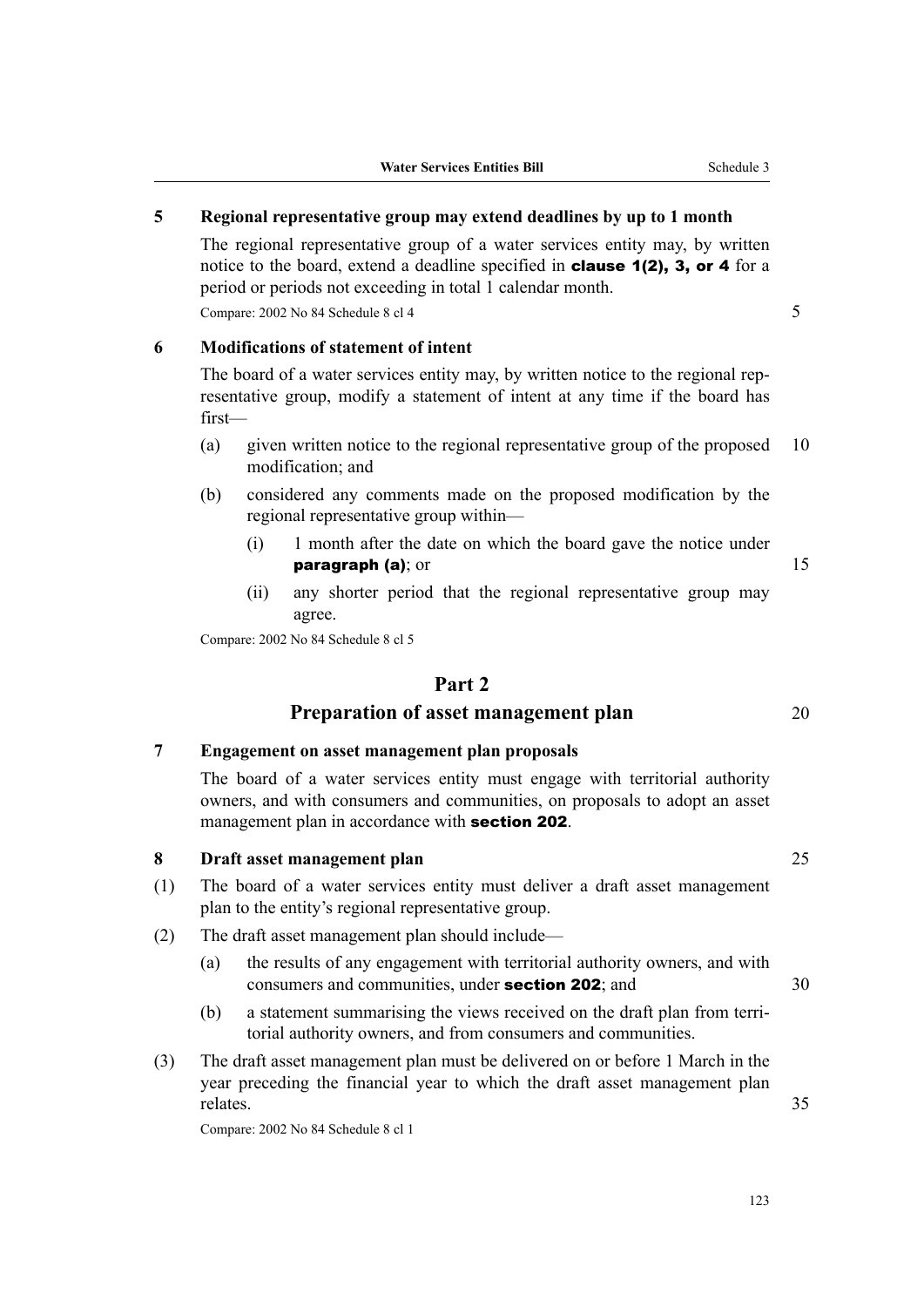### **9 Consideration of regional representative group comments**

The board of a water services entity must consider any comments on the draft asset management plan that are made by the regional representative group of the entity at least 2 months before the start of the period to which the draft plan relates. 5

Compare: 2002 No 84 Schedule 8 cl 2

#### **10 Final asset management plan**

- (1) The board of a water services entity must deliver the final asset management plan to the regional representative group of the entity before the commence‐ ment of the financial year to which it relates. 10
	-
- (2) The final asset management plan must include the board's responses to the comments considered under clause 9.

Compare: 2002 No 84 Schedule 8 cl 3

#### **11 Regional representative group may extend deadlines by up to 1 month**

The regional representative group of a water services entity may, by written 15 notice, extend a deadline specified in clause 8(3), 9, or 10(1) for a period or periods not exceeding in total 1 calendar month.

Compare: 2002 No 84 Schedule 8 cl 4

#### **12 Modifications of asset management plan**

The board of a water services entity may, by written notice, modify an asset 20 management plan at any time if the board has first—

- (a) given written notice to the regional representative group of the entity of the proposed modification; and
- (b) considered any comments made on the proposed modification by the regional representative group of the entity within— 25
	- (i) 1 month after the date on which the notice under paragraph (a) was given; or
	- (ii) any shorter period that the regional representative group of the entity may agree.

Compare: 2002 No 84 Schedule 8 cl 5 30

## **Part 3**

### **Preparation of funding and pricing plan**

#### **13 Engagement on funding and pricing plan proposals**

The board of a water services entity must engage with territorial authority owners, and with consumers and communities, on proposals to adopt a funding 35 and pricing plan in accordance with **section 202**.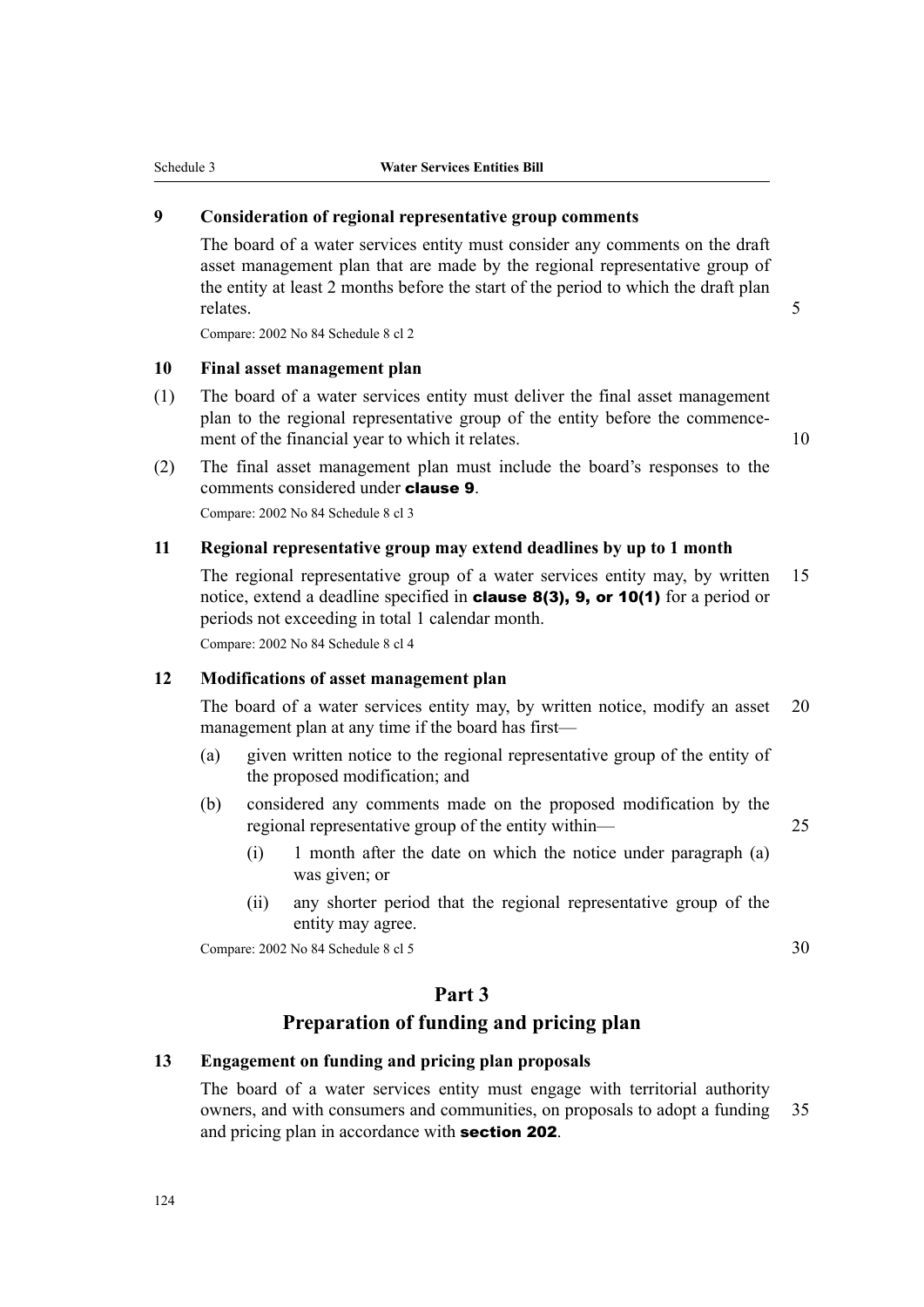### **14 Draft funding and pricing plan**

- (1) The board of a water services entity must deliver a draft funding and pricing plan to the entity's regional representative group.
- (2) The draft funding and pricing plan should include—
	- (a) the results of any engagement with territorial authority owners, and with 5 consumers and communities, under section 202; and
	- (b) a statement summarising the views received on the draft plan from terri‐ torial authority owners, and from consumers and communities.
- (3) The draft funding and pricing plan must be delivered on or before 1 March in the year preceding the financial year to which the draft asset management plan 10 relates.

#### **15 Consideration of regional representative group comments**

The board of a water services entity must consider any comments on the draft funding and pricing plan that are made by the regional representative group of the entity at least 2 months before the start of the period to which the draft plan 15 relates.

Compare: 2002 No 84 Schedule 8 cl 2

#### **16 Final funding and pricing plan**

- (1) The board of a water services entity must deliver the final funding and pricing plan to the regional representative group of the entity before the commence—20 ment of the financial year to which it relates.
- (2) The final funding and pricing plan must include the board's responses to the comments considered under clause 15 of this schedule.

Compare: 2002 No 84 Schedule 8 cl 3

#### **17 Regional representative group may extend deadlines by up to 1 month** 25

The regional representative group of a water services entity may, by written notice, extend a deadline specified in clause 14(3), 15, or 16(1) for a period or periods not exceeding in total 1 calendar month. Compare: 2002 No 84 Schedule 8 cl 4

## **18 Modifications of funding and pricing plan** 30

The board of a water services entity may, by written notice, modify a funding and pricing plan at any time if the board has first—

- (a) given written notice to the regional representative group of the entity of the proposed modification; and
- (b) considered any comments made on the proposed modification by the 35 regional representative group of the entity within—
	- (i) 1 month after the date on which the notice under **paragraph** (a) was given; or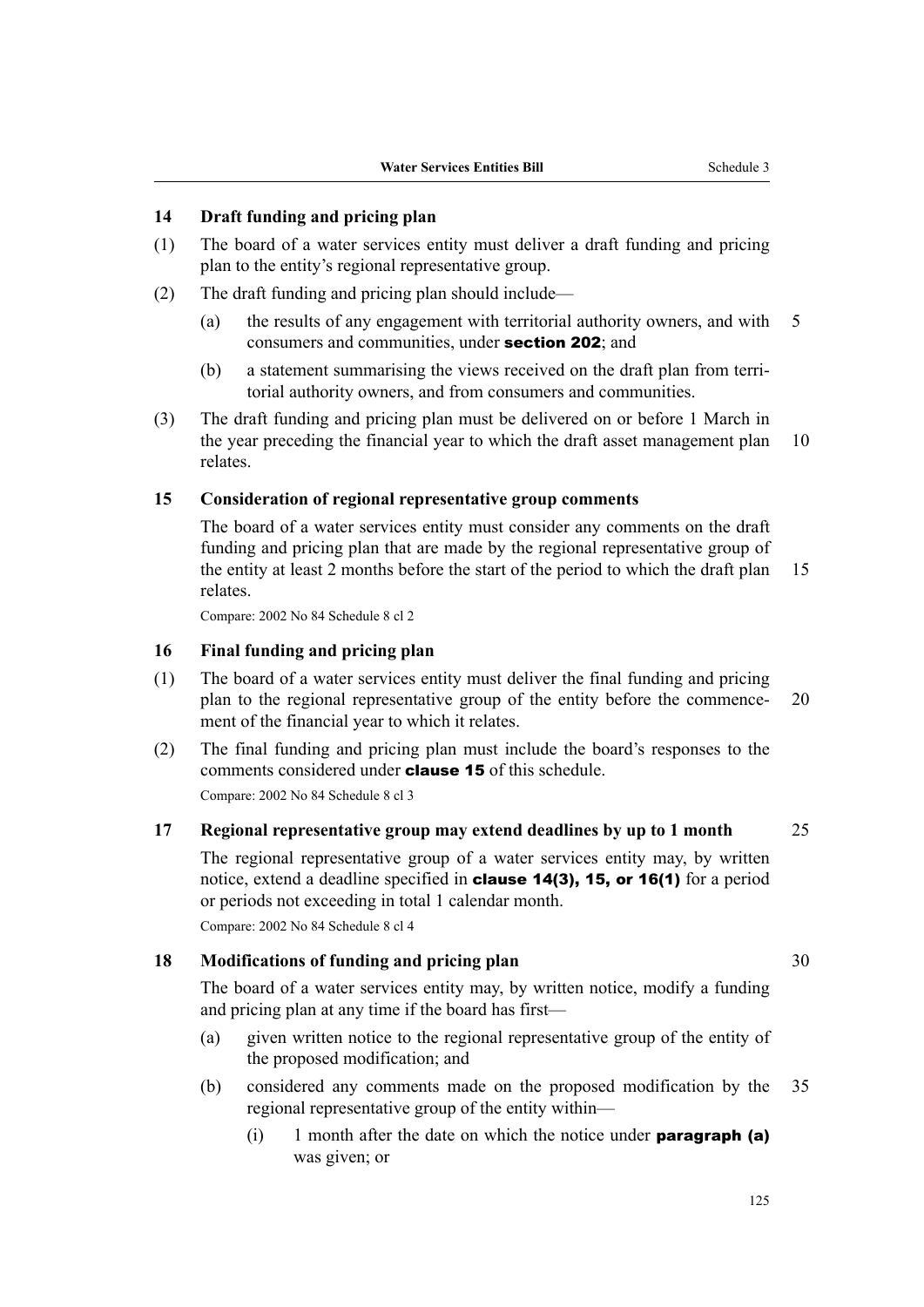(ii) any shorter period that the regional representative group of the entity may agree.

Compare: 2002 No 84 Schedule 8 cl 5

# **Part 4 Preparation of infrastructure strategy** 5

#### **19 Engagement on infrastructure strategy proposals**

The board must engage with territorial authority owners, and with consumers and communities, on proposals to adopt an infrastructure strategy in accord‐ ance with section 202.

#### **20 Draft infrastructure strategy** 10

- (1) The board of a water services entity must deliver a draft infrastructure strategy to the entity's regional representative group.
- (2) The draft infrastructure strategy should include—
	- (a) the results of any engagement with territorial authority owners, and with consumers and communities, under **section 202**; and 15
	- (b) a statement summarising the views received on the draft plan from territorial authority owners, and from consumers and communities.
- (3) The draft infrastructure strategy must be delivered on or before 1 March in the year preceding the financial year to which the draft infrastructure strategy relates. 20

Compare: 2002 No 84 Schedule 8 cl 1

#### **21 Consideration of regional representative group comments**

The board of a water services entity must consider any comments on the draft infrastructure strategy that are made by the regional representative group of the entity at least 2 months before the start of the period to which the draft plan 25 relates.

Compare: 2002 No 84 Schedule 8 cl 2

#### **22 Final infrastructure strategy**

- (1) The board of a water services entity must deliver the final infrastructure strat‐ egy to the regional representative group of the entity before the commencement 30 of the financial year to which it relates.
- (2) The final infrastructure strategy must include the board's responses to the com‐ ments considered under clause 21.

Compare: 2002 No 84 Schedule 8 cl 3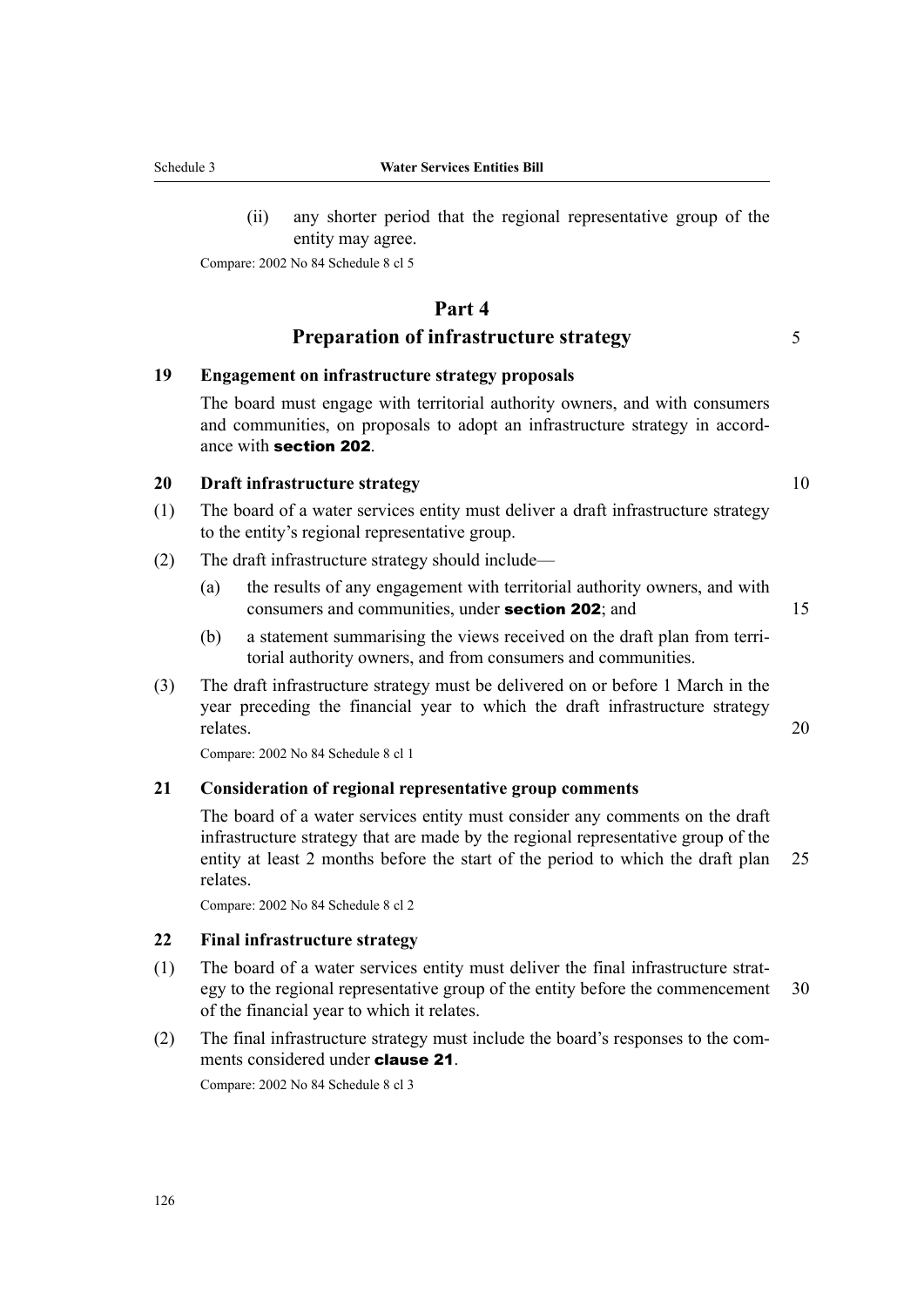### **23 Regional representative group may extend deadlines by up to 1 month**

The regional representative group of a water services entity may, by written notice, extend a deadline specified in clause 20(3), 21, or 22(1) for a period or periods not exceeding in total 1 calendar month.

Compare:  $2002$  No 84 Schedule 8 cl 4  $\overline{5}$ 

#### **24 Modifications of infrastructure strategy**

The board may, by written notice, modify an infrastructure strategy at any time if the board has first—

(a) given written notice to the regional representative group of the entity of the proposed modification; and 10

- (b) considered any comments made on the proposed modification by the regional representative group of the entity within—
	- (i) 1 month after the date on which the notice under **paragraph** (a) was given; or
	- (ii) any shorter period that the regional representative group of the 15 entity may agree.

Compare: 2002 No 84 Schedule 8 cl 5

127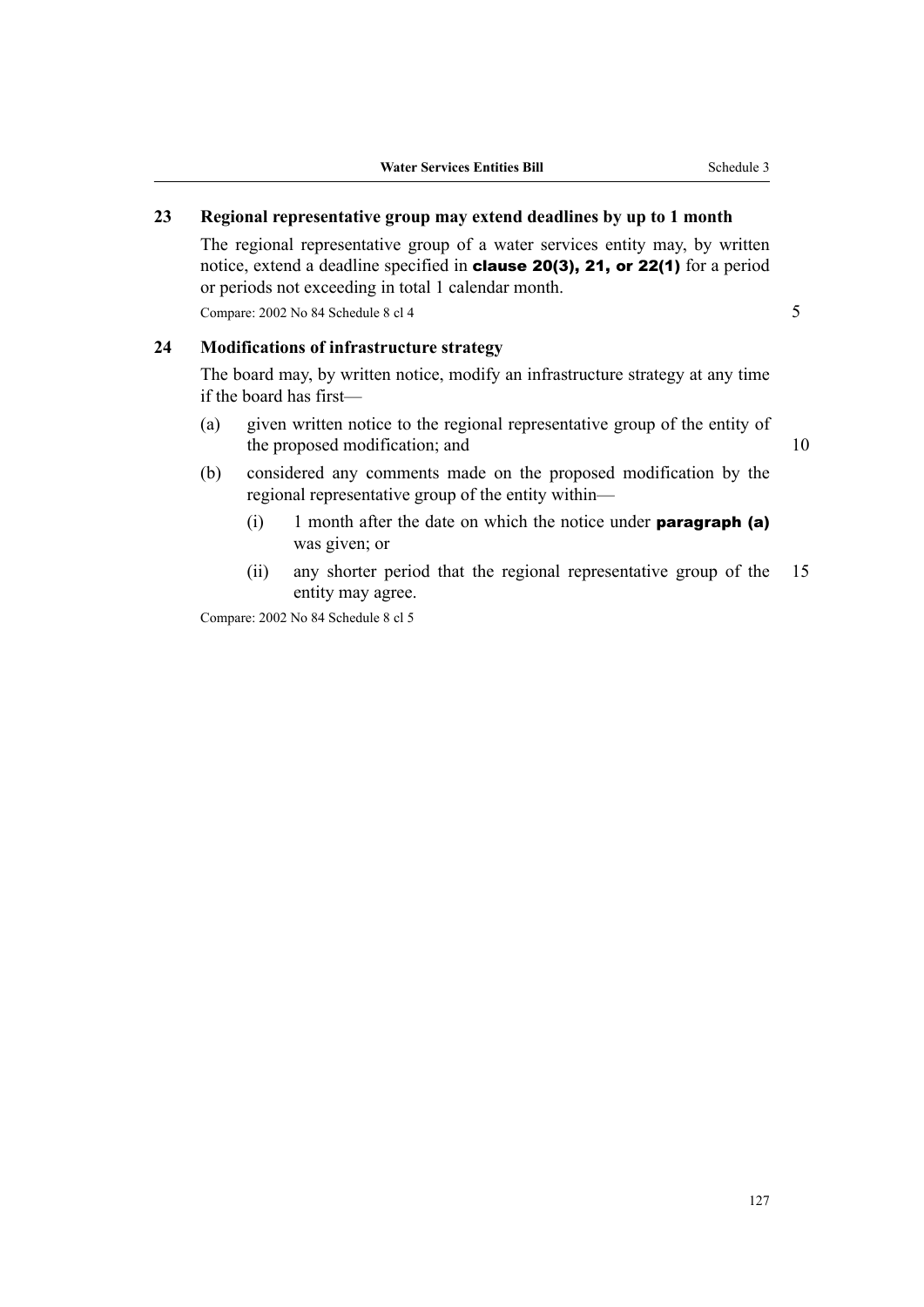# **Schedule 4 Divestment proposals**

|                               |                                                                                                                                                                                                                                                                                                    | s 116                                                           |    |  |
|-------------------------------|----------------------------------------------------------------------------------------------------------------------------------------------------------------------------------------------------------------------------------------------------------------------------------------------------|-----------------------------------------------------------------|----|--|
|                               | Interpretation                                                                                                                                                                                                                                                                                     |                                                                 |    |  |
|                               | In this schedule, unless the context otherwise requires,—                                                                                                                                                                                                                                          |                                                                 | 5  |  |
|                               | affected elector means-                                                                                                                                                                                                                                                                            |                                                                 |    |  |
| (a)                           | a person who is a residential elector (within the meaning of section 23 of<br>the Local Electoral Act 2001), if the address in respect of which the per-<br>son is registered is in an affected area:                                                                                              |                                                                 |    |  |
| (b)                           | a person who is a ratepayer elector (within the meaning of section 24 of<br>the Local Electoral Act 2001), if the person is qualified as a ratepayer<br>elector in respect of a rating unit in an affected area                                                                                    |                                                                 | 10 |  |
|                               | divestment proposal means a proposal (see section $116(2)(b)$ or $(c)(i)$ ) for<br>a water services entity to do all or any of the following in breach of sec-<br>tion 116(1) but in accordance with this schedule:                                                                                |                                                                 | 15 |  |
| (a)                           | divest its ownership or other interest in a water service:                                                                                                                                                                                                                                         |                                                                 |    |  |
| (b)                           | lose control of, sell, or otherwise dispose of, the significant infrastruc-<br>ture necessary for providing water services in its service area (if, in<br>doing so, the entity does not retain its capacity to perform or exercise its<br>duties, functions, or powers—see section $116(2)(c)(ii)$ |                                                                 | 20 |  |
| 2002                          | Local Government Commission or Commission means the Local Govern-<br>ment Commission continued under section 28 of the Local Government Act                                                                                                                                                        |                                                                 |    |  |
| Local Government Commission,- | <b>public notice</b> , in relation to a notice of a divestment proposal given by the                                                                                                                                                                                                               | 25                                                              |    |  |
| (a)                           | means a notice published—                                                                                                                                                                                                                                                                          |                                                                 |    |  |
|                               | in 1 or more newspapers circulating in the affected area; and<br>(i)                                                                                                                                                                                                                               |                                                                 |    |  |
|                               | (ii)<br>sion; and                                                                                                                                                                                                                                                                                  | on an Internet site maintained by, or on behalf of, the Commis- |    |  |
| (b)                           | includes any other notice that the Commission thinks desirable in the cir-<br>cumstances.                                                                                                                                                                                                          |                                                                 | 30 |  |

# **Part 1 Divestment proposal**

# **2 Water services entity must refer proposal to regional representative group**

- (1) A divestment proposal may be made— 35
	- (a) on the water services entity's own initiative; or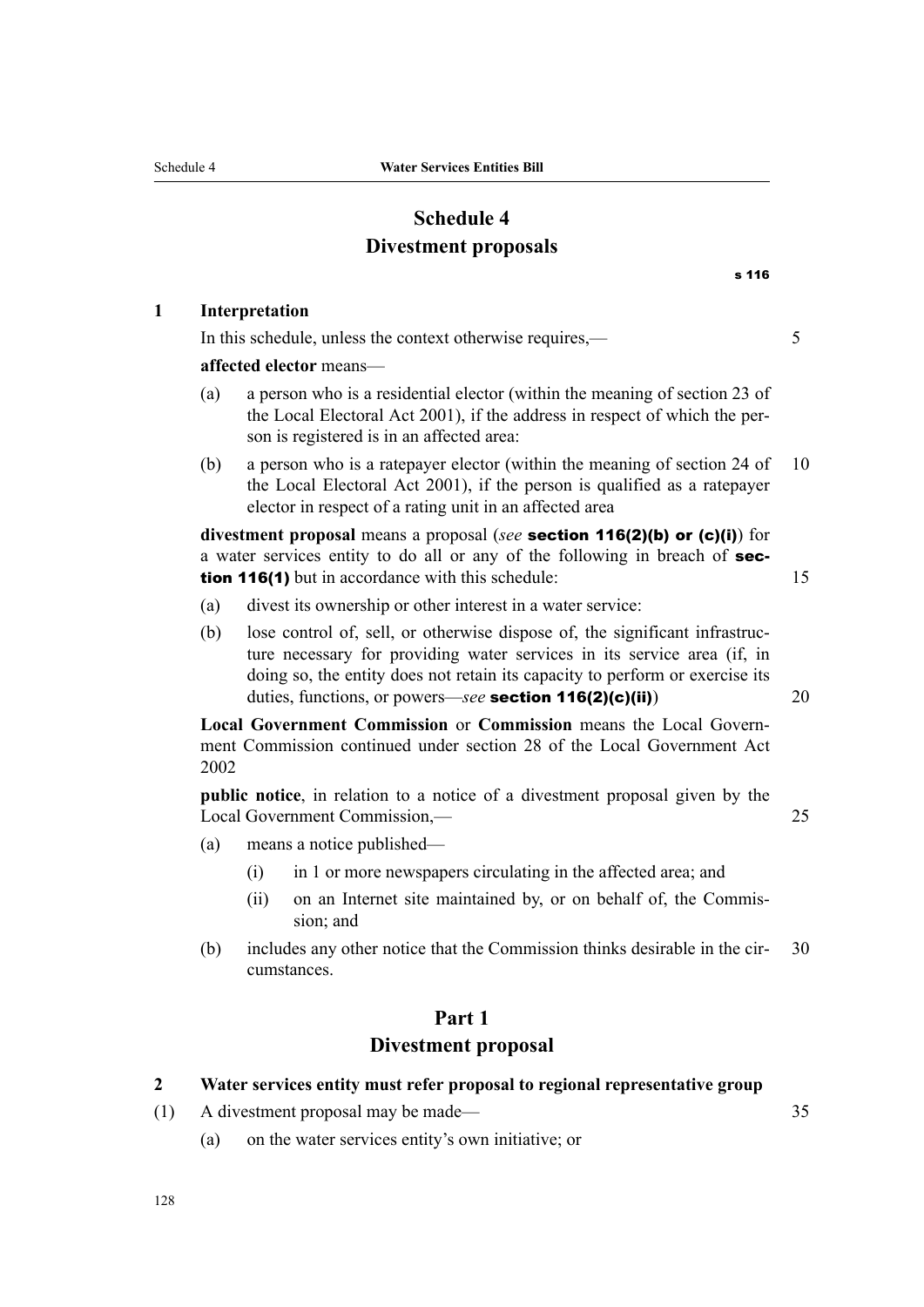- (b) by any other person. (2) A proposal made under **subclause (1)(b)** must be made in writing to the water services entity. (3) A water services entity must forward any proposal made under **subclause** (1)(a) or (b) to the regional representative group.  $5 \overline{5}$ **3 Regional representative group may, after consultation, resolve by 75% majority to refer proposal to territorial authority owners** (1) A regional representative group forwarded a divestment proposal under clause 2 may resolve to refer the divestment proposal to the territorial authority owners. 10 (2) Before voting on whether to refer the proposal to a poll, the regional representative group must consult— (a) all of the territorial authority owners of the water services entity; and (b) mana whenua of rohe or takiwā within the area of the water services entity; and 15 (c) the Minister. (3) The resolution fails unless supported by a vote of not less than 75% of the regional representatives present and voting. (4) A regional representative group that resolves to refer a divestment proposal to territorial authority owners under this clause must notify those owners of the 20 resolution. **4 Territorial authority owners may resolve unanimously to refer proposal to poll** (1) After receiving notification of a resolution under clause 3, the territorial authority owners may resolve to refer a divestment proposal to a poll. 25 (2) The resolution fails unless supported by a unanimous vote of all the territorial authority owners (instead of only all those present and voting).
- (3) Territorial authority owners that resolve to refer a divestment proposal to a poll under this clause must notify the Commission of the resolution.

#### **5 Notification of divestment proposal** 30

- (1) As soon as practicable after receiving notification of a resolution under clause 4, the Commission must—
	- (a) give public notice of the proposal and, in the notice, specify where copies of the proposal may be inspected; and
	- (b) provide a balanced assessment of the proposal to persons, bodies, and 35 groups that the Commission identifies as having an interest in the pro‐ posal; and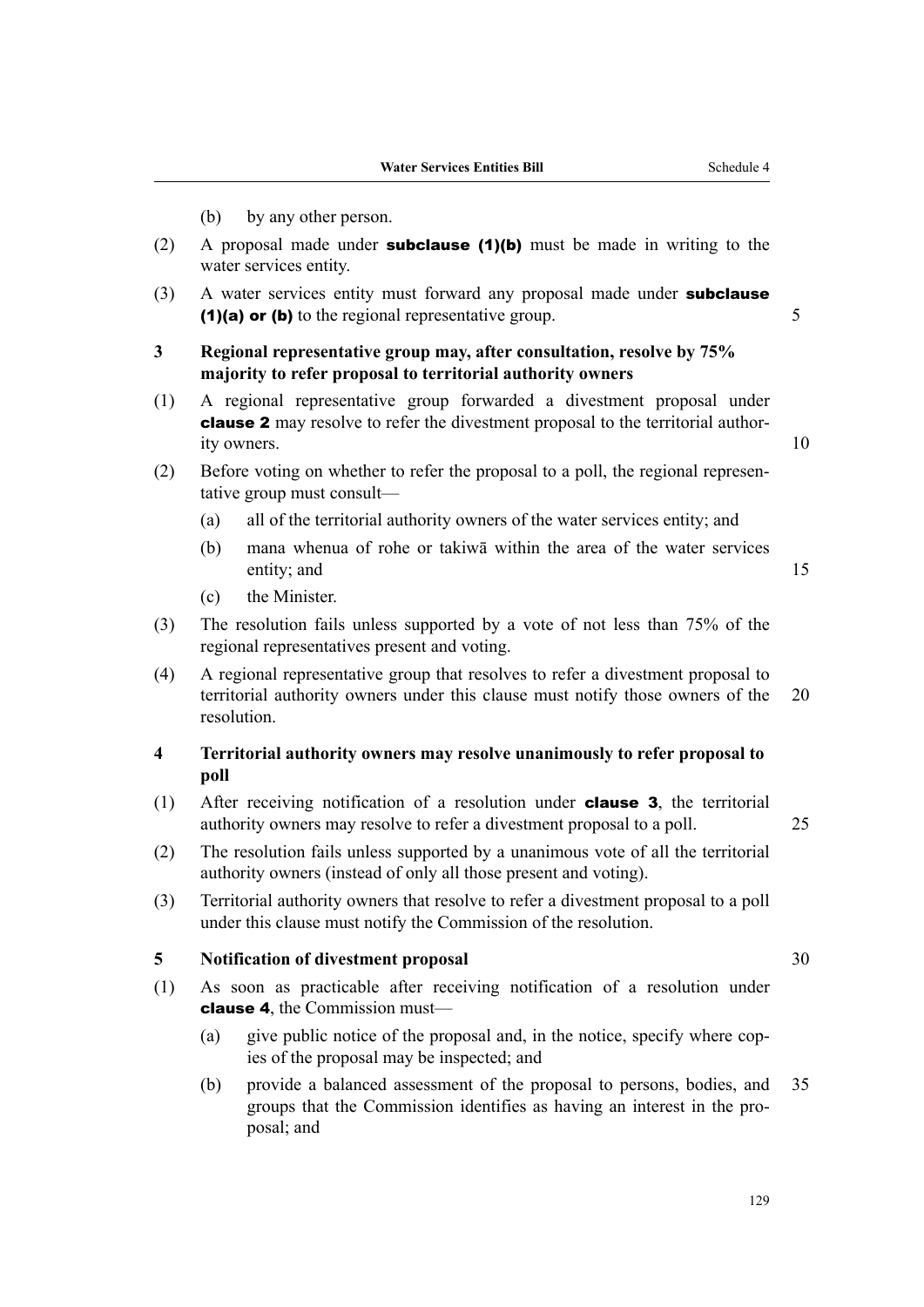- (c) take any other action that it considers necessary to inform persons, bod‐ ies, and groups that the Commission identifies as having an interest in the proposal.
- (2) The costs incurred by the Commission under **subclause (1)** are to be apportioned among the affected water services entities according to the number of 5 affected electors on the electoral rolls of the territorial authority owners of the water services entity in the manner set out in regulations.

Compare: 2002 No 84 Schedule 3 cl 13(1)

# **Part 2 Poll** 10

#### **6 Poll to be held**

- (1) A poll of electors on the proposal must be held in the service area.
- (2) Except as otherwise provided in this Part, a poll under this clause must be held under the Local Electoral Act 2001 and the provisions of that Act apply, with any necessary modifications, to the conduct of the poll. 15
- (3) The Local Government Commission must ensure that 1 electoral officer is des‐ ignated to conduct the poll and to declare the official result of the poll under clause 8.
- (4) The costs of the poll are to be apportioned among the affected water services entities on the basis of the number of affected electors on the electoral rolls of 20 the water services entity.

Compare: 2002 No 84 Schedule 3 cl 26

#### **7 Timing of poll**

- (1) A poll required by **clause 6** must be held on a date determined by the Local Government Commission in accordance with this clause. 25
- (2) In determining the date on which a poll is to be held, the Commission must consult the electoral officer required to conduct the poll.
- $(3)$  The Commission must, as soon as practicable after complying with **subclause** (2), give written notice of the date determined under subclause (1) to the Secretary, to the chief executive of each affected water services entity, and to 30 the electoral officer required to conduct the poll.
- (4) The electoral officer who receives written notification under subclause (3) must, within 7 days after receiving the notification, give public notice of—
	- (a) the poll; and
	- (b) the place or places at which the divestment proposal and the explanatory 35 statement may be inspected.
- (5) The date determined under **subclause (1)** for the conduct of the poll must,—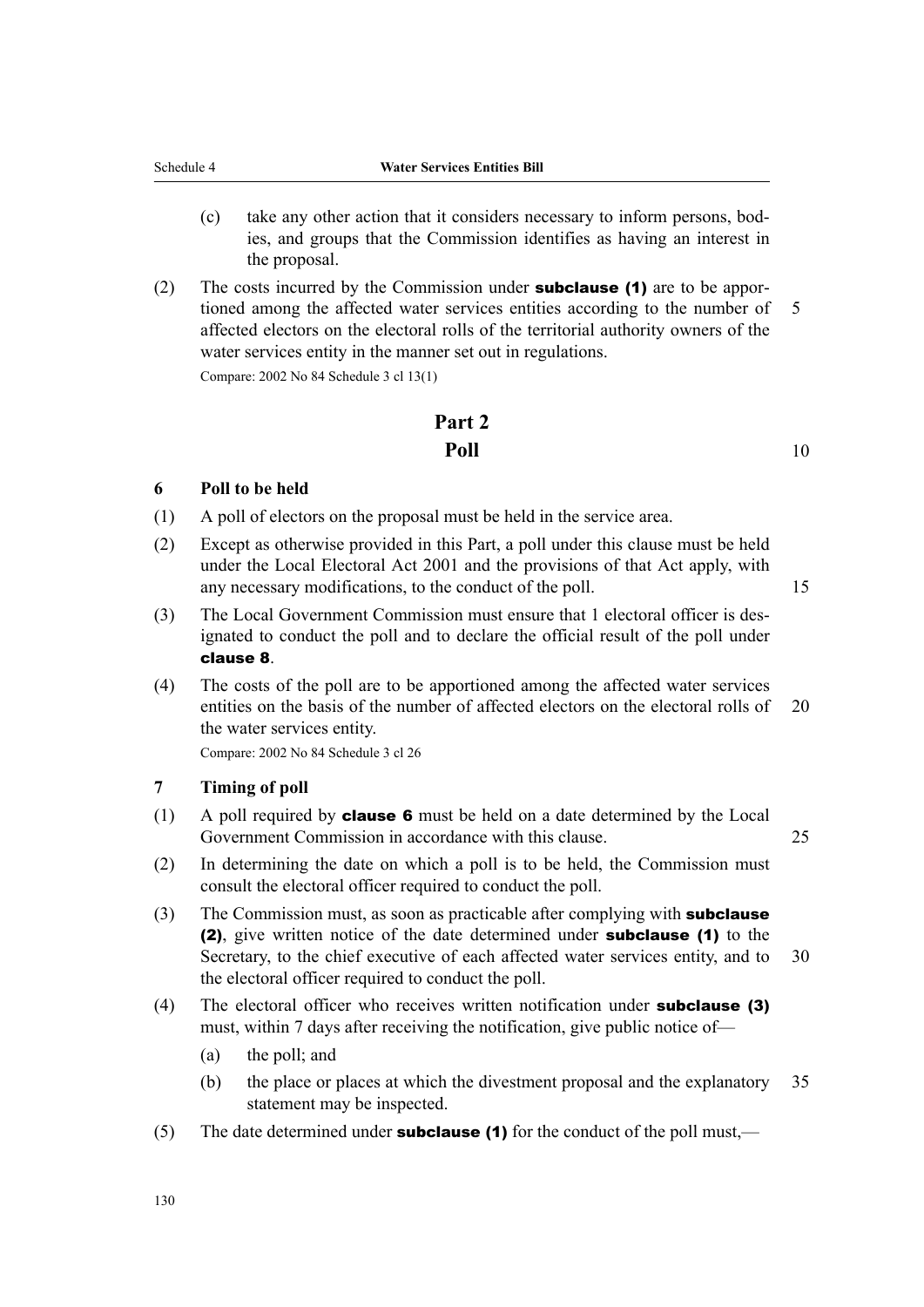- (a) if written notice under **subclause (3)** is to be given on or after 28 September and before 21 November in any year, be a day no earlier than 17 February and no later than 24 February in the following year; and
- (b) if written notice under **subclause (3)** is to be given on or after 21 November and before 16 December in any year, be a day no earlier 5 than 14 March and no later than 21 March in the following year; and
- (c) if written notice under **subclause (3)** is to be given on or after 16 December in any year and before 13 January in the following year, be a day no earlier than 11 April and no later than 18 April in that following year; and 10
- (d) in any other case, be a day no later than 89 days after the day on which written notice under **subclause** (3) is given to the electoral officer.

Compare: 2002 No 84 Schedule 3 cl 26

#### **8 Official result of poll**

The electoral officer must,— 15

- (a) when declaring the official result of the poll under section 86 of the Local Electoral Act 2001, include a statement of—
	- (i) the total number of electors on the roll or rolls compiled for the purpose of the poll; and
	- (ii) the total number of valid votes cast: 20
- (b) as soon as practicable after declaring the result, notify the chief executive of the department, the chief executive of the water services entity and each territorial authority in the service area, and the Local Government Commission of the result:
- (c) if 75% of votes are in favour of the proposal, notify the Minister of the 25 result.

Compare: 2002 No 84 Schedule 3 cl 27

#### **9 Effect of poll**

A divestment proposal must not be implemented unless 75% of the votes cast in the poll are in favour of the proposal. 30

# **Part 3 Advertising of poll**

### **10 Interpretation**

In this subpart, unless the context otherwise requires, **advertising** means advertising in any medium 35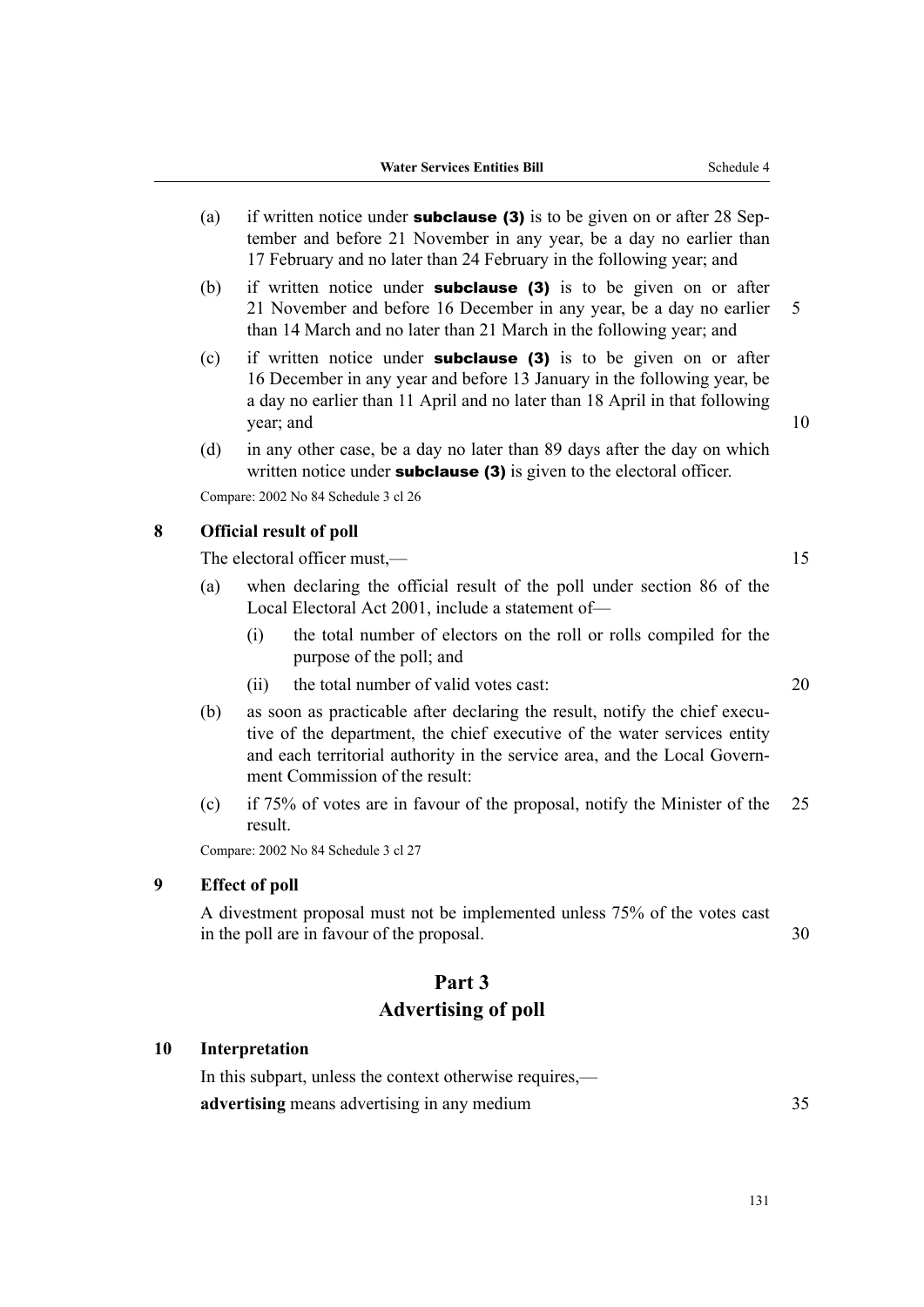**publish**, in relation to advertising,—

- (a) means to bring to the notice of a person in any manner, including (but not limited to)—
	- (i) displaying in any medium:
	- (ii) distributing by any means: 5
	- (iii) delivering to an address:
	- (iv) leaving at a place:
	- (v) sending by post or otherwise:
	- (vi) printing in a newspaper or other periodical:
	- (vii) broadcasting by any means: 10
	- (viii) disseminating by means of the Internet or any other electronic medium:
	- (ix) storing electronically in a way that is accessible to the public:
	- $(x)$  incorporating in a device for use with a computer:
	- $(x_i)$  inserting in a film or video; but 15
- (b) excludes addressing 1 or more persons face to face

**specified period** means the period commencing on the day after the date on which public notice of the proposal is first given under **clause 5** and ending with the close of the day on which the poll is held.

Compare: 2002 No 84 Schedule 3 cl 29 20 20

#### **11 Advertising in relation to polls**

- (1) A local authority or water services entity affected by a divestment proposal may not, at any time in a specified period, do anything (including publishing any advertising) that—
	- (a) involves the expenditure of the authority's or the entity's money or use 25 of the authority's or the entity's resources; and
	- (b) promotes or opposes the implementation of the divestment proposal or a provision of the divestment proposal.
- (2) This clause does not apply to—
	- (a) any investigations or research undertaken by, or on behalf of, the water 30 services entity or local authority that relate to the divestment proposal or its effects; or
	- (b) the making of submissions or other representations to the Commission by the water services entity or local authority; or
	- (c) the publication of any news or comment relating to the divestment pro‐ 35 posal or the poll in any medium by any person other than the water ser‐ vices entity or local authority; or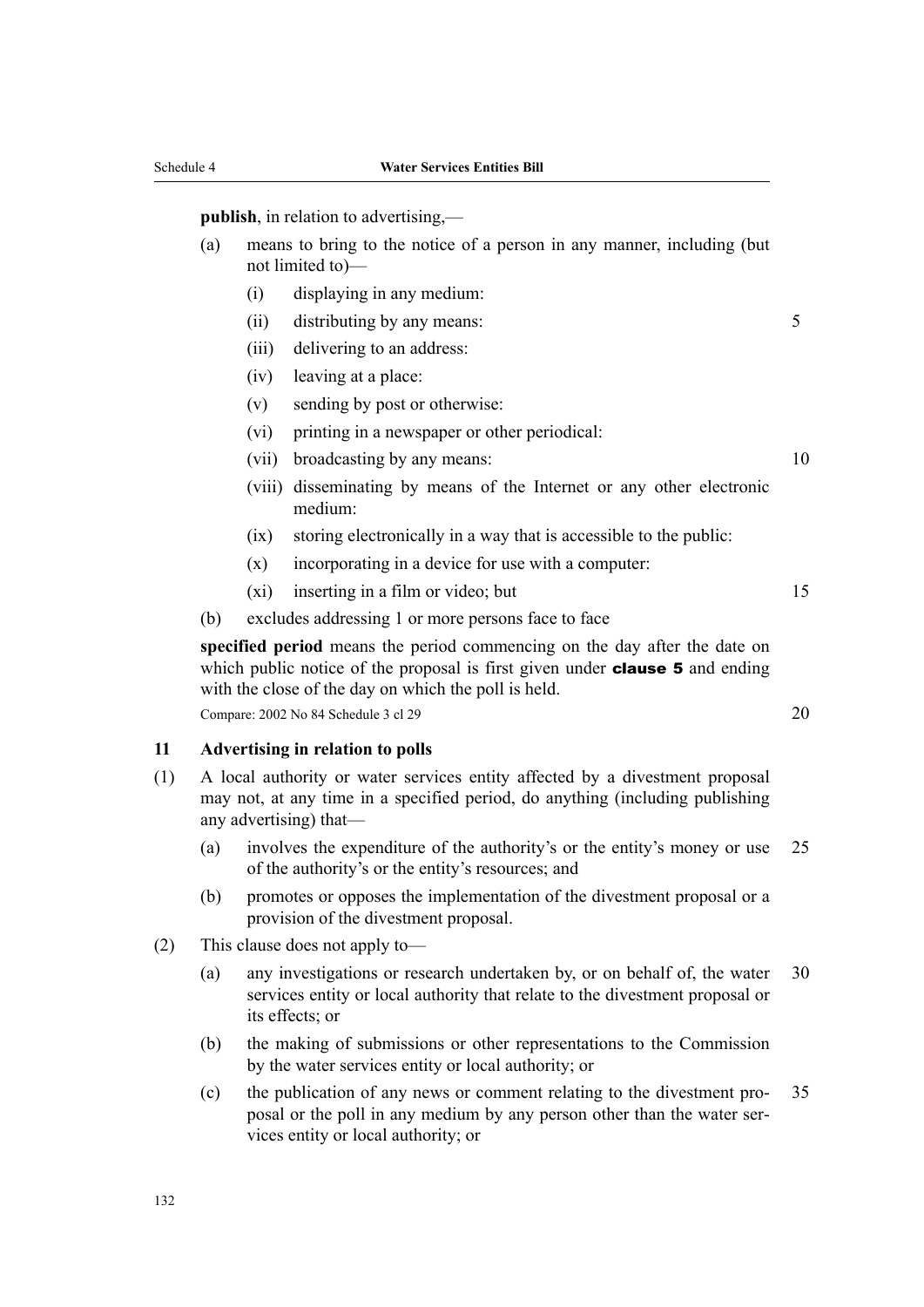(d) anything done by a water services entity or local authority to comply with the requirements of Part 7 of the Local Government Official Information and Meetings Act 1987.

Compare: 2002 No 84 Schedule 3 cl 30

#### **12 Provision of referential information** 5

- (1) **Clause 11** does not preclude a local authority affected by a divestment proposal from publishing material that—
	- (a) does not expressly or impliedly promote or oppose the divestment pro‐ posal; but
	- (b) contains factual or referential material presented— 10
		- (i) in a balanced way; and
		- (ii) to assist electors considering voting in a poll to make a betterinformed decision.
- (2) A local authority or water services entity may (but does not have to) seek a rul‐ ing from the Local Government Commission that material proposed to be pub-<br>15 lished by the authority or the entity under subclause (1) complies with that subclause.
- (3) If the Local Government Commission provides a ruling that the material com‐ plies with **subclause (1)**, then publication of the material by the local authority or water services entity is to be treated as published in accordance with 20 subclause (1).

Compare: 2002 No 84 Schedule 3 cl 31

#### **13 Authorisation of advertising**

(1) A person may not publish advertising that promotes or opposes the implemen‐ tation of the divestment proposal, or a provision of the divestment proposal, 25 unless the advertising contains a statement setting out the name and address of the person who initiated or instigated the publication of the advertising.

#### (2) In subclause (1), **address** means,—

- (a) in relation to an individual,—
	- (i) the full street address of the place where the individual usually 30 lives; or
	- (ii) the full street address of any other place where the individual can usually be contacted between the hours of 9 am and 5 pm on any working day:
- (b) in relation to a body corporate or unincorporated,— 35

- (i) the full street address of the body's main place of business; or
- (ii) the full street address of the body's head office.